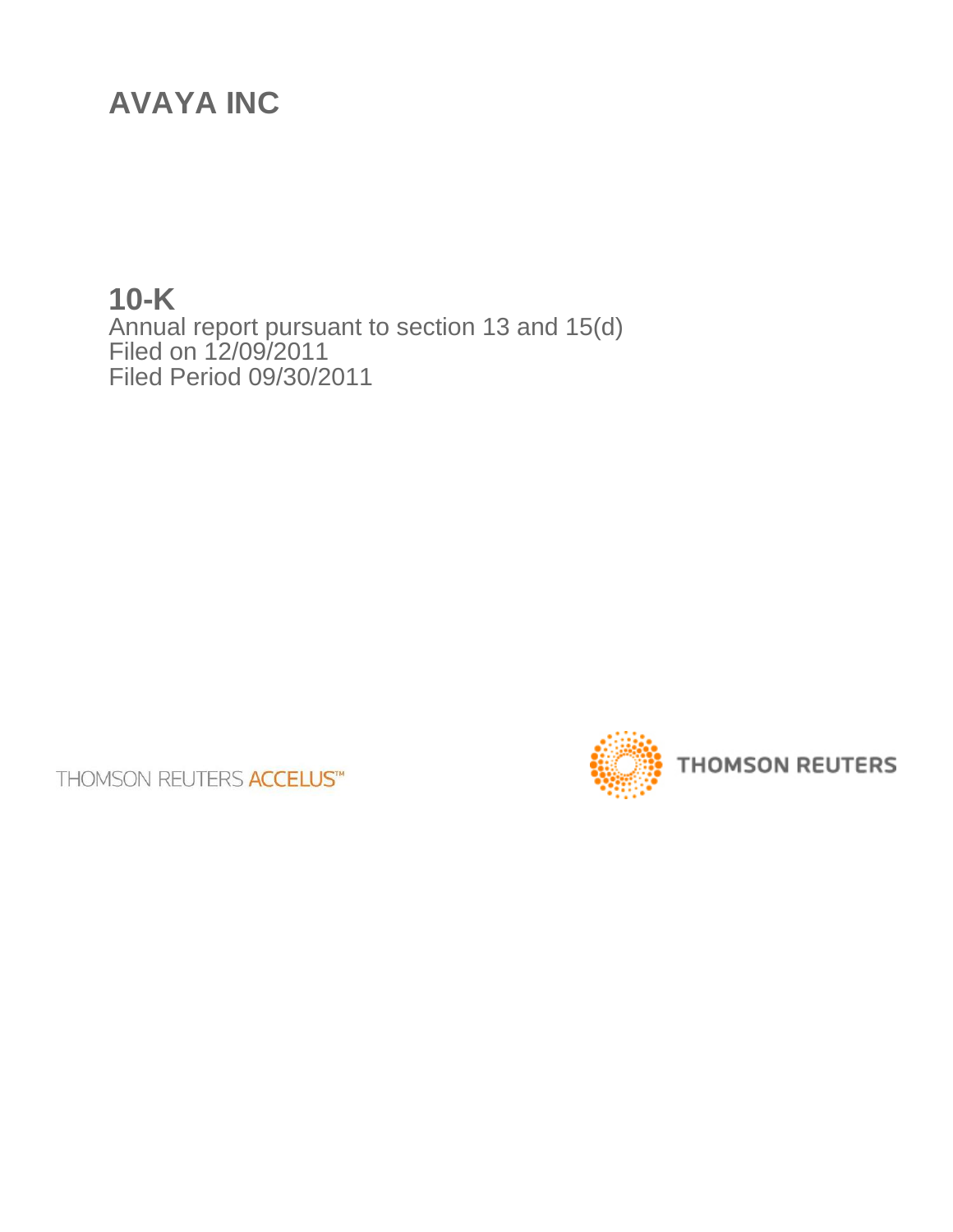# **UNITED STATES SECURITIES AND EXCHANGE COMMISSION**

**Washington, DC 20549**

# **FORM 10-K**

```
x ANNUAL REPORT PURSUANT TO SECTION 13 OR 15(d) OF THE SECURITIES EXCHANGE ACT OF 1934
```
**For The Fiscal Year Ended September 30, 2011**

**Or**

□ **TRANSITION REPORT PURSUANT TO SECTION 13 OR 15(d) OF THE SECURITIES EXCHANGE ACT OF 1934** 

**Commission File Number 001-15951**

# **AVAYA INC.**

**(Exact name of registrant as specified in its charter)**

| <b>Delaware</b>                                                    | 22-3713430                 |
|--------------------------------------------------------------------|----------------------------|
| (State or other jurisdiction)                                      | (I.R.S. Employer)          |
| of incorporation or organization)                                  | <b>Identification No.)</b> |
| 211 Mount Airy Road                                                |                            |
| <b>Basking Ridge, New Jersey</b>                                   | 07920                      |
| (Address of Principal executive offices)                           | (Zip Code)                 |
| Registrant's telephone number, including area code: (908) 953-6000 |                            |
| Securities registered pursuant to Section 12(b) of the Act: None   |                            |
| Securities registered pursuant to Section $12(g)$ of the Act: None |                            |

Indicate by check mark if the Registrant is a well-known seasoned issuer, as defined in Rule 405 of the Securities Act. Yes  $\Box$  No  $\boxtimes$ 

Indicate by check mark if the Registrant is not required to file reports pursuant to Section 13 or Section 15(d) of the Act. Yes  $\boxtimes$  No  $\Box$ 

*\* See explanatory note in Part II, Item 9B*

Indicate by check mark whether the Registrant has filed all reports required to be filed by Section 13 or 15 (d) of the Securities Exchange Act of 1934 during the preceding 12 months (or for such shorter period that the Registrant was required to file such reports), and (2) has been subject to such filing requirements for the past 90 days. Yes  $\square$  No  $\square$ 

*\* See explanatory note in Part II, Item 9B*

Indicate by check mark whether the Registrant has submitted electronically and posted on its corporate Web site, if any, every Interactive Data File required to be submitted and posted pursuant to Rule 405 of Regulation S-T (§232.405 of this chapter) during the preceding 12 months (or for such shorter period that the Registrant was required to submit and post such files). Yes  $\boxtimes$  No  $\square$ 

Indicate by check mark if disclosure of delinquent filers pursuant to Item 405 of Regulation S-K is not contained herein, and will not be contained, to the best of the Registrant's knowledge, in definitive proxy or information statements incorporated by reference in Part III of this Form 10-K or any amendment to this Form 10-K.  $\square$ 

Indicate by check mark whether the Registrant is a large accelerated filer, an accelerated filer, or a non-accelerated filer. See definition of "accelerated filer and large accelerated filer" in Rule 12b-2 of the Exchange Act. (Check one):

| Large accelerated                                                                                                                          | Accelerated  | Non-accelerated   | Smaller reporting |  |
|--------------------------------------------------------------------------------------------------------------------------------------------|--------------|-------------------|-------------------|--|
| filer $\Box$                                                                                                                               | filer $\Box$ | filer $\boxtimes$ | company $\Box$    |  |
| Indicate by check mark whether the Registrant is a shell company (as defined in Rule 12b-2 of the Exchange Act). Yes $\Box$ No $\boxtimes$ |              |                   |                   |  |

As of December 9, 2011, 100 shares of Common Stock, \$.01 par value, of the Registrant were outstanding.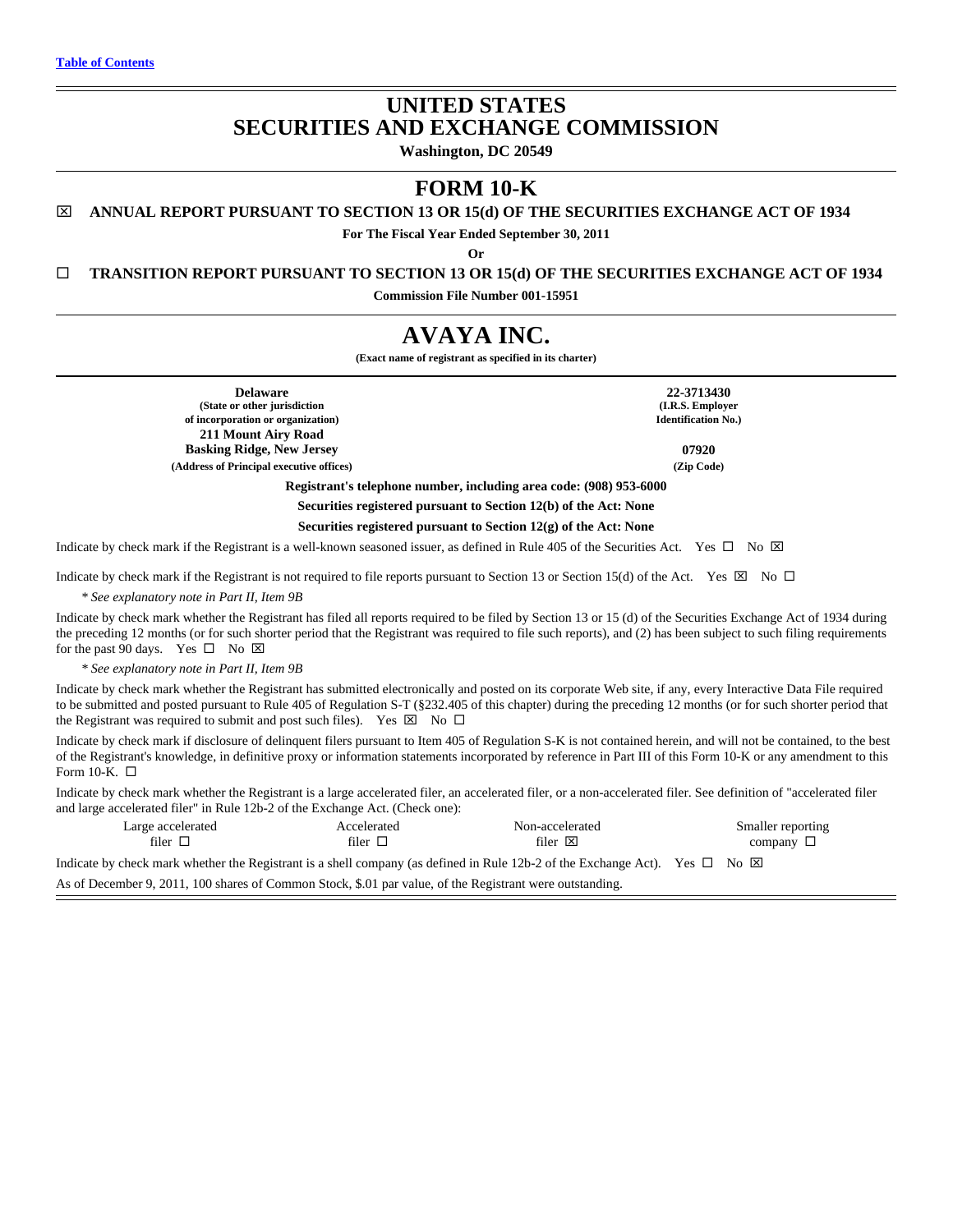# **TABLE OF CONTENTS**

<span id="page-2-0"></span>

| Item | <b>Description</b>                                                                                            |     |  |  |  |  |
|------|---------------------------------------------------------------------------------------------------------------|-----|--|--|--|--|
|      | <b>PART I</b>                                                                                                 |     |  |  |  |  |
| 1.   | <b>Business.</b>                                                                                              | 1   |  |  |  |  |
| 1A.  | <b>Risk Factors.</b>                                                                                          | 22  |  |  |  |  |
| 1B.  | <b>Unresolved Staff Comments.</b>                                                                             | 42  |  |  |  |  |
| 2.   | <b>Properties.</b>                                                                                            | 42  |  |  |  |  |
| 3.   | <b>Legal Proceedings.</b>                                                                                     | 42  |  |  |  |  |
| 4.   | (Removed and Reserved)                                                                                        | 42  |  |  |  |  |
|      | <b>PART II</b>                                                                                                |     |  |  |  |  |
| 5.   | Market for Registrant's Common Equity, Related Stockholder Matters and Issuer Purchases of Equity Securities. | 43  |  |  |  |  |
| 6.   | <b>Selected Financial Data.</b>                                                                               | 43  |  |  |  |  |
| 7.   | <b>Management's Discussion and Analysis of Financial Condition and Results of Operations.</b>                 | 49  |  |  |  |  |
| 7A.  | <b>Ouantitative and Qualitative Disclosures About Market Risk.</b>                                            | 93  |  |  |  |  |
| 8.   | <b>Financial Statements and Supplementary Data.</b>                                                           | 94  |  |  |  |  |
| 9.   | <b>Changes in and Disagreements With Accountants on Accounting and Financial Disclosure.</b>                  | 176 |  |  |  |  |
| 9A.  | <b>Controls and Procedures.</b>                                                                               | 176 |  |  |  |  |
| 9B.  | <b>Other Information.</b>                                                                                     | 176 |  |  |  |  |
|      | <b>PART III</b>                                                                                               |     |  |  |  |  |
| 10.  | <b>Directors, Executive Officers and Corporate Governance.</b>                                                | 179 |  |  |  |  |
| 11.  | <b>Executive Compensation.</b>                                                                                | 185 |  |  |  |  |
| 12.  | <b>Security Ownership of Certain Beneficial Owners and Management and Related Stockholder Matters.</b>        | 214 |  |  |  |  |
| 13.  | <b>Certain Relationships and Related Transactions and Director Independence.</b>                              | 217 |  |  |  |  |
| 14.  | <b>Principal Accounting Fees and Services.</b>                                                                | 221 |  |  |  |  |
|      | <b>PART IV</b>                                                                                                |     |  |  |  |  |
| 15.  | <b>Exhibits and Financial Statement Schedules.</b>                                                            | 223 |  |  |  |  |

When we use the terms "we," "us," "our," "Avaya" or the "Company," we mean Avaya Inc., a Delaware corporation, and its consolidated subsidiaries taken as a whole, unless the context otherwise indicates.

This Annual Report on Form 10-K contains the registered and unregistered Avaya Aura®, Avaya Flare® and Avaya web.alive and other trademarks or service marks of Avaya and are the property of Avaya Inc. and/or its affiliates. This Annual Report on Form 10-K also contains additional tradenames, trademarks or service marks belonging to us and to other companies. We do not intend our use or display of other parties' trademarks, tradenames or service marks to imply, and such use or display should not be construed to imply, a relationship with, or endorsement or sponsorship of us by, these other parties.

i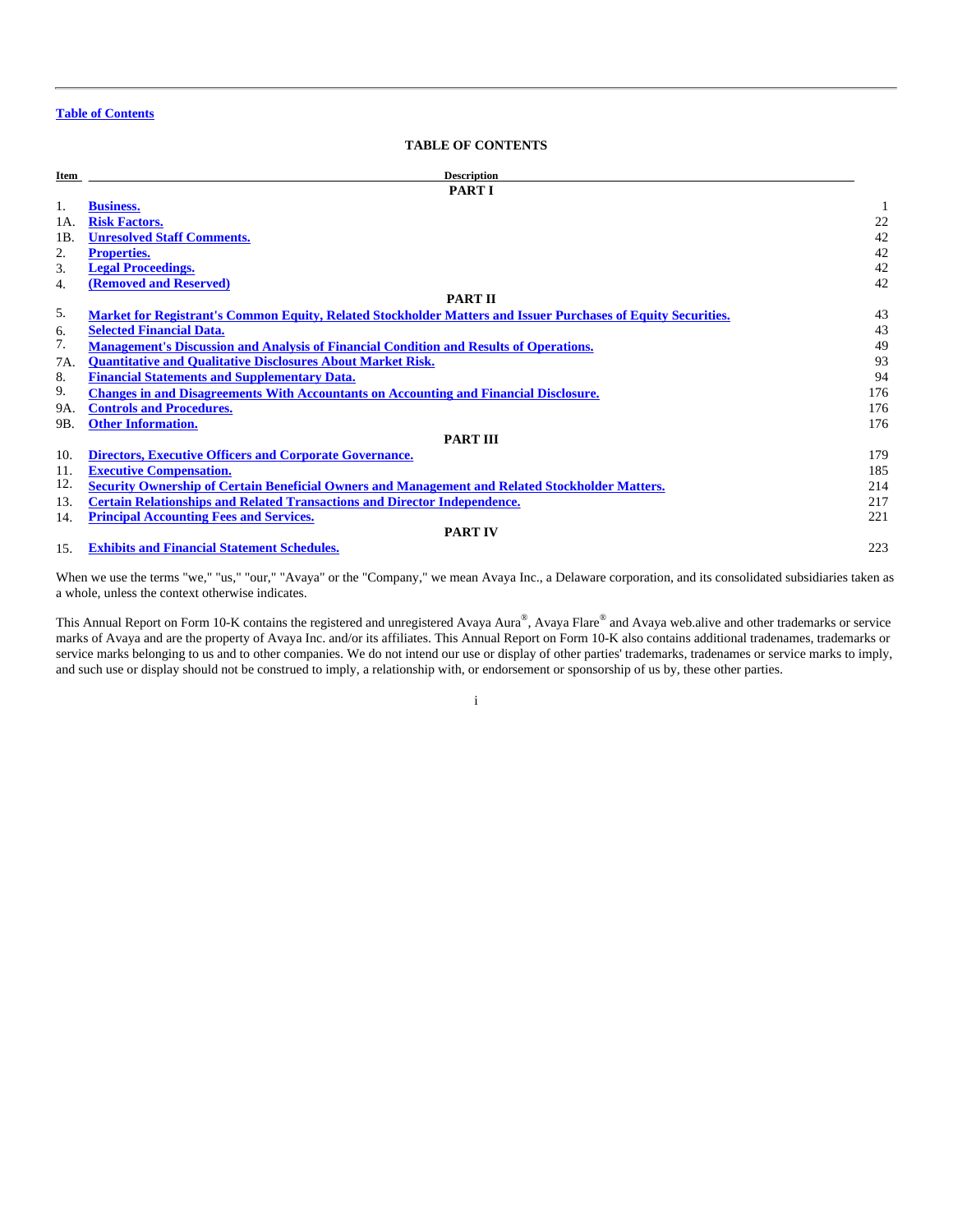### **PART I**

#### <span id="page-3-0"></span>**Item 1.** *Business.*

## **Our Company**

We are a leading global provider of next-generation business collaboration and communications solutions that bring people together with the right information at the right time in the right context, enabling business users to improve their efficiency and quickly solve critical business challenges. Our solutions are designed to enable business users to work together more effectively as a team internally or with their customers and suppliers, increasing innovation, improving productivity and accelerating decision-making and business outcomes.

We develop software and hardware products and offer related services that we market and sell directly and through our channel partners as part of our collaboration and communications solutions for large enterprises, small- and mid-sized businesses and government organizations. Our software delivers rich value-added applications for enterprise collaboration and communications, including messaging, telephony, voice, video and web conferencing, mobility and customer service. These applications operate on our own hardware, which includes a broad range of desk phones, servers and gateways, and LAN/WAN switching wireless access points and gateways, as well as on third-party devices, including desk phones, tablets and desktop PCs. In addition, our awardwinning portfolio of services supports our products to help customers achieve enhanced business results both directly and indirectly through partners. We have a long track record of innovation and our customers historically have relied on us to deliver mission critical communications solutions. Market opportunities associated with our business collaboration and communications solutions include spending on unified communications (which includes, among others, enterprise telephony and messaging), contact center applications and data networking equipment, as well as spending on support and maintenance services to implement and support these tools, which are expected to represent a \$77 billion market in 2011 in the aggregate.

We are highly focused on and structured to serve our core business collaboration and communications markets with fit-for-purpose products, targeted sales coverage, and distributed software services and support models. We offer solutions in five key business collaboration and communications product categories:

- Unified Communications Software, Infrastructure and Endpoints;
- Real Time Video Collaboration;
- Contact Center;
- Data Networking; and
- Applications, including their Integration and Enablement.

Our next-generation business collaboration solutions are designed to be highly scalable, flexible and easy to manage. They can be deployed in numerous ways including on a customer's own premise, in the cloud and in a virtualized environment. Our research and development investments are focused on software at the user experience and business application layers, and software and hardware at the infrastructure layer and endpoints. In addition, we are investing in software for monitoring, troubleshooting and managing distributed communications architectures that we believe will reduce the total cost of ownership and improve end-to-end serviceability of our solutions versus our competitors.

Through our next-generation collaboration solutions, including Avaya Aura, our SIP-based software suite that brings together voice, video and data into a single, integrated communications and collaboration platform, we are reshaping our product portfolio to continue to grow our business. SIP, or Session Initiation Protocol, is a signaling protocol used to establish voice, video or data communication sessions over an Internet Protocol or IP network. Over the past several years, we have invested significantly in research and development, introducing more than 70 new product offerings to the market since the beginning of fiscal year 2010. We have reshaped our product portfolio through this investment and innovation in order to drive revenue growth and business model cash cycle time. In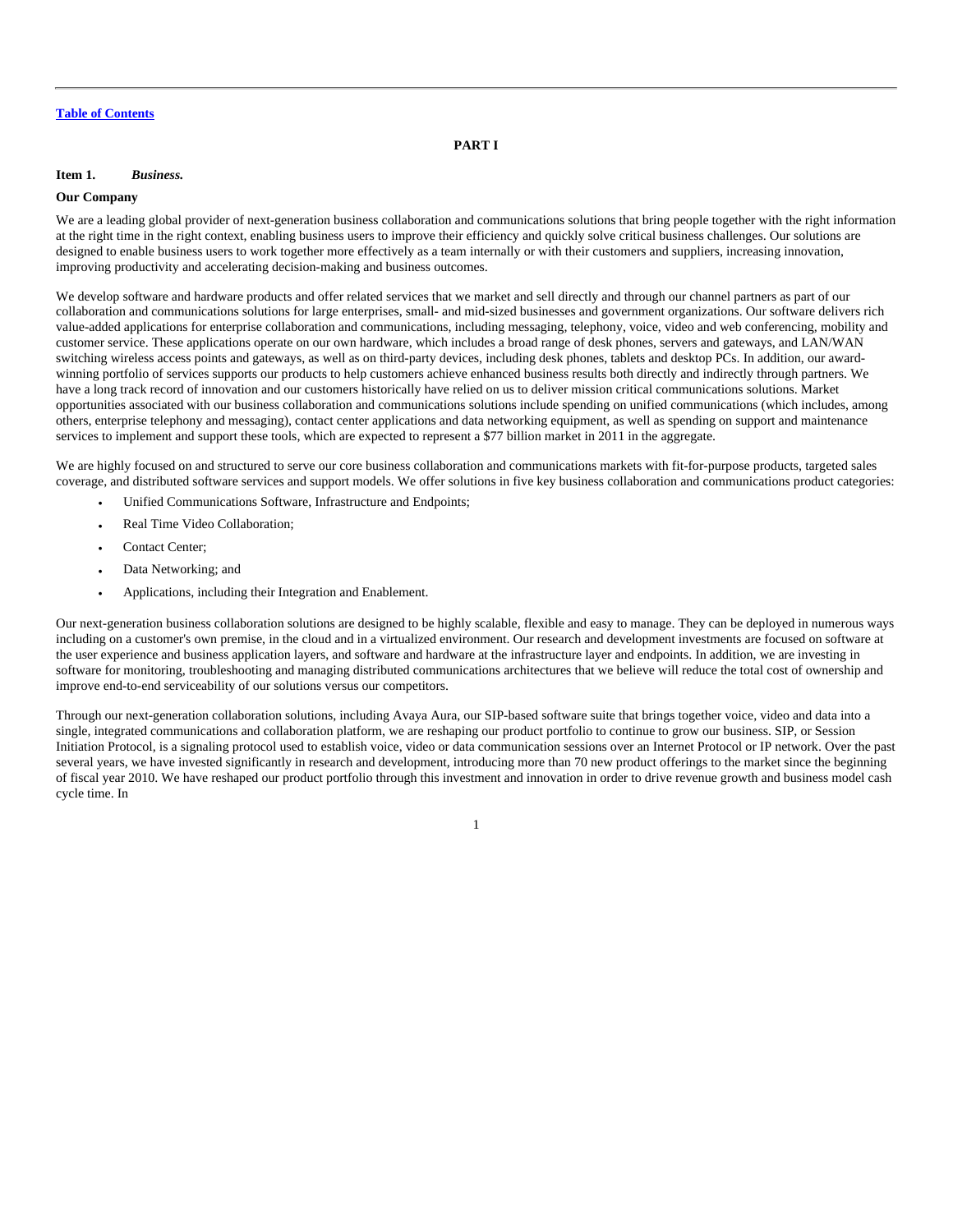addition, our portfolio of business collaboration and communications solutions is designed to deliver an intuitive and personalized user experience, seamlessly integrating various modes of communications and collaboration, including real-time voice, video, instant messaging and conferencing, and non real-time email, voicemail and social networking. These solutions target high growth market segments and we believe accelerate our sales cycle as customers more frequently upgrade their solutions to take advantage of our ongoing product innovation and to deploy our user experience across an array of endpoints, including our own and those of other vendors. We have further enhanced our business through acquisitions that have amplified our innovation and growth strategy. In addition, we have restructured or divested businesses that dilute our focus from our principal markets.

We are also engaged in a critical strategic initiative to leverage our sales and distribution channels to accelerate customer adoption and generate an increasing percentage of our revenue from these new high value software solutions and user experience-centric applications. We are expanding our sales coverage model, including both partners and direct sales, while supporting our customers' channel preference. In December 2009, we acquired the enterprise solutions business of Nortel Networks Corporation, or NES, which expanded our customer base, broadened and strengthened our indirect sales channel, enhanced our technology portfolio, established our leading presence in data communications and improved our ability to compete globally.

Our market leadership in next-generation business collaboration is due in part to our long-standing heritage of delivering mission critical unified communications, contact center and voice communications solutions. As a market leader in enterprise voice telephony and messaging for more than 10 years and in unified communications for the past four years, we believe that our Voice over IP or VoIP solutions have enabled customers to centralize communications applications and hardware to serve geographically dispersed users, significantly reducing management cost, complexity and annual spend to telecommunication service providers. Leveraging this experience, we have now developed innovative, next-generation unified communications and contact center solutions that focus on business collaboration and, unlike earlier solutions, are designed from the ground up to support multiple media and modes of communication, reducing cost and complexity while improving collaboration effectiveness. The experience that we are delivering provides a rich environment in which users can find the right individuals and the right information by accessing the context of their communications sessions, including call history, conversation threads across email, voice and other media, related documents, directories and other relevant data.

Significant industry trends are driving enterprises to seek 24x7, device and location agnostic collaboration solutions to increase employee productivity, reduce costs and gain competitive advantages in the marketplace. In addition, businesses that have grown through acquisition or that lack central controls on infrastructure often are left with inefficient, disparate communications infrastructure needing consolidation. As a result of these trends, we believe that enterprises require a holistic, next-generation business collaboration solution that is designed from the ground up to facilitate collaboration, or fit-for-purpose, and incorporates enterprise-class stability, scalability and security. SIP provides a basis to address this need. SIP is a fundamental architectural building block of Avaya Aura, our next-generation, enterprise-class collaboration platform, because it shifts communications from voice-centric, dedicated media channels, as was the case in legacy communication environments, toward session-based environments, where multiple people, media and resources can be brought together into an integrated communications session. In addition to decoupling collaboration solutions from the user's geographical location and allowing consolidation of infrastructure in the data center, our next-generation business collaboration solutions take the critical next step of replacing the voice-centric call control used by traditional VoIP and unified communications solutions with standards-based SIP session management. This decouples communications applications from the underlying infrastructure and supports both multiple media and modes of communication over the same session. Our Avaya Aura Session Manager architecture is designed to allow collaboration applications to be rapidly developed, tightly integrated, run anywhere in the network and be managed more easily than traditional unified communications solutions. Avaya Aura Contact Center solutions also leverage our session management architecture and apply these principles to customer interactions. We believe our Avaya Aura architecture embraces and attracts software application partners. In addition, our award-winning, global services-delivery infrastructure helps customers address their critical needs from initial planning and design, through implementation, monitoring and maintenance.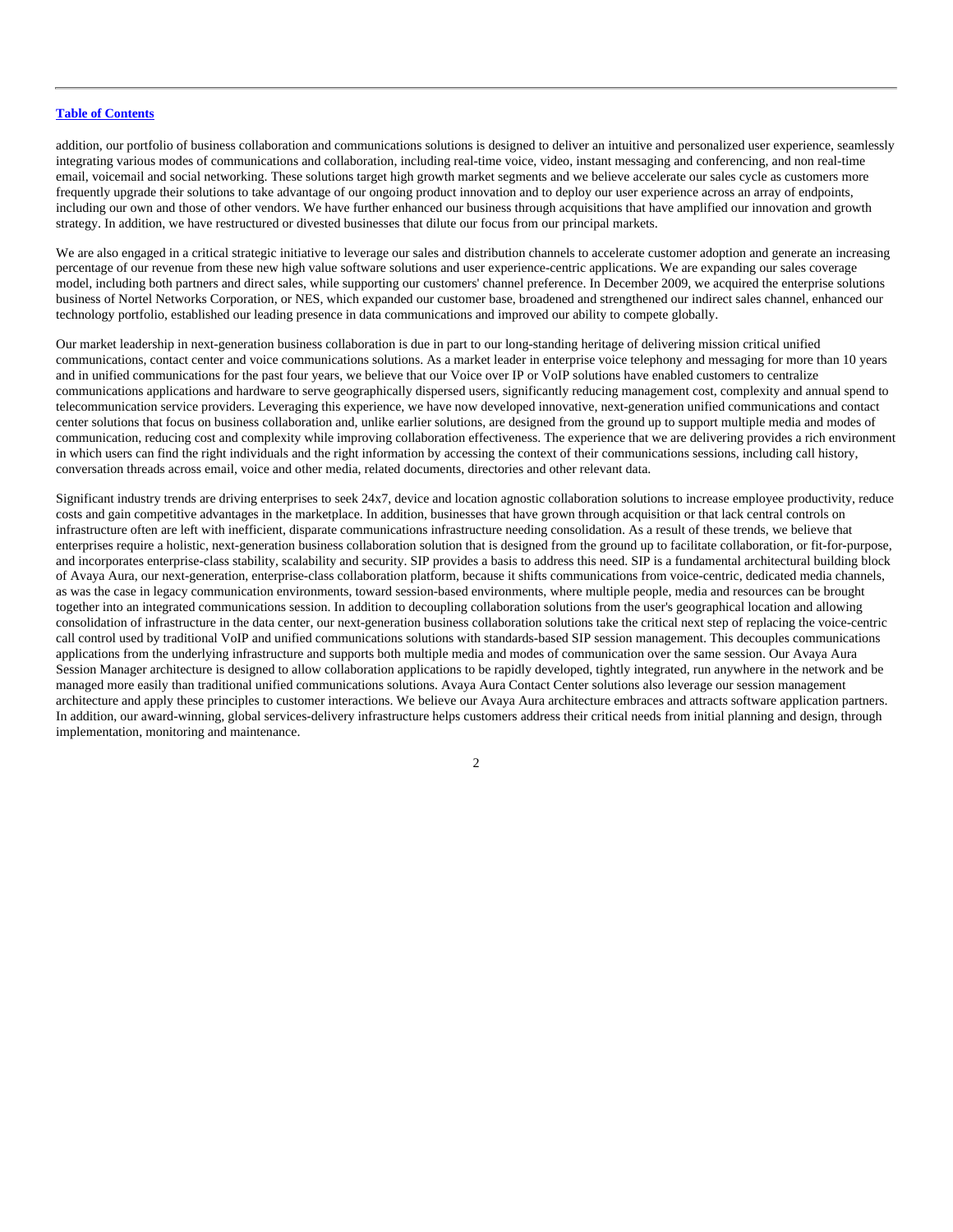Enterprise IT infrastructure has historically included only devices developed specifically for enterprise customers and installed, owned and managed by enterprise IT departments. However, with business users bringing consumer-focused devices into the enterprise, sometimes owned and managed by the individual users themselves, IT professionals increasingly require that these devices are reliably integrated, supported and secured. We believe that we are at the forefront of this industry trend. For example, in September 2010 we released our Avaya Flare Experience, a real-time, enterprise video communications and collaboration solution, which offers an intuitive, easy-to-use experience. The Avaya Flare Experience is currently available on our own Desktop Video Device and is expected to be made available on consumer devices such as Apple iPad and Google Android tablets, Windows laptops and other consumer device classes and platforms. The Avaya Flare Experience is designed to help break down the barriers commonly seen in today's communications and collaboration tools with a distinctive user interface for quick, device-agnostic, easy access to voice and video, social media, presence, instant messaging, conferencing and a consolidated view of multiple directories and context history. The Avaya Flare Experience provides enterprise users with the sophisticated enterprise-class functions they need on the devices they prefer, while also providing enterprise IT departments with the control, compliance and reporting functions they require.

Our solutions address the needs of a diverse range of customers, including large multinational enterprises, small- and medium-sized businesses and government organizations. As of September 30, 2011, we had over 400,000 customers, including more than 90% of the Fortune 500 companies and one million customer locations worldwide. Our customers operate in a broad range of industries, including financial services, manufacturing, retail, transportation, energy, media and communications, healthcare, education and government, and include, among others, Morgan Stanley & Co. LLC, Progressive Casualty Insurance Company, Whirlpool Corporation, The Hewlett-Packard Company or HP, Home Depot, Inc., United Air Lines, Inc., Marriott International, Inc., the Blue Cross and Blue Shield Association, Australia National University and the FDIC. We employ a flexible go-to-market strategy with direct and indirect presence in over 160 countries. As of September 30, 2011, we had approximately 9,100 channel partners and for fiscal year 2011, our product revenue from indirect sales represented approximately 76% of our total product revenue.

For fiscal years 2011 and 2010, we generated revenue of \$5,547 million and \$5,060 million, respectively. For fiscal year 2011, product revenue represented 54% of our total revenue and services revenue represented 46%. For fiscal year 2010, product revenue represented 51% of our total revenue and services revenue represented 49%. Revenue generated in the United States for fiscal 2011 and 2010 was 54% and 55%, respectively. For fiscal years 2011 and 2010, we had net losses of \$863 million and \$871 million, respectively, and Adjusted EBITDA of \$971 million and \$795 million, respectively. See "Management's Discussion and Analysis of Financial Condition and Results of Operations EBITDA and Adjusted EBITDA" for a definition and explanation of Adjusted EBITDA and a reconciliation of net loss to Adjusted EBITDA.

#### **Our Industry**

#### **Trends Driving Business Collaboration Spending**

Enterprises are increasingly focused on deploying collaboration solutions in order to increase productivity, reduce costs and complexity and gain competitive advantages. The requirements of enterprises have evolved over the past few years in response to the following trends:

*Increasingly Mobile and Connected Workforce Needs Anytime/Anywhere Collaboration Tools.* According to a 2009 International Data Corporation, or IDC, report, the number of mobile workers worldwide is projected to increase 29% from 2008 to 2013, increasing the demand in today's enterprise for both reliable wired and wireless access.<sup>1</sup> As enterprises move toward a more geographically dispersed, 24x7 workforce, they need tools to quickly solve business challenges while improving their efficiency. To do this, enterprises need collaboration technology that can bring people together with the right information at the right time in the right context to make critical business decisions. These increasingly mobile workers need to be able to connect remotely to their business applications from wherever they are and demand the same experience and capabilities they have when at their office desk.

*1 IDC Worldwide PC 2011-2015 Forecast Update, Doc. #230192, September, 2011.*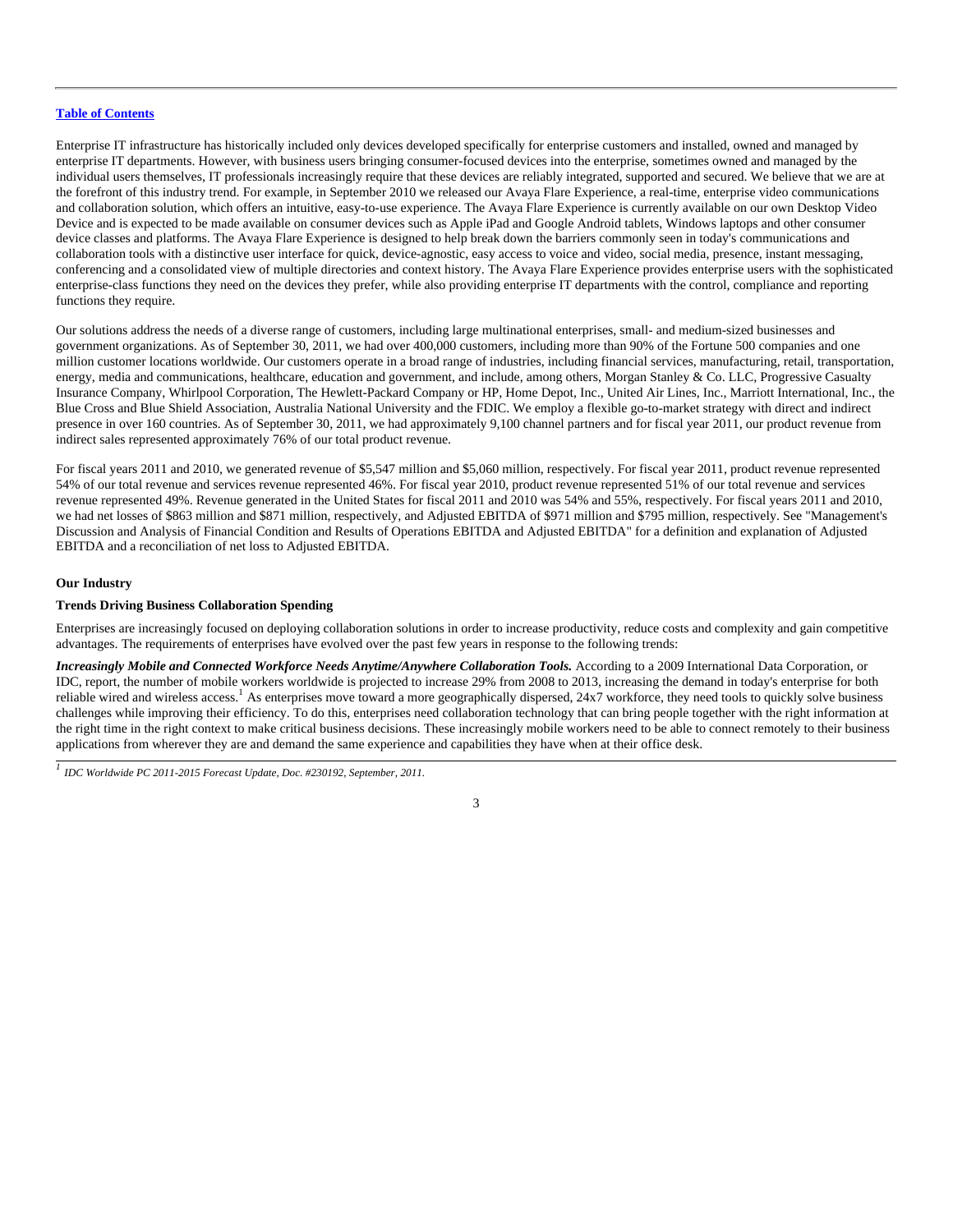*Proliferation of Devices and Applications Expanding the Number of Points of Integration.* The number and types of endpoints are growing rapidly. Whereas in the past, business users communicated primarily via desk-phones, today they continue to use desk-based devices, but also various mobile devices such as laptops, smartphones and tablets. IDC reports from September and October 2011 forecasted the 211 million laptops used in 2011 will grow to 380 million in 2015<sup>1</sup>, 475 million smartphones used in 2011 will grow to 1,033 million in 2015<sup>2</sup> and 63 million media tablets in use in 2011 will grow to 135 million in 2015<sup>3</sup>. In order to communicate seamlessly and securely across these devices, applications and endpoints, collaboration solutions must be integrated into the communications infrastructure and provide a way for IT professionals to have a consolidated view of these devices and applications so that the environment can be managed effectively and reliably.

*Consumerization of the Enterprise has Changed Expectations of Business Users and Put More Pressure on IT Departments.* With the proliferation of consumer devices such as the Apple iPhone and iPad, Google Android smartphones and tablets and the RIM Blackberry, business applications available through online stores such as the Apple iTunes store and social networking applications such as Facebook and Twitter, business users are increasingly using consumer-focused products and applications for business tasks, particularly in the areas of collaboration and communication. This has put a significant strain on IT departments to support and secure these devices and applications within the enterprise. In addition, business users expect their enterprise IT solutions to mimic the intuitive experience they enjoy with their consumer devices and applications, forcing IT departments to seek solutions that can deliver this kind of experience and enterprise vendors to design their products so that they are easier to use.

*Customer Expectations of Contact Centers and Customer Service are Changing.* Customer interactions are evolving from voice-centric, point-in-time, contact center transactions to persistent customer conversations over multiple interactions and across multiple media and modes of communication. Customers expect enterprises to know about the history of their interactions, even when they occur across a mix of self-service and agent assisted communications methods including voice, video, email and chat. With the growth of social networking, customers are even beginning to expect that the most customer service focused companies will capture and react to their comments made through Twitter or Facebook postings.

*Business Leaders are Increasingly Challenged to Deliver New Business Capabilities to Support Growth While Facing Tight IT Budgets.* Business leaders continue to manage overall spending closely due to continued macro-economic uncertainty. At the same time, business leaders are making strategic IT investments to gain competitive advantage. As IT departments become increasingly sophisticated and strategically important within the enterprise, business leaders are increasingly held accountable to demonstrate an acceptable level of return for their IT investments. According to a March 2011 Gartner survey, two of the top five challenges for CIOs today are attracting and retaining new customers and improving productivity.<sup>4</sup> To meet these challenges, enterprises are deploying collaboration solutions that allow them to leverage their existing IT investments while providing a flexible roadmap to gradually upgrade their systems. In addition, CIOs are seeking to rationalize their network infrastructure and computing hardware to simplify their IT environments and reduce expenses while also increasing the reliability and scalability of their business collaboration and communications environments to avoid lost productivity and revenue due to systems outages.

*The Gartner Report(s) described herein, (the "Gartner Report(s)") represent(s) data, research opinion or viewpoints published, as part of a syndicated subscription service, by Gartner, Inc. ("Gartner"), and are not representations of fact. Each Gartner Report speaks as of its original publication date (and not as of the date of this Form 10-K) and the opinions expressed in the Gartner Report(s) are subject to change without notice.*

<sup>1</sup> *IDC Worldwide PC 2011-2015 Forecast Update, Doc. #230192, September, 2011.*

<sup>2</sup> *IDC Worldwide Smartphone 2011-2015 Forecast Update, Doc. #230173, September, 2011.* 3

*IDC Worldwide and U.S. Media Tablet 2011-2014 Forecast Update, Doc. #230896, October, 2011.*

<sup>4</sup> *Gartner Inc., Executive Advisory: In Comparing Gartner's Board, CEO and CIO Surveys, CIOs Take Last Year's Challenge and Build for Growth, Jorge Lopez, March 25, 2011*

*Gartner does not endorse any vendor, product or service depicted in our research publications, and does not advise technology users to select only those vendors with the highest ratings. Gartner research publications consist of the opinions of Gartner's research organization and should not be construed as statements of fact. Gartner disclaims all warranties, expressed or implied, with respect to this research, including any warranties of merchantability or fitness for a particular purpose.*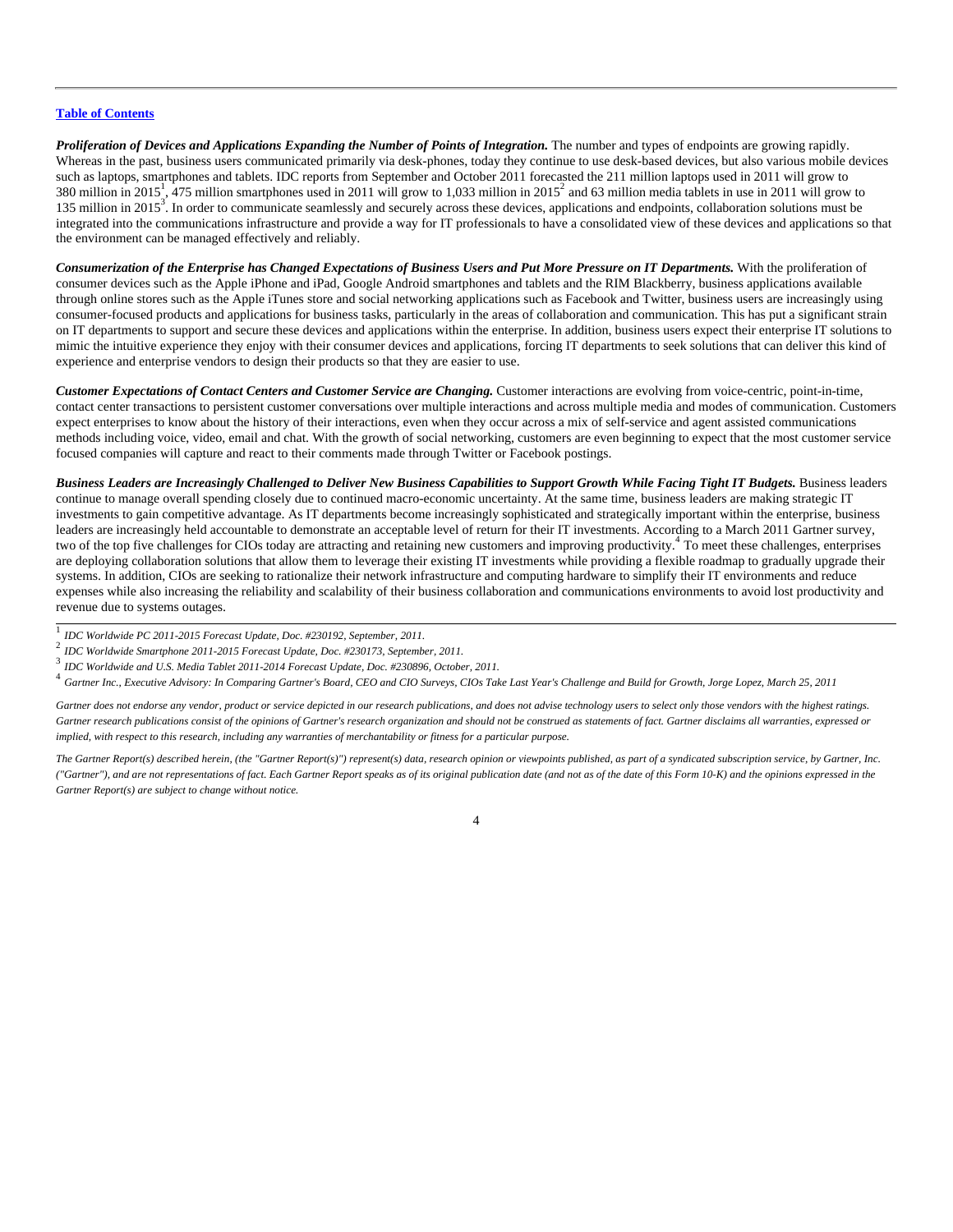Together these trends add to the complexity of enabling business collaboration, and drive business leaders to seek more simple, holistic solutions that are easy-to-use, scalable and cost-effective.

#### **Business Collaboration Solutions of Our Competitors Do Not Adequately Address These Trends**

Despite the aforementioned trends, competitors' solutions still fall short of delivering a seamless real-time collaboration experience. Historically, enterprises deployed separate, independent systems to satisfy their communication needs, deploying a different system for voice, email and video usually from different vendors. This siloed approach to communications presents challenges when trying to enable seamless, real-time collaboration. Earlier solutions attempted to aggregate these disparate systems under a common user interface, but failed to integrate them from the ground up on a common platform. As a result, in our view, these solutions suffer from the following limitations:

*Most Collaboration Solutions Today are One-Size-Fits-All and Often Cannot Accommodate Customers' Specific Needs.* Competitors' collaboration solutions are not designed for the demands of unified communications. Many collaboration vendors see demand for unified communications as an opportunity to sell more of their core products by bundling their products with other communication systems, and loosely tying the systems together with a single interface. The resulting solutions are poorly architected, difficult to deploy and manage and do not deliver a seamless, real-time business collaboration experience. Also, because the solutions are not customized to customers' specific needs, customers often have to integrate third-party technologies to address communication requirements that are not being met out of the box, adding to the overall complexity and cost of the solution.

*Competitors' Solutions were Built from an Email or Data Networking Focus, Not for Real-Time Collaboration.* As organizations become more decentralized and decisions are increasingly made by groups rather than individuals, business users need to be able to collaborate and communicate in realtime while being able to access the information that they need. Many traditional collaboration tools fall short of their promise to enable cross-enterprise cooperation, often simply aggregating different modes of communication around their core competency (email or data) with a single interface to integrate the underlying architectures. As a result, users have a disjointed experience, where the different modes of communication are independent and do not share a common context. For example, an ongoing conversation between people within an enterprise or between an enterprise and its customers that includes emails, phone calls, instant messages and social media occurs over independent and unrelated applications in most competitor environments. As a result, these interactions cannot be seamlessly integrated in real-time or intelligently routed along with the conversation history across various modes and media. The limitations of existing solutions force users to fall back on using the various modes of communication independently, resulting in inefficient interactions and delays in solving complex business problems needing input from multiple constituents.

*Traditional Solutions are Closed and Proprietary, Forcing Customers to use a Single Vendor and Abandon Existing IT Investments.* Many of our competitors' collaboration solutions use proprietary, closed architectures, which do not integrate well with those of other vendors. This forces customers to choose a platform that does not offer all the desired features and functionality and makes it difficult to integrate third-party applications to address broader enterprise requirements. As a result, customers often either have to abandon their existing infrastructure investments, or accept unnecessary levels of complexity and costs in order to deploy new infrastructure equipment and/or new applications. In addition, because these solutions employ proprietary architectures, it is difficult for developers to create third-party applications that can support them, giving the customer less flexibility and choice with respect to new functionality that may be introduced.

*Limited Consumer Device Support.* We believe that because of their proprietary nature, competitors' solutions do not easily lend themselves to enabling new consumer devices with seamless, real-time collaboration applications. These solutions lack the infrastructure to reliably integrate, support and secure these consumer devices and therefore inhibit the potential benefits these devices can bring to the enterprise.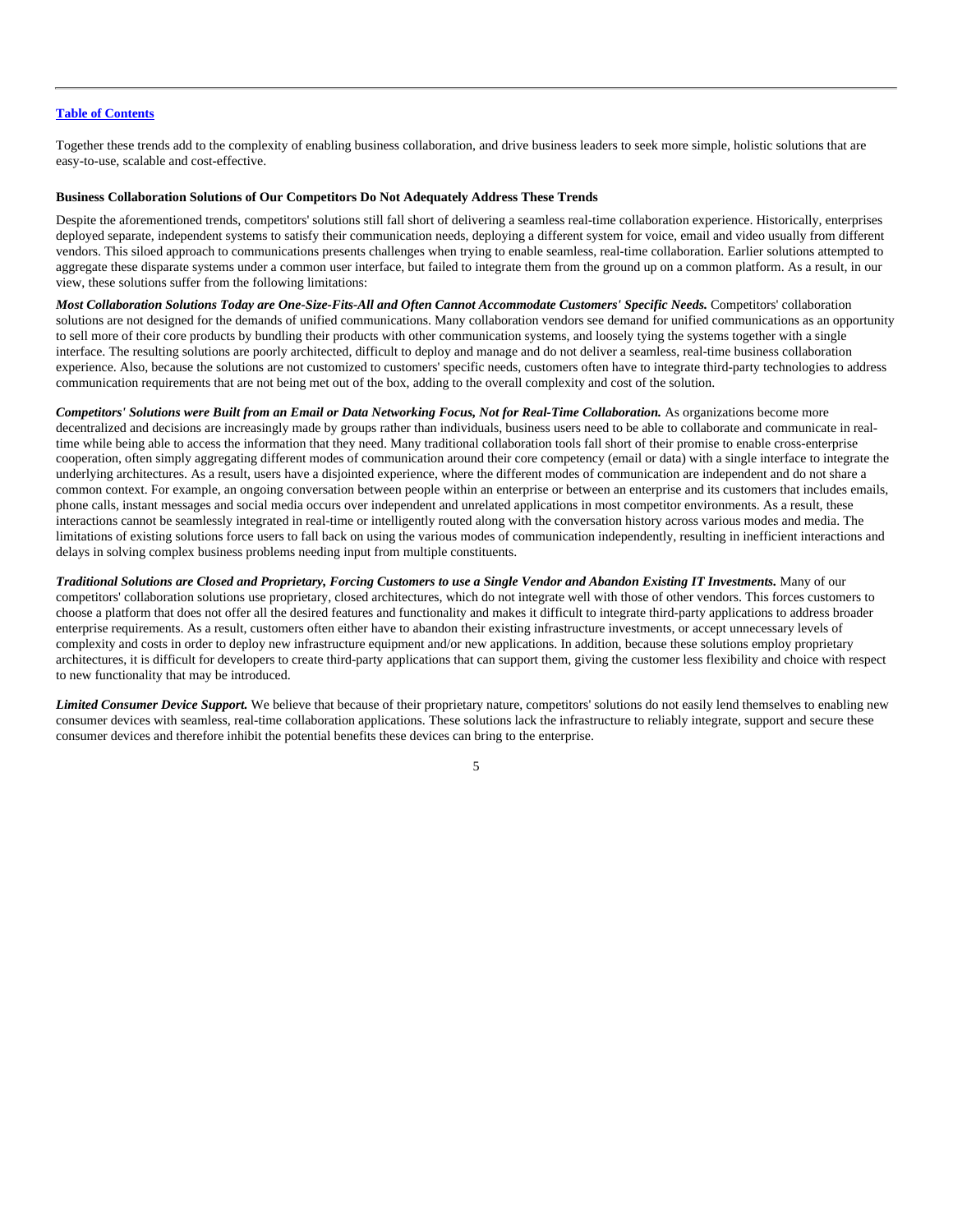*Most Collaboration Solutions Vendors Lack an In-House Global Services Organization to Support Customers and Partners Through Implementation and Maintenance*. Given the complexity of deploying a collaboration solution, many customers require some level of assistance to migrate from their current communications environment and may also require help to integrate the new system with their existing infrastructure and business applications. However, most collaboration vendors lack a full scale in-house services organization or the integration expertise to help customers and partners manage this transition. As a result customers are forced to contract with third-party service providers, adding to the overall cost and complexity of deployment.

High Total Cost of Ownership. Because many traditional solutions employ proprietary architectures, they require a significant investment in new infrastructure and significant customized integration to address communication requirements not met out of the box. In addition, because many of these solutions were not fit-for-purpose, they have loosely integrated systems that are difficult to deploy and manage and often require significant professional services support upfront and ongoing IT costs to manage and maintain. Such traditional solutions require more complex system integration and achieve reliability through the over deployment of equipment rather than the optimization of product. The result is reliability at a higher cost that is more difficult to scale as business needs change.

#### **Addressable Market for Business Collaboration Solutions is Large and Growing**

We believe that the trend toward a more mobile workforce and the proliferation of devices and applications creates a significant market opportunity for business collaboration. In addition, we believe that the limitations of traditional collaboration solutions present an opportunity for differentiated vendors to gain market share.

We believe that the business collaboration market includes spending on unified communications, contact center applications and data networking equipment as well as spending on support and maintenance services to implement and support these tools. Industry analysts project that in 2011, these markets will grow to \$77 billion of spending in aggregate, with unified communications accounting for \$14 billion, contact center accounting for \$3 billion, data networking accounting for \$25 billion and maintenance, managed and professional services accounting for the remaining \$35 billion. All of these markets are impacted positively by the need for enterprises to increase productivity and upgrade their unified communications strategy to a more integrated approach. In response to this need, industry analysts expect that from 2011 through 2014 unified communications, contact center, data networking and maintenance, managed and professional services will grow at CAGRs of 5%, 5%, 4%, 2%, 6% and 8%, respectively.

#### **Our Solutions**

We are a leader in business collaboration and communications and are leveraging our leadership to recognize the challenges impacting our industry and innovate around them. We have created next-generation business collaboration solutions that offer an innovative approach, delivering to our customers fit-forpurpose, open solutions that we believe enable them to experience enhanced levels of productivity at a lower total cost of ownership than our competitors. The key benefits of our solutions include:

*Innovative Real-Time, Multimedia, Multi-Platform Collaboration Tools that Promote Business Collaboration.* Our next-generation business collaboration and communications solutions are designed to provide our customers with the software and infrastructure needed to bring together the right people with the right information at the right time in the right context regardless of the communications technology, devices or location. Our solutions can seamlessly integrate different media, enabling interactions with simultaneous video, voice, instant messaging and content, as well as more efficient and effective business collaboration for real-time decision-making.

*Fit-For-Purpose Solutions that Offer an Enhanced User Experience, Productivity Benefits and Lower Total Cost of Ownership.* We deliver comprehensive, fit-for-purpose solutions that are designed for the needs of today's distributed, collaborative workforce, while addressing what we believe are the three key performance challenges for an enterprise-class communications environment: resiliency, efficiency and scalability. Most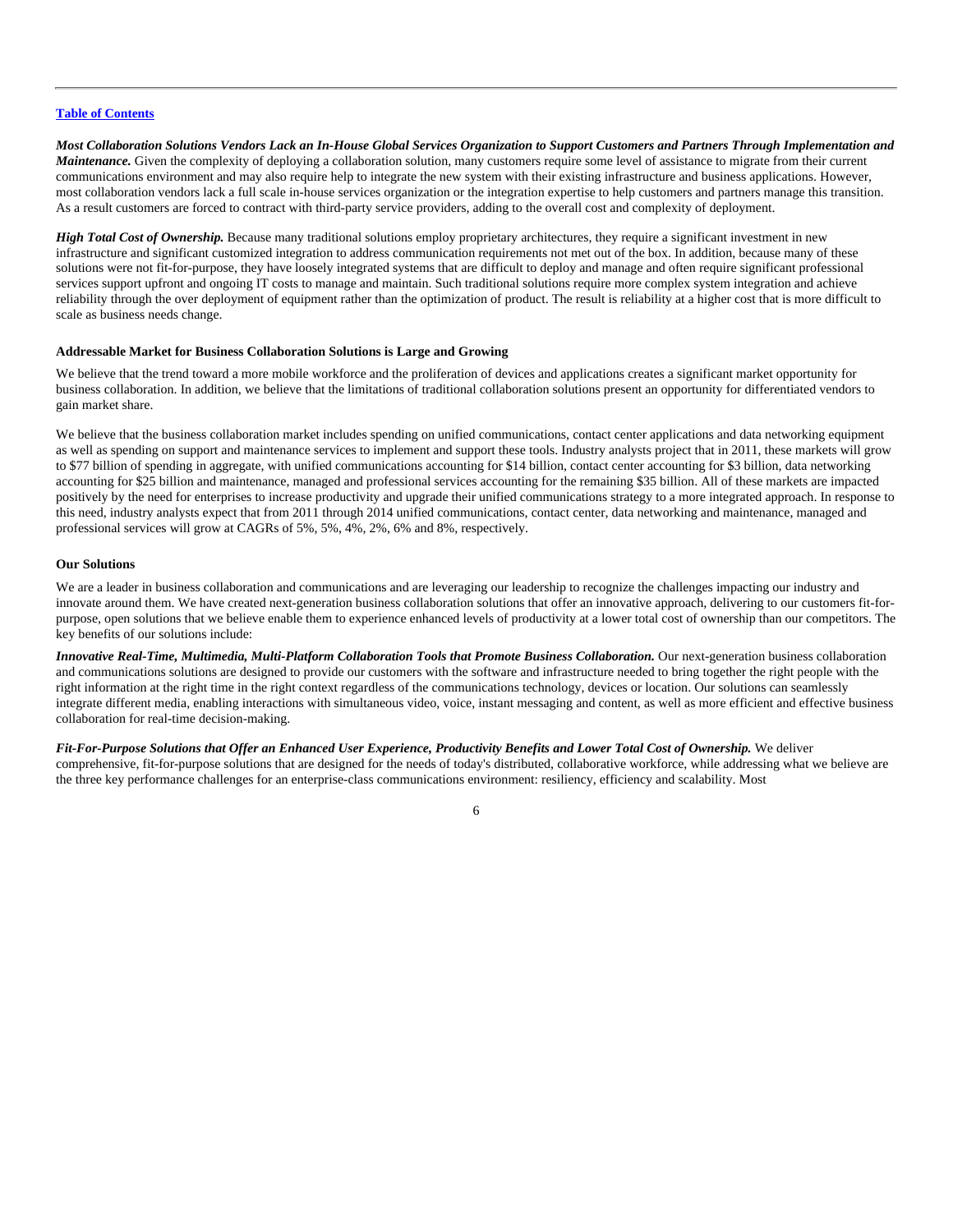vendors try to address these demands by layering on more architectures and protocols. In the process, they sacrifice simplicity, flexibility and total cost of ownership. In contrast, our solutions are specifically designed to address these needs, require less hardware and perform better than our competitors.

*Open Standards-Based Architecture that Enables Flexible and Extensible Collaboration.* Our open standards-based solutions, including Avaya Aura, accommodate customers with multi-vendor environments seeking to leverage their existing investments and supplement what they have with the specific collaboration products and/or services they need, and rapidly create and deploy applications. Providing enterprises with strong integration capabilities gives them the flexibility to take advantage of new collaboration and contact center tools and devices as they are introduced, rather than being confined to a single vendor and having to compromise on functionality. We continue to invest in our developer ecosystem, Avaya DevConnect, which boasted over 16,500 members as of September 30, 2011. This, together with our Agile Communication Environment, or ACE, toolkits, application programming interfaces, or APIs, and integration environments allow businesses to derive unique value from our architecture.

*Enterprise-Class Solutions that are Scalable, Secure, Reliable and Backed by Our Award-Winning Services.* Our product portfolio has been designed to be highly reliable, secure and scalable and is backed by our award-winning global services. AGS is a leading provider of maintenance services relating to business collaboration and communications solutions, offering services support tools to help our customers monitor, troubleshoot and manage their infrastructure. In addition, AGS delivers managed and professional services, providing the integration expertise necessary to help customers migrate from their current communications environment to next-generation business collaboration and communications environments.

*Centralized Application Integration and Management that Makes it Easier to Integrate, Deploy and Manage.* Our solutions provide enterprises with the ability to perform integration and management tasks as part of a central service rather than from individual platforms, reducing the amount of time required to perform integration activities and to support and manage unified communications services. Enterprises also can make changes to unified communications services, which can be automatically populated and published throughout the environment, speeding up deployment of new services, infrastructure or unified communications applications.

By implementing our solutions, we believe customers benefit from:

- improved productivity, efficiency and decision-making of business users;
- an easy-to-use and flexible solution that enables seamless communication across multiple modes and devices in real-time;
- enterprise-class reliability, scalability and security backed by our award-winning global in-house services organization;
- lower total cost of ownership; and
- closer and more targeted communication with their customers.

#### **Our Competitive Strengths**

In addition to the strengths of our solutions, we believe the following competitive strengths position us well to capitalize on the opportunities created by the market trends affecting our industry.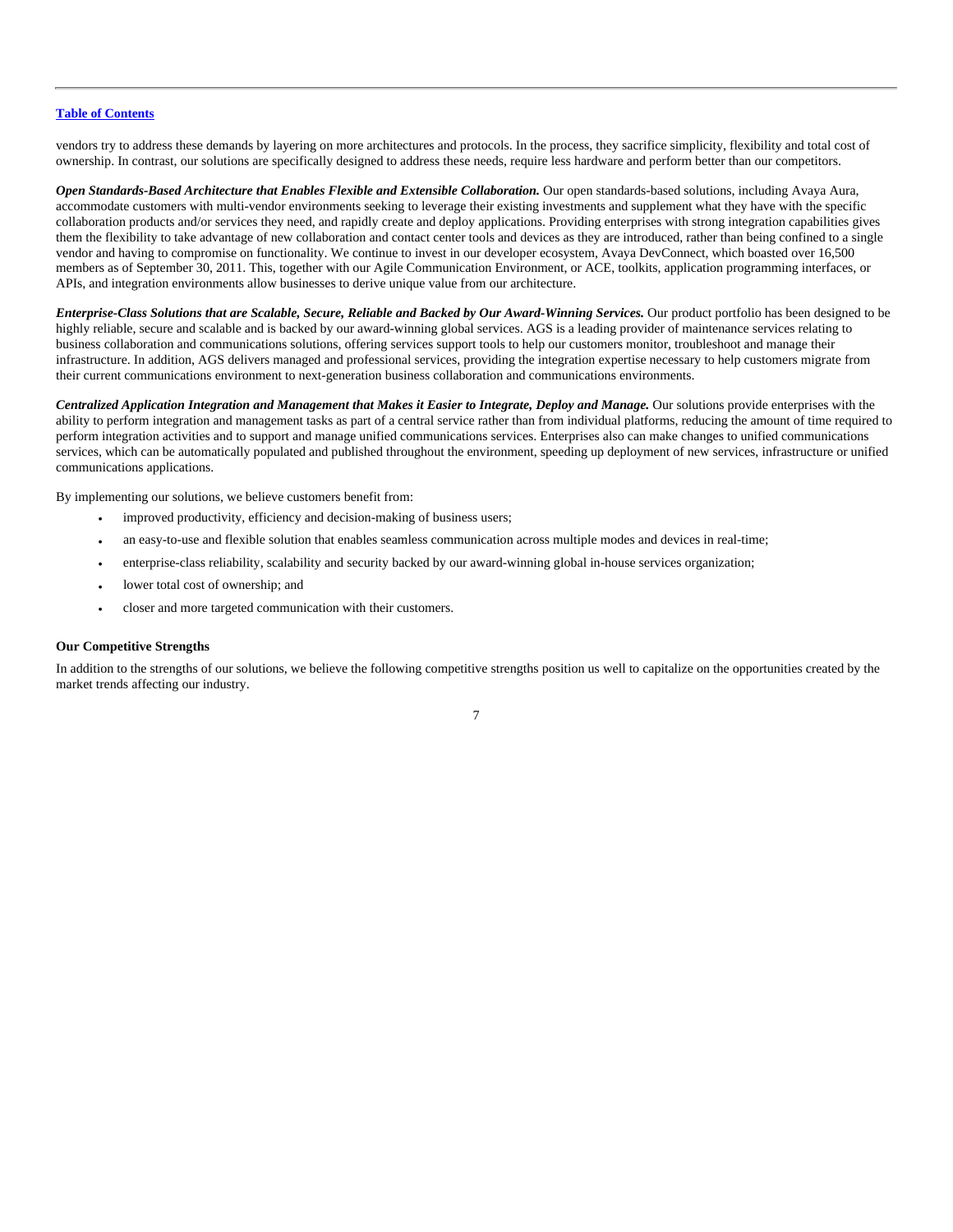Leading Position Across Our Key End Markets. We are a leader in business collaboration and communications, with leading market share<sup>5</sup> in worldwide unified communications<sup>5</sup>, contact center infrastructure<sup>6</sup>, voice maintenance services<sup>7</sup> and enterprise messaging<sup>8</sup>, and a position in the Leader's quadrant in each of Gartner's Magic Quadrants for Corporate Telephony, Unified Communications and Contact Center Infrastructure.<sup>9</sup> We believe that our market leadership and our incumbent position within our customer base will better enable us to cross-sell to existing customers and win new customers.

*Large, Diverse and Global Customer Installed Base.* Our solutions address the needs of a diverse range of customers from large multinational enterprises to small- and medium-sized businesses in a number of industries, including financial services, manufacturing, retail, transportation, energy, media and communications, health care, education and government. As of September 30, 2011, we had over 400,000 total customers, including more than 90% of the Fortune 500 companies and one million customer locations worldwide. We have thousands of direct customers and no end-user customers represented more than two percent of our revenue for the year ended September 30, 2011. In addition, many of our largest enterprise customers have been buying from us for over 10 years. We believe our large and diverse customer base provides us with recurring revenue and a continuing growth opportunity to further expand within our customer base.

*History of Innovation with Large Pipeline of New Products and Differentiated Approach to Commercialization.* We continue to innovate rapidly, expanding on our technical heritage from Bell Labs. As of September 30, 2011, we had approximately 5,600 patents and pending patent applications, including foreign counterparts. Our patents and pending patent applications cover a wide range of products and services involving a variety of technologies, including, but not limited to, unified communications (including video, social media, telephony and messaging), contact centers, wireless communications and data networking. Since the beginning of fiscal year 2010, we have introduced more than 70 new offerings across our portfolio, the largest product pipeline in our history. In March 2009, we introduced Avaya Aura, our SIP-based software suite that brings together voice, video and data into a single, integrated communications and collaboration platform that provides a simple means of connecting legacy, multi-vendor systems to new open standards SIP-based applications. In July 2010, we introduced Avaya Aura Contact Center, which forms the core of our SIP contact center technology, enabling multi-channel integration of social media, email, instant messaging and video applications. We introduced the Avaya Flare Experience in September 2010, demonstrating how simple and elegant communications can be and in November 2010 we introduced Avaya Virtual Enterprise Network Architecture, or Avaya VENA, an end-to-end virtualization strategy and architecture that will help simplify data center and campus networking. In

order to accelerate the commercialization of innovation, we have modeled our Emerging Products and Technology team after smaller, entrepreneurial startups, leveraging our Avaya Labs research team and innovating together with our customers, understanding their challenges and collaborating on their visions. We believe that this approach to commercialization results in new products with broad appeal and accelerates the timeline for development and adoption.

- *T3i Group, InfoTrack for Converged Applications, Full Year 2010, Messaging, April, 2011.*
- 9 *Gartner Magic Quadrants*
	- *• Gartner Magic Quadrant for Corporate Telephony, Jay Lassman,et al, September, 2011.*
	- *• Gartner Magic Quadrant for Unified Communications, Bern Elliot et al, August 2011.*
	- *• Gartner Magic Quadrant for Contact Center Infrastructure, Worldwide, Drew Kraus, et al, June 2011.*

*Gartner does not endorse any vendor, product or service depicted in our research publications, and does not advise technology users to select only those vendors with the highest ratings. Gartner research publications consist of the opinions of Gartner's research organization and should not be construed as statements of fact. Gartner disclaims all warranties, expressed or implied, with respect to this research, including any warranties of merchantability or fitness for a particular purpose.*

*The Gartner Report(s) described herein, (the "Gartner Report(s)") represent(s) data, research opinion or viewpoints published, as part of a syndicated subscription service, by Gartner, Inc. ("Gartner"), and are not representations of fact. Each Gartner Report speaks as of its original publication date (and not as of the date of this Form 10-K) and the opinions expressed in the Gartner Report(s) are subject to change without notice.*

<sup>5</sup> *Dell'Oro Group, Enterprise Telephony Report, 2Q11, August, 2011.*

<sup>6</sup> *Gartner Inc., Market Share, Contact Center: Worldwide, 2010, Drew Kraus, May, 2011. Gartner ranks Avaya the leader in Contact Center Agent End-User Revenue by Manufacturer, Worldwide in 2010*

<sup>7</sup> *IntelliCom Analytics, Services Market Dashboard, Q2 2011 Global Lifecycle Services Market Workbook, September, 2011.* 8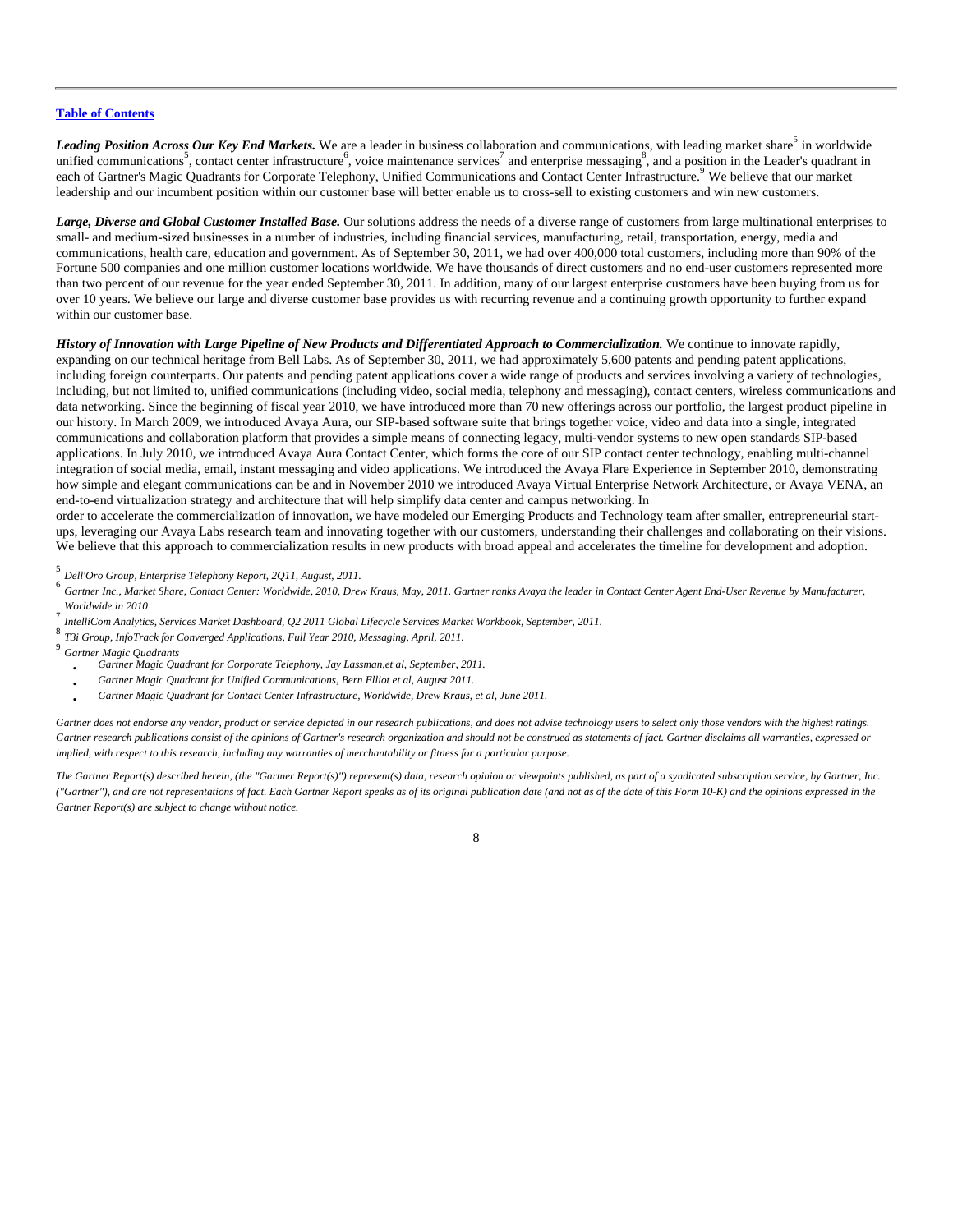*Flexible Go-to-Market Strategy Expands Reach of Our Products and Services.* We sell our solutions both directly and through an indirect sales channel, tailoring our go-to-market strategy to our target markets. Our indirect sales channel is comprised of an extensive network of alliance partners, distributors, dealers, value-added resellers, telecommunications service providers and system integrators that allows us to reach customers across industries and globally. We have an extensive set of vertical specific solutions ranging from industries such as Finance/Insurance, Healthcare, Hospitality, Manufacturing and Retail. As of September 30, 2011, we had approximately 9,100 channel partners worldwide. Our indirect sales channel represented approximately 76% and 71% of our product revenues for the fiscal year ended September 30, 2011 and 2010, respectively. With the acquisition of NES, we significantly expanded our channel coverage and deepened our vertical expertise.

*Global End-to-End Services Capability Provides Large Recurring Revenue Stream.* AGS provides us with a key advantage over many of our competitors whose customers must contract with third-party service providers, adding to the overall cost and complexity of the deployment of their solutions. Our worldwide services-delivery infrastructure and services tools help customers address their critical business collaboration and communications needs from initial planning and design through implementation, monitoring and ongoing maintenance. Contracts for support services typically have terms that range from one to five years, and contracts for operations services typically have terms that range from one to seven years. The U.S. accounted for approximately 63% of our support revenue, with contract renewal rates of more than 80%. We generated 46% of our revenues for the fiscal year ended September 30, 2011 from services. As such, our services relationships have provided us with a large recurring revenue base and significant visibility into our customers' future collaboration needs.

*Experienced Management Team with Track Record of Execution.* We have an experienced team of senior executives with diverse and complementary backgrounds that combine extensive knowledge of the communications industry. During their service at our company and past service at other leading enterprises, our management team has demonstrated an ability to identify critical trends in the technology and communications sectors and develop a comprehensive strategic vision to enable businesses to capitalize on those trends.

#### **Our Growth Strategy**

We believe we are well-positioned for growth worldwide and have a multi-faceted strategy that builds upon our brand, strong client relationships and ability to continue to be on the cutting edge of innovation. Our vision is to be the preeminent provider of business collaboration solutions with a commitment to open standards and innovative products, services and solutions. Key elements of our strategy include:

*Leverage our Leading Market Positions to Drive the Adoption of our Next-Generation Collaboration Solutions.* We believe that our market leadership, global scale and extensive customer interaction creates a strong platform from which to drive and shape the evolution of enterprise communications toward greater business collaboration. Our track record with our customers gives us the credibility that we believe provides us with a competitive advantage in helping them cope with this evolution. Additionally, extensive interaction with our large, global and diversified customer base helps us gain greater insight into market needs, which we incorporated into the design of Avaya Aura, the Avaya Flare Experience, Avaya ACE and our other new products. This insight will continue to help shape our product roadmap into the future.

*Capture Additional Market Share Across our Portfolio of Products and Services.* While we have leading market presence in the majority of the markets we serve, most of our markets still have numerous competitors of varying size. Changes in business communications needs will challenge many of these competitors to innovate and allow us to gain share with our broader portfolio of products and services. We also believe that scale and service capability become increasingly important as the complexity and importance of communications grows within the enterprise. As potential customers look to migrate to our solutions, our open architecture can integrate with competitor systems and provide a path for gradual transition while still achieving cost savings and improved functionality. Additionally, we believe the market for data networking will be \$25 billion in 2011. While we believe our data products are best-inclass, we still have a modest market presence in data and believe our new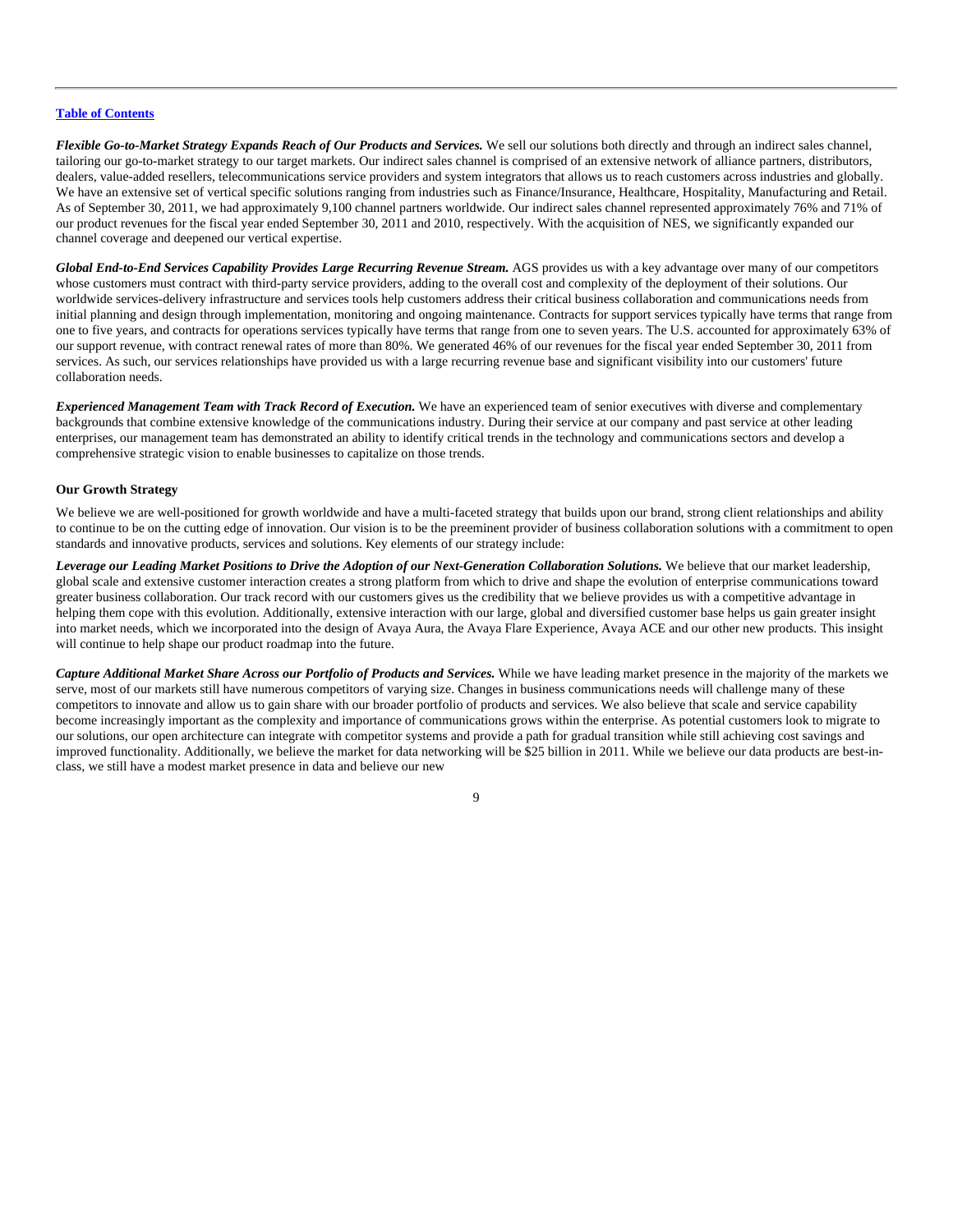product offerings can solve important customer needs around efficiency and resiliency, and offer a compelling value proposition to both our large installed base and new customers. We also believe there is significant opportunity to sell maintenance contracts to customers acquired in the NES acquisition. This effort began in the third quarter of fiscal year 2010 and is expected to contribute to growth in the maintenance coverage for our installed base.

*Expand Margins and Profitability.* We are focused on driving profitable growth worldwide and have multiple initiatives to increase our profit margins, including expanding gross margins and reducing operating expenses. From 2007 to September 2011 we increased our gross margins, excluding the amortization of technology intangible assets and the impact of purchase accounting adjustments, from 47 % to 52% and we are pursuing the following gross margin initiatives to further expand our gross margins:

- driving lower material cost through our increased scale as a result of the NES transaction, improved supplier mix and increased component commonality;
- greater use of low cost regions for supplier sourcing, contract manufacturing and provisioning of some support services;
- optimizing design of products to drive material and supply chain efficiencies;
- increasing the percentage of our revenue represented by higher-margin software; and
- generating service productivity improvements through methodology and diagnostic tools as well as promoting greater web-based self-service tools.

We also have the following initiatives to reduce operating expenses as a percentage of revenues:

- cost savings initiatives associated with the NES integration and other restructuring activities including exiting facilities and reducing the workforce or relocating positions to lower cost geographies have generated significant cost savings and we expect further cost savings to be generated;
- achieving greater economies of scale thus reducing general and administrative expense as a percentage of revenues; and
- sales productivity improvements and distribution channel optimization.

Taken as a whole, we expect to be able to achieve increased adjusted gross margins and reduced operating expenses as a percentage of revenues, thus driving increased profit margins.

*Continue to Develop Innovative Products and Services Around our Next-Generation Business Collaboration Solutions to Drive Revenue Growth and Shorter Sales Cycle.* We intend to extend our industry-leading position through continued focus on product innovation and substantial investment in research and development for new products and services. Evidence of this focus is our more than 70 new product offerings since the beginning of fiscal year 2010. Examples include: the Avaya Flare Experience, Avaya web.alive, Avaya Aura 6.0, Avaya Aura Contact Center, Avaya IP Office 7.0, Avaya Video Conferencing Solution, Avaya ACE, Avaya VENA and Avaya Partner-Enabled Managed Services. We believe our ability to innovate is advanced by feedback gathered from our extensive customer relationships and our customer focus. We have been recognized by third-party industry analysts for our customer service and support three years in a row. We believe this customer focus allows us to better meet our customers' needs and anticipate market demand. In addition, we plan to continue to make investments across the portfolio to create enhancements and breakthroughs in a number of key areas, which we believe will encourage customers to upgrade their solutions more frequently to take advantage of our ongoing product innovation and to deploy our user experience across an array of Avaya and third-party endpoints. For example, we intend to expand our market leading Avaya Flare Experience onto non-Avaya hardware platforms and operating systems such as the Apple iPad and Windows-based personal computers, or PCs. We also plan to continue to embrace the opportunity presented by cloud computing, endorsing a model that allows enterprises to benefit from deploying applications both on premise and in the cloud. We will seek new ways to leverage the Virtual Desktop Integration, or VDI, trend to securely deliver business collaboration to users.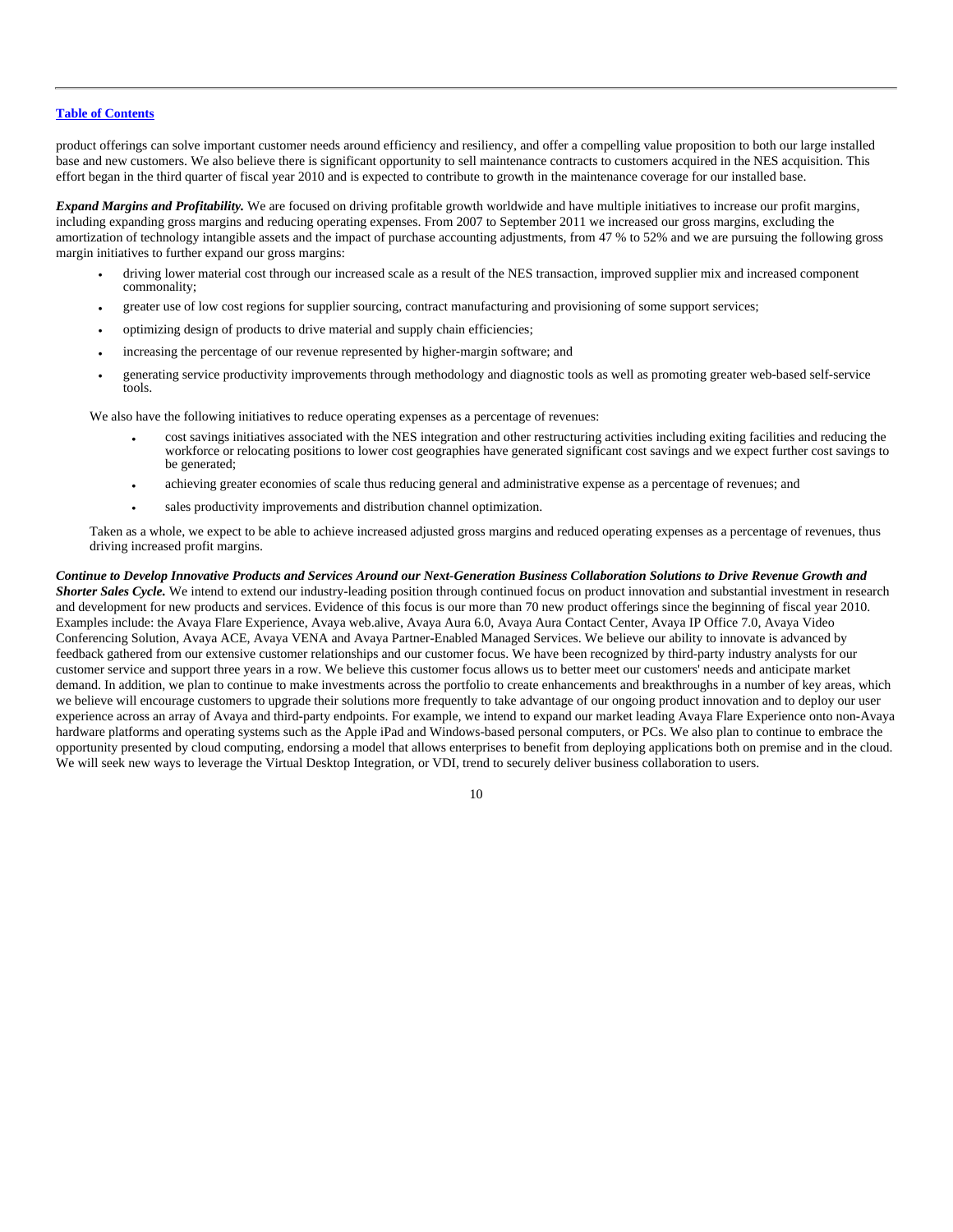*Continue to Invest in and Expand our Sales and Distribution Capabilities to Attack New Markets and Better Penetrate Existing Markets.* Our flexible goto-market strategy, which consists of both a direct sales force and approximately 9,100 channel partners (as of September 30, 2011), allows us to reach customers across industries and around the globe while allowing them to interact with Avaya in a way that fits their organization. We intend to continue investing in our channel partners and sales force to optimize their market focus, improve segmentation, enter new geographies and provide our channel partners with compelling business incentives and discounts, along with training, marketing programs, and technical support through our Avaya Connect program. We also plan to leverage our sales and distribution channels to accelerate customer adoption and generate an increasing percentage of our revenue from our new high-value software solutions and user experience-centric applications.

*Pursue Strategic Relationships, Alliances and Acquisitions.* Continuing to establish relationships and alliances and selectively acquiring capabilityenhancing businesses will play key roles in our growth strategy going forward. We believe we have one of the largest communications-focused developer and technology partner ecosystems. This is evidenced by the Avaya DevConnect program, which promotes the development, compliance-testing and co-marketing of innovative third-party products that are compatible with Avaya's standards-based solutions, and has more than 16,500 registered companies as of September 30, 2011. We also maintain key relationships with large technology vendors such as International Business Machines Corporation or IBM, HP, and Microsoft Corporation or Microsoft. Additionally, we will continue to make acquisitions when we find opportunities with compelling strategic and financial rationales. Our acquisition and integration of NES is an example of our success with this strategy.

*Retain, Recruit and Develop Talent Globally.* We are focused on developing a workforce that has both exceptional technical capabilities and the leadership skills that are required to support our technological and geographical growth. Building and nurturing a committed, diverse and engaged workforce with the highest levels of ethics and integrity is at the heart of our strategy, as evidenced by our selection as one of the World's Most Ethical Companies by the Ethisphere institute in 2011 for the fifth consecutive year. We have dramatically reshaped our workforce throughout our entire organization and have an executive team with significant experience in operating leading technology companies. Our transformation to being the leader in business collaboration will be fueled by developing new workforce capabilities and building upon our talented team in place today.

### **Our Products**

Our product portfolio spans a broad range of unified communications, collaboration, customer service, video and data products designed to meet the diverse needs of small and mid-size businesses, as well as large enterprises. The majority of our portfolio comprises software products that reside on either a client or server. Client software resides on both our own and third-party devices, including desk phones, tablets, desktop PCs and mobile phones. Server-side software controls communication and collaboration for the enterprise, and delivers rich value-added applications such as messaging, telephony, voice, video and web conferencing, mobility and customer service. Hardware includes a broad range of desk phones, servers and gateways and LAN/WAN switching wireless access points and gateways. Highlights of our portfolio include:

#### *Avaya Aura*

At the core of our next-generation collaboration solutions is Avaya Aura, our SIP-based software suite of collaboration applications, including voice, video, messaging, presence, web applications and more. Avaya Aura is part of our infrastructure solutions portfolio. The Avaya Aura architecture simplifies complex communications networks and reduces infrastructure costs. Using this architecture, organizations are able to rapidly and cost-effectively deploy applications from a centralized data center to users regardless of the device they are using or the network to which they are connected. Avaya Aura provides a simple means of connecting legacy, multi-vendor systems to new open standards SIP-based applications, helping enterprises to reduce costs and increase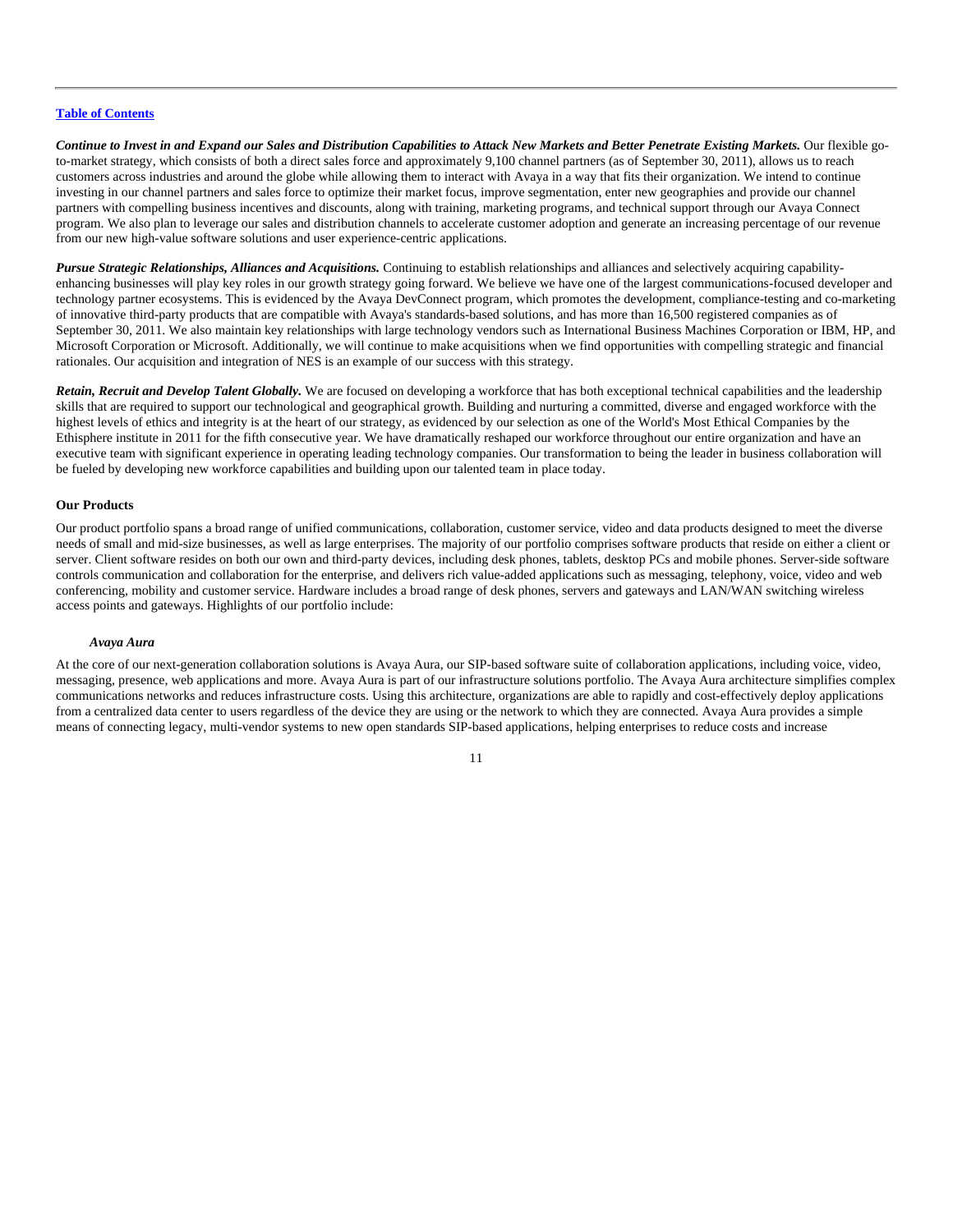user productivity and choice simultaneously. We believe Avaya Aura is one of the most reliable, secure and comprehensive offerings in the industry and that our commitment to open, standards-based solutions helps provide our customers with the flexibility to be more efficient and successful.

At the heart of Avaya Aura is Session Manager, which provides multimedia communications control and management. Multi-vendor voice, video and data communications can all be managed and controlled from one centralized software platform. Avaya Aura uses virtualization technology across all applications to reduce the physical number of servers relative to existing offerings, reducing total cost of ownership for medium sized and large enterprises alike. Avaya Aura allows business users to work from any location, on any device, by providing collaboration and communication capabilities on a broad variety of operating systems, devices, desktop, laptop and tablet computers, smart phones, mobile devices and dedicated deskphones.

Highlights of the Avaya Aura portfolio include the following:

- Avaya Aura Messaging, an application which enables migration from traditional voice messaging systems to SIP-based multimedia messaging with enterprise-class features, scalability and reliability.
- Avaya Aura Presence Services, an application which provides contextual information and availability from across multiple devices and applications to users, delivering a richer collaboration experience. These capabilities are leveraged across the entire spectrum of communications applications, ranging from voice calls and instant messaging to customer services and business processes.
- Avaya Aura Conferencing, which offers a rich set of scalable conferencing configurations and delivers audio conferencing, web conferencing, document-based collaboration and video-enabled web conferencing while letting users leverage familiar desktop applications and interfaces for increased conference control.
- Avaya Aura Video Conferencing solutions, a wide suite of high-definition, low-bandwidth, SIP-based video endpoints combined with software applications to enable rich video conferencing to serve individual desktop users and small workgroups as well as large conference rooms.
- Avaya Aura supports communications and collaboration endpoints including telephones, speaker phones, personal video collaboration devices and client software designed to provide enterprise class communications and the Avaya Flare Experience on our own devices as well as laptops, smartphones and tablets.

#### *Avaya Flare Experience*

In September 2010, we unveiled the Avaya Flare Experience, a real-time, enterprise video communications and collaboration solution. The Avaya Flare Experience is part of our Unified Communication Applications or UC Applications solutions portfolio and helps break down the barriers between today's communications and collaboration tools with a distinctive user interface for quick, easy access to voice and video, social media, presence and instant messaging and audio/video/web conferencing, a consolidated view of multiple directories, context history and more.

The Avaya Flare Experience features a central spotlight that highlights active or in-progress collaboration sessions. Initiating a communication session is as easy as moving one or more contacts from the directory into the spotlight. For text messages, a pop-up keyboard appears when a user taps a text-based icon under a contact's photo. The Avaya Flare Experience combines contacts from multiple sources into a single "fan," synchronizes email/calendars with Microsoft ActiveSync and integrates collaboration activity into a common interaction history, providing context to any session. We believe these capabilities deliver a simpler, more compelling experience to end-users using video, voice and text.

Currently, the Avaya Flare Experience runs on the Avaya Desktop Video Device, an Android-based, video-enabled desktop collaboration endpoint for executive desktops or power communicators that can also perform as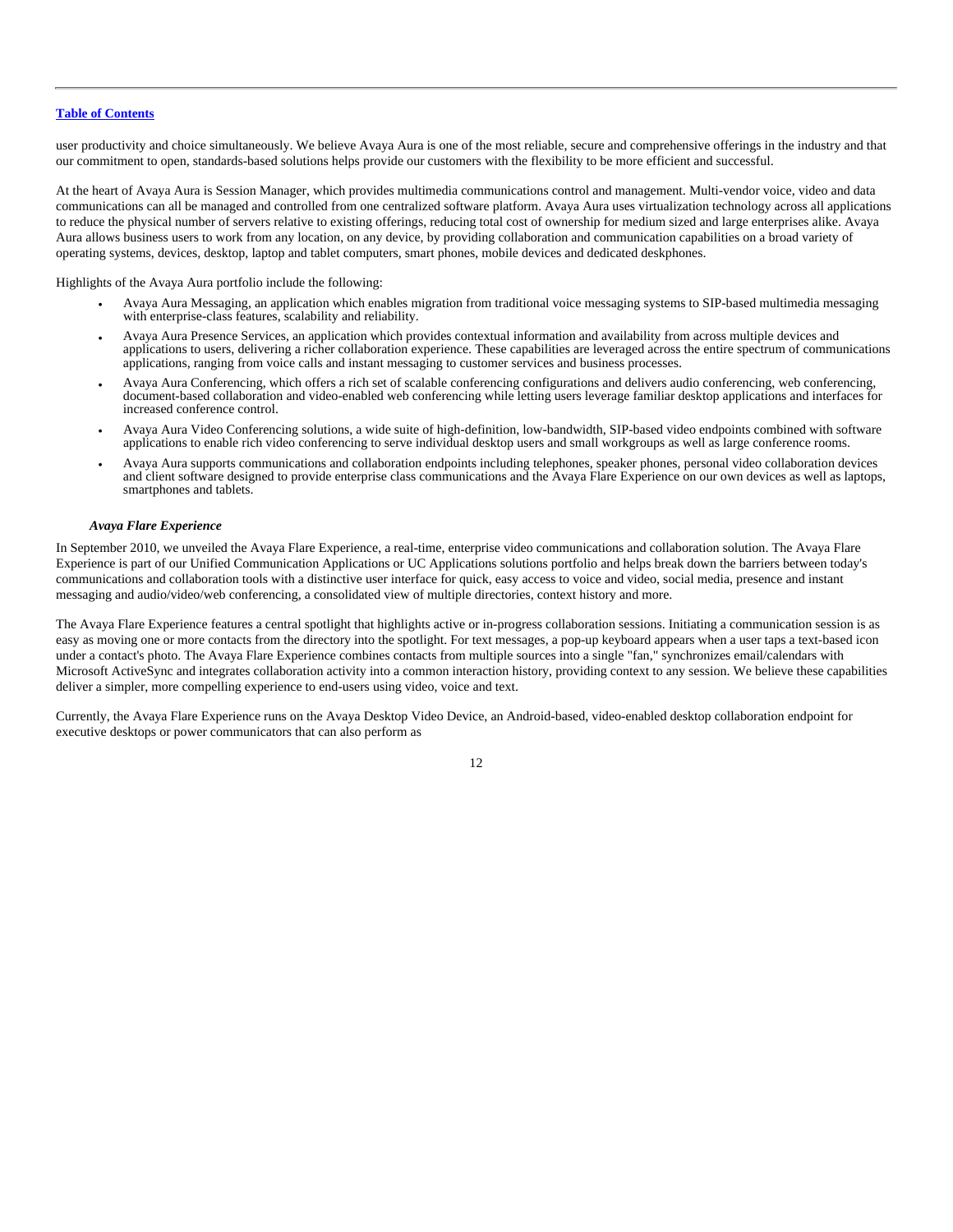a customer kiosk. We are adapting the Avaya Flare software for other devices and operating systems such as the Apple iPad and Google Android tablets, Windows laptops and other consumer device classes and platforms. Overall, we believe our software-centric solutions are helping to enable customers to be more productive and compete more effectively by changing the way users collaborate.

#### *Avaya Agile Communication Environment (ACE)*

Avaya ACE is a multi-vendor application enablement framework that allows developers to integrate communications and collaboration applications into other business applications (such as CRM, ERP, BPM and social application frameworks). Avaya ACE is part of our infrastructure solutions portfolio and includes pre-packaged applications (such as integrations with mobile devices, click to call from web-based applications and real-time response applications to streamline time-dependent business processes), SOA-oriented web services and toolkits to enable rapid development of custom applications, which helps reduce costs and increase flexibility for enterprises. Programmers with limited communications expertise can readily embed real-time communications in business applications and workflows, expanding both the ability and opportunity to use Avaya collaboration capabilities. Avaya ACE provides a versatile platform for the members of DevConnect to build applications.

#### *Avaya IP Office*

Avaya IP Office is our award-winning global flagship Small and Medium Enterprises, or SME communications, solution specially designed to meet communications challenges facing small and medium enterprises. Avaya IP Office is part of our infrastructure solutions portfolio. IP Office provides solutions that help simplify processes and streamline information exchange within systems. Communications capabilities can be added as needed, and IP Office connects to both traditional and the latest IP lines—to give growing companies flexibility and the ability to retain and leverage their existing investment. We recently unveiled the latest version of our communications solution for this market—Avaya IP Office 7.0—which we believe will drive improved savings, user experiences and collaboration for a new generation of entrepreneurs, early-stage companies and mid-size firms.

#### *Avaya Contact Centers*

We have been a leader in the contact center market since our founding over a decade ago with our Avaya Call Center Elite solution, and have recently significantly expanded beyond our large call center origins. We have developed a highly reliable, scalable, communications-centric applications suite focused on enabling companies to optimize sales and service delivery across their entire value chain from small and medium businesses to large, global enterprises. Our Avaya Aura Contact Center, a SIP-based multimedia solution that forms the core of our SIP contact center application solutions portfolio, leverages session management to create a single integrated customer queue, regardless of the type of media or modality, including voice, video, email, chat or social media, and delivers a highly personalized customer experience. The tight integration of our contact center applications with Avaya Aura has allowed us to change the nature of a contact center from the previous approach of routing customers to agents and self-service applications, often with a loss of customer information or context, to a model where we use session management to bring customer service people and applications from around the enterprise to the customer. We believe this leads to a much better customer experience than traditionally seen, where customers are transferred around the enterprise and asked frequently to re-confirm their identity and other personal information. The capabilities of our contact center solutions include:

- Assisted and Automated Experience Management, which provides intelligent routing of voice and multimedia contacts and a variety of applications for customer service agents, as well as outbound and self-service applications to manage collaboration and workflow between an enterprise and its customers;
- Workforce Optimization, which includes call recording, quality monitoring and workforce management applications; and
- Performance Management, which provides contact center reporting, analytics and operations performance management solutions, as well as agent performance management and scheduling to ensure optimal use of resources and improve customer satisfaction.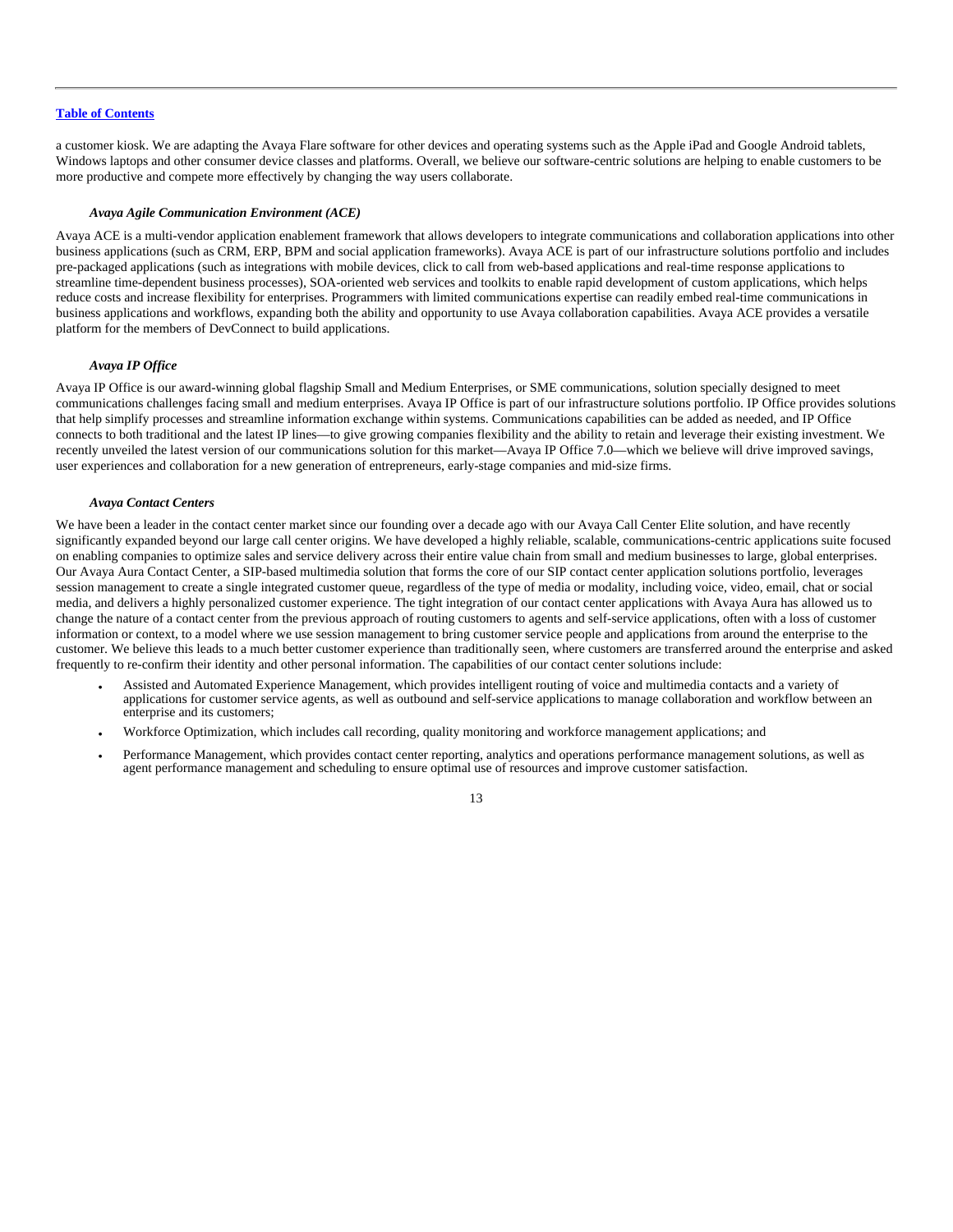We believe these capabilities are imperative given the industry trends identified above, including, but not limited to, the adoption of social media, smartphones and cloud-based applications. For example, our solutions are designed to allow a social network post to be picked up by the enterprise, combined with intelligence about account history and previous conversations, and finished in an audio or video call from the customer's browser to the contact center. This solution enables agents to respond to their customers' feedback in a highly personal and efficient manner. This ability to meet a customer's need, in the manner that is relevant to that customer at any given time, is critical to our customers' success. Providing this type of multi-modal, multi-channel customer experience management capability allows us to deliver a unique experience for our customers' end clients.

#### *Avaya web.alive*

Avaya web.alive is a unique online, immersive conferencing and social collaboration environment that lets users collaborate as though they were face to face. Avaya web.alive is part of our UC Applications solutions portfolio and replicates real life interactions using personalized avatars, which users control to navigate through an online, three-dimensional environment, with the ability to talk, chat, share, collaborate and present in real-time. Key to the experience is Avaya web.alive's spatial audio technology, which lets participants talk interactively and hear each other based on their relative position and distance, creating a more realistic and natural experience than traditional conference calls. A cloud-based solution requiring only a web browser plug-in, the product allows collaboration between users from any browser, inside or outside of the enterprise. The service can be purchased with standard templated environments through e-commerce and automatically provisioned, or customized environments can be created for larger customers. Avaya web.alive has been used in various business use cases, including training, e-commerce, product launches and virtual tradeshows.

#### *Avaya Networking*

In support of our data communications strategy, our data networking product portfolio is designed to address and surpass competitors' products with respect to three key requirements: resiliency, efficiency and performance.

Our data networking portfolio is complementary to our business collaboration, unified communications and contact center portfolios based on the Avaya Aura architecture. We believe that customers today benefit from end-to-end solution design, testing and support. Over time we expect customers to benefit from development work in integrated provisioning, system management, quality of experience and bandwidth utilization.

Our data networking portfolio includes:

- Ethernet Switching—a range of Local Area Network switches for data center, core, edge and branch applications;
- Unified Branch—a range of routers and Virtual Private Network appliances that provide a secure connection for branches;
- Wireless Networking—a cost-effective and scalable solution enabling enterprises to deploy wireless coverage;
- Access Control—solutions that provide policy decision to enforce role-based access control to the network;
- Unified Management—providing support for data and voice networks by simplifying the requirements associated across functional areas; and
- Avaya VENA—an end-to-end virtualization strategy and architecture that helps simplify data center and campus networking and optimizes business applications and service deployments in and between data centers and campuses, while helping to reduce costs and improve time to service.

We sell our portfolio of data networking products globally into enterprises of all types, with particular strength in healthcare, education, hospitality, financial services and local and state government.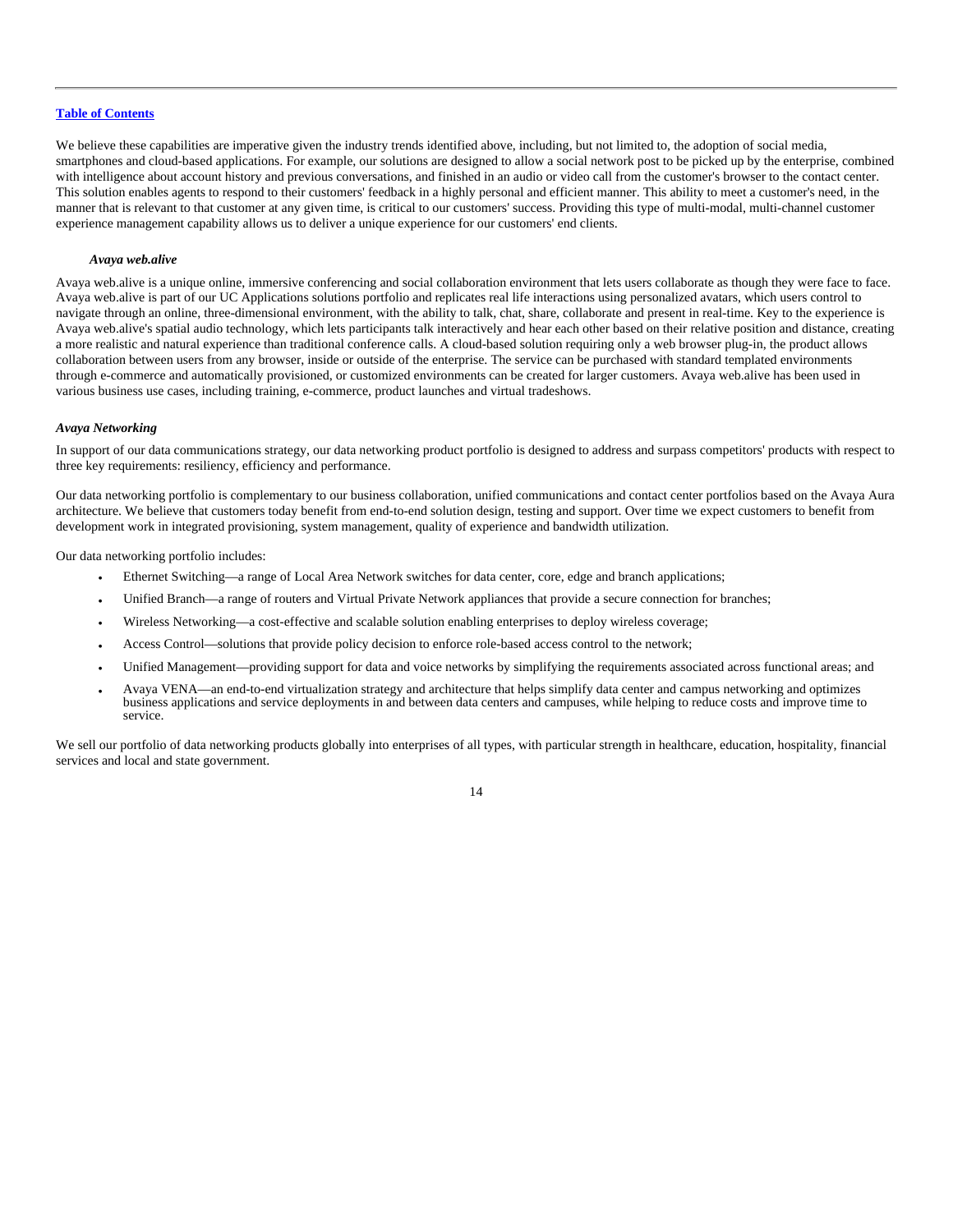# **Our Technology**

We believe that technology enhances the way in which people collaborate. At Avaya, we work with customers, industry groups and technical bodies to foster innovation. Across our portfolio we leverage critical technology to our customers' advantage. Avaya is a leading innovator in leveraging the use of SIP for business collaboration. This open-standard based protocol shifts communications from having to coordinate multiple, independent media and communications systems, as was the case in legacy communications environments, toward session management based environments, where multiple media and resources can flexibly be brought into a fully-integrated, session-based interaction. This fundamental difference supports more fluid, effective and persistent collaboration across multiple media and modes of communications.

#### *Centralized SIP-Based Architecture*

At the core of our architecture, SIP based Avaya Aura Session Manager centralizes communications control and application integration. Session Manager orchestrates a wide array of communication and collaboration applications and systems by decoupling them from the network. Applications can be deployed to individual users based on their need, rather than by where they work or the capabilities of the system to which they are connected. Session Manager instantly reduces complexity and provides the foundation for broader unified communications and collaboration strategies.

#### *Unique SIP-Based Experiences*

The Avaya Flare Experience leverages Avaya Aura and its session control and management, presence, unified communications features and services, application creation and enablement capabilities. Social network interfaces to services, such as Facebook, allow for integrated directories across platforms. Users can access Microsoft Exchange services such as e-mail, contacts and calendar, directly from a user's contact card and, via the Avaya Aura Presence Services, can exchange instant message and presence information with Microsoft Lync users (i.e., Microsoft Communicator clients). Point-to-point video calls do not require a separate video conferencing server, and multi-party conferencing is enabled by Avaya Aura Conferencing.

#### *Redefining the Customer Experience*

Avaya Aura Contact Center is a SIP-based multimedia solution that contextually assigns inbound and outbound voice and multimedia contacts (e-mail, voice mail, Web chat, text messaging/ Short Message Service, video, fax and Social Media contacts) through an integrated, session-based queue. Contacts can be routed to the same agent who previously handled the customer, providing personalized service. At the agent desktop, a context-sensitive user interface facilitates agent transition between media types, and enables collaboration with customers, other agents, supervisors and experts. Advanced skill-based routing ensures individual contact treatment and connects customers with the agents who are the most qualified to serve them, locally or across a network.

#### *Additional Technologies*

In addition to SIP, we use technologies including:

- SIP/SIMPLE and XMP: the Avaya Aura Presence Services collects, publishes, aggregates and federates using SIP/SIMPLE and XMPP standards, providing interoperability with systems from other vendors, including but not limited to Microsoft, IBM and Google;
- Service Oriented Architecture, or SOA, oriented web services, including SOAP, REST and WSDL, are used extensively in Avaya ACE, leveraging open, extensible standards and protocols to facilitate rapid deployment and deliver customer choice;
- Operating System, or OS, Support: our software applications run on a broad range of operating systems including, but not limited to, Microsoft Windows, Apple MAC OS, Google Android and RIM Blackberry;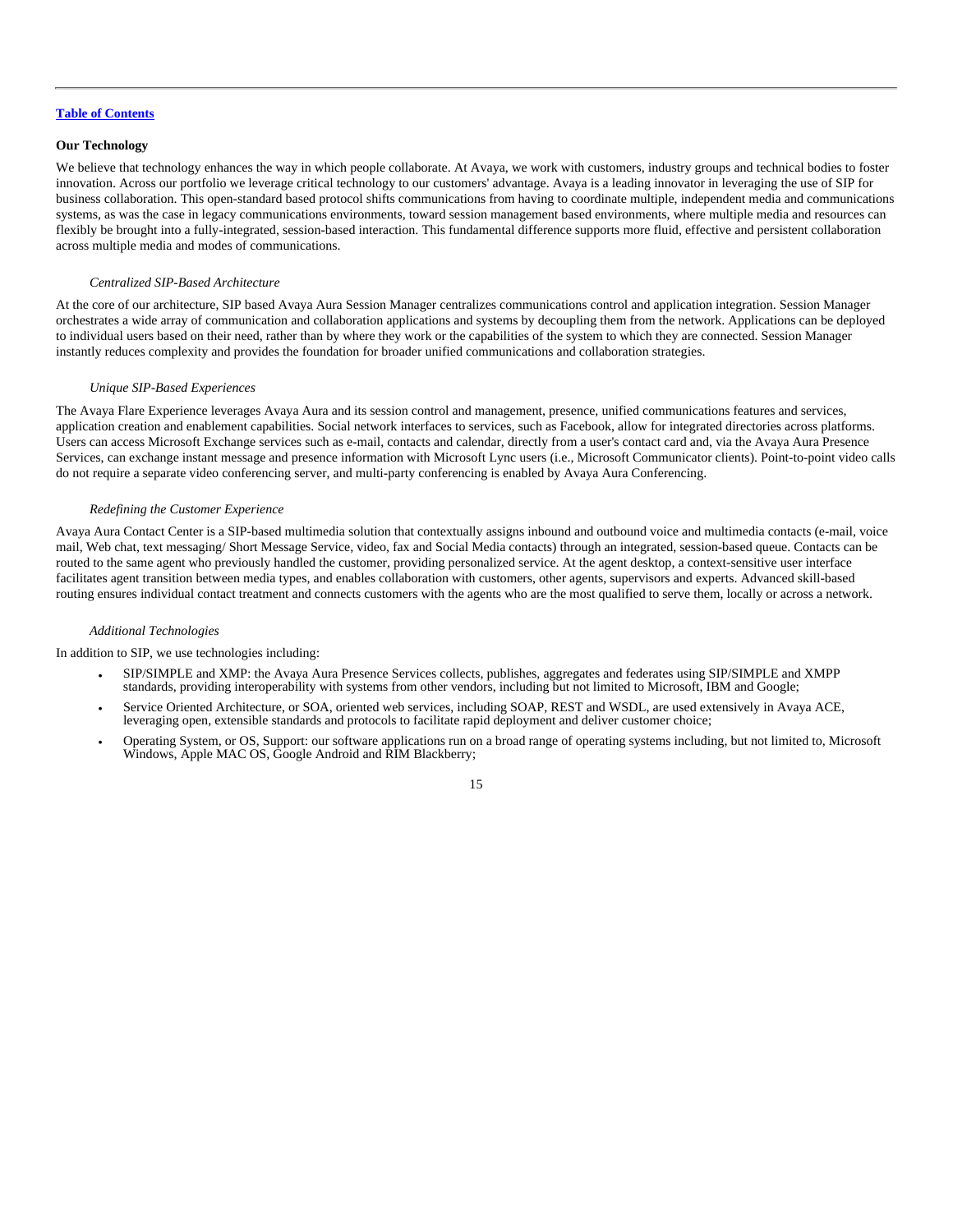- Virtualization Technology is used in our core Avaya Aura portfolio to reduce the physical server footprint using hypervisor technology to run multiple applications concurrently on a single physical platform; and
- Resilient data networking: our data portfolio provides highly resilient IPv4 and IPv6 routing services, with redundant hardware components, forwarding and restart capabilities that minimize interruptions, including one of the industry's few sub second failover capabilities.

#### **Our Services**

AGS evaluates, plans, designs, implements, supports, manages and optimizes enterprise communications networks to help customers achieve enhanced business results both directly and through partners. Our award-winning portfolio of services includes product support, integration and professional and managed services that enable customers to optimize and manage their converged communications networks worldwide and achieve enhanced business results. AGS is supported by patented design and management tools and network operations and technical support centers around the world.

The portfolio of AGS services includes:

- Avaya Client Services—We monitor and improve customers' communications network performance, helping to ensure network availability and keeping communications networks current with the latest software releases. This includes our managed and operations services in which we manage complex multi-vendor, multi-technology networks, help optimize network performance and manage customers' communications environments and related assets.
- Professional Services—Our planning, design and integration specialists and communications consultants provide solutions that help reduce costs and enhance business agility. We also provide vertical solutions designed to leverage existing product environments, contact centers and unified communications networks.

Avaya Client Services contracts tend to be longer term in nature. For example, contracts for support services typically have terms that range from one to five years. Contracts for operations services typically have terms that range from one to seven years.

#### **Alliances**

We have formed alliances with companies where we can improve our offerings to customers through collaboration. Our alliances can take different forms, including those intended, among other things, to extend our market reach through the use of complementary technologies, to develop new products or enhance existing ones, and to exchange technology. Our go to market alliances enable us to support large multinational unified communications, contact center and networking customers on a global basis. We jointly package our products and services and integrate applications to execute our market penetration strategy. Each of the alliance partners has resources certified in the Avaya solutions portfolios extending our global sales, implementation and support capabilities. We currently have alliances with IBM, HP, AT&T, Verizon and British Telecom, among others.

#### *Avaya DevConnect*

The Avaya DevConnect program is designed to promote the development, compliance-testing and co-marketing of innovative third-party products that are compatible with Avaya's standards-based solutions. Member organizations have expertise in a broad range of technologies, including IP telephony, contact center and unified communications applications.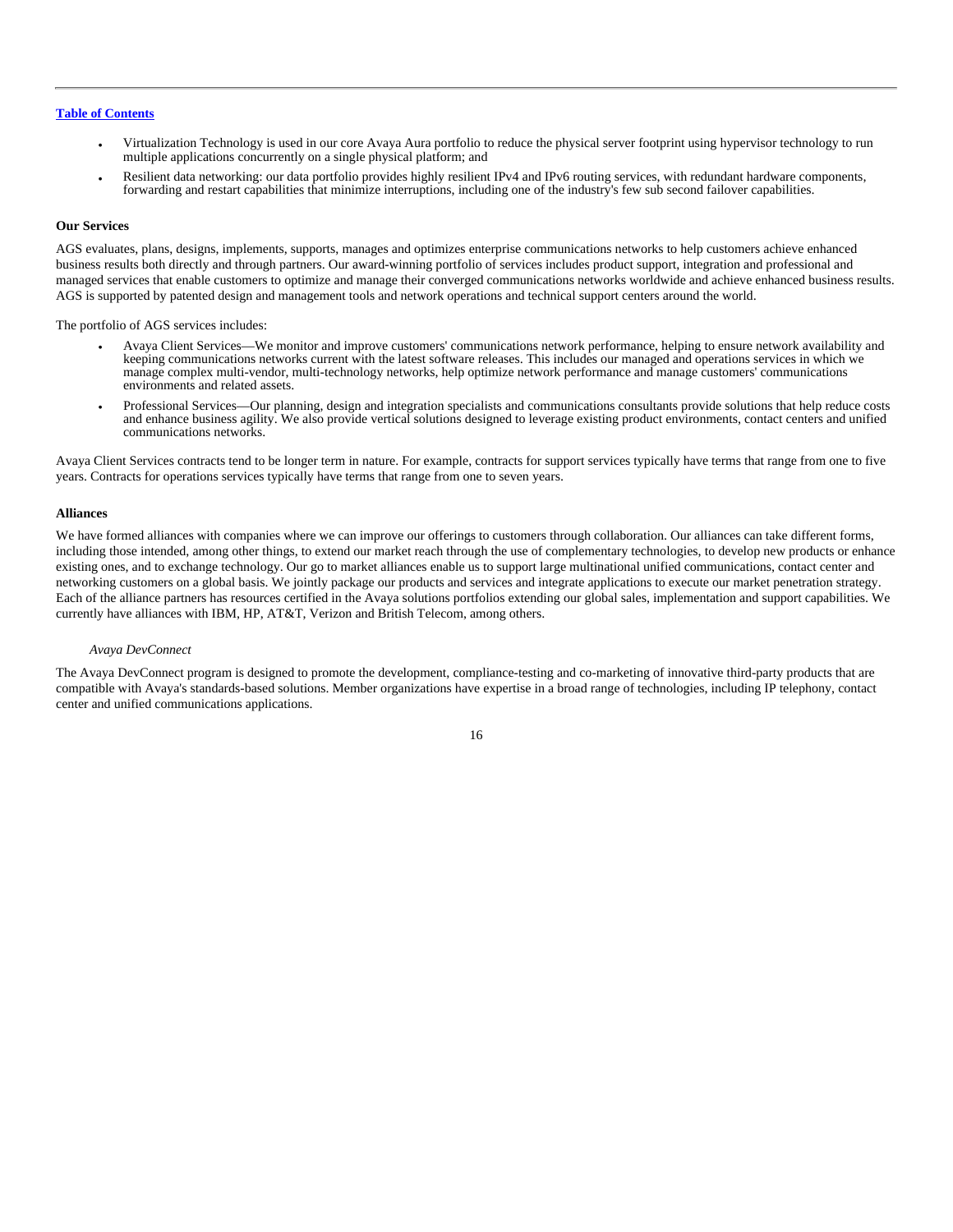As of September 30, 2011, more than 16,500 companies have registered with the program, including more than 400 companies operating at a higher level of program membership that are eligible to submit their products or services for compatibility testing by the Avaya Solution Interoperability and Test Lab.

Avaya Test Lab engineers work in concert with each submitting member company to develop comprehensive test plans for each application to validate the product integrations.

#### **Customers; Sales, Partners and Distribution**

#### *Customers*

Our customer base is diverse, ranging in size from small businesses employing a few employees to large government agencies and multinational companies with over 100,000 employees. As of September 30, 2011, we had over 400,000 customers, including more than 90% of the Fortune 500 companies and one million customer locations worldwide. Our customers operate in a broad range of industries, including financial services, manufacturing, retail, transportation, energy, media and communications, health care, education and government, and include, among others, Morgan Stanley & Co. LLC, Progressive Casualty Insurance Company, Whirlpool Corporation, HP, Home Depot, Inc., United Air Lines, Inc., Marriott International, Inc., the Blue Cross and Blue Shield Association, Australia National University and the FDIC. We employ a flexible go-to-market strategy with direct and indirect presence in over 160 countries. As of September 30, 2011, we had approximately 9,100 channel partners and for fiscal year 2011, our product revenue from indirect sales represented approximately 76% of our total product revenue.

No single customer represented more than 10% of our revenue for the years ended September 30, 2011, 2010 and 2009. For customer geographic information, please see Note 15, "Reportable Segments," to our audited consolidated financial statements located elsewhere in this Form 10-K.

#### *Sales, Partners and Distribution*

Our global go-to-market strategy is designed to focus and strengthen our reach and impact on large multinational enterprises, mid-market and more regional enterprises and small businesses. Our go-to-market strategy is to serve our customers the way they prefer to work with us, either directly with Avaya or through our indirect sales channel, which includes our global network of alliance partners, distributors, dealers, value-added resellers, telecommunications service providers and system integrators. Our sales organizations are equipped with a broad product and software portfolio, complemented with services offerings including product support, integration and professional and managed services.

The Avaya sales organization is globally deployed with direct and indirect (e.g., channel partner) presence in over 160 countries. We continue to focus on efficient deployment of Avaya sales resources, both directly and indirectly, for maximum market penetration and global growth. Our investment in our sales organization includes training curricula to support the evolution of our sales strategy toward a solutions-based sales process targeted at helping businesses reduce costs, lower risk and grow their revenues. The program includes sales process, skills and solutions curricula for all roles within our sales organization.

#### *Avaya Connect*

As of September 30, 2011, there were approximately 9,100 channel partners that serve our customers worldwide through Avaya Connect, our business partner program. Through the use of certifications, the program positions partners to sell, implement and maintain our communications systems, applications and services. Avaya Connect offers clearly defined partner categories with financial, technical, sales and marketing benefits that grow in parallel with levels of certification. We support partners in the program by providing a portfolio of industry-leading solutions in addition to sales, marketing and technical support. Although the terms of individual channel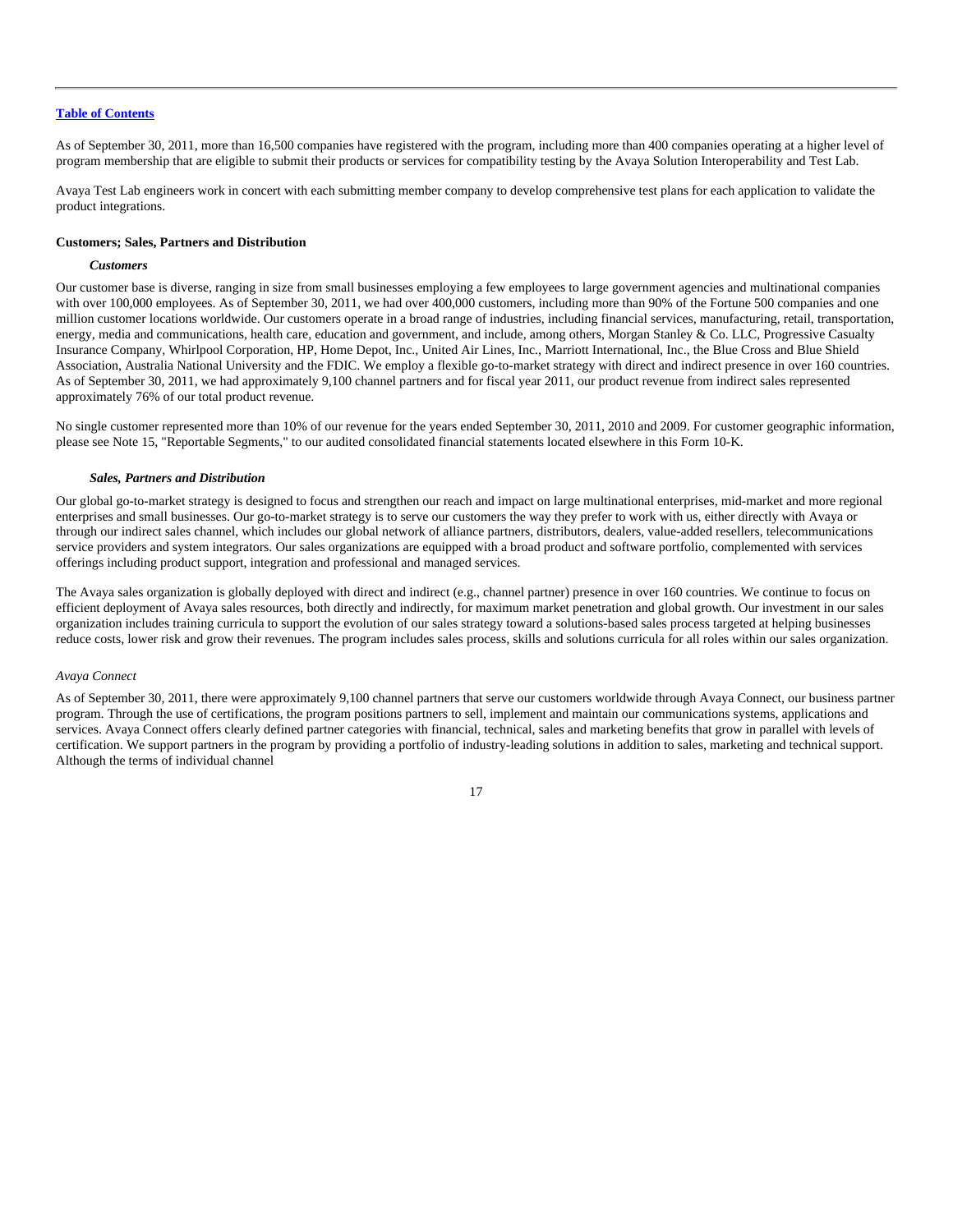partner agreements may deviate from our standard program terms, our standard program agreements for resellers generally provide for a term of one year with automatic renewal for successive one year terms and may be terminated by either party for convenience upon 30 days' prior notice and our standard program agreements for distributors may be terminated by either party for convenience upon 90 days' prior notice. Our partner agreements generally provide for responsibilities, conduct, order and delivery, pricing and payment, and include customary indemnification, warranty and other similar provisions. No single channel partner represents more than 10% of our revenue for the years ended September 30, 2011, 2010 and 2009.

#### **Research and Development**

We make substantial investments in research and development to develop new systems, services and software in support of business collaboration, including, but not limited to, converged communications systems, communications applications, multimedia contact center innovations, collaboration tools, messaging applications, speech enabled applications, business infrastructure and architectures, converged mobility systems, hosted offerings, web services, communications-enabled business processes and applications, data networks and services for our customers. In addition, in 2009 we created an Emerging Products and Technology team, which includes Avaya Labs research and as of September 30, 2011 has over 260 people working in an entrepreneurial team focused on accelerating the commercialization of innovation.

We invested \$461 million and \$407 million for the years ended September 30, 2011 and 2010, respectively, on research and development. Customersponsored research and development activities that we have conducted have not been material.

#### **Manufacturing and Suppliers**

We have outsourced substantially all of our manufacturing operations to several electronic manufacturing services or EMS providers. Our EMS providers produce the vast majority of our products in facilities located in China, with other products produced in facilities located in Israel, Mexico, Malaysia, Taiwan, Germany, Indonesia, the United Kingdom and the U.S. All manufacturing of our products is performed in accordance with detailed specifications and product designs furnished or approved by us and is subject to rigorous quality control standards. We periodically review our product manufacturing operations and consider changes we believe may be necessary or appropriate. We also purchase certain hardware components and license certain software components from third-party original equipment manufacturers or OEMs and resell them both under the Avaya brand and, in some cases, under the brand of the OEMs.

In some cases, certain components are available only from a single source or from a limited source of suppliers. Delays or shortages associated with these components could cause significant disruption to our operations. For more information on risks related to products and components, see "Risk Factors—Risks Related to Our Business—We rely on third-party providers for the manufacture, warehousing and distribution logistics associated with our products" and "Risk Factors—Risks Related to Our Business—As our business and operations related relationships have expanded globally in the last few years, changes in economic or political conditions, as well as natural disasters, in a specific country or region could negatively affect our revenue, costs, expenses and financial condition."

#### **Competition**

We compete against providers of both traditional enterprise voice communications solutions as well as providers of technology related to business collaboration and contact center solutions. For example, we compete with Alcatel-Lucent, Genesys Telecommunications Laboratories, Inc., or Genesys, Aspect Software, Inc., or Aspect, Brocade Communications Systems, Inc., or Brocade, Cisco Systems, Inc., or Cisco, Juniper Networks, Inc., or Juniper, Microsoft, NEC Corporation, or NEC, and Siemens Enterprise Communications Group, or SEN. Our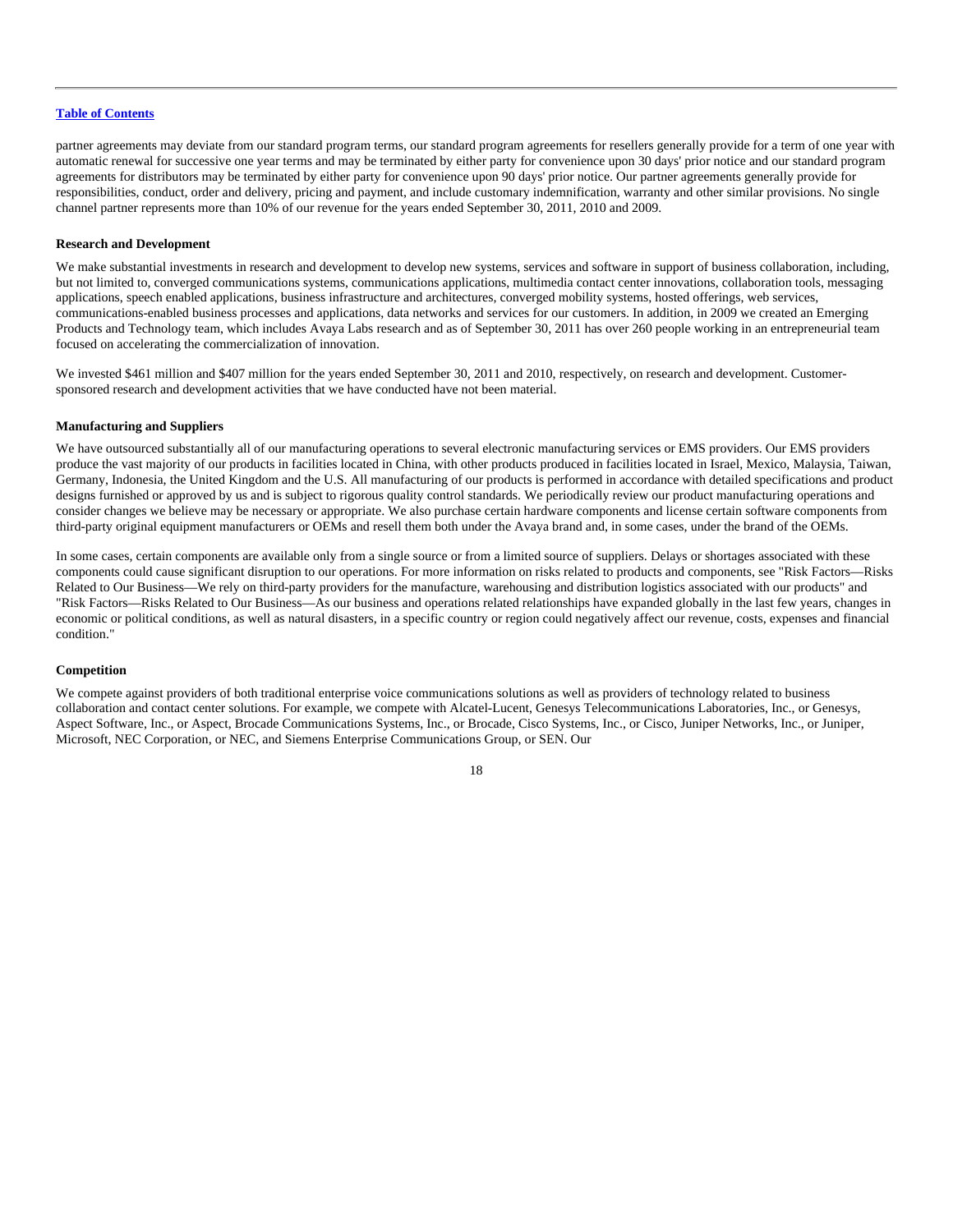video conferencing solutions both partner and compete with solutions offered by Polycom Inc., TANDBERG (now Cisco) and LifeSize (now a division of Logitech International S.A.). We also face competition in the small and medium enterprise market from many competitors, including Cisco, Alcatel-Lucent, NEC, Matsushita Electric Corporation of America, or Panasonic, and Mitel Networks Corp., or Mitel, although the market for these products is more fragmented. We face competition in certain geographies with companies that have a particular strength and focus in these regions, such as Huawei Technologies Co., Ltd, or Huawei, in China and Intelbras S.A., or Intelbras, in Latin America. While we believe our global, in-house end-to-end services organization provides us with a competitive advantage, it faces competition from companies like those above offering services, either directly or indirectly through their channel partners, with respect to their own product offerings, as well as many value-added resellers, consulting and systems integration firms and network service providers.

In addition, because the business collaboration market continues to evolve and technology continues to develop rapidly, we may face competition in the future from companies that do not currently compete against us, but whose current business activities may bring them into competition with us in the future. In particular, this may be the case as business, information technology and communications applications deployed on converged networks become more integrated to support business collaboration. We may face increased competition from current leaders in information technology infrastructure, information technology, consumer products companies, personal and business applications and the software that connects the network infrastructure to those applications. With respect to services, we may also face competition from companies that seek to sell remotely hosted services or software as a service directly to the end customer. Competition from these potential market entrants may take many forms, including offering products and applications similar to those we offer as part of another offering. In addition, these technologies continue to move from a proprietary environment to an open standards-based environment.

Technological developments and consolidation within the industry, as well as changes in the solutions that we offer, result in frequent changes to our group of competitors. The principal competitive factors applicable to our solutions include:

- product features, performance and reliability;
- customer service and technical support;
- relationships with distributors, value-added resellers and systems integrators;
- an installed base of similar or related products;
- relationships with buyers and decision makers;
- price;
- the relative financial condition of competitors;
- brand recognition;
- the ability to integrate various products into a customer's existing environment, including the ability of a provider's products to interoperate with other providers' business collaboration products; and
- the ability to be among the first to introduce new products and services.

For more information on risks related to our competition, see "Risk Factors—Risks Related to Our Business—We face formidable competition from numerous established firms in the enterprise communications, business collaboration and information technology markets; as these markets evolve, we expect competition to intensify and expand to include new companies that do not currently compete directly against us."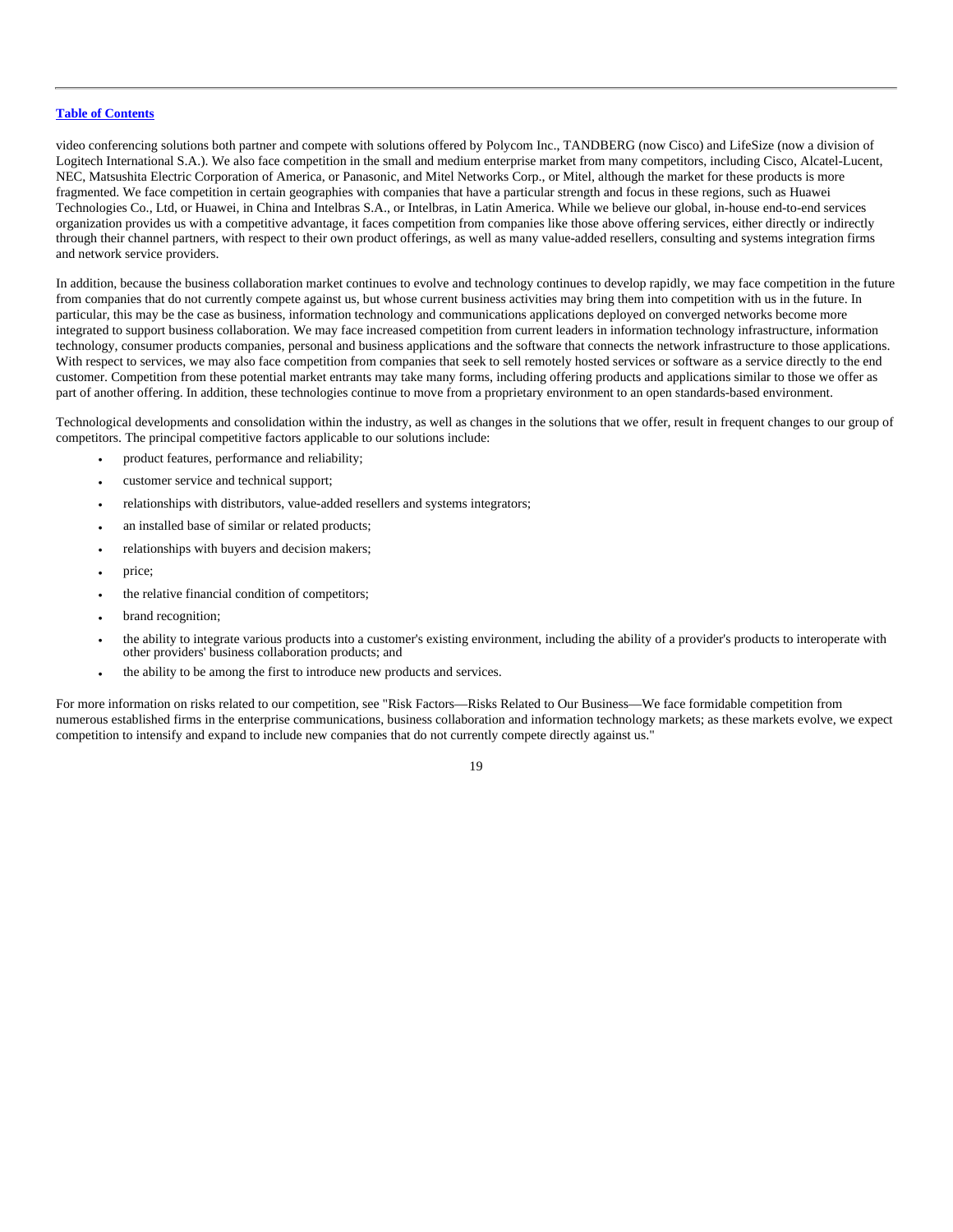#### **Patents, Trademarks and Other Intellectual Property**

We own a significant number of patents important to our business and we expect to continue to file new applications to protect our research and development investments in new products and services across all areas of the business. As of September 30, 2011, we had approximately 5,600 patents and pending patent applications, including foreign counterpart patents and foreign applications. Our patents and pending patent applications cover a wide range of products and services involving a variety of technologies, including, but not limited to, unified communications (including video, social media, telephony and messaging), contact centers, wireless communications and data networking. The duration of our patents is determined by the laws of the country of issuance and for U.S. patents may be 17 years from the date of issuance of the patent or 20 years from the date of its filing, depending upon when the patent application was filed. In addition, we hold numerous trademarks, both in the U.S. and in other countries.

Our intellectual property holdings include those assigned to us by Lucent Technologies (now Alcatel-Lucent) at Avaya's inception, which included a number of patents, trademarks, copyrights, trade secrets and other intellectual property directly related to and important to our business. Lucent and its subsidiaries also granted certain rights and licenses to specified patents, trademarks, copyrights, trade secrets and other intellectual property needed for the manufacture, use and sale of our products. Rights to these patents were granted through a cross license entered into with Lucent. In addition, Lucent conveyed to Avaya numerous licenses and sublicenses under patents of third parties.

We will obtain patents and other intellectual property rights used in connection with our business when practicable and appropriate. Historically, we have done so organically or through commercial relationships as well as in connection with acquisitions, including the acquisition of NES. For example, in the acquisition of NES, we acquired over 800 patents and patent applications and were licensed a significant number of patents, trademarks, copyrights, trade secrets and other intellectual property.

Our intellectual property policy is to protect our products, technology and processes by asserting our intellectual property rights where appropriate and prudent. From time to time, assertions of infringement of certain patents or other intellectual property rights of others have been made against us. In addition, certain pending claims are in various stages of litigation. Based on industry practice, we believe that any licenses or other rights that might be necessary for us to continue with our current business could be obtained on commercially reasonable terms. However, we cannot assure you that any of those licenses or other rights will always be available on acceptable terms or that litigation will not occur. The failure to obtain necessary licenses or other rights, or litigation arising out of such claims, could adversely affect our business.

For more information concerning the risks related to patents, trademarks and other intellectual property, please see "Risk Factors—Risks Related to Our Business—If we are unable to protect our proprietary rights, our business and future prospects may be harmed" and "Risk Factors—Risks Related to Our Business—We may be subject to litigation and infringement claims, which could cause us to incur significant expenses or prevent us from selling our products or services."

#### **Backlog**

Our backlog for product sales generated, which represents the aggregate of the sales price of orders received from customers, but not yet recognized as revenue, was \$149 million, \$185 million, and \$141 million on September 30, 2011, 2010 and 2009, respectively. However, all orders are subject to possible rescheduling by customers. Although we believe that the orders included in the backlog are firm, some orders may be cancelled by the customer without penalty, and we may elect to permit cancellation of orders without penalty where management believes it is in our best interests to do so. We do not believe that our backlog, as of any particular date, is necessarily indicative of actual net sales for any future period.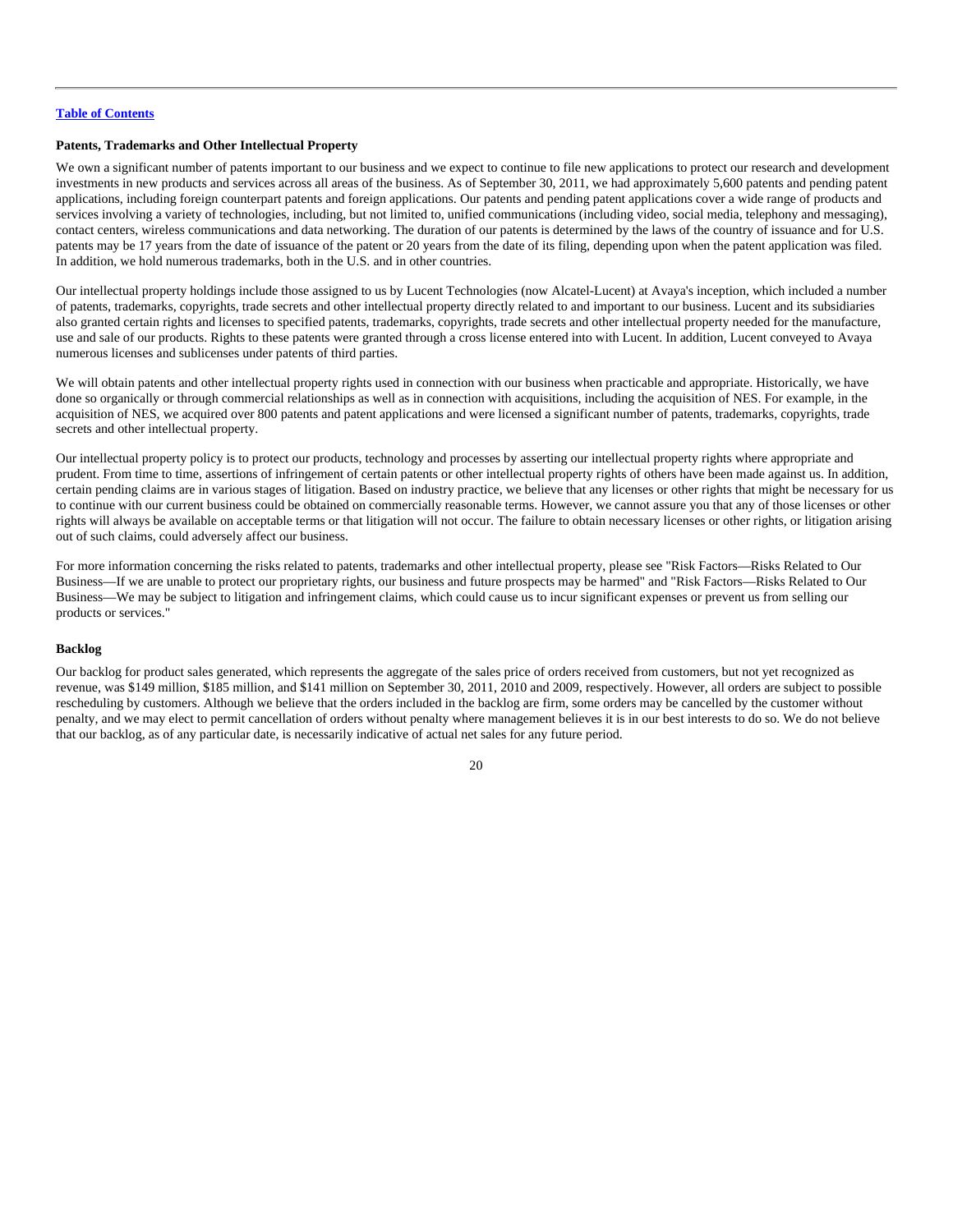#### **Employees**

As of September 30, 2011, we employed 18,588 employees, of which 18,422 were full-time employees (16,324 were management and non-represented employees and 2,098 were represented employees covered by collective bargaining agreements) and 166 were part-time employees (126 were management and non-represented employees and 40 were represented employees covered by collective bargaining agreements).

Of the 2,138 full-time and part-time employees covered by collective bargaining agreements as of September 30, 2011, 1,018 employees are covered by collective bargaining agreements in the U.S.

In the U.S., our current three-year agreements with the Communications Workers of America and the International Brotherhood of Electrical Workers have recently been extended and will expire on June 7, 2014.

#### **Environmental, Health and Safety Matters**

We are subject to a wide range of governmental requirements relating to employee safety and health and environmental protection, including (a) certain provisions of environmental laws governing the cleanup of soil and groundwater contamination, (b) various state, federal and international laws and regulations governing the design, disposal and materials composition of our products, including those restricting the presence of certain substances in electronic products and making producers of those products financially responsible for the collection, treatment, recycling and disposal of certain products, and (c) various employee safety and health regulations that are imposed in various countries within which we operate. For example, we are currently involved in several remediations at currently or formerly owned or leased sites, which we do not believe will have a material impact on our business or results of operation. Please see "Risk Factors—Risks Associated with Our Business—We may be adversely affected by environmental, health and safety, laws, regulations, costs and other liabilities" for a discussion of the potential impact such governmental requirements may have on our business."

#### **Sustainability at Avaya**

We have developed a sustainability program supported by an Environmental Steering Committee, which is a cross-functional team that oversees the Avayawide sustainability work by providing supervision, direction, guidance, objectives and targets. We recognize that climate change is an issue of global concern. Integral aspects of our operations that may be subject to climate change risks include, but are not limited to, the following: increased regulations that have either been promulgated or may be promulgated in the future in jurisdictions in which we operate; the procurement and transport of raw materials and components used by our manufacturers and the use of those raw materials and components in the manufacturing process; manufacturing emissions; packaging and transport of finished goods; emissions and waste generated by our business operations; emissions associated with business travel (air, vehicular, fleet services); and emissions associated with business activities and emissions generated by our products. We continue to monitor those risks and will develop policies and processes designed to mitigate those risks where possible. In addition, to minimize the physical risk associated with climate change, we leverage our global Business Continuity Plan to mitigate business interruptions and to help ensure continued operations in the face of risks such as increased intensity and frequency of extreme weather events. Business Continuity Plans are tested throughout the year using various business disruption scenarios to help ensure our ability to respond to challenges, such as any significant events that may be tied to climate change. Please see "Risk Factors—Risks Associated with Our Business—Integral aspects of our business may be subject to climate change risks."

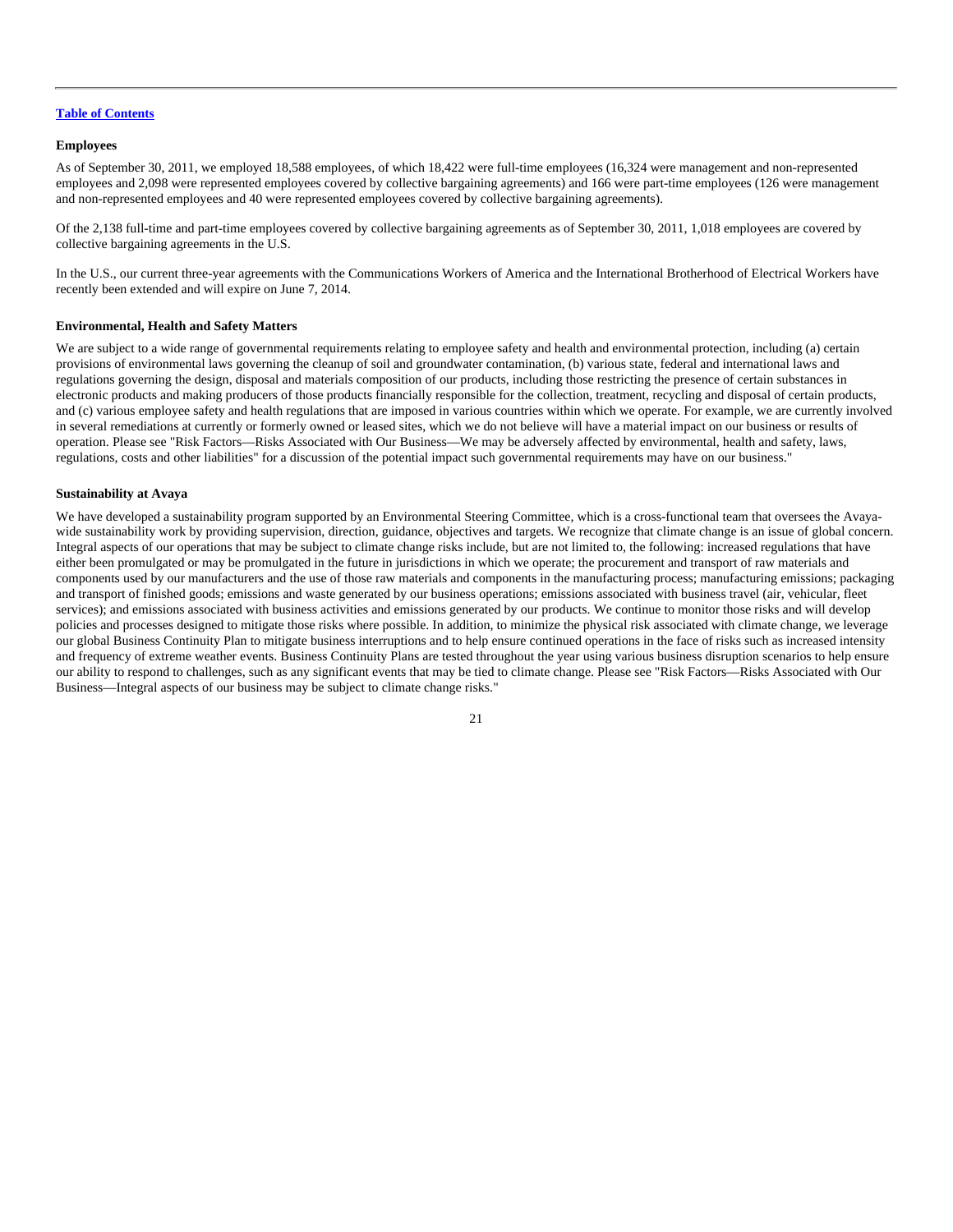#### <span id="page-24-0"></span>**Item 1A.** *Risk Factors*

*You should carefully consider the following risk factors as well as the other information contained in this report, including but not limited to, the discussion under Item 7, "Management's Discussion and Analysis of Financial Condition and Results of Operations—Cautionary Note Regarding Forward Looking Statements." The risks and uncertainties described below are not the only ones we face. Additional risks and uncertainties not currently known to us or those we currently view to be immaterial may also materially and adversely affect our business, financial condition or results of operations. Any of the following risks could materially and adversely affect our business, financial condition or results of operations.*

#### *Risks Associated with Our Company*

*Our solutions may fail to keep pace with rapidly changing technology and evolving industry standards.*

The market in which we operate is characterized by rapid, and sometimes disruptive, technological developments, evolving industry standards, frequent new product introductions and enhancements and changes in customer requirements. In addition, both traditional and new competitors are investing heavily in this market and competing for customers. As next-generation business collaboration technology continues to evolve, we must keep pace in order to maintain or expand our market leading position. We recently introduced a significant number of new product offerings and are increasingly focused on new high, value software solutions, as a revenue driver. If we are not able to successfully develop and bring these new solutions to market in a timely manner, achieve market acceptance of our solutions or identify new market opportunities for our solutions, our business and results of operations may be materially and adversely affected.

#### *The market opportunity for business collaboration, unified communications solutions and other products and services may not develop in the ways that we anticipate.*

The demand for our offerings can change quickly and in ways that we may not anticipate because the market in which we operate is characterized by rapid, and sometimes disruptive, technological developments, evolving industry standards, frequent new product introductions and enhancements, changes in customer requirements and a limited ability to accurately forecast future customer orders. Our operating results may be adversely affected if the market opportunity for our products and services does not develop in the ways that we anticipate.

We cannot predict whether:

- our solutions will attract and retain customers and channel partners or that we can execute our sales strategy successfully;
- the demand for our products and services, including Avaya Aura and the Avaya Flare Experience, will grow as quickly as we anticipate or current or future competitors or new technologies will cause the market to evolve in a manner different than we expect;
- other technologies will become more accepted or standard in our industry or will disrupt our SIP-based technology platform; or
- we will be able to maintain a leadership or profitable position as this opportunity develops.

*We face formidable competition from numerous established firms that provide both traditional enterprise voice communications solutions as well as providers of technology related to business collaboration and contact center solutions; as these markets evolve, we expect competition to intensify and expand to include companies that do not currently compete directly against us.*

We compete against providers of both traditional enterprise voice communications solutions as well as providers of technology related to business collaboration and contact center solutions. For example, we compete with Alcatel-Lucent, Genesys, Aspect, Brocade, Cisco, Juniper, Microsoft, NEC and SEN. Our video conferencing solutions both partner and compete with solutions offered by Polycom, TANDBERG (now Cisco) and LifeSize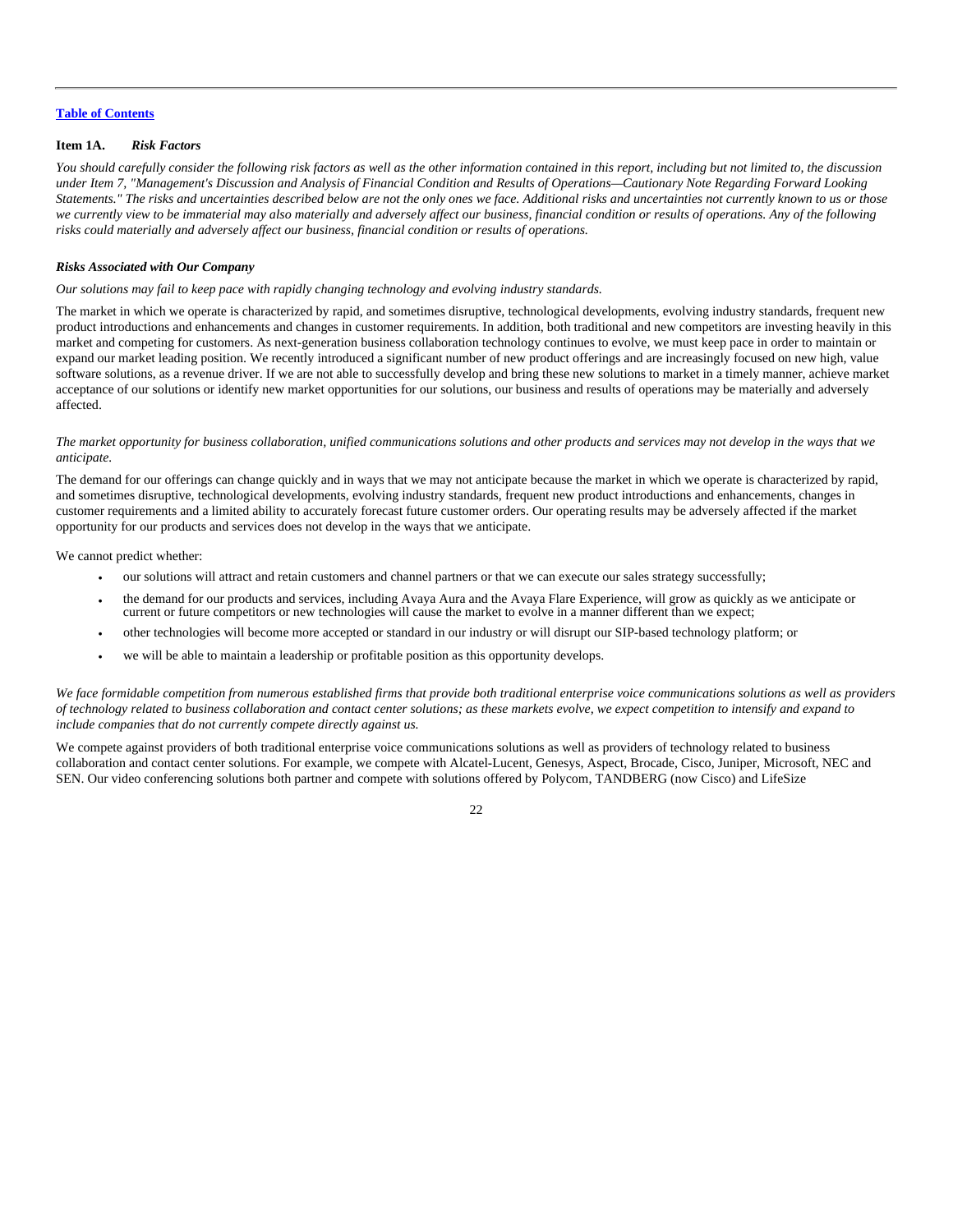(now a division of Logitech International S.A.). We also face competition in the small and medium enterprise market from many competitors, including Cisco, Alcatel-Lucent, NEC, Panasonic and Mitel, although the market for these products is more fragmented. We face competition in certain geographies with companies that have a particular strength and focus in particular countries or regions, such as Huawei in China and Intelbras in Latin America. Our services business competes with companies like those above in offering services, either directly or indirectly through their channel partners, with respect to their own product offerings, as well as with many value-added resellers, consulting and systems integration firms and network service providers.

In addition, because the business collaboration market continues to evolve and technology continues to develop rapidly, we may face competition in the future from companies that do not currently compete against us, but whose current business activities may bring them into competition with us in the future. In particular, this may be the case as business, information technology and communications applications deployed on converged networks become more integrated to support business collaboration. We may face increased competition from current leaders in information technology infrastructure, information technology, consumer products companies, personal and business applications and the software that connects the network infrastructure to those applications. With respect to services, we may also face competition from companies that seek to sell remotely hosted services or software as a service directly to the end customer. Competition from these potential market entrants may take many forms, including offering products and applications similar to those we offer as part of another offering. In addition, these technologies continue to move from a proprietary environment to an open standards-based environment.

Several of our existing competitors have, and many of our future competitors may have, greater financial, personnel, technical, research and development and other resources, more well-established brands or reputations and broader customer bases than we do and, as a result, these competitors may be in a stronger position to respond quickly to potential acquisitions and other market opportunities, new or emerging technologies and changes in customer requirements. Some of these competitors may have customer bases that are more geographically balanced than ours and, therefore, may be less affected by an economic downturn in a particular region. Other competitors may have deeper expertise in a particular stand-alone technology that develops more quickly than we anticipate. Competitors with greater resources also may be able to offer lower prices, additional products or services or other incentives that we cannot match or do not offer. Industry consolidations may also create competitors with broader and more geographic coverage and the ability to reach enterprises through communications service providers. Existing customers of data networking companies that compete against us may be inclined to purchase enterprise communications solutions from their current data networking or software vendors rather than from us. Also, as communications and data networks converge, we may face competition from systems integrators that traditionally have been focused on data network integration.

We cannot predict which competitors may enter our markets in the future, what form such competition may take or whether we will be able to respond effectively to the entry of new competitors into competition with us or the rapid evolution in technology and product development that has characterized our businesses. In addition, in order to effectively compete with any new market entrant, we may need to make additional investments in our business, use more capital resources than our business currently requires or reduce prices, any of which may materially and adversely affect our profitability.

#### *Our revenues are dependent on general economic conditions and the willingness of enterprises to make capital investments.*

One factor that significantly affects our operating results is the impact of economic conditions on the willingness of enterprises to make capital investments, particularly in business collaboration technology and related services. Given the current state of the economy, we believe that enterprises continue to be cautious about sustained economic growth and have tried to maintain or improve profitability through cost control and constrained capital spending, which places additional pressure on IT departments to demonstrate acceptable return on investment and may cause them to delay or reject capital projects, including implementing our solutions. Because it is not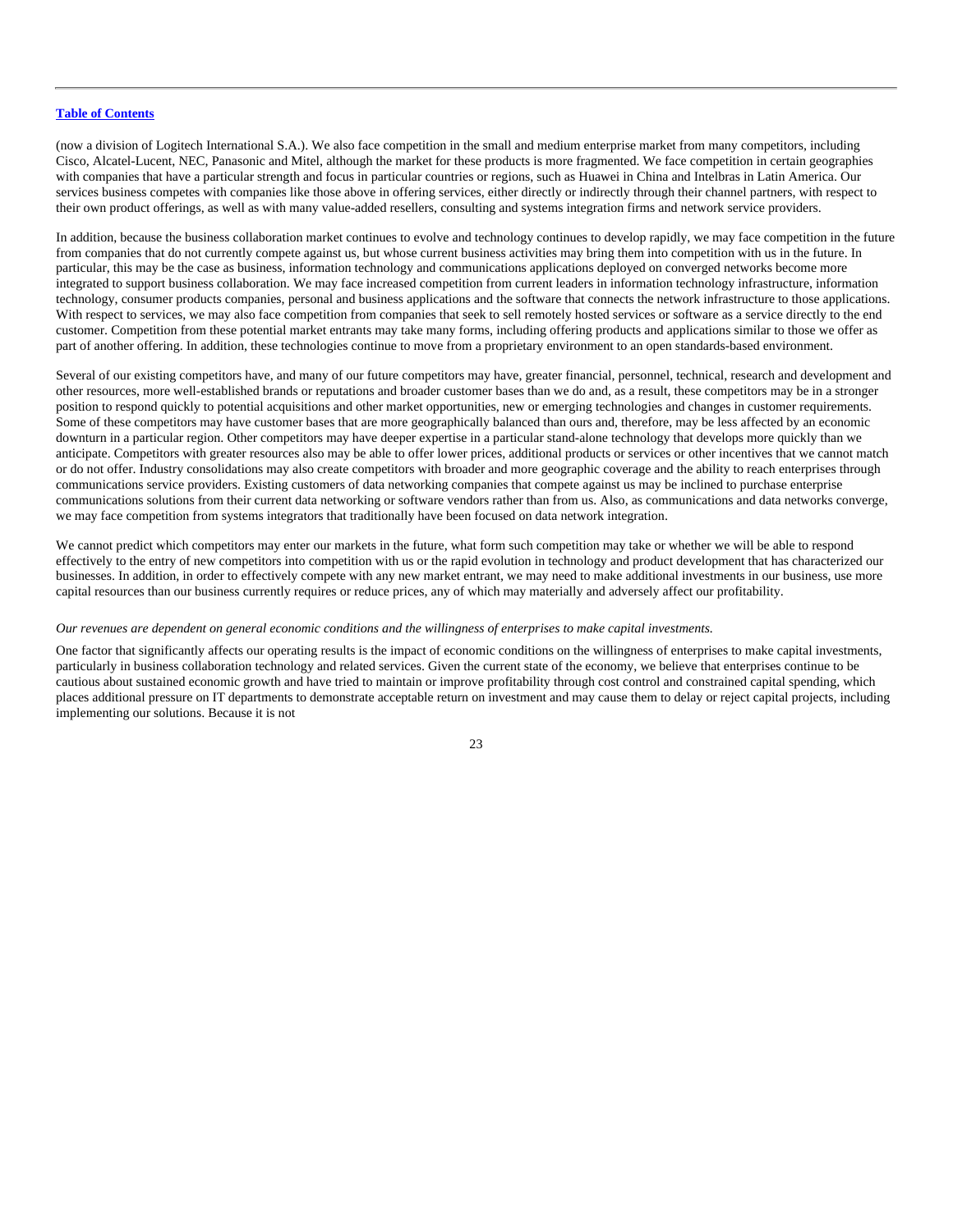certain whether enterprises will increase spending on business collaboration technology significantly in the near term, we could experience continued pressure on our ability to increase our revenue. Our ability to grow revenue also may be affected by other factors, such as competitive pricing pressures, price erosion and our ability to effectively and consistently price new and existing offers in the marketplace. If these or other conditions limit our ability to grow revenue or cause our revenue to decline and we cannot reduce costs on a timely basis or at all, our operating results may be materially and adversely affected.

#### *Our strategy depends in part on our ability to rely on our indirect sales channel.*

We continue to take steps to sell our products and services into new and expanded geographic markets and to a broader customer base. An important element of our go-to-market strategy, therefore, involves our indirect sales channel, which includes our global network of alliance partners, distributors, dealers, valueadded resellers, telecommunications service providers and system integrators. For example, although we expanded our indirect channel network and gained relationships with new channel partners through our acquisition of NES, in order to be successful we must further monetize the NES installed base by increasing the services attach rate for the Nortel customers we acquired. Our relationships with channel partners are important elements of our marketing and sales efforts and certain of our contractual agreements with our largest distributors and channel partners generally permit termination of the relationship by either party for convenience upon prior notice of 30 to 180 days. Our financial results could be adversely affected if our contracts with channel partners were terminated, if our relationships with channel partners were to deteriorate, if our maintenance pricing or other services strategies conflict with those of our channel partners, if any of our competitors were to enter into strategic relationships with or acquire a significant channel partner or if the financial condition of our channel partners were to weaken. In addition, we may expend time, money and other resources on developing and maintaining channel relationships that are ultimately unsuccessful. There can be no assurance that we will be successful in maintaining, expanding or developing relationships with channel partners, including those obtained as a result of the acquisition of NES. If we are not successful, we may lose sales opportunities, customers or market share.

#### *We are dependent on our intellectual property. If we are not able to protect our proprietary rights or if those rights are invalidated or circumvented, our business may be adversely affected.*

We believe that developing new products and technology is critical to our success. As a leader in technology and innovation in business collaboration, we are dependent on the maintenance of our current intellectual property rights and the establishment of new intellectual property rights. We generally protect our intellectual property through patents, trademarks, trade secrets, copyrights, confidentiality and nondisclosure agreements and other measures. There can be no assurance that patents will be issued from pending applications that we have filed or that our patents will be sufficient to protect our key technology. Although we have been granted and have acquired many patents, have obtained other intellectual property rights and continue to file new patent applications and seek additional proprietary rights, there can be no assurances made that any of our patents, patent applications or our other intellectual property or proprietary rights will not be challenged, invalidated or circumvented. In addition, our business is global and the level of protection of our proprietary technology will vary by country, particularly in countries that do not have well developed judicial systems or laws that adequately protect intellectual property rights. Any actions taken in these countries may have results that are different than if such actions were taken under the laws of the U.S. Patent litigation and other challenges to our patents and other proprietary rights are costly and unpredictable and may prevent us from marketing and selling a product in a particular geographic area. Patent filings by third parties, whether made before or after the date of our filings, could render our intellectual property less valuable. Competitors and others may also misappropriate our intellectual property, disputes as to ownership of intellectual property may arise and our intellectual property may otherwise fall into the public domain. If we are unable to protect our proprietary rights, we may be at a disadvantage to others who did not incur the substantial time and expense we incurred to create our products. In addition, our efforts to enforce or protect our proprietary rights may be ineffective, could result in substantial costs and diversion of resources and could substantially harm operating results.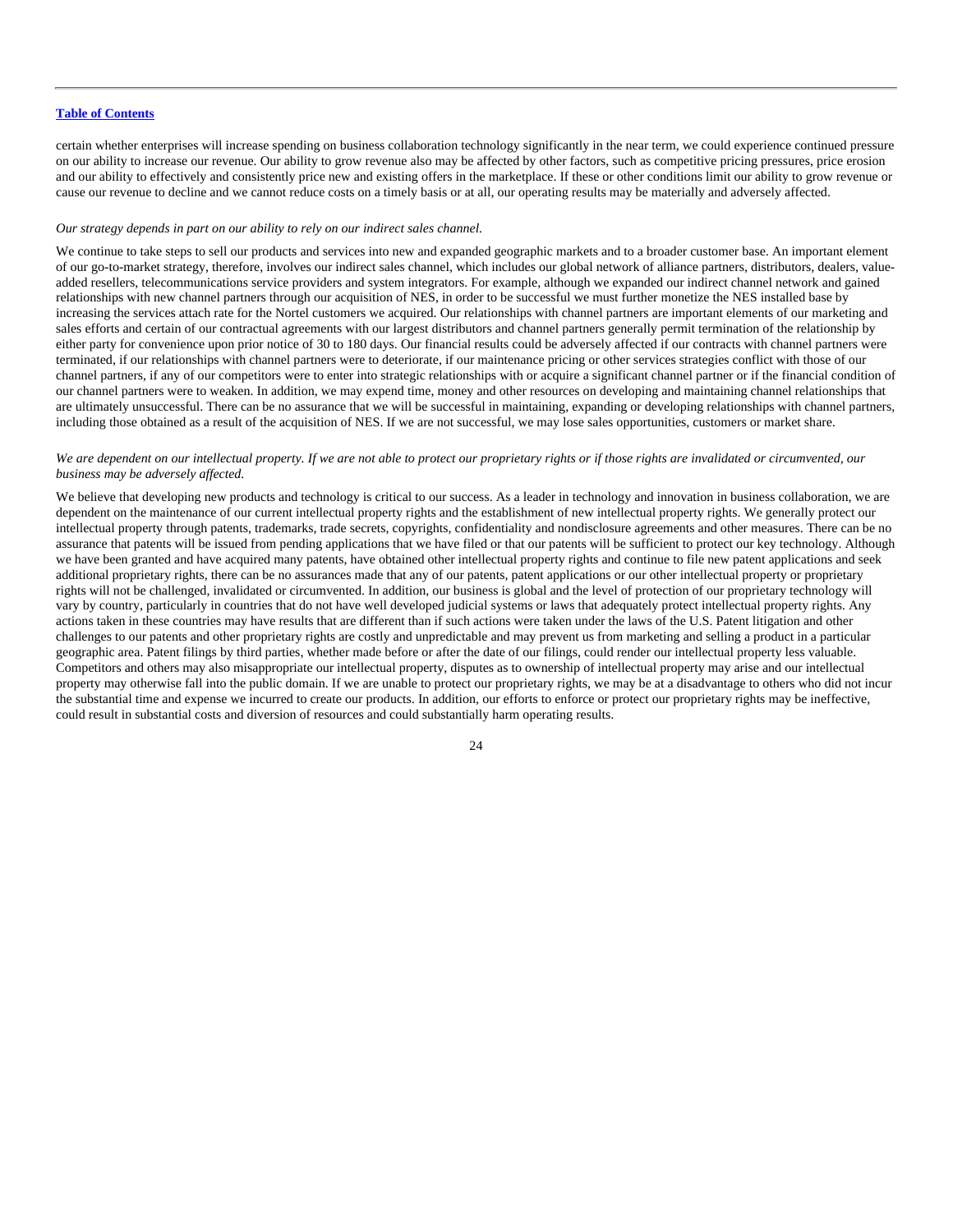#### *If we fail to retain or attract key employees, our business may be harmed.*

The success of our business depends on the skill, experience and dedication of our employee base. If we are unable to retain and recruit sufficiently experienced and capable personnel, especially in the key areas of product development, sales, services and management, our business and financial results may suffer. Experienced and capable personnel in the technology industry remain in high demand, and there is continual competition for their talents among our competitors. When talented employees leave, we may have difficulty replacing them and our business may suffer. While we strive to maintain our competitiveness in the marketplace, there can be no assurance that we will be able to successfully retain and attract the personnel that we need to achieve our business objectives.

#### *We rely on third-party providers for the manufacture, warehousing and distribution logistics associated with our products.*

We have outsourced substantially all of our manufacturing operations to several electronic manufacturing services, or EMS, providers. Our EMS providers produce the vast majority of products in facilities located in China, with other products produced in facilities located in Israel, Mexico, Malaysia, Taiwan, Germany, Indonesia, the United Kingdom and the U.S. All manufacturing of our products is performed in accordance with detailed specifications and product designs furnished or approved by us and is subject to rigorous quality control standards. We periodically review our product manufacturing operations and consider changes we believe may be necessary or appropriate. Although we closely manage the transition process when manufacturing changes are required, we could experience disruption to our operations during any such transition. Any such disruption could negatively affect our reputation and our results of operations. We also purchase certain hardware components and license certain software components and resell them under the Avaya brand. In some cases, certain components are available only from a single source or from a limited source of suppliers. Delays or shortages associated with these components could cause significant disruption to our operations.

*As our business and operations related relationships have expanded globally in the last few years, changes in economic or political conditions, as well as natural disasters, in a specific country or region could negatively affect our revenue, costs, expenses and financial condition or those of our channel partners and distributors.*

We conduct significant sales and customer support operations and increasing amounts of our research and development activities in countries outside of the U.S. and also depend on non-U.S. operations of our contract manufacturers and our distribution partners. For the fiscal year ended September 30, 2011 we derived 46% of our revenue from sales outside the U.S. The vast majority of our contract manufacturing also takes place outside the U.S., primarily in China. Our future operating results, including our ability to import our products from, export our products to, or sell our products in, various countries, could be adversely affected by a variety of uncontrollable and changing factors. These factors include political conditions, economic conditions, legal and regulatory constraints, protectionist legislation, relationships with employees and works councils, currency regulations, health or similar issues, natural disasters and other matters in any of the countries or regions in which we and our contract manufacturers and business partners currently operate or intend to operate in the future. Additional risks inherent in our global operations generally include, among other things, the costs and difficulties of managing international operations, adverse tax consequences, including imposition of withholding or other taxes on payments by subsidiaries, and greater difficulty in enforcing intellectual property rights (including the increased risk of counterfeiting of our products). Our prospective effective tax rate could be adversely affected by, among others, an unfavorable geographical distribution of our earnings and losses, by changes in the valuation of our deferred tax assets or liabilities or by changes in tax laws, regulations, accounting principles, or interpretations thereof. The various risks inherent in doing business in the U.S. generally also exist when doing business outside of the U.S., and may be exaggerated by the difficulty of doing business in numerous sovereign jurisdictions due to differences in culture, laws and regulations.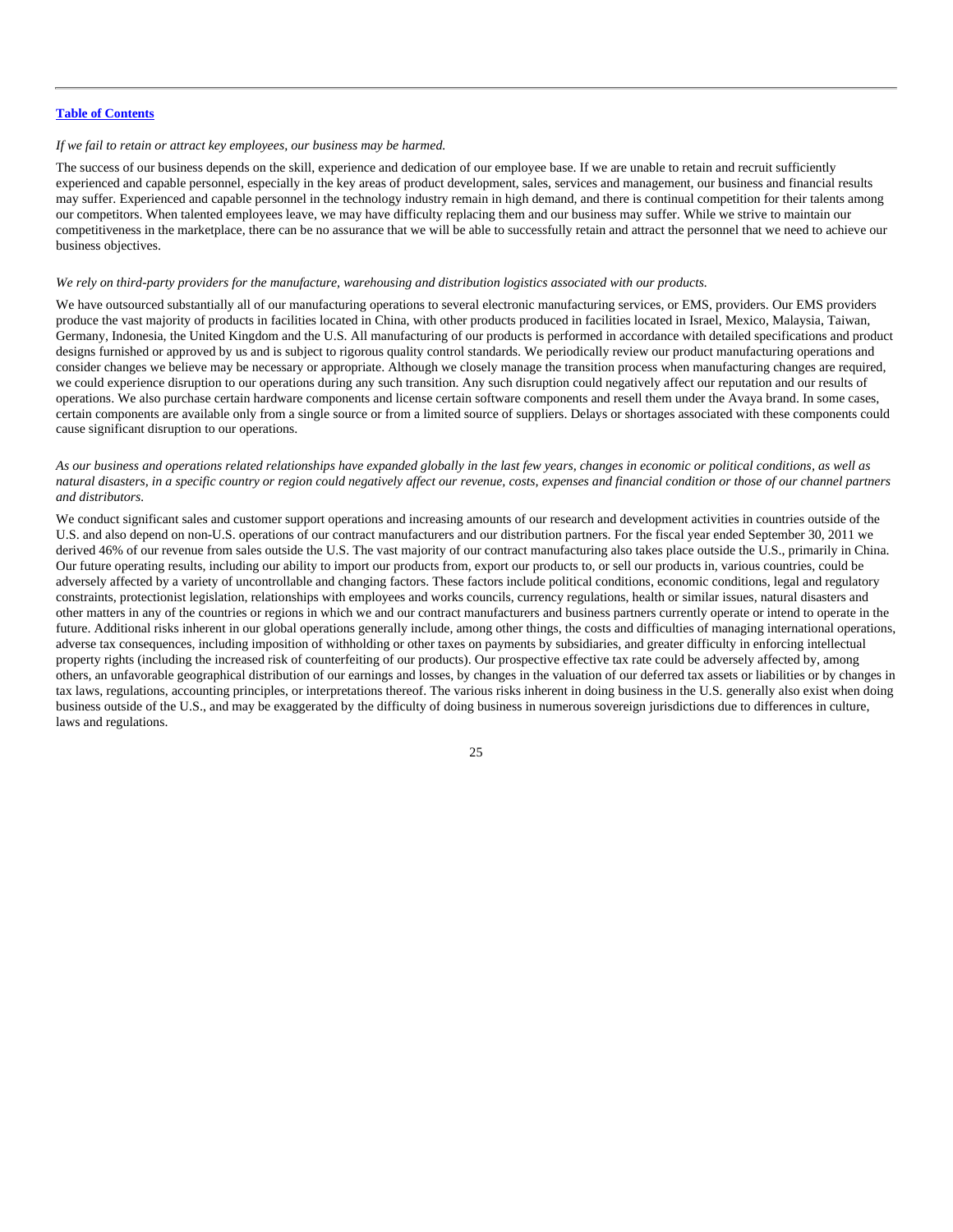#### *If we perform more of our operations outside the U.S., we may be exposed to increased operational and logistical risks associated with foreign operations, many of which are beyond our control and could affect our ability to operate successfully.*

In order to enhance the cost-effectiveness of our operations, increasingly we have been shifting portions of certain of our operations to jurisdictions with lower cost structures than those available in certain of the countries in which we traditionally operate. This includes certain research and development, customer support and corporate infrastructure activities. We may encounter complications associated with the set-up, migration and operation of business systems and equipment in expanded or new facilities. The transition of even a portion of our research and development or customer support operations to a foreign country involves a number of logistical and technical challenges that could result in delays and other disruptions to our operations. If such delays or disruptions occur, they could damage our reputation and otherwise adversely affect our business and results of operations. To the extent that we shift any operations or functions outside of the U.S. to jurisdictions with lower cost structures, we may experience challenges in effectively managing those operations as a result of several factors, including time zone differences and regulatory, legal, employment, cultural and logistical issues. Additionally, the relocation of workforce resources may have a negative impact on our existing employees, which could negatively impact our operations. If we are unable to effectively manage our offshore operations, our business and results of operations could be adversely affected. We cannot be certain that any shifts in our operations to offshore jurisdictions will ultimately produce the expected cost savings. We cannot predict the extent of government support, availability of qualified workers, future labor rates or monetary and economic conditions in any offshore locations where we may operate. Although some of these factors may influence our decision to establish or increase our offshore operations, there are other inherent risks beyond our control, including issues such as political uncertainties and currency regulations as discussed above under "—As our business and operations related relationships have expanded globally in the last few years, changes in economic or political conditions, as well as natural disasters, in a specific country or region could negatively affect our revenue, costs, expenses and financial condition or those of our channel partners and distributors." We are faced with competition in these offshore markets for qualified personnel, including skilled design and technical personnel, and we expect this competition to increase as companies expand their operations offshore, which could increase our costs and employee turnover rates. One or more of these factors or other factors relating to foreign operations could result in increased operating expenses and make it more difficult for us to manage our costs and operations, which could cause our operating results to decline and result in reduced revenues.

#### *Fluctuations in foreign currency exchange rates could negatively impact our operating results.*

Foreign currency exchange rates and fluctuations may have an impact on our revenue, costs or cash flows from our international operations, which could adversely affect our financial performance. Our primary currency exposures are to the euro, British pound, Indian rupee and Canadian dollar. These exposures may change over time as business practices evolve and as the geographic mix of our business changes. From time to time we enter into foreign exchange forward contracts to reduce the short-term impact of foreign currency fluctuations. However, any attempts to hedge against foreign currency fluctuation risks may be unsuccessful and result in an adverse impact to our operating results.

#### *If we are unable to integrate acquired businesses into ours effectively, our operating results may be adversely affected.*

From time to time, we seek to expand our business through acquisitions. We may not be able to successfully integrate acquired businesses into ours, and therefore we may not be able to realize the intended benefits from an acquisition. If we fail to successfully integrate acquisitions or if they fail to perform as we anticipate, our existing businesses and our revenue and operating results could be adversely affected. If the due diligence of the operations of these acquired businesses performed by us and by third parties on our behalf is inadequate or flawed, or if we later discover unforeseen financial or business liabilities, acquired businesses may not perform as expected. Additionally, acquisitions could result in difficulties assimilating acquired operations and products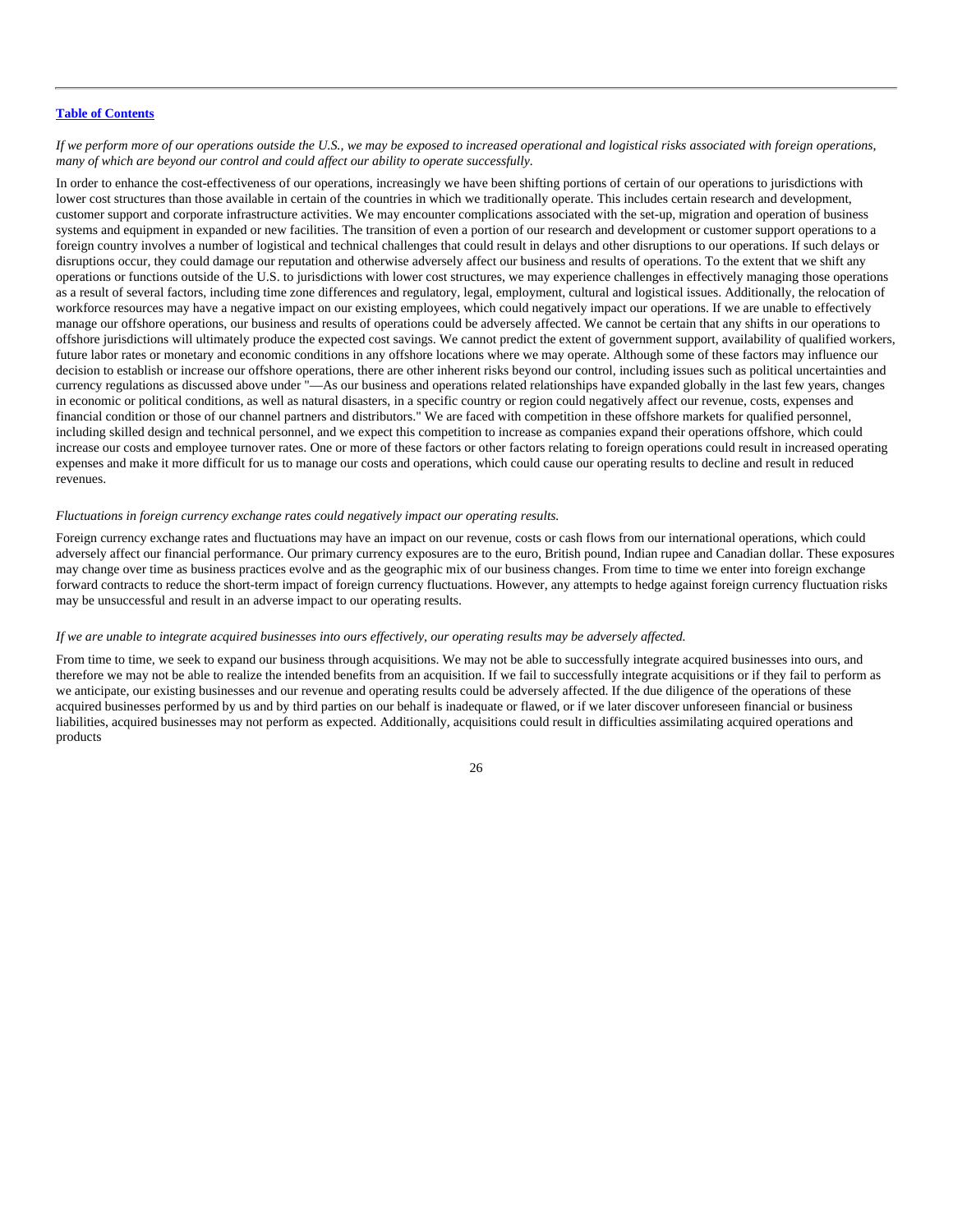and the diversion of capital and management's attention away from other business issues and opportunities. We may fail to retain employees acquired through acquisitions, which may negatively impact the integration efforts.

For all the reasons set forth above, the failure to integrate acquired businesses effectively may adversely impact Avaya's business, results of operations or financial condition.

#### *We may be subject to litigation and infringement claims, which could cause us to incur significant expenses or prevent us from selling our products or services.*

From time to time, we receive notices and claims from third parties asserting that our proprietary or licensed products, systems and software infringe their intellectual property rights. The number of such claims has increased recently and there can be no assurance that the number of these notices and claims will not increase in the future and that others will not claim that our proprietary or licensed products, systems and software are infringing their intellectual property rights or that we do not in fact infringe those intellectual property rights. We may be unaware of intellectual property rights of others that may cover some of our technology. Irrespective of the merits of these claims, if a third party claimed that our proprietary or licensed systems and software infringed their intellectual property rights, any resulting litigation could be costly and time consuming and could divert the attention of management and key personnel from other business issues. The complexity of the technology involved and the uncertainty of intellectual property litigation increase these risks. These matters may result in any number of outcomes for us, including entering into licensing agreements, redesigning our products to avoid infringement, being enjoined from selling products that are found to infringe, paying damages if products are found to infringe and indemnifying customers from infringement claims as part of our contractual obligations. Royalty or license agreements may be very costly and we may be unable to obtain royalty or license agreements on terms acceptable to us or at all. Such agreements may cause operating margins to decline. We also may be subject to significant damages or an injunction against us or our use of our proprietary or licensed systems or products. In addition, some of our employees previously have been employed at other companies that provide integrated communications solutions. We may be subject to claims that these employees or we have inadvertently or otherwise used or disclosed trade secrets or other proprietary information of their former employers. These claims and other successful claims of patent or other intellectual property infringement against us could materially adversely affect our operating results. We have made and will likely continue to make investments to license and/or acquire the use of third-party intellectual property rights and technology as part of our strategy to manage this risk, but there can be no assurance that we will be successful or that any costs relating to such activity will not be material. We may also be subject to additional notice, attribution and other compliance requirements to the extent we incorporate open source software into our applications. In addition, third parties have claimed, and may in the future claim, that a customer's use of our products, systems or software infringes the third party's intellectual property rights. Under certain circumstances, we may be required to indemnify our customers for some of the costs and damages related to such an infringement claim. Any indemnification requirement could have a material adverse effect on our business and our operating results. For a description of certain legal proceedings regarding intellectual property, please see Note 17, "Commitments and Contingencies," to our audited consolidated financial statements included in this report.

#### *A breach of the security of our information systems or those of our third party providers could adversely affect our operating results.*

We rely on the security of our information systems and, in certain circumstances, those of our third party providers, such as vendors, consultants and contract manufacturers, to protect our proprietary information and information of our customers. Information technology system failures, including a breach of our or our third party providers' data security, could disrupt our ability to function in the normal course of business by potentially causing, among other things, delays in the fulfillment or cancellation of customer orders, disruptions in the manufacture or shipment of products or, delivery of services or an unintentional disclosure of customer, employee or our information. Additionally, despite our security procedures or those of our third party providers, information systems may be vulnerable to threats such as computer hacking, cyber-terrorism or other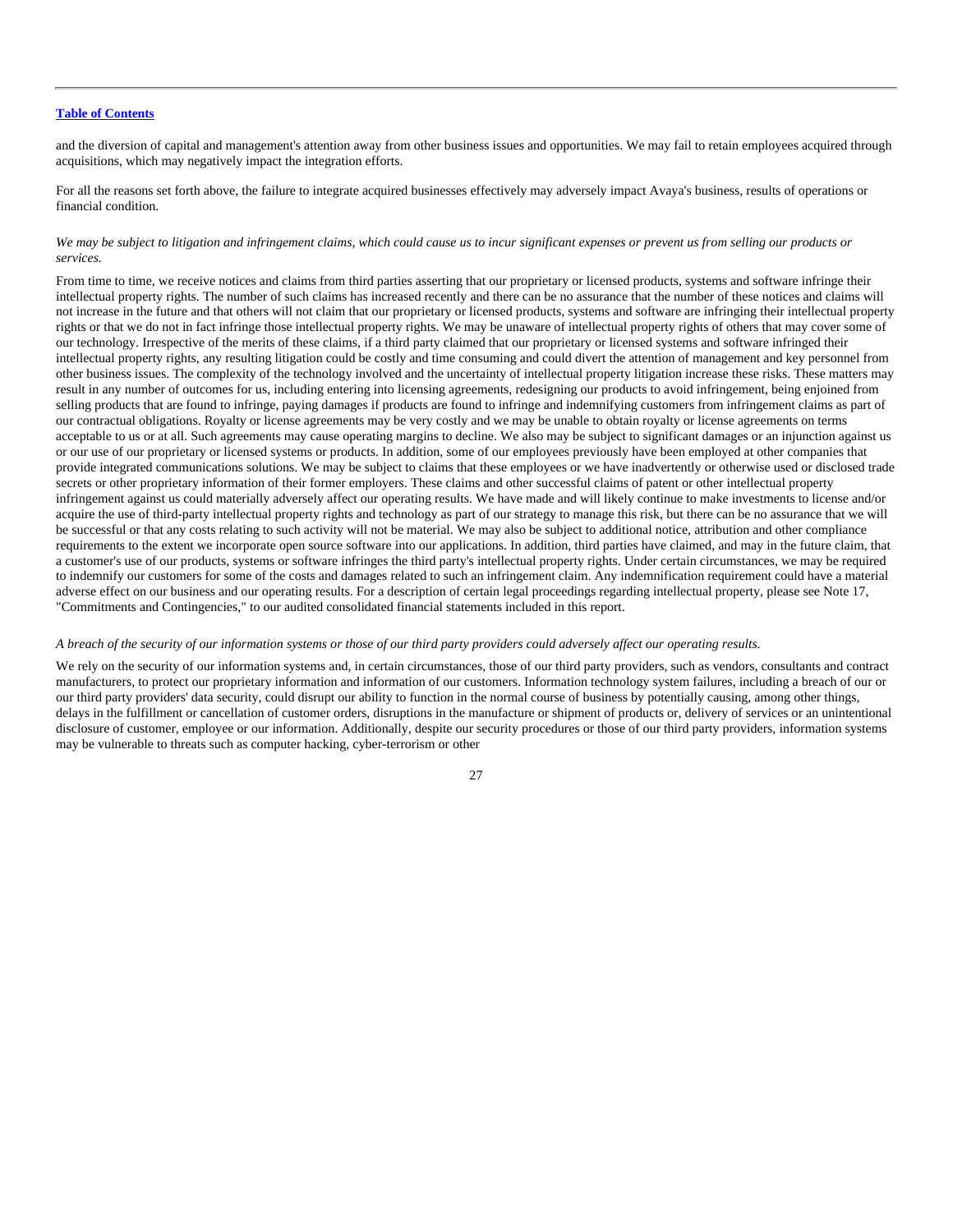unauthorized attempts by third parties to access, modify or delete our or our customers' proprietary information. Any such breach could have a material adverse effect on our operating results and our reputation as a provider of mission critical business collaboration and communications solutions. Such consequences could be exacerbated if we or our third party providers are unable to adequately recover critical systems following a systems failure.

#### *We may be adversely affected by environmental, health and safety, laws, regulations, costs and other liabilities.*

We are subject to a wide range of governmental requirements relating to employee safety and health and to environmental protection. If we violate or fail to comply with these requirements, we could be fined or otherwise sanctioned by regulators. We are subject to certain provisions of environmental laws governing the cleanup of soil and groundwater contamination that may impose joint and several liability for the costs of investigating and remediating releases of regulated materials at currently or formerly owned or operated sites and at third-party waste disposal sites. In certain circumstances, this liability may also include the cost of cleaning up historical contamination, whether or not caused by us. We are also subject to various state, federal and international laws and regulations relating to the presence of certain substances in our products and making producers of certain electrical products financially responsible for the collection, treatment, recycling and disposal of those products. For example, the European Union, or the EU, has adopted the Restriction on Hazardous Substances, or RoHS, and Waste Electrical and Electronic Equipment, or WEEE, directives. Similar laws and regulations have been or may be enacted in other regions. Additionally, new requirements addressing the operating characteristics of our products are emerging, such as the EU Energy Using Product, or EuP, directive, which may necessitate reengineering of some products.

Environmental laws are complex, change frequently and have tended to become more stringent over time. It is often difficult to estimate the future impact of environmental matters, including potential liabilities. There can be no assurance that our costs of complying with current and future environmental and health and safety laws, including existing, pending and future environmental laws addressing climate change, and our liabilities arising from past or future releases of, or exposure to, regulated materials will not exceed any amounts reflected in our reserves or adversely affect our business, results of operations or financial condition.

#### *Business collaboration solutions are complex, and design defects, errors, failures or "bugs" may be difficult to detect and correct.*

Business collaboration solutions are complex, integrating hardware, software and many elements of a customers' existing network and communications infrastructure. Despite testing conducted prior to the release of products to the market and quality assurance programs, hardware may malfunction and software may contain "bugs" that are difficult to detect and fix. Any such issues could interfere with the expected operation of a solution, which might negatively impact customer satisfaction, reduce sales opportunities or affect gross margins. Depending upon the size and scope of any such issue, remediation may have a material impact on our business. Our inability to cure an application or product defect, should one occur, could result in the failure of an application or product line, the temporary or permanent withdrawal from an application, product or market, damage to our reputation, inventory costs, an increase in warranty claims, lawsuits by customers or customers' or channel partners' end users, or application or product reengineering expenses. Our insurance may not cover or may be insufficient to cover claims that are successfully asserted against us.

#### *Integral aspects of our operations may be subject to climate change risks.*

We recognize that climate change is an issue of global concern. In addition, a number of climate change regulations and initiatives are either in force or pending at the state, regional, Federal and international levels that focus on reducing greenhouse gas emissions. Integral aspects of our operations that may be subject to climate change risks include, but are not limited to, the following: increased regulations that have either been promulgated or may be promulgated in the future in jurisdictions in which we operate; the procurement and transport of raw materials and components used by our outsourced manufacturers and the use of those raw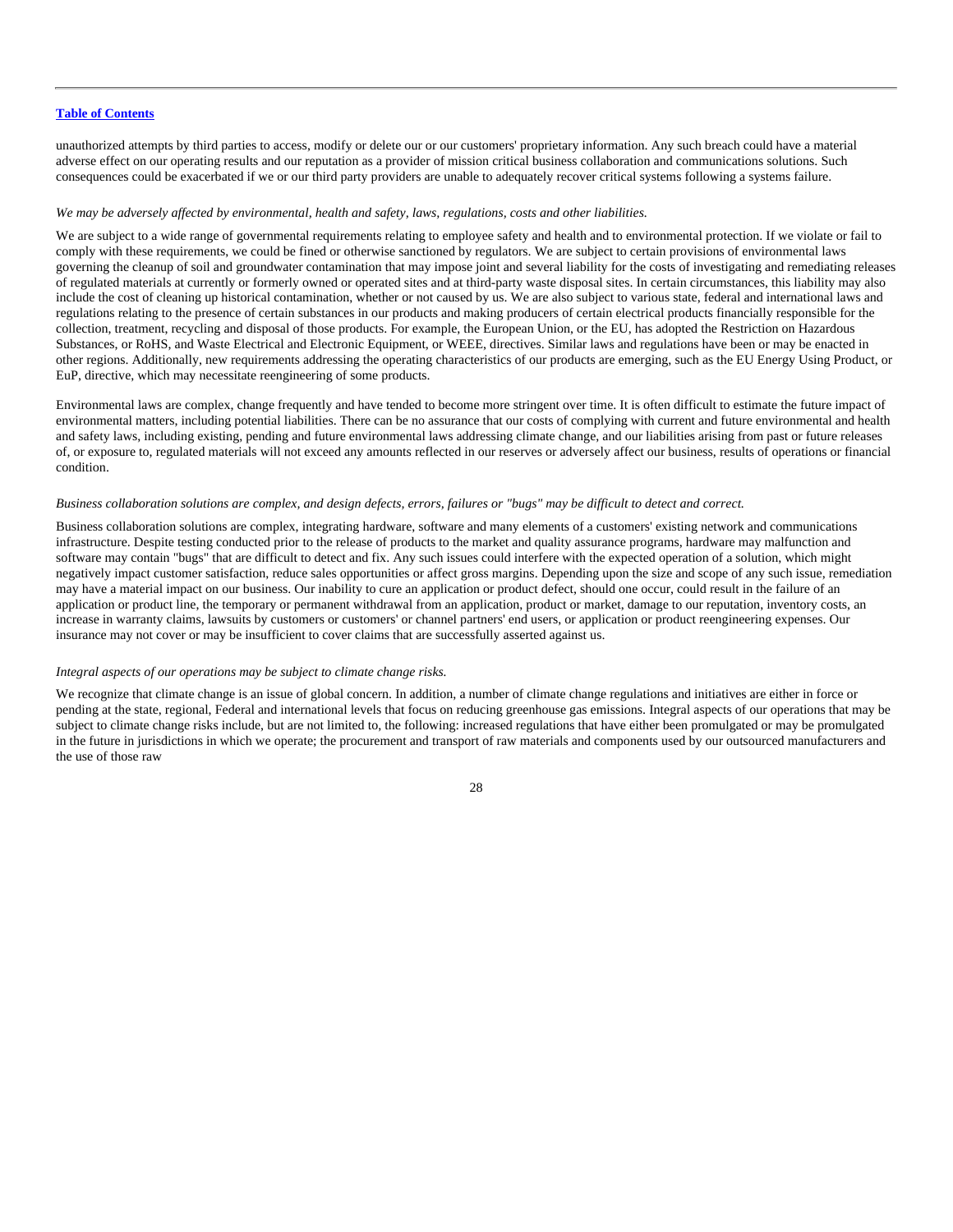materials and components in the manufacturing process; emissions by our outsourced manufacturers; packaging and transport of finished goods; emissions and waste generated by our business operations; emissions associated with business travel (air, vehicular, fleet services); and emissions generated by our products. We continue to monitor those risks and will develop policies and processes designed to mitigate those risks where possible. We cannot assure you that our efforts to mitigate climate change risks will be successful or that risks associated with climate change will not have a negative impact on our business, results of operations or financial condition.

#### *Pension and postretirement healthcare and life insurance liabilities could impair our liquidity or financial condition.*

We sponsor non-contributory defined benefit pension plans covering a portion of our U.S. employees and retirees, and postretirement benefit plans for U.S. retirees that include healthcare benefits and life insurance coverage. We froze benefit accruals and additional participation in our plans for our U.S. management employees effective December 31, 2003. Certain of our non-U.S. operations also have various retirement benefit programs covering substantially all of their employees. Some of these programs are considered to be defined benefit pension plans for accounting purposes. If one or more of our U.S. pension plans were to be terminated without being fully funded on a termination basis, the Pension Benefit Guaranty Corporation, or PBGC, could obtain a lien on our assets for the amount of our liability, which would result in an event of default under each of our credit facilities. As a result, any such liens would have a material adverse effect on the Company, including our liquidity and financing arrangements. The measurement of our obligations, costs and liabilities associated with benefits pursuant to our pension and postretirement benefit plans requires that we estimate the present value of projected future payments to all participants, including assumptions related to discount rates, investment returns on designated plan assets, health care cost trends, and demographic experience. If future economic or demographic trends and results are different from our assumptions, then our obligations could be higher than we currently estimate. If our cash flows and capital resources are insufficient to fund our pension or postretirement healthcare and life insurance obligations, or if we are required or elect to fund any material portion of the liability now or in the future, we could be forced to reduce or delay investments and capital expenditures, seek additional capital, or restructure or refinance our indebtedness. In addition, if our operating results and available cash are insufficient to meet our pension or postretirement healthcare and life insurance obligations, we could face substantial liquidity problems and may be required to dispose of material assets or operations in order to meet our pension or postretirement healthcare and life insurance obligations. We may not be able to consummate those dispositions or to obtain any proceeds on terms acceptable to us or at all, and any such proceeds may not be adequate to meet any pension or postretirement healthcare and life insurance obligations then due. In addition, our U.S. defined benefit pension plans are subject to the provisions of the Employee Retirement Income Security Act of 1974, as amended, or ERISA. ERISA, along with certain provisions of the Internal Revenue Code of 1986, or the Code, requires minimum funding contributions and the PBGC has the authority under certain circumstances to petition a court to terminate an underfunded pension plan. One of those circumstances is the occurrence of an event with respect to which the PBGC determines that the possible long-term loss of the PBGC with respect to the plan may reasonably be expected to increase unreasonably if the plan is not terminated. If our U.S. defined benefit pension plans were to be terminated, we would incur a liability to the plans or the PBGC equal to the amount by which the liabilities of the plans, calculated on a termination basis, exceed the assets of the plans, which amount would likely exceed the amount that we have estimated to be the underfunded amount as of September 30, 2011.

Please see Note 13, "Benefit Obligations," to our audited consolidated financial statements included in this report for further details on our pension and postretirement benefit plans, including funding status.

#### *We may incur liabilities as a result of our obligation to indemnify, and to share certain liabilities with, Lucent Technologies Inc., or Lucent, in connection with our spin-off from Lucent in September 2000.*

Pursuant to the Contribution and Distribution Agreement between us and Lucent, a predecessor to Alcatel-Lucent, Lucent contributed to us substantially all of the assets, liabilities and operations associated with its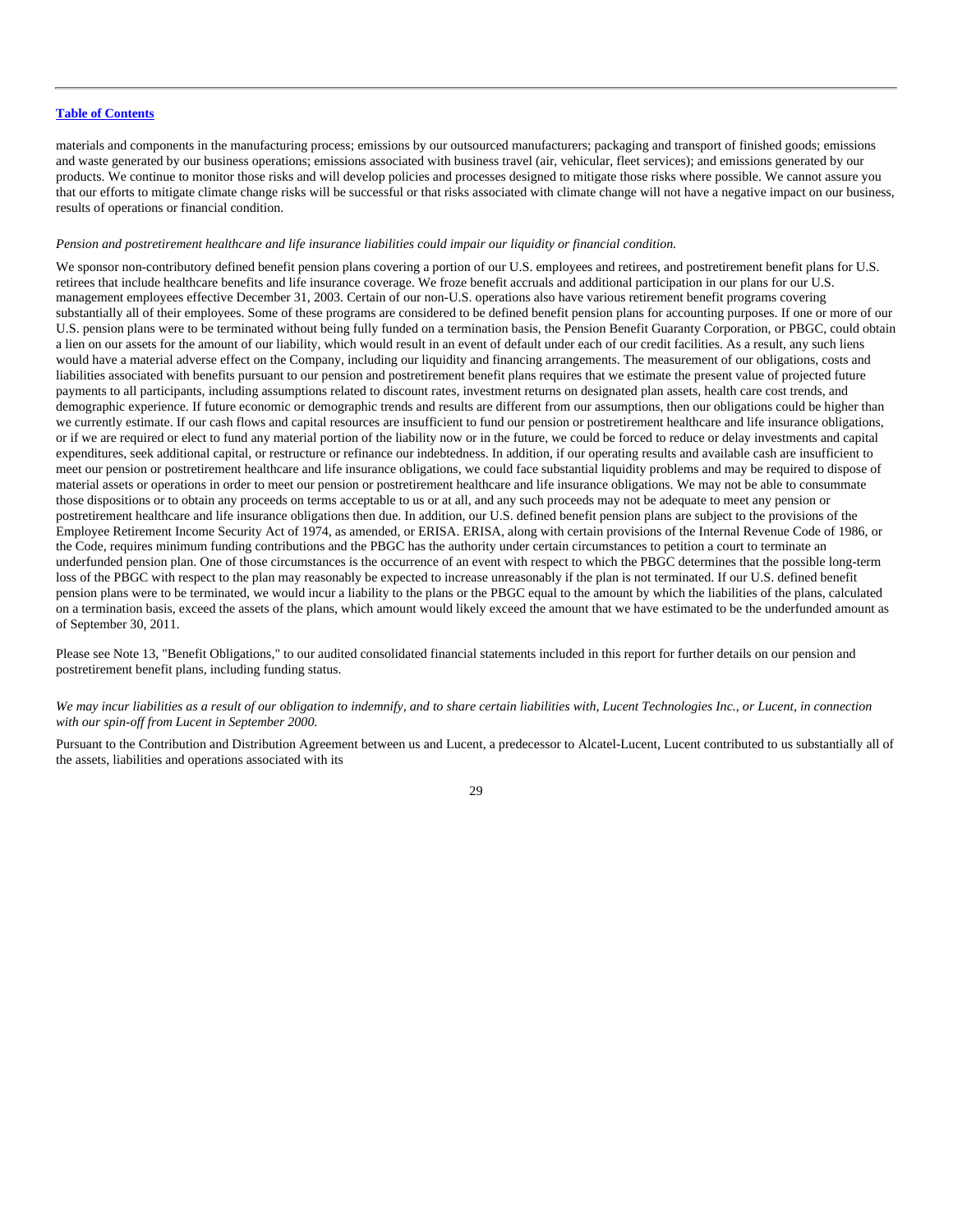enterprise networking businesses and distributed all of the outstanding shares of our common stock to its stockholders. The Contribution and Distribution Agreement, among other things, provides that, in general, we will indemnify Lucent for all liabilities including certain pre-distribution tax obligations of Lucent relating to our businesses and all contingent liabilities accruing pre-distribution primarily relating to our businesses or otherwise assigned to us. In addition, the Contribution and Distribution Agreement provides that certain contingent liabilities not directly identifiable with one of the parties accruing predistribution will be shared in the proportion of 90% by Lucent and 10% by us. The Contribution and Distribution Agreement also provides that contingent liabilities accruing pre-distribution in excess of \$50 million that are primarily related to Lucent's businesses shall be borne 90% by Lucent and 10% by us and contingent liabilities accruing pre-distribution in excess of \$50 million that are primarily related to our businesses shall be borne equally by the parties. Please see Note 17, "Commitments and Contingencies," to our audited consolidated financial statements included in this report for a description of certain matters involving Lucent for which we have assumed responsibility under the Contribution and Distribution Agreement. We cannot assure you that Lucent will not submit a claim for indemnification or cost sharing to us in connection with any future matter. In addition, our ability to assess the impact of matters for which we may have to indemnify or share the cost with Lucent is made more difficult by the fact that we do not control the defense of these matters.

In addition, in connection with the distribution, we and Lucent entered into a Tax Sharing Agreement that governs the parties' respective rights, responsibilities and obligations after the distribution with respect to taxes for the periods ending on or before the distribution. Generally, pre-distribution taxes that are clearly attributable to the business of one party will be borne solely by that party, and other pre-distribution taxes will be shared by the parties based on a formula set forth in the Tax Sharing Agreement. Costs borne by Avaya under the Tax Sharing Agreement could have an adverse impact on our business, results of operations or financial condition.

#### **Risks Related to Our Debt**

*Our degree of leverage could adversely affect our ability to raise additional capital to fund our operations, limit our ability to react to changes in the economy or our industry, expose us to interest rate risk to the extent of our variable rate debt and prevent us from meeting obligations on our indebtedness.*

A summary of the material terms of our financing agreements can be found in Note 9, "Financing Arrangements," to the audited consolidated financial statements included in this report. As of September 30, 2011, our total indebtedness under our credit facilities and notes was \$6,157 million (excluding capital lease obligations and \$9 million of debt discount due upon settlement of our indebtedness).

Our degree of leverage could have important consequences, including:

- making it more difficult for us to make payments on our indebtedness;
- increasing our vulnerability to general economic and industry conditions;
	- requiring a substantial portion of cash flow from operations to be dedicated to the payment of principal and interest on our indebtedness, thereby reducing our ability to use our cash flow to fund our operations, capital expenditures and future business opportunities;
	- exposing us to the risk of increased interest rates as borrowings under our senior secured multi-currency asset-based revolving credit facility and our senior secured credit facility are at variable rates of interest;
- limiting our ability to make strategic acquisitions;
- limiting our ability to obtain additional financing for working capital, capital expenditures, debt service requirements, acquisitions and general corporate or other purposes; and
- limiting our ability to adjust to changing market conditions and placing us at a competitive disadvantage compared to our competitors who are less highly leveraged.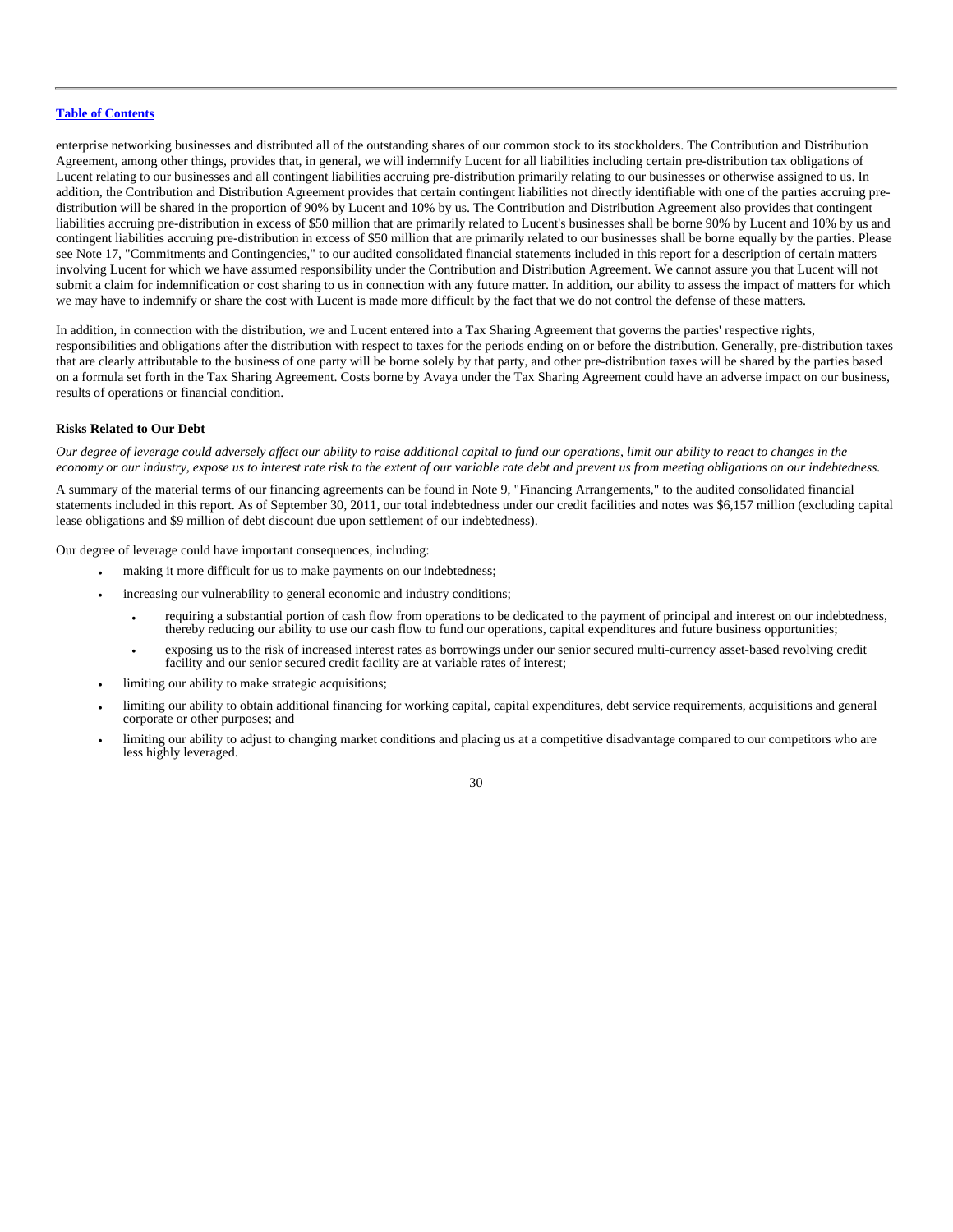*Our debt agreements contain restrictions that limit our flexibility in operating our business.*

Our credit facilities, the indenture governing our senior unsecured cash-pay notes (the "cash pay notes") and our senior unsecured payment-in-kind, or PIK, toggle notes (the "PIK toggle notes," and together with the cash pay notes, the "senior unsecured notes"), each due 2015, and the indenture governing our senior secured notes due 2019 (the "senior secured notes," and together with the senior unsecured notes, the "notes") contain various covenants that limit our ability to engage in specific types of transactions. These covenants limit our and our restricted subsidiaries' ability to:

- incur or guarantee additional debt and issue or sell certain preferred stock;
- pay dividends on, redeem or repurchase our capital stock;
- make certain acquisitions or investments;
- incur or assume certain liens;
- enter into transactions with affiliates; and
- sell assets to, or merge or consolidate with, another company.

A breach of any of these covenants could result in a default under one or both of our credit facilities and/or the indentures governing the notes. In the event of any default under either of our credit facilities, the applicable lenders could elect to terminate borrowing commitments and declare all borrowings and loans outstanding, together with accrued and unpaid interest and any fees and other obligations, to be due and payable, which would be an event of default under the indentures governing the notes.

If we were unable to repay or otherwise refinance these borrowings and loans when due, the applicable secured lenders could proceed against the collateral granted to them to secure that indebtedness, which could force us into bankruptcy or liquidation. In the event our lenders accelerate the repayment of our borrowings, we and our subsidiaries may not have sufficient assets to repay that indebtedness.

#### *We may not be able to generate sufficient cash to service all of our indebtedness and our other ongoing liquidity needs, and we may be forced to take other actions to satisfy our obligations under our indebtedness, which may not be successful.*

Our ability to make scheduled payments on or to refinance our debt obligations and to fund our planned capital expenditures, acquisitions and other ongoing liquidity needs depends on our financial condition and operating performance, which is subject to prevailing economic and competitive conditions and to certain financial, business and other factors beyond our control. There can be no assurance that we will maintain a level of cash flow from operating activities or that future borrowings will be available to us under either of our credit facilities or otherwise in an amount sufficient to permit us to pay the principal, premium, if any, and interest on our indebtedness. If our cash flow and capital resources are insufficient to fund our debt service obligations, we may be forced to reduce or delay investments and capital expenditures, or to seek additional capital or restructure or refinance our indebtedness. These alternative measures may not be successful and may not permit us to meet our scheduled debt service obligations. In the absence of such operating results and resources, we could face substantial liquidity problems and might be required to dispose of material assets or operations to meet our debt service and other obligations. Our credit facilities and the indentures governing the notes restrict our ability to dispose of assets and use the proceeds from the disposition. Accordingly, we may not be able to consummate those dispositions or to obtain any proceeds on terms acceptable to us or at all, and any such proceeds may not be adequate to meet any debt service obligations then due.

*Despite our level of indebtedness, we and our subsidiaries may be able to incur additional indebtedness, which could further exacerbate the risks associated with our degree of leverage.*

We and our subsidiaries may be able to incur additional indebtedness in the future. Although our credit facilities and the indentures governing the notes contain restrictions on the incurrence of additional indebtedness, these

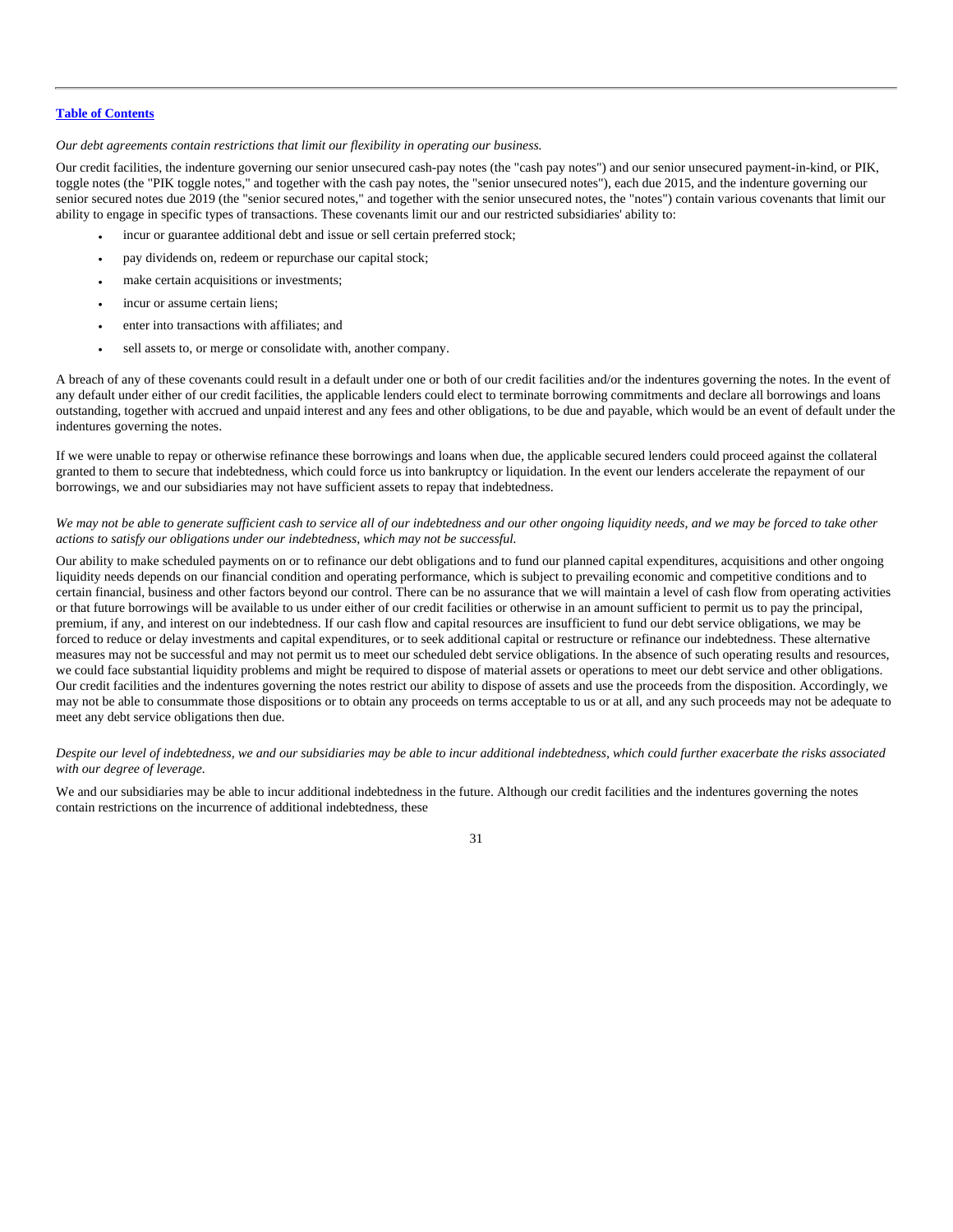restrictions are subject to a number of significant qualifications and exceptions, and any indebtedness incurred in compliance with these restrictions could be substantial. Any additional borrowings under our credit facilities effectively would be senior to the notes and the guarantees of the notes by our subsidiary guarantors to the extent of the value of the assets securing such borrowings. In addition, if we incur any additional indebtedness that ranks equally with the notes, the holders of that debt will be entitled to share ratably with the holders of the notes in any proceeds distributed in connection with any insolvency, liquidation, reorganization, dissolution or other winding-up of us. To the extent new debt is added to our and our subsidiaries' currently anticipated debt levels, the related risks that we and our subsidiaries face could intensify.

#### *The right of holders of our senior unsecured notes to receive payments is effectively junior to those lenders who have a security interest in our assets.*

Our obligations under our senior unsecured notes and our guarantors' obligations under their guarantees of those notes are unsecured, but our obligations, and each other borrower's obligations, under each of our credit facilities and our senior secured notes, and each guarantor's obligations under their respective guarantees of those facilities and senior secured notes, are secured by a security interest in substantially all of our tangible and intangible assets, including the stock and the assets of most of our current and certain future wholly owned U.S. subsidiaries and a portion of the stock of certain of our non-U.S. subsidiaries. As of September 30, 2011, we had \$6,157 million in outstanding debt (excluding capital lease obligations) on our Consolidated Balance Sheets, of which \$4,623 million was secured. The indentures governing our notes permit us and our restricted subsidiaries to incur substantial additional indebtedness in the future, including secured indebtedness. If we are declared bankrupt or insolvent, or if we default under either of our credit facilities or the indenture governing our senior secured notes, the lenders or the trustee under the indenture governing our senior secured notes, as applicable, could declare all of the funds borrowed thereunder, together with accrued interest, immediately due and payable. If we were unable to repay such indebtedness, the lenders or the trustee, as applicable, could foreclose on the pledged assets to the exclusion of holders of the senior unsecured notes, even if an event of default exists under the indenture governing the senior unsecured notes at such time. Furthermore, if the lenders or the trustee under the indenture governing our senior secured notes foreclose and sell the pledged equity interests in any subsidiary guarantor under the senior unsecured notes, then that guarantor will be released from its guarantee of the senior unsecured notes automatically and immediately upon such sale. In any such event, because the senior unsecured notes are not secured by any of our assets or the equity interests in subsidiary guarantors, it is possible that there would be no assets remaining from which claims of holders of our senior unsecured notes could be satisfied or, if any assets remained, they might be insufficient to satisfy those claims fully.

#### *The claims of holders of our notes to assets of any non-guarantor subsidiary are structurally subordinated to all of the creditors of that subsidiary.*

In general, our foreign subsidiaries, unrestricted subsidiaries, non-wholly owned subsidiaries and other subsidiaries that do not borrow or guarantee our indebtedness under our credit facilities are not required to guarantee our notes. Accordingly, claims of holders of the notes are structurally subordinated to the claims of creditors of these non-guarantor subsidiaries, including trade creditors. All obligations of our non-guarantor subsidiaries will have to be satisfied before any of the assets of such subsidiaries would be available for distribution, upon a liquidation or otherwise, to us or a guarantor of the notes.

#### *If we default on our obligations to pay our indebtedness, we may not be able to make payments on one or more series of our notes.*

Any default under the agreements governing our indebtedness, including a default under either of our credit facilities, that is not waived by the required lenders, or a default under either of the indentures governing our notes and the remedies sought by the holders of such indebtedness, could prevent us from paying principal, premium, if any, and interest on each series of our notes and substantially decrease the market value of such notes. If we are unable to generate sufficient cash flow and are otherwise unable to obtain funds necessary to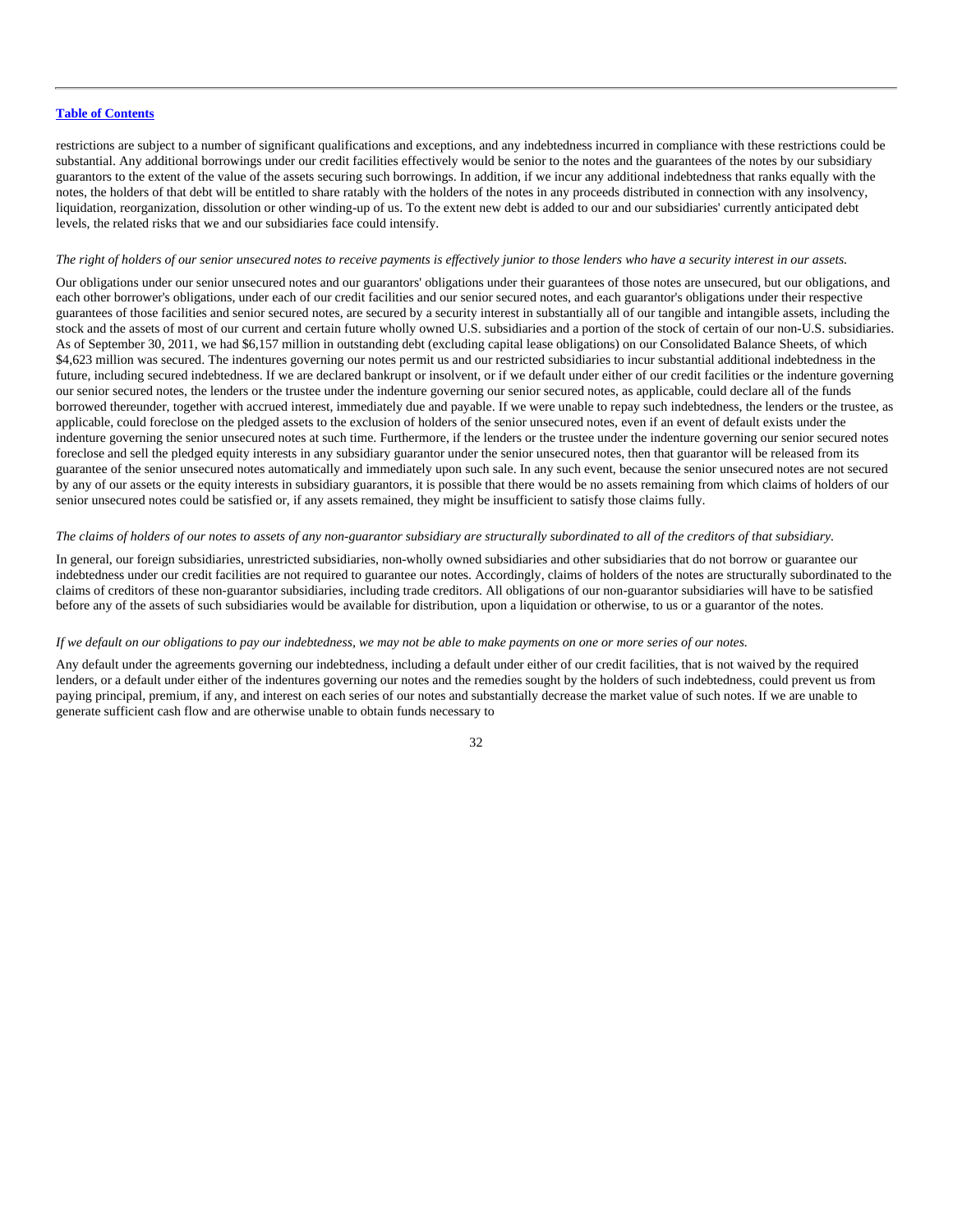meet required payments of principal, premium, if any, and interest on our indebtedness, or if we otherwise fail to comply with the various covenants in the instruments governing our indebtedness, we could be in default under the terms of the agreements governing such indebtedness. In the event of such default, the holders of such indebtedness could elect to declare all the funds borrowed thereunder to be due and payable, together with accrued and unpaid interest, the lenders under our credit facilities could elect to terminate their commitments thereunder, cease making further loans and institute foreclosure proceedings against our assets, and we could be forced into bankruptcy or liquidation. If we breach our covenants under either of our credit facilities and seek a waiver, we may not be able to obtain a waiver from the required lenders. If this occurs, we would be in default under our credit facilities, the lenders could exercise their rights, as described above, and we could be forced into bankruptcy or liquidation.

#### *We may not be able to repurchase our notes upon a change of control.*

Upon the occurrence of specific kinds of change of control events, we will be required to offer to repurchase all of our outstanding notes at 101% of their principal amount plus accrued and unpaid interest. The source of funds for any such purchase of the notes will be our available cash or cash generated from our operations or other sources, including borrowings, sales of assets or sales of equity. We may not be able to repurchase the notes upon a change of control because we may not have sufficient financial resources to purchase all of the notes that are tendered upon a change of control. Further, we may be contractually restricted under the terms of our credit facilities from repurchasing all of the notes tendered by holders upon a change of control. Accordingly, we may not be able to satisfy our obligations to purchase the notes unless we are able to refinance or obtain waivers under our credit facilities. Our failure to repurchase one or more series of notes upon a change of control would cause a default under the indenture governing such notes and a cross default under our credit facilities and the indenture governing other series of notes. The credit facilities also provide that a change of control will be a default that permits lenders to accelerate the maturity of borrowings and loans thereunder. Any of our future debt agreements may contain similar provisions.

#### *Federal and state fraudulent transfer laws may permit a court to void or limit the amount payable under our notes or the related guarantees, and, if that occurs, a holder of our notes may receive limited or no payments on the notes and guarantees affected.*

Federal and state fraudulent transfer and conveyance statutes may apply to the issuance of our notes and the incurrence of the related guarantees. Under federal bankruptcy law and comparable provisions of state fraudulent transfer or conveyance laws, which may vary from state to state, the notes or guarantees could be voided as a fraudulent transfer or conveyance if (1) we or any of the guarantors, as applicable, issued the notes or incurred the guarantees with the intent of hindering, delaying or defrauding creditors or (2) we or any of the guarantors, as applicable, received less than reasonably equivalent value or fair consideration in return for either issuing the notes or incurring the guarantees and, in the case of (2) only, one of the following is also true at the time thereof:

- we or any of the guarantors, as applicable, were insolvent or rendered insolvent by reason of the issuance of the notes or the incurrence of the guarantees;
- the issuance of the notes or the incurrence of the guarantees left us or any of the guarantors, as applicable, with an unreasonably small amount of capital to carry on the business;
- we or any of the guarantors intended to, or believed that we or such guarantor would, incur debts beyond our or such guarantor's ability to pay as they mature; or
- we or any of the guarantors were a defendant in an action for money damages, or had a judgment for money damages docketed against us or such guarantor if, in either case, after final judgment, the judgment is unsatisfied.

If a court were to find that the issuance of the notes or the incurrence of the guarantees was a fraudulent transfer or conveyance, the court could void the payment obligations under the notes or such guarantee or limit the amount of payment or subordinate the notes or such guarantee to presently existing and future indebtedness of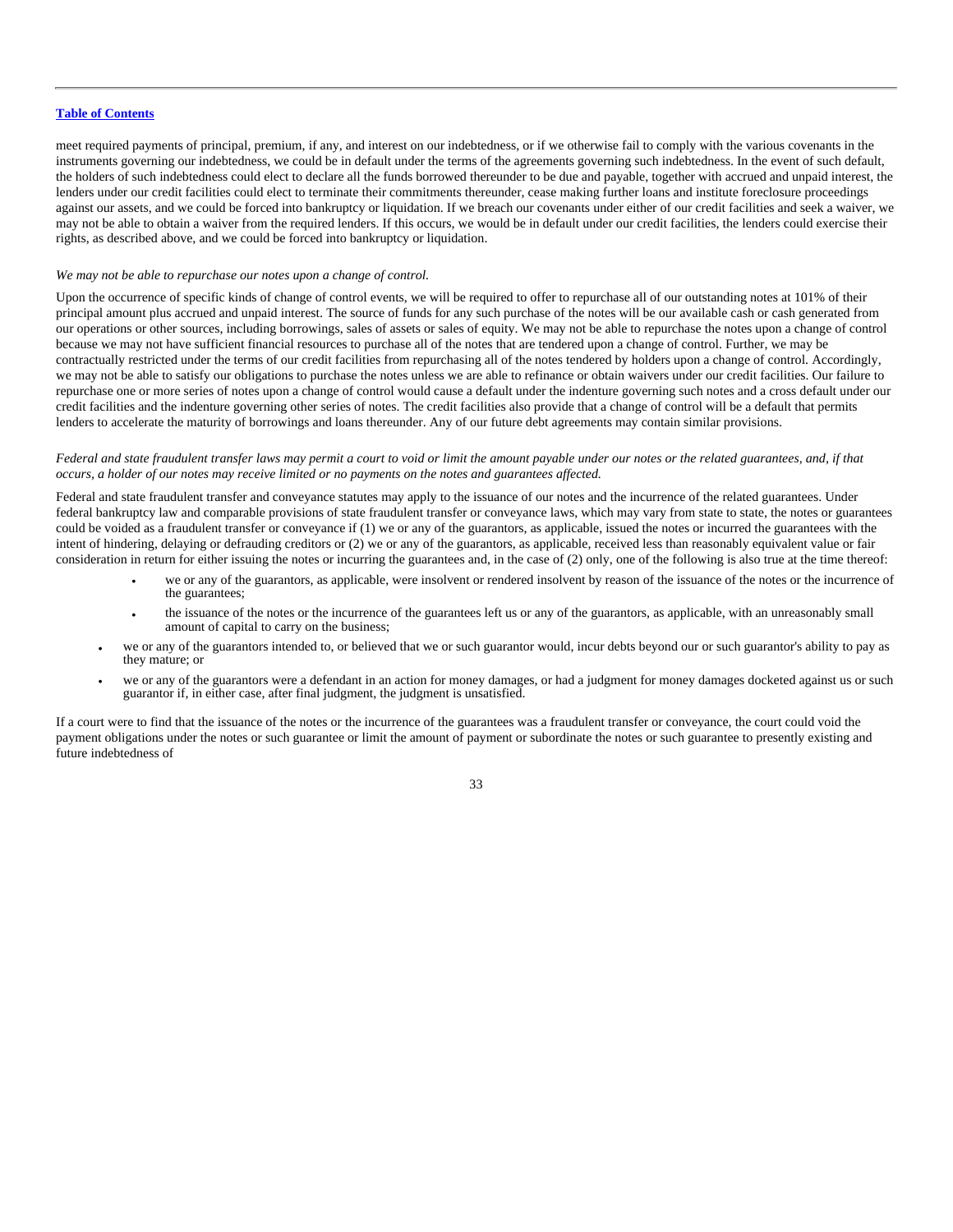ours or of the related guarantor, or require the holders of the notes to repay any amounts received. In the event of a finding that a fraudulent transfer or conveyance occurred, a holder of our notes may not receive any payment on the notes. As a general matter, value is given for a transfer or an obligation if, in exchange for the transfer or obligation, property is transferred or an antecedent debt is secured or satisfied. Under applicable law, a court may determine that a debtor has not received value in connection with a debt offering if the debtor uses the proceeds of that offering to make a dividend payment or otherwise retire or redeem equity securities issued by the debtor. We cannot be certain as to the standards a court would use to determine whether or not we or the guarantors were solvent at the relevant time or, regardless of the standard that a court uses, that the notes or the guarantees would not be voided, limited in amount or subordinated to our or any of our guarantors' other debt.

# *A holder of our senior unsecured notes may be required to pay U.S. Federal income tax on our PIK toggle notes even if we do not pay cash interest.*

We have the option to pay interest on our senior unsecured PIK toggle notes in cash interest or PIK interest. For U.S. Federal income tax purposes, the existence of this option means that none of the interest payments on the PIK toggle notes is qualified stated interest. Consequently, the PIK toggle notes are treated for U.S. Federal income tax purposes as issued at a discount and income inclusions on these notes will be determined pursuant to the original issue discount ("OID") rules. A U.S. holder of our PIK toggle notes will be required to include OID in gross income as it accrues, regardless of whether such holder uses the accrual method of accounting.

### *We are controlled by Silver Lake and TPG, whose interests may not be aligned with a holder of our notes.*

The Sponsors and their affiliated funds own a majority of the outstanding equity securities of our Parent. In addition, the Sponsors control substantially all of the voting power of our outstanding equity securities and therefore ultimately control all of our affairs and policies, including the election of our board of directors, the approval of certain actions such as amending our charter, commencing bankruptcy proceedings and taking certain corporate actions (including, without limitation, incurring debt, issuing stock, selling assets and engaging in mergers and acquisitions) and appointing members of our management. In addition, each of the Sponsors has invested in our loans issued under our senior credit facility. Circumstances may occur in which the interests of the Sponsors could be in conflict with a holder of our notes. For example, if we encounter financial difficulties or are unable to pay our debts as they mature, the Sponsors might pursue strategies that favor equity investors or our secured creditors over unsecured note holders. The Sponsors may also have an interest in pursuing acquisitions, divestitures, financings or other transactions that, in their judgment, could enhance their equity investments, even though such transactions might involve risks to a holder of our notes. Additionally, the Sponsors are not prohibited from making investments in any of our competitors.

# *Our ability to pay principal and interest on our notes may be affected by our organizational structure. We are dependent upon payments from our subsidiaries to fund payments to holders of our notes, and our ability to receive funds from our subsidiaries is dependent upon the profitability of our subsidiaries and restrictions imposed by law and contracts.*

We rely upon dividends and other payments from our subsidiaries to generate a significant portion of the funds necessary to meet our obligations. Our subsidiaries are separate and distinct legal entities and our non-guarantor subsidiaries will have no obligation, contingent or otherwise, to pay amounts due under our notes or to make any funds available to pay those amounts, whether by dividend, distribution, loan or other payments. Further, the creditors of our subsidiaries have direct claims on the subsidiaries and their assets and the claims of holders of the notes are "structurally subordinated" to any existing and future liabilities of our non-guarantor subsidiaries. This means that the creditors of the non-guarantor subsidiaries have priority in their claims on the assets of such subsidiaries over the creditors of us, including the holders of the notes.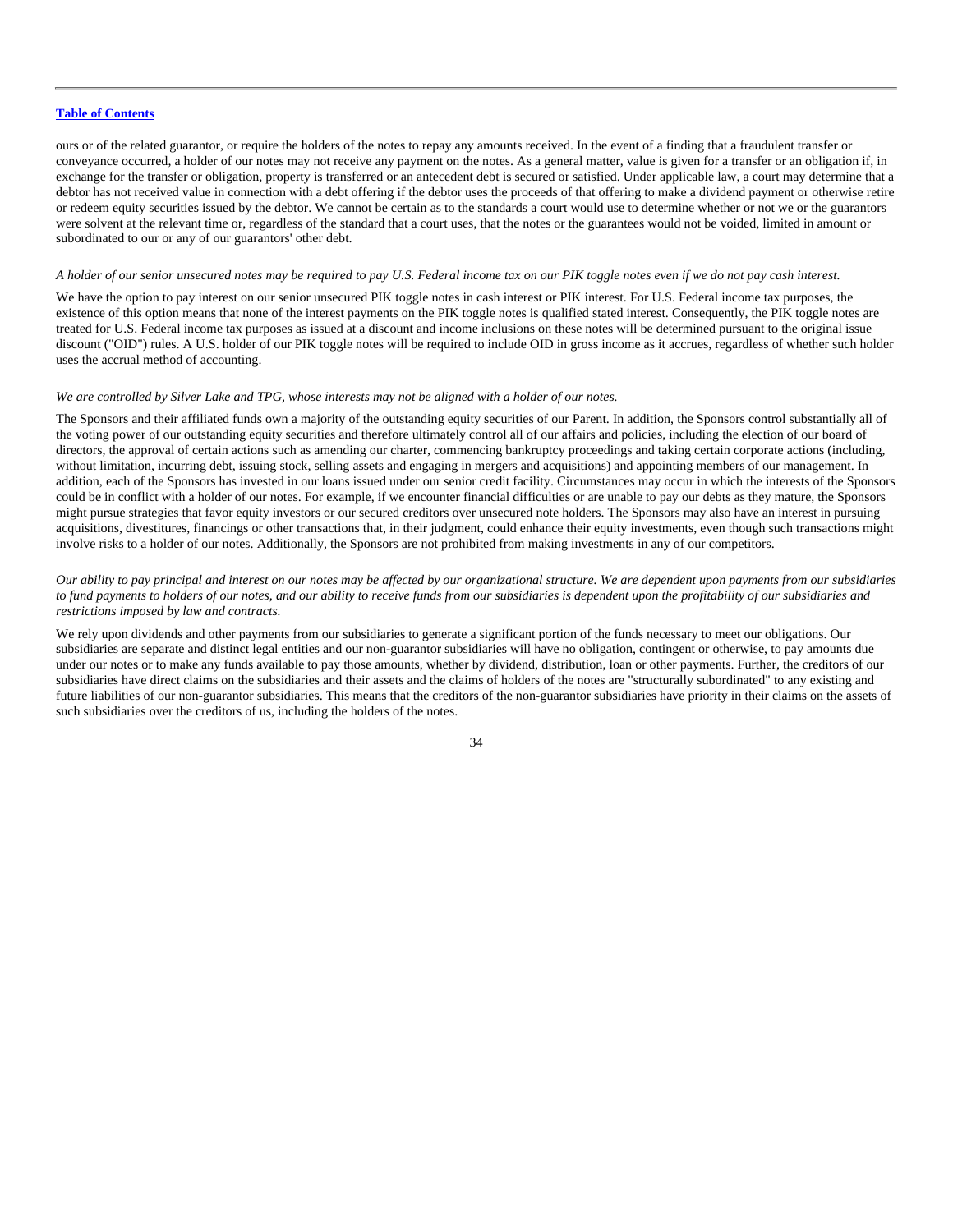*The secured indebtedness under our senior secured multi-currency asset-based revolving credit facility will be effectively senior to our senior secured notes to the extent of the value of the collateral securing such facility on a first-priority basis and the secured indebtedness under our senior secured credit facility will be effectively senior to our senior secured notes to the extent of the value of the real estate securing such facility.*

Our senior secured multi-currency asset-based revolving credit facility has a first priority lien in certain of our personal property and that of the subsidiary guarantors, with certain exceptions. Our senior secured credit facility and our senior secured notes have a second priority lien in that property. The indenture governing the senior secured notes permits us to incur additional indebtedness secured on a first-priority basis by such property in the future. The first priority liens in the collateral securing indebtedness under our senior secured multi-currency asset-based revolving credit facility and any such future indebtedness will be higher in priority as to such collateral than the security interests securing our senior secured notes and the guarantees thereof. Holders of the indebtedness under our senior secured multi-currency asset-based revolving credit facility and any other indebtedness secured by higher priority liens on such collateral will be entitled to receive proceeds from the realization of value of such collateral to repay such indebtedness in full before a holder of the senior secured notes will be entitled to any recovery from such collateral. As a result, holders of our senior secured notes will only be entitled to receive proceeds from the realization of value of assets securing our senior secured multi-currency asset-based revolving credit facility on a higher priority basis after all indebtedness and other obligations under our senior secured multi-currency asset-based revolving credit facility and any other obligations secured by higher priority liens on such assets are repaid in full. Our senior secured notes will be effectively junior in right of payment to indebtedness under our senior secured multi-currency asset-based revolving credit facility and any other indebtedness secured by higher priority liens on such collateral to the extent of the realizable value of such collateral.

Our senior secured credit facility has a first priority lien in certain of our real estate and that of the subsidiary guarantors, with certain exceptions. Our senior secured multi-currency asset-based revolving credit facility has a second priority lien in that property. The indenture governing our senior secured notes permits us to incur additional indebtedness secured on a first-priority basis by such property in the future. Our senior secured notes and the guarantees thereof are not secured by a lien on such property. Holders of the indebtedness under our senior credit facility and any other indebtedness secured by liens on such collateral will be entitled to receive proceeds from the realization of value of such collateral to repay such indebtedness in full before a holder of our senior secured notes will be entitled to any recovery from such collateral. As a result, holders of our senior secured notes will only be entitled to receive proceeds from the realization of value of such collateral after all indebtedness and other obligations secured by liens on such assets are repaid in full. Our senior secured notes will be effectively junior in right of payment to indebtedness under our senior secured credit facility and any other indebtedness secured by higher priority liens on such collateral to the extent of the realizable value of such collateral.

*The right of holders of our senior secured notes to receive proceeds from the sale of collateral securing our senior secured notes will be pari passu with (and junior with respect to real estate collateral to) the claims of lenders and counterparties under our senior secured credit facility and certain future indebtedness.*

The loans under our senior secured credit facility and our senior secured notes are, and certain future indebtedness may be, secured on a pari passu basis by the same collateral consisting of a first priority perfected lien and security interest in substantially all of our and the guarantors' assets (except for cash, accounts, accounts receivable, deposit accounts, securities accounts, chattel paper, inventory and proceeds thereof, as to which the senior secured notes and the senior secured credit facility will be secured by a second priority lien and except for real estate, as to which the senior secured notes will not be secured), subject to certain exceptions. As a result, holders of our senior secured notes will receive distributions from any foreclosure proceeds of any of our and the guarantors' assets constituting collateral (other than real estate) for the senior secured notes on a pro rata basis with the lenders under our senior secured credit facility and certain future indebtedness and holders of our senior secured notes will only be entitled to receive proceeds from the realization of value of real estate collateral after all indebtedness and other obligations secured by liens on such assets are repaid in full.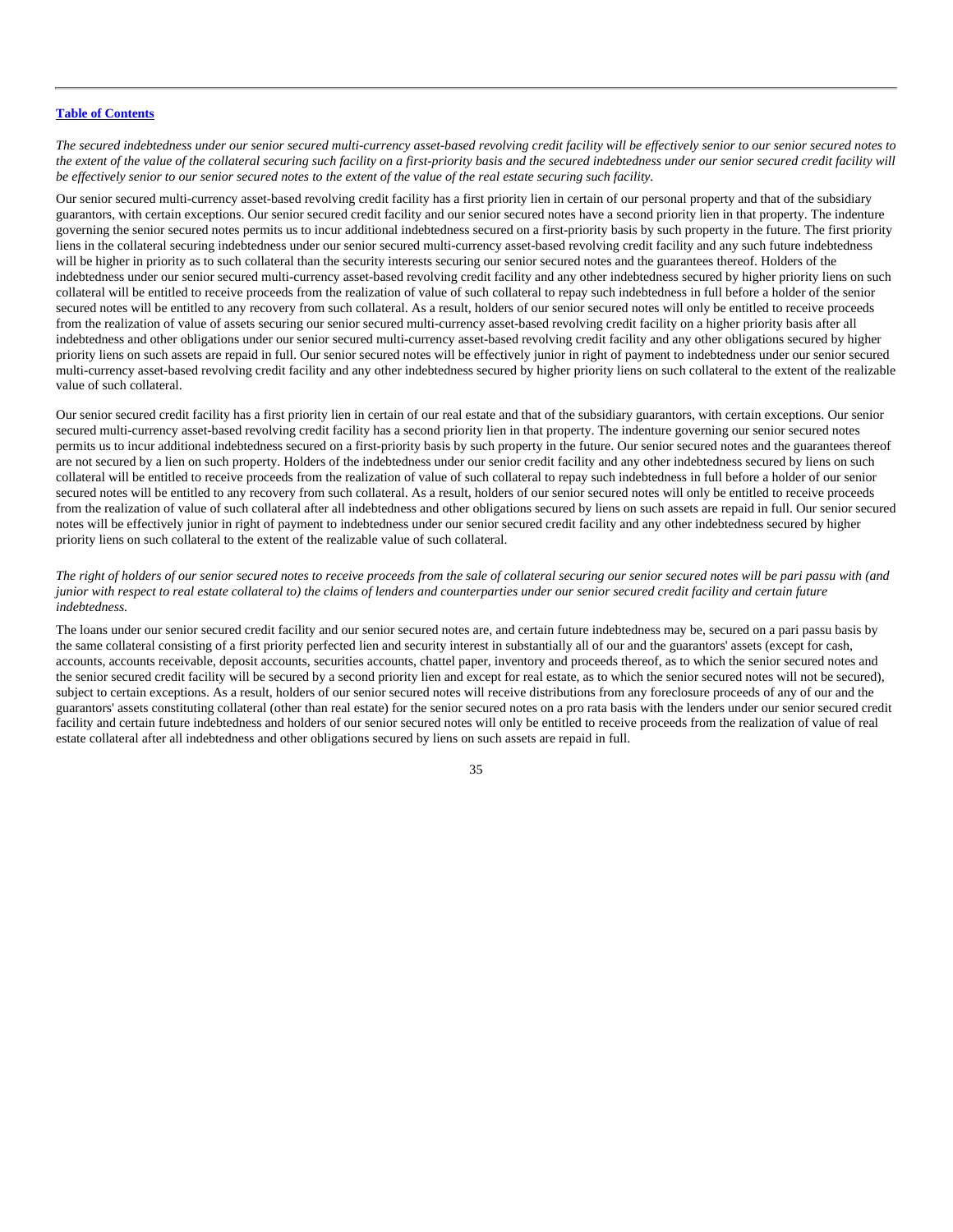# *The collateral securing our senior secured notes may not be valuable enough to satisfy all the obligations secured by the collateral.*

We have secured our obligations under our senior secured notes by the pledge of certain of our assets. The value of the pledged assets in the event of a liquidation will depend upon market and economic conditions, the availability of buyers and similar factors. No independent appraisals of any of the pledged property were prepared by or on behalf of us in connection with the offering of our senior secured notes. Accordingly, we cannot assure holders of our senior secured notes that the proceeds of any sale of the pledged assets following an acceleration to maturity with respect to our senior secured notes would be sufficient to satisfy, or would not be substantially less than, amounts due on our senior secured notes and the other debt secured thereby.

If the proceeds of any sale of the pledged assets were not sufficient to repay all amounts due on our senior secured notes after satisfying the obligations to pay any creditors with prior liens, holders of our senior secured notes (to the extent such notes were not repaid from the proceeds of the sale of the pledged assets) would have only an unsecured claim against our remaining assets. By their nature, some or all of the pledged assets may be illiquid and may have no readily ascertainable market value. Likewise, we cannot assure a holder of senior secured notes that the pledged assets will be saleable or, if saleable, that there will not be substantial delays in their liquidation. To the extent that liens securing obligations under our credit facilities, pre-existing liens, liens permitted under the indenture governing our senior secured notes and other rights, including liens on excluded assets, encumber any of the collateral securing our senior secured notes and the guarantees, those parties have or may exercise rights and remedies with respect to the collateral (including rights to require marshalling of assets) that could adversely affect the value of the collateral and the ability of the collateral agent, the trustee under the indenture or the holders of our senior secured notes to realize or foreclose on the collateral.

Our senior secured notes and the related guarantees will be secured, subject to certain exceptions and to permitted liens, by a first priority lien in the collateral that secures our senior secured credit facility on a first-priority basis and will share equally in right of payment to the extent of the value of such collateral securing such senior secured credit facility on a first-priority basis. The indenture governing our senior secured notes permits us, subject to compliance with certain financial tests, to issue additional indebtedness secured by a lien that ranks equally with our senior secured notes. This would reduce amounts payable to holders of our senior secured notes from the proceeds of any sale of the collateral.

### *The collateral securing our senior secured notes may be diluted under certain circumstances.*

The collateral that secures the senior secured notes also secures the senior secured credit facility and obligations under our senior secured multi-currency asset-based revolving credit facility. The collateral may also secure additional indebtedness that we incur in the future, subject to restrictions on our ability to incur debt and liens under our senior secured multi-currency asset based revolving credit facility, senior secured credit facility, and the indentures governing our notes. The rights of holders of our senior secured notes to the collateral would be diluted by any increase in the indebtedness secured by this collateral or portions thereof.

# *The rights of holders of our senior secured notes with respect to the ABL Priority Collateral will be substantially limited by the terms of the ABL Intercreditor Agreement.*

The collateral agent for the senior secured notes, the collateral agent for the senior secured credit facility and the collateral agent under our senior secured multi-currency asset-based revolving credit facility are party to the intercreditor agreement, entered into on October 26, 2007, between Citicorp USA, Inc. and Citibank, N.A., as it may be amended, amended and restated, supplemented or modified from time to time (the "ABL Intercreditor Agreement"). The ABL Intercreditor Agreement (as so amended) significantly restricts any action that may be taken by the collateral agent for the senior secured notes with respect to the collateral over which the holders of senior secured multi-currency asset based revolving credit facility loans have a first-priority lien ("ABL Priority Collateral"), even during an event of default. Under the terms of the ABL Intercreditor Agreement, at any time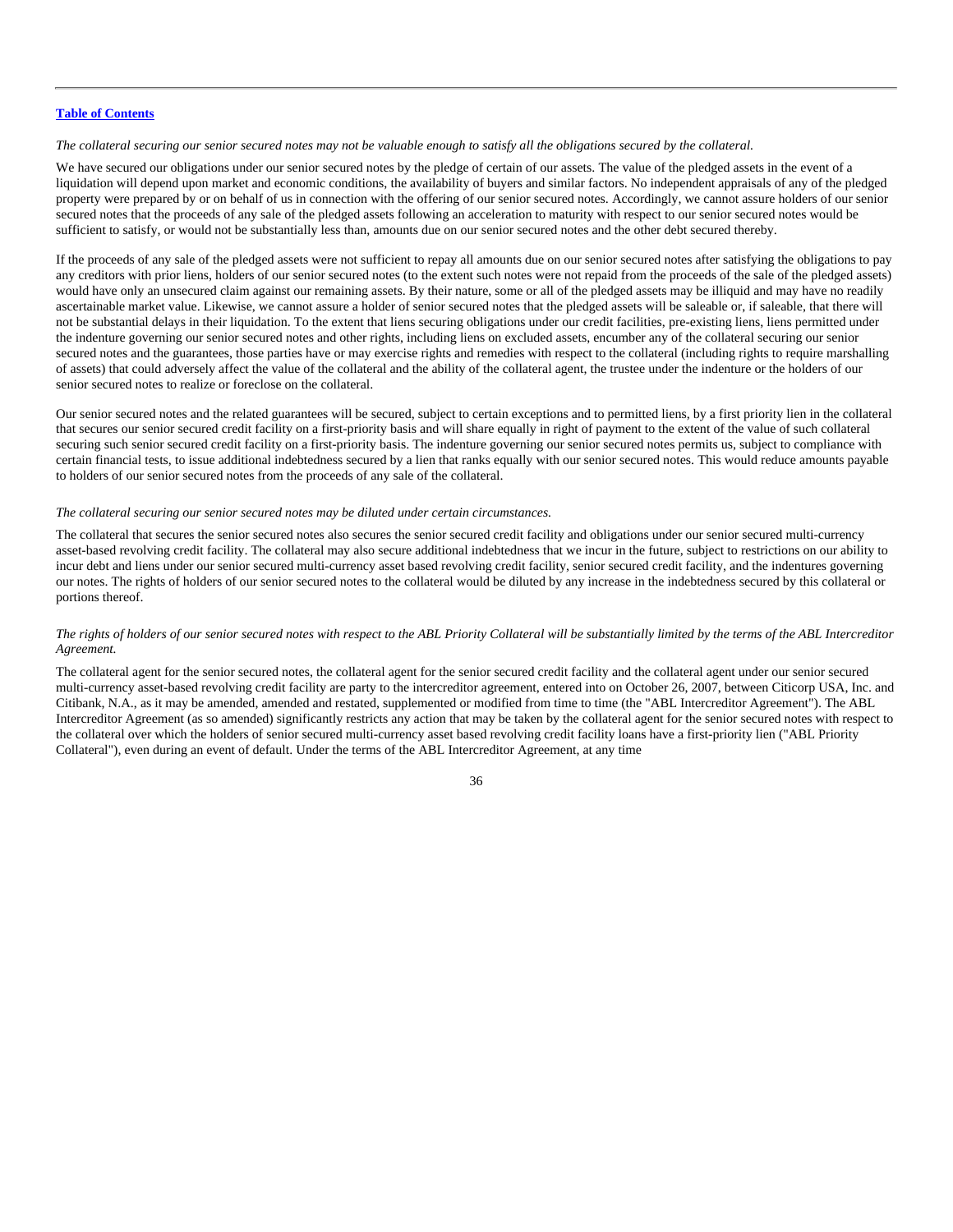that obligations under our senior secured multi-currency asset-based revolving credit facility are outstanding, any actions that may be taken with respect to (or in respect of) the ABL Priority Collateral that secures obligations under our senior secured multi-currency asset-based revolving credit facility on a firstpriority basis, including the ability to cause the commencement of enforcement proceedings against such ABL Priority Collateral and to control the conduct of such proceedings, and the approval of amendments to, releases of such ABL Priority Collateral from the lien of, and waivers of past defaults under, such documents relating to such ABL Priority Collateral, will be at the direction of the holders of the obligations under our senior secured multi-currency assetbased revolving credit facility, and the holders of the senior secured notes and the lenders under our senior secured credit facility, which are secured on a second-priority basis by such ABL Priority Collateral, may be adversely affected. The ABL Priority Collateral so released will no longer secure our and the guarantors' obligations under the senior secured notes and the guarantees. In addition, because the holders of the indebtedness under our senior secured multicurrency asset-based revolving credit facility control the disposition of such ABL Priority Collateral, such holders could decide not to proceed against such ABL Priority Collateral, regardless of whether there is a default under the documents governing such indebtedness or under the indenture governing the senior secured notes. In such event, the only remedy available to holders of our senior secured notes would be to sue for payment on those notes and the related guarantees. In addition, under the ABL Intercreditor Agreement, the collateral agent for the senior secured notes may not assert any right of marshalling that may be available under applicable law with respect to such ABL Priority Collateral. Without this waiver of the right of marshalling, holders of indebtedness secured by first priority liens in the ABL Priority Collateral would likely be required to liquidate collateral on which the senior secured notes did not have a lien, if any, prior to liquidating the collateral, thereby maximizing the proceeds of the collateral (due to the reductions in the amount of the indebtedness with a prior claim on such collateral) that would be available to repay our obligations under the senior secured notes.

As a result of this waiver, the proceeds of sales of such ABL Priority Collateral could be applied to repay any indebtedness secured by first priority liens in such ABL Priority Collateral before applying proceeds of other collateral securing indebtedness, and a holder of senior secured notes may recover less than it would have if such proceeds were applied in the order most favorable to it.

The indenture governing the senior secured notes and the ABL Intercreditor Agreement contain certain provisions benefiting holders of indebtedness under our senior secured multi-currency asset-based revolving credit facility, including provisions prohibiting the collateral agent for the senior secured notes and the collateral agent for the senior secured credit facility from objecting following the filing of a bankruptcy petition to a number of important matters regarding the collateral and the financing to be provided to us. After such filing, the value of this collateral could materially deteriorate and a holder of senior secured notes would be unable to raise an objection. In addition, the right of holders of obligations secured by first priority liens to foreclose upon and sell such collateral upon the occurrence of an event of default also would be subject to limitations under applicable bankruptcy laws if we or any of our subsidiaries become subject to a bankruptcy proceeding. The ABL Intercreditor Agreement also gives the holders of first priority liens on the ABL Priority Collateral the right to access and use the collateral that secures the senior secured notes to allow those holders to protect the ABL Priority Collateral and to process, store and dispose of the ABL Priority Collateral.

The ABL Priority Collateral will also be subject to any and all exceptions, defects, encumbrances, liens and other imperfections as may be accepted by the lenders under our senior secured multicurrency asset-based revolving credit facility and other creditors that have the benefit of first priority liens on such collateral from time to time, whether on or after the date the senior secured notes and guarantees were issued. The existence of any such exceptions, defects, encumbrances, liens and other imperfections could adversely affect the value of the collateral securing the senior secured notes as well as the ability of the collateral agent for the senior secured notes or the collateral agent for the senior secured credit facility to realize or foreclose on such collateral.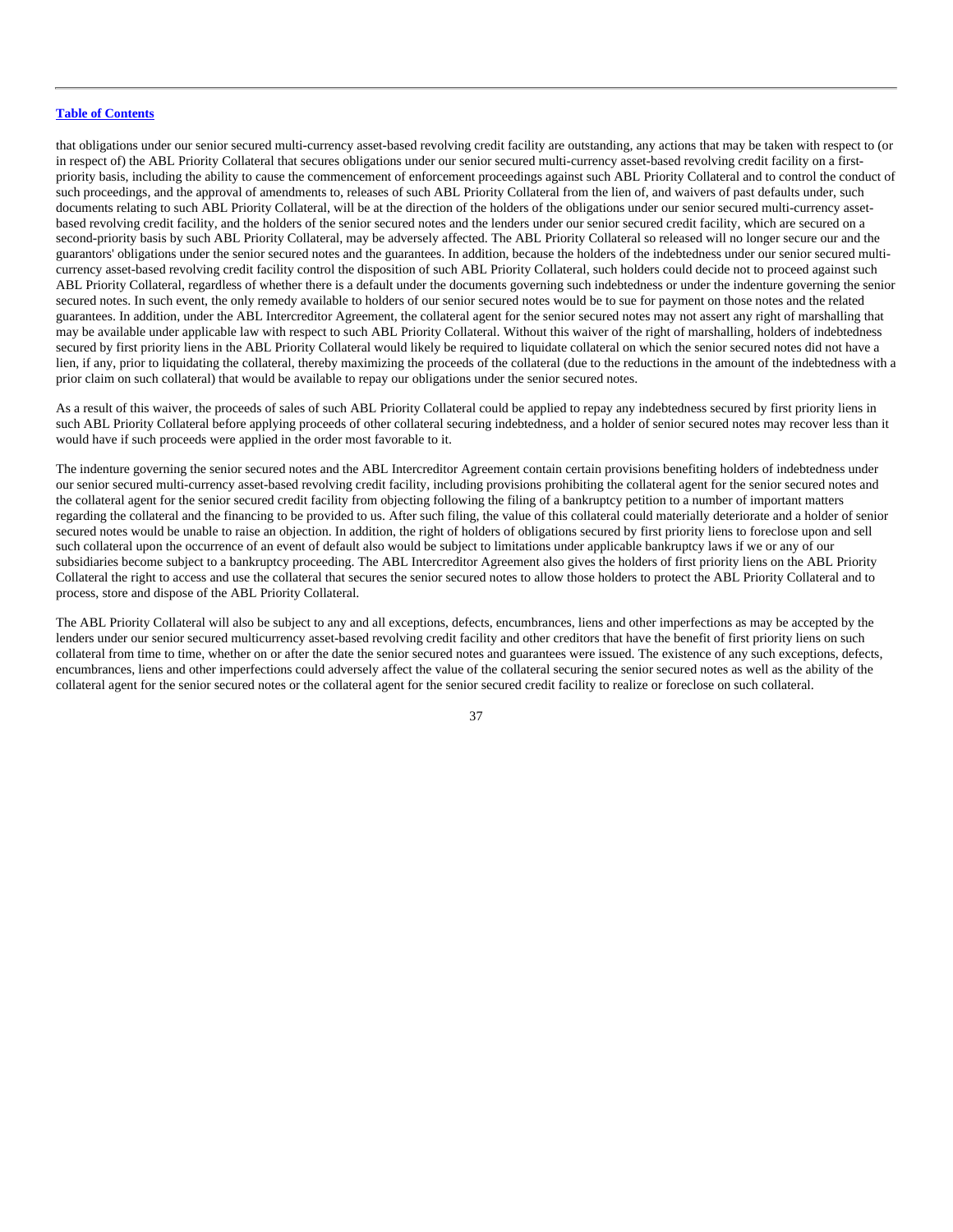*The rights of holders of our senior secured notes in the collateral securing such notes may be adversely affected by the first lien intercreditor agreement.*

The rights of the holders of our senior secured notes with respect to the collateral that secures such notes is subject to a first lien intercreditor agreement among all holders of obligations secured by that collateral on a pari passu basis ("first lien obligations"), including the obligations under the senior secured notes and our senior secured credit facility. Under that intercreditor agreement, any actions that may be taken with respect to such collateral, including the ability to cause the commencement of enforcement proceedings against such collateral, to control such proceedings and to approve amendments to releases of such collateral from the lien of, and waive past defaults under, such documents relating to such collateral, may be taken solely by the collateral agent for the senior secured credit facility until (1) our obligations under the senior secured credit facility are discharged (which discharge does not include certain refinancings of the senior secured credit facility) or (2) 90 days after the occurrence of an event of default under the indenture governing the senior secured notes or any other agreement governing first lien obligations. Under the circumstances described in clause (2) of the preceding sentence, the authorized representative of the holders of the indebtedness that represents the largest outstanding principal amount of indebtedness secured by the collateral on a pari passu basis with the other first lien obligations (other than the senior secured credit facility) and that has complied with the applicable notice provisions gains the right to take actions with respect to the collateral.

Even if the authorized representative of the senior secured notes gains the right take actions with respect to the collateral in the circumstances described in clause (2) above, the authorized representative must stop doing so (and those powers with respect to the collateral would revert to the authorized representative of the lenders under the senior secured credit facility) if such lenders' authorized representative has commenced and is diligently pursuing enforcement action with respect to the collateral or the grantor of the security interest in that collateral (i.e., we or the applicable subsidiary guarantor) is then a debtor under or with respect to (or otherwise subject to) an insolvency or liquidation proceeding.

In addition, the senior secured credit facility and the indenture governing the senior secured notes permit us to issue additional series of obligations that also have a pari passu lien on the same collateral with the other first lien obligations. As explained above, any time that the collateral agent for the senior secured credit facility does not have the right to take actions with respect to the collateral pursuant to the first lien intercreditor agreement, that right passes to the authorized representative of the holders of the next largest outstanding principal amount of indebtedness secured by a pari passu lien on the collateral with the other first lien obligations. If we issue or incur additional first lien obligations in the future in a greater principal amount than the senior secured notes, then the authorized representative for that additional indebtedness would be earlier in line to exercise rights under the first lien intercreditor agreement than the authorized representative for the senior secured notes.

Under the first lien intercreditor agreement, the authorized representative of the holders of the senior secured notes may not object following the filing of a bankruptcy petition to any debtor-in- possession financing or to the use of the common collateral to secure that financing, subject to conditions and limited exceptions. After such a filing, the value of this collateral could materially deteriorate, and holders of the senior secured notes would be unable to raise an objection.

The collateral that secures and will secure the senior secured notes and related guarantees also is and will be subject to any and all exceptions, defects, encumbrances, liens and other imperfections as may be accepted by the authorized representative of the lenders under our senior secured credit facility during any period that such authorized representative controls actions with respect to the collateral pursuant to the first lien intercreditor agreement. The existence of any such exceptions, defects, encumbrances, liens and other imperfections could adversely affect the value of the collateral securing the senior secured notes as well as the ability of the collateral agent for the senior secured notes to realize or foreclose on such collateral for the benefit of the holders of the senior secured notes.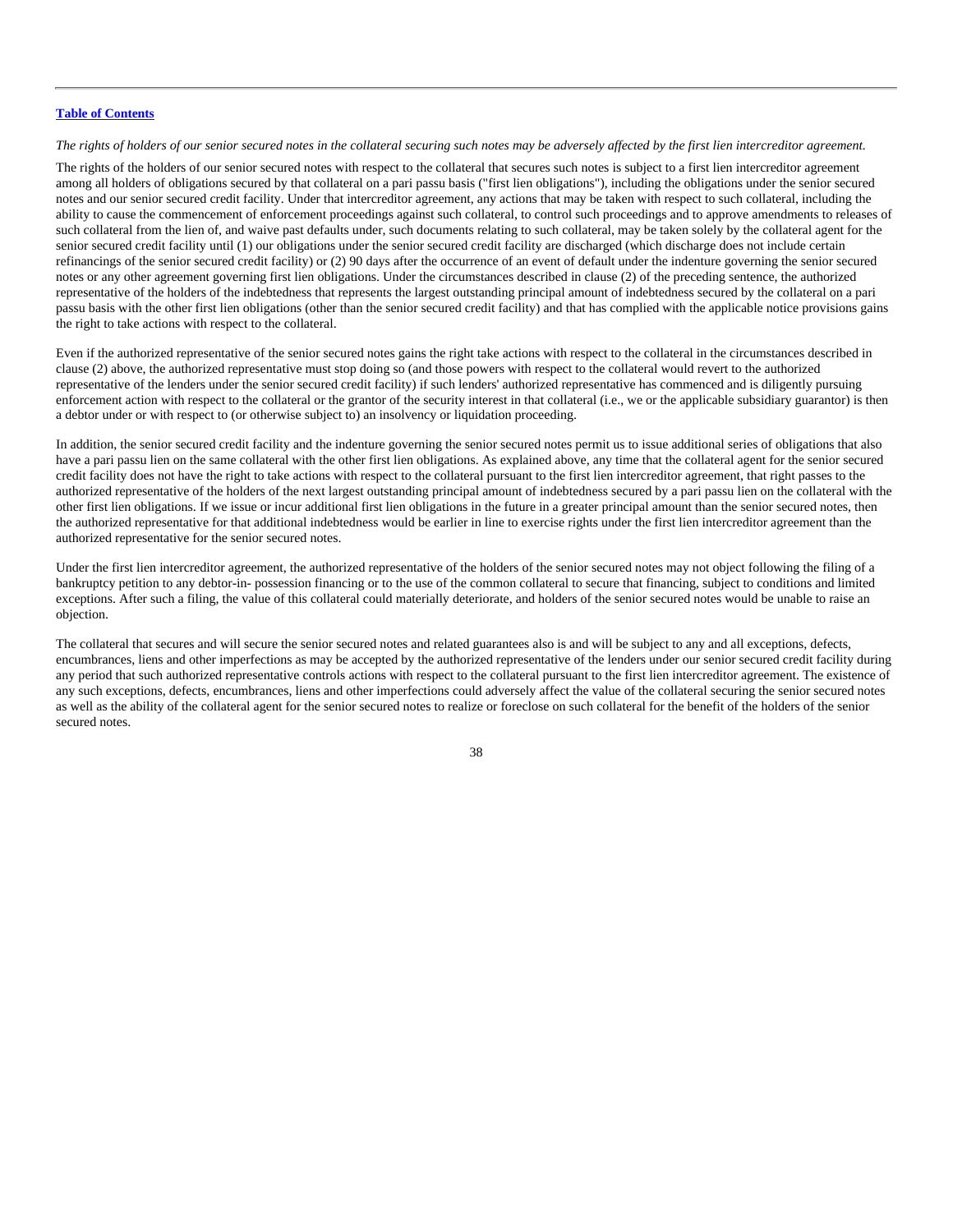*The lenders under the credit facilities have the discretion to release the guarantors under the credit facilities in a variety of circumstances, which will cause those guarantors to be released from their guarantees of the senior secured notes.*

While any obligations under the credit facilities remain outstanding, any guarantee of the senior secured notes may be released without action by, or consent of, any holder of the senior secured notes or the trustee under the indenture governing the senior secured notes, at the discretion of lenders under the credit facilities, or if the related guarantor is no longer a guarantor of obligations under the credit facilities or any other indebtedness. The lenders under the credit facilities have the discretion to release the guarantees under the credit facilities in a variety of circumstances. Holders of our senior secured notes will not have a claim as creditors against any subsidiary that is no longer a guarantor of our senior secured notes, and the indebtedness and other liabilities, including trade payables, whether secured or unsecured, of those subsidiaries will effectively be senior to the claims of holders of our senior secured notes.

# *There are circumstances other than repayment or discharge of our senior secured notes under which the collateral securing such notes and the related guarantees will be released automatically, without the consent of the holders of our senior secured notes or the consent of the trustee.*

Under various circumstances, collateral securing the senior secured notes will be released automatically, including:

- a sale, transfer or other disposal of such collateral in a transaction not prohibited under the indenture governing the senior secured notes;
- with respect to collateral held by a guarantor, upon the release of such guarantor from its guarantee;
- with respect to any collateral in which the senior secured notes have a second priority lien, upon any release by the lenders under our senior secured multi-currency asset-based revolving credit facility of their first-priority security interest in such collateral; provided that, if the release occurs in connection with a foreclosure or exercise of remedies by the collateral agent for the lenders under our senior secured multi-currency asset-based revolving credit facility, the lien on that collateral will be automatically released but any proceeds thereof not used to repay the obligations under our senior secured multi-currency asset-based revolving credit facility will be subject to lien in favor of the collateral agent for the noteholders and our senior secured credit facility; and
- with respect to the collateral upon which the senior secured notes have a first priority lien, upon any release in connection with a foreclosure or exercise of remedies with respect to that collateral directed by the authorized representative of the lenders under our senior secured credit facility during any period in which such authorized representative controls actions with respect to the collateral pursuant to the first lien intercreditor agreement. Even though holders of our senior secured notes share ratably with the lenders under our senior secured credit facility, the authorized representative of the lenders under our senior secured credit facility will initially control actions with respect to the collateral, whether the holders of our senior secured notes agree or disagree with those actions.

# *The imposition of certain permitted liens will cause the assets on which such liens are imposed to be excluded from the collateral securing our senior secured notes and the related guarantees. There are also certain other categories of property that are also excluded from the collateral securing our senior secured notes.*

The indenture governing our senior secured notes permits liens in favor of third parties to secure additional debt, including purchase money indebtedness and capitalized lease obligations, and any assets subject to such liens will be automatically excluded from the collateral securing our senior secured notes and the related guarantees to the extent the agreements governing such indebtedness prohibit additional liens. In addition, certain categories of assets are excluded from the collateral securing our senior secured notes and the guarantees. Excluded assets include, but are not limited to, among other things, the assets of our non-guarantor subsidiaries, certain capital stock and other securities of our subsidiaries and equity investees, leaseholds or other non-fee simple interests in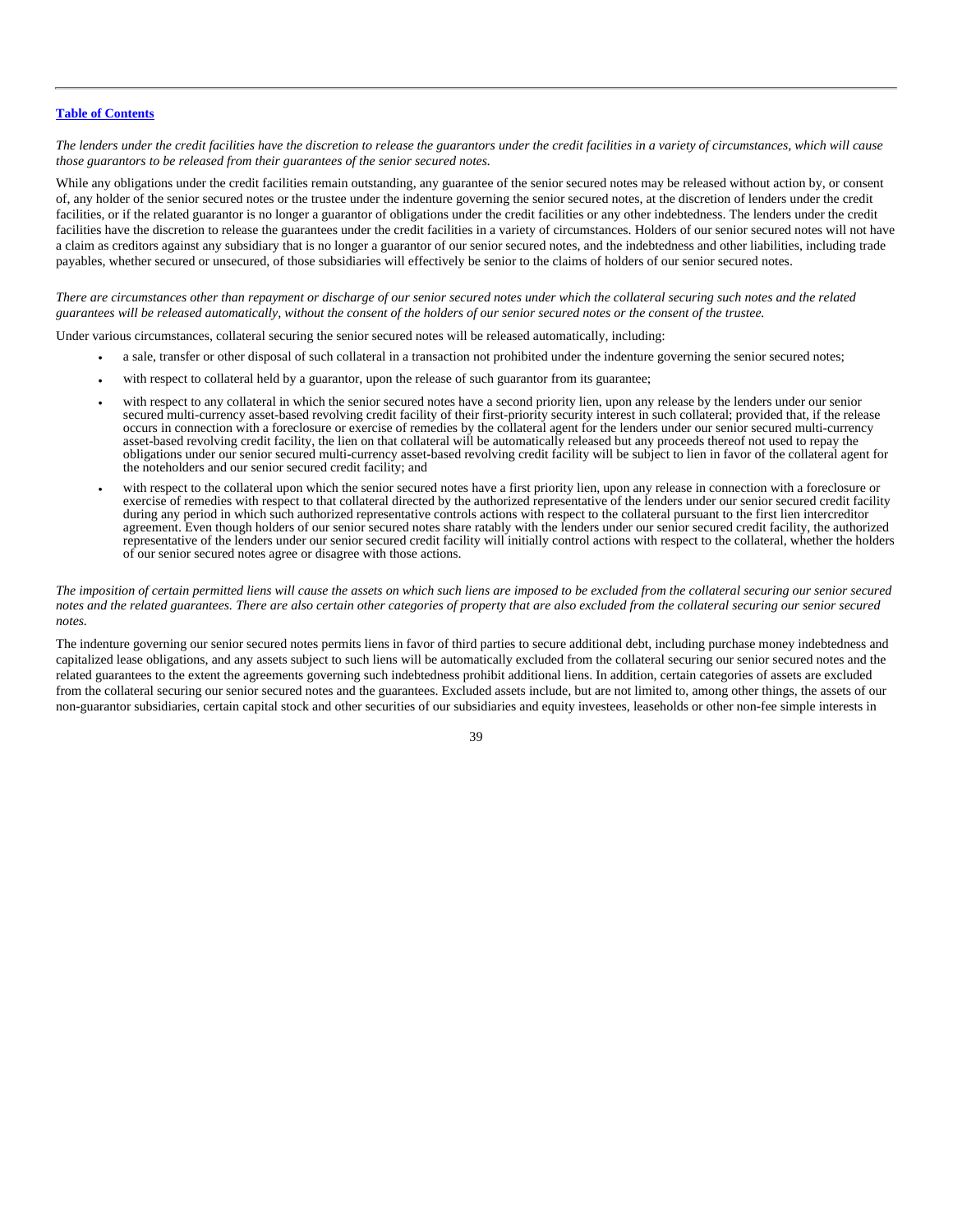real property, fee simple interests in real property having a fair market value of less than \$25.0 million, and the proceeds from any of the foregoing. If an event of default occurs and our senior secured notes are accelerated, such notes and the related guarantees will rank equally with the holders of other unsubordinated and unsecured indebtedness of the relevant entity with respect to such excluded property.

# *Sales of assets by us or our subsidiary guarantors could reduce the pool of assets securing the senior secured notes and the related guarantees.*

The security documents relating to our senior secured notes allow us and the guarantors to remain in possession of, retain exclusive control over, freely operate and collect, invest and dispose of any income from, the collateral securing the senior secured notes. To the extent we sell any assets that constitute such collateral, the proceeds from such sale will be subject to the liens securing our senior secured notes only to the extent such proceeds would otherwise constitute "collateral" securing such notes and the guarantees under the security documents.

# *The rights of holders of our senior secured notes in the collateral securing such notes may be adversely affected by the failure to perfect security interests in collateral.*

Applicable law requires that a security interest in certain tangible and intangible assets can only be properly perfected and its priority retained through certain actions undertaken by the secured party. The liens in the collateral securing our senior secured notes may not be perfected with respect to the claims of such notes if and to the extent that the collateral agent was not able to take the actions necessary to perfect any of these liens on or prior to the date of the indenture governing our senior secured notes. There can be no assurance that the lenders under the senior secured credit facility will have taken all actions necessary to create properly perfected security interests, which may result in the loss of the priority of the security interest in favor of holders of our senior secured notes to which they would otherwise have been entitled. In addition, applicable law requires that certain property and rights acquired after the grant of a general security interest, such as equipment subject to a certificate of title and certain proceeds, can only be perfected at the time such property and rights are acquired and identified. We and the guarantors have limited obligations to perfect the security interest of holders of our senior secured notes in specified collateral. There can be no assurance that the trustee or the collateral agent for our senior secured notes will monitor, or that we will inform such trustee or collateral agent of, the future acquisition of property and rights that constitute collateral, and that the necessary action will be taken to properly perfect the security interest in such after-acquired collateral. Neither the trustee nor the collateral agent for our senior secured notes has an obligation to monitor the acquisition of additional property or rights that constitute collateral or the perfection of any security interest. Such failure may result in the loss of the security interest in the collateral or the priority of the security interest in favor of our senior secured notes against third parties.

# *The collateral securing our senior secured notes is subject to casualty risks.*

We intend to maintain insurance or otherwise insure against hazards in a manner appropriate and customary for our business. There are, however, some losses, including losses resulting from terrorist acts that may be either uninsurable or not economically insurable, in whole or in part. As a result, we cannot assure holders of our senior secured notes that the insurance proceeds will compensate us fully for our losses. If there is a total or partial loss of any of the pledged assets, we cannot assure holders of our senior secured notes that the proceeds received by us in respect thereof will be sufficient to satisfy all the secured obligations, including our senior secured notes and the related guarantees.

### *Bankruptcy laws may limit the ability of holders of our senior secured notes to realize value from the collateral securing such notes.*

The right of the collateral agent to repossess and dispose of the pledged assets upon the occurrence of an event of default under the indenture governing our senior secured notes is likely to be significantly impaired by applicable bankruptcy law if a bankruptcy case were to be commenced by or against us before the collateral agent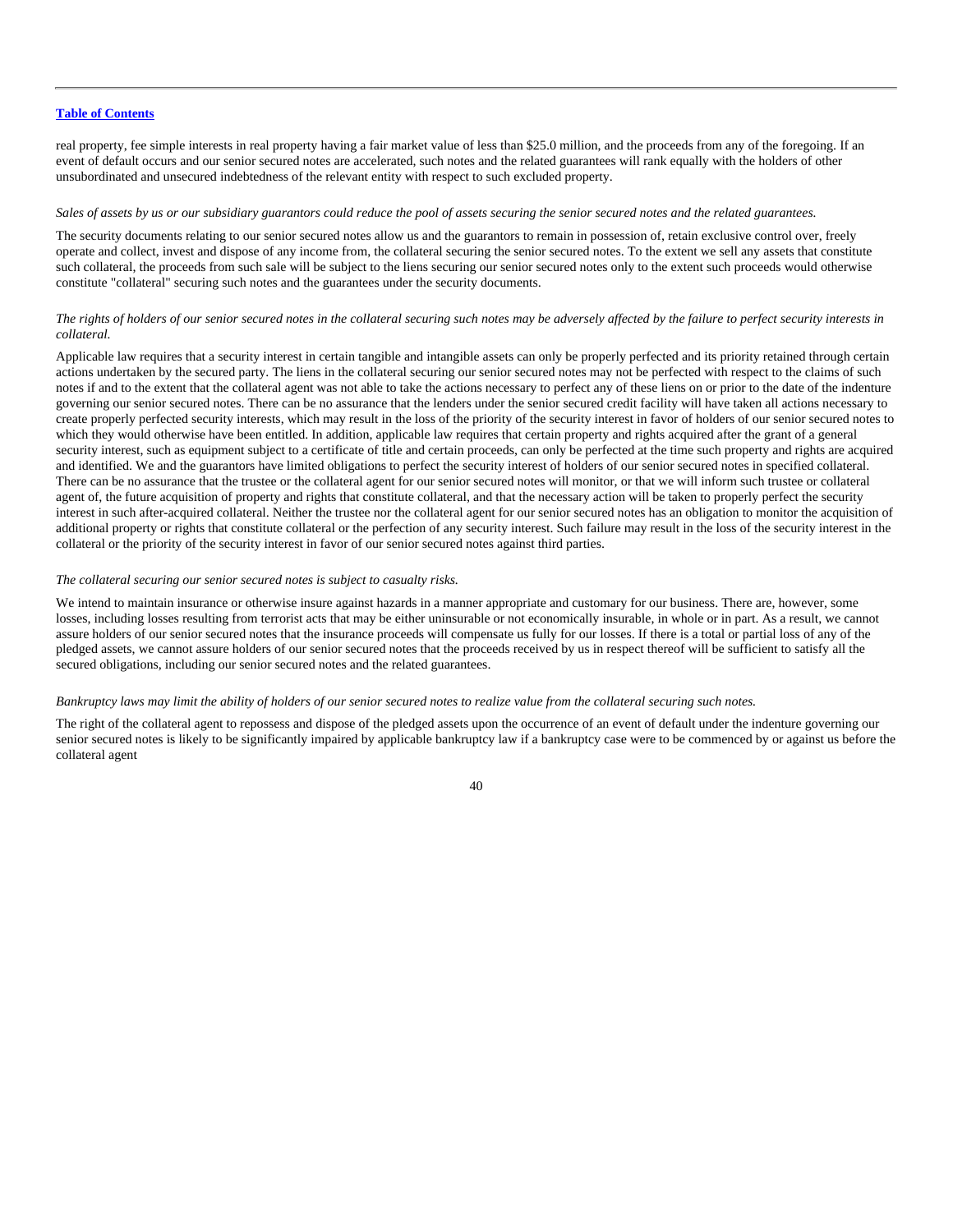repossessed and disposed of the pledged assets. For example, under Title 11 of the United States Code, pursuant to the automatic stay imposed upon the bankruptcy filing, a secured creditor is prohibited from repossessing its security from a debtor in a bankruptcy case, or from disposing of security repossessed from such debtor, or taking other actions to levy against a debtor, without bankruptcy court approval. Moreover, the United States Bankruptcy Code permits the debtor to continue to retain and to use collateral even though the debtor is in default under the applicable debt instruments, provided that the secured creditor is given "adequate protection." The meaning of the term "adequate protection" may vary according to circumstances (and is within the discretion of the bankruptcy court), but it is intended in general to protect the value of the secured creditor's interest in the collateral and may include cash payments or the granting of additional security, if and at such times as the court in its discretion determines, for any diminution in the value of the collateral as a result of the automatic stay of repossession or disposition or any use of the collateral by the debtor during the pendency of the bankruptcy case. Generally, adequate protection payments, in the form of interest or otherwise, are not required to be paid by a debtor to a secured creditor unless the bankruptcy court determines that the value of the secured creditor's interest in the collateral is declining during the pendency of the bankruptcy case. Due to the imposition of the automatic stay, the lack of a precise definition of the term "adequate protection" and the broad discretionary powers of a bankruptcy court, it is impossible to predict (1) how long payments under our senior secured notes could be delayed following commencement of a bankruptcy case, (2) whether or when the collateral agent could repossess or dispose of the pledged assets or (3) whether or to what extent a holder of senior secured notes would be compensated for any delay in payment or loss of value of the pledged assets through the requirement of "adequate protection."

# *In the event of a bankruptcy of the Company or any of the guarantors of our indebtedness, holders of our senior secured notes may be deemed to have an unsecured claim to the extent that our obligations in respect of those notes exceed the fair market value of the collateral securing those notes.*

In any bankruptcy proceeding with respect to us or any of the guarantors, it is possible that the bankruptcy trustee, the debtor-in-possession or competing creditors will assert that the fair market value of the collateral with respect to our senior secured notes on the date of the bankruptcy filing was less than the then current principal amount of such notes. Upon a finding by the bankruptcy court that our senior secured notes are under-collateralized, the claims in the bankruptcy proceeding with respect to such notes would be bifurcated between a secured claim and an unsecured claim, and the unsecured claim would not be entitled to the benefits of security in the collateral. In such event, the secured claims of holders of our unsecured notes would be limited to the value of the collateral.

Other consequences of a finding of under-collateralization would be, among other things, a lack of entitlement on the part of the holders of our senior secured notes to receive post-petition interest and a lack of entitlement on the part of the unsecured portion of our senior secured notes to receive other "adequate protection" under federal bankruptcy laws. In addition, if any payments of post-petition interest had been made at the time of such a finding of undercollateralization, those payments could be recharacterized by the bankruptcy court as a reduction of the principal amount of the secured claim with respect to our senior secured notes.

#### *Any future pledge of collateral in favor of a holder of senior secured notes might be voidable in bankruptcy.*

Any future pledge of collateral in favor of our lenders or holders of our senior secured indebtedness, including pursuant to security documents delivered after the date of the indenture governing the senior secured notes, might be voidable by the pledgor (as debtor in possession) or by its trustee in bankruptcy if certain events or circumstances exist or occur, including, under the United States Bankruptcy Code, if the pledgor is insolvent at the time of the pledge, the pledge permits a holder of our senior secured notes to receive a greater recovery than if the pledge had not been given and a bankruptcy proceeding in respect of the pledgor is commenced with 90 days following the pledge, or, in certain circumstances, a longer period.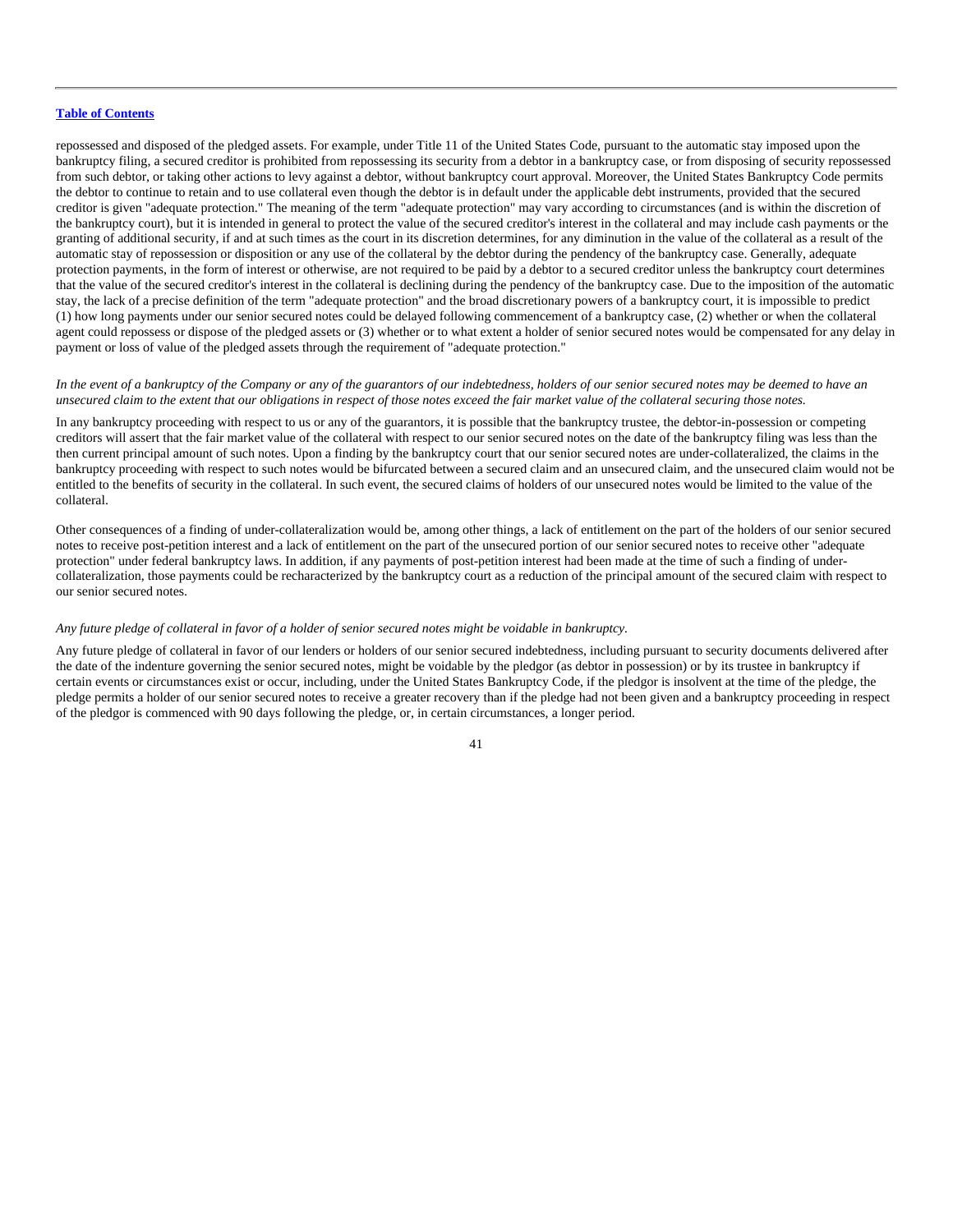## *We do not intend to offer to register the senior secured notes or to exchange the senior secured notes in a registered exchange offer.*

We do not intend to register the senior secured notes under the Securities Act or to offer to exchange those notes in an exchange offer registered under the Securities Act. We will not be subject to the reporting requirements of the Securities Exchange Act of 1934, as amended (the "Exchange Act"), with respect to those notes. As a result, holders of our senior secured notes will only be entitled to receive certain information about us specified in the indenture governing the senior secured notes and information required by Rule 144A(d)(4) under the Securities Act. Except as included in the reports filed with the SEC, information about our company will be provided to holders of our senior secured notes on a confidential basis and may not be copied or reproduced, nor may it be distributed or any of its contents disclosed, to anyone other than holders of our senior secured notes and prospective purchasers of those notes pursuant to Rule 144A(d)(4). In addition, the indenture governing the senior secured notes will not be qualified under the Trust Indenture Act and we will not be required to comply with any provision of the Trust Indenture Act.

# *A holder's ability to transfer our notes may be limited by the absence of an active trading market, and an active trading market for such notes may not develop.*

Our notes are relatively new securities for which there is no established market. Accordingly, the development or liquidity of any market for the notes is uncertain. We do not intend to apply for a listing of the notes on a securities exchange or any automated dealer quotation system. We cannot assure a holder of our notes as to the liquidity of markets that may develop for the notes, such holder's ability to sell the notes or the price at which such holder would be able to sell such notes. If such markets were to exist, the notes could trade at prices that may be lower than their principal amount or purchase price depending on many factors, including prevailing interest rates, the market for similar notes, our financial and operations performance and other factors. Historically, the market for noninvestment grade debt has been subject to disruptions that have caused substantial volatility in the prices of securities similar to the notes. The market, if any, for the notes may experience similar disruptions, and any such disruptions may adversely affect the prices at which a holder of notes may sell its notes.

# **Item 1B.** *Unresolved Staff Comments.*

None.

# **Item 2.** *Properties.*

As of September 30, 2011, we had 231 leased facilities (which included 16 storage locations containing between 75 to 418 square feet) and 8 owned facilities, located in 53 countries. These included 11 primary research and development facilities located in Canada, Germany, India, Israel, Ireland and the U.S. Our real property portfolio consists of aggregate floor space of 7.7 million square feet, of which 5.4 million square feet is leased and 2.3 million square feet is owned. Our lease terms range from monthly leases to 15 years. We believe that all of our facilities and equipment are in good condition and are well maintained. Our facilities are used for current operations of all operating segments. For additional information regarding obligations under operating leases, see Note 17, "Commitments and Contingencies," to our audited consolidated financial statements.

# **Item 3.** *Legal Proceedings.*

Information required by this item is incorporated by reference from Note 17, "Commitments and Contingencies—Legal Proceedings," to our audited consolidated financial statements.

# **Item 4.** *(Removed and Reserved).*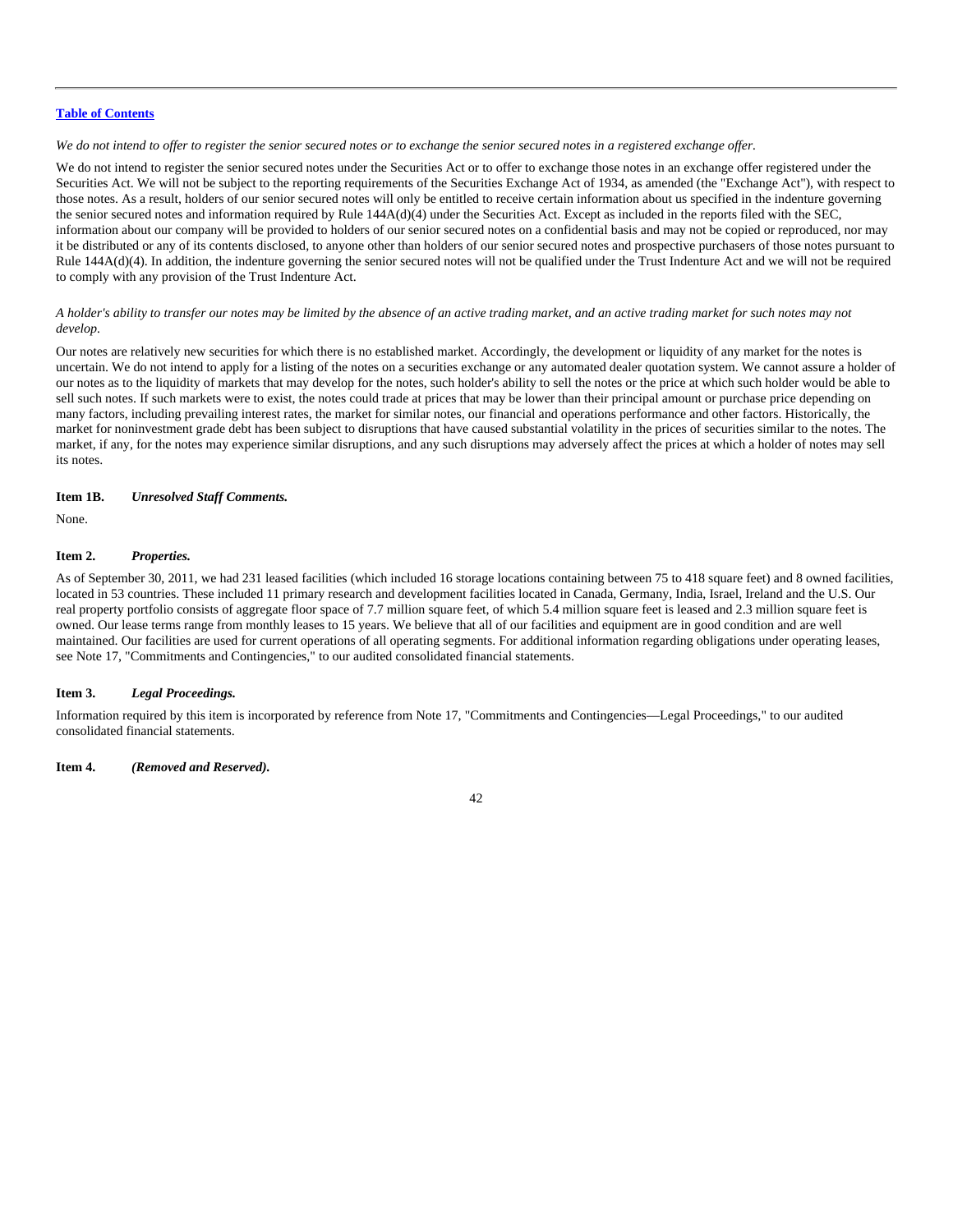# **PART II**

# **Item 5.** *Market for Registrant's Common Equity, Related Stockholder Matters and Issuer Purchases of Equity Securities.*

Our outstanding common stock is privately held, and there is no established public trading market for our common stock. As of the date of this filing, there was one holder of record of our common stock.

## **Item 6.** *Selected Financial Data.*

The selected historical consolidated financial data set forth below as of and for the years ended September 30, 2011, 2010 and 2009 have been derived from our audited consolidated financial statements and related notes included elsewhere in this Annual Report on Form 10-K. The selected historical consolidated financial data set forth below as of and for the year ended September 30, 2007 and as of and for the periods October 1, 2007 through October 26, 2007 and October 27, 2007 through September 30, 2008 has been derived from audited consolidated financial statements that are not included in this report. Avaya is a wholly owned subsidiary of Avaya Holdings Corp., a Delaware corporation or Parent. Parent was formed by affiliates of two private equity firms, Silver Lake Partners or Silver Lake and TPG Capital or TPG (collectively, the "Sponsors"). Silver Lake and TPG, through Parent, acquired Avaya in a transaction that was completed on October 26, 2007 (the "Merger"). As part of the Merger on October 26, 2007, we entered into various financing arrangements and, as a result, we now have a different capital structure than we had prior to the Merger. Accordingly, the results of operations for periods subsequent to the Merger will not necessarily be comparable to prior periods.

The Merger resulted in the creation of a new entity for accounting purposes as of October 26, 2007. Our financial results for the periods through October 26, 2007 are referred to as those of the "Predecessor" period. Our financial results for periods after October 26, 2007 are referred to as those of the "Successor" period.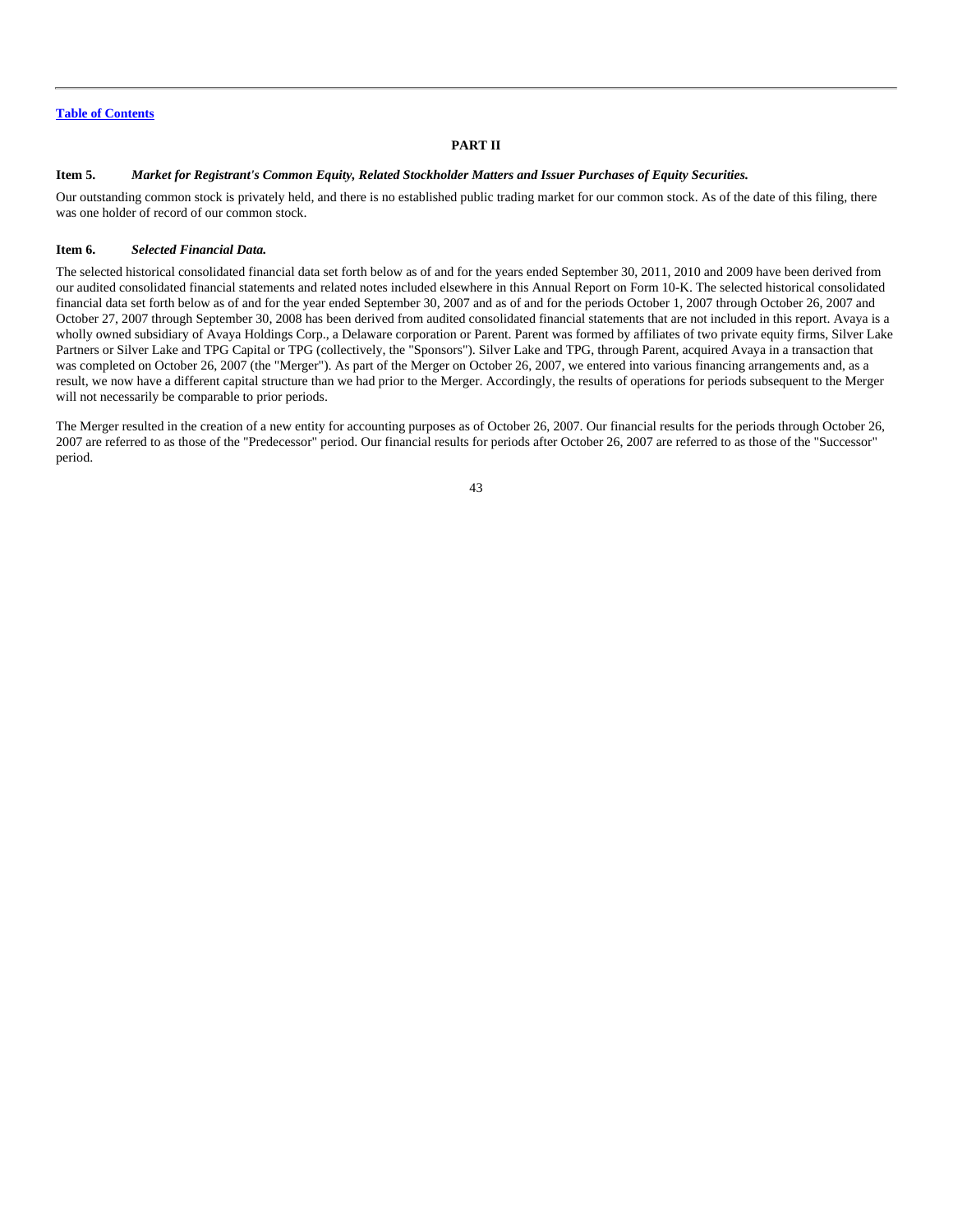The selected historical consolidated financial data set forth below should be read in conjunction with our audited consolidated financial statements and related notes and the "Management's Discussion and Analysis of Financial Condition and Results of Operations" appearing elsewhere in this report. Our financial information may not be indicative of future performance.

|                                                          |                          |                           | <b>Successor</b>         | Predecessor                      |                                              |                                              |  |  |
|----------------------------------------------------------|--------------------------|---------------------------|--------------------------|----------------------------------|----------------------------------------------|----------------------------------------------|--|--|
|                                                          |                          | <b>Fiscal years ended</b> |                          | <b>Period from</b>               | <b>Period</b>                                |                                              |  |  |
|                                                          |                          | September 30,             |                          | October 27,                      | from                                         |                                              |  |  |
|                                                          |                          |                           |                          | 2007<br>through<br>September 30, | October 1,<br>2007<br>through<br>October 26, | <b>Fiscal year</b><br>ended<br>September 30, |  |  |
| In millions                                              | 2011                     | 2010                      | 2009                     | 2008                             | 2007                                         | 2007                                         |  |  |
| <b>STATEMENT OF OPERATIONS DATA:</b>                     |                          |                           |                          |                                  |                                              |                                              |  |  |
| <b>REVENUE</b>                                           |                          |                           |                          |                                  |                                              |                                              |  |  |
| Products                                                 | \$2,976                  | \$2,602                   | \$1,923                  | 2,595<br>- \$                    | \$<br>96                                     | $\mathcal{S}$<br>2,875                       |  |  |
| Services                                                 | 2,571                    | 2,458                     | 2,227                    | 2,328                            | 150                                          | 2,403                                        |  |  |
|                                                          | 5.547                    | 5.060                     | 4.150                    | 4.923                            | 246                                          | 5,278                                        |  |  |
| <b>COSTS</b>                                             |                          |                           |                          |                                  |                                              |                                              |  |  |
| Products:                                                |                          |                           |                          |                                  |                                              |                                              |  |  |
| Costs (exclusive of amortization of intangibles)         | 1,314                    | 1,243                     | 872                      | 1,256                            | 56                                           | 1,295                                        |  |  |
| Amortization of technology intangible assets             | 257                      | 291                       | 248                      | 231                              |                                              | 20                                           |  |  |
| Services                                                 | 1,344                    | 1,354                     | 1,164                    | 1,403                            | 100                                          | 1,512                                        |  |  |
|                                                          | 2,915                    | 2,888                     | 2,284                    | 2,890                            | 157                                          | 2,827                                        |  |  |
| <b>GROSS MARGIN</b>                                      | 2,632                    | 2,172                     | 1,866                    | 2,033                            | 89                                           | 2,451                                        |  |  |
| <b>OPERATING EXPENSES</b>                                |                          |                           |                          |                                  |                                              |                                              |  |  |
| Selling, general and administrative                      | 1,845                    | 1,721                     | 1,272                    | 1,456                            | 111                                          | 1,552                                        |  |  |
| Research and development                                 | 461                      | 407                       | 309                      | 376                              | 29                                           | 444                                          |  |  |
| Amortization of intangible assets                        | 226                      | 218                       | 207                      | 187                              | $\overline{4}$                               | 48                                           |  |  |
| Impairment of long-lived assets                          | $\equiv$                 | 16                        | $\overline{2}$           | 10                               | $\equiv$                                     |                                              |  |  |
| Impairment of indefinite-lived intangible assets         |                          |                           | 60                       | 130                              |                                              |                                              |  |  |
| Goodwill impairment                                      | $\equiv$                 | $\equiv$                  | 235                      | 899                              | $\equiv$                                     | $\overline{\phantom{0}}$                     |  |  |
| Restructuring charges, net                               | 189                      | 171                       | 160                      | $\overline{\phantom{0}}$         | -1                                           | 36                                           |  |  |
| In-process research and development charge               | $\overline{\phantom{a}}$ | $\equiv$                  | 12                       | 112                              | $\equiv$                                     | $\equiv$                                     |  |  |
| Acquistion-related costs                                 | 5                        | 20                        | 29                       | $\overline{\phantom{0}}$         |                                              |                                              |  |  |
| Merger-related costs                                     |                          | $\qquad \qquad -$         | $\overline{\phantom{m}}$ | $\mathbf{1}$                     | 57                                           | 105                                          |  |  |
|                                                          | 2,726                    | 2,553                     | 2,286                    | 3,171                            | 202                                          | 2,185                                        |  |  |
| OPERATING (LOSS) INCOME                                  | (94)                     | (381)                     | (420)                    | (1, 138)                         | (113)                                        | 266                                          |  |  |
| Interest expense                                         | (460)                    | (487)                     | (409)                    | (377)                            |                                              | (1)                                          |  |  |
| Loss on extinguishment of debt                           | (246)                    |                           |                          |                                  |                                              |                                              |  |  |
| Other income, net                                        | 5                        | 15                        | 14                       | 26                               | $\overline{1}$                               | 43                                           |  |  |
| (LOSS) INCOME BEFORE INCOME TAXES                        | (795)                    | (853)                     | (815)                    | (1, 489)                         | (112)                                        | 308                                          |  |  |
| Provision for (benefit from) income taxes                | 68                       | 18                        | 30                       | (183)                            | (24)                                         | 93                                           |  |  |
| <b>NET (LOSS) INCOME</b>                                 | (863)                    | (871)                     | (845)                    | (1,306)                          | (88)                                         | 215                                          |  |  |
| Less net income attributable to noncontrolling interests |                          |                           | 2                        | $\overline{2}$                   |                                              | 3                                            |  |  |
| NET (LOSS) INCOME ATTRIBUTABLE TO AVAYA INC.             | \$<br>$(863)$ \$         | $(874)$ \$                | $(847)$ \$               | (1,308)                          | \$<br>$(88)$ \$                              | 212                                          |  |  |

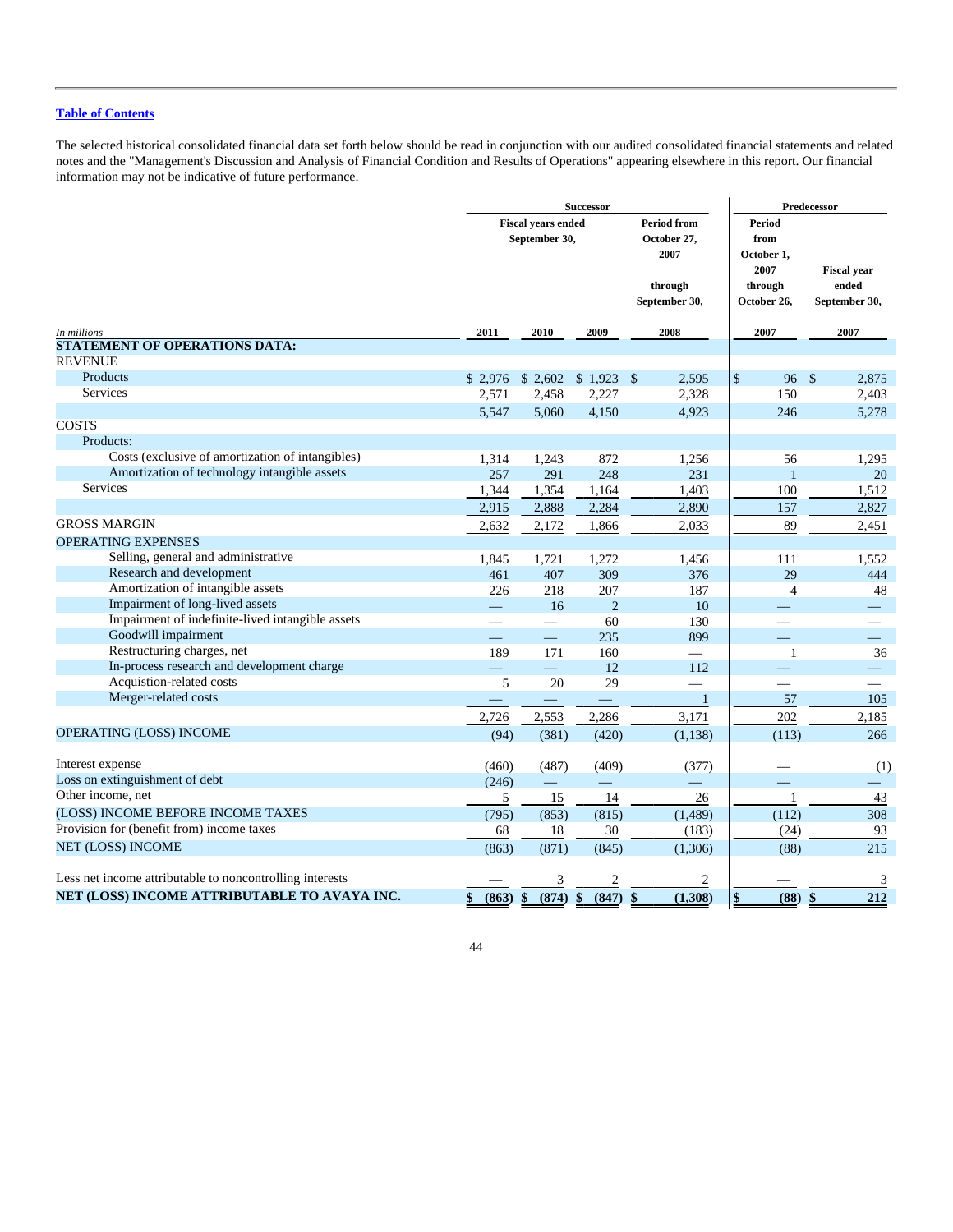|                                                       | <b>Fiscal years ended</b> |               |    |          |                    | <b>Period from</b> | <b>Period from</b>    |               |                     |     |                       |
|-------------------------------------------------------|---------------------------|---------------|----|----------|--------------------|--------------------|-----------------------|---------------|---------------------|-----|-----------------------|
|                                                       |                           | September 30, |    |          |                    |                    | October 27,           | October 1,    |                     |     |                       |
|                                                       |                           |               |    |          |                    |                    | 2007                  |               | 2007                |     | <b>Fiscal vear</b>    |
|                                                       |                           |               |    |          |                    |                    | through               |               | through             |     | ended                 |
| In millions                                           |                           | 2011          |    | 2010     |                    | 2009               | September 30,<br>2008 |               | October 26,<br>2007 |     | September 30,<br>2007 |
| <b>BALANCE SHEET DATA (at end of period):</b>         |                           |               |    |          |                    |                    |                       |               |                     |     |                       |
| Cash and cash equivalents                             | \$                        | 400           | \$ | 579      | \$                 | 567                | \$<br>579             | \$            |                     | \$  | 1,270                 |
| Intangible assets, net                                |                           | 2,129         |    | 2,603    |                    | 2,636              | 3,154                 |               |                     |     | 248                   |
| Goodwill                                              |                           | 4,079         |    | 4,075    |                    | 3,695              | 3,956                 |               |                     |     | 1,157                 |
| <b>Total</b> assets                                   |                           | 8,546         |    | 9,261    |                    | 8,650              | 9,995                 |               |                     |     | 5,933                 |
| Total debt (excluding capital lease obligations)      |                           | 6.157         |    | 5,928    |                    | 5,150              | 5,222                 |               |                     |     |                       |
| Total Avaya stockholder's equity (deficiency)         |                           | (2,378)       |    | (1, 428) |                    | (697)              | 1,048                 |               |                     |     | 2,586                 |
| <b>STATEMENT OF CASH FLOWS DATA:</b>                  |                           |               |    |          |                    |                    |                       |               |                     |     |                       |
| Net cash provided by (used in) continuing operations: |                           |               |    |          |                    |                    |                       |               |                     |     |                       |
| Operating activities                                  | \$                        | $(300)$ \$    |    | 42       | $\mathbb{S}$       | 242                | \$<br>303             | \$            | 133                 | -\$ | 637                   |
| Investing activities                                  |                           | (101)         |    | (864)    |                    | (155)              | (8,610)               |               | (16)                |     | (360)                 |
| Financing activities                                  |                           | 228           |    | 853      |                    | (101)              | 7,498                 |               | 11                  |     | 54                    |
| <b>OTHER FINANCIAL DATA:</b>                          |                           |               |    |          |                    |                    |                       |               |                     |     |                       |
| <b>EBITDA</b>                                         | \$                        | 313           | \$ | 320      | $\mathbf{\hat{S}}$ | 240                | \$<br>(515)           | $\mathcal{S}$ | $(94)$ \$           |     | 557                   |
| <b>Adjusted EBITDA</b>                                |                           | 971           |    | 795      |                    | 753                | 859                   |               | (27)                |     | 832                   |
| Capital expenditures                                  |                           | 83            |    | 79       |                    | 76                 | 120                   |               | 8                   |     | 120                   |
| Capitalized software development costs                |                           | 42            |    | 43       |                    | 43                 | 74                    |               | $\overline{7}$      |     | 93                    |

Adjusted EBITDA is calculated in accordance with our debt agreements entered into in connection with the Merger and disclosed herein to demonstrate compliance with our debt agreements. For the fiscal year ended September 30, 2007, Adjusted EBITDA is calculated in accordance with the debt agreements for comparative purposes. See "Management's Discussion and Analysis of Financial Condition and Results of Operations—EBITDA and Adjusted EBITDA" for a definition and explanation of Adjusted EBITDA and reconciliation of net loss to Adjusted EBITDA.

The following are some of the items affecting the comparability of the selected financial information for the periods presented:

• On February 11, 2011, Avaya Inc. completed a private placement of \$1,009 million of senior secured notes. The senior secured notes were issued at par, bear interest at a rate of 7% per annum and mature on April 1, 2019. secured incremental term B-2 loans outstanding under the senior secured credit facility (representing \$988 million in aggregate principal amount and \$12 million in accrued and unpaid interest) and to pay related fees and expenses. The issuance of the senior secured notes and repayment of the senior secured incremental term B-2 loans was accounted for as an extinguishment of the senior secured incremental term B-2 loans and issuance of new debt. Accordingly, the Company recognized a loss on extinguishment of debt of \$246 million based on the difference between the reacquisition price and the carrying value of the incremental term B-2 loans (including unamortized debt discount and debt issue costs) during the year ended September 30, 2011. The Company's payment in redemption of the incremental term B-2 loans included \$291 million of loan discount.

• As a result of the acquisition of NES, our operating results include the operations of the NES business as of December 19, 2009.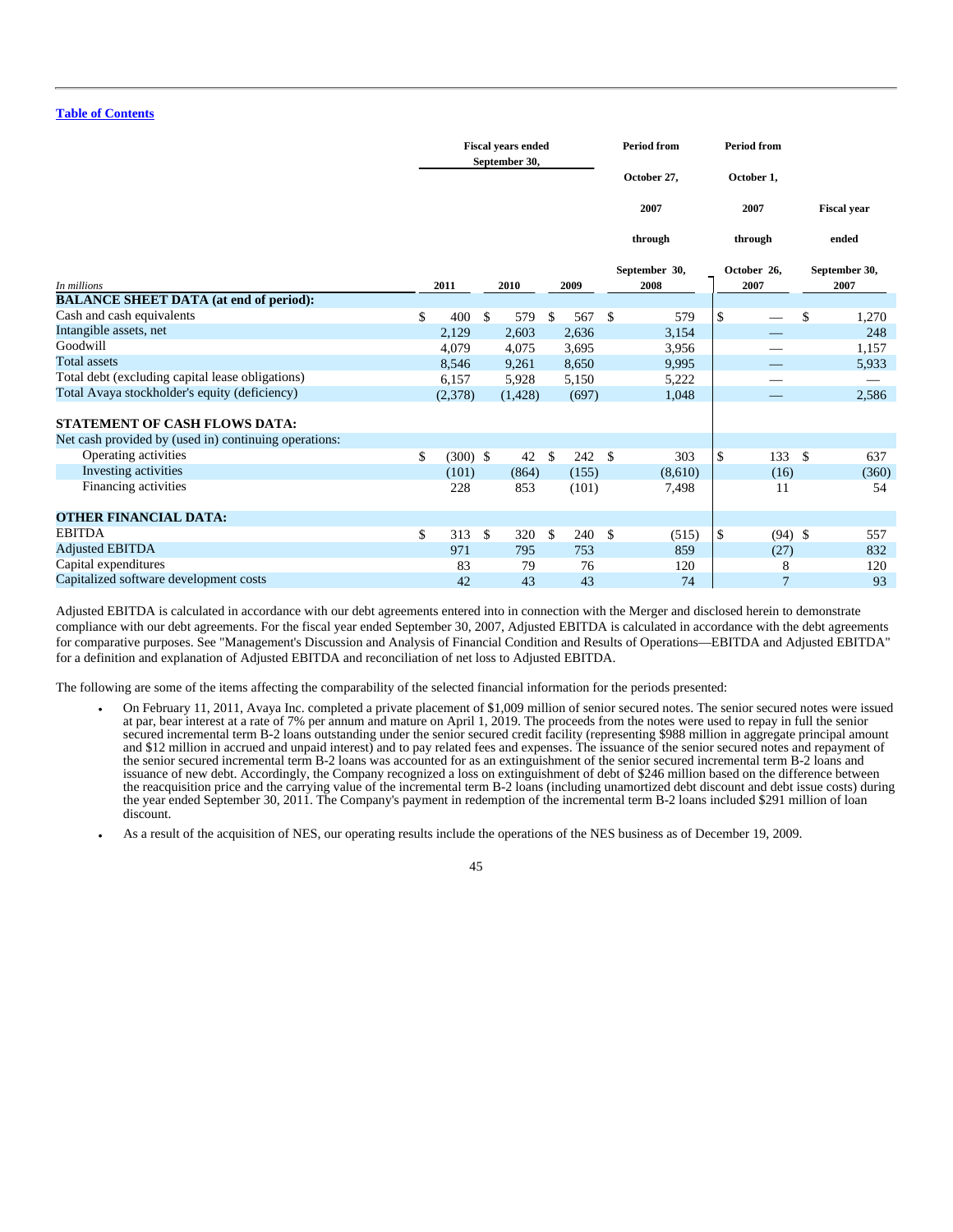- In connection with the financing of the acquisition of NES, we received cash proceeds of \$783 million in exchange for incremental term B-2 loans with a face value of \$1,000 million and the issuance of detachable warrants to purchase 61.5 million shares of Parent's common stock.
- During the period from December 19, 2009 through September 30, 2010, we incurred incremental interest expense from the financing associated with the acquisition of NES of \$117 million, which includes non-cash interest expense of \$34 million.
- In connection with the acquisition of NES, we have incurred acquisition-related costs during fiscal years 2009 and 2010 of \$29 million and \$20 million, respectively.
- We incurred integration costs with respect to the acquisition of NES during fiscal years 2011 and 2010 of \$132 million and \$208 million, respectively. Integration costs primarily represent third-party consulting fees and other administrative costs associated with consolidating and coordinating the operations of Avaya and NES. These costs were incurred in connection with, among other things, the on-boarding of NES personnel, developing compatible IT systems and internal processes and developing and implementing a strategic operating plan to help enable a smooth transition with minimal disruption to NES customers. Such costs also include fees paid to Nortel for logistics and other support functions being performed on a temporary basis according to a transition services agreement.
- On August 31, 2010, we sold our 59.13% ownership in AGC Networks Ltd., or AGC (formerly Avaya GlobalConnect Ltd.), our reseller in India, and recognized a \$7 million gain on the sale. AGC remains a key channel partner of Avaya serving customers in the India market, one of the fastest growing enterprise communications markets in the world, and in Australia.
- During the year ended September 30, 2011, we continued to identify opportunities to streamline operations and generate cost savings, which include exiting facilities and reducing headcount. Restructuring charges recorded during the year ended September 30, 2011 associated with these initiatives, net of adjustments to previous periods, were \$189 million and include employee separation costs primarily associated with employee severance actions in Germany, as well as in Europe, the Middle East and Africa, or EMEA, and U.S. regions. Employee separation charges include \$56 million associated with an agreement reached with the works council representing employees of certain of Avaya's German subsidiaries for the elimination of 210 employee positions. Severance and employment benefits payments associated with this action are expected to be paid through the quarter ending September 30, 2012, and include, but are not limited to, social pension fund payments and healthcare and unemployment insurance costs to be paid to or on behalf of the affected employees. Future rental payments, net of estimated sublease income, related to operating lease obligations for unused space in connection with the closing or consolidation of facilities are expected to continue through fiscal year 2020.
- During the year ended September 30, 2010, we continued our focus on controlling costs. In response to the global economic climate and, in connection with the acquisition of NES, we began implementing additional initiatives designed to streamline our operations, generate cost savings and eliminate overlapping processes and expenses associated with the NES business. These initiatives include exiting facilities and reducing the workforce or relocating positions to lower cost geographies. Restructuring charges associated with these initiatives were \$151 million for employee separation costs primarily associated with involuntary employee severance actions in EMEA and the U.S. and an additional \$24 million in future net lease payments associated with the closing and consolidating of facilities.
- During the year ended September 30, 2009, as a response to the global economic downturn, we began implementing certain initiatives designed to further streamline our operations and generate cost savings. Restructuring charges associated with these initiatives were \$160 million and include employee separation costs primarily related to workforce actions in the EMEA and U.S. regions.
- Impairment charges of \$16 million were incurred in fiscal 2010 associated with certain technologies with overlapping functionality to technologies acquired with NES.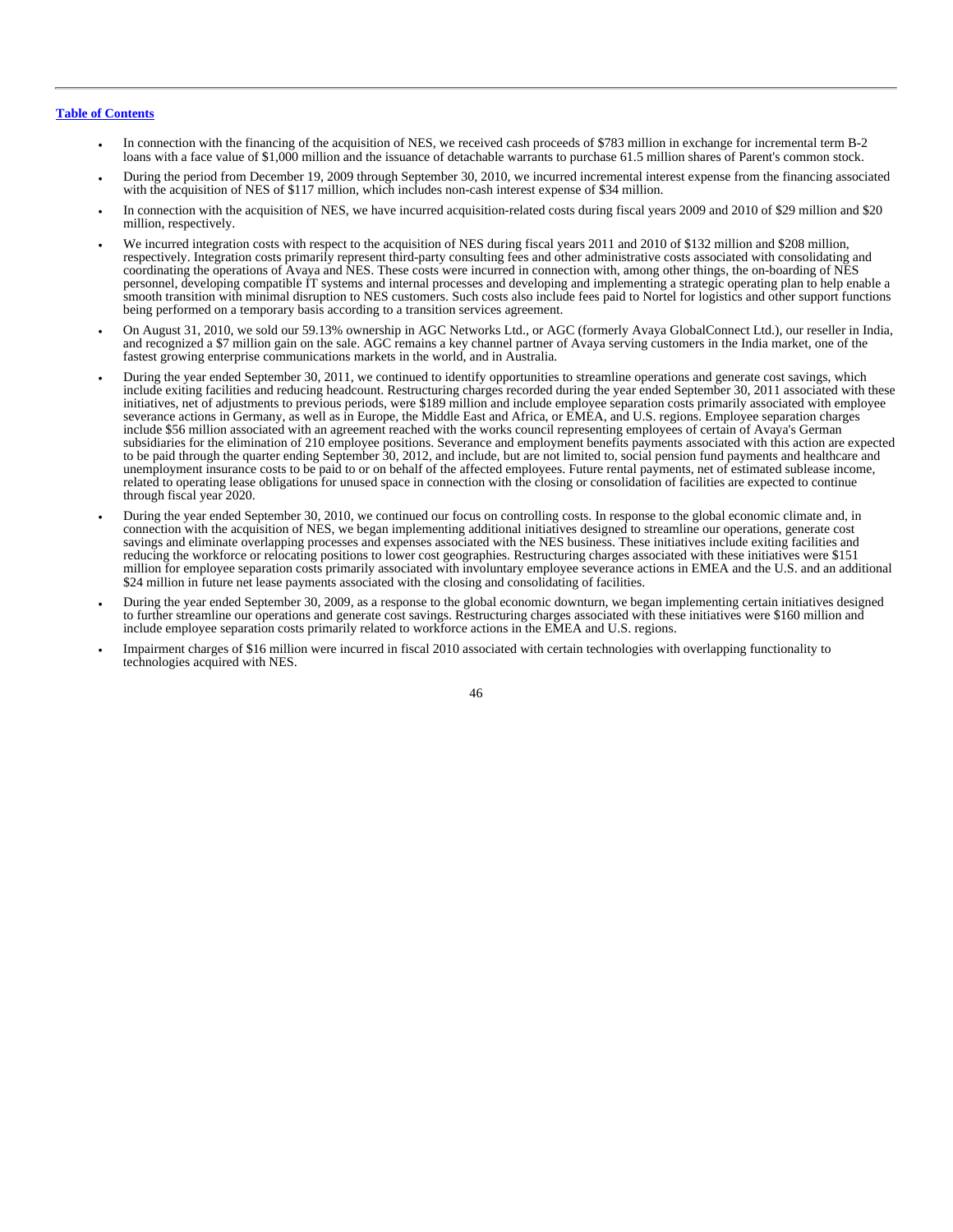- During the year ended September 30, 2009, we recorded impairments to goodwill and trademark and trade name indefinite–lived intangible assets of \$235 million and \$60 million, respectively. The impairments are primarily attributable to lower expected future discounted cash flows as a result of the continued weakness in the global economy and changes in discount rates.
- Amortization of intangible assets was \$483 million, \$509 million and \$455 million for the years ended September 30, 2011, 2010 and 2009, respectively. The fluctuations are attributable to amortization associated with intangible assets recorded in connection with our acquisition of NES partially offset by any impairment and fully amortized intangibles. In acquisition accounting, we recorded technologies, customer relationships and other intangibles with an estimated fair value of \$476 million. These assets are amortized over their estimated economic lives ranging from less than one year to thirteen years.
- The provision for income taxes was \$68 million, \$18 million and \$30 million for the years ended September 30, 2011, 2010 and 2009, respectively. The provision is substantially different from income taxes determined at the U.S. Federal statutory rate. For the year ended September 30, 2009, we were in a three-year cumulative U.S. book tax loss position and determined that it is more likely than not that our U.S. net deferred tax assets would not be realized. Accordingly, we provided a valuation allowance against our U.S. net deferred tax assets. As a result, we recorded a tax provision associated with earnings in certain profitable non-U.S. tax jurisdictions for the period offset by a minimal tax benefit relating to our U.S. pre-tax losses in fiscal 2009. In the years ended September 30, 2010 and 2011, we provided additional allowances associated with the U.S. valuation allowance and our income tax provision primarily relates to earnings of certain profitable non-U.S. tax jurisdictions.
- In connection with the Merger, we entered into financing arrangements on October 26, 2007 providing for \$5,250 million in financing and received \$2,436 million in contributed capital from our Sponsors.
- During the year ended September 30, 2007 and the period October 1, 2007 through October 26, 2007 we incurred approximately \$105 million and \$57 million, respectively, of Merger-related costs. These costs included investment banking, legal and other third-party costs, as well as \$96 million of non-cash stock compensation expense resulting from the accelerated vesting of stock options and restricted stock units in connection with the Merger.
- As a result of the Merger, all of the assets and liabilities of the Predecessor company were recorded at estimated fair values by the Successor company at October 27, 2007. The purchase price allocation resulted in signifi deferred income tax assets and liabilities, property, plant and equipment, intangible assets, goodwill, employee benefit obligations, deferred revenue and other assets, liabilities and stockholders' equity accounts. These adjustments included increases to goodwill of \$3,698 million and trademark and trade name indefinite-lived intangible assets of \$545 million.
- Amortization of intangible assets for the period October 27, 2007 through September 30, 2008 was \$418 million. The increase over the fiscal year ended September 30, 2007 is attributable to the amortization expense associated with significant intangible asset values recorded in connection with the Merger. In purchase accounting, we recorded technologies, patents, licenses, customer relationships and other intangibles with an estimated fair value of \$3,157 million. These assets are amortized over their estimated economic lives ranging from five to ten years.
- During the period October 27, 2007 through September 30, 2008 we expensed in-process research and development or IPRD of \$112 million which represented certain technologies that, at the time of the Merger, were in the initial development stages and did not meet the technological feasibility standard necessary for capitalization at the time. Accordingly, these amounts were charged to the Consolidated Statement of Operations at the date of the Merger.
- As a result of the Merger, we increased inventory by \$182 million to reflect its estimated fair value less costs to sell. This adjustment in value was fully amortized to cost of goods sold in our Consolidated Statements of Operations during the period October 27, 2007 through September 30, 2008 as the inventory was sold.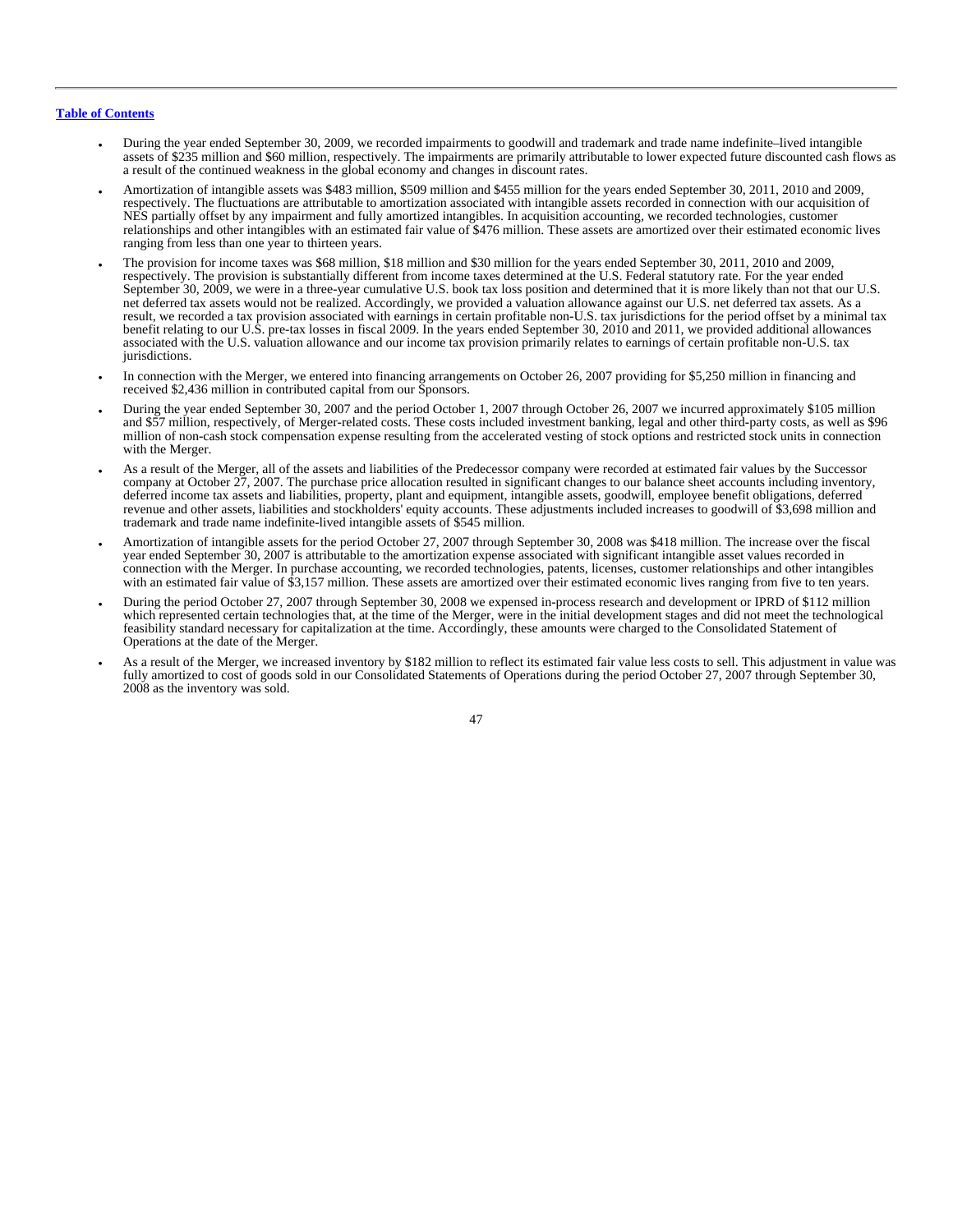- For the period October 27, 2007 through September 30, 2008, we recorded impairments as part of our annual impairment tests to goodwill and trademark and trade name indefinite-lived intangible assets of \$899 million and \$130 million, respectively. The impairments are primarily the result of lower expected future cash flows as a result of the weakness in the global economy.
- The benefit from income taxes for the period October 27, 2007 through September 30, 2008 was \$183 million and reflects an effective benefit rate of 12.3%. The difference between our effective benefit rate and the U.S. Fede deductible portions of the impairment of goodwill and the IPRD charge. The unrecognized tax benefits associated with the non-deductible portions of these charges is \$334 million or 22% of pre-tax loss for the period October 27, 2007 through September 30, 2008.
- During the year ended September 30, 2007 and the period October 1, 2007 through October 26, 2007, respectively, we recorded \$36 million and \$1 million of restructuring charges related to employee separation and lease ter during the period October 27, 2007 through September 30, 2008 were charged against the \$330 million liability established in purchase accounting for employee separation costs and lease obligations, rather than impacting the Consolidated Statement of Operations.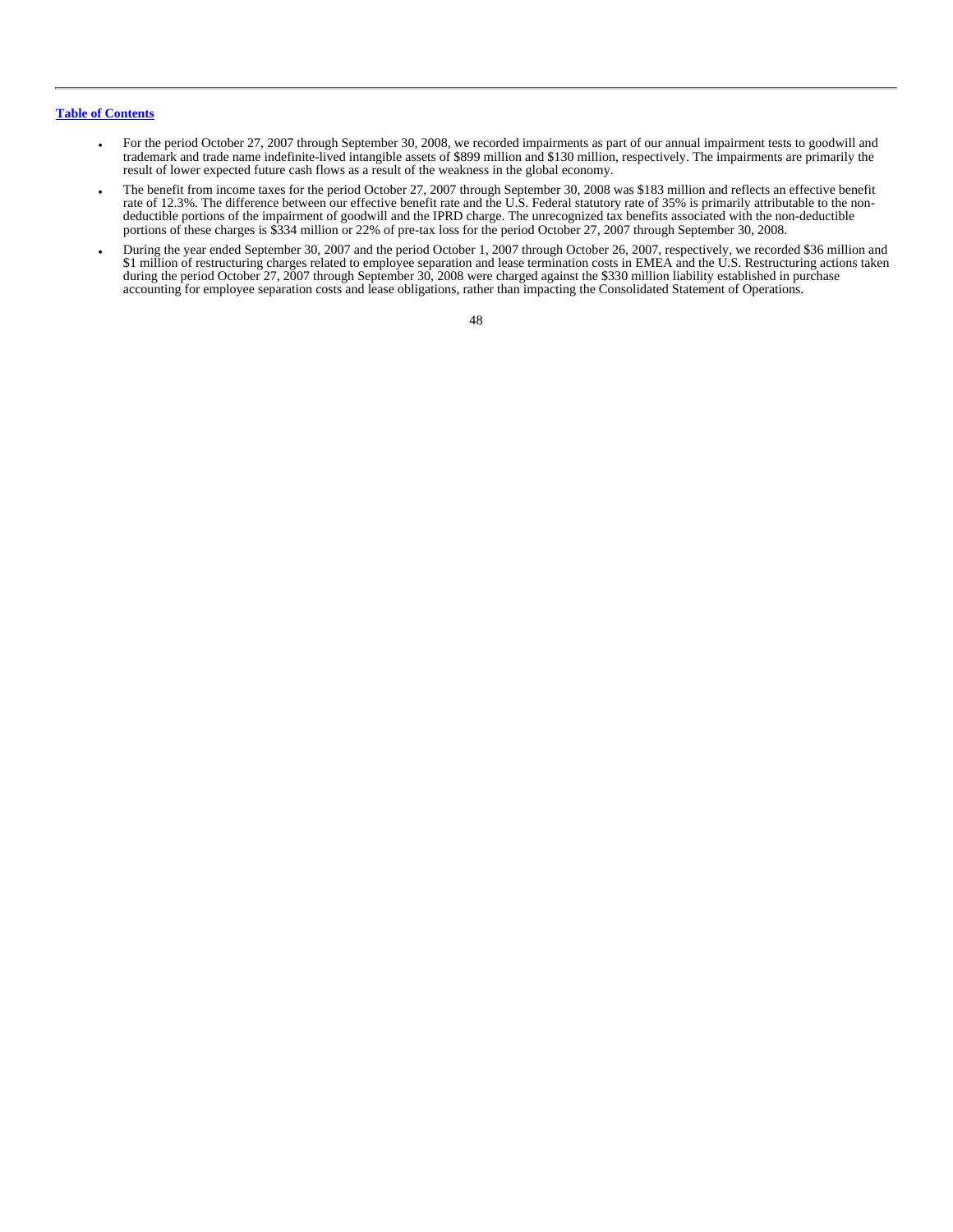# **Item 7.** *Management's Discussion and Analysis of Financial Condition and Results of Operations*

*This "Management's Discussion and Analysis of Financial Condition and Results of Operations" should be read in conjunction with the audited consolidated financial statements and the related notes thereto included elsewhere in this Annual Report on Form 10-K.*

## **Overview**

We are a leading global provider of next-generation business collaboration and communications solutions that bring people together with the right information at the right time in the right context, enabling business users to improve their efficiency and solve critical business challenges more quickly. Our highly intuitive and personalized user experience enables business users to collaborate seamlessly across various modes of communication, including real-time voice, video, instant messaging and conferencing, and non real-time email, voicemail and social networking. Our open SIP-based collaboration platform is designed to facilitate the development and rollout of next-generation business collaboration tools within our customers' existing IT infrastructure, reducing the cost of implementing our solution. We have established ourselves as a leader in the business collaboration market in part due to our long-standing heritage of delivering mission critical unified communications, contact center and voice communications solutions.

Our solutions address the needs of a diverse range of customers, including large multinational enterprises, small- and medium-sized businesses and government organizations. As of September 30, 2011, we had over 400,000 customers, including more than 90% of the Fortune 500 companies and one million customer locations worldwide. Our customers operate in a broad range of industries, including financial services, manufacturing, retail, transportation, energy, media and communications, health care, education and government.

We sell solutions directly and through our channel partners. As of September 30, 2011, we had approximately 9,100 channel partners worldwide, including system integrators, service providers, value-added resellers and business partners that provide sales and service support.

For fiscal years 2011 and 2010, we had total revenue of \$5,547 million and \$5,060 million, respectively. For fiscal year 2011, product revenue represented 54% of our total revenue and services revenue represented 46%. For fiscal year 2010, product revenue represented 51% of our total revenue and services revenue represented 49%. Revenue generated in the United States for fiscal 2011 and 2010 was 54% and 55%, respectively. For fiscal years 2011 and 2010, we had net losses of \$863 million and \$871 million, respectively, and Adjusted EBITDA of \$971 million and \$795 million, respectively. See "EBITDA and Adjusted EBITDA" for a definition and explanation of Adjusted EBITDA and a reconciliation of net loss to Adjusted EBITDA.

## *History*

Avaya is a wholly owned subsidiary of Avaya Holdings Corp., a Delaware corporation ("Parent"). Parent was formed by affiliates of two private equity firms, Silver Lake Partners ("Silver Lake") and TPG Capital ("TPG") (collectively, the "Sponsors"). Silver Lake and TPG, through Parent, acquired Avaya in a transaction that was completed on October 26, 2007 (the "Merger").

We have a long history of innovation dating back to our research and development roots in Bell Laboratories when we were a part of AT&T. Avaya was formerly the Business Communications business unit of Lucent, a 1996 spin-off from AT&T. Since our own spin-off from Lucent in 2000, we have been a leading provider of unified communications, contact center solutions and more recently business collaboration solutions to our customers. Avaya operated as a public company with common stock traded on the New York Stock Exchange from October 1, 2000 until acquired by the Sponsors on October 26, 2007.

# *Initial Registration Statement of Parent*

On June 9, 2011, Parent filed with the SEC a registration statement on Form S-1 (as it may be amended from time to time, the "registration statement") relating to a proposed initial public offering of its common stock. As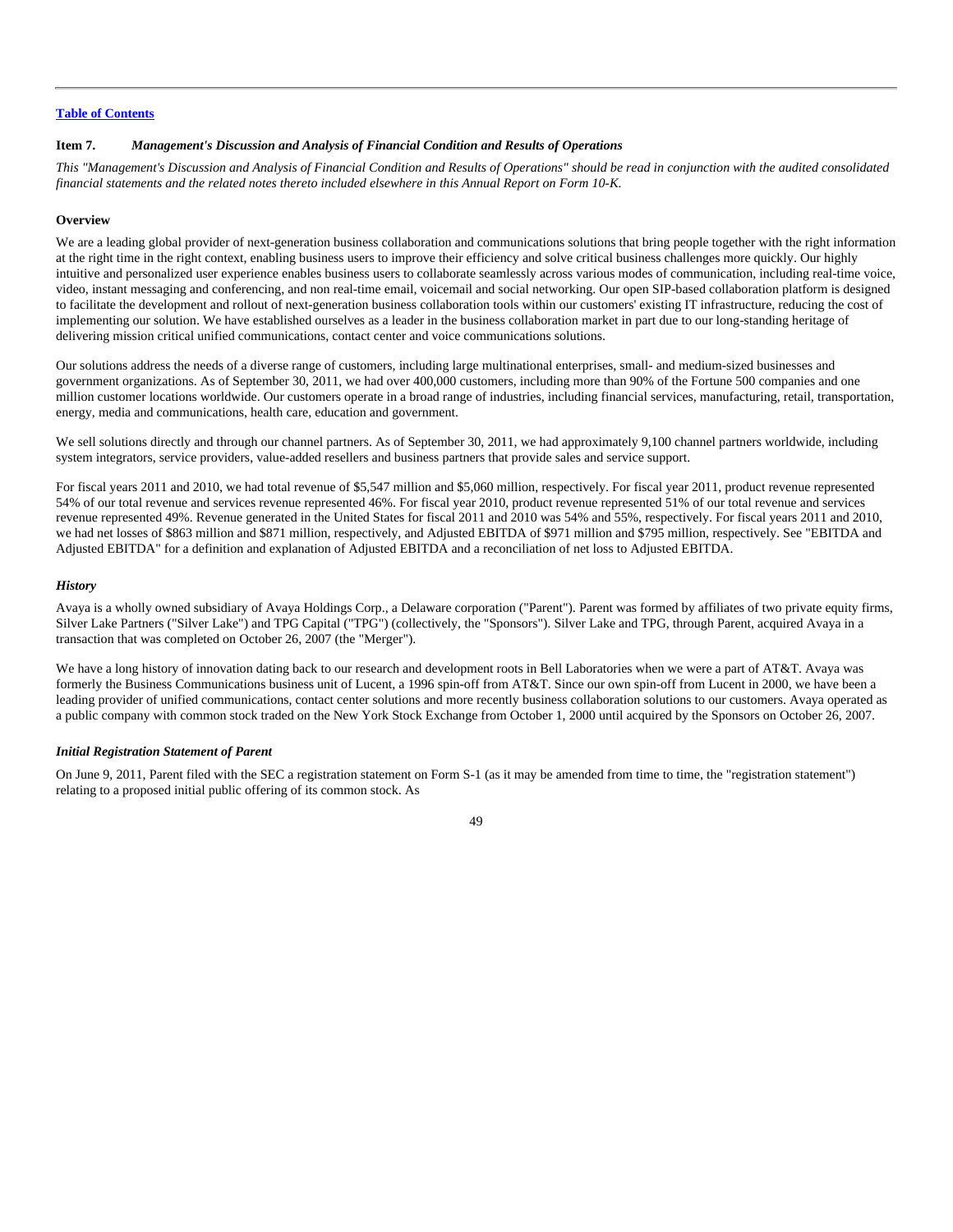contemplated in the registration statement, the net proceeds of the proposed offering are expected to be used to repay a portion of our long-term indebtedness, redeem Parent's Series A preferred stock and pay certain amounts in connection with the termination of our management services agreement with affiliates of our Sponsors pursuant to its terms. The registration statement remains under review by the SEC and shares of common stock registered thereunder may not be sold nor may offers to buy be accepted prior to the time the registration statement becomes effective. This document shall not constitute an offer to sell or the solicitation of any offer to buy nor shall there be any sale of those securities in any State in which such offer, solicitation or sale would be unlawful prior to registration or qualification under the securities laws of any such State. Further, there is no way to predict whether or not Parent will be successful in completing the offering as contemplated and if it is successful, we cannot be certain if, or how much of, the net proceeds will be used for the purposes identified above.

# *Acquisition of the Enterprise Solutions Business of Nortel Networks Corporation*

On December 18, 2009, Avaya acquired certain assets and assumed certain liabilities of the enterprise solutions business ("NES") of Nortel Networks Corporation ("Nortel"), including all the shares of Nortel Government Solutions Incorporated, for \$943 million in cash consideration. The Company and Nortel were required to determine the final purchase price post-closing based upon the various purchase price adjustments included in the acquisition agreements. During the first quarter of fiscal 2011, the Company and Nortel agreed on a final purchase price of \$933 million, and we received \$6 million, representing all remaining amounts due to Avaya from funds held in escrow. The terms of the acquisition of NES did not include any significant contingent consideration arrangements. The acquisition of NES expanded Avaya's technology portfolio, enhanced its customer base, broadened its indirect sales channel, and provided greater ability to compete globally. Please refer to Note 4, "Business Combinations and Other Transactions," to our audited consolidated financial statements for further details.

# *Sale of AGC Networks Limited*

On August 31, 2010, Avaya sold its 59.13% ownership interest in AGC Networks Limited (formerly Avaya GlobalConnect Ltd.) ("AGC"), a publicly-traded Indian company that is a reseller of Avaya products and services in the Indian and Australian markets, for \$44.5 million in cash. As a result of the sale, a \$7 million gain was recognized and included in other income, net during the year ended September 30, 2010.

The sale of its AGC stake will help enable Avaya to drive additional focus on two of its strategic imperatives: the development of the Avaya business in India and the growth and extension of its channel coverage model through Avaya's global channel program. AGC remains a key channel partner of Avaya serving customers in the India market, one of the fastest growing enterprise communications markets in the world, and in Australia.

# *Products and Services*

For a description of our products and services, please see "Business—Major Business Areas."

# *Customers and Competitive Advantages*

For a discussion of our customers and competitive advantages, please see "Business—Customers, Sales, Partners and Distribution Customers" and "Business" —Our Competitive Strengths."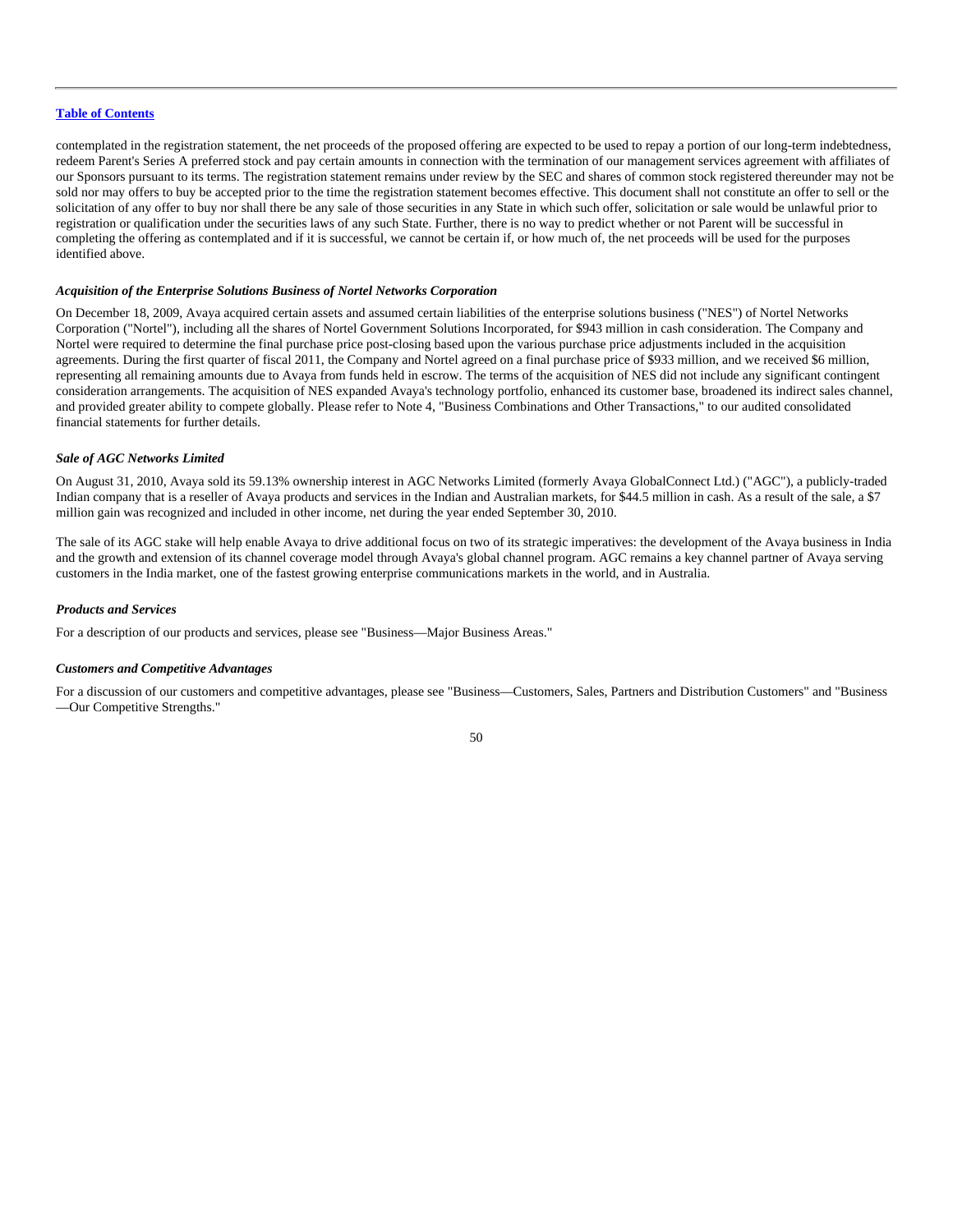# **Financial Results Summary**

The following table sets forth for the years ended September 30, 2011, 2010, and 2009, our results of operations as reported in our audited consolidated financial statements in accordance with accounting principles generally accepted in the United States of America ("GAAP") located elsewhere in this Annual Report on Form 10-K.

|                                                          |               | <b>Fiscal Years ended September 30,</b> |    |       |              |                |  |  |  |  |  |
|----------------------------------------------------------|---------------|-----------------------------------------|----|-------|--------------|----------------|--|--|--|--|--|
| In millions                                              |               | 2011                                    |    | 2010  | 2009         |                |  |  |  |  |  |
| <b>STATEMENT OF OPERATIONS DATA:</b>                     |               |                                         |    |       |              |                |  |  |  |  |  |
| <b>REVENUE</b>                                           |               |                                         |    |       |              |                |  |  |  |  |  |
| Products                                                 | $\mathcal{S}$ | 2,976                                   | \$ | 2,602 | $\mathbb{S}$ | 1,923          |  |  |  |  |  |
| <b>Services</b>                                          |               | 2,571                                   |    | 2,458 |              | 2,227          |  |  |  |  |  |
|                                                          |               | 5,547                                   |    | 5,060 |              | 4,150          |  |  |  |  |  |
| <b>COSTS</b>                                             |               |                                         |    |       |              |                |  |  |  |  |  |
| Products:                                                |               |                                         |    |       |              |                |  |  |  |  |  |
| Costs (exclusive of amortization of intangibles)         |               | 1,314                                   |    | 1,243 |              | 872            |  |  |  |  |  |
| Amortization of technology intangible assets             |               | 257                                     |    | 291   |              | 248            |  |  |  |  |  |
| <b>Services</b>                                          |               | 1,344                                   |    | 1,354 |              | 1,164          |  |  |  |  |  |
|                                                          |               | 2,915                                   |    | 2,888 |              | 2,284          |  |  |  |  |  |
| <b>GROSS MARGIN</b>                                      |               | 2,632                                   |    | 2,172 |              | 1,866          |  |  |  |  |  |
| <b>OPERATING EXPENSES</b>                                |               |                                         |    |       |              |                |  |  |  |  |  |
| Selling, general and administrative                      |               | 1,845                                   |    | 1,721 |              | 1,272          |  |  |  |  |  |
| Research and development                                 |               | 461                                     |    | 407   |              | 309            |  |  |  |  |  |
| Amortization of intangible assets                        |               | 226                                     |    | 218   |              | 207            |  |  |  |  |  |
| Impairment of long-lived assets                          |               |                                         |    | 16    |              | $\overline{2}$ |  |  |  |  |  |
| Impairment of indefinite-lived intangible assets         |               |                                         |    |       |              | 60             |  |  |  |  |  |
| Goodwill impairment                                      |               |                                         |    |       |              | 235            |  |  |  |  |  |
| Restructuring charges, net                               |               | 189                                     |    | 171   |              | 160            |  |  |  |  |  |
| In-process research and development charge               |               |                                         |    |       |              | 12             |  |  |  |  |  |
| Acquistion-related costs                                 |               | 5                                       |    | 20    |              | 29             |  |  |  |  |  |
|                                                          |               | 2,726                                   |    | 2,553 |              | 2,286          |  |  |  |  |  |
| OPERATING LOSS                                           |               | (94)                                    |    | (381) |              | (420)          |  |  |  |  |  |
| Interest expense                                         |               | (460)                                   |    | (487) |              | (409)          |  |  |  |  |  |
| Loss on extinguishment of debt                           |               | (246)                                   |    |       |              |                |  |  |  |  |  |
| Other income, net                                        |               | 5                                       |    | 15    |              | 14             |  |  |  |  |  |
| <b>LOSS BEFORE INCOME TAXES</b>                          |               | (795)                                   |    | (853) |              | (815)          |  |  |  |  |  |
| Provision for income taxes                               |               | 68                                      |    | 18    |              | 30             |  |  |  |  |  |
| <b>NET LOSS</b>                                          |               | (863)                                   |    | (871) |              | (845)          |  |  |  |  |  |
| Less net income attributable to noncontrolling interests |               |                                         |    | 3     |              | $\overline{c}$ |  |  |  |  |  |
| NET LOSS ATTRIBUTABLE TO AVAYA INC.                      | \$            | (863)                                   | \$ | (874) | \$           | (847)          |  |  |  |  |  |

# *Summary of the Fiscal Year Ended September 30, 2011 versus 2010*

Our revenues for fiscal 2011 increased 10% as compared to fiscal 2010, primarily as a result of the contributions by the NES business. Our operation of the NES business was for the entire 2011 fiscal year as compared to the 2010 fiscal year, which included results of NES for only the period of December 19, 2009 through September 30, 2010. The increase in revenues also included an increase in sales volume of unified communications and contact center products. The increase in our revenues was partially offset by lower revenues resulting from customers reducing spending on maintenance contracts and our divestiture of our 59.13% ownership interest in AGC. Until August 31, 2010 AGC was our majority-owned subsidiary and its sales to end users were included in our revenues. Although we currently utilize AGC as a business partner to sell our product lines, such sales generally generate lower top line revenue due to volume discounts offered to business partners.

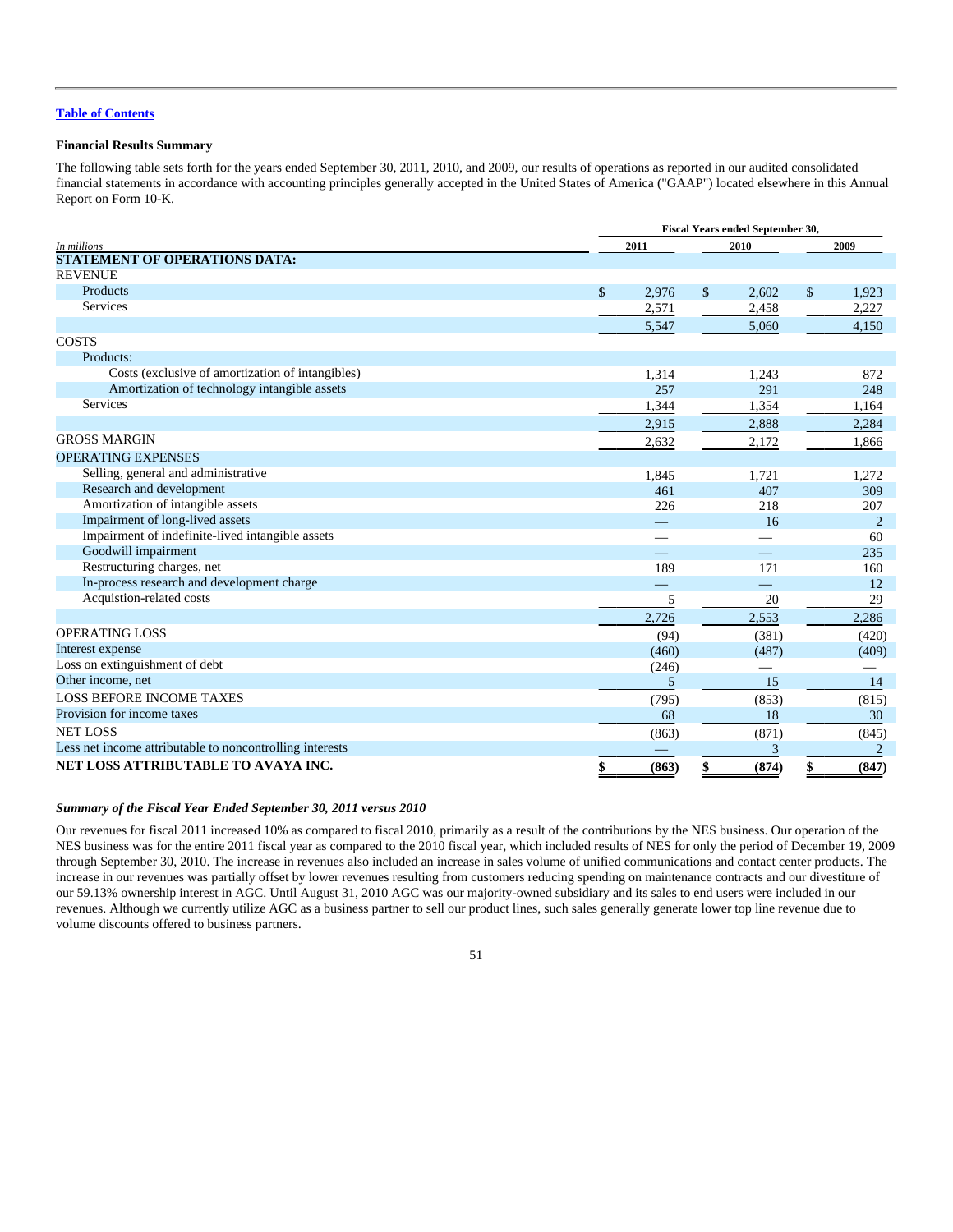We incurred an operating loss for fiscal year 2011 of \$94 million which includes non-cash depreciation and amortization of \$653 million and share-based compensation of \$12 million. Operating income before non-cash depreciation and amortization and share-based compensation was \$571 million for fiscal year 2011. We incurred an operating loss for fiscal year 2010 of \$381 million which includes non-cash depreciation and amortization of \$691 million and share-based compensation of \$19 million. Operating income before non-cash depreciation and amortization and share-based compensation was \$329 million for fiscal year 2010.

In addition to the changes in our revenues discussed above, our fiscal year 2011 operating results compared to our fiscal year 2010 results reflect, among other things:

- an increase in gross margin associated with our operation of the NES business for the entire 2011 fiscal year as compared to the 2010 fiscal year, which included the NES business for only the period December 19, 2009 through September 30, 2010;
- an increase in selling, general and administrative ("SG&A") and research and development ("R&D") expenses associated with the operations of the NES business for the entire 2011 fiscal year as compared to the 2010 fiscal year, which included the NES business for only the period December 19, 2009 through September 30, 2010, partially offset by expense savings associated with cost control initiatives and the transition of resources to lower-cost geographies; and
- an increase in restructuring charges as the Company continues to implement initiatives designed to streamline its operations and generate cost savings including \$56 million of costs associated with the elimination of 210 positions in Germany announced in June 2011.

Our net loss for fiscal year 2011 and 2010 was \$863 million and \$871 million, respectively. The decrease in our net loss is primarily attributable to the decrease in our operating loss offset by the loss on extinguishment of debt of \$246 million related to the refinancing of certain debt.

# *Summary of the Fiscal Year Ended September 30, 2010 versus 2009*

We incurred a net loss for fiscal 2010 of \$871 million as compared to a net loss of \$845 million reported for fiscal 2009. Our net results compared to the prior fiscal year reflects, among other things

- an increase in revenues and gross margin associated with the operations of the NES business for the period December 19, 2009 through September 30, 2010;
- incremental SG&A and R&D expenses associated with the operations of the NES business for the period December 19, 2009 through September 30, 2010, partially offset by expense savings associated with cost control initiatives and the transition of resources to lower-cost geographies;
- the impact of impairment charges for indefinite-lived intangible assets and goodwill on our results for fiscal 2009 of \$60 million and \$235 million, respectively, resulting from negative economic trends, increased market risks and expectations of lower future discounted cash flows for certain of our product lines whereas, during fiscal 2010, there was no impairment to indefinite-lived intangible assets and goodwill;
- integration costs which are primarily third-party consulting fees, professional fees, travel and other administrative costs associated with consolidating the operations of Avaya and NES including fees being paid to certain Nortel-controlled entities for logistics and other support functions being performed on a temporary basis according to a transition services agreement;
- impairment charges of \$16 million in fiscal 2010 associated with certain technologies with overlapping functionality to technologies acquired with NES<sup>.</sup>
- the impact of acquisition accounting adjustments on the period from December 19, 2009 through September 30, 2010 as a result of the acquisition of NES; and
- incremental interest expense in fiscal 2010 from the additional financing associated with the NES acquisition.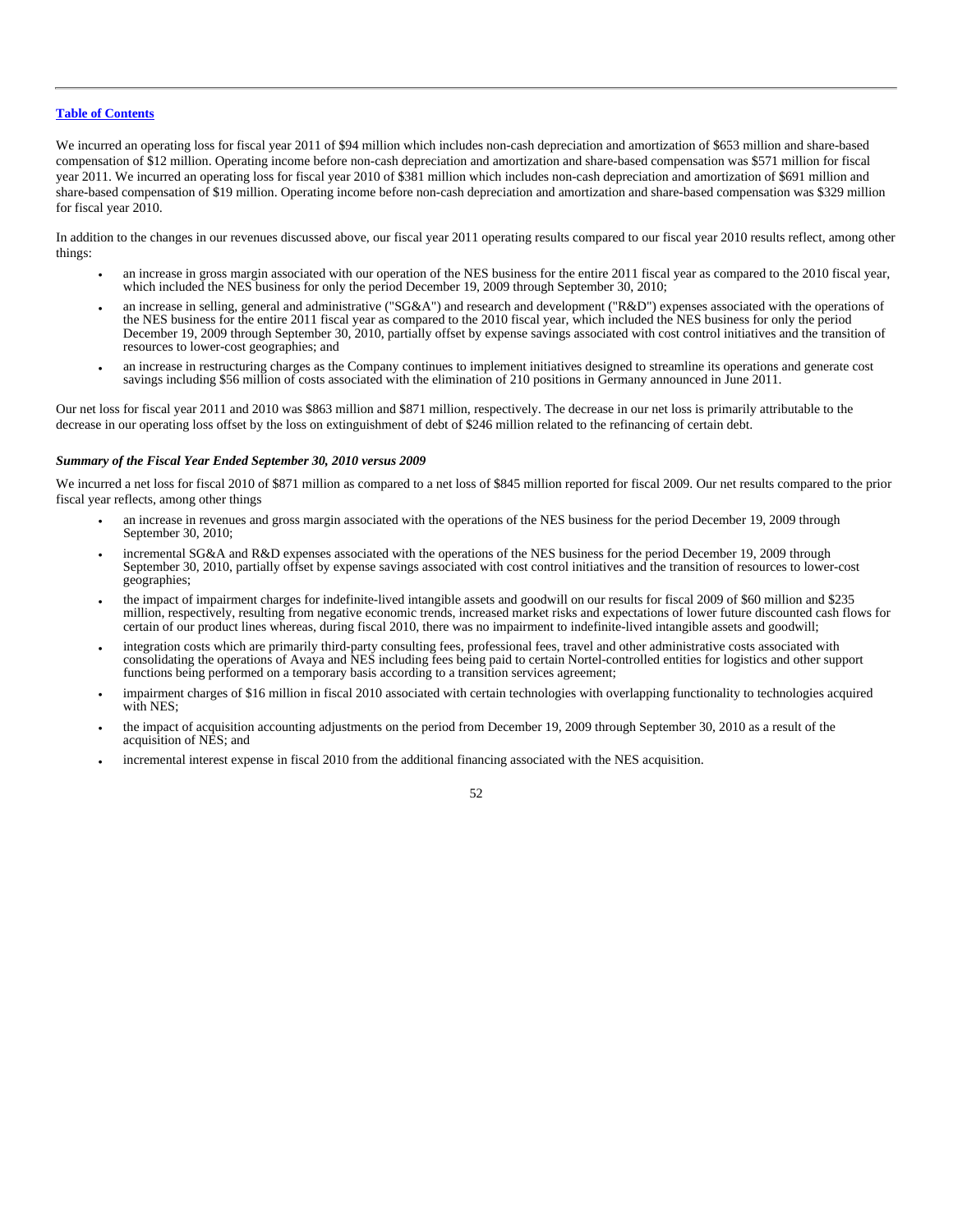# **Financial Operations Overview**

The following describes certain components of our statement of operations and considerations impacting those results.

*Revenue.* We derive our revenue primarily from the sale and service of communications systems and applications. Our product revenue includes the sale of unified communications, contact center, small and medium enterprise communications and data networking solutions. Product revenue accounted for 54%, 51% and 46% of our total revenue for fiscal years 2011, 2010, and 2009, respectively. Our services revenue includes product maintenance and support, professional services, including design and integration, and operations services. We expect that as we continue to introduce new product offerings and enterprises increase their spending, we will generate more revenue from our product revenue which will become a larger part of our total revenue.

Our distribution network includes, as of September 30, 2011, approximately 9,100 channel partners, including a global network of alliance partners, distributors, dealers, value-added resellers, telecommunications service providers and system integrators. Our indirect sales channel represented 76% of our product revenues for fiscal year 2011, 71% of our product revenues for fiscal year 2010, and 53% of our product revenues for fiscal year 2009. Our revenue outside the United States represented 46%, 45% and 45% of our total revenue in fiscal years 2011, 2010, and 2009, respectively.

Because we sell our products to end-users in a wide range of industries and geographies, demand for our products is generally driven more by the level of general economic activity than by conditions in one particular industry or geographic region.

Cost of Revenue. Cost of product revenue consists primarily of hardware costs, royalties and license fees for third-party software included in our systems, personnel and related overhead costs of operation including but not limited to current engineering, freight, warranty costs, amortization of technology intangible assets and provisions for excess inventory. We outsource substantially all of our manufacturing operations to several EMS providers. Our EMS providers produce the vast majority of our products in facilities located in China, with other products produced in facilities located in Israel, Mexico, Malaysia, Taiwan, Germany, Indonesia, the United Kingdom and the U.S. The majority of these costs vary with the unit volumes of product sold. We expect over time to increase the software content of our products, decrease our product costs and improve product gross margins. Cost of services revenue consists of salary and related overhead costs of personnel engaged in support and services. As we continue to realize the benefit of cost saving initiatives, which include the benefit of productivity improvements from reducing the workforce and relocating positions to lower cost geographies, we expect our cost of services revenue will decrease.

*Selling, General and Administrative Expenses.* Selling, general and administrative expenses consist primarily of costs relating to our sales and marketing activities and administrative, legal, finance functions and related overhead and other corporate expenses.

Sales and marketing expenses primarily include personnel costs, sales commissions, travel, marketing promotional and lead generation programs, trade shows, professional services fees and related overhead expenses. We plan to continue to invest in development of our distribution channels by increasing the size of our field sales force and continue to develop the capabilities of our channel partners to enable us to expand into new geographies and further increase our sales to small and medium enterprises across the world.

Administrative expenses consist primarily of salary and benefit costs for executive and administrative staff, the use and maintenance of administrative offices, including depreciation expense, logistics, information systems and legal and accounting services. Administrative expenses generally do not increase or decrease directly with changes in sales volume.

*Research and Development Expenses.* Research and development expenses primarily include personnel costs, outside engineering costs, professional services, prototype costs, test equipment, software usage fees and related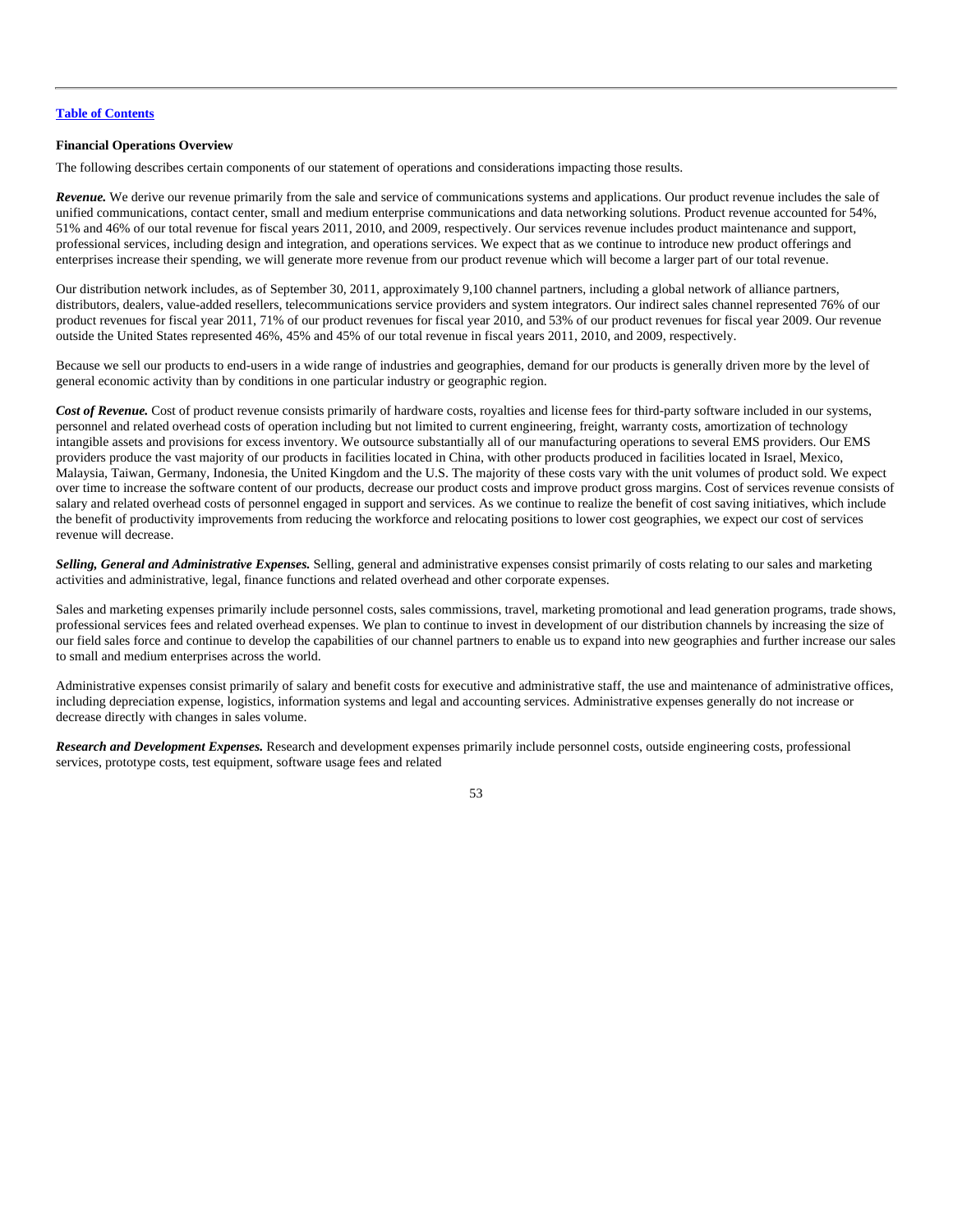overhead expenses. Research and development expenses are recognized when incurred. The level of research and development expense is related to the number of products in development, the stage of development process, the complexity of the underlying technology, the potential scale of the product upon successful commercialization and the level of our exploratory research. We conduct such activities in areas we believe will accelerate our longer term net revenue growth.

We are devoting substantial resources to the development of additional functionality for existing products and the development of new products and related software applications. We intend to continue to make significant investments in our research and development efforts because we believe they are essential to maintaining and improving our competitive position. Accordingly, we expect research and development expenses to continue to increase.

*Amortization of Intangible Assets.* As a result of the Merger and acquisition of NES significant amounts were recognized in purchase accounting for the estimated fair values of customer relationships associated with the businesses acquired. The fair value of these intangible assets was estimated by independent valuations at the time of acquisition and is amortized into our operating expenses over their estimated useful lives.

*Impairment of Indefinite-Lived Intangible Assets and Goodwill.* As a result of the global economic climate and the continued deterioration in the credit and financial markets, we reduced our near-term and long-term revenue projections and increased discount rates used in our valuation assumptions during the fourth quarter of fiscal year 2008 and the second quarter of fiscal year 2009. Due to these adverse business indicators and the declining revenue trends, the carrying values of our tradenames and trademarks and the goodwill associated with certain reporting units exceeded their estimated fair values at that time and we recognized impairment losses. In accordance with GAAP, we continue to test these assets for impairment annually or more frequently if events occur or circumstances change that indicate the fair value of these assets may be below their carrying values. Based on our most recent annual impairment assessments performed as of September 30, 2011, we determined that our indefinite-lived assets were not at risk of impairment and that none of our reporting units with significant goodwill was at risk for failing step one of the goodwill impairment test.

*Restructuring Charges.* In response to the global economic climate, the acquisition of NES and the Company's commitment to control costs, the Company implemented initiatives designed to streamline the operations of the Company and generate cost savings. The Company exited and consolidated facilities and terminated or relocated certain employees. The expenses associated with these actions are reflected in our operating results. As the Company continues to evaluate and identify additional operational synergies, additional cost saving opportunities may be identified and future restructuring charges may be incurred.

*Interest Expense.* Interest expense consists primarily of interest on indebtedness under our credit facilities, our senior secured notes, and on our unsecured notes. Interest expense also includes the amortization of deferred financing costs, the amortization of debt discount associated with our incremental B-2 term loans that we refinanced in February 2011, amortization of the debt discount on our term B-3 loans, and the expense associated with interest rate derivative instruments we use to minimize our exposure to variable rate interest payments associated with our debt. We regularly evaluate market conditions, our liquidity profile, and various financing alternatives for opportunities to enhance our capital structure. If market conditions are favorable, we may refinance existing debt or issue additional debt securities.

Loss on Extinguishment of Debt. In connection with the issuance of the senior secured notes and the payment in full of the incremental term B-2 loans, we recognized a loss on extinguishment of debt in fiscal year 2011 of \$246 million. The loss represents the difference between the reacquisition price of the senior secured incremental term B-2 loans (including consent fees paid by Avaya to the holders of the senior secured incremental term B-2 loans that consented to the amendment and restatement of the senior secured credit facility of \$1 million) and the carrying value of the incremental term B-2 loans (including unamortized debt discount and debt issue costs). See Note 9, "Financing Arrangements," to our audited consolidated financial statements for further details.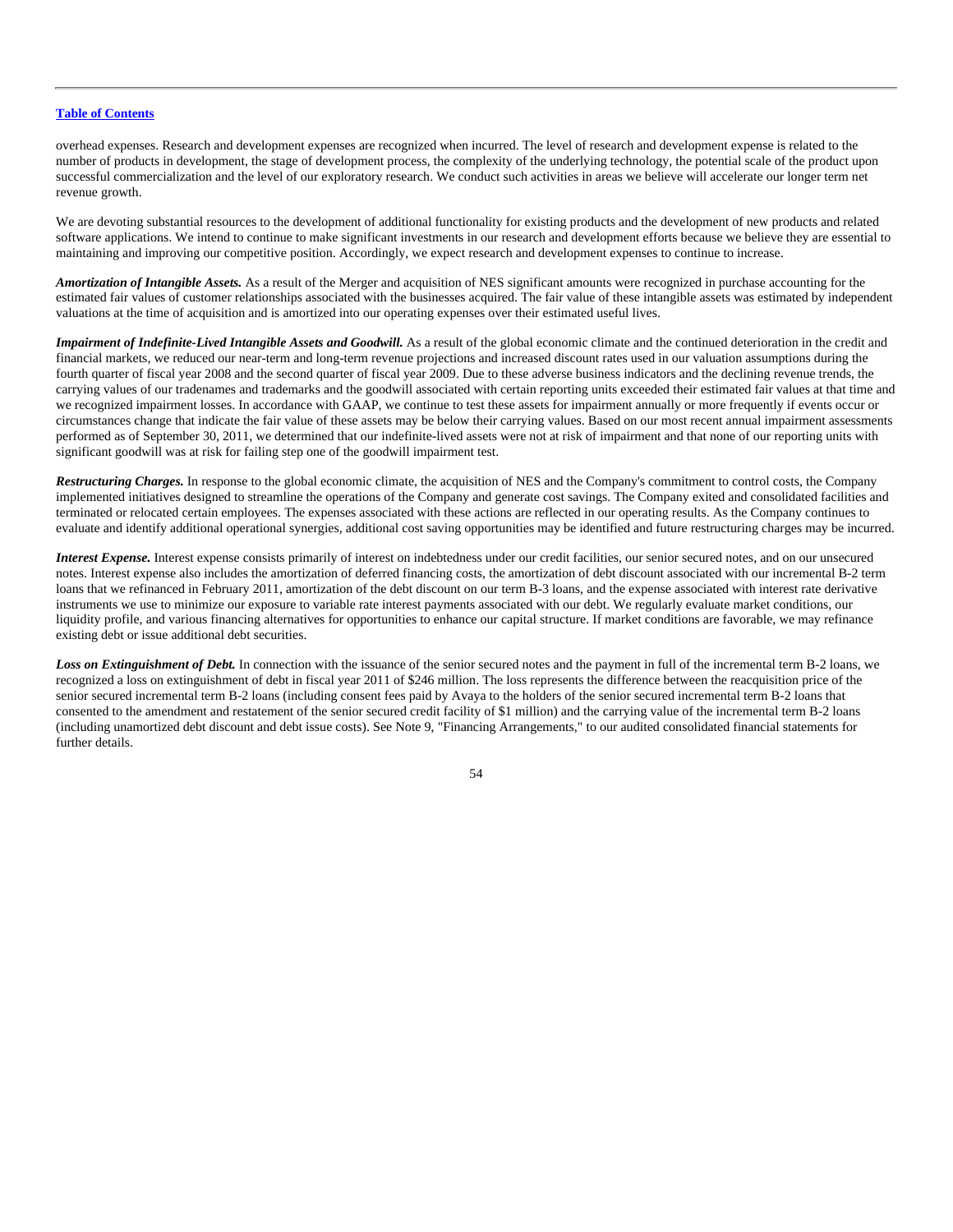# **Business Trends**

There are a number of trends and uncertainties affecting our business. For example, the effect that general economic conditions have on our customers' willingness to spend on information technology, and particularly enterprise communications technology, impacts the demand for our products and, as a result, our revenue. The global economic downturn during 2008 through 2010 negatively affected most of the markets we serve. However, despite declining revenue during this period we maintained our focus on profitability levels and investing in our future results. We also invested significantly in research and development, introducing more than 70 new product offerings to the market since the beginning of fiscal year 2010. We implemented various initiatives designed to streamline our operations, generate cost savings, and eliminate overlapping processes and expenses associated with the NES business. We acquired NES in order to further expand our technology portfolio, enhance our customer base, broaden our indirect sales channel and provide us greater ability to compete globally. We believe these investments are helping us to capitalize on the increasing focus of enterprises on deploying collaboration solutions in order to increase productivity, reduce costs and complexity and gain competitive advantage, which is being further accelerated by a trend toward a more mobile workforce and the associated proliferation of devices. In addition, we believe that the limitations of traditional collaboration solutions present an opportunity for differentiated vendors to gain market share.

We have also successfully expanded our indirect channel. While sales through the indirect channel generally generate lower margins than direct sales due to higher discounts, we believe this expansion of our indirect channel favorably impacts our financial results by reducing selling expenses and allowing us to reach more end users and grow our business. In furtherance of our effort to maintain an effective business partner program, we continue to refine and expand our global coverage. For example, in August 2010 we sold our 59.13% ownership interest in AGC, a publicly traded reseller of our products and services in India, which allowed us to pursue additional channel partners in India while continuing to sell through AGC.

Certain trends and uncertainties also impact our global services organization, which provides us a large recurring revenue stream. Due to advances in technology, our customers continue to expect to pay less for traditional services. In addition, despite the benefits of a robust indirect channel, our channel partners have direct contact with our customers that may foster independent relationships between them and a loss of certain services agreements for us. We have been able to offset these impacts by focusing on other types of services not traditionally provided by our channel partners, such as professional and managed or operations services.

We expect our gross margin and gross margin percentage to continue to improve in the foreseeable future as we implement our numerous gross margin initiatives and continue to apply our business model discipline to the NES business we acquired. Historically, lower margins experienced by the acquired NES business and competitor and customer pricing pressures have been challenges to gross margin. However, we have undertaken numerous initiatives to accomplish our gross margin objectives, including increasing our focus on higher margin software revenue, optimizing design of products and services productivity to drive efficiencies, executing on certain cost savings initiatives and achieving greater economies of scale.

For the fiscal years 2011 and 2010, revenue outside of the United States represented 46% and 45% of total revenue, respectively. Foreign currency exchange rates and fluctuations may have an impact on our revenue, costs or cash flows from our international operations. Our primary currency exposures are to the euro, British pound, Indian rupee, Japanese yen and Canadian dollar. These exposures may change over time as business practices evolve and as the geographic mix of our business changes and we are not able to predict the impact that foreign currency fluctuations will have on future periods.

# *Continued Focus on Cost Structure*

In connection with the Merger in fiscal 2008, Avaya's management and board of directors developed and began implementing various plans and initiatives designed to streamline the operations of the Company and generate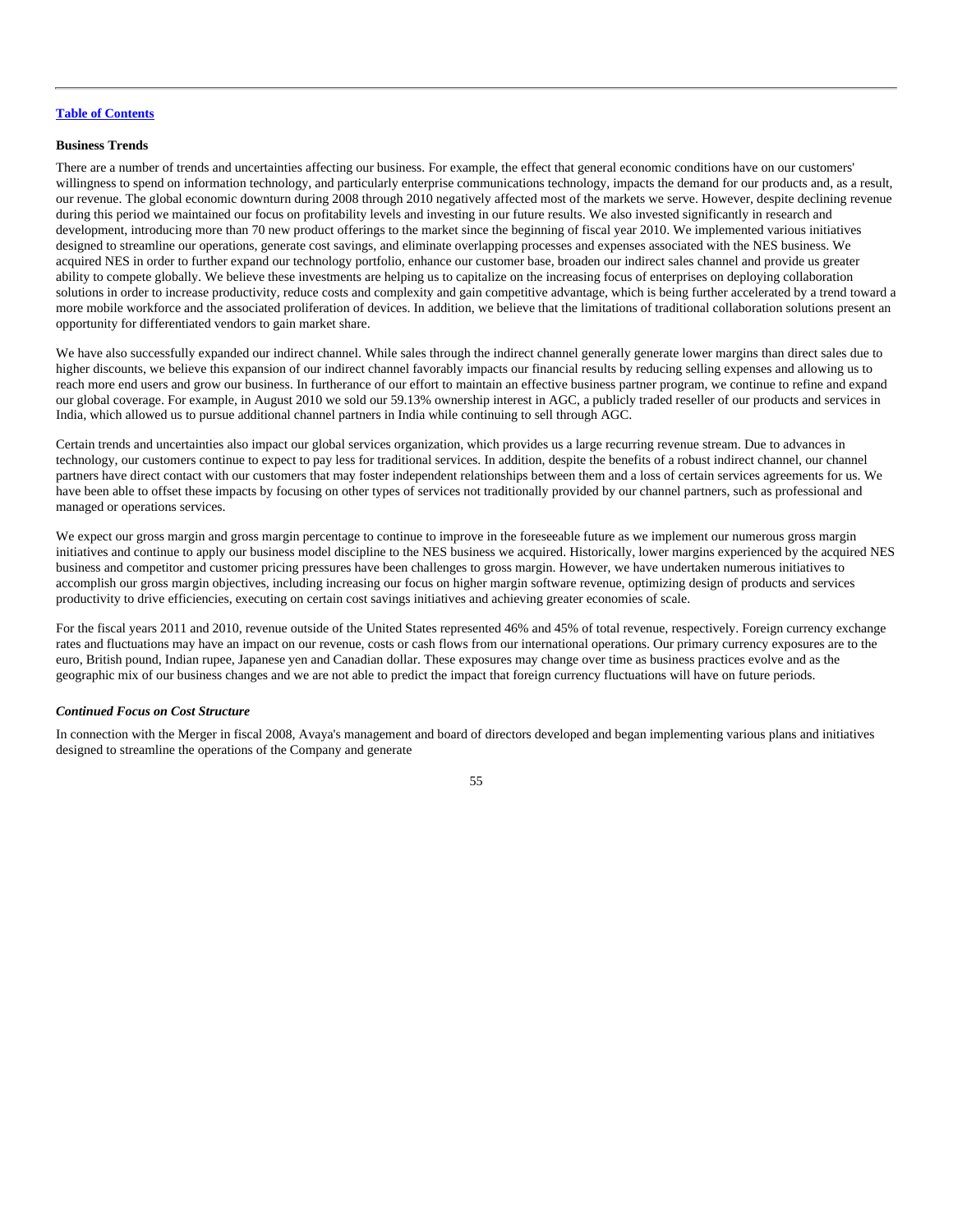cost savings. In addition, in response to the global economic downturn and in connection with its acquisition of NES, the Company identified and initiated additional cost savings programs throughout fiscal years 2009, 2010, and 2011. These cost savings programs include: (1) reducing headcount, (2) relocating certain job functions to lower cost geographies, including service delivery, customer care, research and development, human resources and finance and (3) eliminating real estate costs associated with unused or under-utilized facilities.

Reductions in headcount included the elimination of redundancies by re-defining and consolidating job functions, reductions in management and in backoffice headcount of our sales organization, reduced headcount in our services business, the use of remote monitoring of customer systems, which made our services segment more efficient, and a shift in the mix of the Company's distribution channels toward the indirect channel which reduced our personnel needs. We were also able to attain additional salary savings as the Company placed greater emphasis on shifting job functions to its shared service centers in India and Argentina.

Reductions in real estate costs were achieved by: (1) eliminating redundant facilities, particularly research and development facilities, in similar geographic areas as part of transitioning and integrating the operations of NES, (2) reductions in headcount, which decreased our real estate needs, and (3) the shift toward the indirect distribution channel. These initiatives enabled us to vacate and consolidate facilities without affecting the quality or distribution of our products and services, and reduce our real estate costs.

In connection with the Merger, the Company rolled out initiatives to eliminate approximately 2,800 employee positions, of which 2,200 positions were located in the U.S. and 600 were located outside the U.S., predominantly in EMEA. In addition, the Company took action to vacate facilities in the U.S., Germany, United Kingdom and the Netherlands. The costs associated with these actions were \$330 million and were recorded as a liability in purchase accounting. The liability included \$251 million of costs associated with terminated employees and \$79 million of lease termination obligations, net of expected future sub-lease income, for the vacated facilities. We partially realized the cost saving benefits associated with these initiatives during the period October 27, 2007 through September 30, 2008 and continued to realize the benefits in fiscal years 2009, 2010 and 2011. The headcount reductions associated with this program were completed in fiscal year 2010. The cash payments associated with the headcount reductions are expected to be completed in fiscal year 2017 and the cash payments associated with the lease obligations are expected to continue through fiscal year 2020.

As described above, the Company initiated additional cost saving programs, which resulted in a reduction of headcount in fiscal year 2009. As a result of these actions, the Company recognized \$160 million of business restructuring charges, which were primarily associated with involuntary employee separation actions in EMEA and the U.S. The Company's workforce at September 30, 2008 and 2009 was approximately 17,500 and 15,500, respectively, which excludes the headcount of our then 59.13% owned subsidiary, AGC, which we sold in August 2010. During fiscal year 2009 the Company also successfully relocated approximately 750 employee positions to our shared service centers in India and Argentina. While we began realizing the benefits of these actions during fiscal year 2009, the personnel reductions and related payments are not expected to be completed until fiscal year 2013. The future rental payments related to operating lease obligations for unused space in connection with the closing or consolidation of facilities during fiscal year 2009 were not material.

During the first quarter of fiscal year 2010, in response to the global economic downturn and in anticipation of the acquisition of NES, the Company implemented initiatives to eliminate overlapping processes and expenses associated with that acquisition. Restructuring charges recorded during fiscal year 2010, net of adjustments to previous periods, were \$171 million and included employee separation costs of \$147 million associated with involuntary employee severance actions primarily in EMEA and the U.S., as well as \$24 million of costs associated with closing and consolidating utilized or underutilized facilities primarily located in the U.S. and Germany, eliminating redundant facilities in similar geographic areas as part of transitioning and integrating the operations of NES and accounting for reductions in headcount. As part of the acquisition of NES, the Company acquired a workforce of approximately 5,900 and assumed leases in the U.S. that were redundant to existing Avaya facilities, thereby creating excess real estate capacity. The Company's workforce at September 30, 2009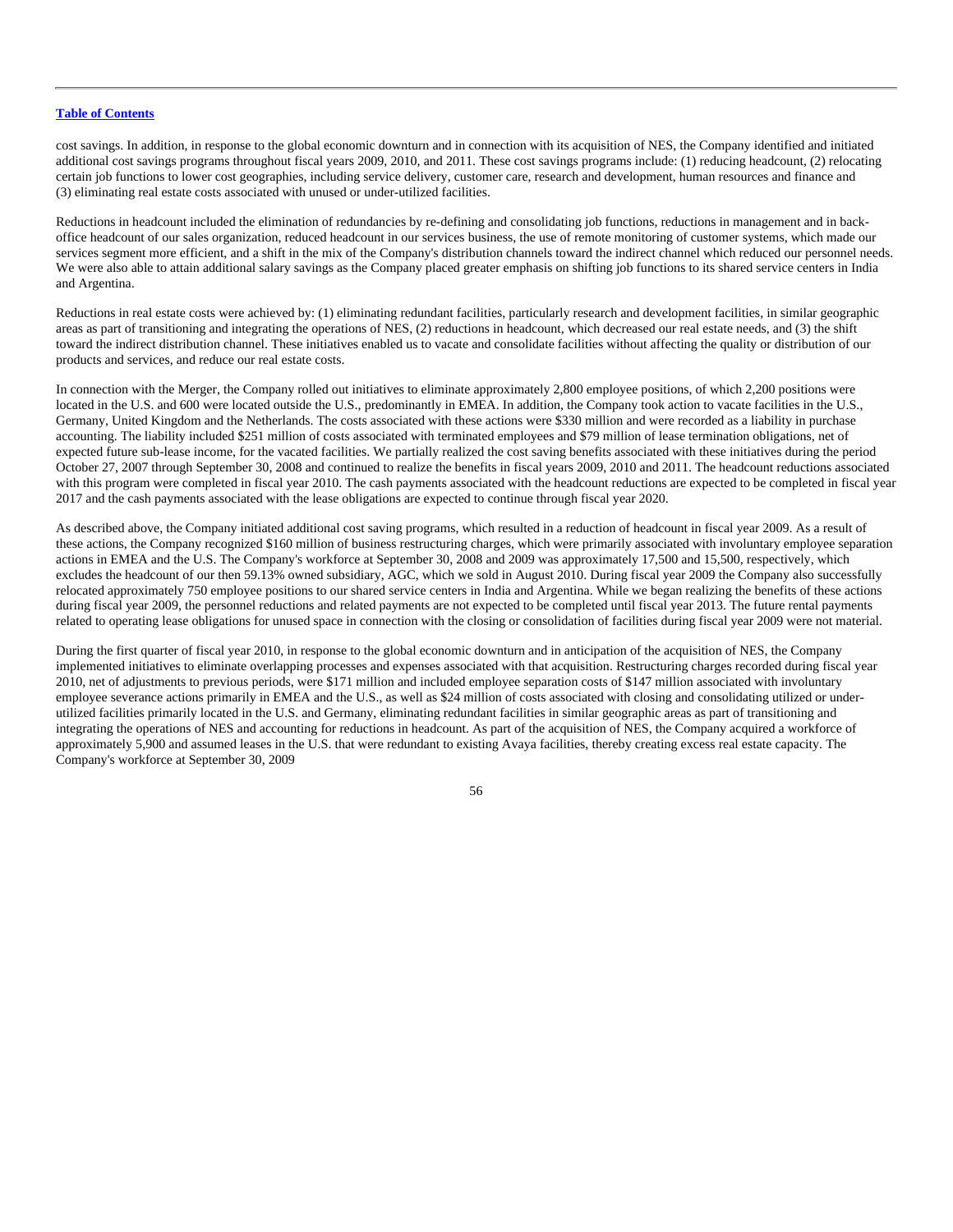and 2010 was approximately 15,500 and 18,900, respectively, excluding AGC, which we sold in August 2010. During fiscal year 2010 the Company also successfully relocated approximately 70 employee positions to Argentina. The personnel reductions and related payments identified in this action are expected to be completed in fiscal year 2013. The future rental payments, net of estimated sublease income, related to operating lease obligations for unused space in connection with the closing or consolidation of facilities are expected to continue through fiscal year 2020.

In fiscal year 2011, the Company remained focused on its efforts to streamline operations, generate cost savings and eliminate overlapping processes and expenses. For example, on June 20, 2011, the Company entered into an agreement with the works council representing employees of certain of the Company's German subsidiaries for the elimination of 210 positions. As a result of this action, during the quarter ending June 30, 2011, the Company recognized incremental restructuring charges of approximately 40 million euros (or \$56 million based on the prevailing currency exchange rate on June 20, 2011). These charges consist of severance and employment benefit payments that are expected to be paid through the quarter ending September 30, 2012, including, but not limited to, social pension fund payments and healthcare and unemployment insurance costs to be paid to or on behalf of the affected employees. Additionally, as a result of the workforce reduction plan in Germany, the Company re-measured certain pension benefit plans and recognized a curtailment charge of approximately \$7 million. These involuntary employee departures are expected to continue through the quarter ending December 31, 2011. However, we do not expect to incur additional expenses in connection with our agreement with the works council. The program in Germany does allow for additional voluntary personnel reductions in which employees would receive the same or similar benefits as those provided to employees under the agreement with the works council. However, under the related authoritative accounting guidance, the conditions for recognizing such costs have not been met at this time. Further, due to the inherent limitations in estimating the extent of voluntary termination costs, a reliable estimate of the cost of such actions cannot be made at this time.

The Company continues to evaluate opportunities to streamline its operations and identify cost savings globally. Although a specific plan does not exist at this time, the Company may take additional restructuring actions in the future and the costs of those actions could be material. All costs associated with such actions would be recognized in accordance with authoritative accounting guidance and the Company's accounting policies as outlined in Note 2, "Summary of Significant Accounting Policies – Restructuring Programs" to our audited consolidated financial statements located elsewhere in this Form 10-K. For further details on our restructuring programs see Note 8, "Business Restructuring Reserves and Programs" to our audited consolidated financial statements.

# *Refinancing of Debt*

On February 11, 2011, we successfully completed a debt refinancing that deferred the maturity of \$3.18 billion of senior secured loans. As part of the transaction, \$2.2 billion outstanding par value of the senior secured term B-1 loans was converted into a new tranche of senior secured term B-3 loans, extending the maturity of that indebtedness from October 26, 2014 to October 25, 2017, and \$988 million par value of senior secured incremental term B-2 loans was repaid with the proceeds from a private placement of \$1,009 million of senior secured notes, extending the maturity of that indebtedness from October 26, 2014 to April 1, 2019.

On August 8, 2011, the Company amended the terms of the multi-currency revolvers available under its senior secured credit facility and its senior secured multi-currency asset-based revolving credit facility to extend the final maturity of each from October 26, 2013 to October 26, 2016. All other terms and conditions of the senior secured credit facility and the senior secured multi-currency asset-based revolving credit facility remain unchanged.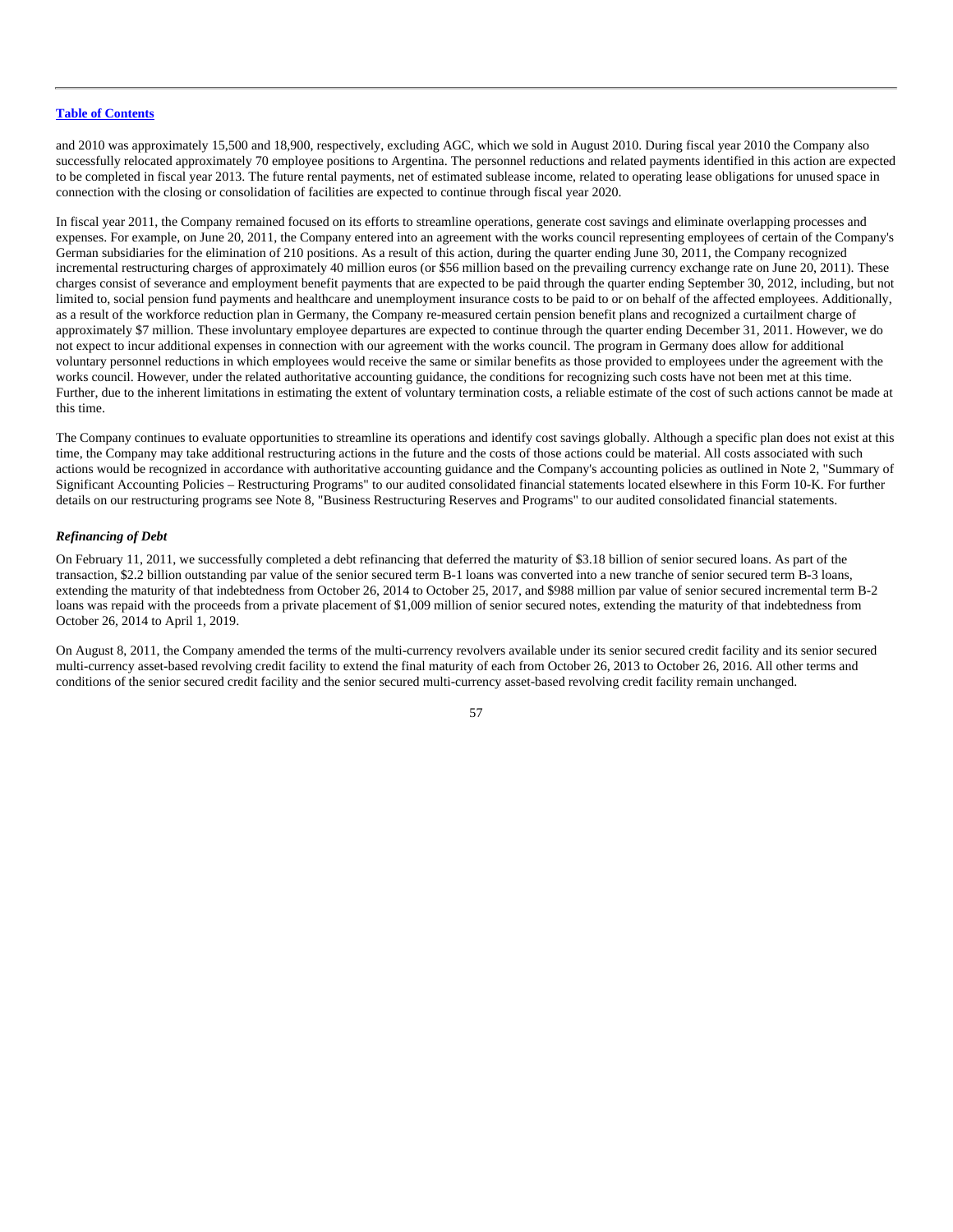# **Key Performance Indicators**

Key performance indicators that we use to manage our business and evaluate our financial results and operating performance include: Revenue, Gross Margin, Gross Margin Percentage, Adjusted EBITDA and Cash Balance. We evaluate revenue performance against the overall economic environment, the underlying growth in our core markets, changes in our competitive environment, the impact of new product launches and applications and our customers' willingness to spend on information technology. Gross margin is primarily affected by our ability to manage costs, including obtaining volume discount pricing from our suppliers and personnel costs. Adjusted EBITDA provides us with a measure of our financial performance based on operational factors that management can impact in the short-term, namely our pricing strategies, volume, costs and expenses of the organization. Cash balance is used as an indicator of the Company's ability to generate cash flows from operations and to evaluate management's ability to control its accounts receivable, inventory and accounts payable balances.

These key performance indicators as of and for the fiscal years ended September 30, 2011, 2010, and 2009 were as follows:

|                                |              |       | September 30,         |       |      |       |
|--------------------------------|--------------|-------|-----------------------|-------|------|-------|
|                                | $2011^{(4)}$ |       | $2010^{12}$           |       | 2009 |       |
|                                |              |       | (dollars in millions) |       |      |       |
| Revenue                        |              | 5,547 |                       | 5,060 |      | 4,150 |
| Gross Margin                   |              | 2,632 |                       | 2,172 |      | 1,866 |
| <b>Gross Margin Percentage</b> |              | 47%   |                       | 43%   |      | 45%   |
| Adjusted EBITDA <sup>(1)</sup> |              | 971   |                       | 795   |      | 753   |
| Cash Balance                   |              | 400   |                       | 579   |      | 567   |

(1) Adjusted EBITDA is a non-GAAP measure, evaluated by comparing actual results to management forecasts and prior period performance. A definition and explanation of Adjusted EBITDA, as well as a reconciliation of net loss to Adjusted EBITDA, is provided in "EBITDA and Adjusted EBITDA."

(2) Our key performance indicators for 2011 and 2010 include the results of the NES business beginning with the first quarter of fiscal year 2010. NES was acquired December 18, 2009.

## **Selected Segment Information**

The Company conducts its business operations in three segments. Two of those segments, Global Communications Solutions, or GCS, and Avaya Networking, or Networking (formerly known as Data Networking or Data), make up the Company's product portfolio. The third segment contains the Company's services portfolio and is called Avaya Global Services, or AGS.

In GCS, we deliver business collaboration and communications solutions primarily for unified communications, contact center solutions and small and medium enterprise communications. Our infrastructure and UC application solutions are designed to promote collaboration, innovation, productivity and realtime decision-making by providing business users a highly intuitive and personalized user experience that enables them to collaborate seamlessly across various modes of communication, including voice, video, email, instant messaging, text messaging, web conferencing, voicemail and social networking. Our contact center application solutions are highly reliable, scalable communications-centric applications suites designed to optimize customer service. Our Networking segment provides a broad range of internet protocol networking infrastructure products including ethernet switches, routers and Virtual Private Network appliances, wireless networking routers, access control solutions, unified management solutions and end-to-end virtualization strategies and architectures.

Through our AGS segment we help our customers evaluate, plan, design, implement, support, manage and optimize their enterprise communications networks to help them achieve enhanced business results. Our award-winning service portfolio includes product support, integration and professional and managed services that enable customers to optimize and manage their converged communications networks worldwide.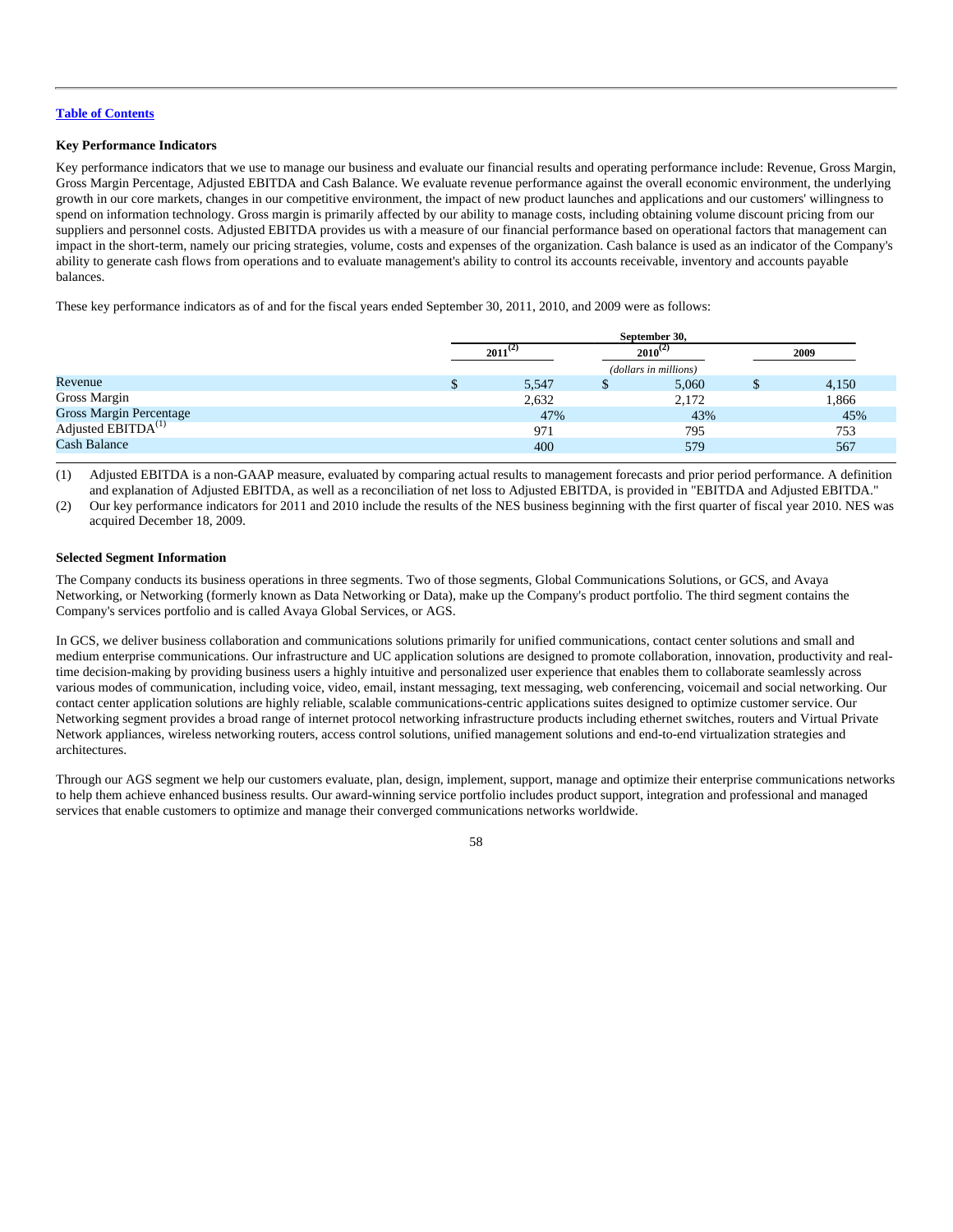# **Deferred Tax Assets**

Our deferred tax assets are primarily a result of deductible temporary differences related to pension, tax credit carryforwards, net operating loss or "NOL" carryforwards, and other accruals which are available to reduce taxable income in future periods. As of September 30, 2011, the Company had tax-effected NOL carryforwards of \$972 million, comprised of \$628 million for U.S. Federal, state and local taxes and \$344 million for foreign taxes including \$160 million, \$110 million and \$24 million, in Germany, Luxembourg and France, respectively. U.S. Federal and state NOL carryforwards expire through the year 2031, with the majority expiring in excess of 10 years. The majority of foreign NOL carryforwards have no expiration. Additionally, the Company has various other tax credit carryforwards totaling \$66 million. Of this total, \$17 million expire within five years, \$27 million expire between five and 15 years and \$22 million expire in excess of 15 years.

The Internal Revenue Code contains certain provisions which may limit the use of U.S. Federal net operating losses and U.S. Federal tax credits upon a change in ownership (determined under very broad and complex direct and indirect ownership rules) in the Company within a three-year testing period. As a result of the Merger, a significant change in the ownership of the Company occurred that limits, on an annual basis, the Company's ability to utilize its U.S. Federal NOLs and U.S. Federal tax credits. The Company's NOLs and tax credits will continue to be available to offset taxable income and tax liabilities (until such NOLs and tax credits are either used or expire) subject to the annual limitation. If the annual limitation amount is not fully utilized in a particular tax year, then the unused portion from that particular tax year will be added to the annual limitation in subsequent years. On June 9, 2011, Parent filed with the SEC a registration statement on Form S-1 (as it may be amended from time to tome) relating to a proposed initial public offering of its common stock. We do not believe that this share issuance will itself, or when aggregated with other prior shareholder ownership changes during the applicable testing period, cause an ownership change that would further limit, on an annual basis, our ability to utilize our current U.S. Federal net operating losses and U.S. Federal tax credits.

In fiscal years 2008 and 2009, we recognized significant impairments of our intangible assets and goodwill which contributed to a significant book taxable loss in the U.S. We also incurred and expect to continue to incur significant interest expense related to our debt and amortization and depreciation expense associated with the step-up in basis of our assets in purchase accounting associated with the Merger and the acquisition of NES. As a result of continuing pretax losses incurred subsequent to the Merger, as of September 30, 2011, excluding the U.S. deferred tax liabilities on indefinite-lived intangible assets, our deferred tax assets exceed our deferred tax liabilities in the U.S. and we are in a three-year cumulative book taxable loss position in the U.S.

Further, as a result of operational losses and continued business restructuring accruals in Germany and France as well as intercompany interest expense in Luxembourg, the Company's subsidiaries in Germany, Luxembourg and France are in a three-year cumulative book taxable loss position.

In assessing the realization of deferred tax assets, the Company considers whether it is more likely than not that some portion or all of the deferred tax assets will not be realized. The Company considered the scheduled reversal of deferred tax assets and liabilities, projected future taxable income, and certain tax planning strategies in making this assessment. Based on this assessment in fiscal years 2009, 2010 and 2011, the Company determined that it is more likely than not that the U.S., German, Luxembourg and French deferred tax assets will not be realized to the extent they exceed the scheduled reversal of deferred tax liabilities. Accordingly, we have provided a valuation allowance against our U.S., German, Luxembourg and French net deferred tax assets which has and will continue to adversely affect our effective income tax rate.

At September 30, 2011, the valuation allowance of \$1,410 million is comprised of \$1,052 million relating to U.S. deferred tax assets and \$358 million relating to foreign deferred tax assets for which \$193 million, \$110 million and \$24 million relates to our German, Luxembourg and French subsidiaries, respectively. In fiscal year 2011, the Company recorded an increase of \$316 million to its valuation allowance. The increase in the valuation allowance is comprised of a \$238 million charge included in the provision for income taxes and a \$78 million charge to the balance sheet.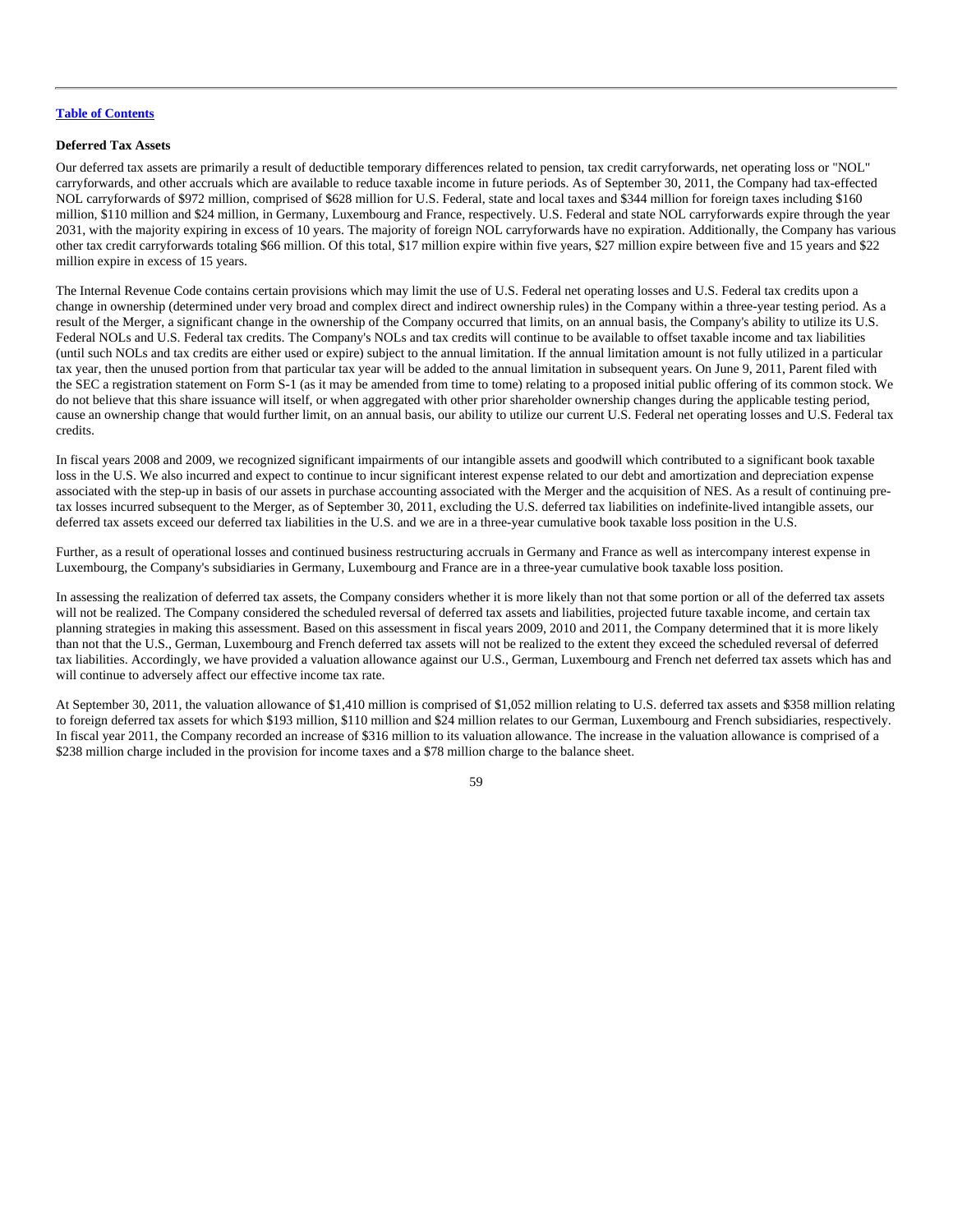# **Results of Operations**

# *Summary of the Fiscal Year Ended September 30, 2011 Compared with Fiscal Year Ended September 30, 2010*

## *Revenue*

Our revenue for fiscal year 2011 and 2010 was \$5,547 million and \$5,060 million, respectively, an increase of \$487 million or 10%. The following table sets forth a comparison of revenue by segment:

|                                 |             |     |       |                                    |      | Fiscal vears ended September 30, |                               |
|---------------------------------|-------------|-----|-------|------------------------------------|------|----------------------------------|-------------------------------|
|                                 |             |     |       | Percent of<br><b>Total Revenue</b> |      | Yr. to Yr.                       | Yr. to Yr. Percent            |
|                                 |             |     |       |                                    |      | Percent                          | <b>Change, net of Foreign</b> |
| In millions                     | 2011        |     | 2010  | 2011                               | 2010 | <b>Change</b>                    | <b>Currency Impact</b>        |
| <b>GCS</b>                      | 2,675<br>\$ |     | 2,329 | 49%                                | 46%  | 15%                              | 14%                           |
| Purchase accounting adjustments |             | (3) | (7)   | 0%                                 | 0%   | (1)                              | (1)                           |
| Networking                      | 304         |     | 280   | 5%                                 | 5%   | 9%                               | 8%                            |
| Total product revenue           | 2,976       |     | 2,602 | 54%                                | 51%  | 14%                              | 13%                           |
| AGS                             | 2,573       |     | 2,463 | 46%                                | 49%  | 4%                               | 3%                            |
| Purchase accounting adjustments |             | .2) | (5)   | 0%                                 | 0%   | (1)                              | (1)                           |
| Total service revenue           | 2,571       |     | 2,458 | 46%                                | 49%  | 5%                               | 3%                            |
| Total revenue                   | 5,547       |     | 5,060 | 100%                               | 100% | 10%                              | 8%                            |

# (1) Not meaningful

GCS revenue for fiscal year 2011 and 2010 was \$2,675 million and \$2,329 million, respectively. GCS revenue increased \$346 million or 15% primarily due to incremental revenue from the NES business and increased sales volume. The NES business is included in our results for the full fiscal year 2011 as compared to results for fiscal year 2010, which included the results of the NES business for only the period of December 19, 2009 through September 30, 2010. In 2011, GCS revenue also benefited from the introduction of new product offerings during the second half of 2010 and fiscal 2011 and an increase in new Avaya Aura licenses sold. We believe the additional functionality created by our Avaya Aura technology has also resulted in increased demand across many of our infrastructure solutions. The increase in contact center application solutions revenues was driven by new product offerings. These increases were partially offset by the impact of our divestiture of our 59.13% ownership interest in AGC in August 2010. Until August 31, 2010 AGC was our majorityowned subsidiary and its sales to end users were included in our revenues. Our divestiture of AGC allowed us to pursue additional channel partners in India while continuing to sell through AGC.

Networking revenue for fiscal year 2011 and 2010 was \$304 million and \$280 million, respectively. Networking revenue increased \$24 million or 9% primarily due to incremental revenue from the NES business for fiscal year 2011 as compared to results for fiscal year 2010, which included the results of the NES business for only the period of December 19, 2009 through September 30, 2010. Our networking business was acquired as part of the acquisition of NES on December 18, 2009. The addition of the NES businesses has given us a position within the global data networking industry, one in which we did not participate immediately prior to the acquisition.

AGS revenue for fiscal year 2011 and 2010 was \$2,573 million and \$2,463 million, respectively. AGS revenues increased \$110 million or 4% primarily due to incremental revenue from the NES business for fiscal year 2011 as compared to fiscal year 2010, which included the results of the NES business for only the period of December 19, 2009 through September 30, 2010.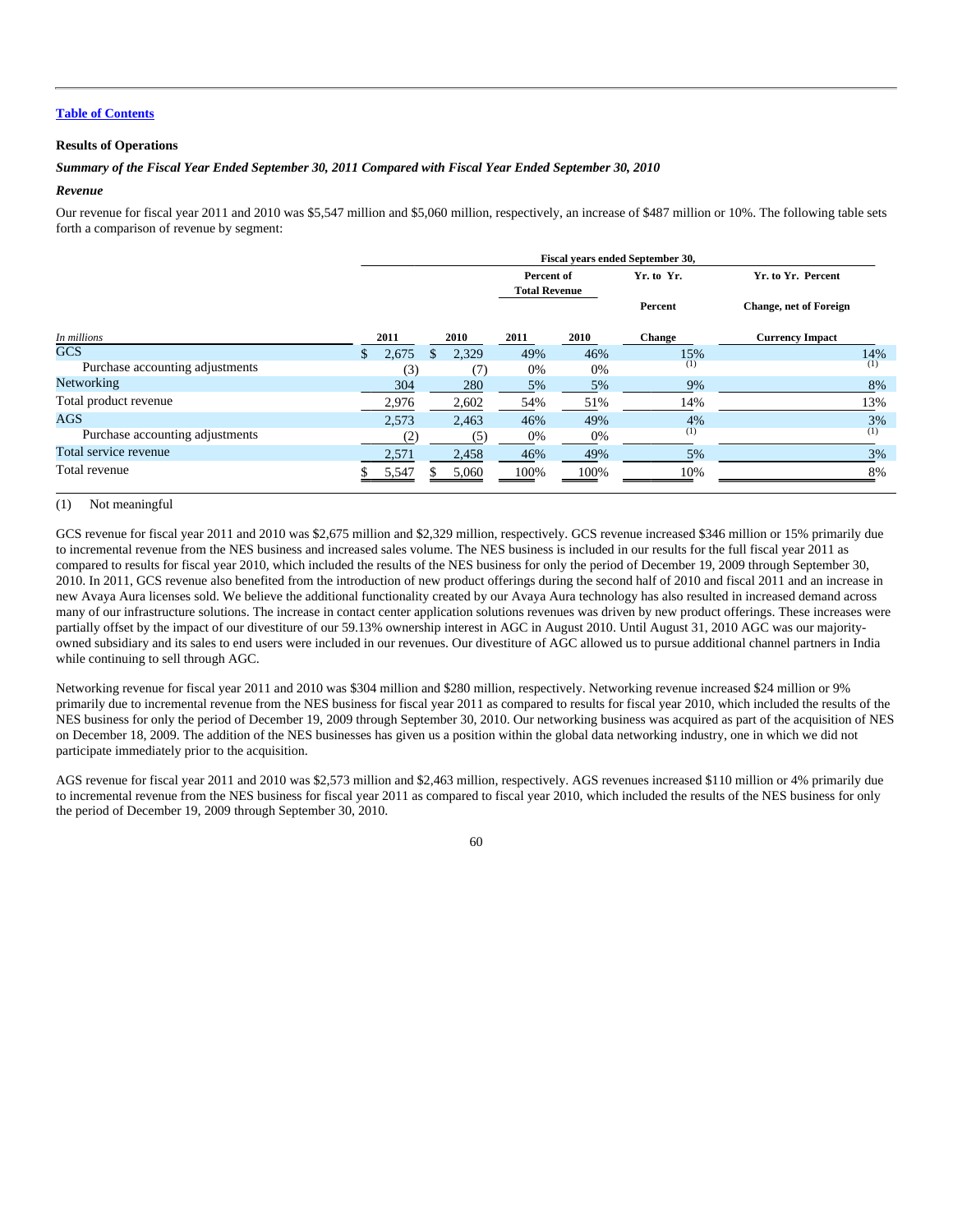The following table sets forth a comparison of revenue by location:

|                                                             |         | Fiscal years ended September 30, |                      |      | Yr. to Yr.    | Yr. to Yr. Percent            |
|-------------------------------------------------------------|---------|----------------------------------|----------------------|------|---------------|-------------------------------|
|                                                             |         |                                  | Percent of           |      | Percent       | <b>Change, net of Foreign</b> |
|                                                             |         |                                  | <b>Total Revenue</b> |      |               |                               |
| In millions                                                 | 2011    | <b>2010</b>                      | 2011                 | 2010 | <b>Change</b> | <b>Currency Impact</b>        |
| U.S.                                                        | \$2,998 | \$2,764                          | 54%                  | 55%  | 8%            | 8%                            |
| International:                                              |         |                                  |                      |      |               |                               |
| Germany                                                     | 505     | 537                              | 9%                   | 10%  | $-6\%$        | $-7\%$                        |
| <b>EMEA</b> (Excluding Germany)                             | 983     | 846                              | 18%                  | 17%  | 16%           | 14%                           |
| <b>Total EMEA</b>                                           | 1.488   | 1.383                            | 27%                  | 27%  | 8%            | 6%                            |
| APAC—Asia Pacific                                           | 515     | 464                              | 9%                   | 9%   | 11%           | 8%                            |
| Americas International—Canada and Central and Latin America | 546     | 449                              | 10%                  | 9%   | 22%           | 18%                           |
| <b>Total International</b>                                  | 2,549   | 2,296                            | 46%                  | 45%  | 11%           | 9%                            |
| Total revenue                                               | \$5,547 | \$5.060                          | 100%                 | 100% | 10%           | 8%                            |

Revenue in the U.S. for fiscal year 2011 and 2010 was \$2,998 million and \$2,764 million, respectively. Revenue in the U.S. increased \$234 million or 8% primarily due to incremental revenue from the NES business for fiscal year 2011 as compared to results for fiscal year 2010, which included the results of the NES business for only the period of December 19, 2009 through September 30, 2010. This increase also included an increase in sales volume driven by new product offerings. Revenue in EMEA for fiscal year 2011 and 2010 was \$1,488 million and \$1,383 million, respectively. Revenue in EMEA increased \$105 million or 8% primarily due to incremental revenue from the NES business for fiscal year 2011 as compared to results for fiscal year 2010, which included the results of the NES business for only the period of December 19, 2009 through September 30, 2010 and an increase in sales volume of unified communications products. The increase of revenue in EMEA was partially offset by a decrease of revenue in Germany attributable to customers reducing spending on maintenance contracts and the decline in our rental base as lease renewals are typically at lower rates, which is expected to continue in fiscal year 2012. Revenue in APAC and Americas International increased \$51 million and \$97 million, respectively. The increases were due to incremental revenue from the NES business for fiscal year 2011 as compared to results for fiscal year 2010, which included the results of the NES business for only the period of December 19, 2009 through September 30, 2010, increased sales volume driven by new product offerings and an increase in professional services, as well as the favorable impact of foreign currency. The increase in revenue in APAC was partially offset by the impact of our divestiture of AGC in August 2010. Although we continue to market to end users in the APAC region through the indirect channel using AGC as a business partner, sales through our indirect channel generally generate lower top line revenue due to volume discounts.

The following table sets forth a comparison of revenue from sales of products by channel:

|                         | Fiscal vears ended September 30, |  |       |                                      |               |                        |                                                     |        |
|-------------------------|----------------------------------|--|-------|--------------------------------------|---------------|------------------------|-----------------------------------------------------|--------|
|                         |                                  |  |       | Percent of<br><b>Product Revenue</b> |               | Yr. to Yr.<br>Percent  | Yr. to Yr. Percent<br><b>Change, net of Foreign</b> |        |
| In millions             | 2010<br>2011                     |  | 2011  | 2010                                 | <b>Change</b> | <b>Currency Impact</b> |                                                     |        |
| Direct                  | 700                              |  | 763   | 24%                                  | 29%           | $-8%$                  |                                                     | $-10%$ |
| Indirect                | 2,276                            |  | 1,839 | 76%                                  | 71%           | 24%                    |                                                     | 23%    |
| Total sales of products | 2,976                            |  | 2,602 | 100%                                 | 100%          | 14%                    |                                                     | 13%    |

The percentage of product sales through the indirect channel increased by 5 percentage points to 76% in fiscal year 2011 as compared to 71% in fiscal year 2010. The increase was primarily attributable to the impact of the sale of AGC in August 2010. As a result of our divestiture of AGC, we continue to market to end users through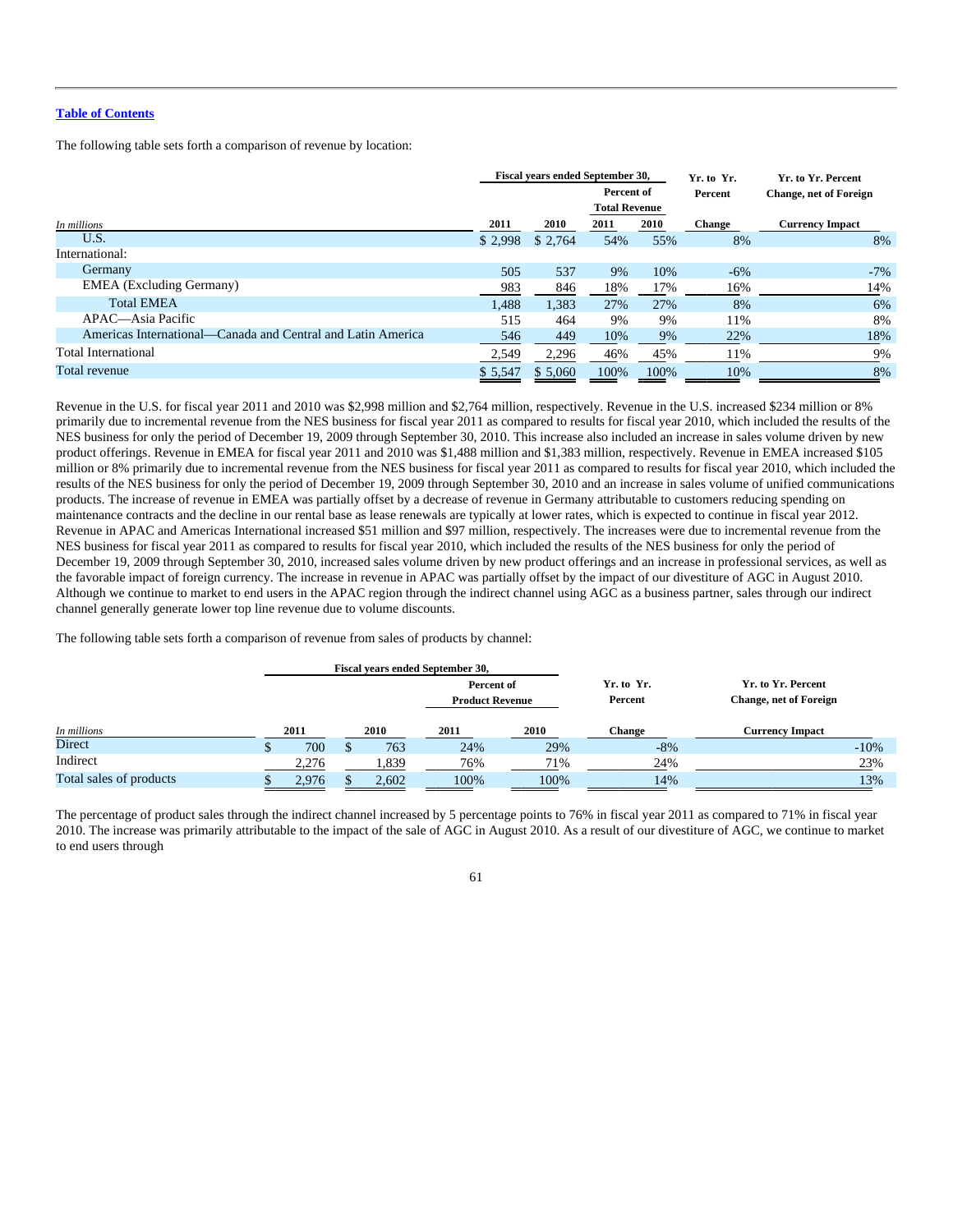AGC and those sales in fiscal year 2011 are included in our indirect revenues. Until August 31, 2010 AGC was our majority-owned subsidiary and its sales to end users were included in our direct revenues. In addition, the increase is also attributable to the incremental product sales from the NES business, which, prior to the acquisition of NES, were substantially generated through the indirect channel. Due to higher volume discounts, sales through the indirect channel generally generate lower margins than direct sales. However, our use of the indirect channel lowers selling expenses and allows us to reach more end users.

## *Gross Margin*

The following table sets forth a comparison of gross margin by segment:

|                                                                                                |                   |         | Fiscal vears ended September 30, |             |        |     |
|------------------------------------------------------------------------------------------------|-------------------|---------|----------------------------------|-------------|--------|-----|
|                                                                                                |                   |         |                                  |             |        |     |
| In millions                                                                                    | 2011              | 2010    | 2011                             | 2010        | Change |     |
| GCS margin                                                                                     | $$1,532$ $$1,249$ |         | 57.3%                            | 53.6% \$283 |        | 23% |
| Networking margin                                                                              | 131               | 117     | 43.1%                            | 41.8%       | 14     | 12% |
| AGS margin                                                                                     | 1.222             | 1.119   | 47.5%                            | 45.4%       | 103    | 9%  |
| Amortization of technology intangible assets and the impact of purchase accounting adjustments | (253)             | (313)   | (1)                              | (1)         | 60     |     |
| Total gross margin                                                                             | \$2,632           | \$2.172 | 47.4%                            | 42.9% \$460 |        | 21% |
|                                                                                                |                   |         |                                  |             |        |     |

### (1) Not meaningful

Gross margin for fiscal year 2011 and 2010 was \$2,632 million and \$2,172 million, respectively. Gross margin increased by \$460 million or 21% primarily due to the incremental margin from the NES business for fiscal year 2011 as compared to results for fiscal year 2010, which included the results of the NES business for only the period of December 19, 2009 through September 30, 2010 and an increase in sales volume. The gross margin percentage increased to 47.4% for fiscal year 2011 from 42.9% for the fiscal year 2010. The increase in gross margin and gross margin percentage is primarily due to higher sales volume which leveraged our fixed costs, prior period cost saving initiatives including exiting facilities and reducing the workforce and relocating positions to lower-cost geographies and lower amortization of technology intangible assets, partially offset by higher costs associated with our employee incentive programs, which are driven by our actual financial results relative to established targets.

GCS gross margin for fiscal year 2011 and 2010 was \$1,532 million and \$1,249 million, respectively. GCS gross margin increased \$283 million or 23% primarily due to the incremental margin provided by the NES business for fiscal year 2011 as compared to results for fiscal year 2010, which included the results of the NES business for only the period of December 19, 2009 through September 30, 2010 and an increase in sales volume driven by new product offerings. The GCS gross margin percentage increased to 57.3% for fiscal year 2011 from 53.6% for fiscal year 2010. The increase in gross margin percentage is primarily due to the increase in sales volume which leveraged our fixed costs and prior period cost saving initiatives including exiting facilities and reducing the workforce and relocating positions to lower-cost geographies.

Networking gross margin for the fiscal year 2011 and 2010 was \$131 million and \$117 million, respectively. Our data business was acquired as part of the acquisition of NES on December 18, 2009. Results for fiscal year 2011 includes the impact of the NES business for the entire year as compared to fiscal year 2010, which included the results of the NES business for only the period of December 19, 2009 through September 30, 2010. The gross margin percentage increased to 43.1% for fiscal year 2011 from 41.8% in fiscal year 2010. The increase in gross margin percentage is primarily due to a reduction in costs of our networking products, partially offset by pricing pressures impacting revenues.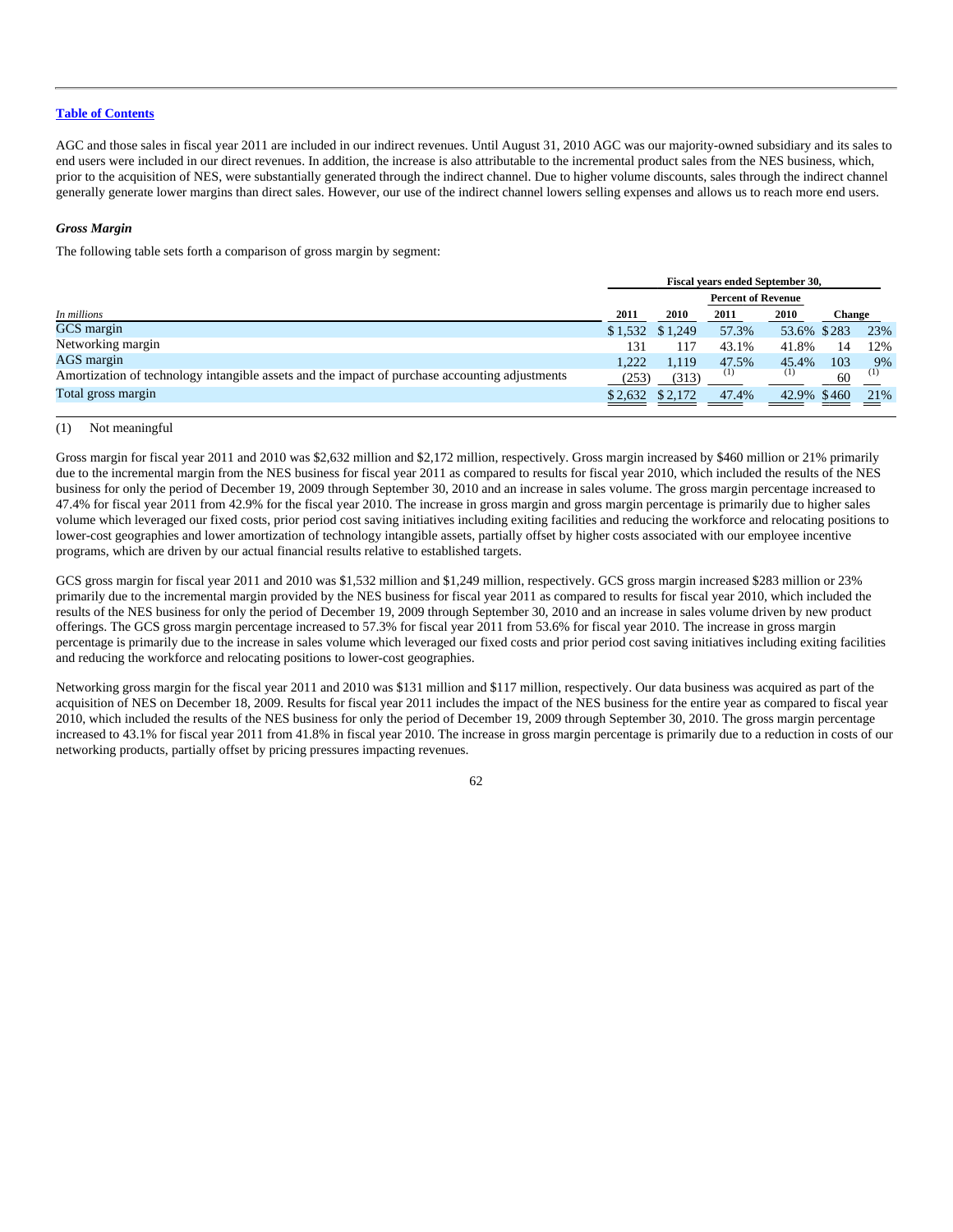AGS gross margin for fiscal year 2011 and 2010 was \$1,222 million and \$1,119 million, respectively. AGS gross margin increased \$103 million or 9% primarily due to an increase in revenues from professional services. The increase in AGS gross margin also included the incremental margin provided by the NES business for fiscal year 2011 as compared to results for fiscal year 2010, which included the results of the NES business for only the period of December 19, 2009 through September 30, 2010. The AGS gross margin percentage increased to 47.5% for fiscal year 2011 from 45.4% for fiscal year 2010. The change in gross margin percentage is primarily attributable to the continued benefit from cost saving initiatives, which include the benefit of productivity improvements from reducing the workforce and relocating positions to lower cost geographies partially offset by the effects of the acquired NES business for the period December 19, 2009 through September 30, 2010. The acquired NES business historically experienced lower services margins prior to the acquisition. Accordingly, the acquisition of NES negatively impacts the gross margin percentage of AGS for the period presented.

Total gross margin for fiscal year 2011 and 2010 included the effect of certain acquisition adjustments including the amortization of acquired technology intangibles and the amortization of the inventory step-up related to the acquisition of NES and the Merger.

## *Operating expenses*

|                                     | Fiscal years ended September 30, |       |  |       |                           |             |  |               |         |  |  |  |  |
|-------------------------------------|----------------------------------|-------|--|-------|---------------------------|-------------|--|---------------|---------|--|--|--|--|
|                                     |                                  |       |  |       | <b>Percent of Revenue</b> |             |  |               |         |  |  |  |  |
| In millions                         |                                  | 2011  |  | 2010  | 2011                      | <b>2010</b> |  | <b>Change</b> |         |  |  |  |  |
| Selling, general and administrative |                                  | 1.845 |  | 1.721 | 33.3%                     | 34.0%       |  | 124           | 7%      |  |  |  |  |
| Research and development            |                                  | 461   |  | 407   | 8.3%                      | 8.0%        |  | 54            | 13%     |  |  |  |  |
| Amortization of intangible assets   |                                  | 226   |  | 218   | 4.1%                      | 4.3%        |  | 8             | 4%      |  |  |  |  |
| Impairment of long-lived assets     |                                  |       |  | 16    | $0.0\%$                   | 0.3%        |  | (16)          | $-100%$ |  |  |  |  |
| Restructuring charges, net          |                                  | 189   |  | 171   | 3.4%                      | 3.4%        |  | 18            | 11%     |  |  |  |  |
| Acquisition-related costs           |                                  |       |  | 20    | 0.1%                      | 0.4%        |  | (15)          | $-75%$  |  |  |  |  |
| Total operating expenses            |                                  | 2,726 |  | 2,553 | 49.2%                     | 50.4%       |  | 173           | 7%      |  |  |  |  |

SG&A expenses for fiscal year 2011 and 2010 were \$1,845 million and \$1,721 million, respectively, an increase of \$124 million. The increase in expenses was due to incremental SG&A expenses incurred by the NES business for fiscal year 2011 as compared to results for fiscal year 2010, which included the results of the NES business for only the period of December 19, 2009 through September 30, 2010. In addition, the increases included unfavorable impacts of foreign currency, as well as higher costs under our employee incentive plans, which are driven by actual results versus established targets. These increases were partially offset by decreases in integration-related costs. Integration-related costs included in SG&A were \$102 million and \$154 million for fiscal year 2011 and 2010, respectively. Integration-related costs primarily represent third-party consulting fees and other administrative costs associated with consolidating and coordinating the operations of Avaya and NES. These costs were incurred in connection with, among other things, the on-boarding of NES personnel, developing compatible IT systems and internal processes, and developing and implementing a strategic operating plan to enable a smooth transition with minimal disruption to NES customers. Such costs also include fees paid to certain Nortel-controlled entities for logistics and other support functions being performed on a temporary basis pursuant to a transition services agreement. SG&A also decreased as a result of the continued benefit from cost savings initiatives implemented in prior periods, which included exiting facilities and reducing the workforce and relocating positions to lower-cost geographies and the impact of our divestiture of AGC in August 2010. Until August 31, 2010 AGC was our majority-owned subsidiary and its SG&A expenses were included in our SG&A expenses.

R&D expenses for fiscal year 2011 and 2010 were \$461 million and \$407 million, respectively, an increase of \$54 million. The increase in R&D expenses was due to incremental R&D expenses from the acquired NES business for fiscal year 2011 as compared to results for fiscal year 2010, which included the results of the NES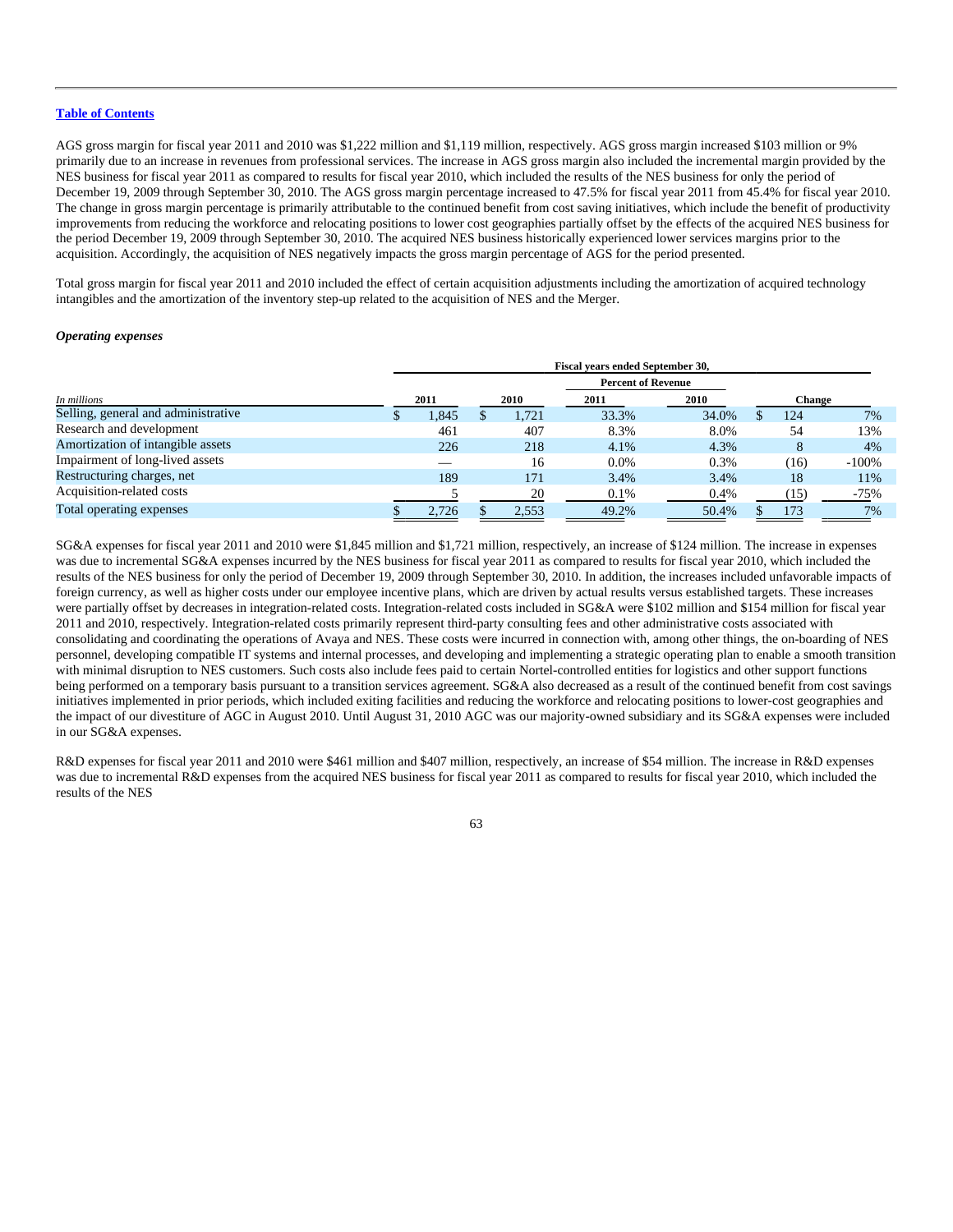business for only the period of December 19, 2009 through September 30, 2010, as well as higher costs under our employee incentive programs. This increase was partially offset by reductions resulting from continued focus on cost saving initiatives and the re-prioritization of projects.

Amortization of intangible assets for fiscal year 2011 and 2010 was \$226 million and \$218 million, respectively, an increase of \$8 million.

Our acquisition of NES provided us with access to several proprietary technologies that previously were not available to Avaya. Some of these technologies, based on their functionality, overlapped with our pre-existing technologies. In order to realize synergies and reduce our expenditures on research and development and marketing, the number of technologies Avaya supports is being reduced. As a result, we identified certain technologies associated with our GCS products segment that are redundant to others that Avaya no longer aggressively develops and markets. The Company recorded an impairment charge of \$16 million in fiscal year 2010 associated with these technologies. The Company determined that no events or circumstances changed during fiscal year 2011 that would indicate that any technologies were impaired.

Restructuring charges, net, for fiscal year 2011 and 2010 were \$189 million and \$171 million, respectively, an increase of \$18 million. During fiscal years 2011 and 2010, we continued our focus on controlling costs. In response to the global economic climate and in anticipation of the acquisition of NES, we began implementing additional initiatives designed to streamline our operations, generate cost savings, and eliminate overlapping processes and expenses associated with the NES business. These initiatives include exiting facilities and reducing the workforce or relocating positions to lower cost geographies. Restructuring charges recorded during fiscal year 2011 include employee separation costs of \$153 million and lease obligations of \$36 million. Employee separation charges for this period include \$56 million associated with an agreement reached with the works council representing employees of certain of the Company's German subsidiaries for the elimination of 210 employee positions. Severance and employment benefits payments associated with this action are expected to be paid through the quarter ending September 30, 2012, and include, but are not limited to, social pension fund payments and health care and unemployment insurance costs to be paid to or on behalf of the affected employees. These employee departures are expected to continue through the quarter ending December 31, 2011. However, we do not expect to incur additional expenses in connection with our agreement with the works council. The program in Germany does allow for additional voluntary personnel reductions in which employees would receive the same or similar benefits as those provided to employees under the agreement with the works council. However, under the related authoritative accounting guidance, the conditions for recognizing such costs have not been met at this time. Further, due to the inherent limitations in estimating the extent of voluntary termination costs, a reliable estimate of the cost of such actions cannot be made at this time. For fiscal year 2011, lease obligations included in restructuring charges represent the remaining lease obligations associated with facilities vacated during the period primarily in Ireland and the U.S. Restructuring charges recorded during fiscal year 2010 include employee separation costs of \$147 million and lease obligations of \$24 million and primarily include costs associated with involuntary employee severance actions in EMEA and the U.S. and facilities vacated during the period primarily in the U.S. and United Kingdom. The Company continues to evaluate opportunities to streamline its operations and identify cost savings globally. Although a specific plan does not exist at this time, the Company may take additional restructuring actions in the future and the costs of those actions could be material. All costs associated with such actions would be recognized in accordance with authoritative accounting guidance and the Company's accounting policies.

Acquisition-related costs for fiscal year 2011 and 2010 were \$5 million and \$20 million, respectively, a decrease of \$15 million, and include third-party legal and other costs related to business acquisitions in fiscal year 2011 and the acquisition of NES in fiscal year 2010.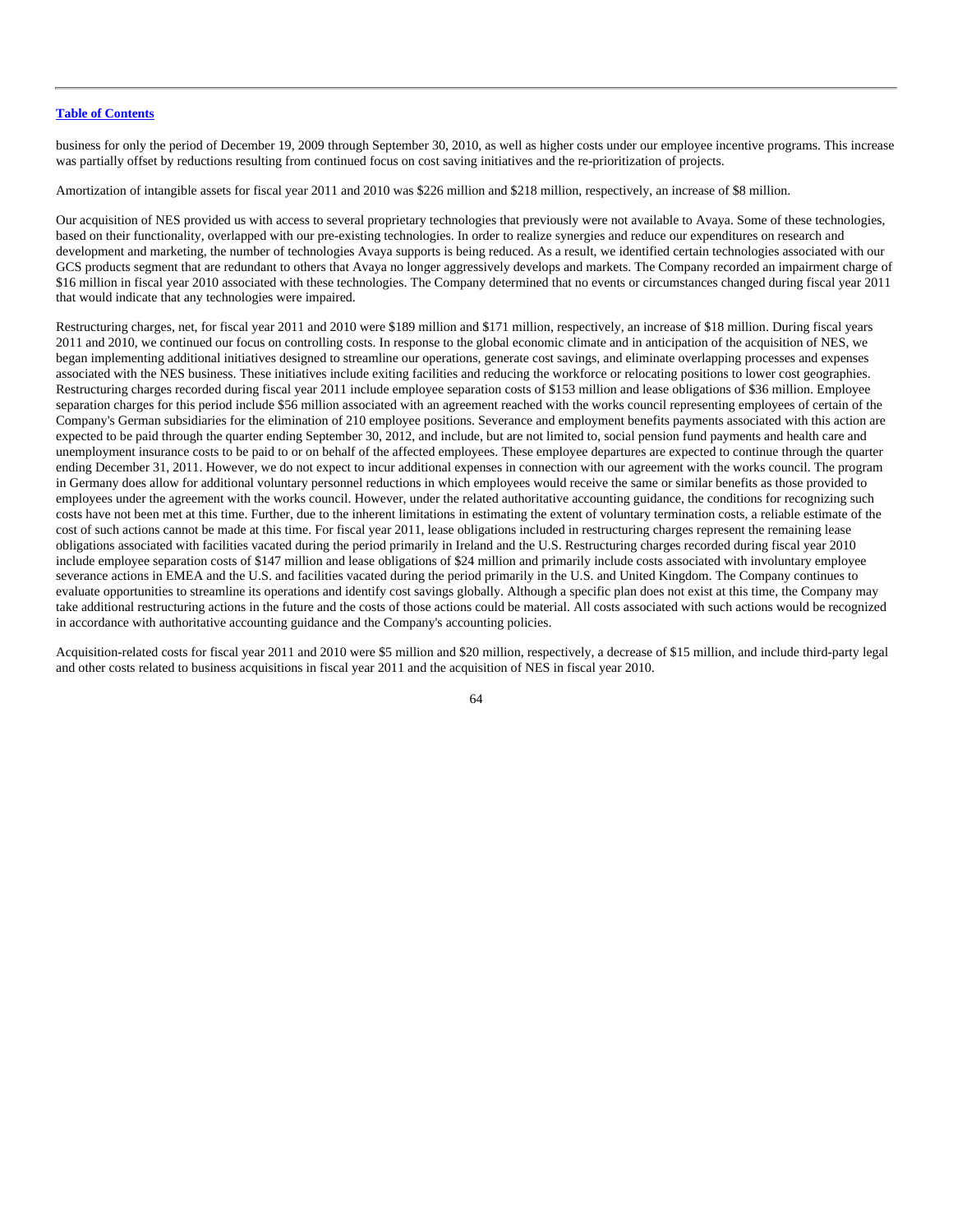# *Operating Loss*

Operating loss for fiscal year 2011 was \$94 million compared to \$381 million for fiscal year 2010.

Results for fiscal year 2011 include the impact of the operating results associated with the NES business, which includes the effect of certain acquisition adjustments and the amortization of acquired technology and customer intangibles, for fiscal year 2011 as compared to results for fiscal year 2010, which included the results of the NES business for only the period of December 19, 2009 through September 30, 2010. In addition, for fiscal year 2011, we incurred integration-related costs (included in SG&A and elsewhere) of \$132 million and acquisition-related costs of \$5 million, as described above. For fiscal year 2010, we incurred integration-related costs (included in SG&A and elsewhere) of \$208 million, acquisition-related costs of \$20 million and an impairment of \$16 million to our long-lived assets.

Our operating loss for fiscal year 2011 includes non-cash expenses for depreciation and amortization of \$653 million and share-based compensation of \$12 million. Operating income before non-cash depreciation and amortization and share-based compensation was \$571 million for fiscal year 2011. Our operating loss for fiscal year 2010 includes non-cash expenses for depreciation and amortization of \$691 million and share-based compensation of \$19 million. Operating income before non-cash depreciation and amortization and share-based compensation was \$329 million for fiscal year 2010.

# *Interest Expense*

Interest expense for fiscal year 2011 and 2010 was \$460 million and \$487 million, which includes non-cash interest expense of \$42 million and \$105 million, respectively. Non-cash interest expense for fiscal year 2011 includes (1) amortization of debt issuance costs, (2) accretion of debt discount attributable to our senior secured incremental term B-2 loans, which were issued in connection with the acquisition of NES, through February 11, 2011, the date on which those loans were repaid in full, and (3) accretion of debt discount attributable to our senior secured term B-3 loans, which were issued on February 11, 2011 as a result of the modification to certain provisions of the senior secured credit facility. Non-cash interest expense for fiscal year 2010 includes (1) amortization of debt issuance costs, (2) accretion of debt discount attributable to our senior secured incremental term B-2 loans and (3) PIK interest, which we elected to finance through our senior unsecured PIK toggle notes for the period of May 1, 2009 through October 31, 2009 and November 1, 2009 through April 30, 2010.

Cash interest expense for fiscal year 2011 increased as a result of (1) our election to pay cash interest on our senior unsecured PIK toggle notes for the periods of May 1, 2010 through October 31, 2010, November 1, 2010 through April 30, 2011, and May 1, 2011 through October 31, 2011, and (2) the amendment and restatement of the senior secured credit facility. The amendment and restatement of the senior secured credit facility permitted the extension of the maturity of a portion of the senior secured term B-1 loans representing outstanding principal amounts of \$2.2 billion from October 26, 2014 to October 26, 2017 by converting such loans into a new tranche of senior secured B-3 loans that bear interest at a higher rate per annum than the senior secured term B-1 loans that they replaced. This increase was partially offset by decreased cash interest expense as a result of the expiration of certain interest rate swap contracts associated with our senior secured credit facility. See Note 9, "Financing Arrangements" to our audited consolidated financial statements for further details on the amendment and extension of the senior secured credit facility.

# *Loss on Extinguishment of Debt*

In connection with the issuance of the senior secured notes and the payment in full of the senior secured incremental term B-2 loans, we recognized a loss on extinguishment of debt for fiscal year 2011 of \$246 million. The loss represents the difference between the reacquisition price of the senior secured incremental term B-2 loans (including \$1 million of consent fees paid to the holders of the senior secured incremental term B-2 loans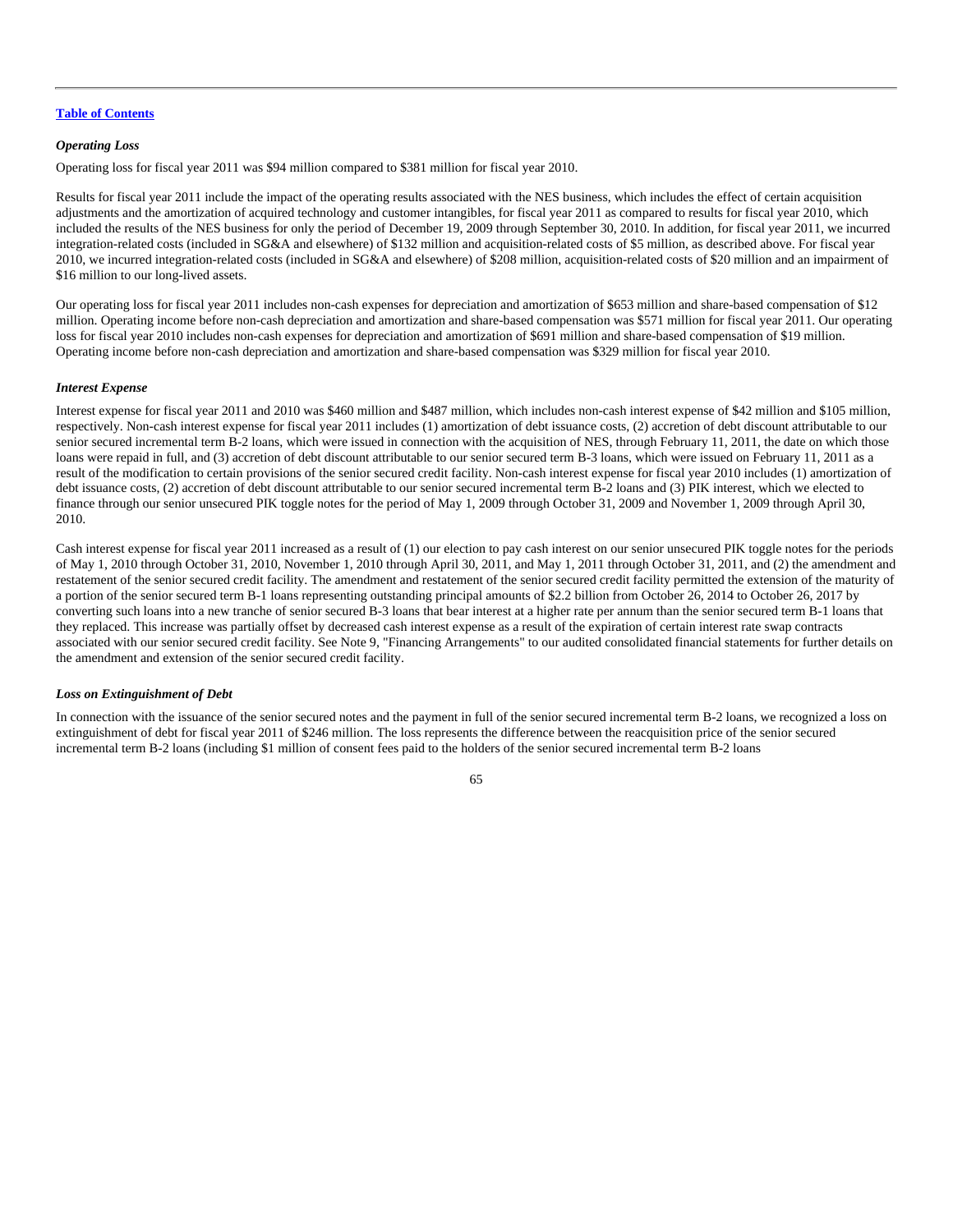that consented to the amendment and restatement of the senior secured credit facility) and the carrying value of the senior secured incremental term B-2 loans (including unamortized debt discount and debt issue costs). See Note 9, "Financing Arrangements" to our audited consolidated financial statements for further details on the issuance of our senior secured notes and repayment of the senior secured incremental term B-2 loans.

### *Other Income, Net*

Other income, net for fiscal year 2011 and 2010 was \$5 and \$15 million, respectively, a decrease of \$10 million. For fiscal year 2011 other income, net includes fees paid to third parties in connection with the modification of the senior secured term B-1 loan of \$9 million offset by interest income and net foreign currency transaction gains. For fiscal year 2010 other income, net includes interest income and a \$7 million gain on our divestiture of AGC.

# *Provision for Income Taxes*

The provision for income taxes was \$68 million and \$18 million for fiscal year 2011 and 2010, respectively. The effective tax rate for fiscal year 2011 and 2010 was 8.5% and 2.1%, respectively, and differs from the U.S. Federal tax rate primarily due to the effect of taxable income in non-U.S. jurisdictions and the valuation allowance principally established against our U.S. deferred tax assets. Additionally, the tax provision for fiscal year 2011 includes an \$8 million benefit for the reversal of a valuation allowance related to NOLs, which are now expected to be utilized by a non-U.S. entity and a \$5 million benefit for a reduction in unrecognized tax benefits due to reduction of uncertain tax positions plus the reversal of interest in the amount of \$3 million. The tax benefit for fiscal year 2010 includes a \$10 million reduction in our unrecognized tax benefits due to the settlement of a tax issue plus the reversal of interest in the amount of \$5 million.

## *Summary of the Fiscal Year Ended September 30, 2010 Compared with Fiscal Year Ended September 30, 2009*

#### *Revenue*

Our revenue for fiscal year 2010 and 2009 was \$5,060 million and \$4,150 million, respectively, an increase of \$910 million or 22%. The following table sets forth a comparison of revenue by segment:

|                                 |             |              |                      |      | Fiscal year ended September 30, |                               |
|---------------------------------|-------------|--------------|----------------------|------|---------------------------------|-------------------------------|
|                                 |             |              | Percent of           |      | Yr. to Yr.                      | Yr. to Yr. Percent            |
|                                 |             |              | <b>Total Revenue</b> |      | Percent                         | <b>Change, net of Foreign</b> |
| In millions                     | 2010        | 2009         | 2010                 | 2009 | Change                          | <b>Currency Impact</b>        |
| <b>GCS</b>                      | 2,329<br>S. | 1.939<br>аĐ. | 46%                  | 46%  | 20%                             | 19%                           |
| Purchase accounting adjustments | 71          | (16)         | 0%                   | 0%   | (1)                             | (1)                           |
| <b>Networking</b>               | 280         |              | 5%                   | 0%   | (1)                             | (1)                           |
| Total product revenue           | 2,602       | 1,923        | 51%                  | 46%  | 35%                             | 34%                           |
| AGS                             | 2.463       | 2.227        | 49%                  | 54%  | 11%                             | 10%                           |
| Purchase accounting adjustments | (5)         |              | 0%                   | 0%   | (1)                             | (1)                           |
| Total service revenue           | 2,458       | 2,227        | 49%                  | 54%  | 10%                             | 10%                           |
| Total revenue                   | 5,060       | 4,150        | 100%                 | 100% | 22%                             | 21%                           |

(1) Not meaningful

GCS revenue for fiscal year 2010 and 2009 was \$2,329 million and \$1,939 million, respectively. GCS revenue increased \$390 million or 20% primarily due to incremental revenue from the NES business and the favorable impact of foreign currency. The increase in GCS revenues was partially offset by lower sales volume of communications infrastructure solutions which is primarily attributable to global economic conditions and

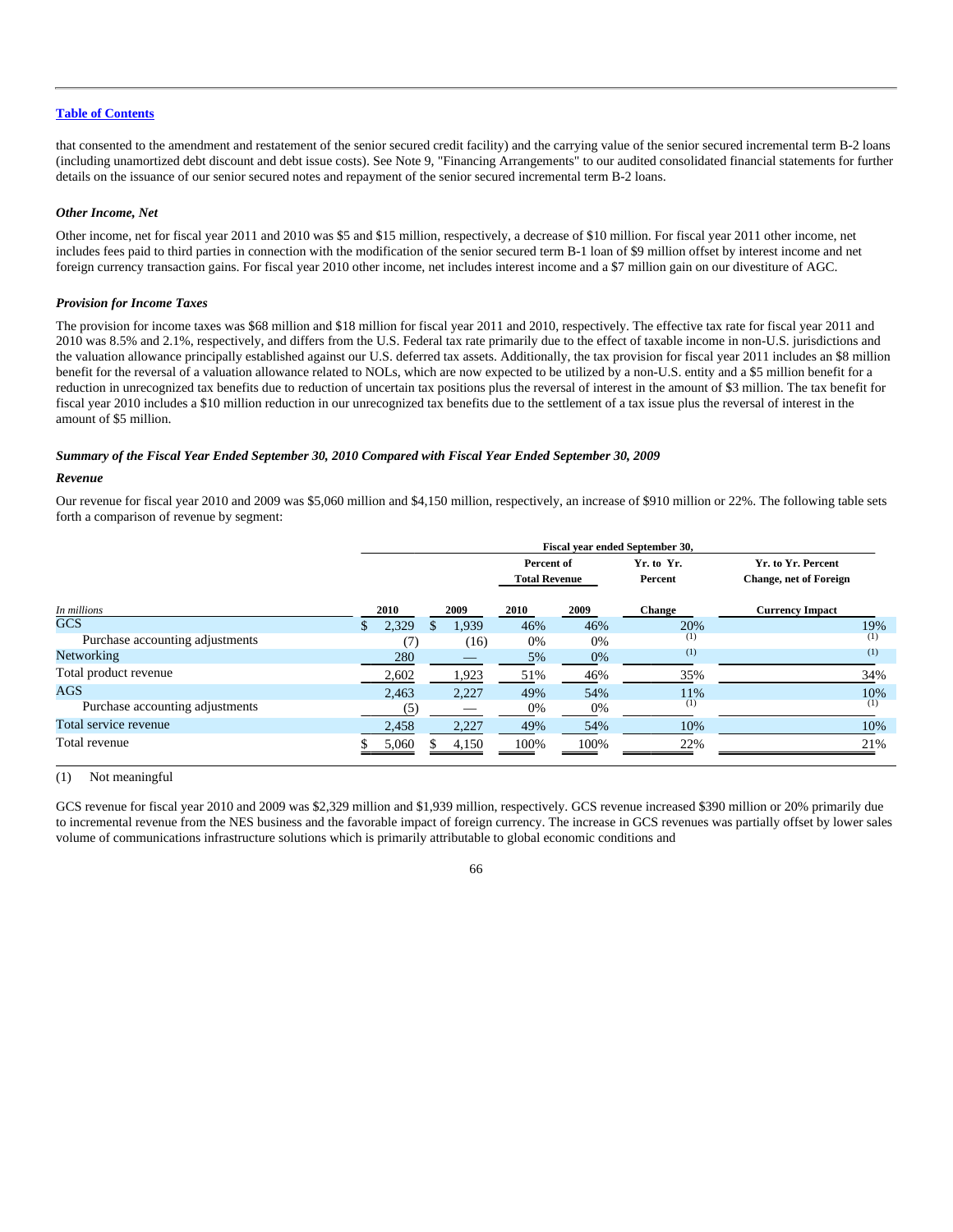cautious spending by Avaya's established customer base as Avaya's product line was in transition during the first half of fiscal year 2010. The acquisition of NES in fiscal year 2010 resulted in an increase in the number of products under development and presented challenges in sales force and partner training and product positioning. We believe this resulted in lower comparable revenues during the first half of fiscal year 2010 as many customers curtailed purchases and upgrades until we completed the integration of the Avaya and NES product portfolios. During the second half of fiscal year 2010, we completed the integration of the Avaya and NES product lines as we continued to execute our new product roadmap and launched a series of new products across our portfolio. For example, we released the Avaya Aura 6.0 platform for call control and session management, along with solutions in messaging, conferencing and presence services, delivering an integrated platform that supports voice, video and IM communications. We also released a new contact center solution suite including intelligent software routing, IP Office 7.0 and our new video portfolio consisting of the Avaya Flare Experience, the Avaya Desktop Video Device and the Avaya 1000 Series Video Conferencing system of endpoints for desktop and conference rooms.

Networking revenue for fiscal year 2010 was \$280 million. Our networking business was acquired as part of the acquisition of NES on December 18, 2009, which gave Avaya a modest position within the global data networking industry.

AGS revenue for fiscal year 2010 and 2009 was \$2,463 million and \$2,227 million, respectively. AGS revenue increased \$236 million or 11% primarily due to incremental revenue from the NES business and the favorable impact of foreign currency. The increase in AGS revenues was partially offset by lower revenues due to customers reducing their spending by cancelling or reducing maintenance contract services, which we believe was in response to economic conditions. As we implemented the strategic decision to broaden our market coverage through the indirect channel, we incurred a loss of certain service agreements to channel partners. In addition, due to the decline in comparable product revenues, associated revenues for certain product support, implementation and professional services also declined.

The following table sets forth a comparison of revenue by location:

|                                                             |             | Fiscal years ended September 30, |                      |      |               |                               |
|-------------------------------------------------------------|-------------|----------------------------------|----------------------|------|---------------|-------------------------------|
|                                                             |             |                                  | <b>Percent of</b>    |      | Yr. to Yr.    | Yr. to Yr. Percent            |
|                                                             |             |                                  | <b>Total Revenue</b> |      | Percent       | <b>Change, net of Foreign</b> |
| In millions                                                 | <b>2010</b> | 2009                             | 2010                 | 2009 | <b>Change</b> | <b>Currency Impact</b>        |
| U.S.                                                        | \$2,764     | \$2,276                          | 55%                  | 55%  | 21%           | 21%                           |
| International:                                              |             |                                  |                      |      |               |                               |
| Germany                                                     | 537         | 579                              | 10%                  | 14%  | $-7%$         | $-8%$                         |
| <b>EMEA</b> (Excluding Germany)                             | 846         | 613                              | 17%                  | 15%  | 38%           | 38%                           |
| <b>Total EMEA</b>                                           | 1,383       | 1,192                            | 27%                  | 29%  | 16%           | 16%                           |
| APAC—Asia Pacific                                           | 464         | 350                              | 9%                   | 8%   | 33%           | 29%                           |
| Americas International—Canada and Central and Latin America | 449         | 332                              | 9%                   | 8%   | 35%           | 29%                           |
| <b>Total International</b>                                  | 2,296       | 1,874                            | 45%                  | 45%  | 23%           | 20%                           |
| Total revenue                                               | \$5,060     | \$4,150                          | 100%                 | 100% | 22%           | 21%                           |

Revenue in the U.S. for fiscal year 2010 and 2009 was \$2,764 million and \$2,276 million, respectively. Revenue in the U.S. increased \$488 million or 21% primarily due to incremental revenue from the NES business partially offset by a decline in services revenue due to customers cancelling or renegotiating maintenance contracts, a decrease in demand as a result of the global economy and cautious spending by our customers, as well as the curtailment of purchases and upgrades by many customers while the Company completed its consolidation of the NES and Avaya product lines. Revenue in EMEA for fiscal year 2010 and 2009 was \$1,383 million and \$1,192 million, respectively. Revenue in EMEA increased \$191 million or 16% primarily as a result of incremental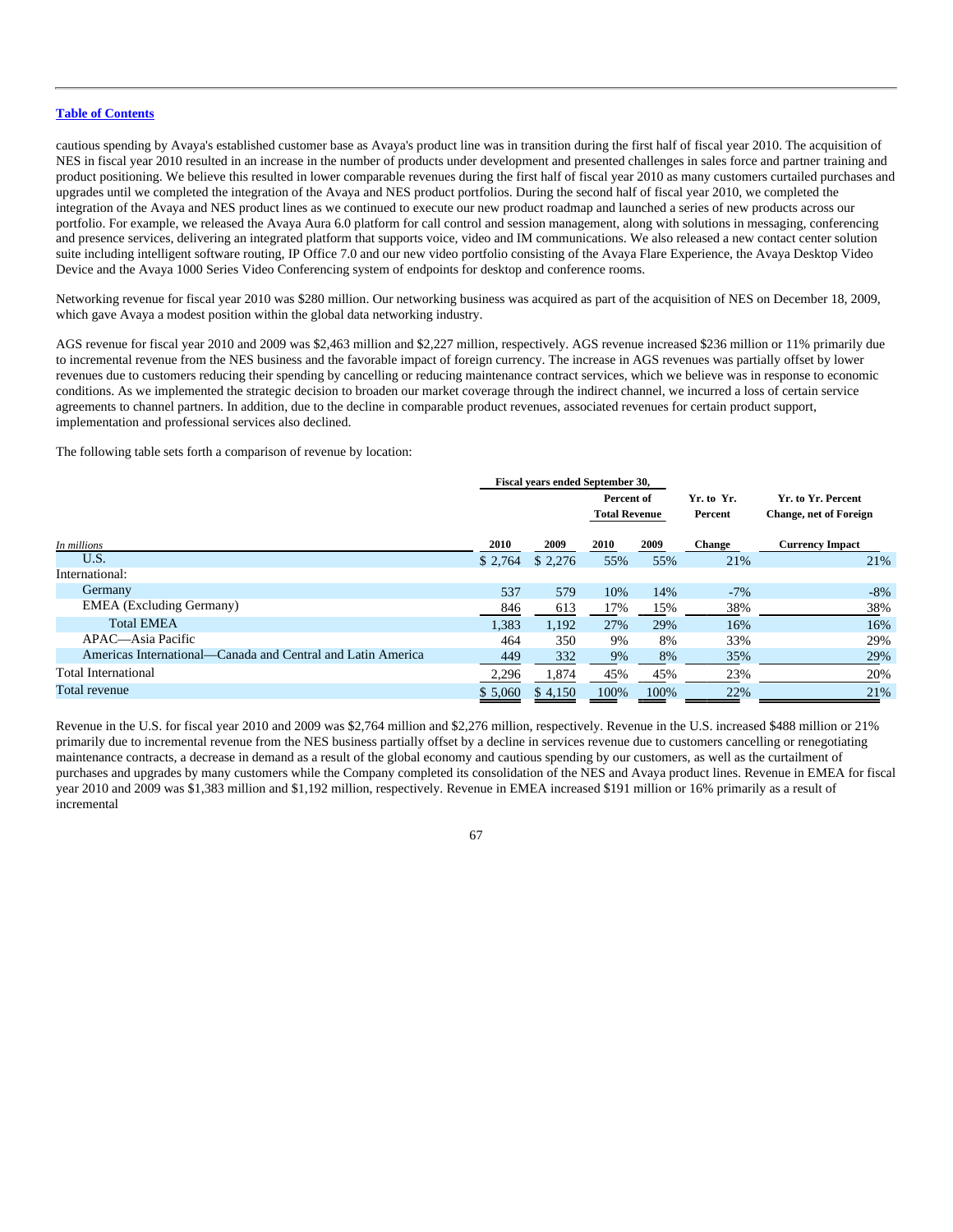revenue from the NES business and the favorable impact of foreign currency. The increase was partially offset by decreases attributable to the exiting of lower-margin product and service offerings and weakness in the European economy. Excluding the impacts of the incremental revenue from the NES business and foreign currency, revenues in APAC increased slightly, while revenues in Central and Latin America, or CALA, decreased slightly.

We continue to expand our market coverage by investing more in the indirect channel through our partners worldwide, including system integrators, service providers, value-added resellers and business partners that provide sales and service support. The following table sets forth a comparison of revenue from sales of products by channel.

|                         |              |  |             | Fiscal years ended September 30,     |        |                        |                                                     |        |
|-------------------------|--------------|--|-------------|--------------------------------------|--------|------------------------|-----------------------------------------------------|--------|
|                         |              |  |             | Percent of<br><b>Product Revenue</b> |        | Yr. to Yr.<br>Percent  | Yr. to Yr. Percent<br><b>Change, net of Foreign</b> |        |
| In millions             | 2009<br>2010 |  | <b>2010</b> | 2009                                 | Change | <b>Currency Impact</b> |                                                     |        |
| Direct                  | 763          |  | 900         | 29%                                  | 47%    | $-15%$                 |                                                     | $-17%$ |
| Indirect                | 1,839        |  | .023        | 71%                                  | 53%    | 80%                    |                                                     | 79%    |
| Total sales of products | 2,602        |  | 1,923       | 100%                                 | 100%   | 35%                    |                                                     | 34%    |

The percentage of product sales through the indirect channel increased by 18 percentage points to 71% in fiscal year 2010 as compared to 53% in fiscal year 2009. The increase was predominantly attributable to the incremental product sales from the NES business, which, prior to the acquisition of NES, were substantially generated through the indirect channel. Excluding the impact of NES, the percentage of product sales through the indirect channel also increased for fiscal year 2010 as compared to fiscal year 2009. As a result of higher volume discounts, sales through the indirect channel generally generate lower margins than direct sales. Avaya's use of the indirect channel lowers selling expenses and allows us to reach more end users.

# *Gross Margin*

The following table sets forth a comparison of gross margin by segment:

|                                                                                                | Fiscal years ended September 30,<br><b>Percent of Revenue</b> |         |       |             |        |     |  |  |
|------------------------------------------------------------------------------------------------|---------------------------------------------------------------|---------|-------|-------------|--------|-----|--|--|
|                                                                                                |                                                               |         |       |             |        |     |  |  |
| In millions                                                                                    | 2009<br>2010<br>2010<br>2009                                  |         |       |             | Change |     |  |  |
| GCS margin                                                                                     | \$1,249                                                       | \$1,066 | 53.6% | 55.0% \$183 |        | 17% |  |  |
| Networking margin                                                                              | 117                                                           | $\sim$  | 41.8% | (1)         | 117    |     |  |  |
| AGS margin                                                                                     | 1.119                                                         | 1.065   | 45.4% | 47.8%       | 54     | 5%  |  |  |
| Amortization of technology intangible assets and the impact of purchase accounting adjustments | (313)                                                         | (265)   | (1)   | (1)         | (48)   |     |  |  |
| Total gross margin                                                                             | \$2,172                                                       | \$1,866 | 42.9% | 45.0% \$306 |        | 16% |  |  |

### (1) Not meaningful

Gross margin for fiscal year 2010 and 2009 was \$2,172 million and \$1,866 million, respectively. Gross margin increased by \$306 million or 16% primarily due to the incremental margin from the NES business and the favorable impact of foreign currency.

GCS gross margin for fiscal year 2010 and 2009 was \$1,249 million and \$1,066 million, respectively. GCS gross margin increased \$183 million or 17% primarily due to incremental margin provided by the NES business and the favorable impact of foreign currency. The increase in gross margin was partially offset by the decline in sales volume and pricing in the U.S. and EMEA. The GCS gross margin percentage decreased to 53.6% for fiscal year 2010 from 55.0% for fiscal year 2009. The decrease in gross margin percentage is primarily due to the lower gross margin percentage of the NES business.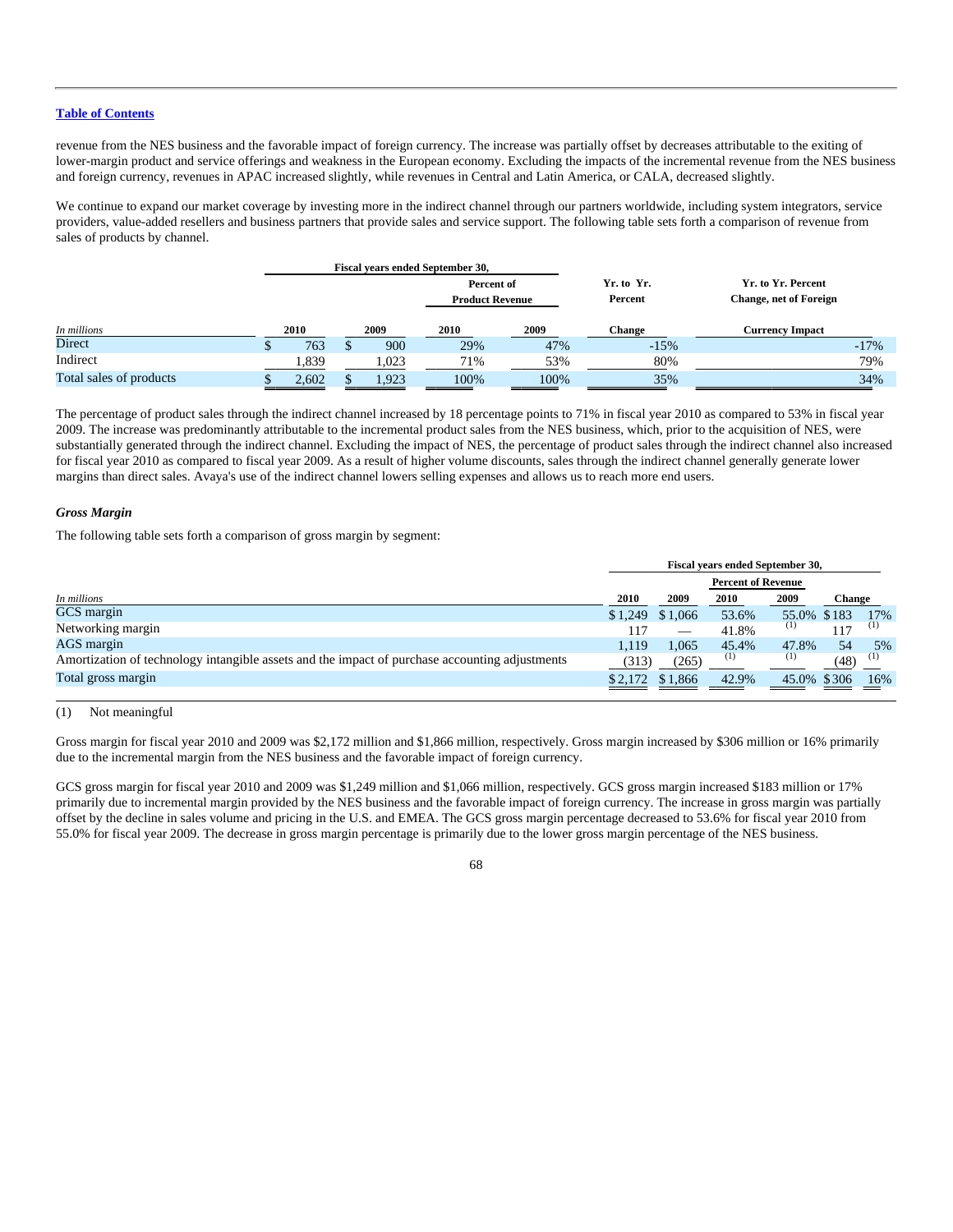Networking gross margin for fiscal year 2010 was \$117 million with a gross margin percentage of 41.8%. We acquired our networking business as part of the acquisition of NES on December 18, 2009. The addition of the NES business has given us a position within the global data networking industry, one in which we did not participate immediately prior to the acquisition.

AGS gross margin for fiscal year 2010 and 2009 was \$1,119 million and \$1,065 million, respectively. AGS gross margin increased \$54 million or 5% primarily due to incremental margin provided by the NES business and the favorable impact of foreign currency. The AGS gross margin percentage decreased to 45.4% for fiscal year 2010 from 47.8% for fiscal year 2009. The decrease in gross margin percentage is primarily due to the lower gross margin percentage of the NES business.

Total gross margin for fiscal year 2010 and 2009 included the effect of certain acquisition adjustments including the amortization of acquired technology intangibles and the amortization of the inventory step-up related to the acquisition of NES and the Merger.

## *Operating expenses*

|                                                  | Fiscal vears ended September 30, |       |      |       |                           |       |  |       |               |  |
|--------------------------------------------------|----------------------------------|-------|------|-------|---------------------------|-------|--|-------|---------------|--|
|                                                  |                                  |       |      |       | <b>Percent of Revenue</b> |       |  |       |               |  |
| In millions                                      |                                  | 2010  | 2009 |       | 2010                      | 2009  |  |       | <b>Change</b> |  |
| Selling, general and administrative              |                                  | 1.721 |      | .272  | 34.0%                     | 30.7% |  | 449   | 35%           |  |
| Research and development                         |                                  | 407   |      | 309   | 8.0%                      | 7.4%  |  | 98    | 32%           |  |
| Amortization of intangible assets                |                                  | 218   |      | 207   | 4.3%                      | 5.0%  |  | 11    | 5%            |  |
| Impairment of long-lived assets                  |                                  | 16    |      | ◠     | 0.3%                      | 0.0%  |  | 14    | 700%          |  |
| Impairment of indefinite-lived intangible assets |                                  |       |      | 60    | $0.0\%$                   | 1.4%  |  | (60)  | $-100%$       |  |
| Goodwill impairment                              |                                  |       |      | 235   | $0.0\%$                   | 5.7%  |  | (235) | $-100%$       |  |
| Restructuring charges, net                       |                                  | 171   |      | 160   | 3.4%                      | 3.9%  |  | 11    | 7%            |  |
| In-process research and development charge       |                                  |       |      | 12    | $0.0\%$                   | 0.3%  |  | (12)  | $-100%$       |  |
| Acquisition-related costs                        |                                  | 20    |      | 29    | 0.4%                      | 0.7%  |  | (9)   | $-31%$        |  |
| Total operating expenses                         |                                  | 2,553 |      | 2,286 | 50.4%                     | 55.1% |  | 267   | 12%           |  |

SG&A expenses for fiscal year 2010 and 2009 were \$1,721 million and \$1,272 million, respectively, an increase of \$449 million. The increase was due to incremental SG&A expenses arising as a result of operating the acquired NES business, as well as integration-related costs included in SG&A of \$154 million for fiscal year 2010 and an unfavorable foreign currency impact. Integration-related costs primarily represent third-party consulting fees and other administrative costs associated with consolidating and coordinating the operations of Avaya and NES. These costs were incurred in connection with, among other things, the on-boarding of NES personnel, developing compatible IT systems and internal processes and developing and implementing a strategic operating plan to help enable a smooth transition with minimal disruption to NES customers. Such costs also include fees paid to certain Nortel-controlled entities for logistics and other support functions being performed on a temporary basis pursuant to a transition services agreement. These costs were partially offset by the continued benefit from cost savings initiatives.

R&D expenses for fiscal year 2010 and 2009 were \$407 million and \$309 million, respectively, an increase of \$98 million. The increase was due to incremental R&D expenses incurred by the NES business and an unfavorable foreign currency impact. The increase was partially offset by reductions resulting from continued focus on cost saving initiatives and the re-prioritization of projects.

Amortization of intangible assets for fiscal year 2010 and 2009 was \$218 million and \$207 million, respectively, an increase of \$11 million. The increase was due to amortization related to intangible assets acquired in connection with the acquisition of NES.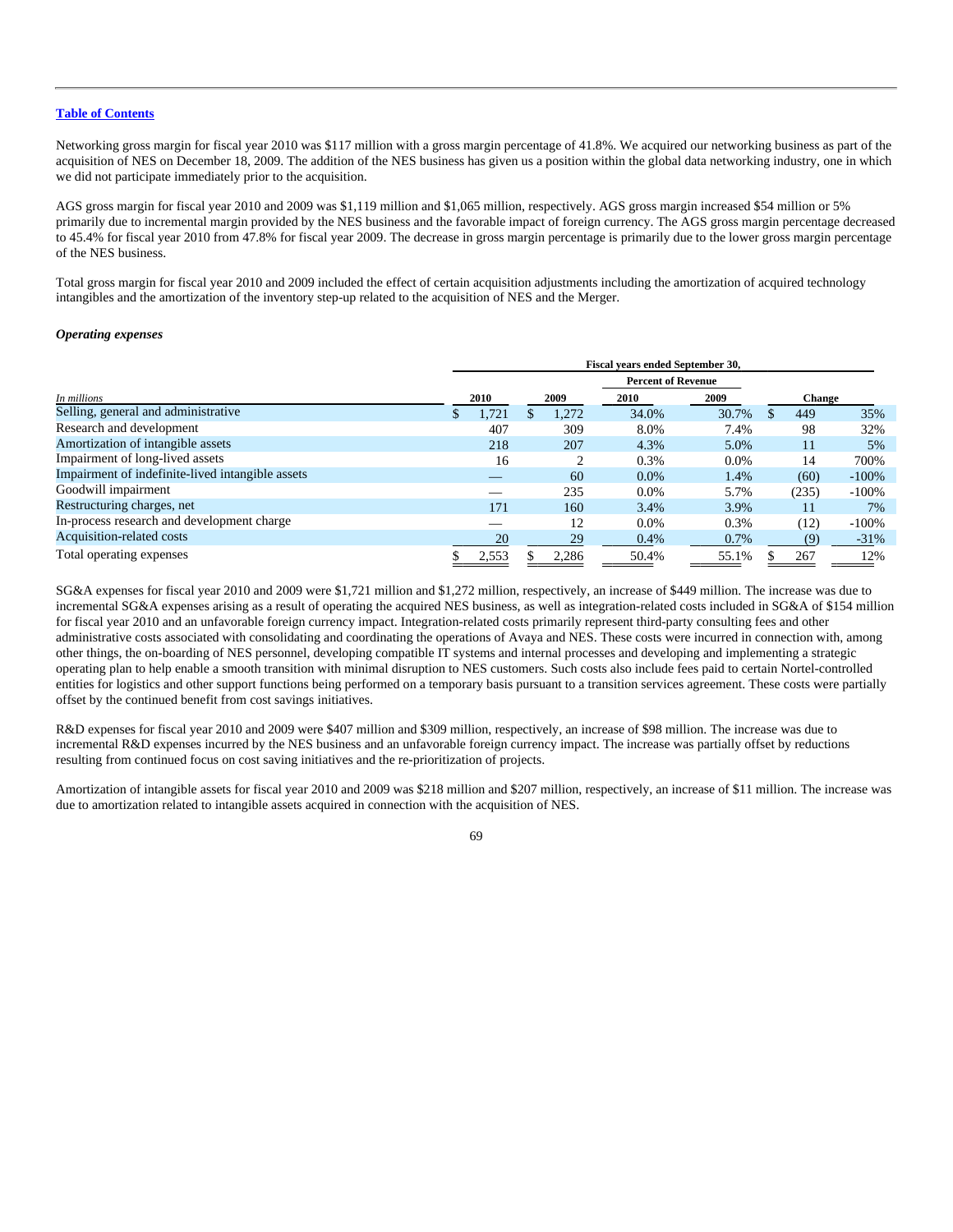Our acquisition of NES provided us with access to several proprietary technologies that previously were not available to Avaya. Some of these technologies, based on their functionality, overlapped with our pre-existing technologies. In order to realize synergies and reduce our expenditures on research and development and marketing, the number of technologies Avaya supported was reduced. As a result, we identified certain technologies associated with our products segment that were redundant to others which Avaya no longer aggressively develops and markets. The Company recorded an impairment charge of \$16 million in the three months ended December 31, 2009 associated with these technologies. During fiscal year 2009, we also recognized an impairment loss of \$2 million relating to capitalized software. Based on our analysis, we determined that this asset had no future use to the Company.

During the second quarter of fiscal year 2009, we recognized impairment losses associated with our indefinite-lived intangible assets of \$60 million and goodwill of \$235 million. During the three months ended March 31, 2009, the global economic downturn experienced during 2008 continued and negatively affected most of our markets beyond the Company's expectations utilized in its annual testing of goodwill at September 30, 2008. Several of the Company's customers and competitors had reduced their financial outlooks or disclosed that they were experiencing very challenging market conditions with little visibility of a rebound. As a result we had seen indications that enterprises were not willing to spend on enterprise communications technology, and the rate of revenue growth we experienced in previous years was not expected to resume in the near term. Our product revenues for the six months ended March 31, 2009 were down 25% when compared to the same period of the prior year. Reductions in spending, access to credit, employment variability, corporate profit growth, interest rates, energy prices, and other factors in specific markets were expected to further impact corporate willingness to spend on communications technology in the near term. In March 2009, in response to these adverse business indicators and the rapidly declining revenue trends experienced during the second quarter of our 2009 fiscal year, we reduced our near-term and long-term revenue projections. As a result of the deteriorating business climate during the second quarter of fiscal year 2009, we determined that our long-lived assets and goodwill should be tested for potential impairment.

We performed step one of the impairment test of long-lived assets included in our reporting units and determined that the net book values of each of our reporting units were recoverable. We also tested our indefinite-lived intangible assets for impairment and determined that, as a result of the lower revenue projections and higher discount rates, the carrying values of our tradenames and trademarks exceeded their estimated fair values. Accordingly, we recorded an impairment charge of \$60 million to reflect such intangible assets at their estimated fair values.

We also performed an analysis of goodwill for impairment. Based on our performance of step one of the goodwill impairment test, we determined that the net book value of two of our GCS reporting units exceeded their estimated fair values. Based on the second step of the goodwill impairment test, we determined that the book value of goodwill of one of the two reporting units exceeded its implied fair value. Accordingly, we wrote down the goodwill balance by \$235 million as of March 31, 2009 in order to state the goodwill balance of that reporting unit at its implied fair value. The reduced valuation of the affected reporting unit reflects the additional market risks, higher discount rates and the lower sales forecasts for one of the Company's GCS product lines consistent with economic trends at that time. Specifically, the valuations at March 31, 2009 and September 30, 2008, were prepared assuming, among other things, discount rates of 14% and 13% and long-term growth rates of 3% and 3%, respectively. These key assumptions, along with other assumptions for lower shortterm revenue growth rates, increased restructuring charges and changes in other operating costs and expenses resulted in lower estimated values for our reporting units. Although we did not identify a specific timetable for the full recovery of the economy within our forecasts, we provided for lower short-term growth and projected revenue growth to normalize over time. The adverse effect of these changes in assumptions was further compounded for the remainder of fiscal year 2009 and beyond, as the growth rate assumptions were applied to our actual results through March 31, 2009, which were below the levels estimated in September 2008. We do not believe that our historical results, which were impacted by the downturn in the global economy, are indicative of our future operating results.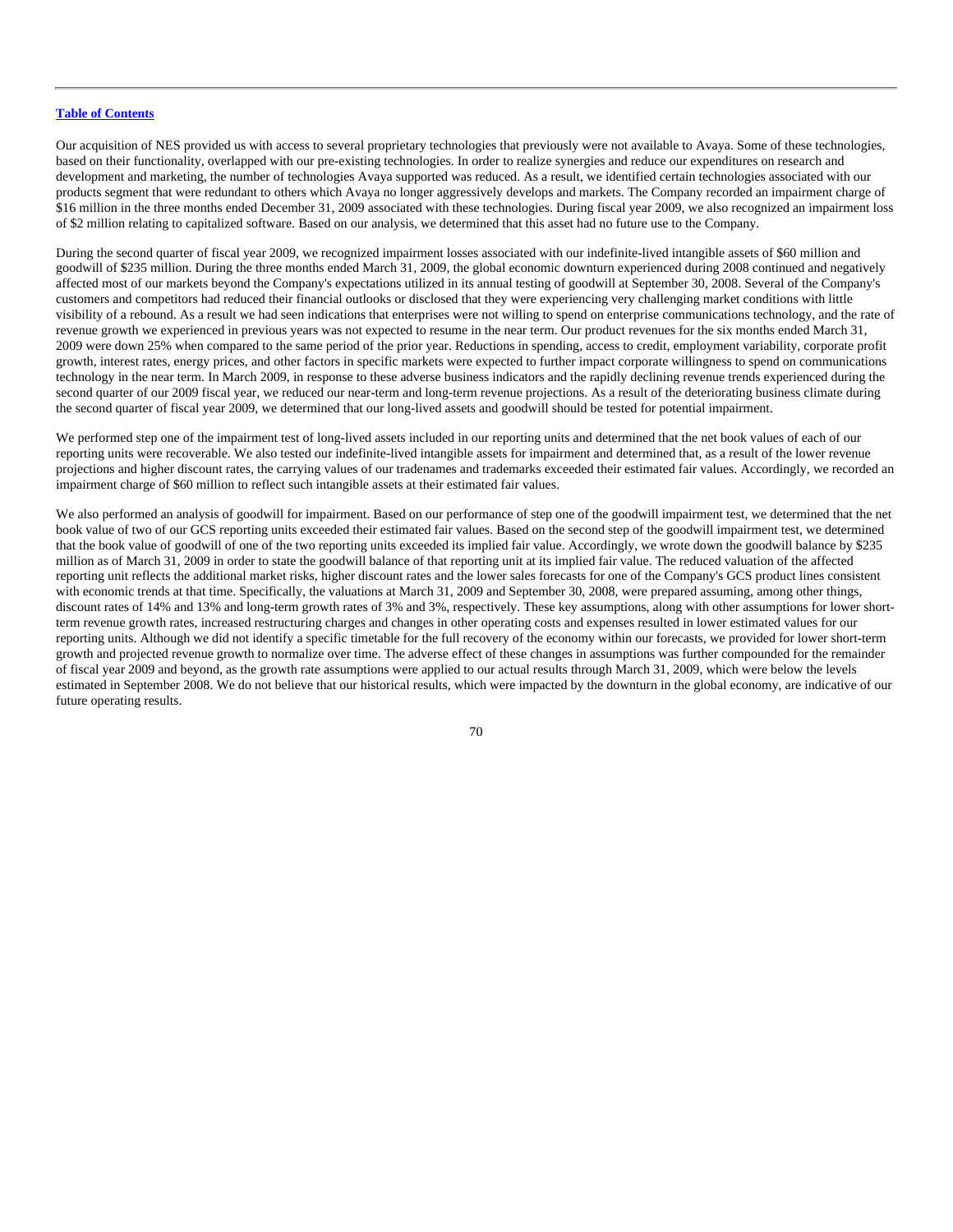Upon classification of the AGC business, which represents a portion of certain GCS and AGS reporting units, as held for sale, the Company tested the goodwill remaining in the portion of the reporting units to be retained for impairment in accordance with the authoritative guidance. Based on this goodwill impairment test, the Company determined that the respective book values for these reporting units did not exceed their estimated fair values and that it was not necessary to record impairment charges. Excluding the AGC transaction, which requires that goodwill be tested for impairment, the Company determined that no events occurred or circumstances changed during fiscal year 2010 that would indicate that the fair value of a reporting unit may be below its carrying amount.

At September 30, 2010 and 2009, the Company performed its annual test of recoverability of indefinite-lived intangible assets and its annual goodwill impairment test. The Company determined that the respective book values of the Company's reporting units did not exceed their estimated fair values and therefore no impairment existed. However, if market conditions continue to deteriorate, or if we are unable to execute on our cost reduction efforts and other strategies, it may be necessary to record additional impairment charges in the future. See Note 5, "Goodwill," and Note 6, "Intangible Assets," to our audited consolidated financial statements included elsewhere in this Form 10-K.

Restructuring charges, net for fiscal year 2010 and 2009 were \$171 million and \$160 million, respectively, an increase of \$11 million. During fiscal year 2010, we continued our focus on controlling costs. In response to the global economic climate and in anticipation of the acquisition of NES, we began implementing additional initiatives designed to streamline our operations, generate cost savings and eliminate overlapping processes and expenses associated with the NES business. These initiatives include exiting facilities and reducing the workforce or relocating positions to lower cost geographies. Restructuring charges recorded during fiscal year 2010 include employee separation costs primarily associated with involuntary employee severance actions in EMEA and the U.S. As the Company continues to evaluate its cost structure, additional restructuring opportunities may be identified.

As fully discussed in Note 4, "Business Combinations and Other Transactions," to our audited consolidated financial statements, as a result of our acquisition of Adomo, Inc., or Adomo, a developer of unified messaging solutions, the Company recognized IPRD charges in fiscal year 2009 of \$12 million. IPRD represents certain technologies expected to enhance the Company's products when completed in future years and were recorded in purchase accounting of the acquisition of Adomo at their estimated fair values. At the time of the acquisition of Adomo and the Merger, these technologies were in the initial development stages and did not meet the technological feasibility standard necessary for capitalization. Accordingly, these amounts were charged to the Consolidated Statement of Operations at the date of the acquisition of Adomo and completion of the Merger.

Acquisition-related costs for fiscal year 2010 and 2009 were \$20 million and \$29 million, and include legal and other costs related to the acquisition of NES.

## *Operating Loss*

Our operating loss for fiscal year 2010 was \$381 million compared to \$420 million for fiscal year 2009, a decrease of \$39 million.

For the period December 19, 2009 through September 30, 2010, results include the impact of the unfavorable operating results from the acquisition of NES, which includes the effect of certain acquisition adjustments and the amortization of acquired technology and customer intangibles. In addition, we incurred integration costs (included in SG&A and elsewhere) of \$208 million, restructuring charges that were \$11 million higher for fiscal year 2010 as compared to fiscal year 2009 and an impairment of \$16 million to our long-lived assets, as described above. For fiscal year 2009, results included the impact of the impairment of goodwill and indefinite-lived intangible assets of \$235 million and \$60 million, respectively,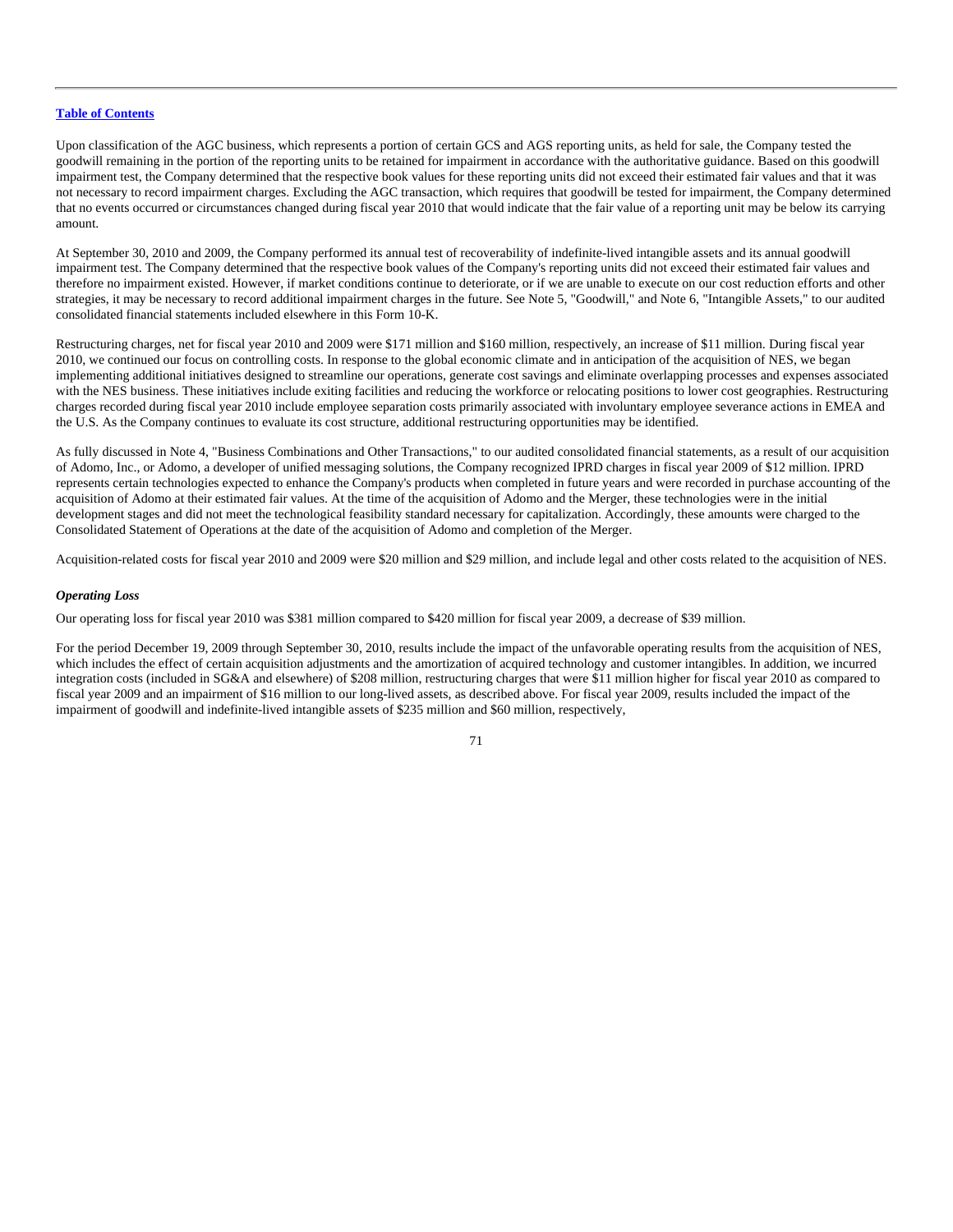Our operating loss for fiscal year 2010 includes non-cash expenses for depreciation and amortization of \$691 million and share-based compensation of \$19 million. Operating income before non-cash depreciation and amortization and share-based compensation was \$329 million for fiscal year 2010. Our operating loss for fiscal year 2009 includes non-cash expenses for depreciation and amortization of \$652 million and share-based compensation of \$10 million. Operating income before non-cash depreciation and amortization and share-based compensation was \$242 million for fiscal year 2009.

## *Interest Expense*

Interest expense for fiscal year 2010 and 2009 was \$487 million and \$409 million, which includes non-cash interest expense of \$105 million and \$57 million, respectively. Non-cash interest expense for fiscal year 2010 includes (1) amortization of debt issuance costs, (2) accretion of debt discount attributable to our senior secured incremental term B-2 loans issued in connection with the acquisition of NES and (3) PIK interest for the period of October 1, 2009 through April 30, 2010 which we elected to finance through the senior unsecured PIK toggle notes. Non-cash interest expense for fiscal year 2009 represents (1) amortization of debt issuance costs and (2) PIK interest for the period of May 1, 2009 through September 30, 2009 which we elected to finance through the senior unsecured PIK toggle notes.

Cash interest expense for fiscal year 2010 increased as a result of cash interest expense associated with the senior secured incremental term B-2 loans issued in connection with the acquisition of NES. This increase was partially offset by decreased cash interest expense as a result of lower interest rates combined with the expiration of certain interest rate swap contracts associated with the term B-1 loans under the senior secured credit facility issued in connection with the Merger, combined with the fact that the Company elected to pay in kind interest on the senior unsecured PIK toggles notes for a longer period during 2010 than compared to 2009.

## *Other Income, Net*

Other income, net for fiscal year 2010 was \$15 million as compared to \$14 million for fiscal year 2009, an increase of \$1 million. Net foreign currency transaction losses were \$1 million for fiscal year 2010 as compared to a net gain of \$8 million for fiscal year 2009. Interest income was \$5 million and \$6 million for fiscal year 2010 and 2009, respectively. The decrease in net foreign currency transaction gains and losses is consistent with the weakening of the U.S. dollar during fiscal year 2010 and its negative impact on certain foreign currency hedges. The decrease in interest income for fiscal year 2010 is due to a decrease in interest rates earned on cash balances compared to fiscal year 2009. Also included in fiscal year 2010 is a \$7 million gain on our divestiture of AGC.

## *Provision for (Benefit from) Income Taxes*

The provision for income taxes was \$18 million and \$30 million for fiscal year 2010 and 2009, respectively. The effective tax rate for fiscal year 2010 and 2009 was 2.1% and 3.7%, respectively. The rates differ from the U.S. Federal tax rate primarily due to the effect of taxable income in non-U.S. jurisdictions and due to the valuation allowance established principally against our U.S. deferred tax assets.

# **Liquidity and Capital Resources**

Our existing cash balance generated by operations and borrowings available under our credit facilities are our primary sources of short-term liquidity. Based on our current level of operations, we believe these sources will be adequate to meet our liquidity needs for the next several years. As part of our analysis, we have assessed the implications of the recent financial events on our current business and determined that these market conditions have not resulted in an inability to meet our obligations as they come due in the ordinary course of business and have not had a significant impact on our liquidity as of September 30, 2011. However, we cannot assure you that our business will generate sufficient cash flow from operations or that future borrowings will be available to us under our credit facilities in an amount sufficient to enable us to repay our indebtedness, including the notes, or to fund our other liquidity needs.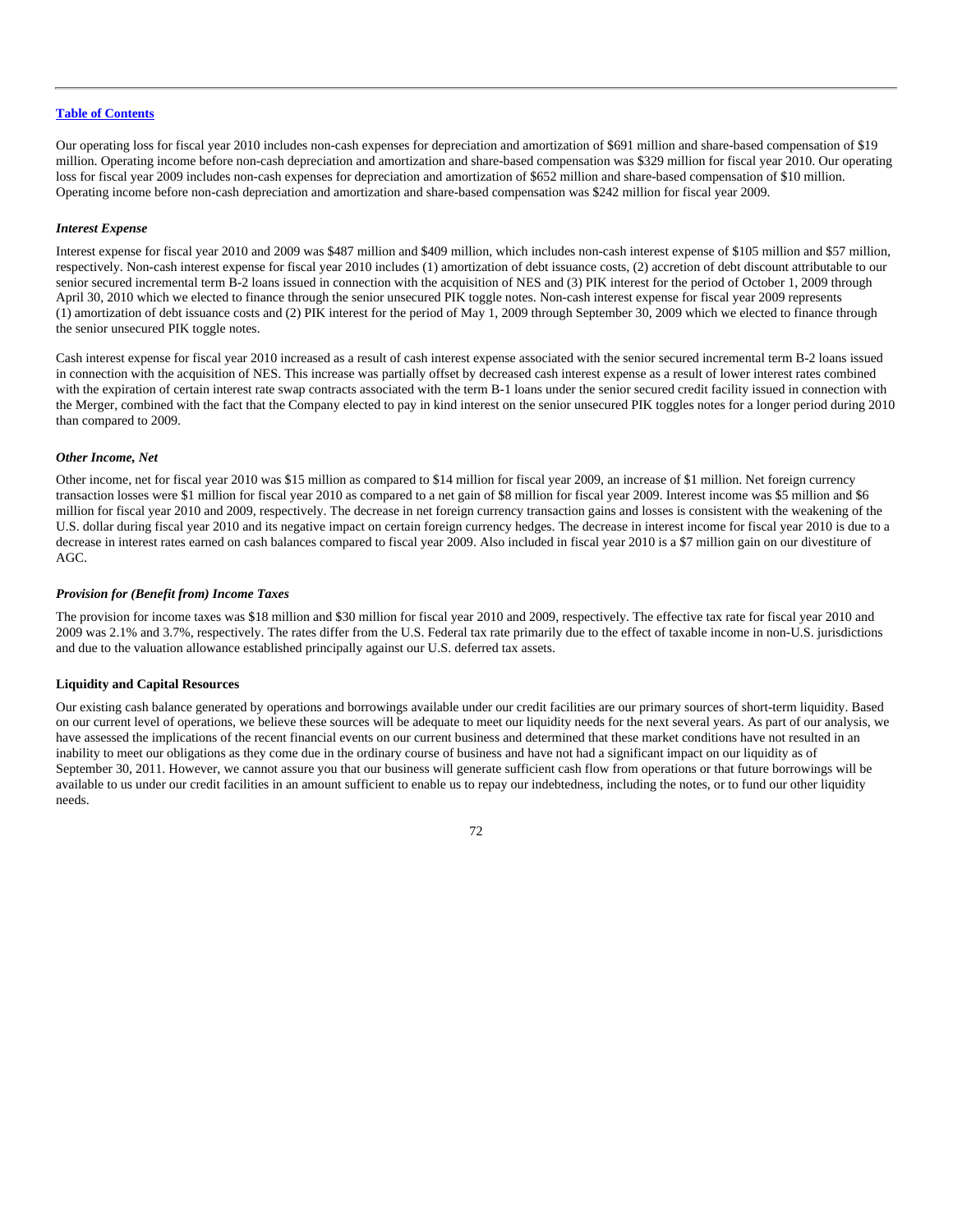Our cash and cash equivalents balance at September 30, 2011 and 2010 was \$400 million and \$579 million, respectively, a decrease of \$179 million. Cash and cash equivalents at September 30, 2011 and 2010 does not include restricted cash of \$1 million and \$28 million, respectively. The restricted cash balance at September 30, 2010 related primarily to the securing of a standby letter of credit related to a facility lease in Germany, which was classified as other noncurrent assets, and is now secured by a letter of credit issued under our senior secured multi-currency asset-based revolving credit facility as of September 30, 2011.

## *Sources and Uses of Cash*

The following table provides the condensed statements of cash flows for the periods indicated:

|                                                                             | Fiscal vears ended September 30, |       |    |       |  |       |  |  |  |
|-----------------------------------------------------------------------------|----------------------------------|-------|----|-------|--|-------|--|--|--|
| In millions                                                                 | 2011                             |       |    | 2010  |  | 2009  |  |  |  |
| Net cash (used for) provided by:                                            |                                  |       |    |       |  |       |  |  |  |
| Net loss                                                                    |                                  | (863) | \$ | (871) |  | (845) |  |  |  |
| Adjustments to reconcile net loss to net cash used for operating activities |                                  | 630   |    | 880   |  | 976   |  |  |  |
| Changes in operating assets and liabilities                                 |                                  | (67)  |    | 33    |  | 111   |  |  |  |
| Operating activities                                                        |                                  | (300) |    | 42    |  | 242   |  |  |  |
| Investing activities                                                        |                                  | (101) |    | (864) |  | (155) |  |  |  |
| Financing activities                                                        |                                  | 228   |    | 853   |  | (101) |  |  |  |
| Effect of exchange rate changes on cash and cash equivalents                |                                  | (6)   |    | (19)  |  |       |  |  |  |
| Net (decrease) increase in cash and cash equivalents                        |                                  | (179) |    | 12    |  | (12)  |  |  |  |
| Cash and cash equivalents at beginning of year                              |                                  | 579   |    | 567   |  | 579   |  |  |  |
| Cash and cash equivalents at end of year                                    |                                  | 400   |    | 579   |  | 567   |  |  |  |

# *Operating Activities*

Cash used for operating activities was \$300 million for fiscal year 2011 as compared to cash provided by operating activities of \$42 million for fiscal year 2010. The change in cash used for operating activities for fiscal year 2011 as compared to fiscal year 2010 was primarily due to the payment of the discount upon redemption of the incremental term B-2 loans of \$291 million combined with higher cash interest expense and changes in operating assets and liabilities in 2011. These increases in cash flow used by operating activities were partially offset by lower operating losses for fiscal year 2011 when compared to fiscal year 2010.

The changes in our operating assets and liabilities resulted in a net decrease in cash and cash equivalents of \$67 million for fiscal year 2011. The net decrease in operating assets and liabilities was primarily driven by a decrease in foreign exchange contracts due to settlement and changes in exchange rates associated with these contracts, an increase in inventory and a decrease in payroll and benefit obligations. These decreases in operating assets and liabilities were partially offset by the increase in accrued interest as a result of the issuance of the senior secured notes and repayment of the senior secured incremental term B-2 loans, which resulted in a change in the timing of when our interest payments are due. The decreases in operating asset and liabilities were also partially offset by closely managing the timing of our payments to vendors, improvements in the collections of our accounts receivable and the effects of non-cash business restructuring reserves net of cash payments against our reserves.

The change in operating assets and liabilities of \$33 million in fiscal year 2010 was due to increases in accounts payable and deferred revenues partially offset by increases in accounts receivable and deferred costs and payments made in connection with our restructuring activities. Payments related to restructuring charges were \$39 million, net of restructuring charges related to the acquisition of NES.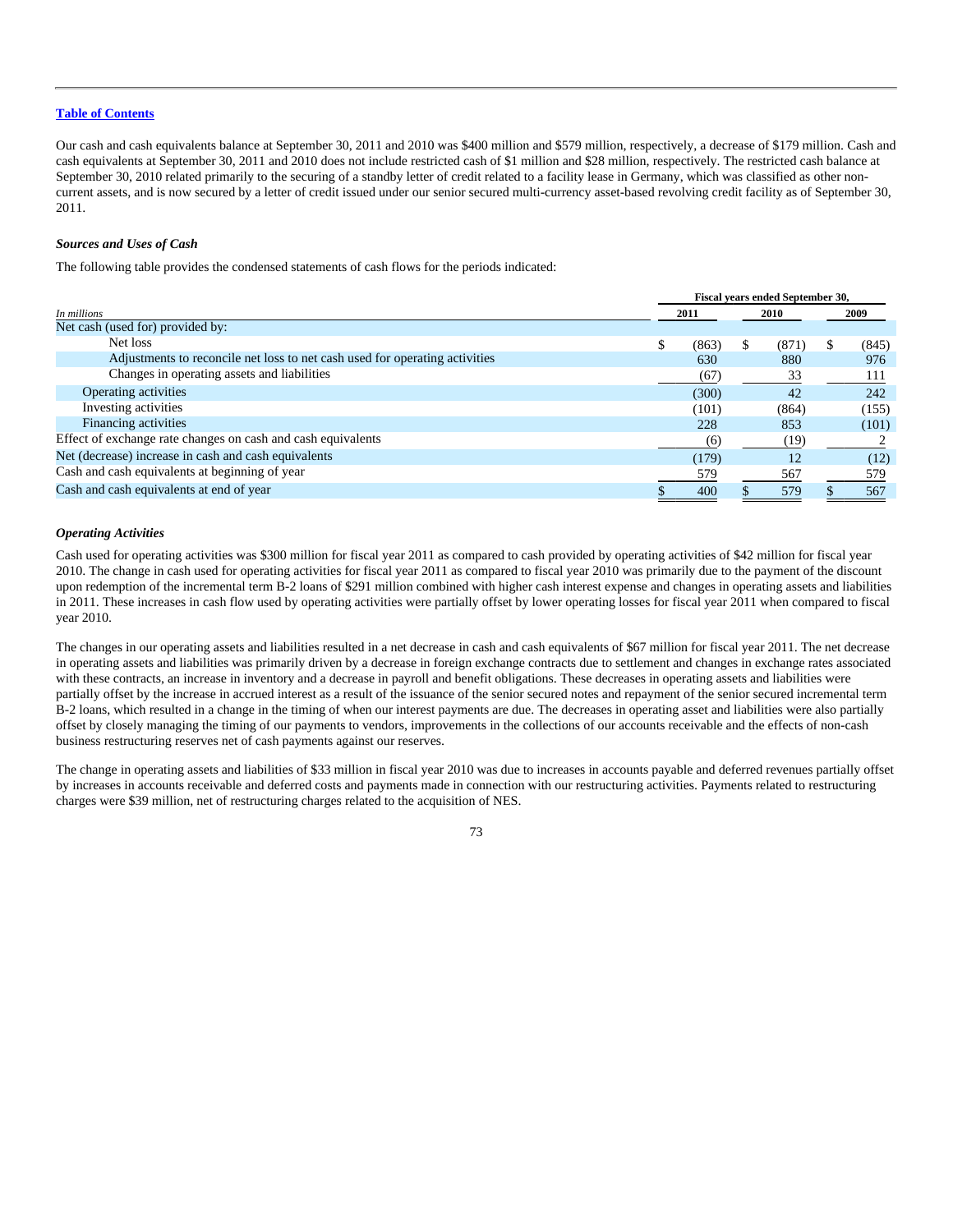The change in operating assets and liabilities of \$111 million in fiscal 2009 was primarily due to continued improvements in the collection of accounts receivable and reduction in inventories which were partially offset by payments associated with our fiscal year 2008 annual cash bonus program under our STIP, which was paid in the first quarter of 2009, the payments made in connection with our restructuring activities and a reduction in our accounts payable balance.

# *Investing Activities*

Cash used for investing activities was \$101 million and \$864 million for fiscal year 2011 and 2010, respectively. Cash used for investing activities in fiscal year 2011 included capital expenditures and capitalized software development costs of \$83 million and \$42 million, respectively. Further, during the first quarter of fiscal year 2011, the Company and Nortel agreed on a final purchase price of \$933 million for the acquisition of NES and we received \$6 million representing all remaining amounts due to Avaya from funds held in escrow. In addition, restricted cash of \$24 million that formerly secured a standby letter of credit related to a facility lease in Germany is included in cash and cash equivalents, as the standby letter of credit is now secured by a letter of credit issued under the senior secured multi-currency asset-based revolving credit facility. We also used \$16 million for other acquisitions during fiscal year 2011. The primary use of cash in fiscal year 2010 was related to payments in connection with the acquisition of NES of \$800 million (net of cash acquired of \$38 million, the application of the \$100 million good-faith deposit made in fiscal year 2009 and the return of funds held in escrow of \$5 million). In addition, during that period we used cash for capital expenditures and capitalized software development costs of \$79 million and \$43 million, respectively. This was partially offset by \$18 million related to the liquidation of auction rate securities acquired in connection with the acquisition of NES and proceeds received from the divestiture of our 59.13% ownership in AGC (net of cash sold of \$13 million).

Cash used for investing activities was \$864 million and \$155 million for fiscal 2010 and 2009, respectively. The primary use of cash in fiscal 2010 was related to payments in connection with the acquisition of NES of \$800 million (net of cash acquired of \$38 million, the application of the \$100 million goodfaith deposit made in fiscal 2009 and the return of funds held in escrow of \$5 million). In addition, during fiscal 2010 we used cash for capital expenditures and capitalized software development costs of \$79 million and \$43 million, respectively. Cash used for investing activities during fiscal 2010 was partially offset by \$18 million of proceeds from the liquidation of auction rate securities acquired in connection with the acquisition of NES and the \$32 million of proceeds received from the divestiture of our 59.13% ownership in AGC (net of cash sold of \$13 million). In fiscal 2009, investing activities included cash used for capital expenditures and capitalized software development costs of \$76 million and \$43 million, respectively, and the \$100 million good-faith deposit made in connection with the purchase of NES. These payments were partially offset by \$98 million related to the liquidation of short-term securities managed by The Reserve that were classified as other current assets at the beginning of the period.

#### *Financing Activities*

Net cash provided by financing activities was \$228 million for fiscal year 2011, as compared to \$853 million for fiscal year 2010. Activity for fiscal 2011 included proceeds from the issuance of the senior secured notes of \$1,009 million which were used to repay in full the senior secured incremental term B-2 loans (including \$696 million for the repayment of principal, net of discount included as a cash out flow for financing activities and \$291 million for the repayment of debt discount as discussed under "Operating Activities" above). Additionally, activity for fiscal 2011 included \$42 million in associated debt issuance and modification costs and \$42 million in scheduled debt payments. Net cash provided by financing activities for the prior year included net proceeds of \$783 million from the issuance of senior secured incremental term B-2 loans with detachable warrants to purchase 61.5 million shares of the Parent's common stock and a capital contribution to Avaya from Parent in the amount of \$125 million. This was partially offset by \$48 million in debt payments and debt issuance costs of \$5 million.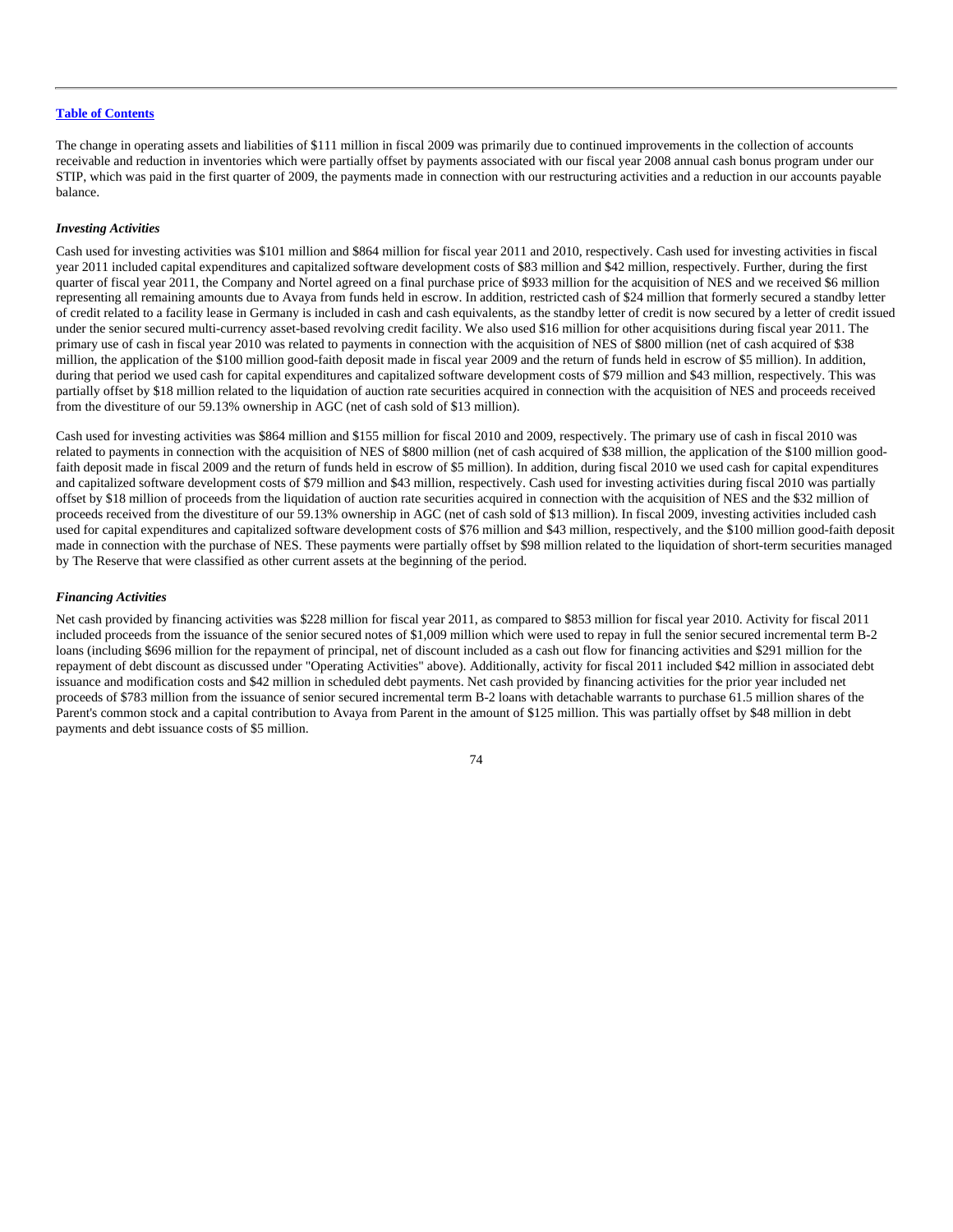Net cash provided by financing activities was \$853 million for fiscal 2010, as compared to net cash used for financing activities of \$101 million for fiscal 2009. Financing activities for fiscal 2010 included net proceeds of \$783 million from the issuance of senior secured incremental term B-2 loans with detachable warrants to purchase 61.5 million shares of Parent's common stock and a capital contribution to Avaya from Parent in the amount of \$125 million. This was partially offset by \$48 million in debt payments and debt issuance costs of \$5 million. Financing activities for fiscal 2009 included \$72 million for debt payments, including a \$34 million principal payment required by our debt agreements as a result of generating excess cash flows from operations, as defined in the debt agreements. In addition, \$29 million of cash was used in fiscal 2009 for costs incurred in connection with the conversion of the loans under the Company's senior unsecured credit facility into the outstanding notes.

# *Contractual Obligations and Sources of Liquidity*

# *Contractual Obligations*

The following table summarizes our contractual obligations as of September 30, 2011:

|                                                                     | Payments due by period |        |                |    |                  |       |         |                     |
|---------------------------------------------------------------------|------------------------|--------|----------------|----|------------------|-------|---------|---------------------|
|                                                                     |                        |        |                |    | $3 - 5$<br>$1-3$ |       |         |                     |
|                                                                     |                        |        | Less than      |    |                  |       |         | More than           |
| In millions                                                         | Total                  | 1 year |                |    | years<br>years   |       | 5 years |                     |
| Capital lease obligations (1)                                       | 23                     | \$     | $\overline{2}$ | \$ | 5                | \$    | 6       | <sup>\$</sup><br>10 |
| Operating lease obligations (2)                                     | 579                    |        | 110            |    | 165              | 121   |         | 183                 |
| Purchase obligations with contract manufacturers and suppliers (3)  | 82                     |        | 82             |    |                  |       |         |                     |
| Other purchase obligations (4)                                      | 132                    |        | 53             |    | 67               |       | 12      |                     |
| Senior secured term B-1 loans (5)                                   | 1.449                  |        | 15             |    | 30               | 1,404 |         |                     |
| Senior secured term B-3 loans (5)                                   | 2,174                  |        | 23             |    | 46               |       | 46      | 2,059               |
| Senior secured notes (6)                                            | 1.009                  |        |                |    |                  |       |         | 1,009               |
| 9.75% senior unsecured notes due 2015 (7)                           | 700                    |        |                |    |                  |       | 700     |                     |
| $10.125\%/10.875\%$ senior PIK toggle unsecured notes due $2015(7)$ | 834                    |        |                |    |                  |       | 834     |                     |
| Interest payments due on long-term debt (8)                         | 2,262                  |        | 416            |    | 787              |       | 663     | 396                 |
| Pension benefit obligations (9)                                     | 172                    |        | 172            |    |                  |       |         |                     |
| Total                                                               | 9.416                  |        | 873            |    | 1,100            | 3,786 |         | 3,657               |

(1) The payments due for capital lease obligations do not include future payments for interest.

(2) Contractual obligations for operating leases include \$71 million of future minimum lease payments that have been accrued for in accordance with GAAP pertaining to restructuring and exit activities.

(3) We purchase components from a variety of suppliers and use several contract manufacturers to provide manufacturing services for our products. During the normal course of business, in order to manage manufacturing lead times and to help assure adequate component supply, we enter into agreements with contract manufacturers and suppliers that allow them to produce and procure inventory based upon forecasted requirements provided by us. If we do not meet these specified purchase commitments, we could be required to purchase the inventory. See Note 17, "Commitments and Contingencies," to our audited consolidated financial statements.

(4) Other purchase obligations represent an estimate of contractual obligations in the ordinary course of business, other than commitments with contract manufacturers and suppliers, for which we have not received the goods or services as of September 30, 2011. Although contractual obligations are considered enforceable and legally binding, the terms generally allow us the option to cancel, reschedule and adjust our requirements based on our business needs prior to the delivery of goods or performance of services.

(5) The contractual cash obligations for the senior secured credit facility represent the minimum principal payments owed per year. The contractual cash obligations do not reflect contingent mandatory annual principal repayments that may be required to be made upon us achieving certain excess cash flow targets, as defined in our senior secured credit facility.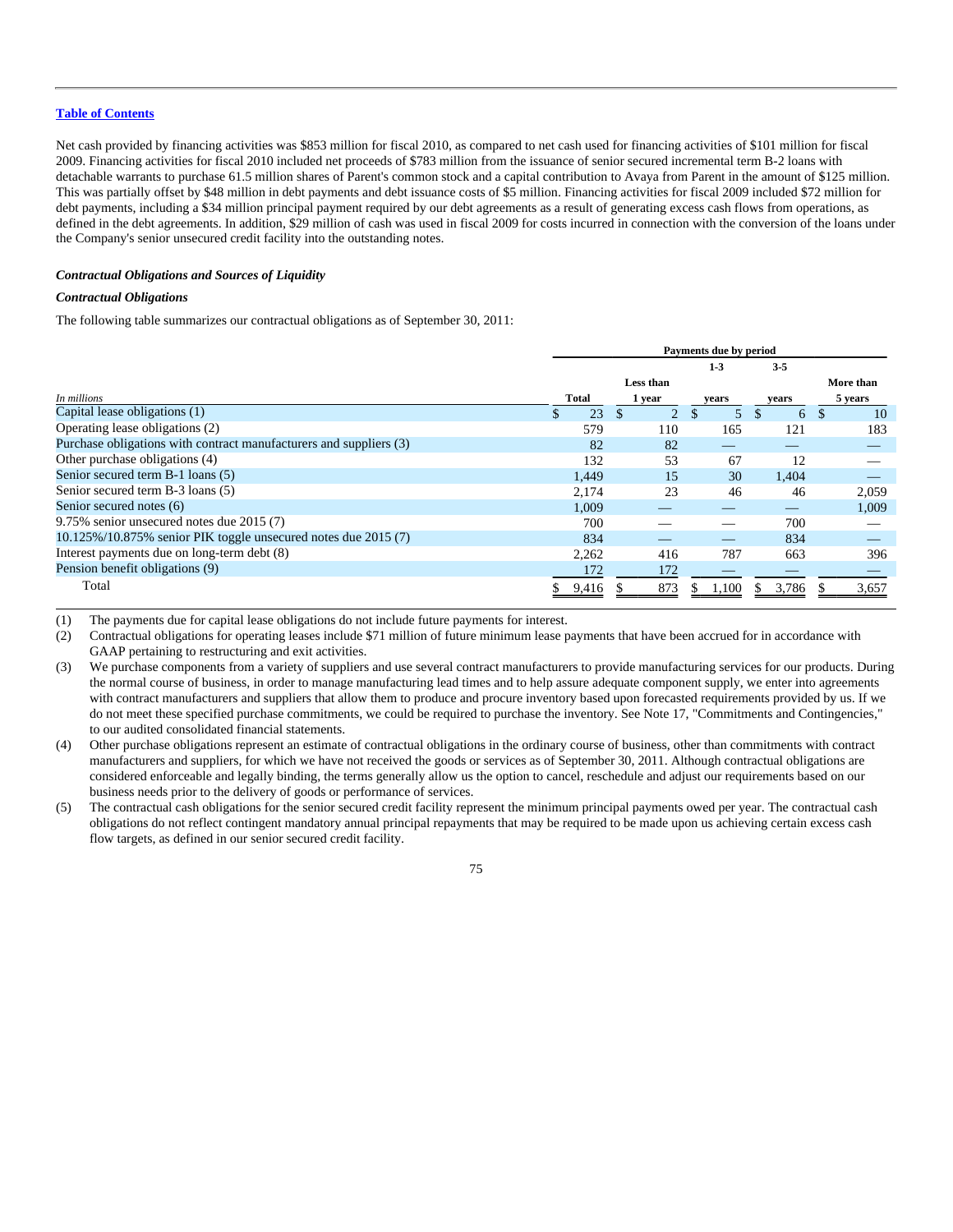- (6) The contract obligations for the senior secured notes, which mature on April 1, 2019, represent principal payments only.
- (7) The contractual cash obligations for the 9.75% senior unsecured notes due 2015 and 10.125%/10.875% senior PIK toggle unsecured notes due 2015 (see Note 9, "Financing Arrangements," to our audited consolidated financial statements) represent principal payments only.
- (8) The contractual cash obligations for interest payments represent the related interest payments on long-term debt and the contractual obligations associated with the related interest rate swaps which hedge approximately 97% of the floating rate interest risk associated with the senior secured credit facility. The interest payments for the senior secured term B-1 loans and senior secured term B-3 loans were calculated by applying an applicable margin to a projected 3-month LIBOR rate. The interest payments were calculated using a 7% rate for the senior secured notes. The interest payments were calculated using a 9.75% and 10.125% rate for the cash-pay notes and PIK toggle notes, respectively.
- (9) The Company sponsors non-contributory defined pension and postretirement plans covering certain employees and retirees. The Company's general funding policy with respect to qualified pension plans is to contribute amounts at least sufficient to satisfy the minimum amount required by applicable law and regulations, or to directly pay benefits where appropriate. Most postretirement medical benefits are not pre-funded. Consequently, the Company makes payments as these retiree medical benefits are disbursed.

Additionally, as of September 30, 2011, the Company had gross unrecognized tax benefits of \$226 million. Also, included in non-current liabilities is \$8 million relating to audits by state and local and foreign taxing authorities for the periods prior to the Company's separation from Lucent Technologies Inc. (now Alcatel-Lucent) pursuant to the Tax Sharing Agreement between the Company and Lucent. Further, an additional \$30 million for gross interest and penalties relating to these amounts had been classified as non-current liabilities. At this time, the Company is unable to make a reasonably reliable estimate of the timing of payments in connection with these tax liabilities; therefore, such amounts are not included in the above contractual obligation table.

Our primary future cash requirements will be to fund working capital, debt service, capital expenditures, restructuring payments and benefit obligations. In addition, we may use cash in the future to make strategic acquisitions.

In addition to our working capital requirements, we expect our primary cash requirements for fiscal 2012 to be as follows:

- *Debt service*—We expect to make payments of approximately \$454 million during fiscal 2012 for principal and interest associated with longterm debt. We do not foresee the need to repatriate earnings of foreign subsidiaries in order to make our scheduled debt payments.
- *Capital expenditures*—We expect to spend approximately \$145 million for capital expenditures and capitalized software development costs during fiscal 2012.
- *Restructuring payments*—We expect to make payments of approximately \$265 million during fiscal 2012 for employee separation costs and lease termination obligations associated with restructuring actions we have taken through September 30, 2011.
- *Benefit obligations—*We estimate we will make payments under our pension and postretirement obligations totaling \$172 million during fiscal year 2012. These payments include: \$90 million to satisfy the minimum statutory funding requirements of our U.S. qualified pension plans, \$6 million of payments under our U.S. benefit plans that are not pre-funded, \$26 million under our non-U.S. benefit plans that are predominately not pre-funded and \$50 million under our U.S. retiree medical benefit plan that is not pre-funded. See discussion in Note 13, "Benefit Obligations," to our audited consolidated financial statements for further details of our benefit obligations.

We and our subsidiaries, affiliates and significant shareholders may from time to time seek to retire or purchase our outstanding debt (including publicly issued debt) through cash purchases and/or exchanges, in open market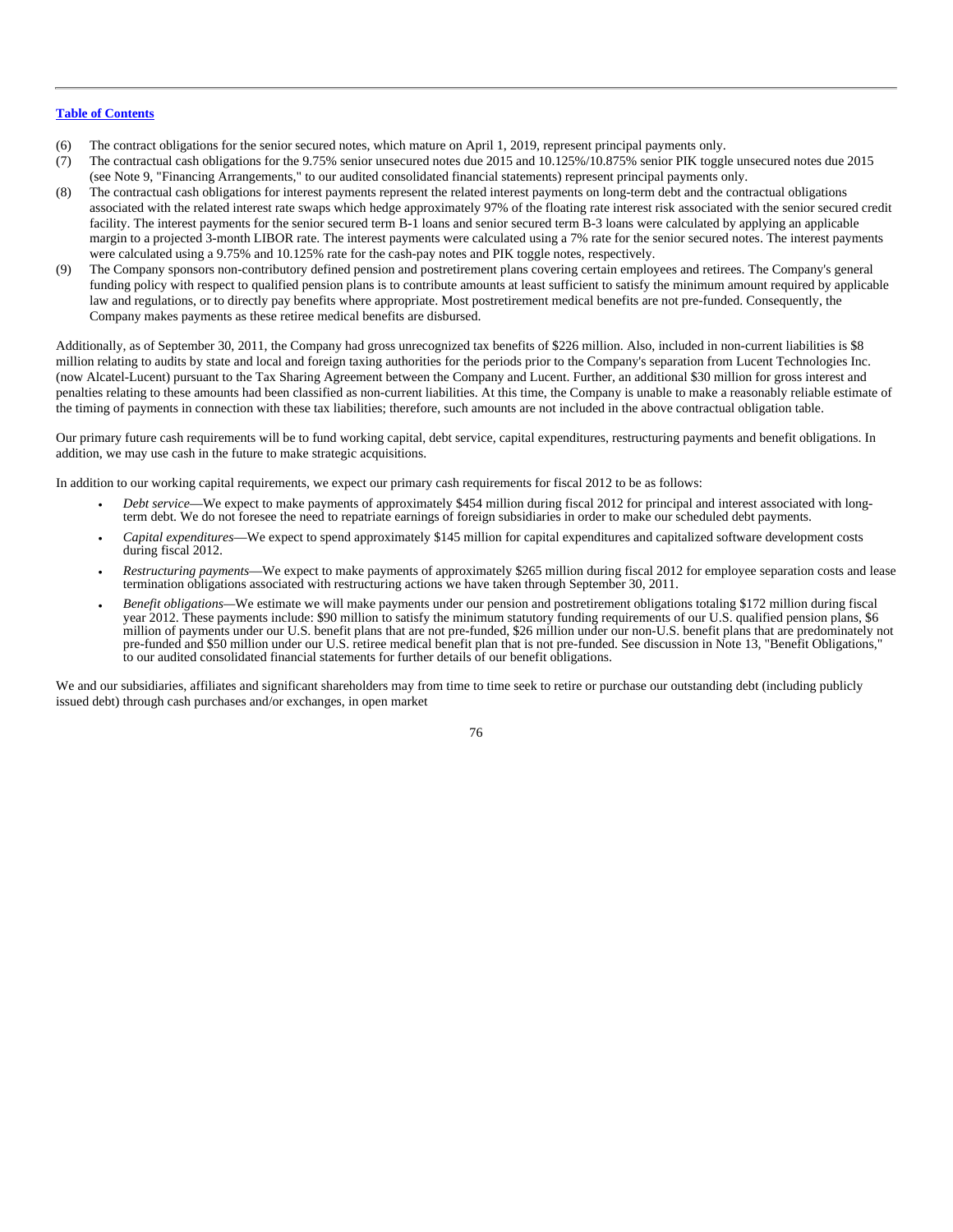purchases, privately negotiated transactions, by tender offer or otherwise. Such repurchases or exchanges, if any, will depend on prevailing market conditions, liquidity requirements, contractual restrictions and other factors. The amounts involved may be material.

## *Future Sources of Liquidity*

We expect our primary source of cash to be positive net cash flows provided by operating activities. We expect that revenues from higher margin products and services and continued focus on accounts receivable, inventory management and cost containment will enable us to generate positive net cash from operating activities. Further, we continue to focus on cost reductions and have initiated restructuring plans during fiscal year 2011 designed to reduce overhead and provide cash savings. The Company currently has two revolving credit facilities providing for borrowings of up to an aggregate of \$535 million subject to certain contractual limitations. Our senior secured multi-currency asset-based revolving credit facility provides senior secured revolving financing of up to \$335 million, subject to availability under a borrowing base which, at any time, equals the sum of 85% of eligible accounts receivable plus 85% of the net orderly liquidation value of eligible inventory, subject to certain reserves and other adjustments. In addition, although the senior secured multi-currency asset-based revolving credit facility does not require us to comply with any financial ratio maintenance covenants, if we have Excess Availability under the facility of less than \$33.5 million at any time, we will not be permitted to borrow any additional amounts thereunder unless our pro forma Consolidated Fixed Charge Coverage Ratio (each such term as defined in the credit agreement governing the facility) is at least 1.0 to 1.0. At September 30, 2011 there were no borrowings under the facility, however there were letters of credit issued in the ordinary course of business which reduce the amount of borrowings available. Based on the borrowing base as calculated at September 30, 2011, the remaining availability under the facility was \$252 million which is net of \$75 million in issued letters of credit. We also have a senior secured multi-currency revolver, which allows for borrowings of up to \$200 million. At September 30, 2011, there were no amounts outstanding under the senior secured multi-currency revolver and the \$200 million was available in full. Both revolving credit facilities include other customary conditions that, if not complied with, could restrict our availability to borrow.

On August 8, 2011, the Company amended the terms of the multi-currency revolvers available under its senior secured credit facility and its senior secured multi-currency asset-based revolving credit facility to extend the final maturity of each from October 26, 2013 to October 26, 2016. All other terms and conditions of the senior secured credit facility and the senior secured multi-currency asset-based revolving credit facility remain unchanged. For more information on the revolving credit facilities and the restrictions on borrowing thereunder, please refer to Note 9, "Financing Arrangements," to our audited consolidated financial statements included elsewhere in this Form 10-K.

On June 9, 2011, Parent filed with the SEC a registration statement on Form S-1 (as it may be amended from time to time, the "registration statement") relating to a proposed initial public offering of its common stock. As contemplated in the registration statement, the net proceeds of the proposed offering are expected to be used to repay a portion of our long-term indebtedness, redeem Parent's Series A preferred stock and pay certain amounts in connection with the termination of our management services agreement with affiliates of our Sponsors pursuant to its terms. The registration statement remains under review by the SEC and shares of common stock registered thereunder may not be sold nor may offers to buy be accepted prior to the time the registration statement becomes effective. This document shall not constitute an offer to sell or the solicitation of any offer to buy nor shall there be any sale of those securities in any State in which such offer, solicitation or sale would be unlawful prior to registration or qualification under the securities laws of any such State. Further, there is no way to predict whether or not Parent will be successful in completing the offering as contemplated and if it is successful, we cannot be certain if, or how much of, the net proceeds will be used for the purposes identified above.

If we do not generate sufficient cash from operations, face unanticipated cash needs such as the need to fund significant strategic acquisitions or do not otherwise have sufficient cash and cash equivalents, we may need to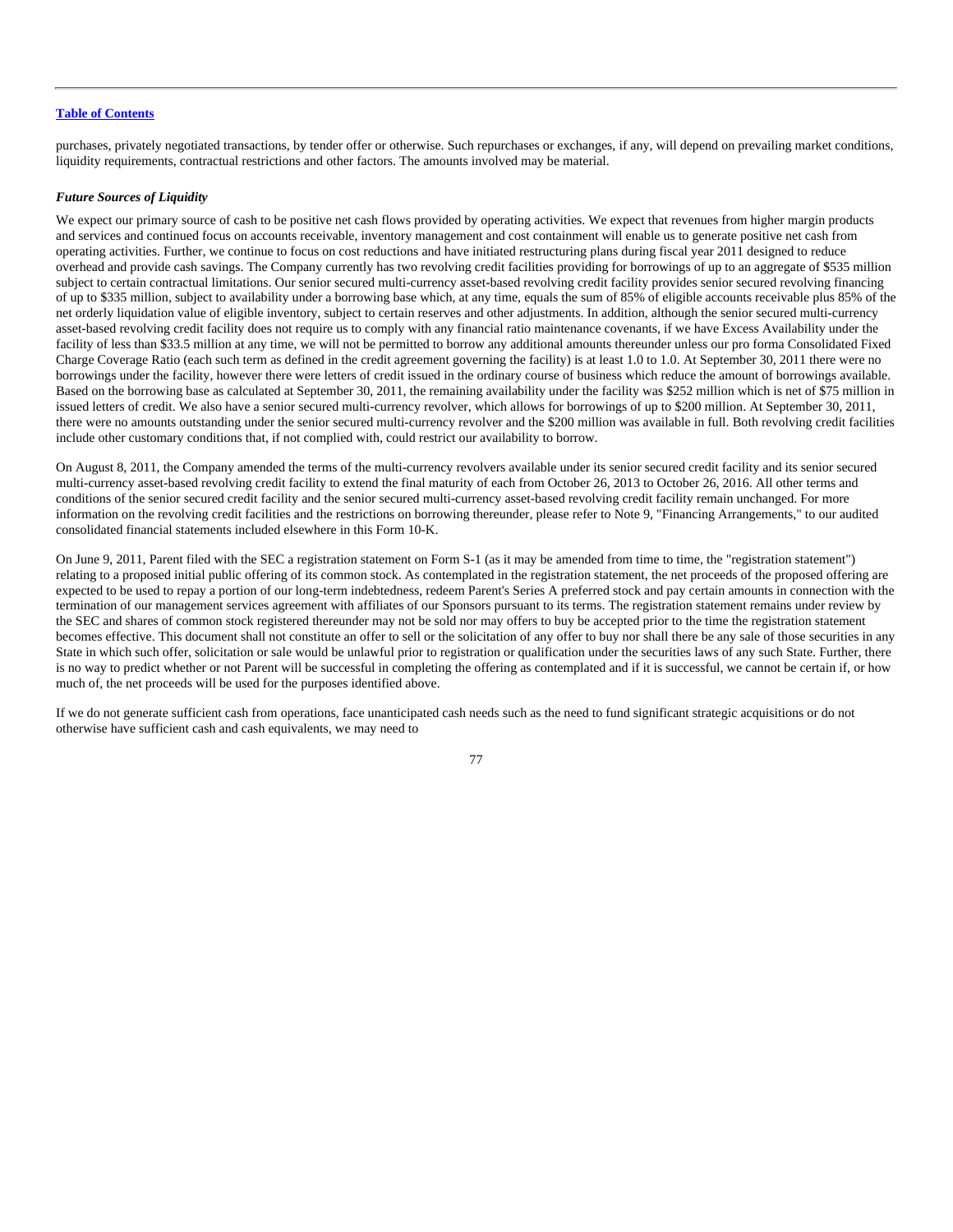incur additional debt or issue additional equity. In order to meet our cash needs we may, from time to time, borrow under our credit facilities or issue longterm or short-term debt or equity, if the market and our credit facilities and the indentures governing our notes permit us to do so. Furthermore, if we acquire a business in the future that has existing debt, our debt service requirements may increase. We regularly evaluate market conditions, our liquidity profile, and various financing alternatives for opportunities to enhance our capital structure. If market conditions are favorable, we may refinance our existing debt or issue additional securities.

Based on past performance and current expectations, we believe that our existing cash and cash equivalents of \$400 million and \$579 million as of September 30, 2011 and 2010, respectively, and future cash provided by operating activities will be sufficient to meet our future cash requirements described above. Our ability to meet these requirements will depend on our ability to generate cash in the future, which is subject to general economic, financial, competitive, legislative, regulatory and other factors that are beyond our control.

#### *Uncertainties Regarding Our Liquidity*

We believe the following uncertainties exist regarding our liquidity:

- *Revenues*—Our ability to generate net cash from operating activities has been a primary source of our liquidity. If our revenues and margins were to decline significantly during this economic downturn and challenging market conditions, particularly in the U.S., and Europe our ability to generate net cash from operating activities in a sufficient amount to meet our cash needs could be adversely affected. Furthermore, our net cash provided by operating activities may be insufficient if we face unanticipated cash needs such as the funding of a future acquisition or other capital investment.
- *Cost Saving Initiatives*—Our ability to reduce costs through cost saving initiatives will have a direct effect on our cash flows and available cash balances, as certain restructuring charges are recorded in the current year but are paid in future periods. Further, although we may identify additional cost saving initiatives in the future, we may be unsuccessful in these actions or the amount required for severance payments may be so prohibitive as to preclude the implementation of such cost savings initiatives, which could negatively impact our future cash flows.
- *Debt Ratings*—Our ability to obtain external financing and the related cost of borrowing are affected by our debt ratings. See "Debt Ratings."
- *Future Acquisitions*—We may from time to time in the future make acquisitions. Such acquisitions may require significant amounts of cash or may result in increased debt service requirements to the extent we assume or incur debt in connection with such acquisitions.
- Litigation—In the ordinary course of business, the Company is involved in litigation, claims, government inquiries, investigations, charges and proceedings. See Note 17, "Commitments and Contingencies," to our audited co defend the Company against future litigation may impact cash flows.

#### *Debt Ratings*

As of September 30, 2011, we had a long-term corporate family rating of B3 with a stable outlook from Moody's and a corporate credit rating of B- with a stable outlook from Standard & Poor's. Although a change in debt rating would have no impact on our existing borrowing arrangements, our ability to obtain additional external financing and the related cost of borrowing may be affected by our debt ratings, which are periodically reviewed by the major credit rating agencies. The ratings are subject to change or withdrawal at any time by the respective credit rating agencies.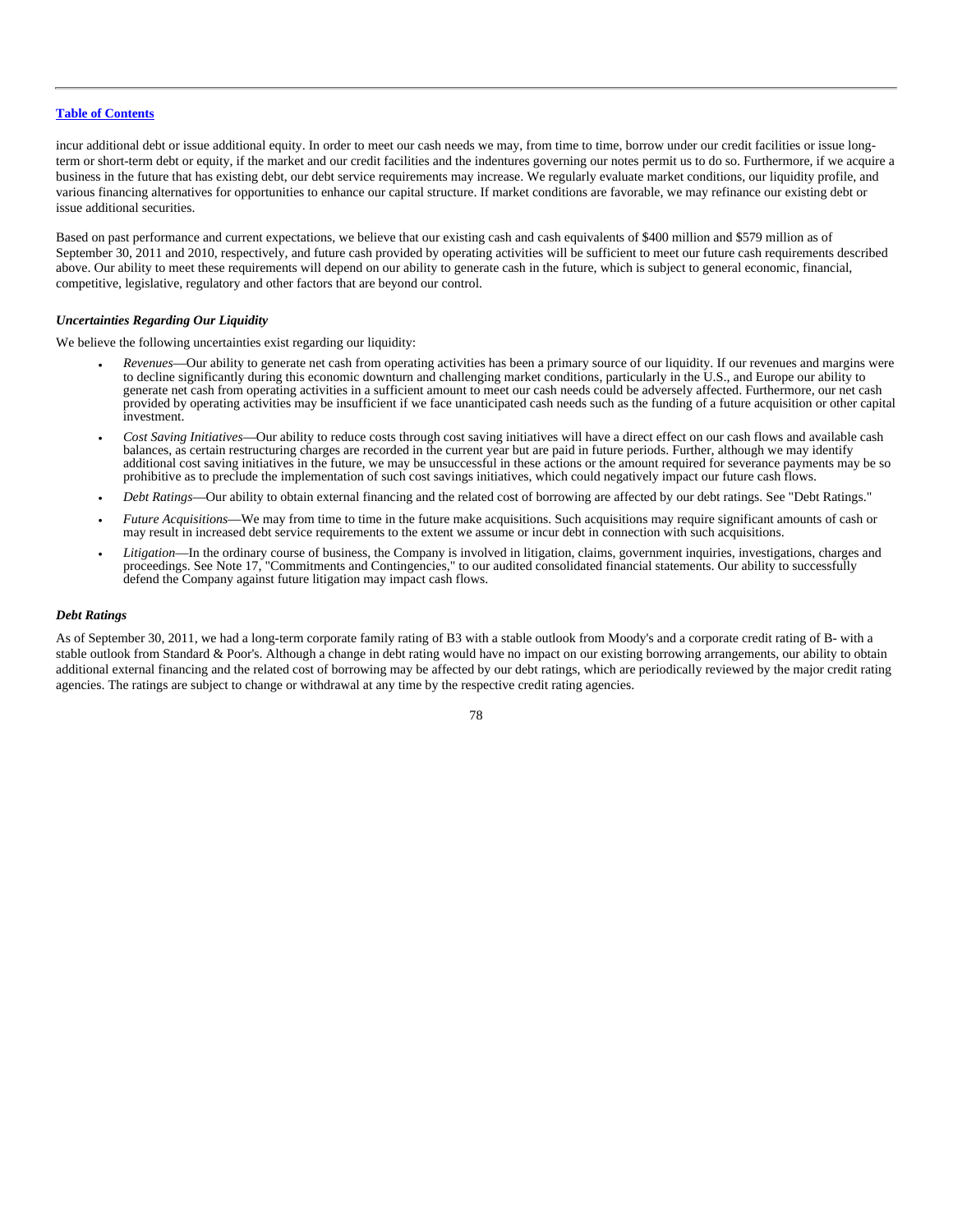## *Debt Service Obligations*

As a result of the Merger and the acquisition of NES, our level of indebtedness increased. As of September, 30, 2011, principal payments due under our indebtedness were \$6,166 million, excluding capital lease obligations of \$23 million. Our interest expense for the fiscal years 2011, 2010, and 2009 was \$460 million, \$487 million and \$409 million, respectively, and includes \$42 million, \$105 million and \$57 million of non-cash interest expense, respectively.

Our leverage requires that a substantial portion of our cash flows from operations be dedicated to the payment of principal and interest on our indebtedness.

We continually monitor our exposure to the risk of increased interest rates as portions of our borrowings under our credit facilities are at variable rates of interest. We use interest rate swap agreements to manage the amount of our floating rate debt to the extent we deem appropriate. At September 30, 2011 the outstanding notional amount of these swap agreements was \$3.5 billion. Subsequent to September 30, 2011, we chose to let swap agreements with aggregated notional amounts of \$1.7 billion expire pursuant to their terms. The remaining outstanding swap agreements with notional amounts aggregating \$1.8 billion expire through August 2013.

For the periods May 1, 2009 through October 31, 2009 and November 1, 2009 through April 30, 2010, the Company elected to pay interest in kind on its senior unsecured PIK toggle notes. As a result, payment in kind interest of \$41 million and \$43 million was added to the principal amount of the notes effective November 1, 2009 and May 1, 2010, respectively, and will be payable when the notes become due. For the interest periods of May 1, 2010 to October 31, 2010 and November 1, 2010 to April 30, 2011, the Company made such payments in cash interest. On April 29, 2011 the Company delivered notice to its creditors that, with respect to the interest period of May 1, 2011 to October 31, 2011, the Company will make such payments in cash interest. Under the terms of the debt agreements, after November 1, 2011, the Company is required to make all interest payments on the senior unsecured PIK toggle notes entirely in cash. The Company has made all scheduled payments timely under the senior secured credit facility, the indenture governing its senior secured notes, and the indenture governing its senior unsecured notes.

# *Strategic Uses of Cash and Cash Equivalents*

As further discussed in "Liquidity and Capital Resources," our cash and cash equivalents decreased by \$179 million to \$400 million at September 30, 2011 from \$579 million at September 30, 2010. Cash and cash equivalents at September 30, 2011 and September 30, 2010 do not include restricted cash of \$1 million and \$28 million, respectively. The restricted cash balance at September 30, 2010 related primarily to the securing of a standby letter of credit related to a facility lease in Germany, which was classified as other non-current assets, and is now secured by a letter of credit issued under Avaya Inc.'s senior secured multi-currency asset-based revolving credit facility as of September 30, 2011.

Our cash and cash equivalents balance at September 30, 2010 and 2009 was \$579 million and \$567 million, respectively, an increase of \$12 million. Cash and cash equivalents at September 30, 2009 does not include \$100 million that had been placed in an interest bearing escrow account as a good faith deposit in connection with the acquisition of NES and classified as other non-current assets. This deposit was included in the funds used for the acquisition of NES on December 18, 2009. In addition, at September 30, 2010 and 2009 there was restricted cash of \$28 million and \$32 million, respectively, primarily securing a standby letter of credit related to a facility lease in Germany which is classified as other non-current assets and is not included in the cash and cash equivalents balance.

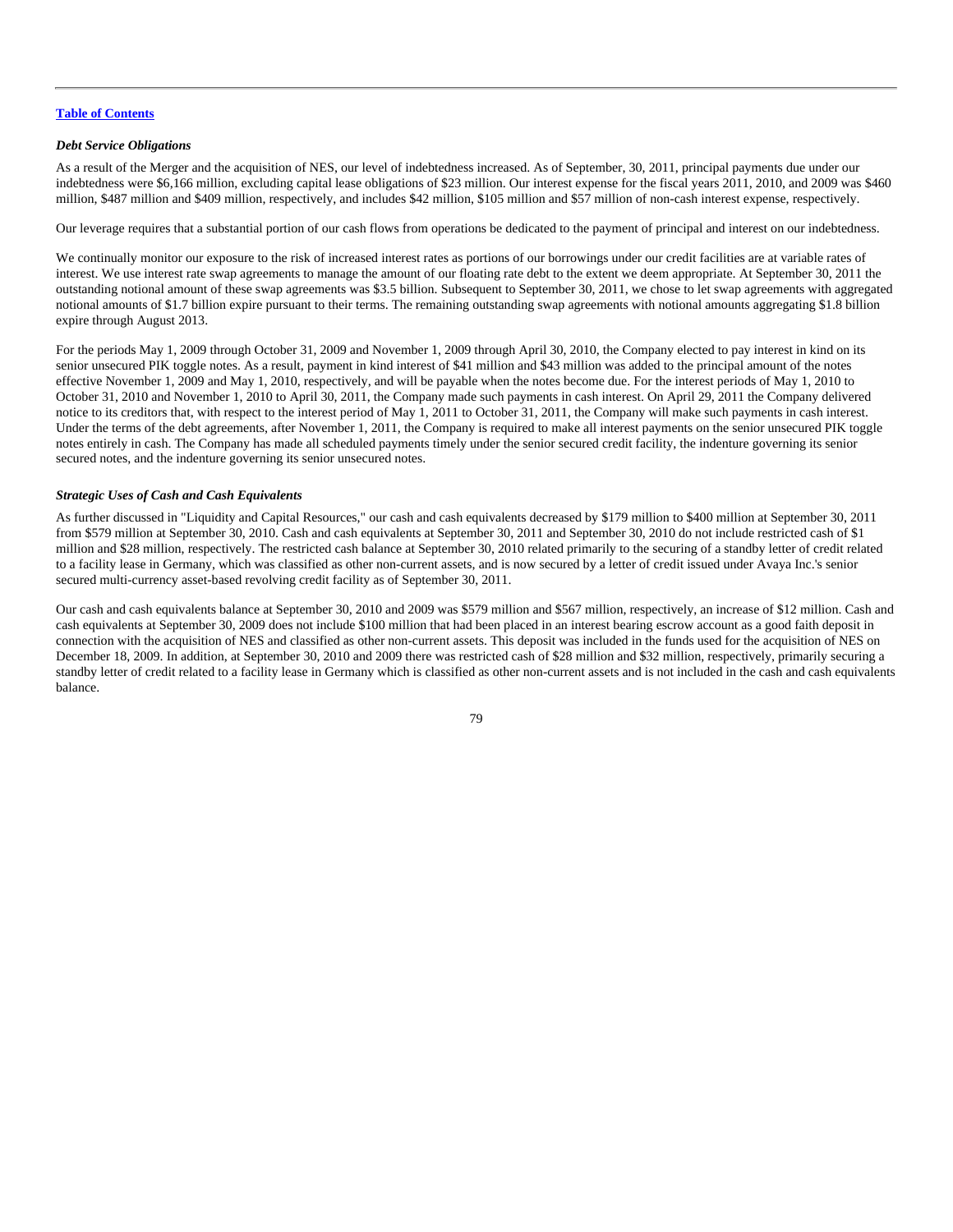# *Credit Facilities*

In connection with the Merger on October 26, 2007, the Company entered into borrowing arrangements with several financial institutions, certain of which arrangements were amended December 18, 2009 in connection with the acquisition of NES and amended on February 11, 2011 in connection with the refinancing. Long-term debt under our borrowing arrangements includes a senior secured credit facility consisting of term loans and a revolving credit facility, a senior secured multi-currency asset based revolving credit facility, senior secured notes and senior unsecured notes. On August 8, 2011, the Company amended the terms of the multi-currency revolvers available under its senior secured credit facility and its senior secured multi-currency asset-based revolving credit facility to extend the final maturity of each from October 26, 2013 to October 26, 2016. All other terms and conditions of the senior secured credit facility and the senior secured multi-currency asset-based revolving credit facility remain unchanged. We are not in default under the senior secured credit facility, the indentures governing our notes or our senior secured multi-currency asset-based revolving credit facility. See Note 9, "Financing Arrangements," to our audited consolidated financial statements for further details.

## **Guarantees of Indebtedness and Other Off-Balance Sheet Arrangements**

We are party to several types of agreements, including surety bonds, purchase commitments, product financing arrangements and performance guarantees, which are fully discussed in Note 17, "Commitments and Contingencies," to our audited consolidated financial statements.

# **Legal Proceedings and Environmental, Health and Safety Matters**

We are subject to certain legal proceedings, which are fully discussed in Note 17, "Commitments and Contingencies—Legal Proceedings," to our audited consolidated financial statements.

#### **EBITDA and Adjusted EBITDA**

EBITDA is defined as net income (loss) before income taxes, interest and depreciation and amortization. EBITDA provides us with a measure of operating performance that excludes items that are outside the control of management, which can differ significantly from company to company depending on capital structure, the tax jurisdictions in which companies operate and capital investments. Under the Company's debt agreements, its ability to draw on its revolving credit facilities or engage in activities such as incurring additional indebtedness, making investments and paying dividends is tied in part to ratios based on Adjusted EBITDA. As defined in our debt agreements, Adjusted EBITDA is a non-GAAP measure of EBITDA further adjusted to exclude certain charges and other adjustments permitted in calculating covenant compliance under our debt agreements. We believe that including supplementary information concerning Adjusted EBITDA is appropriate to provide additional information to investors to demonstrate compliance with our debt agreements and because it serves as a basis for determining management compensation. In addition, we believe Adjusted EBITDA provides more comparability between our historical results and results that reflect purchase accounting and our new capital structure following the Merger. Accordingly, Adjusted EBITDA measures our financial performance based on operational factors that management can impact in the short-term, namely the Company's pricing strategies, volume, costs and expenses of the organization.

EBITDA and Adjusted EBITDA have limitations as analytical tools. Adjusted EBITDA does not represent net income (loss) or cash flow from operations as those terms are defined by GAAP and does not necessarily indicate whether cash flows will be sufficient to fund cash needs. While Adjusted EBITDA and similar measures are frequently used as measures of operations and the ability to meet debt service requirements, these terms are not necessarily comparable to other similarly titled captions of other companies due to the potential inconsistencies in the method of calculation. Adjusted EBITDA does not reflect the impact of earnings or charges resulting from matters that we consider not to be indicative of our ongoing operations. In particular, the definition of Adjusted EBITDA in the Company's debt agreements allows us to add back certain non-cash charges that are deducted in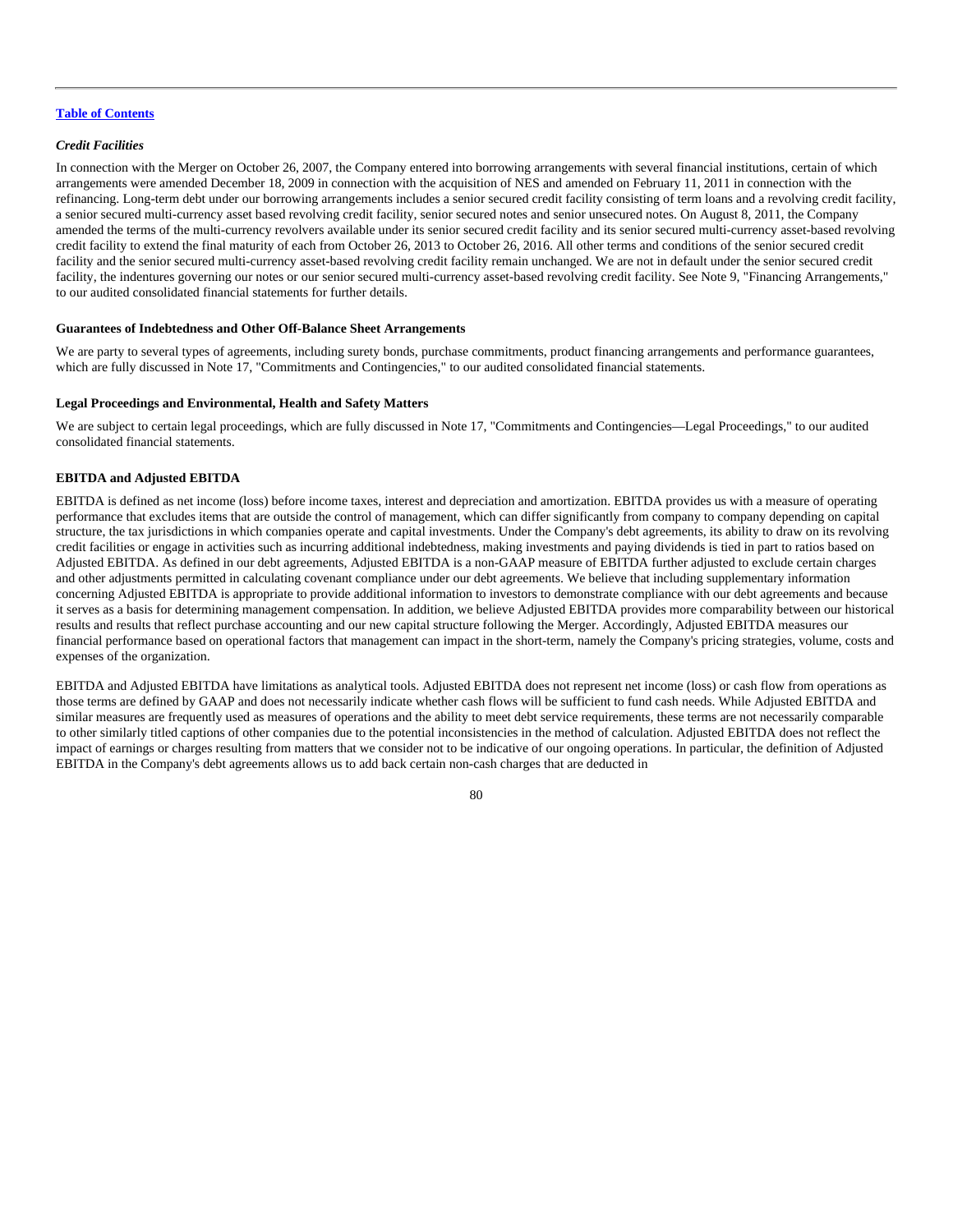calculating net income (loss). Our debt agreements also allow us to add back restructuring charges, Sponsor monitoring fees and other specific cash costs and expenses as defined in the agreements and that portion of our pension costs, other post-employment benefit costs, and non-retirement post-employment benefit costs representing the amortization of prior service costs and net actuarial gains/losses associated with these employment benefits. However, these are expenses that may recur, may vary and are difficult to predict. Further, our debt agreements require that Adjusted EBITDA be calculated for the most recent four fiscal quarters. As a result, the measure can be disproportionately affected by a particularly strong or weak quarter. Further, it may not be comparable to the measure for any subsequent four-quarter period or any complete fiscal year.

The unaudited reconciliation of net loss, which is a GAAP measure, to EBITDA and Adjusted EBITDA is presented below:

|                                                                                       | Fiscal years ended September 30, |       |    |       |              |       |  |  |  |
|---------------------------------------------------------------------------------------|----------------------------------|-------|----|-------|--------------|-------|--|--|--|
| In millions                                                                           |                                  | 2011  |    | 2010  |              | 2009  |  |  |  |
| Net loss                                                                              | \$                               | (863) | \$ | (871) | $\mathbb{S}$ | (845) |  |  |  |
| Interest expense                                                                      |                                  | 460   |    | 487   |              | 409   |  |  |  |
| Interest income                                                                       |                                  | (5)   |    | (5)   |              | (6)   |  |  |  |
| Income tax expense                                                                    |                                  | 68    |    | 18    |              | 30    |  |  |  |
| Depreciation and amortization                                                         |                                  | 653   |    | 691   |              | 652   |  |  |  |
| <b>EBITDA</b>                                                                         |                                  | 313   |    | 320   |              | 240   |  |  |  |
| Impact of purchase accounting adjustments (a)                                         |                                  |       |    | 5     |              | (1)   |  |  |  |
| Restructuring charges, net                                                            |                                  | 189   |    | 171   |              | 160   |  |  |  |
| Sponsors' fees (b)                                                                    |                                  |       |    |       |              |       |  |  |  |
| Acquisition-related costs (c)                                                         |                                  | 5     |    | 20    |              | 29    |  |  |  |
| Integration-related costs (d)                                                         |                                  | 132   |    | 208   |              | 5     |  |  |  |
| Debt registration fees                                                                |                                  |       |    |       |              |       |  |  |  |
| Loss on extinguishment of debt (e)                                                    |                                  | 246   |    |       |              |       |  |  |  |
| Third-party fees expensed in connection with the debt modification (f)                |                                  | 9     |    |       |              |       |  |  |  |
| Strategic initiative costs (g)                                                        |                                  |       |    | 6     |              | 21    |  |  |  |
| Non-cash share-based compensation                                                     |                                  | 12    |    | 19    |              | 10    |  |  |  |
| Write-down of assets held for sale to net realizable value                            |                                  |       |    |       |              |       |  |  |  |
| Loss (gain) on sale of long-lived assets                                              |                                  |       |    | (4)   |              |       |  |  |  |
| Impairment of long-lived assets                                                       |                                  |       |    | 16    |              | 62    |  |  |  |
| Goodwill impairment                                                                   |                                  |       |    |       |              | 235   |  |  |  |
| Net income of unrestricted subsidiaries, net of dividends received                    |                                  |       |    | (6)   |              | (4)   |  |  |  |
| (Gain) loss on foreign currency transactions                                          |                                  | (12)  |    |       |              | (8)   |  |  |  |
| Pension/OPEB/nonretirement postemployment benefits and long-term disability costs (h) |                                  | 68    |    | 31    |              | (4)   |  |  |  |
| <b>Adjusted EBITDA</b>                                                                |                                  | 971   |    | 795   |              | 753   |  |  |  |

(a) For fiscal years 2011 and 2010, represents adjustments to eliminate the impact of certain purchase accounting adjustments recorded as a result of the acquisitions of NES and Konftel and the Merger, including the recognition of the amortization of business partner commissions, which were eliminated in purchase accounting, the recognition of revenue and costs that were deferred in prior periods and eliminated in purchase accounting and the elimination of the impact of estimated fair value adjustments for certain assets and liabilities, such as inventory. For fiscal year 2009, represents the recognition of the amortization of business partner commissions which were eliminated in purchase accounting, partially offset by the recognition of revenues and costs that were deferred in prior years and eliminated in purchase accounting as a result of the Merger.

(b) Sponsors' fees represent monitoring fees payable to affiliates of the Sponsors pursuant to a management services agreement entered into at the time of the Merger. See "Certain Relationships and Related Party Transactions."

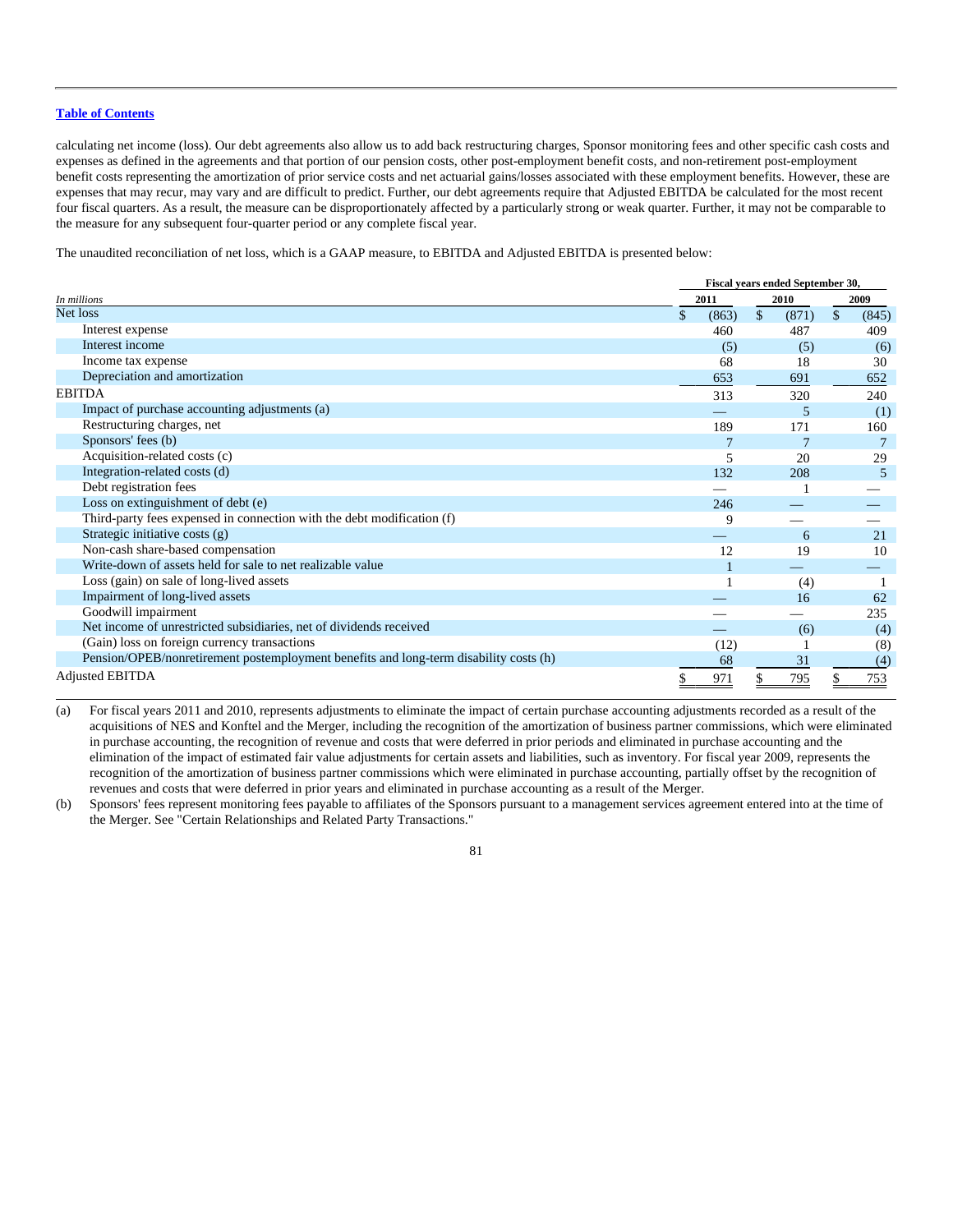- (c) Acquisition-related costs include legal and other costs related to the acquisition of NES and other acquisitions.
- (d) Integration-related costs primarily represent third-party consulting fees and other administrative costs associated with consolidating and coordinating the operations of Avaya and NES. These costs were incurred in connection with, among other things, the on-boarding of NES personnel, developing compatible IT systems and internal processes and developing and implementing a strategic operating plan to help enable a smooth transition with minimal disruption to NES customers. Integration-related costs also include fees paid to certain Nortel-controlled entities for logistics and other support functions being performed on a temporary basis pursuant to a transition services agreement.
- (e) Loss on extinguishment of debt represents the loss recognized in connection with the payment in full of the senior secured incremental term B-2 loans. The loss is based on the difference between the reacquisition price and the carrying value of the senior secured incremental term B-2 loans. See Note 9, "Financing Arrangements," to our audited consolidated financial statements located elsewhere in this Form 10-K.
- (f) The third-party fees expensed in connection with debt modification represent fees paid to third parties in connection with the modification of the senior secured credit facility. See Note 9, "Financing Arrangements," to our audited consolidated financial statements located elsewhere in this Form 10-K.
- (g) Strategic initiative costs represent consulting fees in connection with management's cost-savings actions, which commenced subsequent to the Merger.
- (h) Represents that portion of our pension costs, other post-employment benefit costs, non-retirement post-employment benefit costs representing the amortization of prior service costs and net actuarial gains/losses associated with these employment benefits. For the fiscal year 2011, the amount includes a curtailment charge of \$7 million associated with workforce reductions in Germany.

## *Use of Estimates and Critical Accounting Policies*

Our consolidated financial statements are based on the selection and application of accounting principles generally accepted in the United States of America, which require us to make estimates and assumptions about future events that affect the amounts reported in our financial statements and the accompanying notes. Future events and their effects cannot be determined with absolute certainty. Therefore, the determination of estimates requires the exercise of judgment. Actual results could differ from those estimates, and any such differences may be material to the financial statements. We believe that the following policies may involve a higher degree of judgment and complexity in their application and represent the critical accounting policies used in the preparation of our financial statements. If different assumptions or conditions were to prevail, the results could be materially different from our reported results.

#### *Acquisition Accounting*

Effective October 1, 2009, the Company accounts for business combinations using the acquisition method, which requires an allocation of the purchase price of an acquired entity to the assets acquired and liabilities assumed based on their estimated fair values at the date of acquisition. Goodwill represents the excess of the purchase price over the net tangible and intangible assets acquired.

#### *Revenue Recognition*

The Company derives revenue primarily from the sale of products, software, and services for communications systems and applications. The Company's products are sold directly through its worldwide sales force and indirectly through its global network of distributors, dealers, value-added resellers and systems integrators. Services includes (i) supplemental maintenance service, including services provided under contracts to monitor and optimize customers' communications network performance; (ii) professional services for implementation and integration of converged voice and data networks, network security and unified communications; and (iii) operations services. Maintenance contracts typically have terms that range from one to five years. Contracts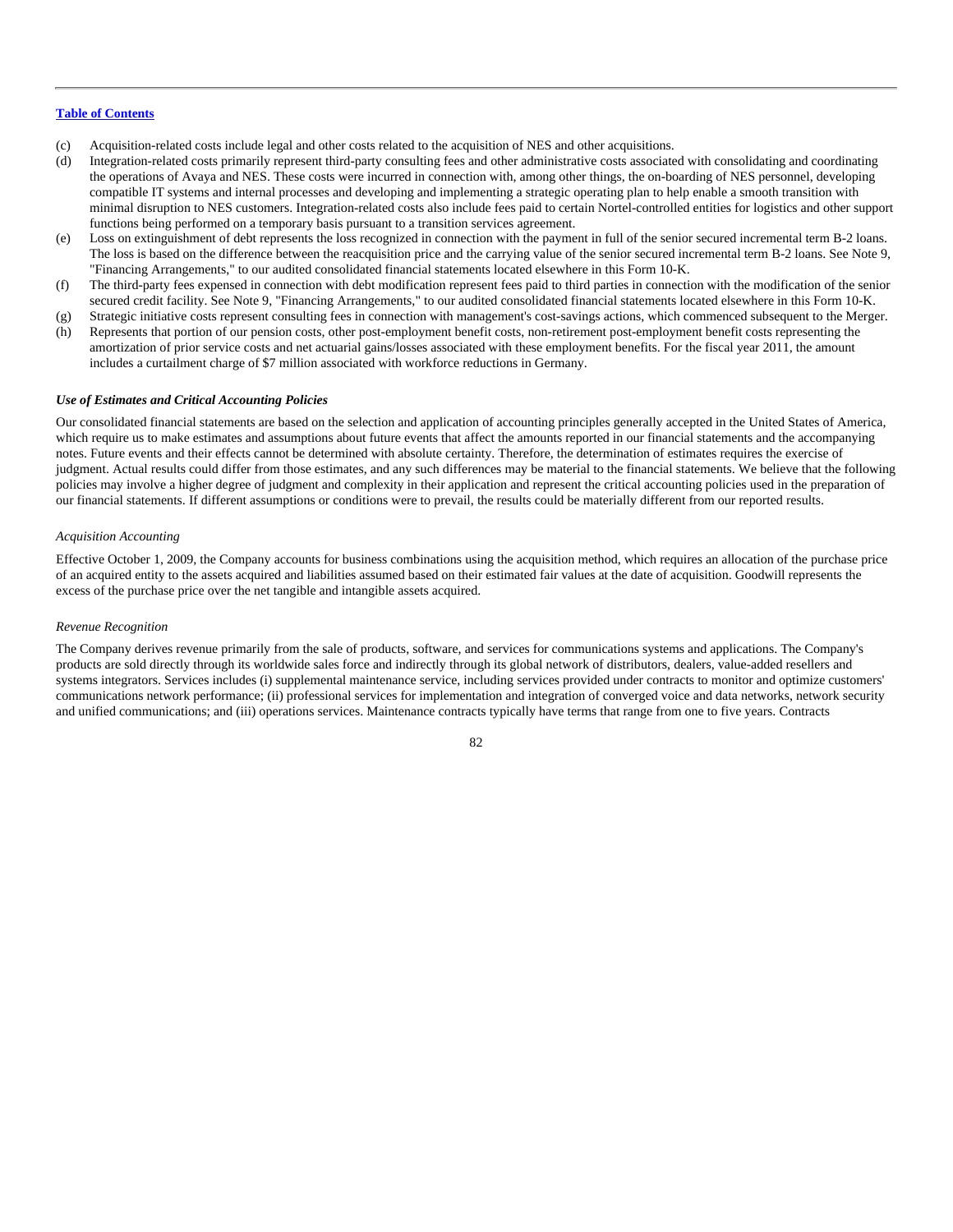for professional services typically have terms that range from two to four weeks for standard solutions and from six months to one year for customized solutions. Contracts for operations services typically have terms that range from one to seven years.

In accordance with GAAP, revenue is recognized when persuasive evidence of an arrangement exists, delivery has occurred, the fee is fixed or determinable, and collectability is reasonably assured. For arrangements that require final acceptance of the product, system, or solution as specified by the customer, revenue is deferred until all acceptance criteria have been met.

The Company's indirect sales to distribution partners are generally recognized at the time of shipment if all contractual obligations have been satisfied. The Company accrues a provision for estimated sales returns and other allowances, including promotional marketing programs and other incentives as a reduction of revenue at time of sale.

### **Multiple deliverable arrangements in fiscal year 2011**

In October 2009, the Financial Accounting Standards Board ("FASB") amended the software revenue recognition guidance to remove from its scope tangible products containing software components and non-software components that function together to deliver the product's essential functionality. The FASB also amended the guidance for multiple deliverable revenue arrangements (formerly Emerging Issues Task Force No. 08-1) to: (i) provide updated guidance on how the deliverables in an arrangement should be separated and how the consideration should be allocated; and (ii) change the term "fair value" to "selling price" and require an entity to allocate revenue using the estimated selling prices of the deliverables when a vendor does not have vendor-specific or thirdparty evidence of selling price. The Company adopted the new guidance on a prospective basis as of the beginning of fiscal year 2011 for revenue arrangements entered into or materially modified on or after October 1, 2010.

The new guidance did not generally change the units of accounting for the Company's revenue transactions as delivered and undelivered items generally qualified as separate units of accounting under the historical guidance. The new guidance affects the timing of revenue recognition for multiple deliverable arrangements that included delivered items and undelivered items for which the Company was unable to demonstrate fair value pursuant to the historical guidance. In such cases, the delivered items were combined with the undelivered items to form a single unit of accounting and revenue was recognized either on a straight-line basis over the services period or deferred until the earlier of when the fair value requirements were met or when the last item was delivered. In addition, the Company previously used the residual method to allocate the arrangement consideration in cases where fair value could only be determined for the undelivered items. Under the new guidance, the Company allocates the total arrangement consideration based upon the relative selling price of each deliverable and revenue is recognized as each item is delivered. As a result of adopting the new guidance, net revenues for the fiscal year ended September 30, 2011 were not materially different from the net revenues that would have been recorded under the historical guidance. The Company cannot reasonably estimate the effect of adopting the new guidance on future financial periods as the impact will vary depending on the nature and volume of new or materially modified multiple deliverable arrangements in any given period.

The Company enters into multiple deliverable arrangements, which may include various combinations of products, software and services. Most product and service deliverables qualify as separate units of accounting and can be sold on a standalone basis. A deliverable constitutes a separate unit of accounting when it has standalone value and, where return rights exist, delivery or performance of the undelivered items is considered probable and substantially within the Company's control.

Most of the Company's solutions have both software and non-software components that function together to deliver the products' essential functionality. For these multiple deliverable arrangements, the Company allocates revenue to the deliverables based on their relative selling prices. To the extent that a deliverable is subject to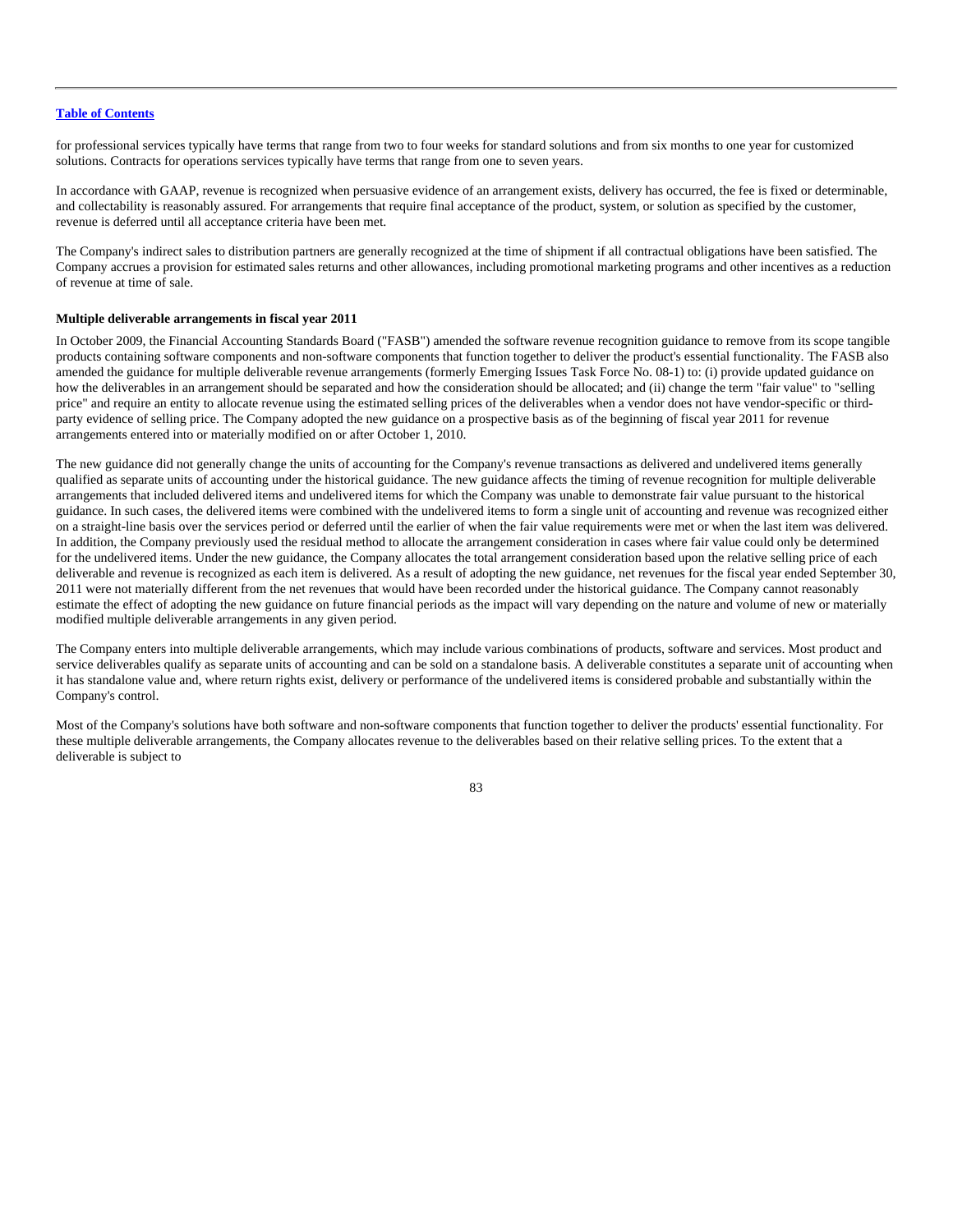specific guidance on whether and/or how to allocate the consideration in a multiple deliverable arrangement, that deliverable is accounted for in accordance with such specific guidance. The Company limits the amount of revenue recognition for delivered items to the amount that is not contingent on the future delivery of products or services or meeting other future performance obligations.

The Company allocates revenue based on a selling price hierarchy of vendor-specific objective evidence, third-party evidence, and then selling price. Vendorspecific objective evidence is based on the price charged when the deliverable is sold separately. Third-party evidence is based on largely interchangeable competitor products or services in standalone sales to similarly situated customers. As the Company is unable to reliably determine what competitors products' selling prices are on a standalone basis, the Company is not typically able to determine third-party evidence. Estimated selling price is based on the Company's best estimates of what the selling prices of deliverables would be if they were sold regularly on a standalone basis. Estimated selling price is established considering multiple factors including, but not limited to, pricing practices in different geographies and through different sales channels, major product and services groups, and customer classifications.

Once the Company allocates revenue to each deliverable, the Company recognizes revenue in accordance with its policies when all revenue recognition criteria are met. Products revenue is generally recognized upon delivery and services revenue is generally recognized ratably over the period during which the services are performed. However, revenue for professional services arrangements is generally recognized upon delivery or completion of performance and revenue for arrangements that require final acceptance of the product, system, or solution, is generally deferred until all acceptance criteria have been met.

Standalone or subsequent sales of software or software-related products are recognized in accordance with the software revenue recognition guidance. For multiple deliverable arrangements that only include software items, the Company generally uses the residual method to allocate the arrangement consideration. Under the residual method, the amount of consideration allocated to the delivered items equals the total arrangement consideration, less the fair value of the undelivered items. Where vendor-specific objective evidence for the undelivered items cannot be determined, the Company defers revenue until all items are delivered and services have been performed, or until such evidence of fair value can be determined for the undelivered items.

## **Multiple deliverable arrangements in fiscal years 2010 and prior**

Prior to fiscal year 2011, a multiple deliverable arrangement is separated into more than one unit of accounting if all of the following criteria are met: (i) the delivered item(s) has value to the customer on a standalone basis; (ii) there is objective and reliable evidence of the fair value of the undelivered item(s); and (iii) if the arrangement includes a general right of return relative to the delivered item(s), delivery or performance of the undelivered item(s) is considered probable and substantially within the control of the Company. If these criteria are not met, the delivered items are combined with the undelivered items to form a single unit of accounting and revenue is recognized on either a straight-line basis over the services period or deferred until the earlier of when such criteria are met or when the last item is delivered.

The Company uses the residual method to allocate the arrangement consideration for multiple deliverable arrangements for which objective and reliable evidence of fair value can only be determined for the undelivered items. Under the residual method, the amount of consideration allocated to the delivered items equals the total arrangement consideration, less the fair value of the undelivered items.

The Company uses objective and reliable evidence of fair value to separate the deliverables into more than one unit of accounting if the Company has vendorspecific objective evidence or third-party evidence of fair value for all of the deliverables. The accounting guidance does not permit the Company to use an estimated selling price for these arrangements when objective and reliable evidence of fair value is not available.

The Company recognizes revenue in accordance with the software revenue recognition guidance for arrangements that include software that is more than incidental to the products or services as a whole. In multiple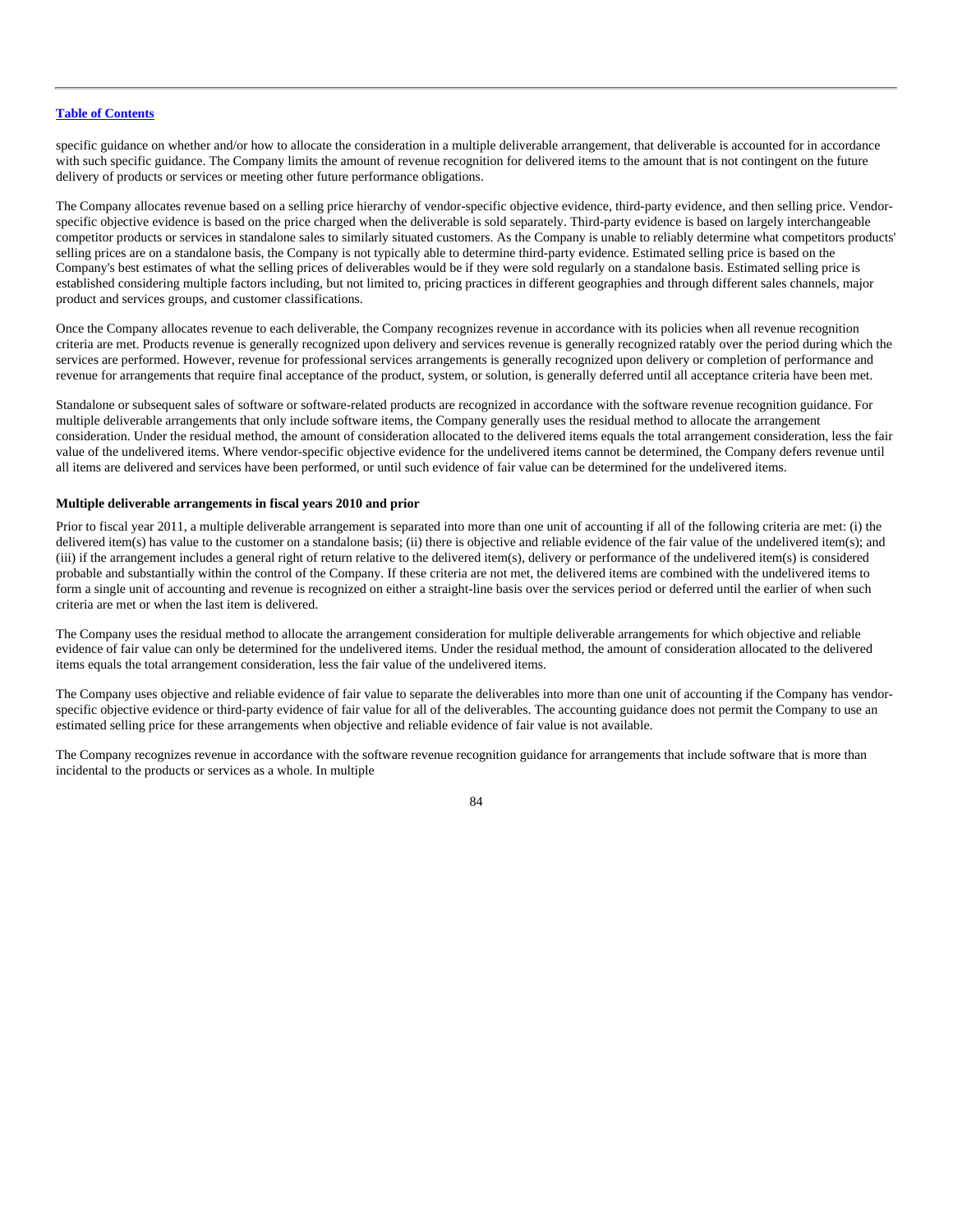deliverable software arrangements, the Company generally uses the residual method to allocate the arrangement consideration. When vendor-specific objective evidence of fair value cannot be determined for the undelivered items, the Company defers revenue until all items have been delivered or until such evidence can be determined.

#### *Income Taxes*

Income taxes are accounted for under the asset and liability method. Under this method, deferred tax assets and liabilities are recognized for the estimated future tax consequences attributable to differences between the financial statement carrying amounts of existing assets and liabilities and their respective tax bases, and operating loss and tax credit carryforwards. Deferred tax assets and liabilities are measured using enacted tax rates in effect for the year in which those temporary differences are expected to be recovered or settled. The effect on deferred tax assets and liabilities of a change in tax rates is recognized in the Consolidated Statements of Operations in the period that includes the enactment date. A valuation allowance is recorded to reduce the carrying amounts of deferred tax assets if it is more likely than not that such assets will not be realized.

FASB Accounting Standards Codification ("ASC") subtopic 740-10, "Income Taxes—Overall" ("ASC 740-10") prescribes a comprehensive model for the financial statement recognition, measurement, classification, and disclosure of uncertain tax positions. ASC 740-10 contains a two-step approach to recognizing and measuring uncertain tax positions. The first step is to evaluate the tax position for recognition by determining if the weight of available evidence indicates that it is more likely than not that the position will be sustained on audit, based on the technical merits of the position. The second step is to measure the tax benefit as the largest amount that is more than 50% likely of being realized upon settlement.

Significant judgment is required in evaluating our uncertain tax position and determining our provision for income taxes. Although we believe our reserves are reasonable, no assurance can be given that the final tax outcome of these matters will not be different from that which is reflected in our historical income tax provision and accruals. We adjust these reserves in light of changing facts and circumstances.

# *Intangible and Long-lived Assets*

Intangible assets include technology, customer relationships, trademarks and trade-names and other intangibles. Intangible assets with finite lives are amortized using the straight-line method over the estimated economic lives of the assets, which range from two to fifteen years. Long-lived assets, including intangible assets with finite lives, are reviewed for impairment whenever events or changes in circumstances indicate that the carrying amount of such assets may not be recoverable in accordance with FASB ASC Topic 360, "Property, Plant, and Equipment" ("ASC 360"). Determination of recoverability is based on an estimate of undiscounted future cash flows resulting from the use of the asset and its eventual disposition. Measurement of an impairment loss for longlived assets that management expects to hold and use is based on the estimated fair value of the asset. Long-lived assets to be disposed of are reported at the lower of carrying amount or estimated fair value less costs to sell. Intangible assets determined to have indefinite useful lives are not amortized but are tested for impairment annually each September 30<sup>th</sup>, and more frequently if events occur or circumstances change that indicate an asset may be impaired. The estimated useful life of intangible and long-lived assets are based on many factors including assumptions regarding the effects of obsolescence, demand, competition and other economic factors, expectations regarding the future use of the asset, and our historical experience with similar assets. The assumptions used to determine the estimated useful lives could change due to numerous factors including product demand, market conditions, technological developments, economic conditions and competition.

# *Goodwill*

Goodwill is not amortized but is subject to periodic testing for impairment in accordance with FASB ASC Topic 350, "Intangibles-Goodwill and Other" ("ASC 350") at the reporting unit level which is one level below the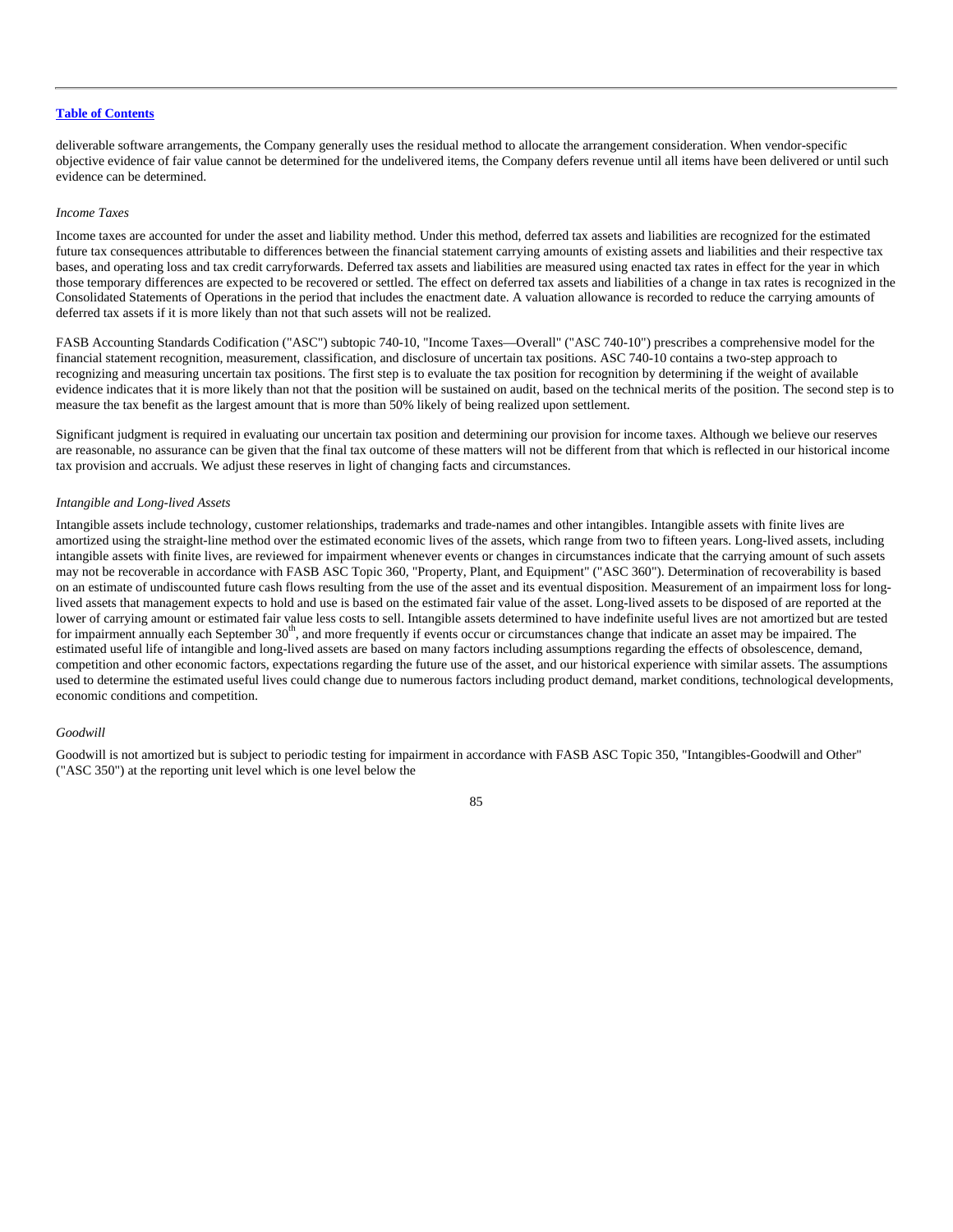Company's operating segments. The assessment of goodwill impairment is conducted by estimating and comparing the fair value of the Company's reporting units' net assets, as defined in ASC 350, to their carrying value as of that date. The fair value is estimated using an income approach whereby the fair value of the asset is based on the future cash flows that each reporting unit's assets can be expected to generate. Future cash flows are based on forward-looking information regarding market share and costs for each reporting unit and are discounted using an appropriate discount rate. Future discounted cash flows can be affected by changes in industry or market conditions or the rate and extent to which anticipated synergies or cost savings are realized with newly acquired entities. The test for impairment is conducted annually each September 30<sup>th</sup>, and more frequently if events occur or circumstances change that indicate that the fair value of a reporting unit may be below its carrying amount.

At September 30, 2011 the Company performed its annual goodwill impairment test and determined that the respective book values of the Company's reporting units did not exceed their estimated fair values and that it was not necessary to record impairment charges. In order to evaluate the sensitivity of the fair value calculations on the goodwill impairment test the Company applied a hypothetical 10% decrease to the fair value of each reporting unit. This hypothetical 10% decrease in the fair value of each reporting unit at September 30, 2011 would not result in an impairment of goodwill for any reporting unit.

## *Restructuring Programs*

The Company accounts for exit or disposal of activities in accordance with FASB ASC Topic 420, "Exit or Disposal Cost Obligations" ("ASC 420"). In accordance with ASC 420, a business restructuring is defined as an exit or disposal activity that includes but is not limited to a program that is planned and controlled by management, and materially changes either the scope of a business or the manner in which that business is conducted. Business restructuring charges includes (i) one-time termination benefits related to employee separations, (ii) contract termination costs and (iii) other costs associated with exit or disposal activities including, but not limited to, costs for consolidating or closing facilities and relocating employees.

A liability is recognized and measured at its fair value for one-time termination benefits once the plan of termination is communicated to affected employees and it meets all of the following criteria: (i) management commits to a plan of termination, (ii) the plan identifies the number of employees to be terminated and their job classifications or functions, locations and the expected completion date, (iii) the plan establishes the terms of the benefit arrangement and (iv) it is unlikely that significant changes to the plan will be made or the plan will be withdrawn. Contract termination costs include costs to terminate a contract or costs that will continue to be incurred under the contract without benefit to the Company. A liability is recognized and measured at its fair value when the Company either terminates the contract or ceases using the rights conveyed by the contract. A liability is recognized and measured at its fair value for other associated costs in the period in which the liability is incurred.

In connection with the Merger, the Company adopted a plan to exit certain activities of the newly acquired company. A liability was recognized as of the consummation date of the acquisition for the costs under the exit plan in accordance with the authoritative guidance at that time if these costs were not associated with or were not incurred to generate revenues of the combined entity after the consummation date and either (i) had no future economic benefit to the combined company, were incremental to other costs incurred by either the acquired company or the acquiring company in the conduct of activities prior to the consummation date, and were expected to be incurred as a direct result of the plan to exit an activity of the acquired company or (ii) the cost represented an amount to be incurred by the combined company under a contractual obligation of the acquired company that existed prior to the consummation date and will either continue after the plan is completed with no economic benefit to the combined company or be a penalty incurred by the combined company to cancel that contractual obligation.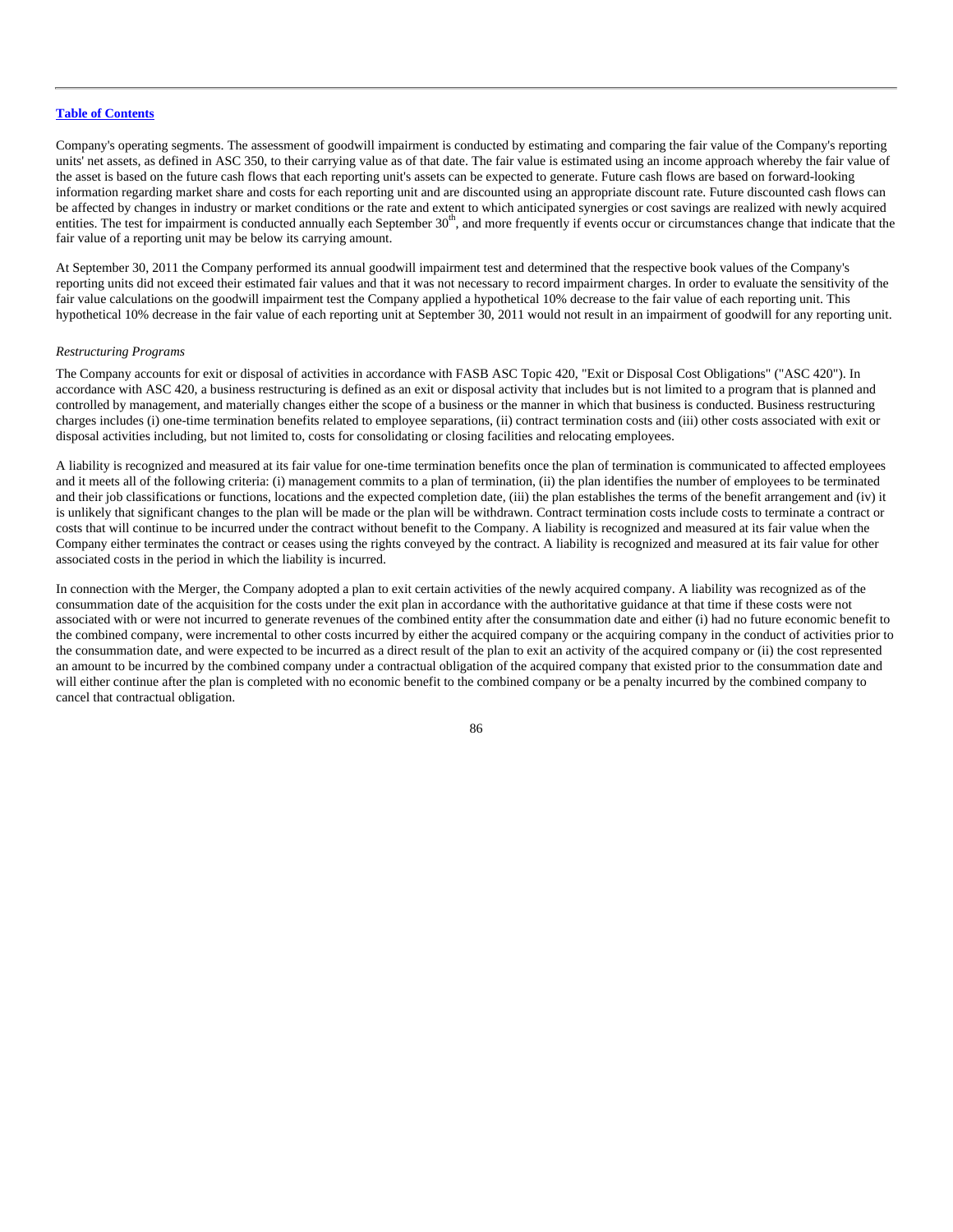# *Pension and Postretirement Benefit Obligations*

The Company sponsors non-contributory defined benefit pension plans covering certain of its U.S. employees and retirees, and postretirement benefit plans for certain U.S. retirees that include healthcare benefits and life insurance coverage. Certain non-U.S. operations have various retirement benefit programs covering substantially all of their employees. Some of these programs are considered to be defined benefit pension plans for accounting purposes.

The Company's pension and postretirement benefit costs are developed from actuarial valuations. Inherent in these valuations are key assumptions, including the discount rate and expected long-term rate of return on plan assets. Material changes in pension and postretirement benefit costs may occur in the future due to changes in these assumptions, changes in the number of plan participants, changes in the level of benefits provided, changes in asset levels and changes in legislation.

The discount rate is subject to change each year, consistent with changes in rates of return on high-quality fixed-income investments currently available and expected to be available during the expected benefit payment period. The Company selects the assumed discount rate for its U.S. pension and postretirement plans by applying the published rates of existing yield curves, such as the Citigroup Pension Discount Curve and the Citigroup Above Median Pension Discount Curve, to the expected benefit payment streams and develops a rate at which it is believed the benefit obligations could be effectively settled. The Company follows a similar process for its non-U.S. pension plans by applying the published iBoxx indices. Based on the published rates as of September 30, 2011, the Company used a weighted average discount rate of 4.65% for the U.S. pension plans, 4.99% for the non-U.S. pension plans, and 4.58% for the postretirement plans. For the U.S. pension plans, non-U.S. pension plans, and the postretirement plans, every one-percentage-point increase or decrease in the discount rate reduces or increases our benefit obligation by \$384 million, \$73 million, and \$73 million, respectively.

The market-related value of the Company's plan assets as of the measurement date is developed using a 5-year smoothing technique. First, a preliminary market-related value is calculated by adjusting the market-related value at the beginning of the year for payments to and from plan assets and the expected return on assets during the year. The expected return on assets represents the expected long-term rate of return on plan assets adjusted up to plus or minus 2% based on the actual 10-year average rate of return on plan assets. A final market-related value is determined as the preliminary market-related value, plus 20% of the difference between the actual return and expected return for each of the past five years.

These pension and other postretirement benefits are accounted for in accordance with FASB ASC Topic 715, "Compensation—Retirement Benefits" ("ASC 715"). ASC 715 requires that plan assets and obligations be measured as of the reporting date and the over-funded, under-funded or unfunded status of plans be recognized as of the reporting date as an asset or liability in the Consolidated Balance Sheets. In addition, ASC 715 requires costs and related obligations and assets arising from pensions and other postretirement benefit plans to be accounted for based on actuarially-determined estimates.

The plans use different factors, including years of service, eligible compensation and age, to determine the benefit amount for eligible participants. The Company funds its U.S. pension plans in compliance with applicable laws. See Note 13, "Benefit Obligations," to our audited consolidated financial statements for a discussion of the Company's pension and postretirement plans.

#### *Commitments and Contingencies*

In the ordinary course of business we are subject to legal proceedings related to environmental, product, employment, intellectual property, licensing and other matters. In addition, we are subject to indemnification and liability sharing claims by Lucent Technologies Inc. (now Alcatel-Lucent) under the terms of the Contribution and Distribution Agreement. In order to determine the amount of reserves required, we assess the likelihood of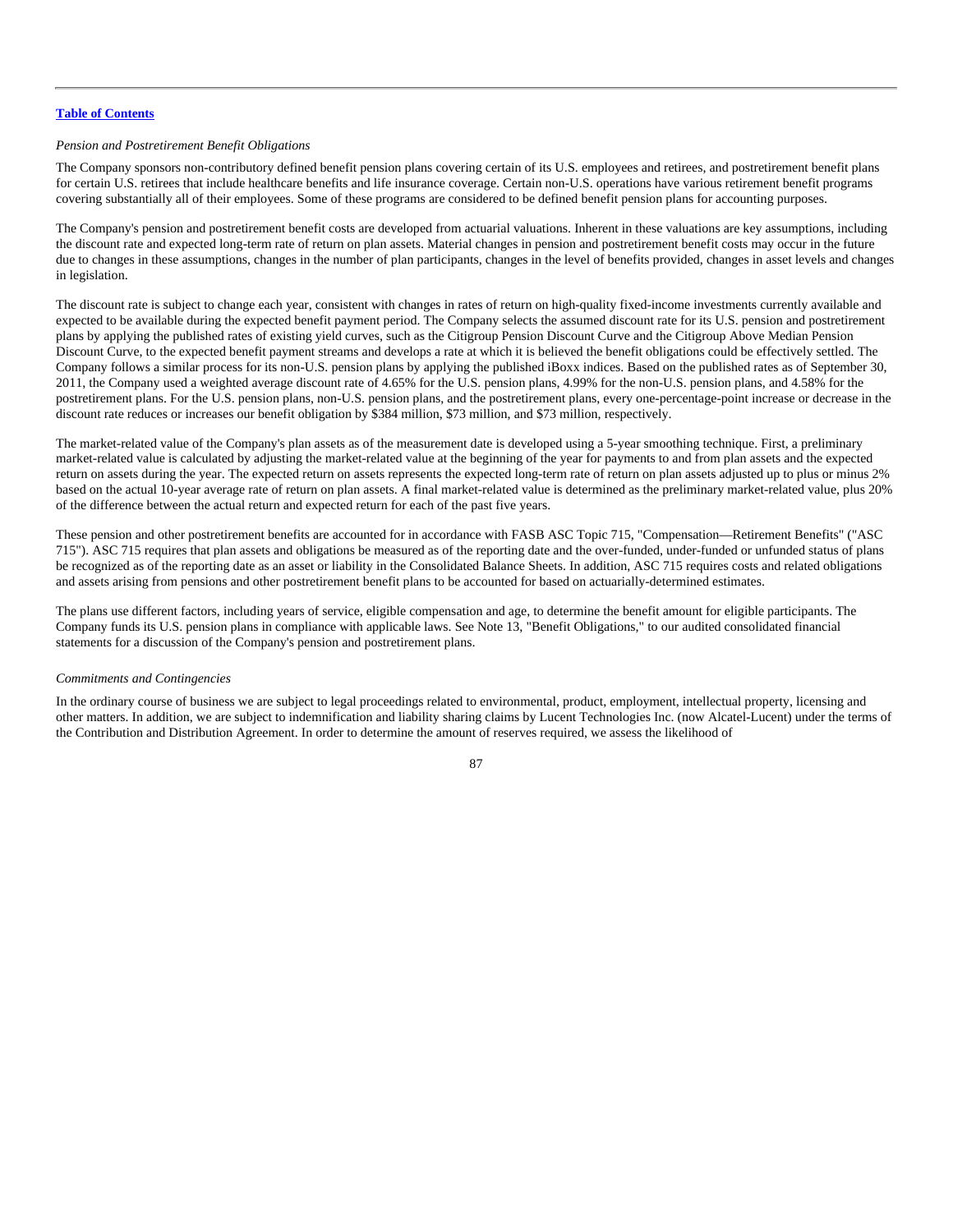any adverse judgments or outcomes to these matters as well as potential ranges of probable losses. A determination of the amount of reserves required for these contingencies is made after analysis of each individual issue. The estimates of required reserves may change in the future due to new developments in each matter or changes in approach such as a change in settlement strategy. Assessing the adequacy of any reserve for matters for which we may have to indemnify Alcatel-Lucent is especially difficult, as we do not control the defense of those matters and have limited information. In addition, estimates are made for our repurchase obligations related to products sold to various distributors who obtain financing from certain third party lending institutions, as described in "Commitments and Contingencies" in the notes to our audited consolidated financial statements.

## *Share-based Compensation*

The Company accounts for share-based compensation in accordance with FASB Topic ASC 718, "Compensation—Stock Compensation" ("ASC 718"), which requires the measurement and recognition of compensation expense for all share-based payment awards made to employees and directors including stock options, restricted stock units and stock purchases based on estimated fair values. The determination of the fair value of share-based payment awards on the date of grant using an option pricing model is affected by the fair market value of our Parent's stock (as defined in Avaya Holdings Corp's Amended and Restated 2007 Equity Incentive Plan) as well as a number of highly complex and subjective assumptions.

The Company adopted the alternative transition method for calculating the tax effects of share-based compensation pursuant to authoritative guidance provided by the FASB. The alternative transition method includes simplified methods to establish the beginning balance of the additional paid-in capital pool ("APIC pool") related to the tax effects of employee share-based compensation and to determine the subsequent impact on the APIC pool and Consolidated Statements of Cash Flows of the tax effects of employee share-based compensation awards that are outstanding upon adoption of ASC 718.

## **New Accounting Guidance Recently Adopted**

# *Milestone Method of Revenue Recognition*

In April 2010, the FASB issued accounting guidance on the milestone method of revenue recognition. The guidance defines the term "milestone" and the prescribed criteria that should be met to apply the milestone method of revenue recognition for research or development transactions. The guidance requires that the milestone should meet all criteria to be considered substantive to recognize consideration that is contingent upon the achievement of a milestone in its entirety as revenue in the period in which the milestone is achieved. This accounting guidance became effective for the Company beginning October 1, 2010. The adoption of this accounting guidance did not have an impact on the Company's consolidated financial statements.

## *Business Combinations and Noncontrolling Interests*

In the first quarter of fiscal 2010, the Company adopted new guidance under the acquisition method for business combinations. The more significant changes include: an expanded definition of a business and a business combination; recognition of acquisition-related expenses and restructuring costs separately from the business combination; recognition of assets acquired and liabilities assumed at their acquisition-date fair values with subsequent changes recognized in earnings; and capitalization of in-process research and development at fair value as an indefinite-lived intangible asset. The guidance also amends and clarifies the application issues on initial recognition and measurement, subsequent measurement and accounting, and disclosure of assets and liabilities arising from contingencies in a business combination. The impact of the revised accounting guidance on the Company's results of operations and financial position will vary depending on each future specific business combination or asset purchase.

Effective the first quarter of fiscal 2010, the Company adopted revised accounting guidance which requires noncontrolling interests (formerly minority interest) to be presented as a separate component within the equity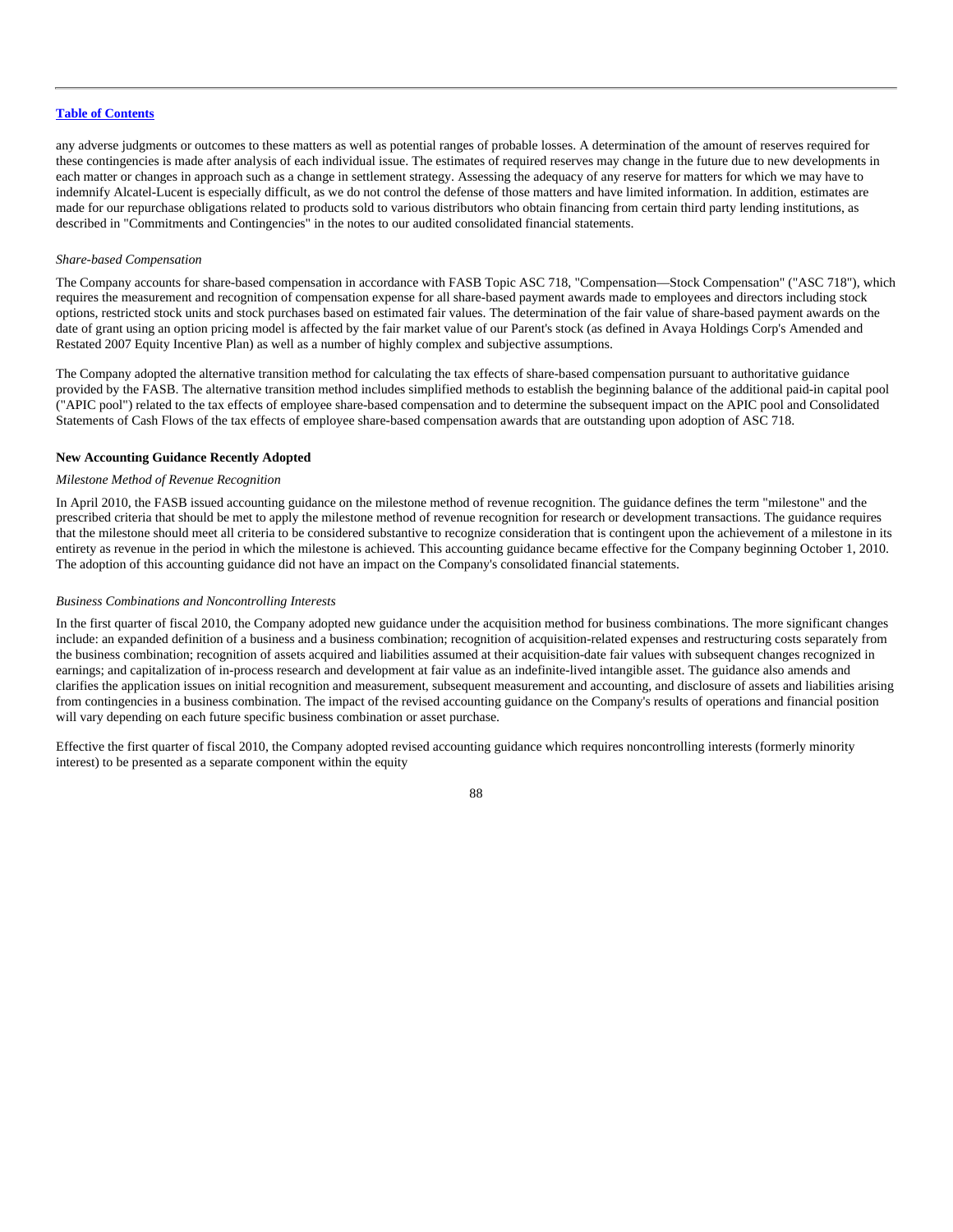section of the Consolidated Balance Sheets and separate presentation of net income attributable to noncontrolling interests on the Consolidated Statements of Operations. The relevant presentation and disclosures have been applied retrospectively for all periods presented. The adoption of this accounting guidance did not have a material impact on the Company's consolidated financial statements.

#### *Fair Value Measures*

In September 2006, the FASB issued an accounting standard related to fair value measurements of financial and non-financial assets and liabilities. The provisions of the standard applicable to financial assets and liabilities were effective and adopted by the Company on October 1, 2008. On October 1, 2009 the provisions of this standard became effective for the Company's non-financial assets and liabilities. The adoption of this accounting guidance did not have a material impact on the Company's consolidated statement of operations.

In January 2010, the FASB issued revised guidance intended to improve disclosures related to fair value measurements. This guidance requires new disclosures and clarifies certain existing disclosure requirements. New disclosures under this guidance require separate information about significant transfers into and out of Level 1 and Level 2 and the reasons for such transfers, and also require purchases, sales, issuances, and settlements information for Level 3 measurements to be included in the rollforward of activity on a gross basis. The guidance also clarifies the requirement to determine the level of disaggregation for fair value measurement disclosures and the requirement to disclose valuation techniques and inputs used for both recurring and nonrecurring fair value measurements in either Level 2 or Level 3. This accounting guidance became effective for the Company beginning in the second quarter of fiscal 2010, except for the rollforward of activity on a gross basis for Level 3 fair value measurements, which will be effective for the Company in the first quarter of fiscal 2012. The adoption of this accounting guidance is reflected in Note 11, "Fair Value Measures" and did not have a material impact on the Company's financial statement disclosures.

In August 2009, the FASB issued guidance to clarify the fair value measurements and disclosure requirements related to the measurement of liabilities at fair value. The guidance provides clarification that in circumstances in which a quoted price in an active market for the identical liability is not available, a reporting entity is required to measure fair value using one or more of the following methods: 1) a valuation technique that uses a) the quoted market price of the identical liability when traded as an asset or b) quoted prices for similar liabilities or similar liabilities when traded as assets and/or 2) a valuation technique that is consistent with the principles of FASB ASC Topic 820, "Fair Value Measurements and Disclosures". The accounting guidance became effective for the Company beginning in fiscal 2010. The adoption of this accounting guidance did not have an impact on the Company's consolidated statement of operations.

## *Variable Interest Entities*

In December 2009, the FASB issued revised guidance for the accounting for variable interest entities. The revised guidance replaces the quantitative-based risks and rewards approach with a qualitative approach that focuses on which enterprise has the power to direct the activities of a variable interest entity that most significantly impact the entity's economic performance. The accounting guidance also requires an entity to perform an ongoing analysis to determine whether the entity's variable interest or interests give it a controlling financial interest in a variable interest entity. This accounting guidance became effective for the Company beginning October 1, 2010 and did not have an impact on the Company's consolidated financial statements.

# **Recent Accounting Guidance Not Yet Effective**

In December 2010, the FASB issued revised guidance which requires that if a company presents pro forma comparative financial statements for business combinations, the company should disclose revenue and earnings of the combined entity as though the business combination(s) that occurred during the current year had occurred as of the beginning of the comparable prior annual reporting period only. This guidance also expands the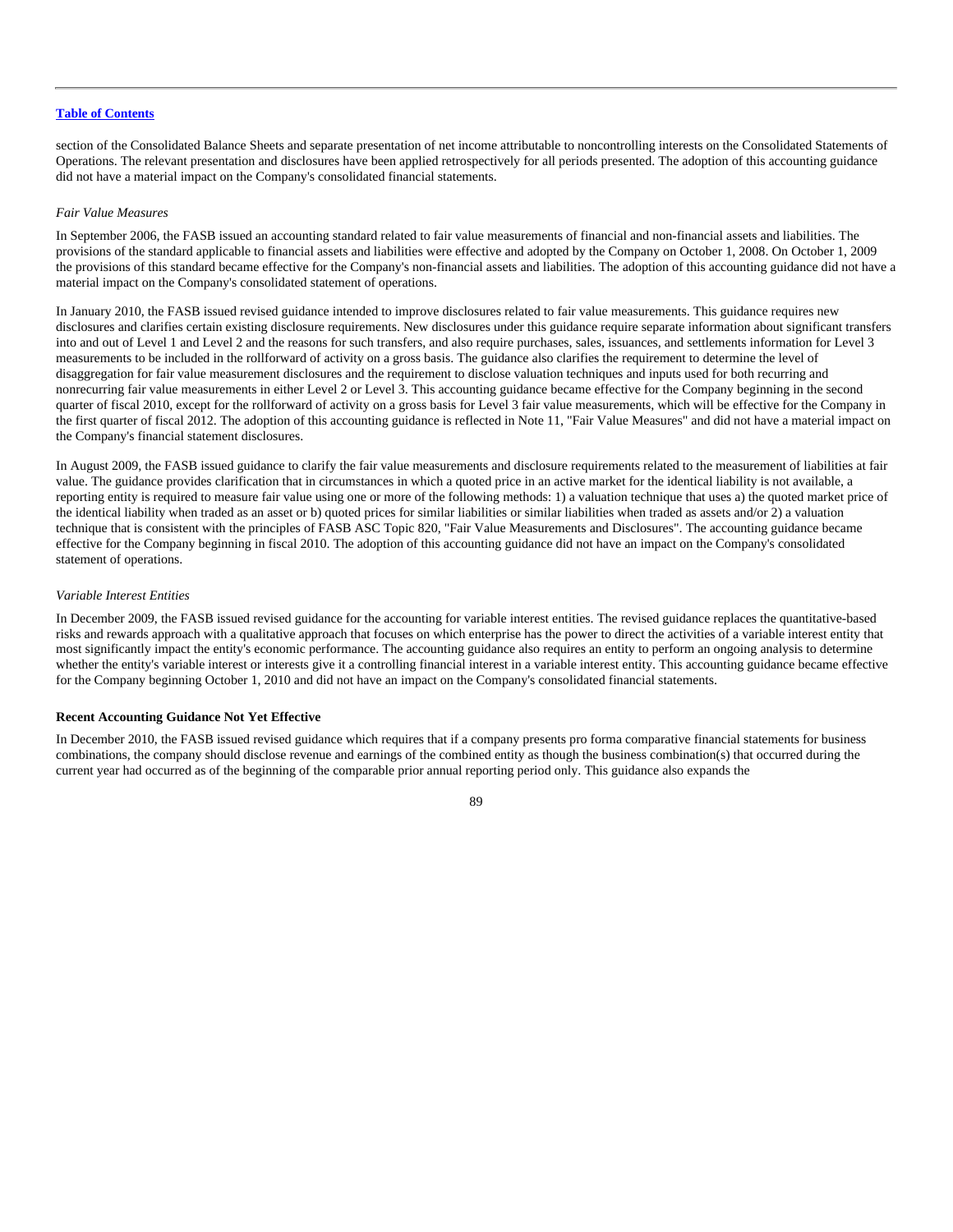supplemental pro forma disclosures to include a description of the nature and amount of material, nonrecurring pro forma adjustments directly attributable to the business combination included in the reported pro forma revenue and earnings. This accounting guidance is effective for the Company on a prospective basis beginning in fiscal 2012. The adoption of this guidance is not expected to have a material impact on the Company's financial statement disclosures.

In December 2010, the FASB issued revised guidance on when a company should perform step two of the goodwill impairment test for reporting units with zero or negative carrying amounts. This guidance requires that for reporting units with zero or negative carrying amounts, a company is required to perform step two of the goodwill impairment test if it is more likely than not that a goodwill impairment exists. In determining whether it is more likely than not that a goodwill impairment exists, an entity should consider whether there are any adverse qualitative factors indicating that an impairment may exist. This accounting guidance is effective for the Company beginning in fiscal 2012. The adoption of this guidance is not expected to have a material impact on the Company's consolidated financial statements.

In May 2011, the FASB issued revised guidance which is intended to achieve common fair value measurement and disclosure guidance in GAAP and International Financial Reporting Standards. The majority of the changes represent a clarification to existing GAAP. Additionally, the revised guidance includes expanded disclosure requirements. This accounting guidance is effective for the Company beginning in the second quarter of fiscal year 2012 and is not expected to have a material impact on the Company's consolidated financial statements or financial statement disclosures.

In June 2011, the FASB issued revised guidance on the presentation of comprehensive income and its components in the financial statements. As a result of the guidance, companies will now be required to present net income and other comprehensive income either in a single continuous statement or in two separate, but consecutive statements. This standard eliminates the current option to report other comprehensive income and its components in the statement of changes in equity. The standard does not, however, change the items that must be reported in other comprehensive income or the determination of net income. The new guidance is to be applied retrospectively. This accounting guidance is effective for the Company beginning in fiscal 2013 and is only expected to impact the presentation of the Company's financial statements.

In September 2011, the FASB issued revised guidance intended to simplify how an entity tests goodwill for impairment. As a result of the guidance, an entity will be allowed to first assess qualitative factors to determine whether it is necessary to perform the two-step quantitative goodwill impairment test. An entity will not be required to calculate the fair value of a reporting unit unless the entity determines, based on a qualitative assessment, that it is more likely than not that its fair value is less than its carrying amount. The accounting guidance is effective for the Company beginning in fiscal 2013 and early adoption is permitted. The accounting guidance is not expected to have a material impact on the consolidated financial statements or financial statement disclosures.

In September 2011, the FASB issued revised guidance which requires additional disclosure about an employer's participation in a multiemployer pension plan. The accounting guidance is effective for the Company for fiscal year 2012 and is to be applied retrospectively for all prior periods presented. The accounting guidance is not expected to have a material impact on the Company's consolidated financial statement disclosures.

### **Cautionary Note Regarding Forward Looking Statements**

This Annual Report on Form 10-K contains "forward-looking statements." In some cases, these statements may be identified by the use of forward-looking terminology such as "anticipate," "believe," "continue," "could," "estimate," "expect," "intend," "may," "might," "our vision," "plan," "potential," "predict," "should," "will" or "would" or other similar words. These statements discuss future expectations, contain projections of results of operations or of financial condition, or state trends and known uncertainties or other forward-looking information. You are cautioned that forward-looking statements are inherently uncertain. Each forward-looking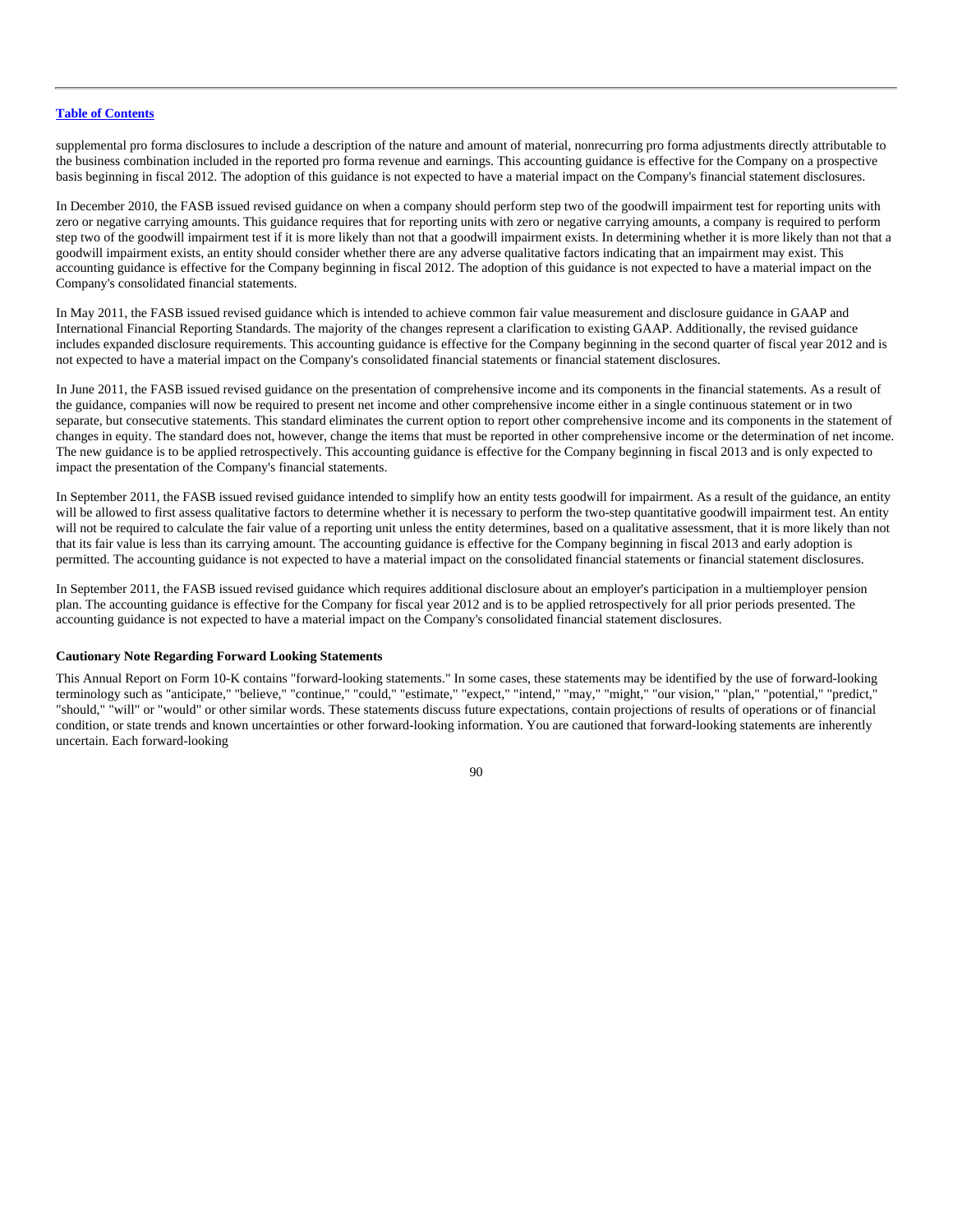statement contained in this report is subject to risks and uncertainties that could cause actual results to differ materially from those expressed or implied by such statement. We refer you to the section entitled "Risk Factors" in this Form 10-K for identification of important factors with respect to these risks and uncertainties. We caution readers not to place considerable reliance on such statements. Our business is subject to substantial risks and uncertainties, including those identified in this report. The information contained in this report is provided by us as of the date of this Form 10-K, and we do not undertake any obligation to update any forward-looking statements contained in this document as a result of new information, future events or otherwise. Forward-looking statements include, without limitation, statements regarding:

- our expectations regarding our revenue, cost of revenue, selling, general and administrative expenses, research and development expenses, amortization of intangible assets and interest expense;
- our expectations regarding the demand for our next-generation business collaboration solutions and the market trends contributing to such demand;
- our strategy for worldwide growth, including our ability to develop and sell advanced communications products and services, including unified communications, data networking solutions and contact center solutions;
- the strength of our current intellectual property portfolio and our intention to obtain patents and other intellectual property rights used in connection with our business;
- our anticipated competition as the business collaboration market evolves;
- the product sales to be generated by our backlog;
- our future cash requirements, including our primary cash requirements for the period October 1, 2011 through September 30, 2012;
- the intention to use the net proceeds of any initial public offering conducted by Parent to repay certain of our existing indebtedness and to redeem Parent's Series A Preferred Stock;
- our future sources of liquidity, including any future refinancing of our existing debt or issuance of additional securities;
- the uncertainties regarding our liquidity, including our ability to generate revenue, reduce costs, make future acquisitions and defend against litigation;
- the impact of new accounting pronouncements; and
- our expectations regarding the impact of legal proceedings, including antitrust, intellectual property or employment litigation.

Many factors could cause our actual results, performance or achievements to differ materially from any future results, performance or achievements expressed or implied by these forward-looking statements. Some of the key factors that could cause actual results to differ from our expectations include:

- our ability to develop and sell advanced communications products and services, including unified communications, data networking solutions and contact center solutions;
- our reliance on our indirect sales channel;
- economic conditions and the willingness of enterprises to make capital investments;
- the market for our products and services, including unified communications solutions;
- our ability to remain competitive in the markets we serve;
- the ability to retain and attract key employees;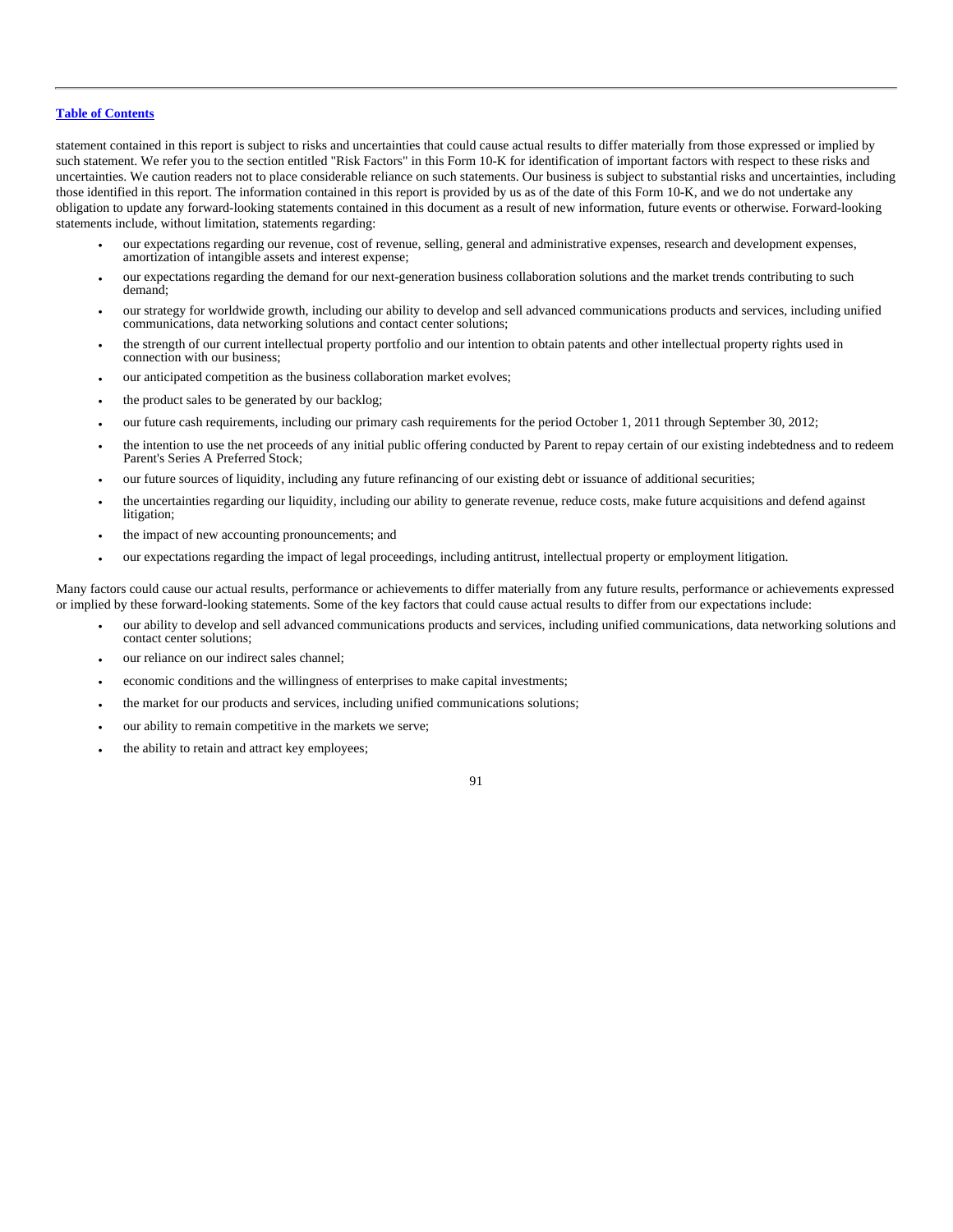- our degree of leverage and its effect on our ability to raise additional capital and to react to changes in the economy or our industry;
- our ability to manage our supply chain and logistics functions;
- liquidity and our access to capital markets;
- the ability to protect our intellectual property and avoid claims of infringement;
- our ability to maintain adequate security over our information systems;
- environmental, health and safety laws, regulations, costs and other liabilities;
- climate change risks;
- an adverse result in any significant litigation, including antitrust, intellectual property or employment litigation;
- risks relating to the transaction of business internationally; and
- pension and post-retirement healthcare and life insurance liabilities.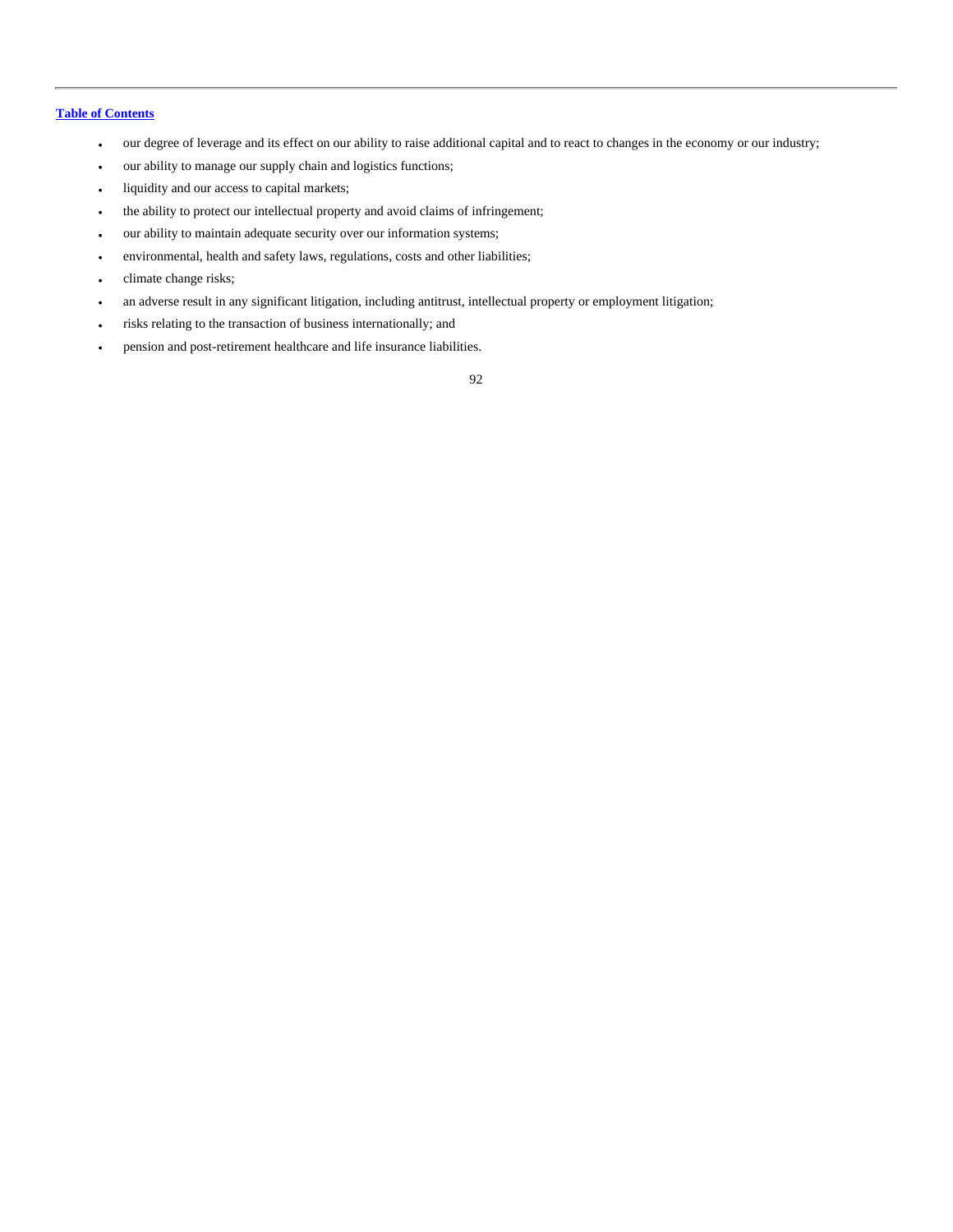# **Item 7A.** *Quantitative and Qualitative Disclosures About Market Risk*

## *Foreign Currency Transactions*

*Recorded Transactions*—We utilize foreign currency forward contracts primarily to manage short-term exchange rate exposures on certain receivables, payables and loans residing on foreign subsidiaries' books, which are denominated in currencies other than the subsidiary's functional currency. For fiscal 2011, 2010, and 2009, the changes in the fair value of the foreign currency forward contracts were substantially offset by changes resulting from the revaluation of the hedged items.

The fair value of foreign currency forward contracts is sensitive to changes in currency exchange rates. A 10% upward shift in the value of the foreign currencies that we trade against from the prevailing market rates would have had a negative impact of \$9 million, \$3 million, and \$9 million for fiscal years 2011, 2010, and 2009, respectively. A 10% downward shift in the value of the foreign currencies that we trade against from the prevailing market rates would have had a positive impact of \$9 million, a negative impact of \$28 million, and a positive impact of \$8 million for fiscal years 2011, 2010 and 2009, respectively.

*Forecasted Transactions*—From time to time, we use foreign currency forward contracts to offset certain forecasted foreign currency transactions primarily related to the purchase or sale of product expected to occur during the ensuing twelve months. The change in the fair value of foreign currency forward contracts is recognized as other income or expense in the period in which the exchange rates change. For fiscal years 2011, 2010, and 2009, these gains and losses were not material to our results of operations.

# *Interest Rate Risk*

The Company uses interest rate swaps to manage the amount of its floating rate debt in order to reduce its exposure to variable rate interest payments associated with the senior secured credit facility. In connection with the debt arrangements entered into upon closing of the Merger, the Company entered into five interest rate swap agreements in November 2007 ("2007 swaps"). These swaps had an aggregate notional amount of \$2,400 million. One of the 2007 swaps with a notional amount of \$200 million matured on November 26, 2008, one with a notional amount of \$700 million matured on November 26, 2009, and one with a notional amount of \$1,000 million matured on November 26, 2010. On March 5, 2008 the Company entered into two additional interest rate swaps ("2008 swaps") with an aggregate notional amount of \$800 million. One of the 2008 swaps with a notional amount of \$550 million matured on November 27, 2009, and one with a notional amount of \$250 million matured on November 26, 2010. On August 23, 2010 the Company entered into two additional interest rate swaps ("2010 swaps") with an aggregate notional amount of \$1,500 million. On August 26, 2011 the Company entered into one interest rate swap with a notional amount of \$1,500 million which matures on November 26, 2011. At September 30, 2011 the outstanding notional amount of these swap agreements was \$3.5 billion. Subsequent to September 30, 2011, we chose to let swap agreements with aggregated notional amounts of \$1.7 billion expire pursuant to their terms. The remaining outstanding swap agreements with notional amounts aggregating \$1.8 billion expire through August 2013. The Company pays the counterparty fixed interest payments for the term of the swap, and receives variable interest payments based on three-month LIBOR from the counterparties. The net receipt or payment from the interest rate swap agreements is included in interest expense and is paid on the  $26<sup>th</sup>$  day of each February, May, August and November. As of September 30, 2011, a 0.125% change in interest rates would result in a change in our annual interest expense of less than \$1 million. Upon the expiration of two of our interest rate swap agreements in November 2011, a 0.125% change in interest rates would have resulted in a change in our annual interest expense of \$2 million.

See Note 10, "Derivatives and Other Financial Instruments," to our audited consolidated financial statements for further details related to these interest rate swap agreements.

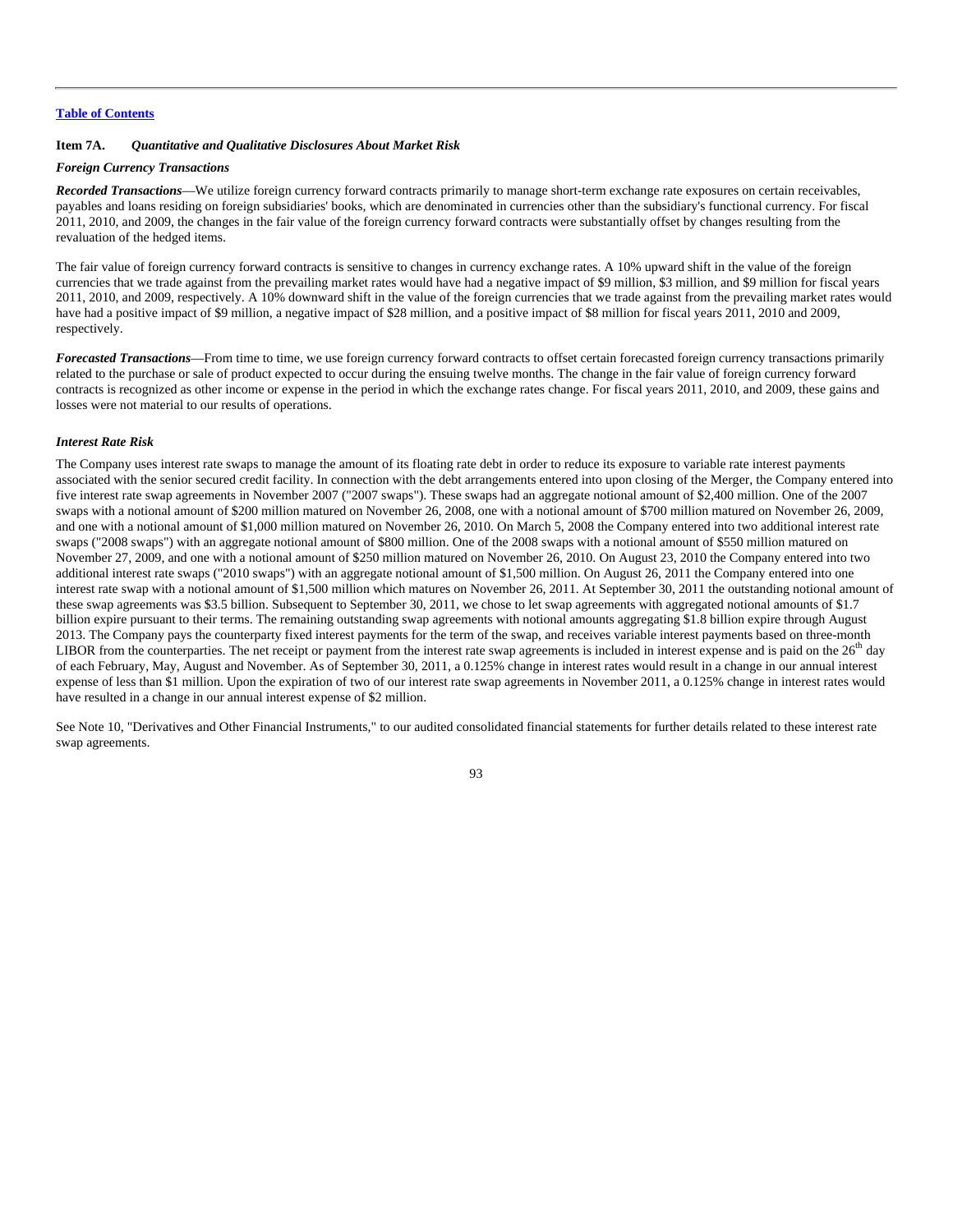# **Item 8.** *Financial Statements and Supplementary Data*

# **AVAYA INC.**

# **Index to Consolidated Financial Statements**

| Avaya Inc.                                                                                            | Page |
|-------------------------------------------------------------------------------------------------------|------|
| <b>Report of Independent Registered Public Accounting Firm</b>                                        | 95   |
| <b>Consolidated Statements of Operations</b>                                                          | 96   |
| <b>Consolidated Balance Sheets</b>                                                                    | 97   |
| <b>Consolidated Statements of Changes in Stockholder's Equity (Deficiency) and Comprehensive Loss</b> | 98   |
| <b>Consolidated Statements of Cash Flows</b>                                                          | 100  |
| <b>Notes to Consolidated Financial Statements</b>                                                     | 101  |
| <b>Schedule II—Valuation and Qualifying Accounts</b>                                                  | 175  |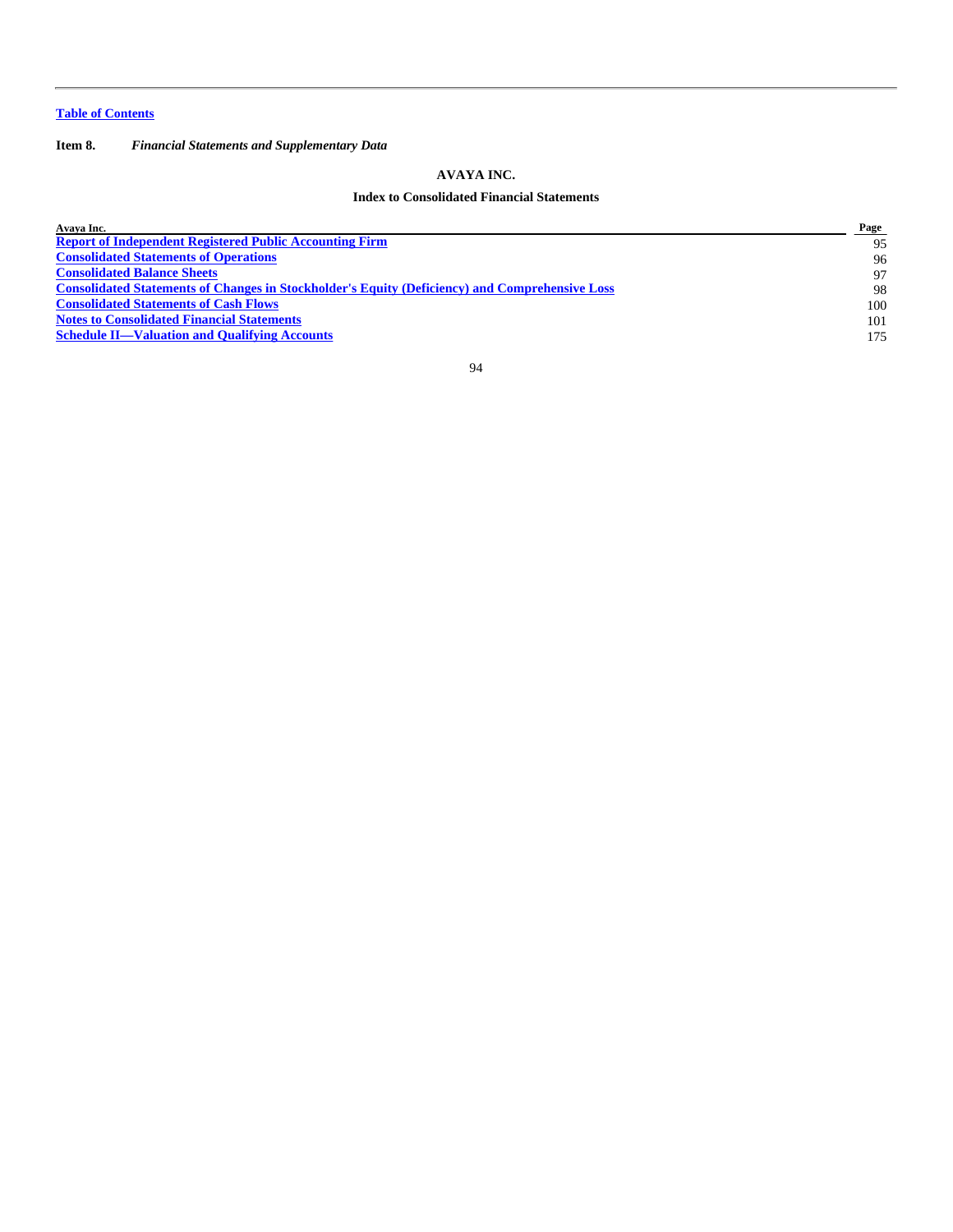# **Report of Independent Registered Public Accounting Firm**

<span id="page-97-0"></span>To the Board of Directors and Stockholders of Avaya Inc.:

In our opinion, the accompanying consolidated balance sheets and the related consolidated statements of operations, of changes in stockholders' equity (deficiency) and comprehensive loss and of cash flows present fairly, in all material respects, the financial position of Avaya Inc. and its subsidiaries at September 30, 2011 and 2010, and the results of their operations and their cash flows for each of the three years in the period ended September 30, 2011 in conformity with accounting principles generally accepted in the United States of America. Also in our opinion, the Company maintained, in all material respects, effective internal control over financial reporting as of September 30, 2011, based on criteria established in *Internal Control—Integrated Framework* issued by the Committee of Sponsoring Organizations of the Treadway Commission (COSO). The Company's management is responsible for these financial statements, for maintaining effective internal control over financial reporting and for its assessment of the effectiveness of internal control over financial reporting, included in Management's Report on Internal Control Over Financial Reporting appearing under Item 9A. Our responsibility is to express opinions on these financial statements and on the Company's internal control over financial reporting based on our audits (which was an integrated audit in 2011). We conducted our audits in accordance with the standards of the Public Company Accounting Oversight Board (United States). Those standards require that we plan and perform the audits to obtain reasonable assurance about whether the financial statements are free of material misstatement and whether effective internal control over financial reporting was maintained in all material respects. Our audits of the financial statements included examining, on a test basis, evidence supporting the amounts and disclosures in the financial statements, assessing the accounting principles used and significant estimates made by management, and evaluating the overall financial statement presentation. Our audit of internal control over financial reporting included obtaining an understanding of internal control over financial reporting, assessing the risk that a material weakness exists, and testing and evaluating the design and operating effectiveness of internal control based on the assessed risk. Our audits also included performing such other procedures as we considered necessary in the circumstances. We believe that our audits provide a reasonable basis for our opinions.

As discussed in Note 2 to the consolidated financial statements, the Company changed the manner in which it accounts for revenue recognition in 2011.

A company's internal control over financial reporting is a process designed to provide reasonable assurance regarding the reliability of financial reporting and the preparation of financial statements for external purposes in accordance with generally accepted accounting principles. A company's internal control over financial reporting includes those policies and procedures that (i) pertain to the maintenance of records that, in reasonable detail, accurately and fairly reflect the transactions and dispositions of the assets of the company; (ii) provide reasonable assurance that transactions are recorded as necessary to permit preparation of financial statements in accordance with generally accepted accounting principles, and that receipts and expenditures of the company are being made only in accordance with authorizations of management and directors of the company; and (iii) provide reasonable assurance regarding prevention or timely detection of unauthorized acquisition, use, or disposition of the company's assets that could have a material effect on the financial statements.

Because of its inherent limitations, internal control over financial reporting may not prevent or detect misstatements. Also, projections of any evaluation of effectiveness to future periods are subject to the risk that controls may become inadequate because of changes in conditions, or that the degree of compliance with the policies or procedures may deteriorate.

/s/ PricewaterhouseCoopers LLP Florham Park, New Jersey December 9, 2011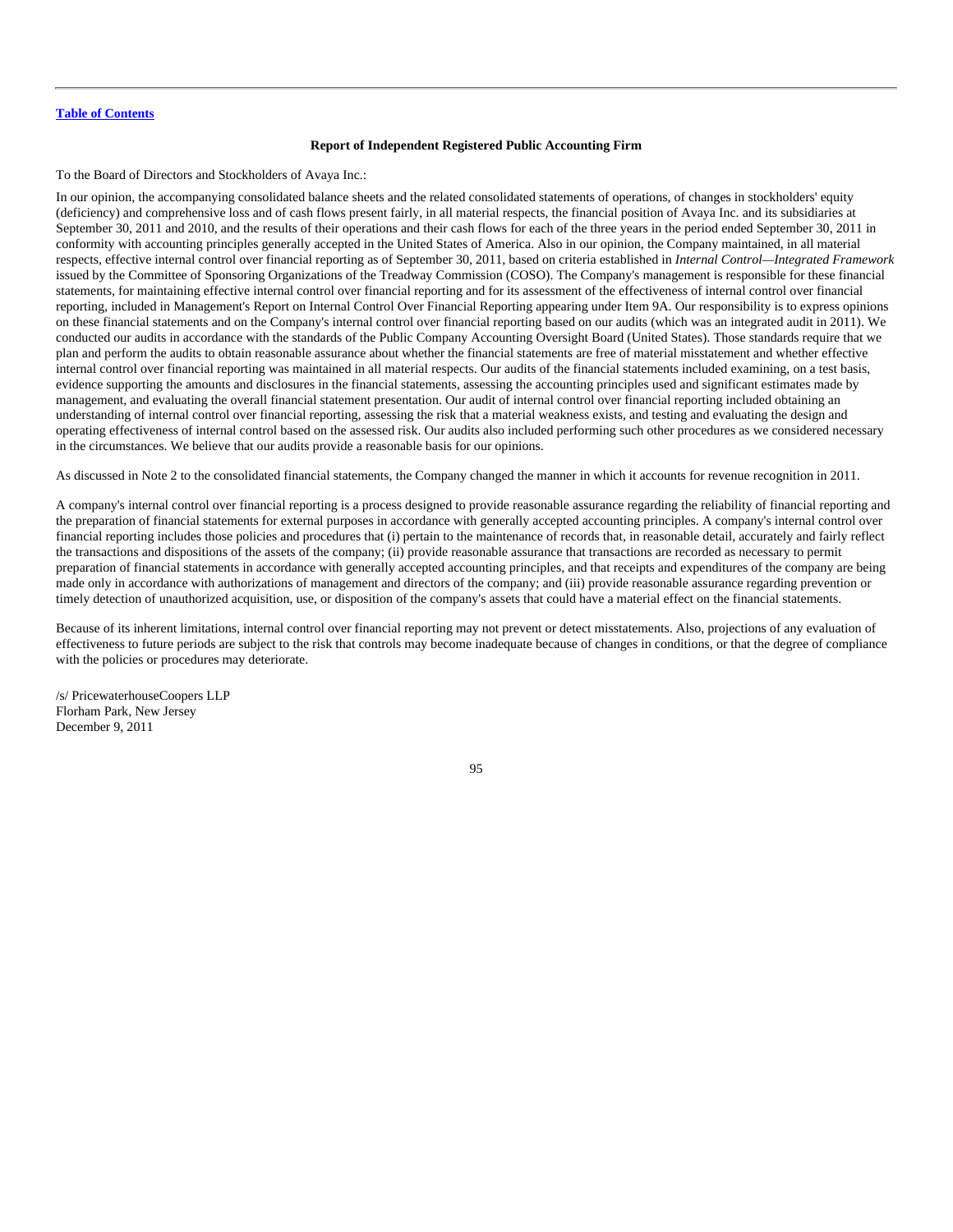# **Avaya Inc.**

## **Consolidated Statements of Operations (In millions)**

<span id="page-98-0"></span>

|                                                          | <b>Fiscal years ended</b><br>September 30, |    |       |    |                         |  |
|----------------------------------------------------------|--------------------------------------------|----|-------|----|-------------------------|--|
|                                                          | 2011                                       |    | 2010  |    | 2009                    |  |
| <b>REVENUE</b>                                           |                                            |    |       |    |                         |  |
| Products                                                 | \$<br>2,976                                | \$ | 2,602 | \$ | 1,923                   |  |
| Services                                                 | 2,571                                      |    | 2,458 |    | 2,227                   |  |
|                                                          | 5,547                                      |    | 5,060 |    | 4,150                   |  |
| <b>COSTS</b>                                             |                                            |    |       |    |                         |  |
| Products:                                                |                                            |    |       |    |                         |  |
| Costs (exclusive of amortization of intangibles)         | 1,314                                      |    | 1,243 |    | 872                     |  |
| Amortization of technology intangible assets             | 257                                        |    | 291   |    | 248                     |  |
| <b>Services</b>                                          | 1,344                                      |    | 1,354 |    | 1,164                   |  |
|                                                          | 2,915                                      |    | 2,888 |    | 2,284                   |  |
| <b>GROSS MARGIN</b>                                      | 2,632                                      |    | 2,172 |    | 1,866                   |  |
| OPERATING EXPENSES                                       |                                            |    |       |    |                         |  |
| Selling, general and administrative                      | 1,845                                      |    | 1,721 |    | 1,272                   |  |
| Research and development                                 | 461                                        |    | 407   |    | 309                     |  |
| Amortization of intangible assets                        | 226                                        |    | 218   |    | 207                     |  |
| Impairment of long-lived assets                          |                                            |    | 16    |    | $\overline{2}$          |  |
| Impairment of indefinite-lived intangible assets         |                                            |    |       |    | 60                      |  |
| Goodwill impairment                                      |                                            |    |       |    | 235                     |  |
| Restructuring charges, net                               | 189                                        |    | 171   |    | 160                     |  |
| In-process research and development charge               |                                            |    |       |    | 12                      |  |
| Acquistion-related costs                                 | 5                                          |    | 20    |    | 29                      |  |
|                                                          | 2,726                                      |    | 2,553 |    | 2,286                   |  |
| <b>OPERATING LOSS</b>                                    | (94)                                       |    | (381) |    | (420)                   |  |
| Interest expense                                         | (460)                                      |    | (487) |    | (409)                   |  |
| Loss on extinguishment of debt                           | (246)                                      |    |       |    |                         |  |
| Other income, net                                        | 5                                          |    | 15    |    | 14                      |  |
| <b>LOSS BEFORE INCOME TAXES</b>                          | (795)                                      |    | (853) |    | (815)                   |  |
| Provision for income taxes                               | 68                                         |    | 18    |    | 30                      |  |
| <b>NET LOSS</b>                                          | (863)                                      |    | (871) |    | (845)                   |  |
| Less net income attributable to noncontrolling interests |                                            |    | 3     |    | $\overline{\mathbf{c}}$ |  |
| NET LOSS ATTRIBUTABLE TO AVAYA INC.                      | \$<br>(863)                                | \$ | (874) | \$ | (847)                   |  |

The accompanying Notes to Consolidated Financial Statements are an integral part of these statements.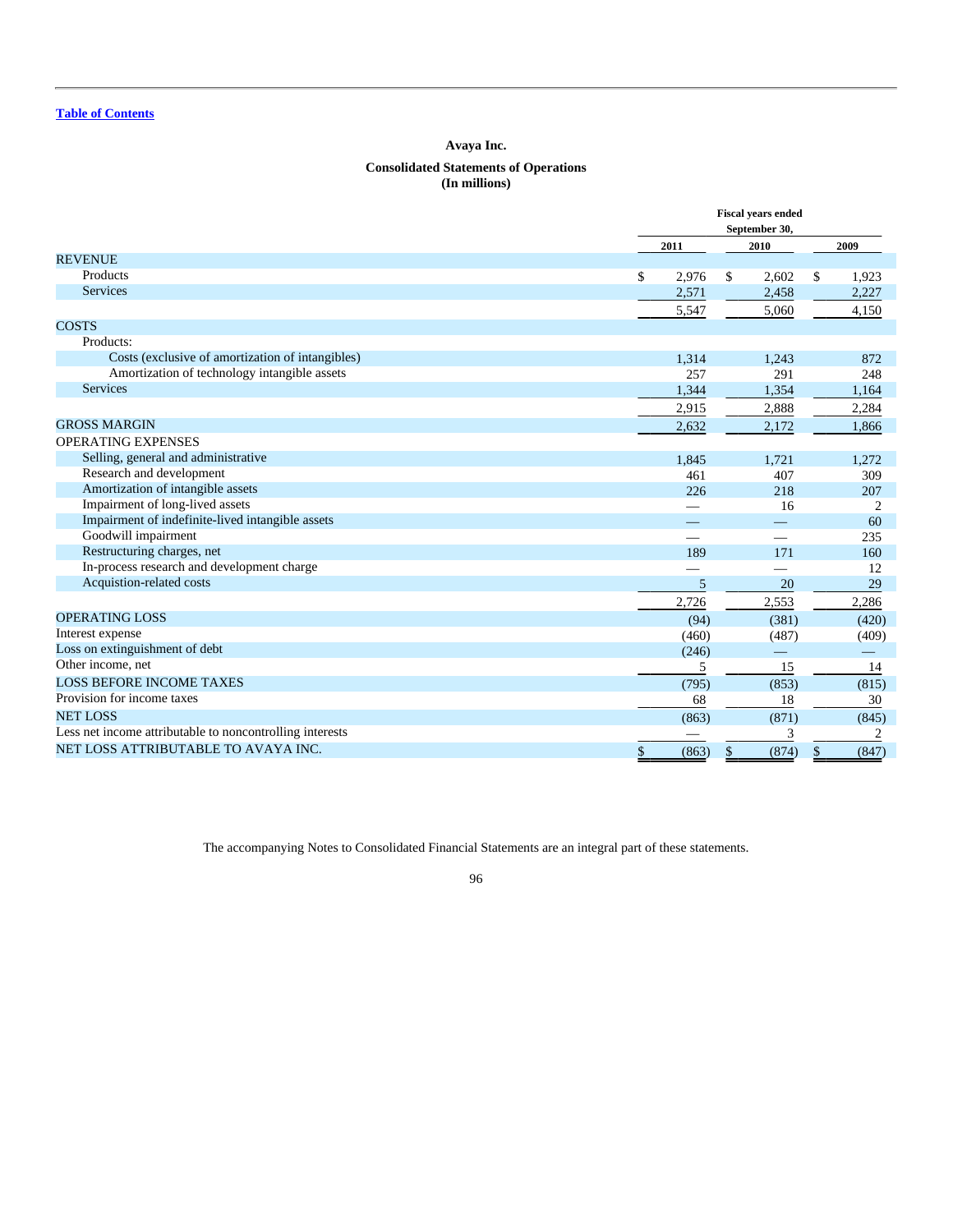# **Avaya Inc.**

## **Consolidated Balance Sheets (In millions, except per share and shares amounts)**

<span id="page-99-0"></span>

|                                                                                        | September 30,      |          |               |         |  |
|----------------------------------------------------------------------------------------|--------------------|----------|---------------|---------|--|
|                                                                                        |                    | 2011     |               | 2010    |  |
| <b>ASSETS</b>                                                                          |                    |          |               |         |  |
| Current assets:                                                                        |                    |          |               |         |  |
| Cash and cash equivalents                                                              | $\mathsf{\$}$      | 400      | $\mathbb{S}$  | 579     |  |
| Accounts receivable, net                                                               |                    | 755      |               | 792     |  |
| Inventory                                                                              |                    | 280      |               | 234     |  |
| Deferred income taxes, net                                                             |                    | 8        |               | 3       |  |
| Other current assets                                                                   |                    | 274      |               | 276     |  |
| TOTAL CURRENT ASSETS                                                                   |                    | 1,717    |               | 1,884   |  |
| Property, plant and equipment, net                                                     |                    | 397      |               | 450     |  |
| Deferred income taxes, net                                                             |                    | 28       |               | 22      |  |
| Intangible assets, net                                                                 |                    | 2.129    |               | 2.603   |  |
| Goodwill                                                                               |                    | 4,079    |               | 4,075   |  |
| Other assets                                                                           |                    | 196      |               | 227     |  |
| <b>TOTAL ASSETS</b>                                                                    | \$                 | 8,546    | \$            | 9,261   |  |
| <b>LIABILITIES</b>                                                                     |                    |          |               |         |  |
| Current liabilities:                                                                   |                    |          |               |         |  |
| Debt maturing within one year                                                          | $\mathbf{\hat{S}}$ | 37       | $\mathsf{\$}$ | 48      |  |
| Accounts payable                                                                       |                    | 465      |               | 464     |  |
| Payroll and benefit obligations                                                        |                    | 323      |               | 311     |  |
| Deferred revenue                                                                       |                    | 639      |               | 650     |  |
| Business restructuring reserve, current portion                                        |                    | 130      |               | 113     |  |
| Other current liabilities                                                              |                    | 352      |               | 430     |  |
| <b>TOTAL CURRENT LIABILITIES</b>                                                       |                    | 1,946    |               | 2,016   |  |
| Long-term debt                                                                         |                    | 6,120    |               | 5,880   |  |
| Pension obligations                                                                    |                    | 1,636    |               | 1,540   |  |
| Other postretirement obligations                                                       |                    | 502      |               | 478     |  |
| Deferred income taxes, net                                                             |                    | 168      |               | 154     |  |
| Business restructuring reserve, non-current portion                                    |                    | 56       |               | 52      |  |
| Other liabilities                                                                      |                    | 496      |               | 569     |  |
| TOTAL NON-CURRENT LIABILITIES                                                          |                    | 8,978    |               | 8,673   |  |
| Commitments and contingencies                                                          |                    |          |               |         |  |
| <b>DEFICIENCY</b>                                                                      |                    |          |               |         |  |
| Common stock, par value \$.01 per share; 100 shares authorized, issued and outstanding |                    |          |               |         |  |
| Additional paid-in capital                                                             |                    | 2.692    |               | 2,682   |  |
| Accumulated deficit                                                                    |                    | (3,892)  |               | (3,029) |  |
| Accumulated other comprehensive loss                                                   |                    | (1, 178) |               | (1,081) |  |
| <b>TOTAL DEFICIENCY</b>                                                                |                    | (2,378)  |               | (1,428) |  |
| <b>TOTAL LIABILITIES AND DEFICIENCY</b>                                                | \$                 | 8,546    | \$            | 9,261   |  |

The accompanying Notes to Consolidated Financial Statements are an integral part of these statements.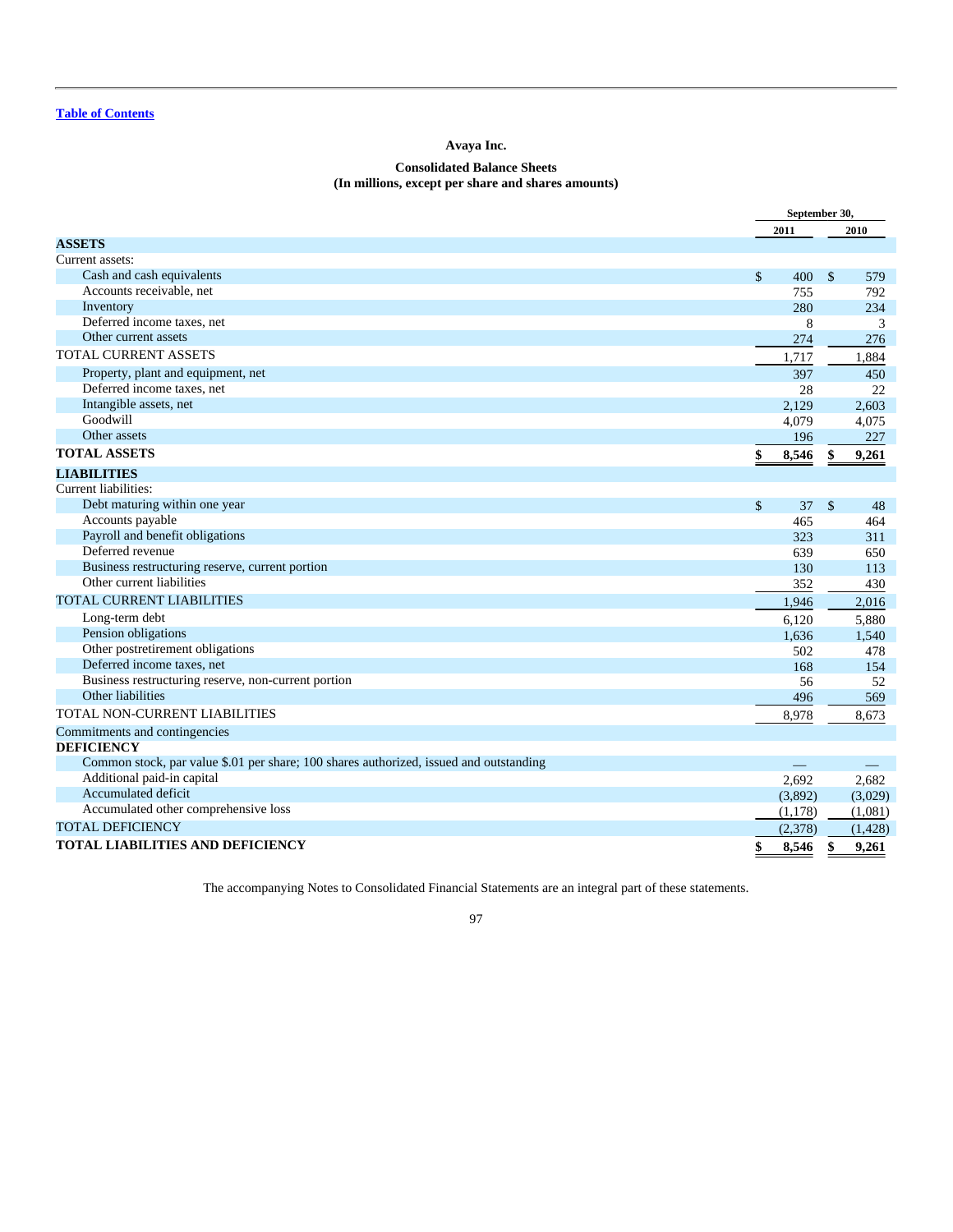# **AVAYA INC.**

## <span id="page-100-0"></span>**CONSOLIDATED STATEMENTS OF CHANGES IN STOCKHOLDER'S EQUITY (DEFICIENCY) AND COMPREHENSIVE LOSS (In millions)**

|                                                                                                                       |              | <b>Additional</b> |                               | <b>Accumulated</b><br>Other | Avava<br>Stockholder's |                 | <b>Total</b><br>Stockholder's |                |
|-----------------------------------------------------------------------------------------------------------------------|--------------|-------------------|-------------------------------|-----------------------------|------------------------|-----------------|-------------------------------|----------------|
|                                                                                                                       | Common       | Paid-In           | Accumulated                   | Comprehensive               | Equity /               | Noncontrolling  | Equity /                      | Comprehensive  |
|                                                                                                                       | <b>Stock</b> | Capital           | <b>Deficit</b>                | Loss                        | (Deficiency)           | <b>Interest</b> | (Deficiency)                  | Loss           |
| <b>Balance as of October 1, 2008</b>                                                                                  | \$           | 2,457<br>\$       | $\mathbf{\$}$<br>$(1,308)$ \$ | $(101)$ \$                  | $1,048$ \$             | 44              | \$<br>1,092                   |                |
| Amortization of share-based compensation                                                                              |              | 9                 |                               |                             | 9                      |                 | 9                             |                |
| Net loss                                                                                                              |              |                   | (847)                         |                             | (847)                  | 2               | $(845)$ \$                    | (845)          |
| Change in unamortized pension, postretirement<br>and postemployment actuarial losses, net of<br>$tax$ effect of $\$0$ |              |                   |                               | (791)                       | (791)                  |                 | (791)                         | (791)          |
| Foreign currency translation                                                                                          |              |                   |                               | (59)                        | (59)                   |                 | (59)                          | (59)           |
| Unrealized loss on interest rate swap<br>instruments, net of tax effect of \$0                                        |              |                   |                               | (56)                        | (56)                   |                 | (56)                          | (56)           |
| Other                                                                                                                 |              |                   |                               | (1)                         | (1)                    |                 | (1)                           | (1)            |
| Total comprehensive loss                                                                                              |              |                   |                               |                             |                        |                 |                               | (1,752)        |
| <b>Balance as of September 30, 2009</b>                                                                               |              | 2,466             | (2,155)                       | (1,008)                     | (697)                  | 46              | (651)                         |                |
| Equity contribution                                                                                                   |              | 125               |                               |                             | 125                    |                 | 125                           |                |
| Warrants contributed by Parent in connection<br>with B-2 loans                                                        |              | 74                |                               |                             | 74                     |                 | 74                            |                |
| Amortization of share-based compensation                                                                              |              | 17                |                               |                             | 17                     |                 | 17                            |                |
| Net loss                                                                                                              |              |                   | (874)                         |                             | (874)                  | $\overline{3}$  | $(871)$ \$                    | (871)          |
| Change in unamortized pension, postretirement<br>and postemployment actuarial losses, net of                          |              |                   |                               |                             |                        |                 |                               |                |
| tax effect of \$0                                                                                                     |              |                   |                               | (187)                       | (187)                  |                 | (187)                         | (187)          |
| Foreign currency translation                                                                                          |              |                   |                               | 67                          | 67                     |                 | 67                            | 67             |
| Unrealized gain on interest rate swap<br>instruments, net of tax effect of \$0                                        |              |                   |                               | 45                          | 45                     |                 | 45                            | 45             |
| Sale of AGC                                                                                                           |              |                   |                               |                             |                        | (49)            | (49)                          |                |
| Other                                                                                                                 |              |                   |                               | $\overline{c}$              | $\overline{2}$         |                 | $\overline{2}$                | $\overline{2}$ |
| Total comprehensive loss                                                                                              |              |                   |                               |                             |                        |                 |                               | (944)          |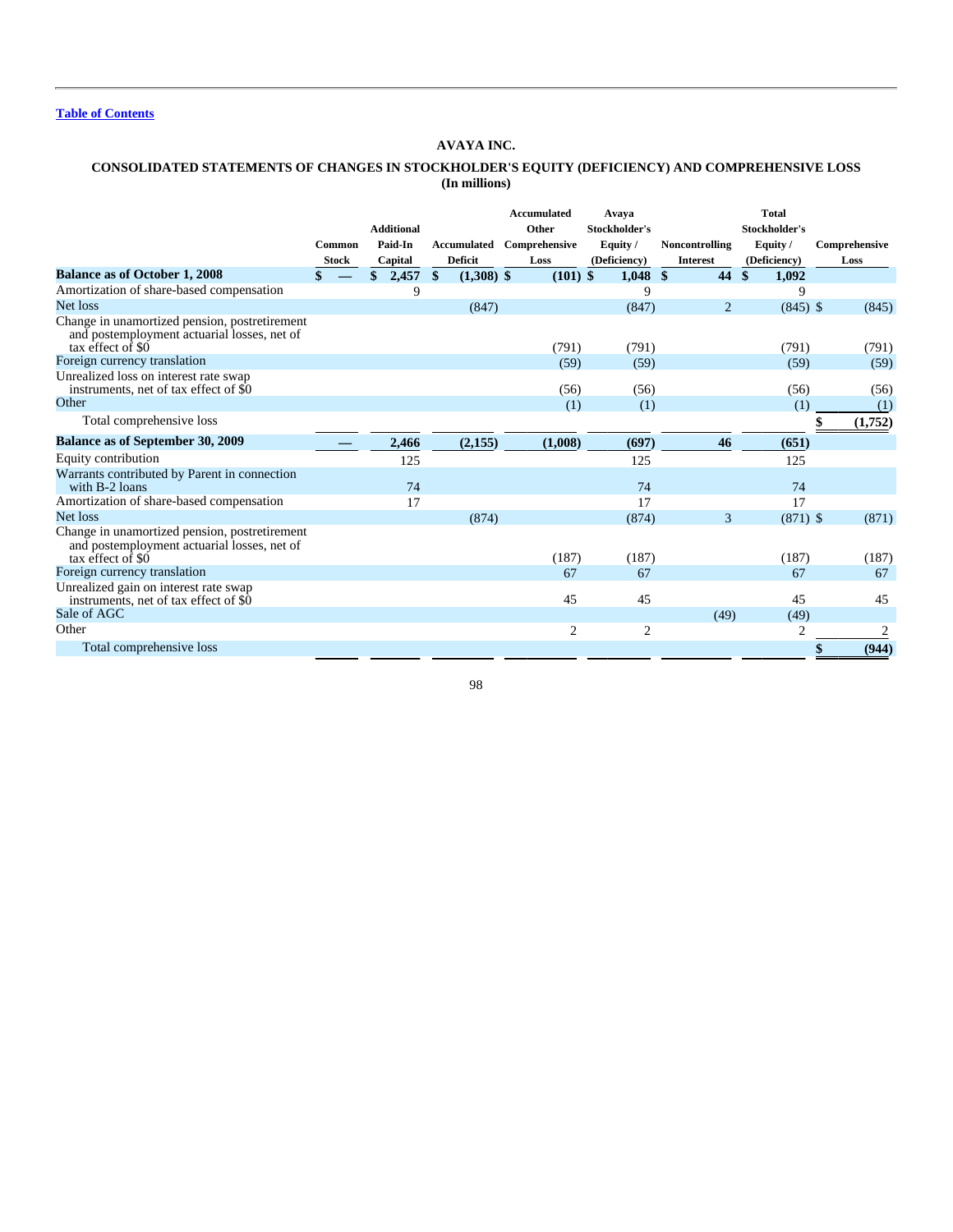# **AVAYA INC.**

## **CONSOLIDATED STATEMENTS OF CHANGES IN STOCKHOLDER'S EQUITY (DEFICIENCY) AND COMPREHENSIVE LOSS—(Continued) (In millions)**

|                                                                                                                  | Common | <b>Additional</b><br>Paid-In | Accumulated    | Accumulated<br>Other<br>Comprehensive | Avava<br>Stockholder's<br>Equity / | Noncontrolling  | <b>Total</b><br>Stockholder's<br>Equity/ | Comprehensive |
|------------------------------------------------------------------------------------------------------------------|--------|------------------------------|----------------|---------------------------------------|------------------------------------|-----------------|------------------------------------------|---------------|
|                                                                                                                  | Stock  | Capital                      | <b>Deficit</b> | Loss                                  | (Deficiency)                       | <b>Interest</b> | (Deficiency)                             | Loss          |
| <b>Balance as of September 30, 2010</b>                                                                          |        | 2,682                        | (3,029)        | (1,081)                               | (1,428)                            |                 | (1,428)                                  |               |
| Amortization of share-based compensation                                                                         |        | 10                           |                |                                       | 10                                 |                 | 10                                       |               |
| Net loss                                                                                                         |        |                              | (863)          |                                       | (863)                              |                 | $(863)$ \$                               | (863)         |
| Change in unamortized pension, postretirement<br>and postemployment actuarial gains, net of<br>tax effect of \$0 |        |                              |                | (97)                                  | (97)                               |                 | (97)                                     | (97)          |
| Foreign currency translation                                                                                     |        |                              |                | (22)                                  | (22)                               |                 | (22)                                     | (22)          |
| Unrealized gain on interest rate swap<br>instruments, net of tax effect of \$0<br>Other                          |        |                              |                | 23                                    | 23                                 |                 | 23                                       | 23            |
| Total comprehensive loss                                                                                         |        |                              |                | (1)                                   | (1)                                |                 | (1)                                      | (1)<br>(960)  |
| <b>Balance as of September 30, 2011</b>                                                                          |        | 2,692                        | $(3,892)$ \$   | $(1,178)$ \$                          | $(2,378)$ \$                       |                 | (2,378)                                  |               |

The accompanying Notes to Consolidated Financial Statements are an integral part of these statements.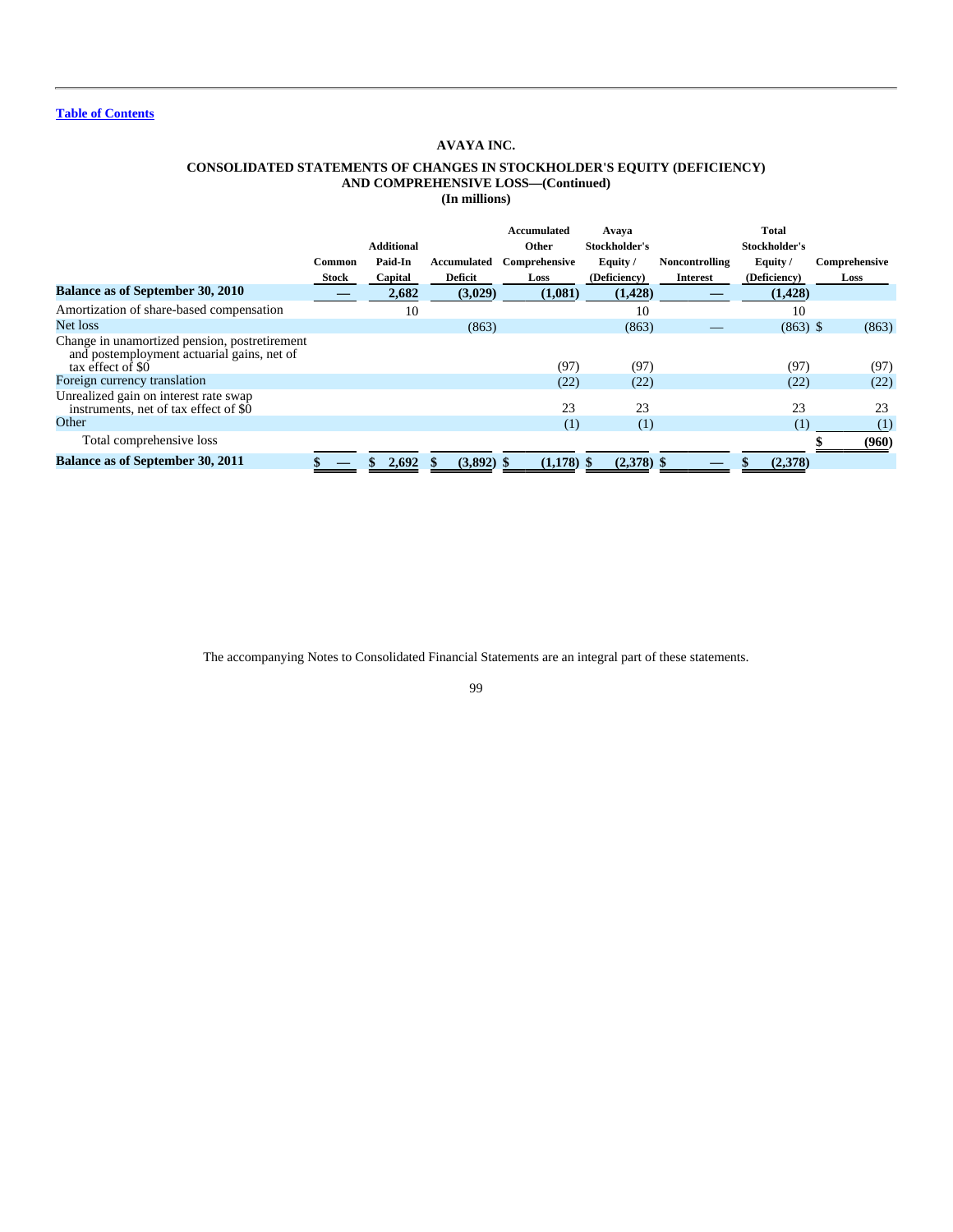# **Avaya Inc.**

# **Consolidated Statements of Cash Flows (In millions)**

<span id="page-102-0"></span>

|                                                                                       | Fiscal years ended September 30, |               |                          |      |                          |  |  |
|---------------------------------------------------------------------------------------|----------------------------------|---------------|--------------------------|------|--------------------------|--|--|
|                                                                                       | 2011                             |               | 2010                     | 2009 |                          |  |  |
| <b>OPERATING ACTIVITIES:</b>                                                          |                                  |               |                          |      |                          |  |  |
| Net loss                                                                              | \$<br>(863)                      | \$            | (871)                    | \$   | (845)                    |  |  |
| Adjustments to reconcile net loss to net cash provided by operating activities:       |                                  |               |                          |      |                          |  |  |
| Depreciation and amortization                                                         | 653                              |               | 691                      |      | 652                      |  |  |
| Share-based compensation                                                              | 12                               |               | 19                       |      | 10                       |  |  |
| Amortization of debt issuance costs                                                   | 23                               |               | 23                       |      | 22                       |  |  |
| Accretion of debt discount                                                            | 18                               |               | 33                       |      | $\overline{\phantom{0}}$ |  |  |
| Payment of amortized discount on incremental B-2 term loans                           | (50)                             |               | $\overline{\phantom{0}}$ |      |                          |  |  |
| Non-cash charge for debt issuance costs upon redemption of incremental B-2 term loans | 5                                |               |                          |      |                          |  |  |
| Third-party fees expensed in connection with the debt modification                    | 9                                |               | $\overline{\phantom{0}}$ |      |                          |  |  |
| Payment in kind interest                                                              |                                  |               | 49                       |      | 35                       |  |  |
| Provision for uncollectible receivables                                               | $\overline{\phantom{0}}$         |               | 5                        |      | (6)                      |  |  |
| Deferred income taxes, net                                                            | (3)                              |               | $\overline{7}$           |      | (18)                     |  |  |
| Impairment of goodwill                                                                |                                  |               |                          |      | 235                      |  |  |
| Impairment of long-lived and intangible assets                                        |                                  |               | 16                       |      | 62                       |  |  |
| Loss on sale of long-lived assets                                                     | $\mathbf{1}$                     |               | 3                        |      | 2                        |  |  |
| Gain on sale of AGC                                                                   |                                  |               | (7)                      |      |                          |  |  |
| In-process research and development charge                                            | ▃                                |               |                          |      | 12                       |  |  |
| Unrealized losses (gains) on foreign currency exchange                                | (38)                             |               | 41                       |      | (30)                     |  |  |
| Changes in operating assets and liabilities:                                          |                                  |               |                          |      |                          |  |  |
| Accounts receivable                                                                   | 34                               |               | (119)                    |      | 211                      |  |  |
| Inventory                                                                             | (45)                             |               | 1                        |      | 101                      |  |  |
| Accounts payable                                                                      | $\overline{2}$                   |               | 144                      |      | (45)                     |  |  |
| Payroll and benefit obligations                                                       | (25)                             |               | (6)                      |      | (191)                    |  |  |
| Business restructuring reserve                                                        | 27                               |               | (39)                     |      | 15                       |  |  |
| Deferred revenue                                                                      | (29)                             |               | 126                      |      | 29                       |  |  |
| Other assets and liabilities                                                          | (31)                             |               | (74)                     |      | (9)                      |  |  |
| NET CASH (USED FOR) PROVIDED BY OPERATING ACTIVITIES                                  | (300)                            |               | 42                       |      | 242                      |  |  |
| <b>INVESTING ACTIVITIES:</b>                                                          |                                  |               |                          |      |                          |  |  |
| Capital expenditures                                                                  |                                  |               |                          |      |                          |  |  |
| Capitalized software development costs                                                | (83)                             |               | (79)                     |      | (76)                     |  |  |
| Escrow payment for proposed acquisition                                               | (42)                             |               | (43)                     |      | (43)                     |  |  |
| Acquisition of businesses, net of cash acquired                                       |                                  |               | $\overline{\phantom{0}}$ |      | (100)                    |  |  |
| Return of funds held in escrow from the NES acquisition                               | (16)                             |               | (805)                    |      | (11)                     |  |  |
| Liquidation of securities available for sale                                          | 6                                |               | 5                        |      |                          |  |  |
| Purchase of securities available for sale                                             |                                  |               | 18                       |      | 98                       |  |  |
| Proceeds from sale of long-lived assets                                               |                                  |               | (5)                      |      | (1)                      |  |  |
| Net proceeds from sale of AGC, net of cash sold                                       | $\overline{7}$                   |               | 11                       |      | $\overline{4}$           |  |  |
| Restricted cash                                                                       |                                  |               | 32                       |      |                          |  |  |
|                                                                                       | 27                               |               | $\sqrt{2}$               |      | (26)                     |  |  |
| NET CASH USED FOR INVESTING ACTIVITIES                                                | (101)                            |               | (864)                    |      | (155)                    |  |  |
| <b>FINANCING ACTIVITIES:</b>                                                          |                                  |               |                          |      |                          |  |  |
| Net proceeds from incremental B-2 term loans and warrants                             |                                  |               | 783                      |      |                          |  |  |
| Capital contribution from Parent                                                      |                                  |               | 125                      |      |                          |  |  |
| Repayment of incremental B-2 term loans                                               | (696)                            |               | $\qquad \qquad -$        |      |                          |  |  |
| Debt issuance costs and third-party debt modification costs                           | (42)                             |               | (5)                      |      | (29)                     |  |  |
| Proceeds from senior secured notes                                                    | 1,009                            |               |                          |      |                          |  |  |
| Repayment of long-term debt                                                           | (42)                             |               | (48)                     |      | (72)                     |  |  |
| Other financing activities, net                                                       | (1)                              |               | (2)                      |      |                          |  |  |
| NET CASH PROVIDED BY (USED FOR) FINANCING ACTIVITIES                                  | 228                              |               | 853                      |      | (101)                    |  |  |
| Effect of exchange rate changes on cash and cash equivalents                          |                                  |               |                          |      |                          |  |  |
| NET (DECREASE) INCREASE IN CASH AND CASH EQUIVALENTS                                  | (6)                              |               | (19)                     |      | $\overline{2}$           |  |  |
| Cash and cash equivalents at beginning of year                                        | (179)                            |               | 12                       |      | (12)                     |  |  |
|                                                                                       | 579                              |               | 567                      |      | 579                      |  |  |
| Cash and cash equivalents at end of year                                              | \$<br>400                        | $\frac{1}{2}$ | 579                      | \$   | 567                      |  |  |

The accompanying Notes to Consolidated Financial Statements are an integral part of these statements.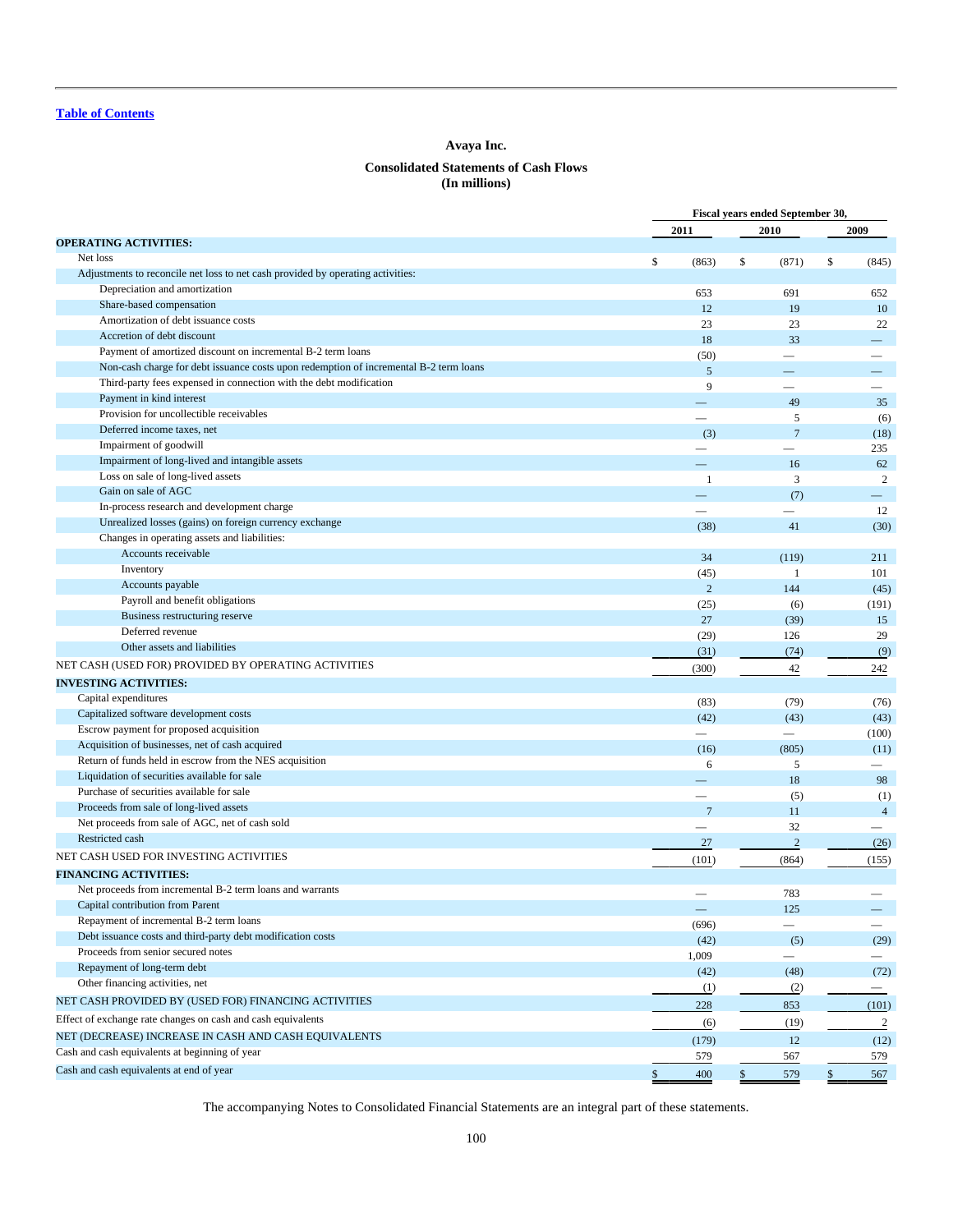# **Avaya Inc.**

## **Notes to Consolidated Financial Statements**

# <span id="page-103-0"></span>**1. Description of Business, NES Acquisition and Merger**

#### *Background*

Avaya Inc. together with its consolidated subsidiaries (collectively, the "Company" or "Avaya") is a leading global provider in business collaboration and communications solutions. The Company's solutions are designed to enable business users to work together more effectively as a team internally or with their customers and suppliers, increasing innovation, improving productivity and accelerating decision-making and business outcomes.

At the core of the Company's business is a large and diverse global installed customer base which includes large enterprises, small- and medium-sized businesses and government organizations. Avaya provides solutions in five key business collaboration and communications product categories:

- Unified Communications Software, Infrastructure and Endpoints
- Real Time Video Collaboration
- Contact Center
- Data Networking
- Applications, including their Integration and Enablement

Avaya sells solutions directly and through its channel partners. As of September 30, 2011, Avaya had approximately 9,100 channel partners worldwide, including system integrators, service providers, value-added resellers and business partners that provide sales and service support.

## *Merger*

On June 4, 2007, Avaya entered into an Agreement and Plan of Merger (the "Merger Agreement") with Avaya Holdings Corp. (formerly Sierra Holdings Corp.), a Delaware corporation ("Parent"), and Sierra Merger Corp., a Delaware corporation and wholly owned subsidiary of Parent ("Merger Sub"), pursuant to which Merger Sub was merged with and into the Company, with the Company continuing as the surviving corporation and a wholly owned subsidiary of Parent (the "Merger"). Parent was formed by affiliates of two private equity firms, Silver Lake Partners ("Silver Lake") and TPG ("TPG") (collectively, the "Sponsors"), solely for the purpose of entering into the Merger Agreement and consummating the Merger. The Merger Agreement provided for a purchase price of \$8.4 billion for Avaya's common stock and was completed on October 26, 2007 pursuant to the terms of the Merger Agreement.

In connection with the Merger, the Company entered into financing arrangements consisting of (i) a senior secured multi-currency asset-based revolving credit facility which provides financing of up to \$335 million, subject to availability under a borrowing base, (ii) a senior secured credit facility including (a) a senior secured term loan in the aggregate principal amount of \$3.8 billion and (b) a senior secured multi-currency revolver in an aggregate commitment amount of up to \$200 million, and (iii) a senior unsecured credit facility consisting of (a) a \$700 million senior unsecured cash pay loan, and (b) a \$750 million senior unsecured PIK-toggle loan. On October 24, 2008, the senior unsecured cash-pay loan was converted into senior unsecured cash-pay notes and the senior unsecured PIK toggle loan was converted into senior unsecured PIK toggle notes. See Note 9, "Financing Arrangements" for further details.

# *Acquisition of Enterprise Solutions Business of Nortel Networks Corporation*

On December 18, 2009, Avaya acquired certain assets and assumed certain liabilities of the enterprise solutions business ("NES") of Nortel Networks Corporation ("Nortel"), including all the shares of Nortel Government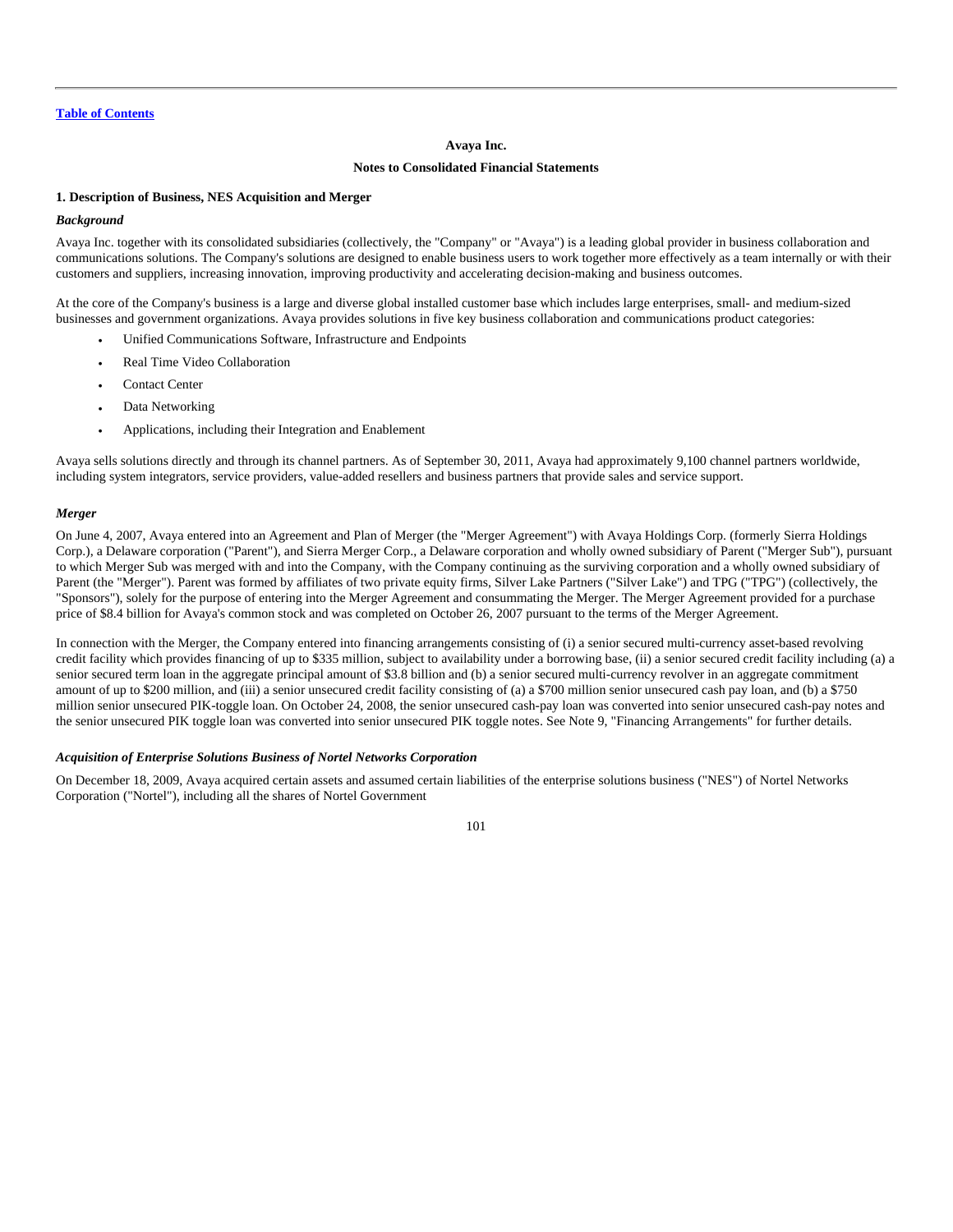# **Avaya Inc.**

# **Notes to Consolidated Financial Statements—(Continued)**

Solutions Incorporated, for \$943 million in cash consideration. The Company and Nortel were required to determine the final purchase price post-closing based upon the various purchase price adjustments included in the acquisition agreements. During the first quarter of fiscal 2011, the Company and Nortel agreed on a final purchase price of \$933 million, and the Company received \$6 million, representing all remaining amounts due to Avaya from funds held in escrow. The terms of the NES acquisition do not include any significant contingent consideration arrangements. During the years ended September 30, 2010 and 2009, acquisition costs of \$20 million and \$29 million were expensed as incurred, respectively. These audited consolidated financial statements include the operating results of NES as of December 19, 2009.

## **2. Summary of Significant Accounting Policies**

#### *Use of Estimates*

The consolidated financial statements and related disclosures are prepared in conformity with accounting principles generally accepted in the United States of America ("GAAP"). Management is required to make estimates and assumptions that affect the reported amounts of assets and liabilities, the disclosure of contingent assets and liabilities at the date of the financial statements, and revenue and expenses during the periods reported. These estimates include assessing the collectibility of accounts receivable, sales returns and allowances, the use and recoverability of inventory, the realization of deferred tax assets, business restructuring reserves, pension and postretirement benefit costs, the fair value of equity compensation, the fair value of assets and liabilities acquired in business combinations, the recoverability of long-lived assets, and useful lives and impairment of tangible and intangible assets including goodwill, the amount of exposure from potential loss contingencies, and fair value measurements, among others. The markets for the Company's products are characterized by intense competition, rapid technological development and frequent new product introductions, all of which could affect the future recoverability of the Company's assets. Estimates and assumptions are reviewed periodically and the effects of revisions are reflected in the consolidated financial statements in the period they are determined to be necessary. Actual results could differ from these estimates.

## *Principles of Consolidation*

The consolidated financial statements include the accounts of Avaya and its subsidiaries. In the event that the Company is a primary beneficiary of a variable interest entity, the assets, liabilities, and results of operations of the variable interest entity will be included in the Company's consolidated financial statements. All intercompany transactions and balances have been eliminated in consolidation. Certain prior year amounts have been reclassified to conform to the current presentation.

#### *Acquisition Accounting*

The Company accounts for business combinations using the acquisition method, which requires an allocation of the purchase price of an acquired entity to the assets acquired and liabilities assumed based on their estimated fair values at the date of acquisition. Goodwill represents the excess of the purchase price over the net tangible and intangible assets acquired.

#### *Revenue Recognition*

The Company derives revenue primarily from the sale of products, software, and services for communications systems and applications. The Company's products are sold directly through its worldwide sales force and indirectly through its global network of distributors, dealers, value-added resellers and systems integrators. Services includes (i) supplemental maintenance service, including services provided under contracts to monitor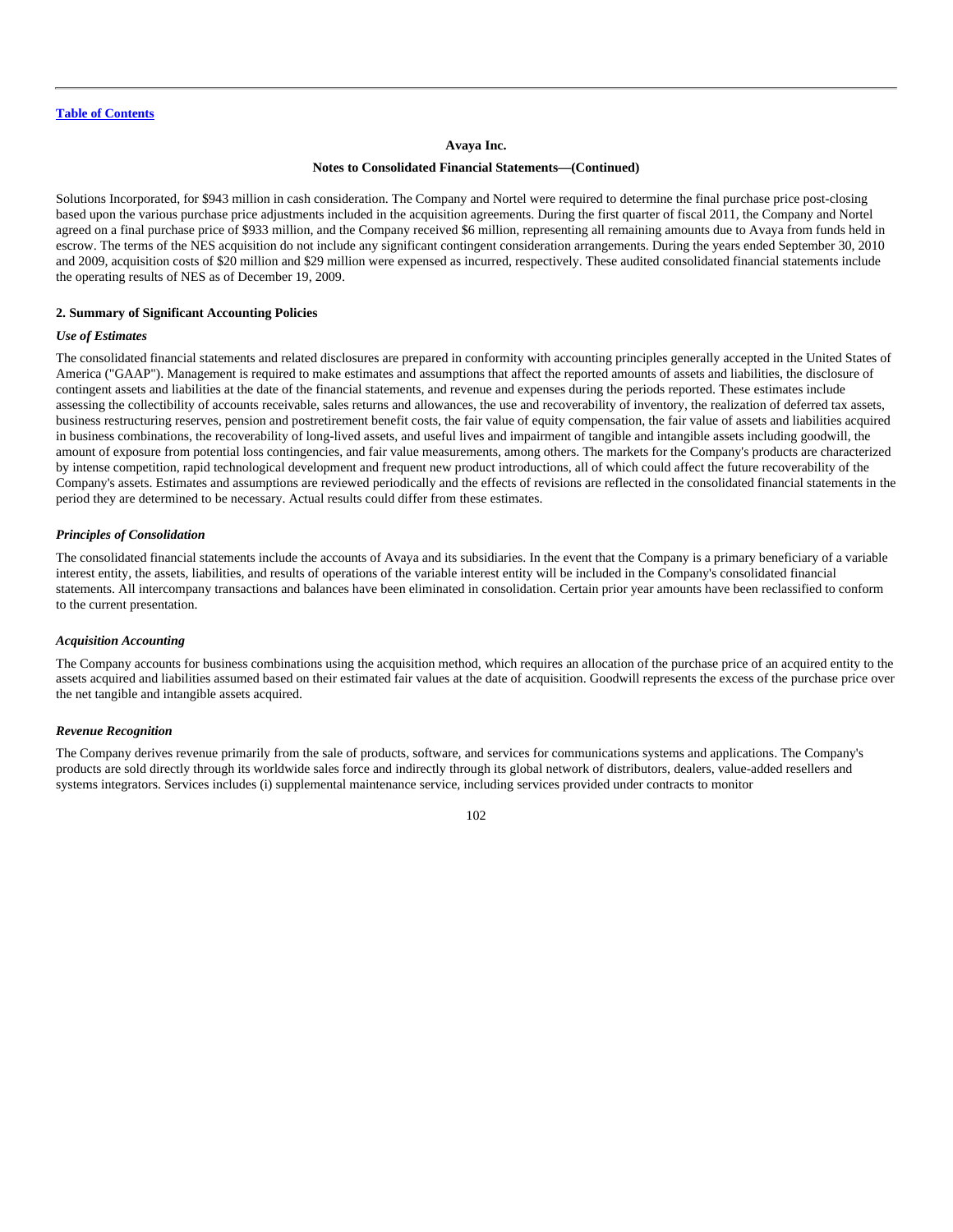# **Avaya Inc.**

# **Notes to Consolidated Financial Statements—(Continued)**

and optimize customers' communications network performance; (ii) professional services for implementation and integration of converged voice and data networks, network security and unified communications; and (iii) operations services. Maintenance contracts typically have terms that range from one to five years. Contracts for professional services typically have terms that range from two to four weeks for standard solutions and from six months to one year for customized solutions. Contracts for operations services typically have terms that range from one to seven years.

In accordance with GAAP, revenue is recognized when persuasive evidence of an arrangement exists, delivery has occurred, the fee is fixed or determinable, and collectability is reasonably assured. For arrangements that require final acceptance of the product, system, or solution as specified by the customer, revenue is deferred until all acceptance criteria have been met.

The Company's indirect sales to distribution partners are generally recognized at the time of shipment if all contractual obligations have been satisfied. The Company accrues a provision for estimated sales returns and other allowances, including promotional marketing programs and other incentives as a reduction of revenue at time of sale.

#### **Multiple deliverable arrangements in fiscal year 2011**

In October 2009, the Financial Accounting Standards Board ("FASB") amended the software revenue recognition guidance to remove from its scope tangible products containing software components and non-software components that function together to deliver the product's essential functionality. The FASB also amended the guidance for multiple deliverable revenue arrangements (formerly Emerging Issues Task Force No. 08-1) to: (i) provide updated guidance on how the deliverables in an arrangement should be separated and how the consideration should be allocated; and (ii) change the term "fair value" to "selling price" and require an entity to allocate revenue using the estimated selling prices of the deliverables when a vendor does not have vendor-specific or thirdparty evidence of selling price. The Company adopted the new guidance on a prospective basis as of the beginning of fiscal 2011 for revenue arrangements entered into or materially modified on or after October 1, 2010.

The new guidance did not generally change the units of accounting for the Company's revenue transactions as delivered and undelivered items generally qualified as separate units of accounting under the historical guidance. The new guidance affects the timing of revenue recognition for multiple deliverable arrangements that included delivered items and undelivered items for which the Company was unable to demonstrate fair value pursuant to the historical guidance. In such cases, the delivered items were combined with the undelivered items to form a single unit of accounting and revenue was recognized on either a straight-line basis over the services period or deferred until the earlier of when the fair value requirements were met or when the last item was delivered. In addition, the Company previously used the residual method to allocate the arrangement consideration in cases where fair value could only be determined for the undelivered items. Under the new guidance, the Company allocates the total arrangement consideration based upon the relative selling price of each deliverable and revenue is recognized as each item is delivered. As a result of adopting the new guidance, net revenues for the fiscal year ended September 30, 2011 were not materially different from the net revenues that would have been recorded under the historical guidance. The Company cannot reasonably estimate the effect of adopting the new guidance on future financial periods as the impact will vary depending on the nature and volume of new or materially modified multiple deliverable arrangements in any given period.

The Company enters into multiple deliverable arrangements, which may include various combinations of products, software and services. Most product and service deliverables qualify as separate units of accounting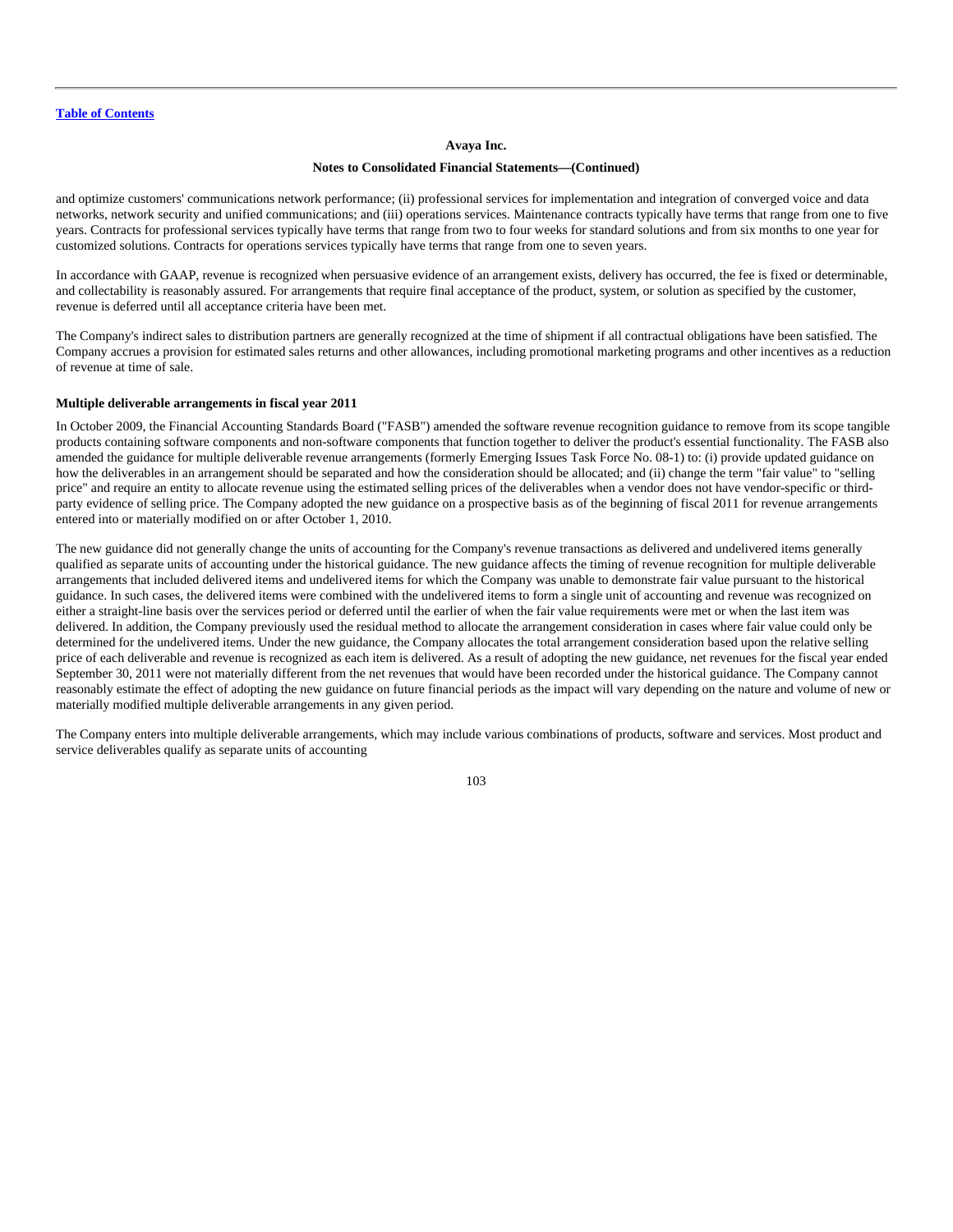# **Avaya Inc.**

## **Notes to Consolidated Financial Statements—(Continued)**

and can be sold on a standalone basis. A deliverable constitutes a separate unit of accounting when it has standalone value and, where return rights exist, delivery or performance of the undelivered items is considered probable and substantially within the Company's control.

Most of the Company's solutions have both software and non-software components that function together to deliver the products' essential functionality. For these multiple deliverable arrangements, the Company allocates revenue to the deliverables based on their relative selling prices. To the extent that a deliverable is subject to specific guidance on whether and/or how to allocate the consideration in a multiple element arrangement, that deliverable is accounted for in accordance with such specific guidance. The Company limits the amount of revenue recognition for delivered items to the amount that is not contingent on the future delivery of products or services or meeting other future performance obligations.

The Company allocates revenue based on a selling price hierarchy of vendor-specific objective evidence, third-party evidence, and then estimated selling price. Vendor-specific objective evidence is based on the price charged when the deliverable is sold separately. Third-party evidence is based on largely interchangeable competitor products or services in standalone sales to similarly situated customers. As the Company is unable to reliably determine what competitors products' selling prices are on a standalone basis, the Company is not typically able to determine third-party evidence. Estimated selling price is based on the Company's best estimates of what the selling prices of deliverables would be if they were sold regularly on a standalone basis. Estimated selling price is established considering multiple factors including, but not limited to, pricing practices in different geographies and through different sales channels, major product and services groups, and customer classifications.

Once the Company allocates revenue to each deliverable, the Company recognizes revenue in accordance with its policies when all revenue recognition criteria are met. Product revenue is generally recognized upon delivery and services revenue is generally recognized ratably over the period during which the services are performed. However, revenue for professional services arrangements is generally recognized upon delivery or completion of performance and revenue for arrangements that require final acceptance of the product, system or solution, is generally deferred until all acceptance criteria have been met.

Standalone or subsequent sales of software or software-related products are recognized in accordance with the software revenue recognition guidance. For multiple deliverable arrangements that only include software items, the Company generally uses the residual method to allocate the arrangement consideration. Under the residual method, the amount of consideration allocated to the delivered items equals the total arrangement consideration, less the fair value of the undelivered items. Where vendor-specific objective evidence of fair value for the undelivered items cannot be determined, the Company defers revenue until all items are delivered and services have been performed, or until such evidence of fair value can be determined for the undelivered items.

# **Multiple deliverable arrangements in fiscal years 2010 and prior**

Prior to fiscal year 2011, a multiple deliverable arrangement is separated into more than one unit of accounting if all of the following criteria are met: (i) the delivered item(s) has value to the customer on a standalone basis; (ii) there is objective and reliable evidence of the fair value of the undelivered item(s); and (iii) if the arrangement includes a general right of return relative to the delivered item(s), delivery or performance of the undelivered item(s) is considered probable and substantially within the control of the Company. If these criteria are not met, the delivered items are combined with the undelivered items to form a single unit of accounting and revenue is recognized on either a straight-line basis over the services period or deferred until the earlier of when such criteria are met or when the last item is delivered.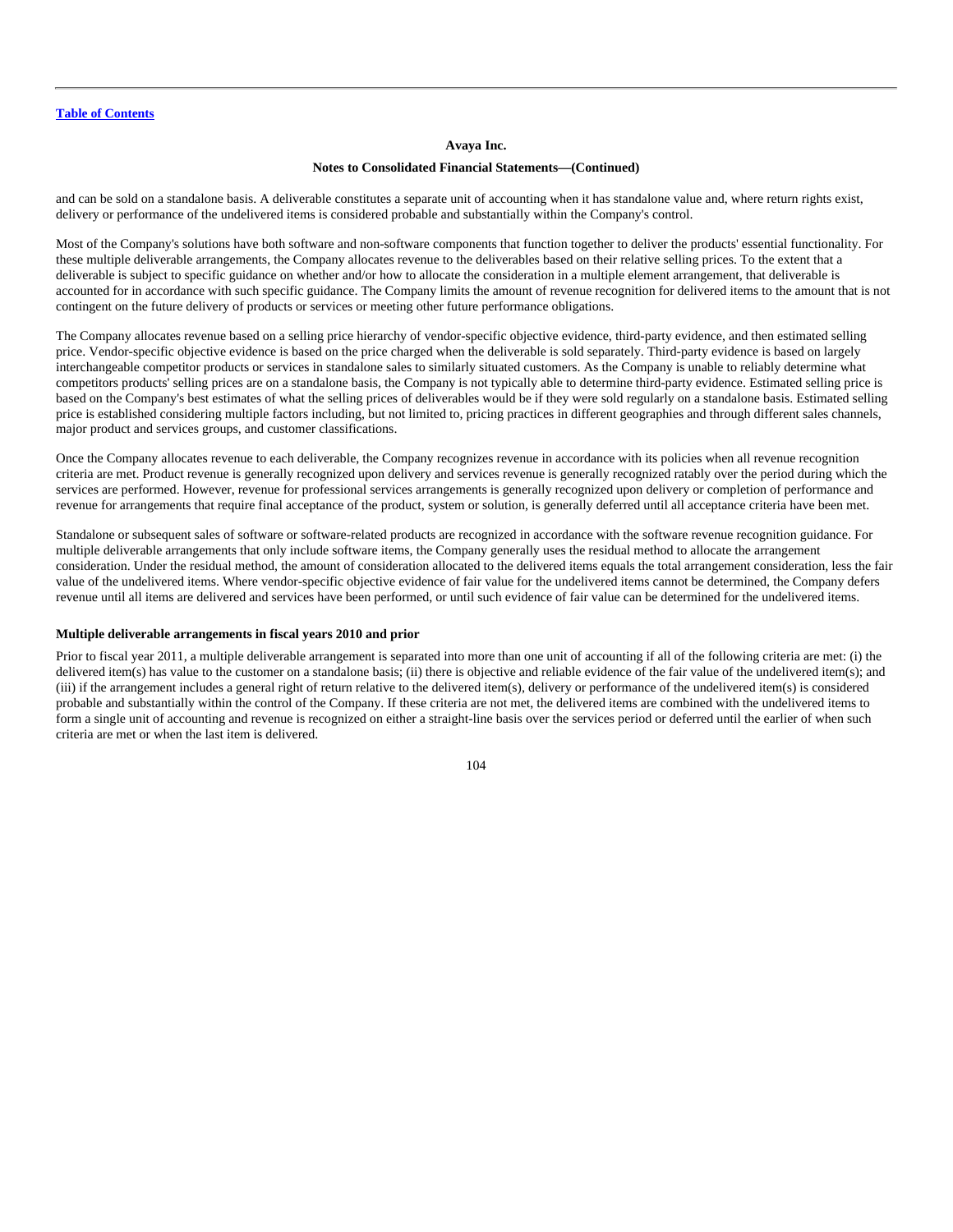# **Avaya Inc.**

## **Notes to Consolidated Financial Statements—(Continued)**

The Company uses the residual method to allocate the arrangement consideration for multiple deliverable arrangements for which objective and reliable evidence of fair value can only be determined for the undelivered items. Under the residual method, the amount of consideration allocated to the delivered items equals the total arrangement consideration, less the fair value of the undelivered items.

The Company uses objective and reliable evidence of fair value to separate the deliverables into more than one unit of accounting if the Company has vendorspecific objective evidence or third-party evidence of fair value for all of the deliverables. The accounting guidance does not permit the Company to use an estimated selling price for these arrangements when objective and reliable evidence of fair value is not available.

The Company recognizes revenue in accordance with the software revenue recognition guidance for arrangements that include software that is more than incidental to the products or services as a whole. In multiple deliverable software arrangements, the Company generally uses the residual method to allocate the arrangement consideration. When vendor-specific objective evidence of fair value cannot be determined for the undelivered items, the Company defers revenue until all items have been delivered or until such evidence can be determined.

#### *Cash and Cash Equivalents*

Cash and cash equivalents consist of highly liquid investments with original maturities of three months or less when purchased, and are stated at cost, which approximates market value.

#### *Concentrations of Risk*

The Company's cash and cash equivalents are invested in various investment grade institutional money market accounts and bank term deposits, with a significant portion of these investments having government backing. Deposits held at banks may exceed the amount of insurance provided on such deposits. Generally, these deposits may be redeemed upon demand and are maintained with financial institutions with reputable credit and therefore bear minimal credit risk. The Company seeks to mitigate such risks by spreading its risk across multiple counterparties and monitoring the risk profiles of these counterparties.

The Company relies on a limited number of contract manufacturers and suppliers to provide manufacturing services for its products. The inability of a contract manufacturer or supplier to fulfill supply requirements of the Company could materially impact future operating results.

#### *Accounts Receivable and Allowance for Doubtful Accounts*

Accounts receivable are recorded net of reserves for sales returns and allowances and provisions for doubtful accounts. The Company performs ongoing credit evaluations of its customers and generally does not require collateral from its customers. The allowances are based on analyses of historical trends, aging of accounts receivable balances and the creditworthiness of customers as determined by credit checks and analyses, as well as customers' payment history. At September 30, 2011, one customer accounted for more than 10% of accounts receivable. At September 30, 2010, no single customer accounted for more than 10% of accounts receivable.

#### *Inventory*

Inventory includes goods awaiting sale (finished goods), equipment that is being installed at customer locations for various installations that are not yet complete and goods to be used in connection with providing maintenance services. Inventory is stated at the lower of cost or market, determined on a first-in, first-out method. Reserves to reduce the inventory cost to market value are based on current inventory levels, assumptions about future demand and product life cycles for the various inventory types.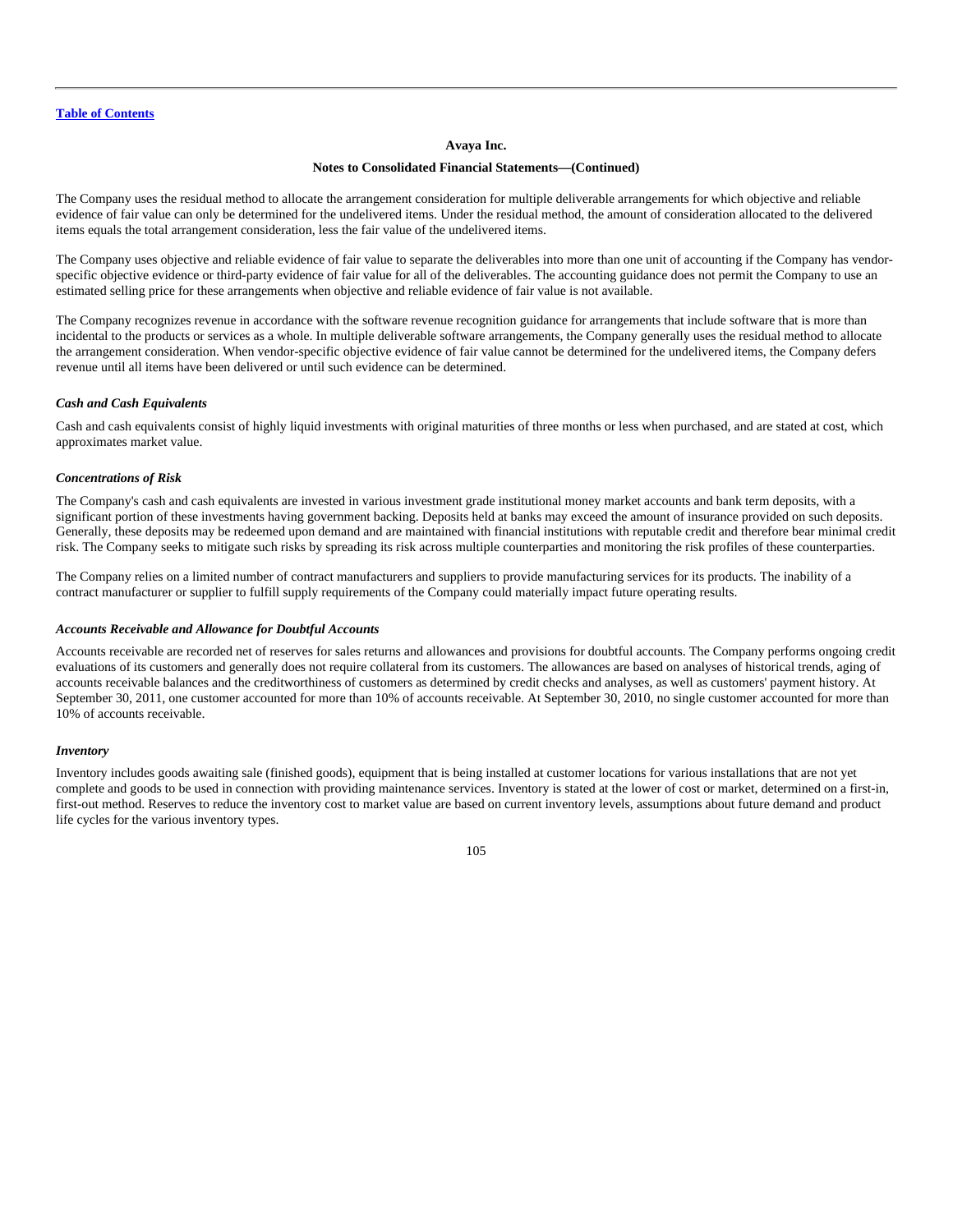# **Notes to Consolidated Financial Statements—(Continued)**

As discussed in detail in Note 17, the Company has outsourced the manufacturing of substantially all of its products and may be obligated to purchase certain excess inventory levels from its outsourced manufacturers if actual sales of product vary from forecast, in which case additional inventory provisions may need to be recorded in the future.

### *Research and Development Costs*

Research and development costs are charged to expense as incurred. The costs incurred for the development of communications software that will be sold, leased or otherwise marketed, however, are capitalized when technological feasibility has been established in accordance with FASB Accounting Standards Codification ("ASC") Topic 985, "Software" ("ASC 985"). These capitalized costs are subject to an ongoing assessment of recoverability based on anticipated future revenues and costs and changes in hardware and software technologies. Costs that are capitalized include direct labor and related overhead.

Amortization of capitalized software development costs begins when the product is available for general release to customers. Amortization is recognized on a product-by-product basis generally on the straight-line method over a period of up to two years. Unamortized software development cost determined to be in excess of net realizable value of the product is expensed immediately. Included in other assets at September 30, 2011 and 2010 is unamortized software development costs of \$58 million and \$55 million, respectively.

#### *Property, Plant and Equipment*

Property, plant and equipment are stated at cost less accumulated depreciation. Depreciation is determined using a straight-line method over the estimated useful lives of the assets. Estimated lives range from three to ten years for machinery and equipment, five years for rental equipment and up to forty years for buildings. Improvements that extend the useful life of assets are capitalized and maintenance and repairs are charged to expense as incurred. Upon retirement or disposal of assets, the cost and related accumulated depreciation are removed from the Consolidated Balance Sheets and any gain or loss is reflected in the Consolidated Statements of Operations.

# *Internal Use Software*

Certain costs of computer software developed or obtained for internal use are capitalized and amortized on a straight-line basis generally over three to seven years. General and administrative costs, overhead, maintenance and training, as well as the cost of software that does not add functionality to the existing system, are expensed as incurred. The Company had unamortized internal use software costs of \$26 million and \$38 million as of September 30, 2011 and 2010, respectively.

### *Goodwill*

Goodwill is not amortized but is subject to periodic testing for impairment in accordance with FASB ASC Topic 350, "Intangibles-Goodwill and Other" ("ASC 350") at the reporting unit level which is one level below the Company's operating segments. The assessment of goodwill impairment is conducted by estimating and comparing the fair value of the Company's reporting units' net assets, as defined in ASC 350, to their carrying value as of that date. The fair value is estimated using an income approach whereby the fair value of the asset is based on the future cash flows that each reporting unit's assets can be expected to generate. Future cash flows are based on forward-looking information regarding market share and costs for each reporting unit and are discounted using an appropriate discount rate. Future discounted cash flows can be affected by changes in industry or market conditions or the rate and extent to which anticipated synergies or cost savings are realized with newly acquired entities. The test for impairment is conducted annually each September 30<sup>th,</sup> and more frequently if events occur or circumstances change that indicate that the fair value of a reporting unit may be below its carrying amount.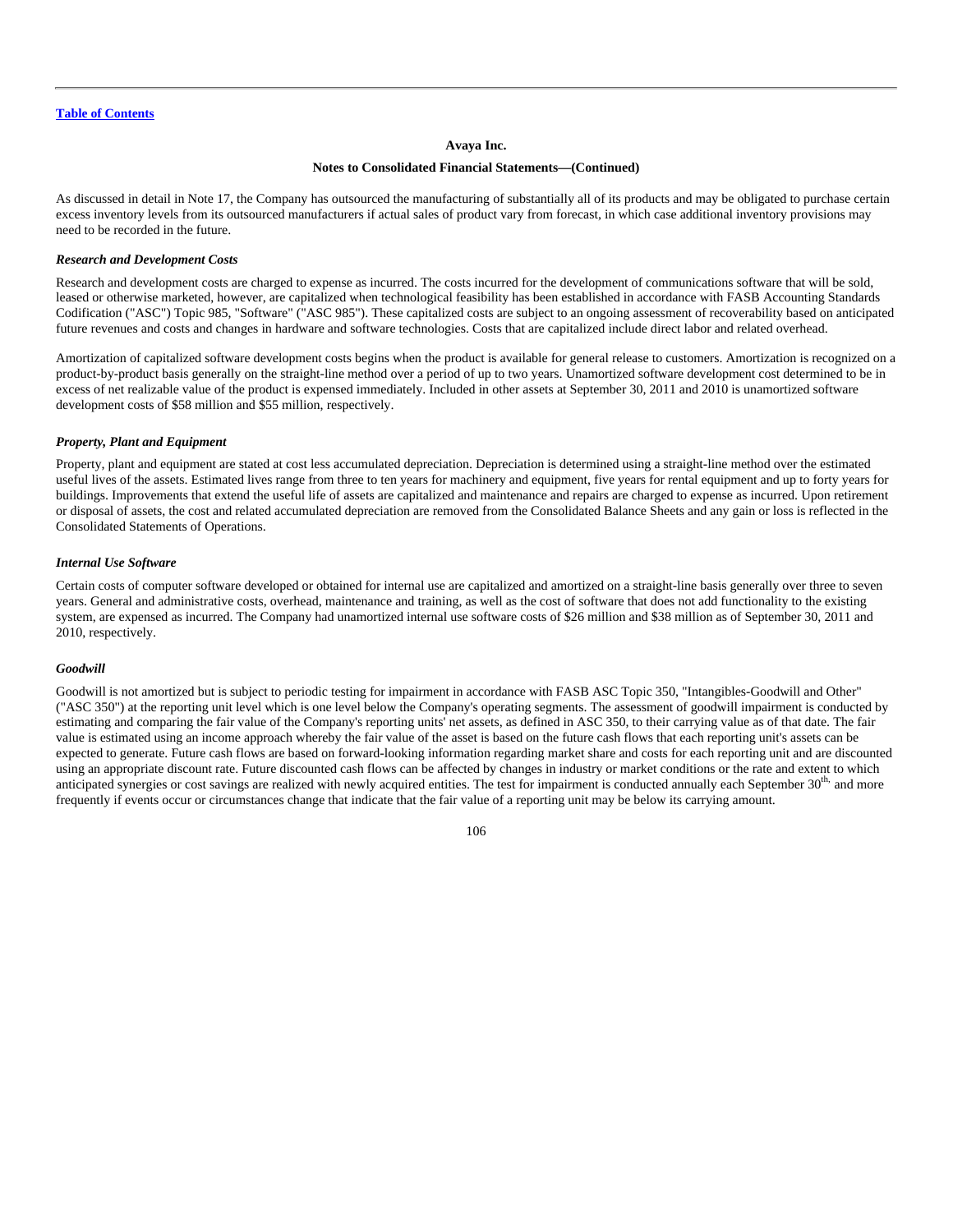# **Avaya Inc.**

### **Notes to Consolidated Financial Statements—(Continued)**

#### *Intangible and Long-lived Assets*

Intangible assets include technology, customer relationships, trademarks and trade-names and other intangibles. Intangible assets with finite lives are amortized using the straight-line method over the estimated economic lives of the assets, which range from two to fifteen years. Long-lived assets, including intangible assets with finite lives, are reviewed for impairment whenever events or changes in circumstances indicate that the carrying amount of such assets may not be recoverable in accordance with FASB ASC Topic 360, "Property, Plant, and Equipment" ("ASC 360"). Determination of recoverability is based on an estimate of undiscounted future cash flows resulting from the use of the asset and its eventual disposition. Measurement of an impairment loss for longlived assets that management expects to hold and use is based on the estimated fair value of the asset. Long-lived assets to be disposed of are reported at the lower of carrying amount or estimated fair value less costs to sell. Intangible assets determined to have indefinite useful lives are not amortized but are tested for impairment annually each September 30<sup>th</sup> and more frequently if events occur or circumstances change that indicate an asset may be impaired.

### *Financial Instruments*

The Company uses foreign currency forward contracts to manage and reduce risk to the Company by generating cash flows that offset the cash flows of certain transactions in foreign currencies in relation to their amounts and timing. The Company's derivative financial instruments are used as risk management tools and not for speculative or trading purposes. These derivative instruments represent assets and liabilities and are classified as other current assets or other current liabilities on the Consolidated Balance Sheets. Gains and losses on the changes in the fair values of the Company's derivative instruments are included in other income (expense), net. As permitted under FASB ASC Topic 815 "Derivatives and Hedging" ("ASC 815"), the Company has elected not to designate its forward contracts as hedges thereby precluding the use of hedge accounting for these instruments.

The Company uses interest rate swap agreements in order to reduce its exposure to variable rate interest payments associated with its senior secured term loan. Those interest rate swaps that are designated and qualify as cash flow hedges under ASC 815 are included at estimated fair value as an asset or liability in the Consolidated Balance Sheets. These are bifurcated into current and non-current components depending upon the timing of the cash flows. Fair value related to the cash flows occurring within one year are classified as current and beyond one year as non-current. Unrealized gains/losses related to the change in market value on these interest rate swaps are recorded in other comprehensive loss and reclassified to earnings in the same period or periods during which the hedged transaction affects earnings. The market value of the interest rate swaps recorded in other comprehensive loss may be recognized in the Consolidated Statement of Operations earlier if the interest rate swaps are determined to be ineffective, for example, if certain terms of the senior secured term loan change, if the loan is extinguished, if the counterparty's ability to honor its obligation under the agreement changes, or if the interest rate swap agreements are terminated prior to maturity.

The Company also utilizes non-derivative financial instruments including letters of credit and commitments to extend credit.

#### *Restructuring Programs*

The Company accounts for exit or disposal of activities in accordance with FASB ASC Topic 420, "Exit or Disposal Cost Obligations" ("ASC 420"). In accordance with ASC 420, a business restructuring is defined as an exit or disposal activity that includes but is not limited to a program that is planned and controlled by management and materially changes either the scope of a business or the manner in which that business is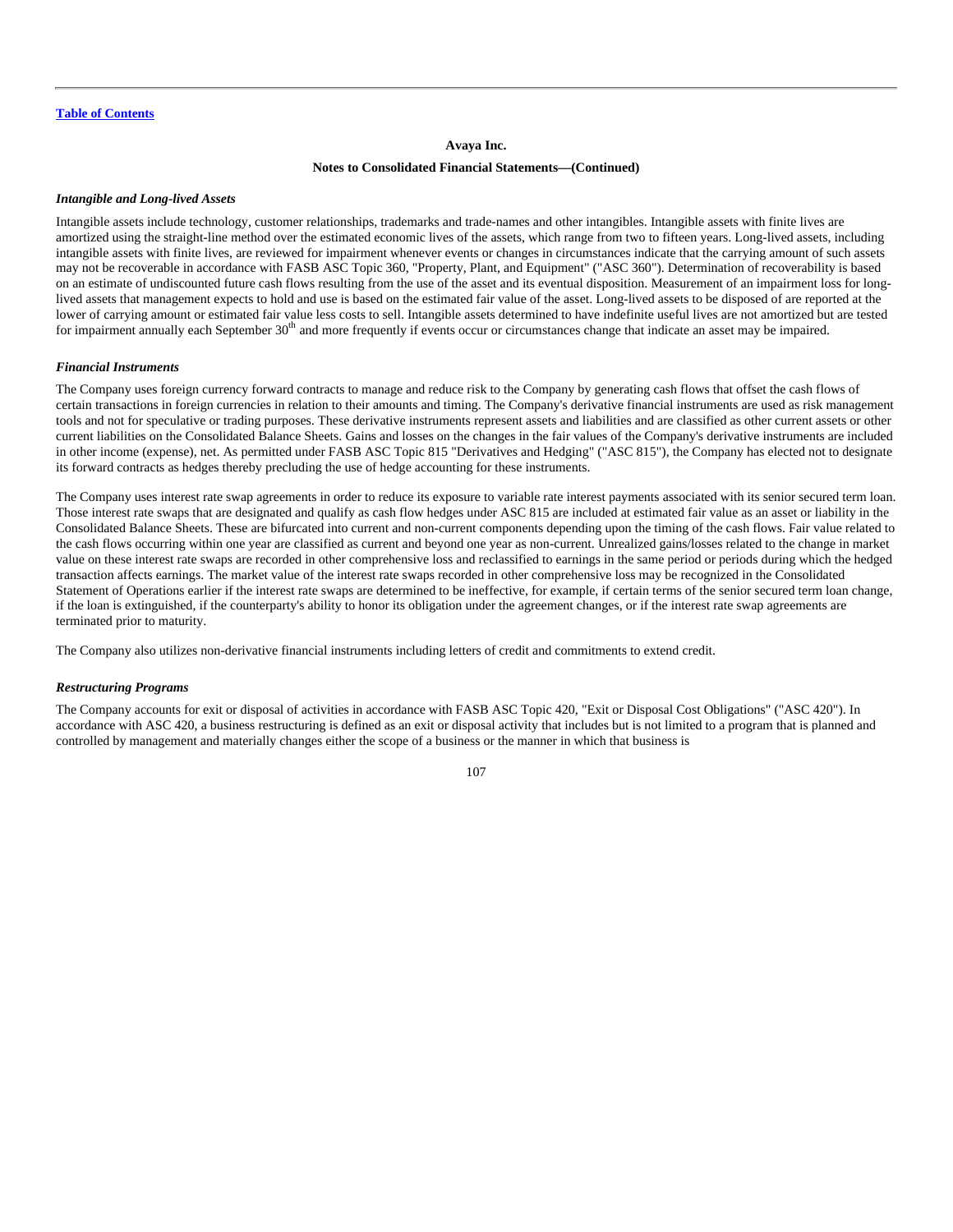# **Avaya Inc.**

### **Notes to Consolidated Financial Statements—(Continued)**

conducted. Business restructuring charges includes (i) one-time termination benefits related to employee separations, (ii) contract termination costs and (iii) other costs associated with exit or disposal activities including, but not limited to, costs for consolidating or closing facilities and relocating employees.

A liability is recognized and measured at its fair value for one-time termination benefits once the plan of termination is communicated to affected employees and it meets all of the following criteria: (i) management commits to a plan of termination, (ii) the plan identifies the number of employees to be terminated and their job classifications or functions, locations and the expected completion date, (iii) the plan establishes the terms of the benefit arrangement and (iv) it is unlikely that significant changes to the plan will be made or the plan will be withdrawn. Contract termination costs include costs to terminate a contract or costs that will continue to be incurred under the contract without benefit to the Company. A liability is recognized and measured at its fair value when the Company either terminates the contract or ceases using the rights conveyed by the contract. A liability is recognized and measured at its fair value for other associated costs in the period in which the liability is incurred.

In connection with the Merger, the Company adopted a plan to exit certain activities of the newly acquired company. A liability was recognized as of the consummation date of the acquisition for the costs under the exit plan in accordance with the authoritative guidance at that time if these costs were not associated with or were not incurred to generate revenues of the combined entity after the consummation date and either (i) had no future economic benefit to the combined company, were incremental to other costs incurred by either the acquired company or the acquiring company in the conduct of activities prior to the consummation date, and were expected to be incurred as a direct result of the plan to exit an activity of the acquired company or (ii) the cost represented an amount to be incurred by the combined company under a contractual obligation of the acquired company that existed prior to the consummation date and will either continue after the plan is completed with no economic benefit to the combined company or be a penalty incurred by the combined company to cancel that contractual obligation.

#### *Pension and Postretirement Benefit Obligations*

The Company sponsors non-contributory defined benefit pension plans covering certain of its U.S. employees and retirees, and postretirement benefit plans for certain U.S. retirees that include healthcare benefits and life insurance coverage. Certain non-U.S. operations have various retirement benefit programs covering substantially all of their employees. Some of these programs are considered to be defined benefit pension plans for accounting purposes.

The Company's pension and postretirement benefit costs are developed from actuarial valuations. Inherent in these valuations are key assumptions, including the discount rate and expected long-term rate of return on plan assets. Material changes in pension and postretirement benefit costs may occur in the future due to changes in these assumptions, changes in the number of plan participants, changes in the level of benefits provided, changes in asset levels and changes in legislation.

The market-related value of the Company's plan assets as of the measurement date is developed using a 5-year smoothing technique. First, a preliminary market-related value is calculated by adjusting the market-related value at the beginning of the year for payments to and from plan assets and the expected return on assets during the year. The expected return on assets represents the expected long-term rate of return on plan assets adjusted up to plus or minus 2% based on the actual 10-year average rate of return on plan assets. A final market-related value is determined as the preliminary market-related value, plus 20% of the difference between the actual return and expected return for each of the past five years.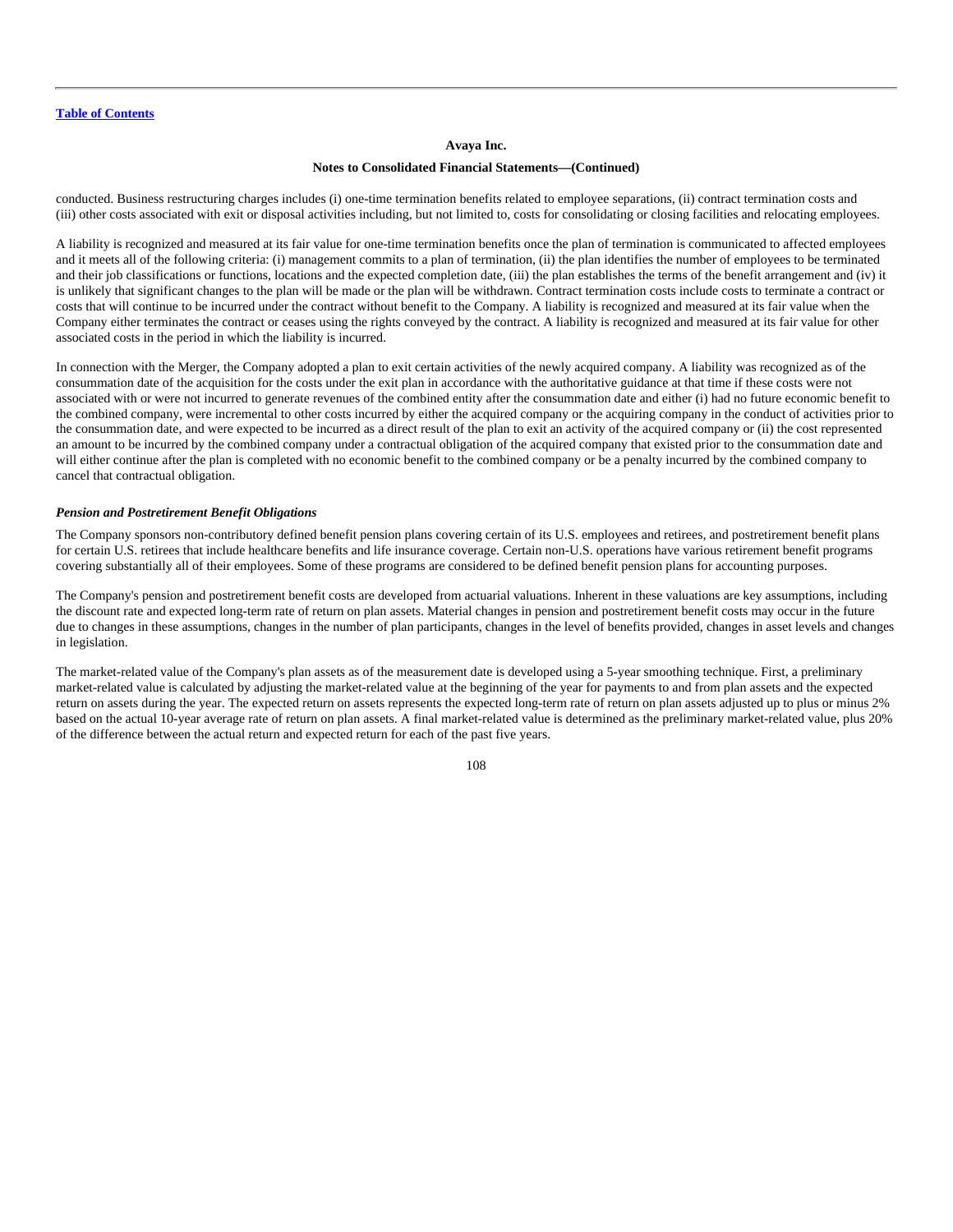### **Notes to Consolidated Financial Statements—(Continued)**

These pension and other postretirement benefits are accounted for in accordance with FASB ASC Topic 715, "Compensation—Retirement Benefits" ("ASC 715"). ASC 715 requires that plan assets and obligations be measured as of the reporting date and the over-funded, under-funded or unfunded status of plans be recognized as of the reporting date as an asset or liability in the Consolidated Balance Sheets. In addition, ASC 715 requires costs and related obligations and assets arising from pensions and other postretirement benefit plans to be accounted for based on actuarially-determined estimates.

The plans use different factors, including years of service, eligible compensation and age, to determine the benefit amount for eligible participants. The Company funds its U.S. qualified pension plans in compliance with applicable laws. See Note 13, "Benefit Obligations," for a discussion of the Company's pension and postretirement plans.

### *Share-based Compensation*

The Company accounts for share-based compensation in accordance with FASB Topic ASC 718, "Compensation—Stock Compensation" ("ASC 718"), which requires the measurement and recognition of compensation expense for all share-based payment awards made to employees and directors including stock options, restricted stock units and stock purchases based on estimated fair values.

The Company adopted the alternative transition method for calculating the tax effects of share-based compensation pursuant to authoritative guidance provided by the FASB. The alternative transition method includes simplified methods to establish the beginning balance of the additional paid-in capital pool ("APIC pool") related to the tax effects of employee share-based compensation, and to determine the subsequent impact on the APIC pool and Consolidated Statements of Cash Flows of the tax effects of employee share-based compensation awards that are outstanding upon adoption of ASC 718.

### *Income Taxes*

Income taxes are accounted for under the asset and liability method. Under this method, deferred tax assets and liabilities are recognized for the estimated future tax consequences attributable to differences between the financial statement carrying amounts of existing assets and liabilities and their respective tax bases, and operating loss and tax credit carryforwards. Deferred tax assets and liabilities are measured using enacted tax rates in effect for the year in which those temporary differences are expected to be recovered or settled. The effect on deferred tax assets and liabilities of a change in tax rates is recognized in the Consolidated Statements of Operations in the period that includes the enactment date. A valuation allowance is recorded to reduce the carrying amounts of deferred tax assets if it is more likely than not that such assets will not be realized.

FASB ASC Subtopic 740-10, "Income Taxes—Overall" ("ASC 740-10") prescribes a comprehensive model for the financial statement recognition, measurement, classification, and disclosure of uncertain tax positions. ASC 740-10 contains a two-step approach to recognizing and measuring uncertain tax positions. The first step is to evaluate the tax position for recognition by determining if the weight of available evidence indicates that it is more likely than not that the position will be sustained on audit, based on the technical merits of the position. The second step is to measure the tax benefit as the largest amount that is more than 50% likely of being realized upon settlement.

Significant judgment is required in evaluating our uncertain tax position and determining our provision for income taxes. Although we believe our reserves are reasonable, no assurance can be given that the final tax outcome of these matters will not be different from that which is reflected in our historical income tax provision and accruals. We adjust these reserves in light of changing facts and circumstances.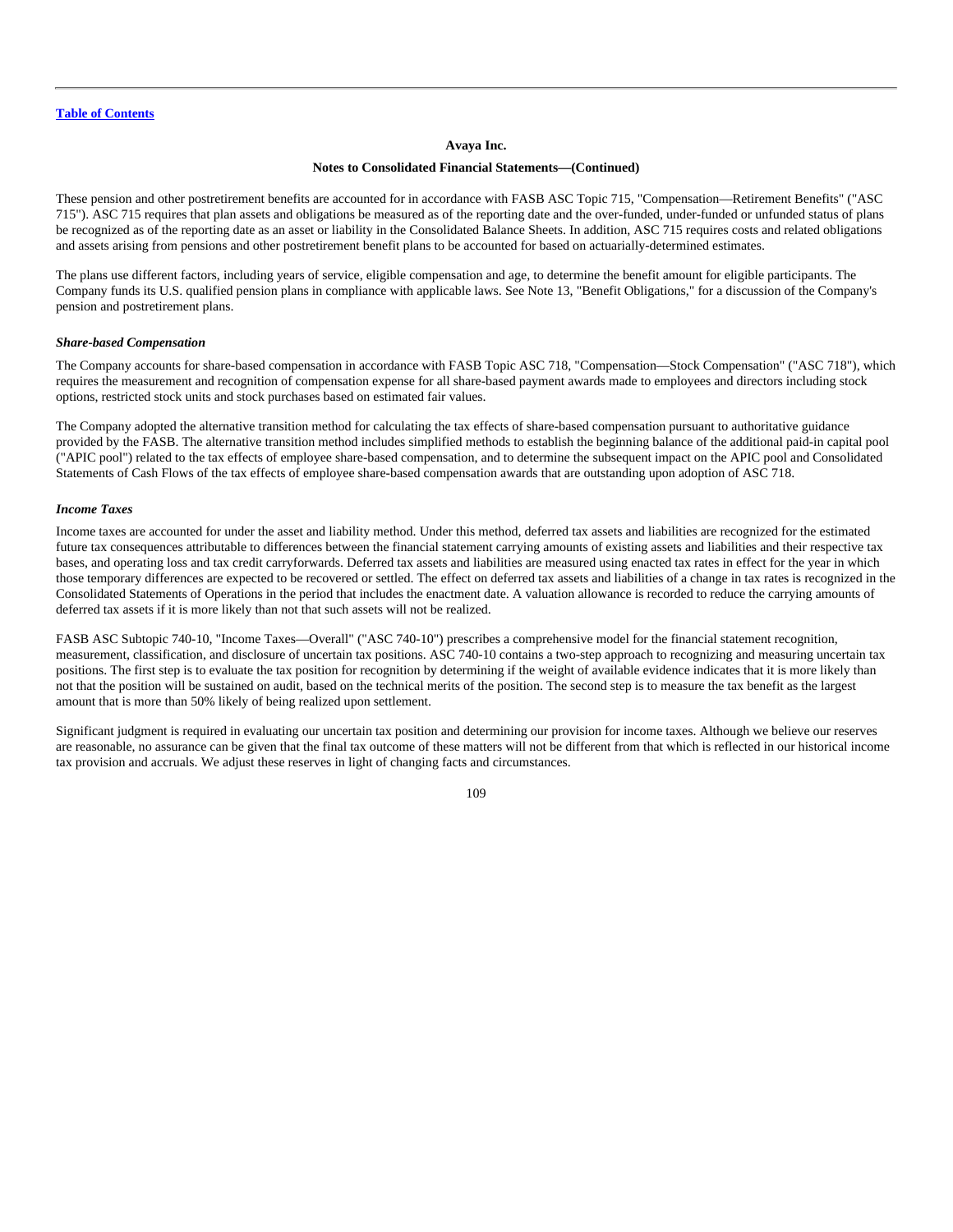### **Notes to Consolidated Financial Statements—(Continued)**

### *Deferred Financing Costs*

Deferred financing costs, which are included in other assets, are amortized as interest expense over the contractual lives of the related credit facilities.

### *Foreign Currency Translation*

Assets and liabilities of non-U.S. subsidiaries that operate in a local currency environment, where the local currency is the functional currency, are translated from foreign currencies into U.S. dollars at period-end exchange rates while income and expenses are translated at the spot rate. Translation gains or losses related to net assets located outside the U.S. are shown as a component of accumulated other comprehensive loss in the Consolidated Statements of Changes in Stockholder's Equity (Deficiency) and of Comprehensive Loss. Gains and losses resulting from foreign currency transactions, which are denominated in currencies other than Avaya's functional currency, are included in other income (loss), net in the Consolidated Statements of Operations.

#### *Other Comprehensive Loss*

Other comprehensive loss is recorded directly to a separate section of stockholder's equity (deficiency) in accumulated other comprehensive loss and primarily includes unrealized gains and losses excluded from the Consolidated Statements of Operations. These unrealized gains and losses consist of changes in our foreign currency translation, interest rate swaps, and changes in unamortized pension, postretirement and postemployment actuarial gains and losses.

#### **3. Recent Accounting Pronouncements**

# *New Accounting Guidance Recently Adopted*

# *Milestone Method of Revenue Recognition*

In April 2010, the FASB issued accounting guidance on the milestone method of revenue recognition. The guidance defines the term "milestone" and the prescribed criteria that should be met to apply the milestone method of revenue recognition for research or development transactions. The guidance requires that the milestone should meet all criteria to be considered substantive to recognize consideration that is contingent upon the achievement of a milestone in its entirety as revenue in the period in which the milestone is achieved. This accounting guidance became effective for the Company beginning October 1, 2010. The adoption of this accounting guidance did not have an impact on the Company's consolidated financial statements.

### *Fair Value Measures*

In September 2006, the FASB issued an accounting standard related to fair value measurements of financial and non-financial assets and liabilities. The provisions of the standard applicable to financial assets and liabilities were effective and adopted by the Company on October 1, 2008. On October 1, 2009 the provisions of this standard became effective for the Company's non-financial assets and liabilities. The adoption of this accounting guidance did not have a material impact on the Company's consolidated statement of operations.

In January 2010, the FASB issued revised guidance intended to improve disclosures related to fair value measurements. This guidance requires new disclosures and clarifies certain existing disclosure requirements. New disclosures under this guidance require separate information about significant transfers into and out of Level 1 and Level 2 and the reasons for such transfers, and also require purchases, sales, issuances, and settlements information for Level 3 measurements to be included in the rollforward of activity on a gross basis.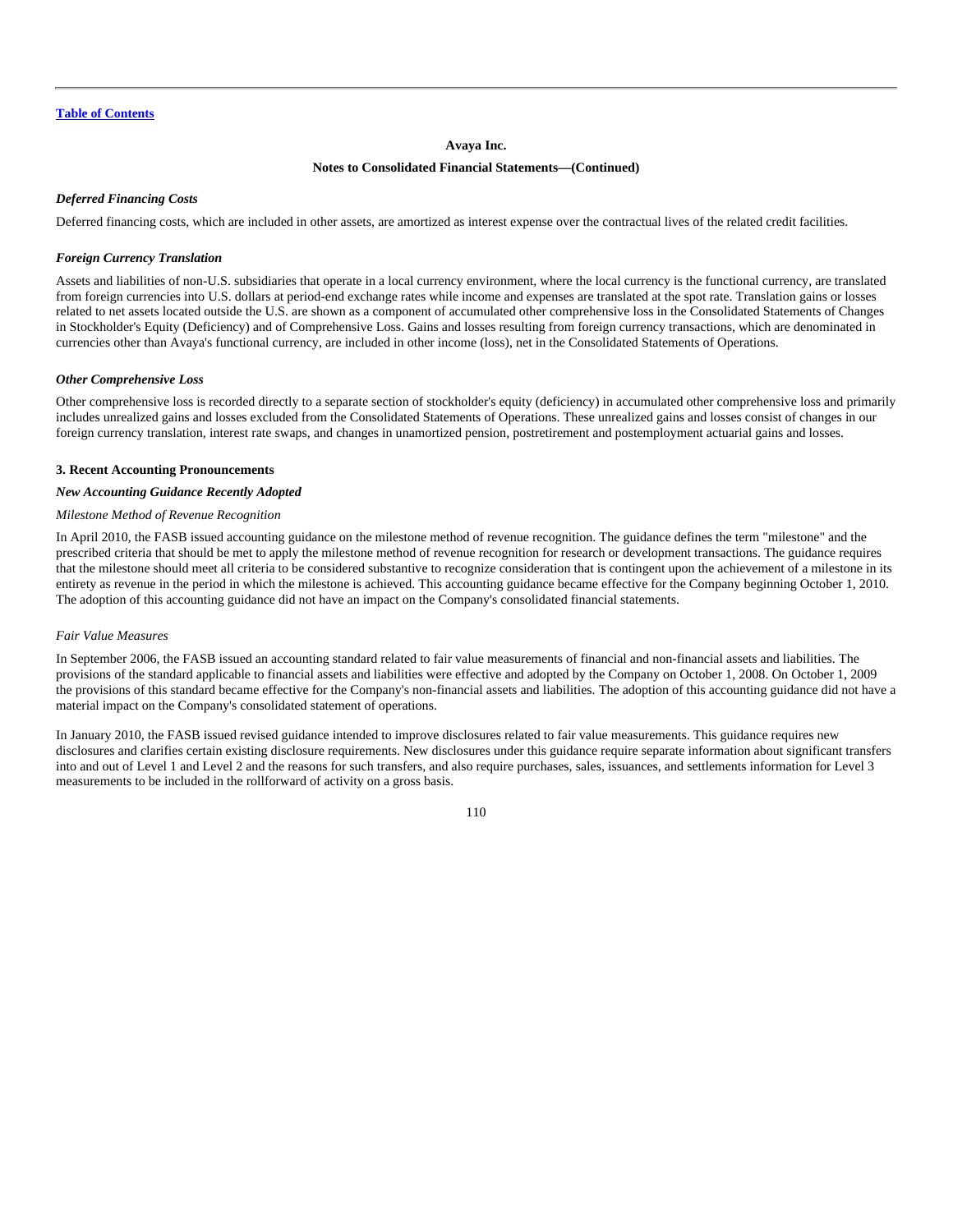### **Notes to Consolidated Financial Statements—(Continued)**

The guidance also clarifies the requirement to determine the level of disaggregation for fair value measurement disclosures and the requirement to disclose valuation techniques and inputs used for both recurring and nonrecurring fair value measurements in either Level 2 or Level 3. This accounting guidance became effective for the Company beginning in the second quarter of fiscal 2010, except for the rollforward of activity on a gross basis for Level 3 fair value measurements, which will be effective for the Company in the first quarter of fiscal 2012. The adoption of this accounting guidance is reflected in Note 11, "Fair Value Measures" and did not have a material impact on the Company's financial statement disclosures.

In August 2009, the FASB issued guidance to clarify the fair value measurements and disclosure requirements related to the measurement of liabilities at fair value. The guidance provides clarification that in circumstances in which a quoted price in an active market for the identical liability is not available, a reporting entity is required to measure fair value using one or more of the following methods: 1) a valuation technique that uses a) the quoted market price of the identical liability when traded as an asset or b) quoted prices for similar liabilities or similar liabilities when traded as assets and/or 2) a valuation technique that is consistent with the principles of FASB Topic ASC 820, "Fair Value Measurements and Disclosures" ("ASC 820"). The accounting guidance became effective for the Company beginning in fiscal 2010. The adoption of this accounting guidance did not have an impact on the Company's consolidated statement of operations.

# *Variable Interest Entities*

In December 2009, the FASB issued revised guidance for the accounting for variable interest entities. The revised guidance replaces the quantitative-based risks and rewards approach with a qualitative approach that focuses on which enterprise has the power to direct the activities of a variable interest entity that most significantly impact the entity's economic performance. The accounting guidance also requires an entity to perform an ongoing analysis to determine whether the entity's variable interest or interests give it a controlling financial interest in a variable interest entity. This accounting guidance became effective for the Company beginning October 1, 2010 and did not have an impact on the Company's consolidated financial statements.

### *Recent Accounting Guidance Not Yet Effective*

In December 2010, the FASB issued revised guidance which requires that if a company presents pro forma comparative financial statements for business combinations, the company should disclose revenue and earnings of the combined entity as though the business combination(s) that occurred during the current year had occurred as of the beginning of the comparable prior annual reporting period only. This guidance also expands the supplemental pro forma disclosures to include a description of the nature and amount of material, nonrecurring pro forma adjustments directly attributable to the business combination included in the reported pro forma revenue and earnings. This accounting guidance is effective for the Company on a prospective basis beginning in fiscal 2012. The adoption of this guidance is not expected to have a material impact on the Company's financial statement disclosures.

In December 2010, the FASB issued revised guidance on when a company should perform step two of the goodwill impairment test for reporting units with zero or negative carrying amounts. This guidance requires that for reporting units with zero or negative carrying amounts, a company is required to perform step two of the goodwill impairment test if it is more likely than not that a goodwill impairment exists. In determining whether it is more likely than not that a goodwill impairment exists, an entity should consider whether there are any adverse qualitative factors indicating that an impairment may exist. This accounting guidance is effective for the Company beginning in fiscal 2012. The adoption of this guidance is not expected to have a material impact on the Company's consolidated financial statements.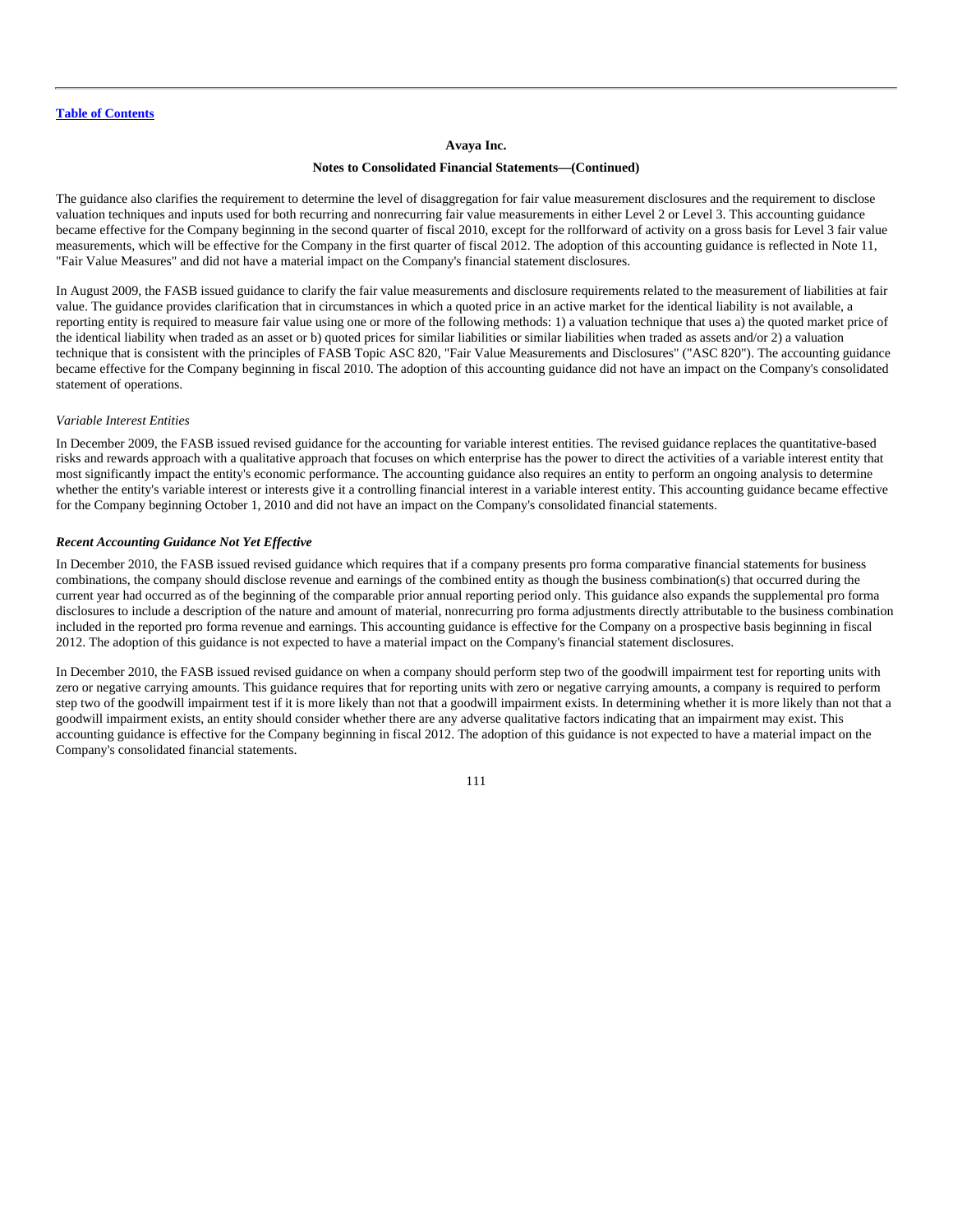# **Avaya Inc.**

# **Notes to Consolidated Financial Statements—(Continued)**

In May 2011, the FASB issued revised guidance which is intended to achieve common fair value measurement and disclosure guidance in GAAP and International Financial Reporting Standards. The majority of the changes represent a clarification to existing GAAP. Additionally, the revised guidance includes expanded disclosure requirements. This accounting guidance is effective for the Company beginning in the second quarter of fiscal year 2012 and is not expected to have a material impact on the Company's consolidated financial statements or financial statement disclosures.

In June 2011, the FASB issued revised guidance on the presentation of comprehensive income and its components in the financial statements. As a result of the guidance, companies will now be required to present net income and other comprehensive income either in a single continuous statement or in two separate, but consecutive statements. This standard eliminates the current option to report other comprehensive income and its components in the statement of changes in equity. The standard does not, however, change the items that must be reported in other comprehensive income or the determination of net income. The new guidance is to be applied retrospectively. This accounting guidance is effective for the Company beginning in fiscal 2013 and is only expected to impact the presentation of the Company's financial statements.

In September 2011, the FASB issued revised guidance intended to simplify how an entity tests goodwill for impairment. As a result of the guidance, an entity will be allowed to first assess qualitative factors to determine whether it is necessary to perform the two-step quantitative goodwill impairment test. An entity will not be required to calculate the fair value of a reporting unit unless the entity determines, based on a qualitative assessment, that it is more likely than not that its fair value is less than its carrying amount. The accounting guidance is effective for the Company beginning in fiscal 2013 and early adoption is permitted. The accounting guidance is not expected to have a material impact on the consolidated financial statements or financial statement disclosures.

In September 2011, the FASB issued revised guidance which requires additional disclosure about an employer's participation in a multiemployer pension plan. The accounting guidance is effective for the Company for fiscal year 2012 and is to be applied retrospectively for all prior periods presented. The accounting guidance is not expected to have a material impact on the Company's consolidated financial statement disclosures.

### **4. Business Combinations and Other Transactions**

### *Acquisition of Enterprise Solutions Business of Nortel Networks Corporation*

On September 16, 2009, the Company emerged as the winning bidder in bankruptcy court proceedings to acquire NES for \$900 million in cash consideration subject to certain purchase price adjustments as set forth in the acquisition agreements (the "Acquisition"). On December 18, 2009 (the "acquisition date"), Avaya acquired certain assets and assumed certain liabilities of NES, including all the shares of Nortel Government Solutions Incorporated, for \$943 million in cash consideration. The Company and Nortel were required to determine the final purchase price post-closing based upon the various purchase price adjustments included in the acquisition agreements. During the first quarter of fiscal 2011, the Company and Nortel agreed on a final purchase price of \$933 million. The adjustment to the purchase price has been reflected in the preliminary allocation of the purchase price to the assets acquired and liabilities assumed in the Acquisition. The terms of the Acquisition do not include any significant contingent consideration arrangements. During the years ended September 30, 2010 and 2009, acquisition costs of \$20 million and \$29 million were expensed as incurred, respectively.

The purchase price of NES and the payment of related fees and expenses (including integration expenses) were funded with (i) cash proceeds of \$783 million received by Avaya from its issuance of \$1,000 million in aggregate principal amount of term loans and detachable warrants to purchase up to 61.5 million shares of common stock in Parent (see Note 9, "Financing Arrangements"), (ii) a capital contribution to Avaya from Parent in the amount of \$125 million, and (iii) approximately \$112 million of Avaya's existing cash.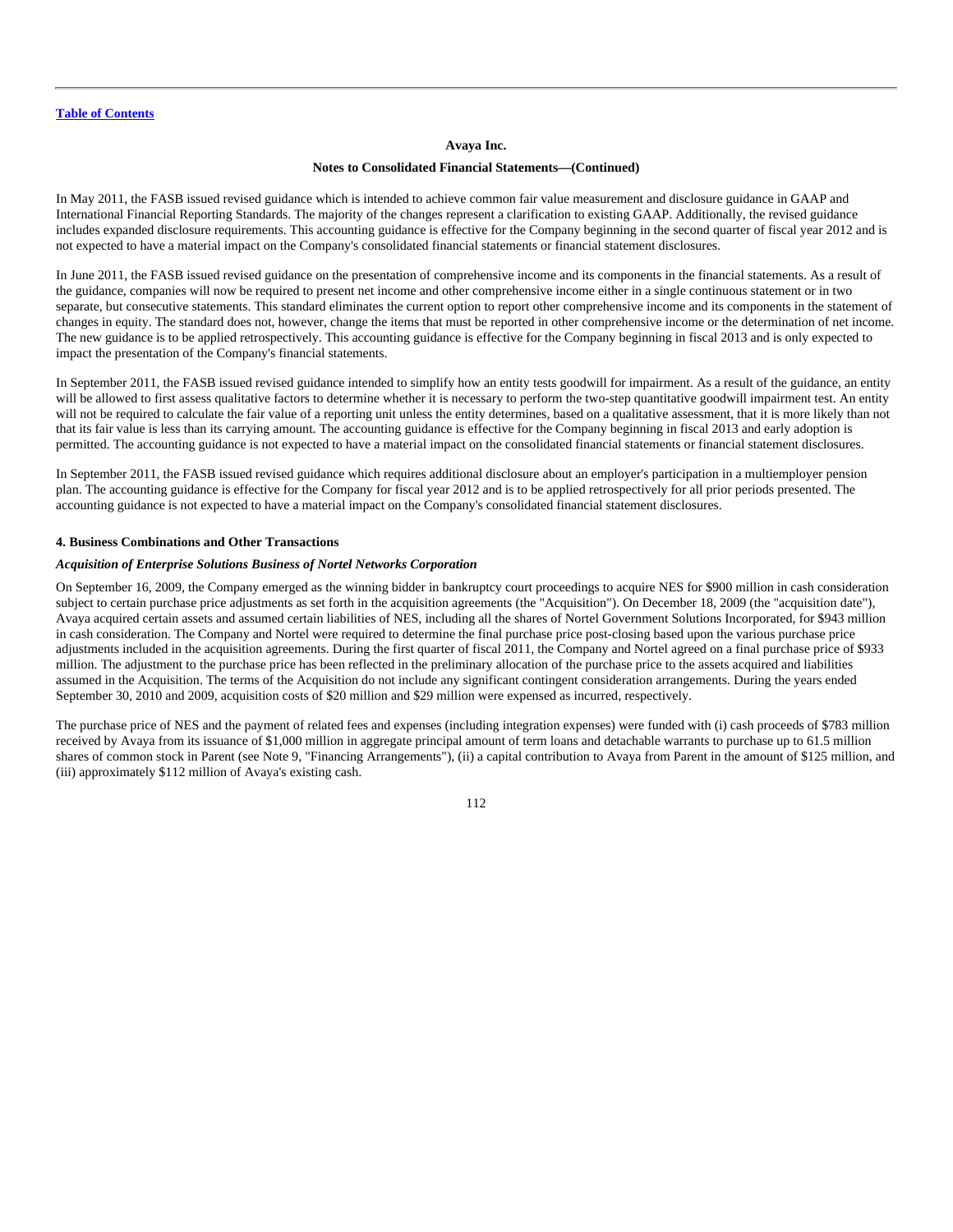# **Avaya Inc.**

# **Notes to Consolidated Financial Statements—(Continued)**

The acquisition of NES has been accounted for under the acquisition method, which requires an allocation of the purchase price of the acquired entity to the assets acquired and liabilities assumed based on their estimated fair values from a market-participant perspective at the date of acquisition. The allocation of the purchase price has been finalized as of December 18, 2010 as reflected within these consolidated financial statements. The fair values of the assets acquired and liabilities assumed were determined using the income, cost, and market approaches. The fair values of acquired technologies and customer relationships were estimated using the income approach which values the subject asset using the projected cash flows to be generated by the asset, discounted at a required rate of return that reflects the relative risk of achieving the cash flow and the time value of money. The cost approach was used to estimate the fair values of plant, property and equipment and reflects the estimated reproduction or replacement cost for the asset, less an allowance for loss in value due to depreciation. The market approach was utilized in combination with the income approach to estimate the fair values of most working capital accounts.

The following table summarizes the consideration paid and the allocation of the purchase price to the assets acquired and the liabilities assumed in the acquisition based on their estimated fair values as of the close of the acquisition.

| In millions                     |       |
|---------------------------------|-------|
| Cash and cash equivalents       | 38    |
| Accounts receivable             | 47    |
| Inventory                       | 115   |
| Property, plant and equipment   | 103   |
| Intangible assets               | 476   |
| Accounts payable                | (17)  |
| Payroll and benefit obligations | (124) |
| Deferred revenue                | (79)  |
| Other assets and liabilities    | (51)  |
| Net assets acquired             | 508   |
| Goodwill                        | 425   |
| <b>Purchase price</b>           | 933   |

Adjustments to the preliminary purchase price allocation were made to reflect revised estimates of the fair values of the assets acquired and liabilities assumed at December 18, 2009. The most significant revisions were associated with valuations of property, plant and equipment and identifiable intangible assets, and the resulting changes to goodwill. Providing for these adjustments in previous periods would have had an immaterial impact on the reported operating results for the three month periods ended December 31, 2009, March 31, 2010 and June 30, 2010 and therefore such amounts were recorded in the quarter in which the adjustments were identified.

Intangible assets include existing technologies of \$188 million and customer relationships of \$288 million, respectively. The existing technologies and customer relationships are being amortized over a weighted average useful life of five years and twelve years, respectively, on a straight-line basis. No inprocess research and development was acquired in the Acquisition.

The excess of the purchase price over the net tangible and intangible assets acquired resulted in goodwill of \$425 million which is attributable to the synergies and economies of scale provided to a market participant including marketing efforts principally located within the Company's primary operating jurisdiction. The tax-deductible portion of goodwill was \$383 million.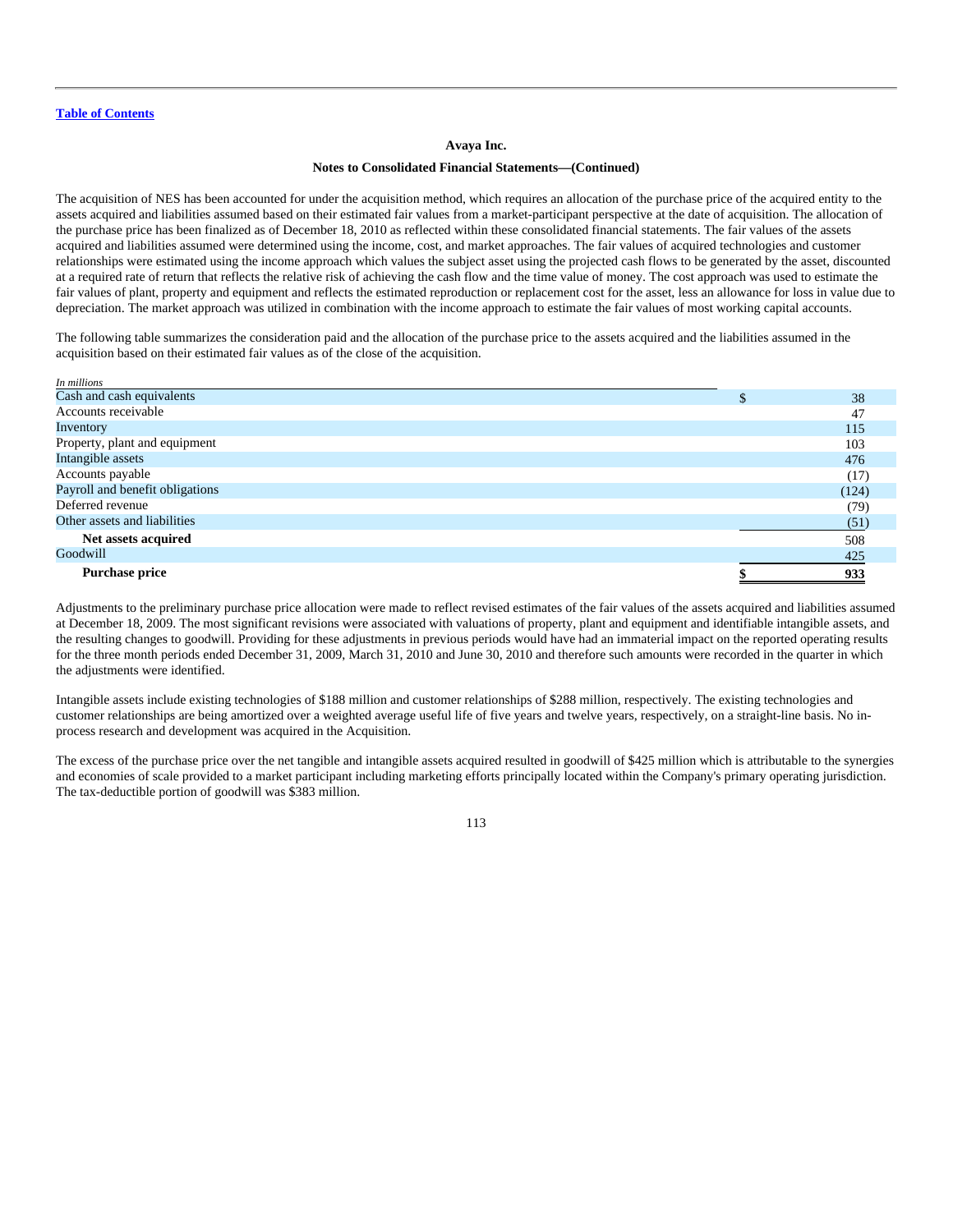### **Notes to Consolidated Financial Statements—(Continued)**

In connection with the acquisition of NES, management has identified certain technologies that were acquired, that, based on their functionality, overlapped the Company's pre-existing technologies. In order to take advantage of synergies and reduce expenditures on research and development and marketing, management identified certain pre-existing technologies associated with the Company's Global Communications Solutions segment which it no longer aggressively develops and markets. The net book value of these technologies was \$16 million and, based on management's plans, these technologies have a minimal estimated net realizable value. The Company had recorded an impairment charge of \$16 million in the three months ended December 31, 2009 to reflect these technologies at their net realizable values.

These audited consolidated financial statements include the operating results of the NES business as of December 19, 2009. Revenues specific to the NES business for the period December 19, 2009 through September 30, 2010 were \$1,247 million. As the Company has begun eliminating overlapping processes and expenses and integrating its products and sales efforts with those of the acquired NES business, it is impractical to determine the earnings specific to the NES business for the period December 19, 2009 through September 30, 2010, included in the Consolidated Statement of Operations.

#### *Unaudited Pro Forma Financial Information*

The following unaudited pro forma financial information presents certain information of the combined results of operations of the Company as though the Acquisition and related financing had been consummated as of the beginning of the periods presented. The unaudited pro forma financial information reflects certain adjustments associated with the Acquisition and related financing, including increases in amortization and depreciation expenses related to intangible assets and property, plant and equipment acquired, additional interest expense associated with the financing relating to the Acquisition and incremental employee compensation costs. No adjustments to the unaudited pro forma financial information have been made related to conforming Avaya and NES accounting policies. The unaudited pro forma financial information is not necessarily indicative of the results of operations that would have been realized if the Acquisition and related financing were completed on October 1, 2009 and October 1, 2008, nor is it indicative of future operating results.

The unaudited pro forma financial information for the fiscal year ended September 30, 2010 combines the historical results of Avaya for the fiscal year ended September 30, 2010 and the historical results of NES for the period October 1 to December 18, 2009, and the effects of the pro forma adjustments listed above. The unaudited pro forma financial information for the fiscal year ended September 30, 2009 combined the historical results of Avaya and NES for the fiscal year ended September 30, 2009, and the effects of the pro forma adjustments listed above.

The unaudited pro forma financial information for the fiscal year ended September 30, 2010 and 2009 was as follows:

|             | <b>Years ended</b> |   |         |  |  |
|-------------|--------------------|---|---------|--|--|
|             | September 30,      |   |         |  |  |
| In millions | 2010               |   | 2009    |  |  |
| Revenue     | 5,476              | w | 6,259   |  |  |
| Net loss    | (1,004)            |   | (1,991) |  |  |

### *Sale of AGC Networks Ltd.*

On May 30, 2010, Avaya entered into a Share Purchase Agreement with Essar Services Holdings Limited ("Essar") to sell its 59.13% ownership interest in AGC Networks Limited (formerly Avaya GlobalConnect Ltd.)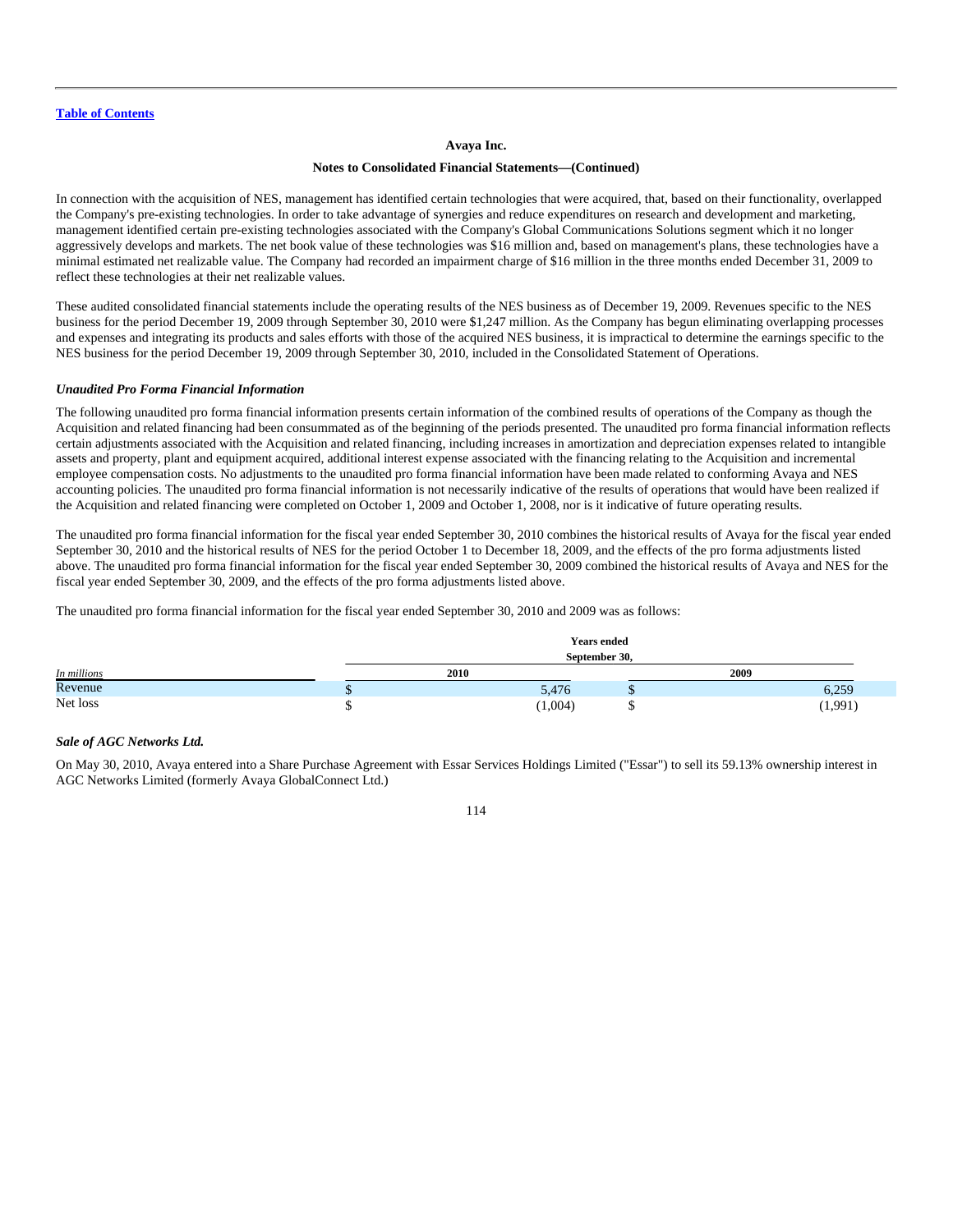# **Notes to Consolidated Financial Statements—(Continued)**

("AGC"), a publicly-traded Indian reseller of the Company's products and services in the Indian and Australian markets, for \$44.5 million in cash. The sale was consummated August 31, 2010. As a result of the sale, a \$7 million gain was recognized and included in other income, net.

The assets and liabilities of AGC sold are as follows and were not reduced for noncontrolling interest:

| In millions                     |     |
|---------------------------------|-----|
| <b>ASSETS SOLD</b>              |     |
| Cash and cash equivalents       | 13  |
| Accounts receivable             | 25  |
| Inventory                       |     |
| Property, plant and equipment   |     |
| Goodwill                        | 36  |
| Other                           | 32  |
|                                 | 116 |
| <b>LIABILITIES SOLD</b>         |     |
| Accounts payable                | 14  |
| Payroll and benefit obligations |     |
| Other                           | 14  |
|                                 | 32  |

# *Other Acquisitions*

The total consideration for acquisitions during the fiscal year ended September 30, 2011 was \$17 million, which includes \$16 million of cash payments, and includes our acquisition of all outstanding shares of Konftel AB ("Konftel") on January 3, 2011. Konftel is a Swedish-based vendor of conference room terminals, offering analog, internet protocol, soft, cellular and session initiation protocol terminals.

The acquisitions have been accounted for under the acquisition method, which requires an allocation of the purchase price of the acquired entity to the assets acquired and liabilities assumed based on their estimated fair values from a market-participant perspective at the date of acquisition. The allocation of the purchase price as reflected within these consolidated financial statements is based on the best information available to management at the time these consolidated financial statements were issued and is provisional pending the completion of the valuation analysis of the assets and liabilities of each acquisition. During the measurement period (which is not to exceed one year from the acquisition date), the Company will be required to retrospectively adjust the provisional amounts recognized to reflect new information obtained about facts and circumstances that existed as of the acquisition date that, if known, would have affected the measurement of the amounts recognized as of that date. Further, during the measurement period, the Company is also required to recognize additional assets or liabilities if new information is obtained about facts and circumstances that existed as of the acquisition date that, if known, would have resulted in the recognition of those assets or liabilities as of that date.

The fair values of the assets acquired and liabilities assumed were preliminarily determined using the income and market approaches. The fair values of acquired technologies and customer relationships were estimated using the income approach which values the subject asset using the projected cash flows to be generated by the asset, discounted at a required rate of return that reflects the relative risk of achieving the cash flow and the time value of money. The market approach was utilized in combination with the income approach to estimate the fair values of most working capital accounts.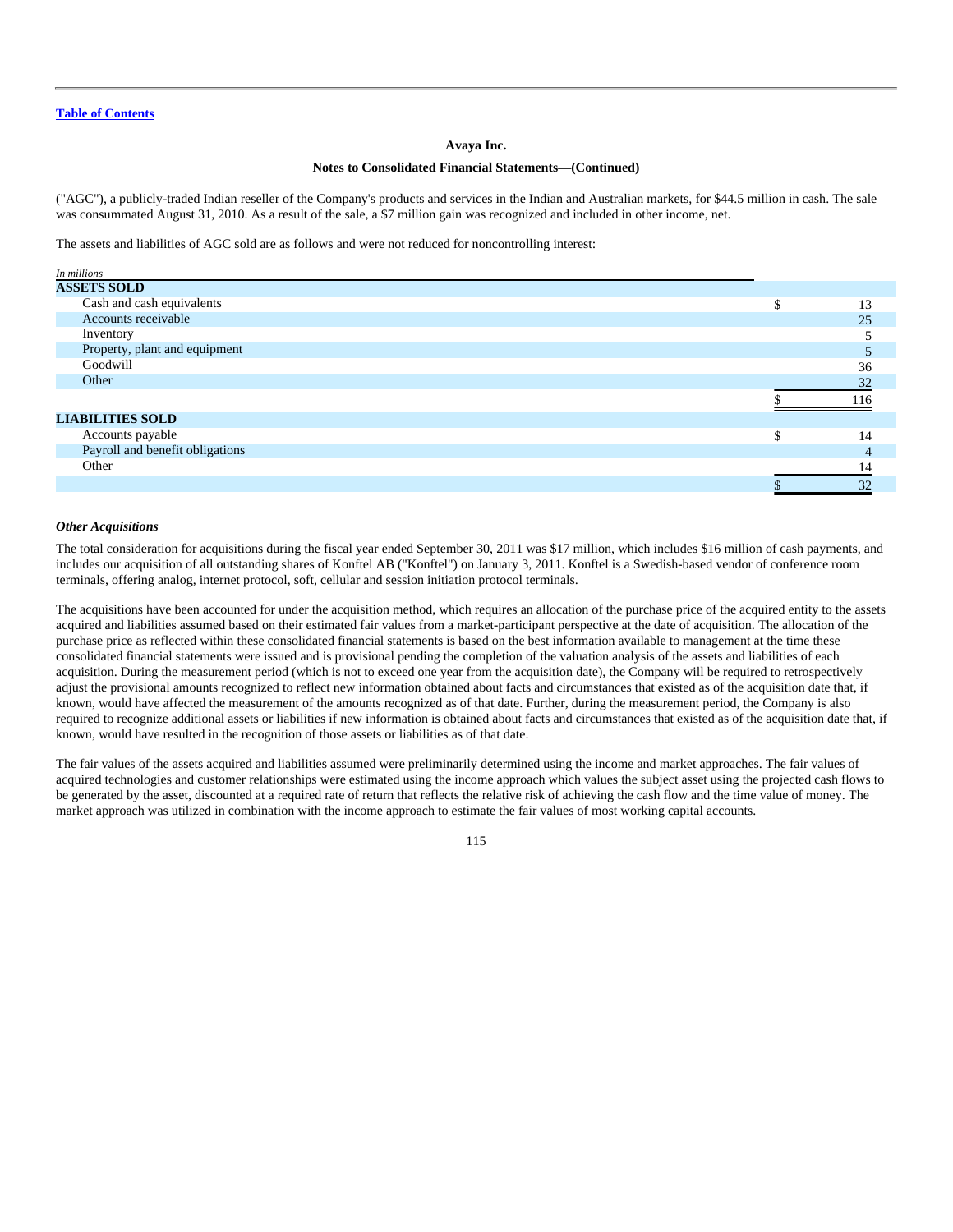# **Notes to Consolidated Financial Statements—(Continued)**

The following table summarizes the consideration paid and the preliminary allocation of the purchase price to the assets acquired and the liabilities assumed in the acquisitions based on their estimated fair values as of the close of the acquisition:

| In millions                     |     |
|---------------------------------|-----|
| Accounts receivable             |     |
| Inventory                       |     |
| Intangible assets               |     |
| Accounts payable                | (2) |
| Payroll and benefit obligations | (1) |
| Deferred income taxes, net      |     |
| Net assets acquired             | 10  |
| Goodwill                        |     |
| <b>Purchase price</b>           |     |

Intangible assets include acquired technologies of \$6 million and customer relationships of \$2 million, respectively. The acquired technologies and customer relationships are being amortized over a weighted average useful life of 5 years, on a straight-line basis. No in-process research and development was acquired in the acquisitions. Pro forma financial information was not prepared as the acquisitions were not material.

The excess of the purchase price over the net tangible and intangible assets acquired resulted in goodwill of \$7 million. The premiums paid by the Company in the transactions are largely attributable to the acquisition of an assembled workforce and the synergies and economies of scale provided to a market participant, particularly as it pertains to marketing efforts and customer base. None of the goodwill is deductible for tax purposes.

### *Adomo, Inc.*

On July 24, 2009, Avaya acquired all outstanding shares of Adomo, Inc. ("Adomo") for \$11 million, net of cash acquired. Adomo developed and held the rights to certain unified messaging solutions which Avaya intends to further develop and incorporate into future product lines. The purchase price was allocated to the net assets acquired based on their estimated fair values which included \$12 million of in-process research and development ("IPRD"), the fair value of which was determined using a royalty savings method. This technology allowed the Company to benefit in fiscal 2011 as the integration was completed in fiscal 2011 after additional development and testing. At the time of acquisition, these technologies were in the development stages and did not meet the technological feasibility standard necessary for capitalization. In accordance with authoritative guidance on business combinations, these amounts were charged to the Consolidated Statements of Operations at the date of the acquisition. No goodwill was recognized in connection with this acquisition.

# **5. Goodwill**

Goodwill is not amortized but is subject to periodic testing for impairment in accordance with ASC 350 at the reporting unit level which is one level below the Company's operating segments. The test for impairment is conducted annually each September 30th or when events occur or circumstances change indicating that the fair value of a reporting unit may be below its carrying amount.

The impairment test for goodwill is a two-step process. Step one consists of a comparison of the fair value of a reporting unit with its carrying amount, including the goodwill allocated to that reporting unit. The Company estimated the fair value of each reporting unit using an income approach which values the unit based on the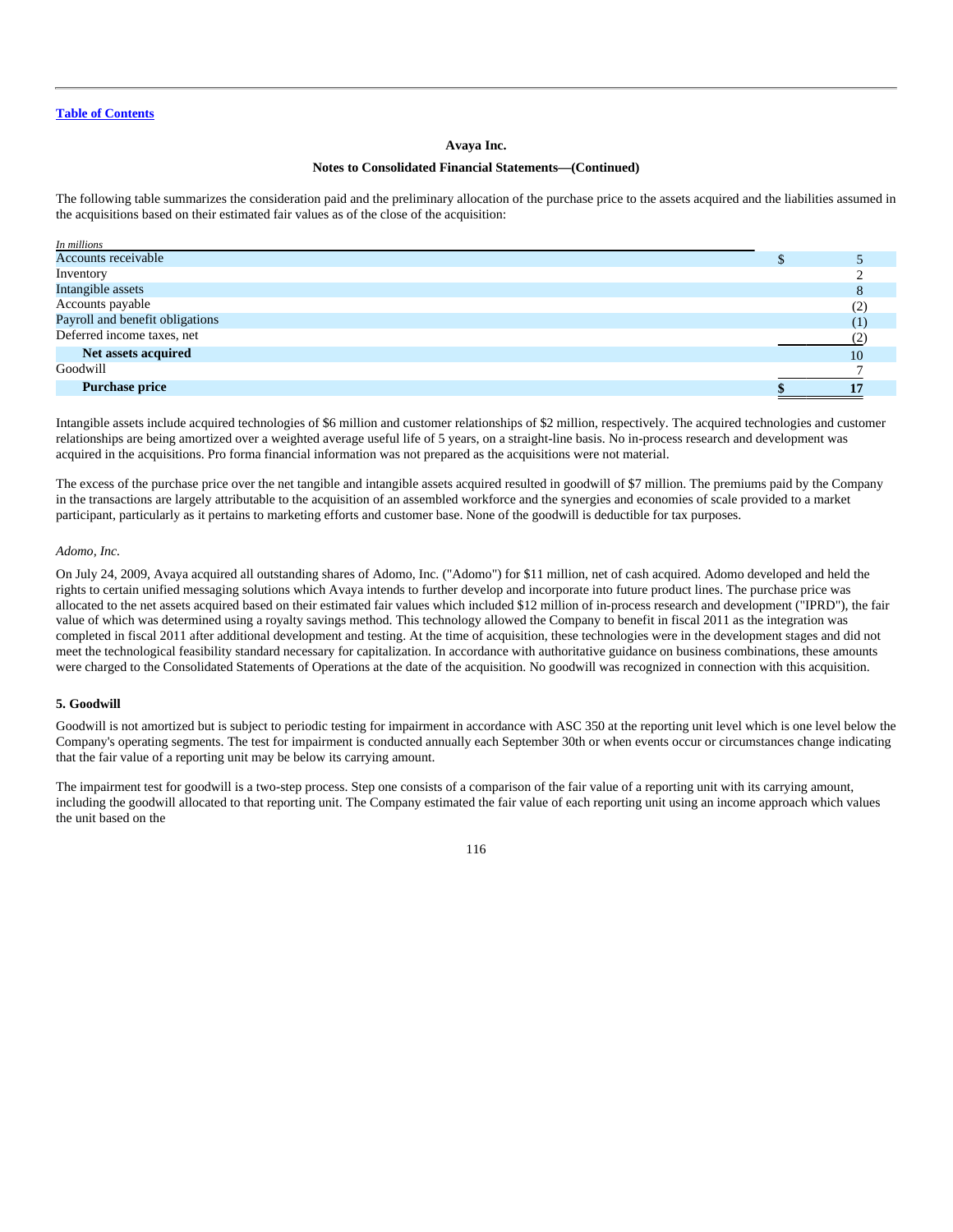# **Avaya Inc.**

# **Notes to Consolidated Financial Statements—(Continued)**

future cash flows expected from that reporting unit. Future cash flows are based on forward-looking information regarding market share and costs for each reporting unit and are discounted using an appropriate discount rate. Future discounted cash flows can be affected by changes in industry or market conditions or the rate and extent to which anticipated synergies or cost savings are realized with newly acquired entities. In step one of the test, a market approach was used as a reasonableness test but was not given significant weighting in the final determination of fair value.

The discounted cash flows model used in the Company's income approach relies on assumptions regarding revenue growth rates, gross margin percentages, projected working capital needs, selling, general and administrative expenses, research and development expenses, business restructuring costs, capital expenditures, income tax rates, discount rates and terminal growth rates. To estimate fair value, the Company discounts the expected cash flows of each reporting unit. The discount rate Avaya uses represents the estimated weighted average cost of capital, which reflects the overall level of inherent risk involved in its reporting unit operations and the rate of return an outside investor would expect to earn. To estimate cash flows beyond the final year of its model, Avaya uses a terminal value approach. Under this approach, Avaya uses the estimated cash flows in the final year of its models and applies a perpetuity growth assumption and discount by a perpetuity discount factor to determine the terminal value. Avaya incorporates the present value of the resulting terminal value into its estimate of fair value.

The Company forecasted cash flows for each of its reporting units and took into consideration current economic conditions and trends, estimated future operating results, Avaya's view of growth rates and anticipated future economic conditions. Revenue growth rates inherent in this forecast are based on input from internal and external market intelligence research sources that compare factors such as growth in global economies, regional trends in the telecommunications industry and product evolution from a technological segment basis. Macro economic factors such as changes in economies, product evolutions, industry consolidations and other changes beyond Avaya's control could have a positive or negative impact on achieving its targets.

### *September 30, 2011 and 2010*

At September 30, 2011 and 2010, the Company performed its annual goodwill impairment test and determined that the respective book values of the Company's reporting units did not exceed their estimated fair values and that it was not necessary to record impairment charges.

### *June 30, 2010*

Upon classification of the AGC business, which represents a portion of certain Global Communication Solutions ("GCS") and Avaya Global Services ("AGS") reporting units, as held for sale, the Company tested the goodwill remaining in the portion of the reporting units to be retained for impairment, as of May 31, 2010, in accordance with the authoritative guidance. Based on this goodwill impairment test, the Company determined that the respective book values for these reporting units did not exceed their estimated fair values and goodwill was not impaired. Excluding the AGC transaction, which requires that goodwill be tested for impairment, the Company determined that no events occurred or circumstances changed during the nine months ended June 30, 2010 that would indicate that the fair value of a reporting unit may be below its carrying amount.

#### *September 30, 2009*

At September 30, 2009, the Company performed its annual goodwill impairment test and determined that the respective book values of the Company's reporting units did not exceed their estimated fair values and that it was not necessary to record impairment charges.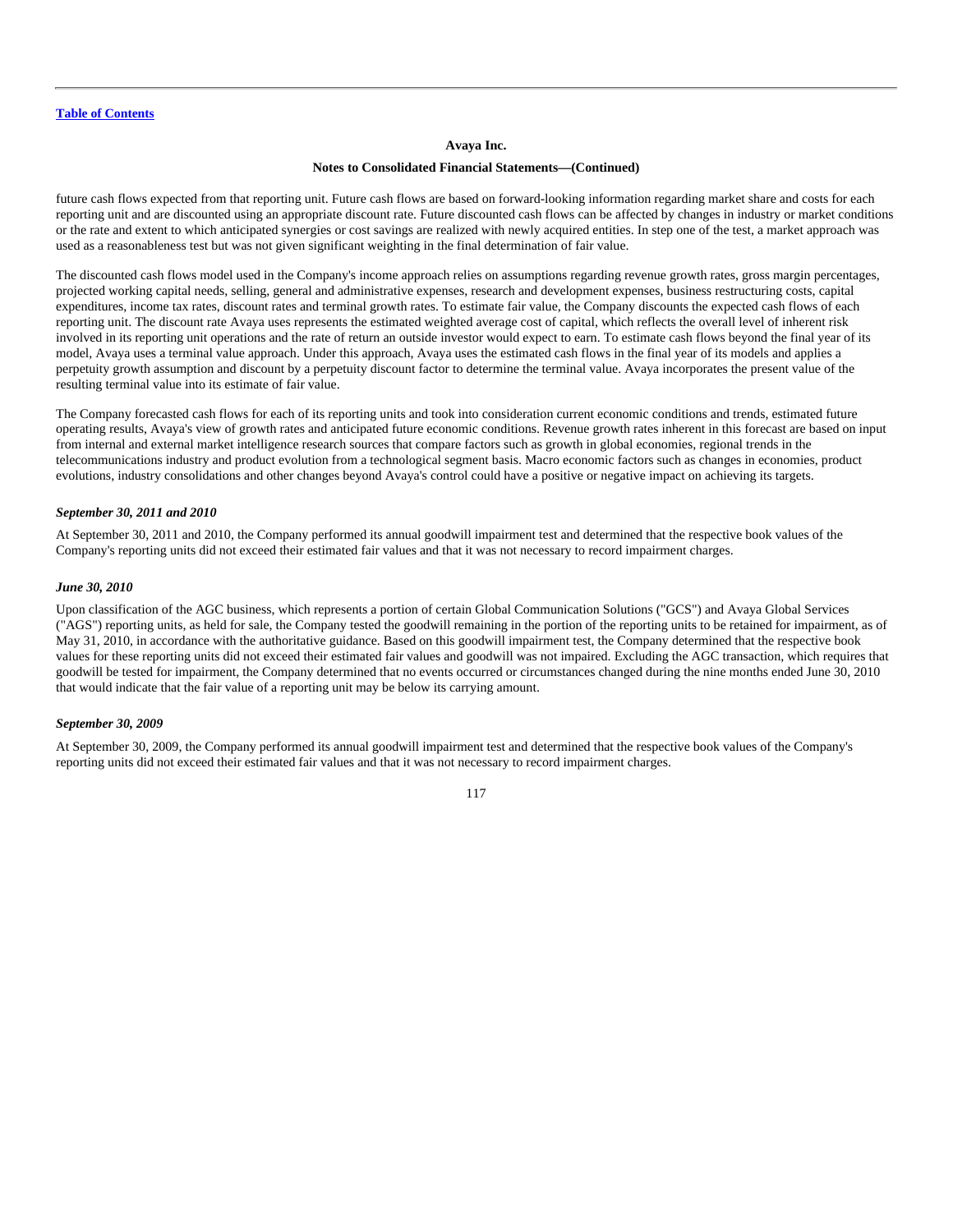### **Notes to Consolidated Financial Statements—(Continued)**

# *March 31, 2009*

During the three months ended March 31, 2009, the global economic downturn experienced during fiscal 2008 continued and negatively affected most markets beyond the Company's expectations utilized in its annual testing of goodwill at September 30, 2008. Several of the Company's customers and competitors reduced their financial outlooks or disclosed that they were experiencing very challenging market conditions with little visibility of a rebound. Indications were that companies were not willing to spend on enterprise communications technology, and the revenue growth experienced in previous years was not expected in the near term. As demonstrated by the Company's results, the demand for products fell as revenues for the six months ended March 31, 2009 were down when compared to the same period of the prior year. Cutbacks in spending, access to credit, employment variability, corporate profit growth, interest rates, energy prices, and other factors in specific markets were expected to further impact customer willingness to spend on communications technology in the near term. In March 2009, in response to these adverse business indicators, and the rapidly declining revenue trends experienced during the second quarter of the 2009 fiscal year, the Company reduced its near and long term financial projections. As a result of the deteriorating business climate during the second quarter of fiscal 2009, the Company determined that goodwill and long-lived assets should be tested for impairment.

The results from step one of the goodwill impairment test indicated that the estimated fair value of two GCS reporting units was less than the respective carrying value of its net assets (including goodwill) as of March 31, 2009 and as such the Company performed step two of the impairment test for these reporting units. The second step of the goodwill impairment test compares the implied fair value of the reporting unit's goodwill with the carrying value of that goodwill. If the carrying amount of the reporting unit's goodwill exceeds the implied fair value of that goodwill, an impairment loss is recognized in an amount equal to that excess. The implied fair value of the goodwill is determined in the same manner as the amount of goodwill recognized in a business combination. That is, the fair value of the reporting unit is allocated to all of the assets and liabilities of that unit as if the reporting unit had been acquired in a business combination and the fair value of the reporting unit was the purchase price paid to acquire the reporting unit.

During the three months ended March 31, 2009, the Company recorded an impairment to goodwill of \$235 million associated with one of these GCS reporting units. The impairment was primarily the result of the continued weakness in the global economy. The reduced valuation of the affected reporting unit reflects the additional market risks, higher discount rates and the lower sales forecasts for the Company's GCS product lines, which is consistent with economic trends at that time. The allocation discussed above is performed only for purposes of assessing goodwill for impairment; accordingly Avaya did not adjust the net book value of the assets and liabilities on its Consolidated Balance Sheets other than goodwill as a result of this process.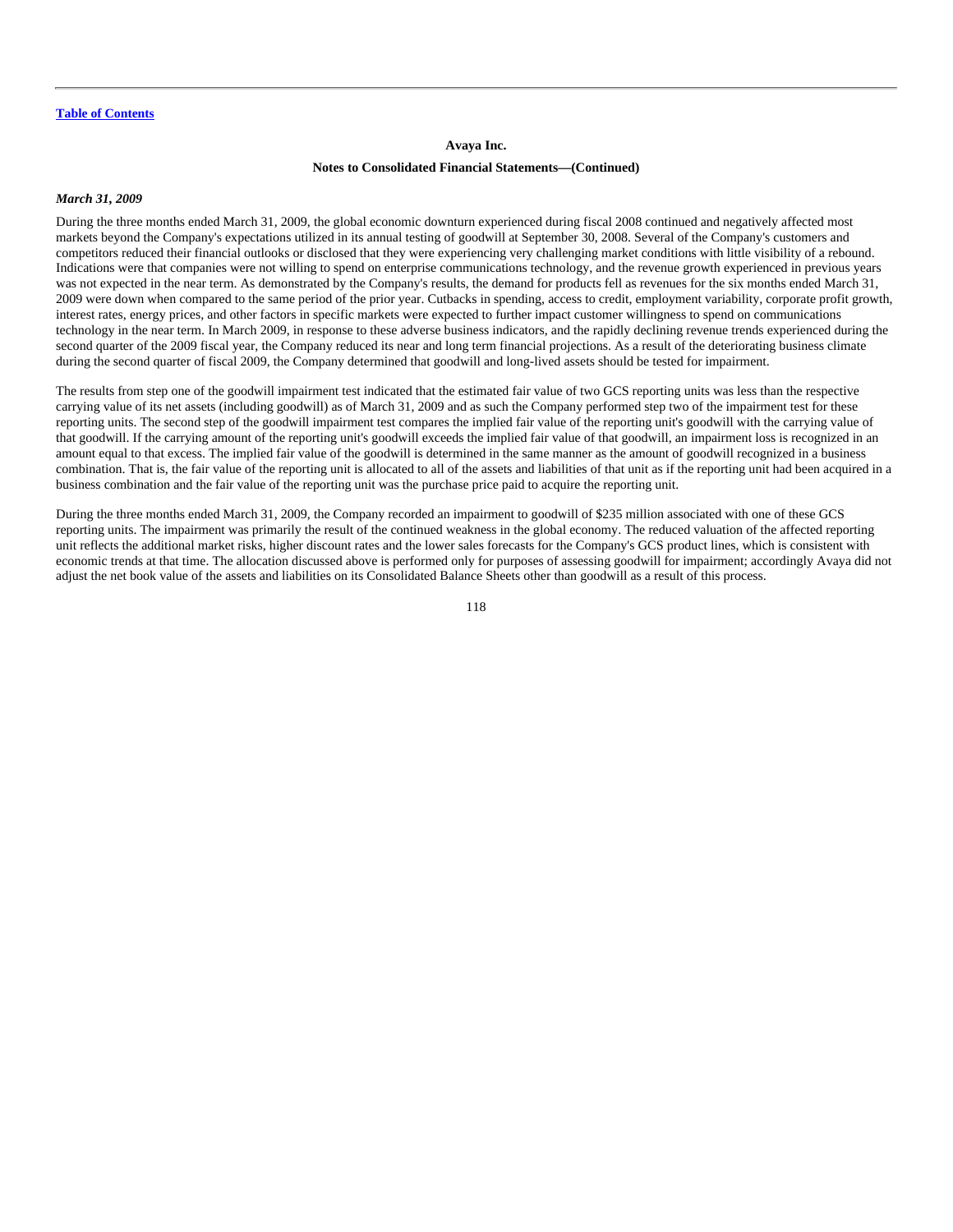# **Notes to Consolidated Financial Statements—(Continued)**

The changes in the carrying amount of goodwill by operating segment are as follows:

|                                          |   | Global                |                   | Avaya           |              |
|------------------------------------------|---|-----------------------|-------------------|-----------------|--------------|
|                                          |   | <b>Communications</b> | Data              | Global          |              |
| In millions                              |   | <b>Solutions</b>      | <b>Networking</b> | <b>Services</b> | <b>Total</b> |
| <b>October 1, 2009</b>                   |   | 1,218                 |                   | 2,477           | \$<br>3,695  |
| <b>Acquisition of NES</b>                |   | 219                   |                   | 206             | 425          |
| Goodwill allocated to AGC                |   | (13)                  |                   | (23)            | (36)         |
| Adjustments                              |   | (3)                   |                   | (6)             | (9)          |
| <b>September 30, 2010</b>                |   | 1,421                 | \$                | 2,654           | \$<br>4,075  |
| Acquisitions                             |   |                       |                   |                 |              |
| Adjustments                              |   | (2)                   |                   | (1)             | (3)          |
| September 30, 2011                       |   | 1,426                 |                   | 2,653           | 4,079        |
| <b>Balance as of September 30, 2011:</b> |   |                       |                   |                 |              |
| Goodwill                                 | Φ | 2,560                 | \$                | \$<br>2,653     | \$<br>5,213  |
| <b>Accumulated Impairment</b>            |   | (1,134)               |                   |                 | (1, 134)     |
|                                          |   | 1,426                 |                   | 2,653           | 4,079        |

"Adjustments" substantially pertain to the reversal of business restructuring reserves and tax valuation allowances.

# **6. Intangible Assets**

Intangible assets include acquired technology, customer relationships, trademarks and trade-names and other intangibles. Intangible assets with finite lives are amortized using the straight-line method over the estimated economic lives of the assets, which range from five to fifteen years.

The Company's intangible assets consist of:

|                                  |     | <b>Acquired</b> |    | <b>Customer</b> |    |                   |              |
|----------------------------------|-----|-----------------|----|-----------------|----|-------------------|--------------|
|                                  |     | technology      |    | relationships   |    | <b>Trademarks</b> |              |
|                                  |     | and             |    | and other       |    | and trade         |              |
| In millions                      |     | patents         |    | intangibles     |    | names             | <b>Total</b> |
| <b>Gross Carrying Amount</b>     | ۰D. | 1,371           | -S | 2,258           | -S | 545               | 4,174        |
| <b>Accumulated Amortization</b>  |     | (777)           |    | (604)           |    |                   | (1,381)      |
| <b>Accumulated Impairment</b>    |     |                 |    |                 |    | (190)             | (190)        |
| September 30, 2010               |     | 594             |    | 1,654           |    | 355               | 2,603        |
| <b>Gross Carrying Amount</b>     |     | 1.366           | -S | 2,261           | S  | 545               | 4,172        |
| <b>Accumulated Amortization</b>  |     | (1,025)         |    | (828)           |    |                   | (1, 853)     |
| <b>Accumulated Impairment</b>    |     |                 |    |                 |    | (190)             | (190)        |
| Balance as of September 30, 2011 |     | 341             |    | 1,433           |    | 355               | 2,129        |

Long-lived assets, including intangible assets with finite lives, are reviewed for impairment whenever events or changes in circumstances indicate that the carrying amount of such assets may not be recoverable. Intangible assets determined to have indefinite useful lives are not amortized but are tested for impairment annually, or more frequently if events or changes in circumstances indicate the asset may be impaired.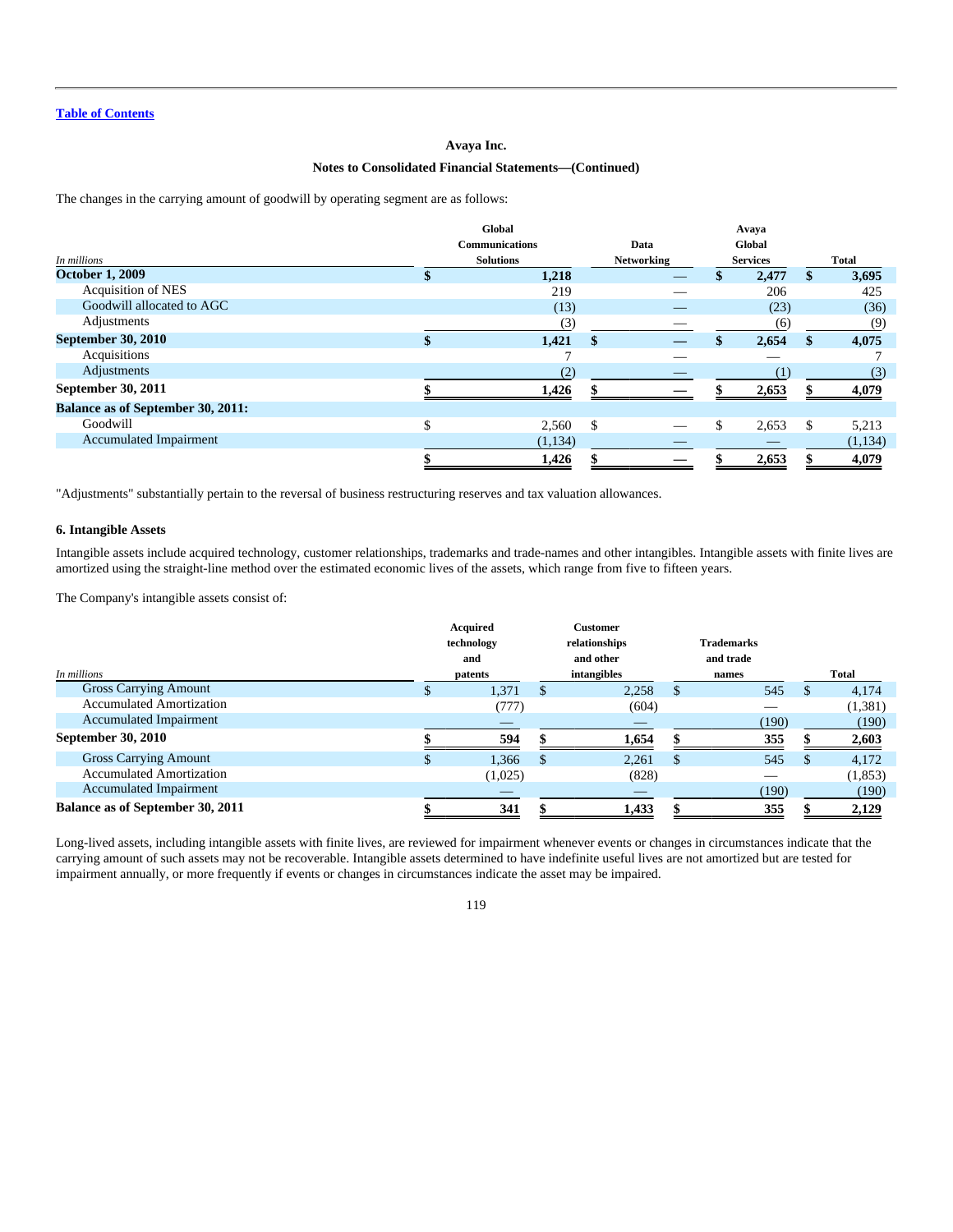### **Notes to Consolidated Financial Statements—(Continued)**

The Company's trademarks and trade names are expected to generate cash flows indefinitely. Consequently, these assets were classified as indefinite-lived intangibles and accordingly are not amortized but reviewed for impairment annually, or sooner under certain circumstances. Prior to the goodwill testing discussed above, the Company tested its intangible assets with indefinite lives in accordance with ASC 360. ASC 360 requires that the fair value of intangible assets with indefinite lives be compared to the carrying value of those assets. In situations where the carrying value exceeds the fair value of the intangible asset, an impairment loss equal to the difference is recognized. The Company estimates the fair value of its indefinite-lived intangible assets using an income approach; specifically, based on discounted cash flows.

# *September 30, 2011, 2010 and 2009*

At September 30, 2011, 2010 and 2009, the Company performed annual tests of recoverability of indefinite-lived intangible assets. The Company determined that the respective book values of the Company's indefinite-lived intangible assets did not exceed their estimated fair values and that it was not necessary to record impairment charges.

# *March 31, 2009*

The Company determined that the continued deterioration in the business climate discussed above was also an indicator requiring the interim testing of its long-lived assets and performed the appropriate testing as of March 31, 2009.

The estimated fair values of the Company's indefinite-lived intangible assets using the discounted cash flows model was \$355 million and accordingly, the Company recorded an impairment charge of \$60 million related to trademark and trade name indefinite-lived intangible assets during the three months ended March 31, 2009. The impairment is predominantly the result of the weakness in the global economy that existed at that time. The reduced valuation of these intangible assets reflects the additional market risks, higher discount rates and the lower sales forecasts associated with these indefinite-lived intangible assets consistent with economic trends that existed at that time.

Future amortization expense of intangible assets for the years ending September 30 is as follows:

#### **Estimated future**

| In millions         | amortization expense |      |
|---------------------|----------------------|------|
| 2012                |                      | 409  |
| 2013                |                      | 277  |
| 2014                |                      | 266  |
| 2015                |                      | 243  |
| 2016 and thereafter |                      | 579  |
| <b>Total</b>        | ١D                   | .774 |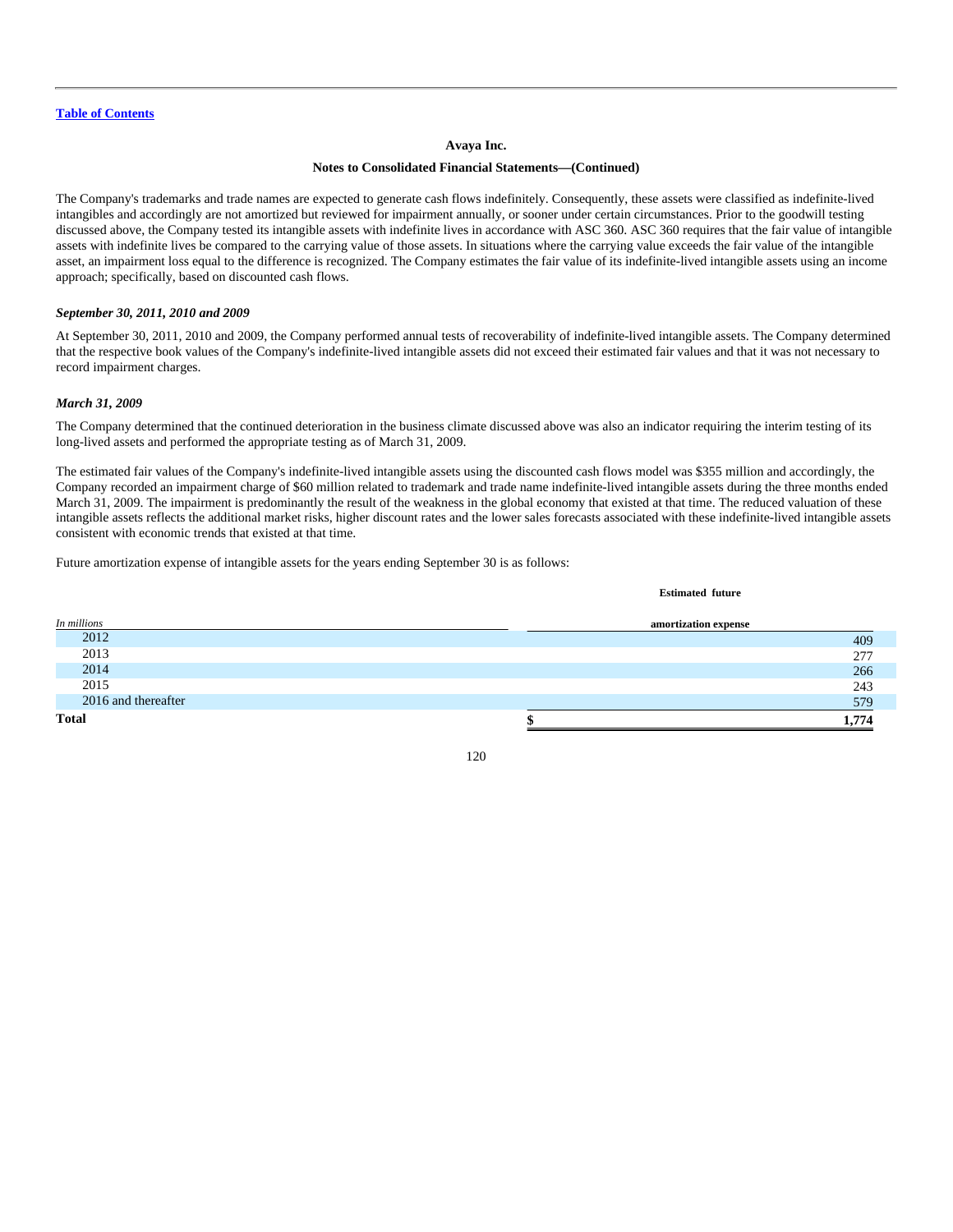# **Notes to Consolidated Financial Statements—(Continued)**

# **7. Supplementary Financial Information**

*Consolidated Statements of Operations Information*

|                                                                                                                                   |       | <b>Fiscal vears ended</b> |                 |
|-----------------------------------------------------------------------------------------------------------------------------------|-------|---------------------------|-----------------|
|                                                                                                                                   |       | September 30,             |                 |
| In millions                                                                                                                       | 2011  | <b>2010</b>               | 2009            |
| <b>DEPRECIATION AND AMORTIZATION</b>                                                                                              |       |                           |                 |
| Amortization of software development costs included in costs                                                                      |       | $$39 \$42$                | \$ 32           |
| Amortization of intangible assets                                                                                                 | 483   | 509                       | 455             |
| Depreciation and amortization of property, plant and equipment and internal use software included in costs and operating expenses | 131   | 140                       | 165             |
| <b>Total depreciation and amortization</b>                                                                                        | \$653 | \$691                     | \$652           |
| <b>OTHER INCOME, NET</b>                                                                                                          |       |                           |                 |
| Interest income                                                                                                                   |       | $\text{\$}$ 5 \$ 5        | $\mathcal{S}$ 6 |
| Gain (loss) on foreign currency transactions and forward contracts                                                                | 12    | (1)                       | - 8             |
| Third party fees incurred in connection with debt modification                                                                    | (9)   |                           |                 |
| Gain on sale of AGC                                                                                                               |       |                           |                 |
| Other, net                                                                                                                        | (3)   |                           |                 |
| Total other income, net                                                                                                           |       |                           |                 |

# *Consolidated Balance Sheet Information*

|                                                | <b>Fiscal years ended</b><br>September 30, |       |    |       |          |      |  |
|------------------------------------------------|--------------------------------------------|-------|----|-------|----------|------|--|
| In millions                                    |                                            | 2011  |    | 2010  |          | 2009 |  |
| <b>VALUATION AND QUALIFYING ACCOUNTS</b>       |                                            |       |    |       |          |      |  |
| <b>Allowance for Accounts Receivable:</b>      |                                            |       |    |       |          |      |  |
| Balance at beginning of year                   | \$                                         | 39    | \$ | 49    | <b>S</b> | 58   |  |
| Charged to expense                             |                                            | (7)   |    |       |          | (3)  |  |
| Deductions                                     |                                            | (4)   |    | (10)  |          | (6)  |  |
| Balance at end of year                         |                                            | 28    |    | 39    |          | 49   |  |
| <b>Deferred Tax Asset Valuation Allowance:</b> |                                            |       |    |       |          |      |  |
| Balance at beginning of year                   | \$                                         | 1.094 | \$ | 738   | £.       | 185  |  |
| Charged to expense                             |                                            | 238   |    | 330   |          | 193  |  |
| <b>Additions</b>                               |                                            | 78    |    | 26    |          | 360  |  |
| <b>Balance at end of year</b>                  |                                            | 1,410 |    | 1,094 |          | 738  |  |

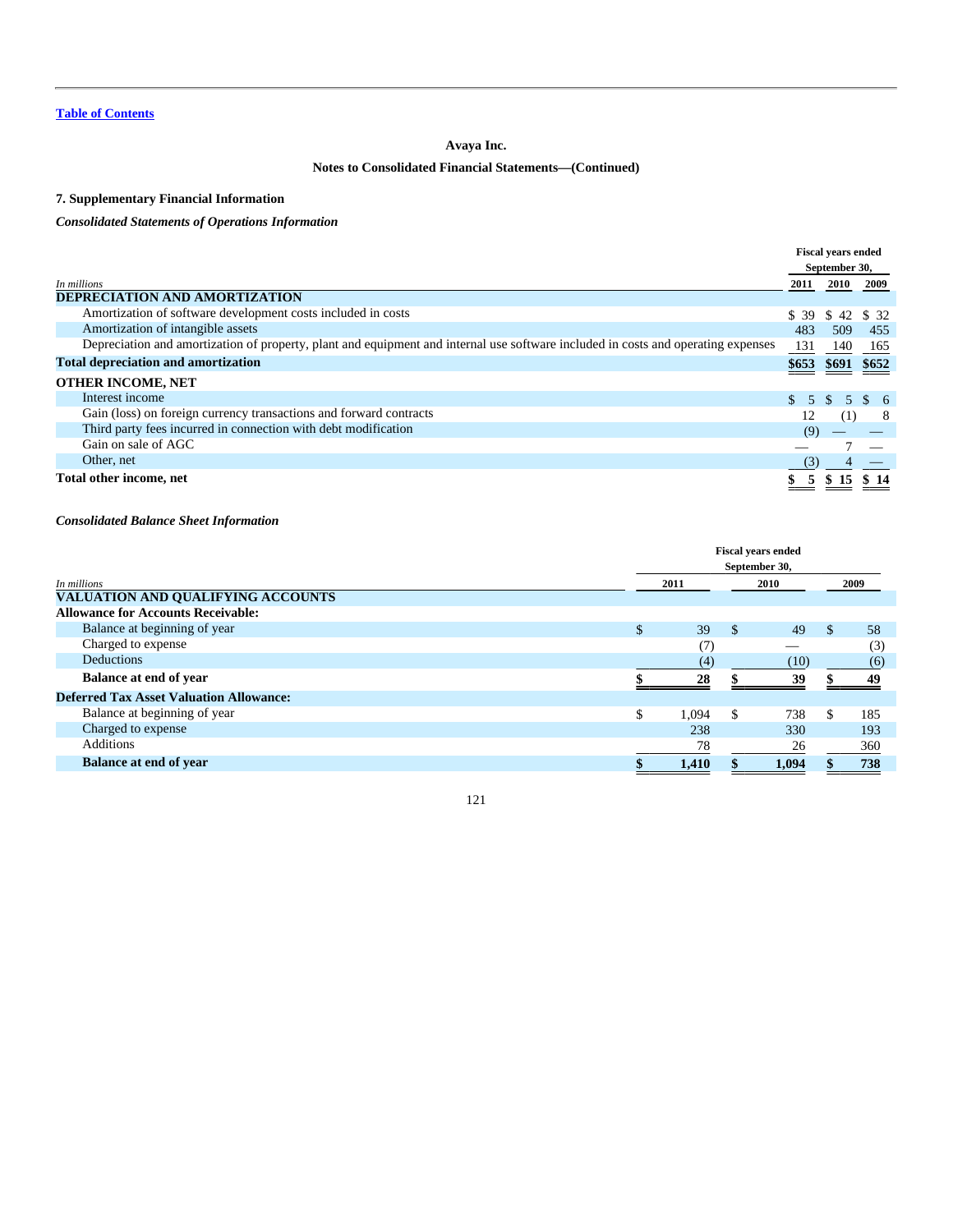# **Avaya Inc.**

### **Notes to Consolidated Financial Statements—(Continued)**

|                                                 | September 30. |       |     |             |
|-------------------------------------------------|---------------|-------|-----|-------------|
| In millions                                     | 2011          |       |     | <b>2010</b> |
| PROPERTY, PLANT AND EQUIPMENT, NET              |               |       |     |             |
| Land and improvements                           |               | 38    | \$. | 37          |
| Buildings and improvements                      |               | 296   |     | 279         |
| Machinery and equipment                         |               | 260   |     | 247         |
| Rental equipment                                |               | 164   |     | 157         |
| Assets under construction                       |               | ◠     |     |             |
| Internal use software                           |               | 120   |     | 129         |
| Total property, plant and equipment             |               | 880   |     | 852         |
| Less: Accumulated depreciation and amortization |               | (483) |     | (402)       |
| Property, plant and equipment, net              |               | 397   |     | 450         |

Included in buildings and improvements is \$21 million under a capital lease related to an office facility acquired in the Acquisition.

|                                                                                                    | September 30, |                                  |       |  |
|----------------------------------------------------------------------------------------------------|---------------|----------------------------------|-------|--|
| In millions                                                                                        | 2011          | 2010                             | 2009  |  |
| <b>ACCUMULATED OTHER COMPREHENSIVE LOSS</b>                                                        |               |                                  |       |  |
| Change in unamortized pension, postretirement and postemployment benefit-related items, net of tax |               | \$(1,111) \$(1,014) \$           | (827) |  |
| Foreign currency translation                                                                       | (50)          | (28)                             | (95)  |  |
| Unrealized loss on term loan interest rate swap                                                    | (14)          | (37)                             | (82)  |  |
| Other                                                                                              |               | (2)                              | (4)   |  |
| <b>Accumulated other comprehensive loss</b>                                                        |               | $$(1,178) \$ (1,081) \$ (1,008)$ |       |  |

### *Supplemental Cash Flow Information*

|                       | <b>Fiscal years ended</b> |              |  |     |  |      |  |  |
|-----------------------|---------------------------|--------------|--|-----|--|------|--|--|
|                       | September 30,             |              |  |     |  |      |  |  |
| In millions           |                           | 2011<br>2010 |  |     |  | 2009 |  |  |
| <b>OTHER PAYMENTS</b> |                           |              |  |     |  |      |  |  |
| Interest payments     |                           | 371          |  | 345 |  | 348  |  |  |
| Income tax payments   |                           | 44           |  | 39  |  | 35   |  |  |

# **8. Business Restructuring Reserves and Programs**

### *Fiscal 2011 Restructuring Program*

During fiscal 2011, the Company continued to identify opportunities to streamline operations and generate cost savings which include exiting facilities and eliminating employee positions. Restructuring charges recorded during fiscal year 2011 associated with these initiatives, net of adjustments to previous periods, were \$189 million and include employee separation costs primarily associated with employee severance actions in Germany, as well as in Europe, the Middle East and Africa ("EMEA") and U.S. regions. Employee separation charges includes \$56 million associated with an agreement reached with the works council representing employees of certain of Avaya Inc's German subsidiaries for the elimination of 210 positions. Severance and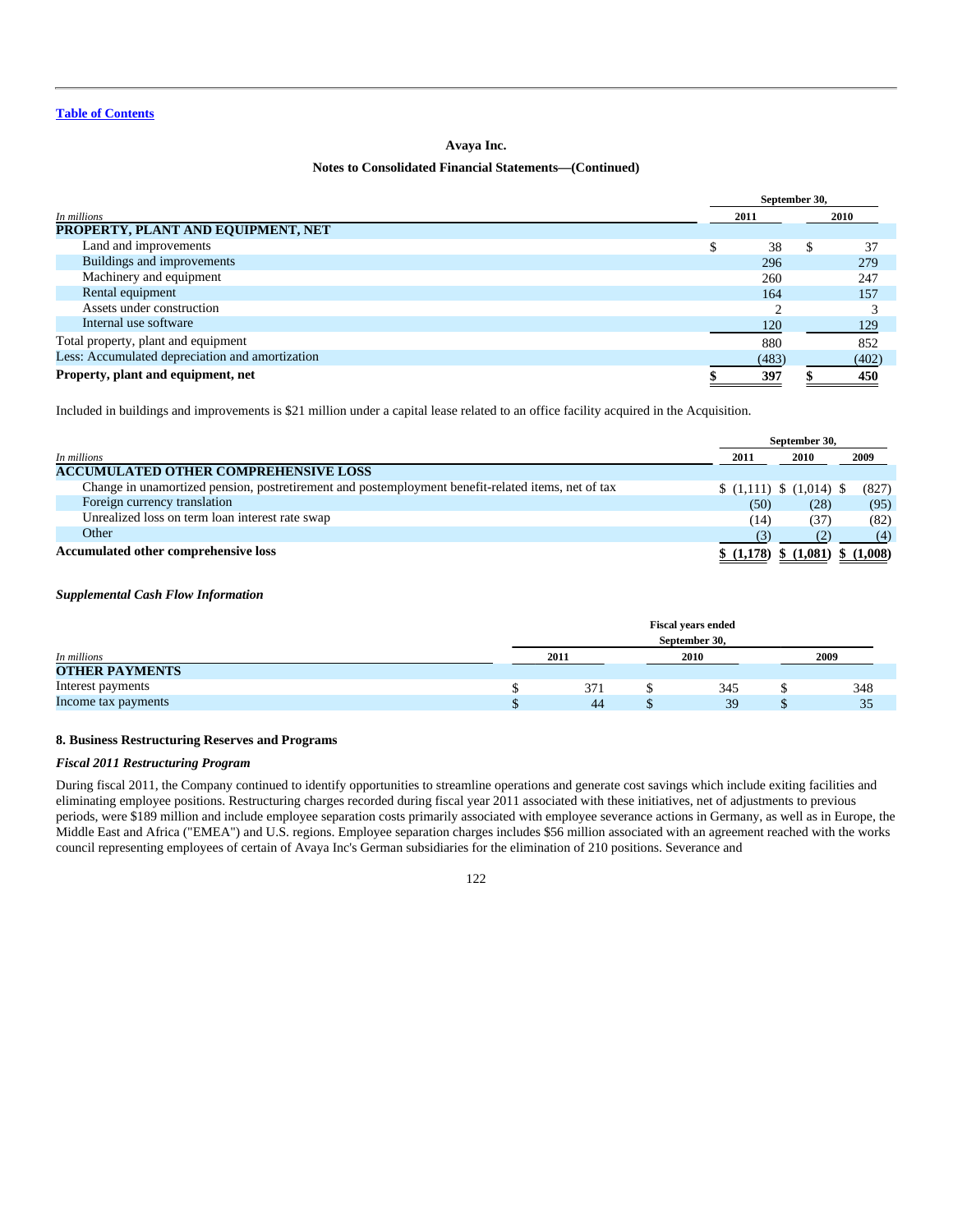# **Notes to Consolidated Financial Statements—(Continued)**

employment benefits payments associated with this action are expected to be paid through the quarter ending September 30, 2012, and include, but are not limited to, social pension fund payments and healthcare and unemployment insurance costs to be paid to or on behalf of the affected employees. Future rental payments, net of estimated sublease income, related to operating lease obligations for unused space in connection with the closing or consolidation of facilities are expected to continue through fiscal 2020. As the Company continues to evaluate and identify additional operational synergies, additional cost saving opportunities may be identified.

The following table summarizes the components of the fiscal 2011 restructuring program:

|                                         | Employee          |      |                    |       |
|-----------------------------------------|-------------------|------|--------------------|-------|
|                                         | <b>Separation</b> |      | Lease              |       |
| In millions                             | <b>Costs</b>      |      | <b>Obligations</b> | Total |
| 2011 restructuring charges              |                   | 155  | 30                 | 185   |
| Cash payments                           |                   | (49) | (6)                | (55)  |
| Impact of foreign currency fluctuations |                   |      |                    |       |
| Balance as of September 30, 2011        |                   | 101  | 24                 | 125   |

**Employee**

#### *Fiscal 2010 Restructuring Program*

During fiscal 2010, in response to the global economic climate and in connection with the acquisition of NES, the Company began implementing initiatives designed to streamline the operations of the Company and generate cost savings and developed initiatives to eliminate overlapping processes and expenses associated with that acquisition. During the second and third quarters of fiscal 2010, the Company exited certain facilities and separated or relocated certain employees. Restructuring charges recorded during fiscal year ended September 30, 2010, net of adjustments to previous periods, were \$171 million, and include employee separation costs associated with involuntary employee severance actions primarily in EMEA and the U.S., as well as costs associated with closing and consolidating facilities. The headcount reductions and related payments identified in these actions are expected to be completed in fiscal 2013. Future rental payments, net of estimated sublease income, related to operating lease obligations for unused space in connection with the closing or consolidation of facilities are expected to continue through fiscal 2020.

The following table summarizes the components of the fiscal 2010 restructuring program:

|                                         | <b>Employee</b>   |                    |            |
|-----------------------------------------|-------------------|--------------------|------------|
|                                         | <b>Separation</b> | Lease              |            |
| In millions                             | <b>Costs</b>      | <b>Obligations</b> | Total      |
| 2010 restructuring charges              | 151               | 24                 | 175        |
| Reserves acquired with NES              | --                | 8                  |            |
| Cash payments                           | (76)              | (8)                | (84)       |
| Impact of foreign currency fluctuations |                   |                    |            |
| <b>Balance as of September 30, 2010</b> | 76                | 24                 | <b>100</b> |
| Cash payments                           | (64)              | (13)               | (77)       |
| Adjustments $(1)$                       | (7)               |                    | (3)        |
| Impact of foreign currency fluctuations |                   |                    |            |
| <b>Balance as of September 30, 2011</b> |                   | 14                 | 10         |

(1) Included in adjustments are changes in estimates, whereby all increases and decreases in costs related to the Fiscal 2010 restructuring program are recorded to the restructuring charges line item in operating expenses in the period of the adjustment.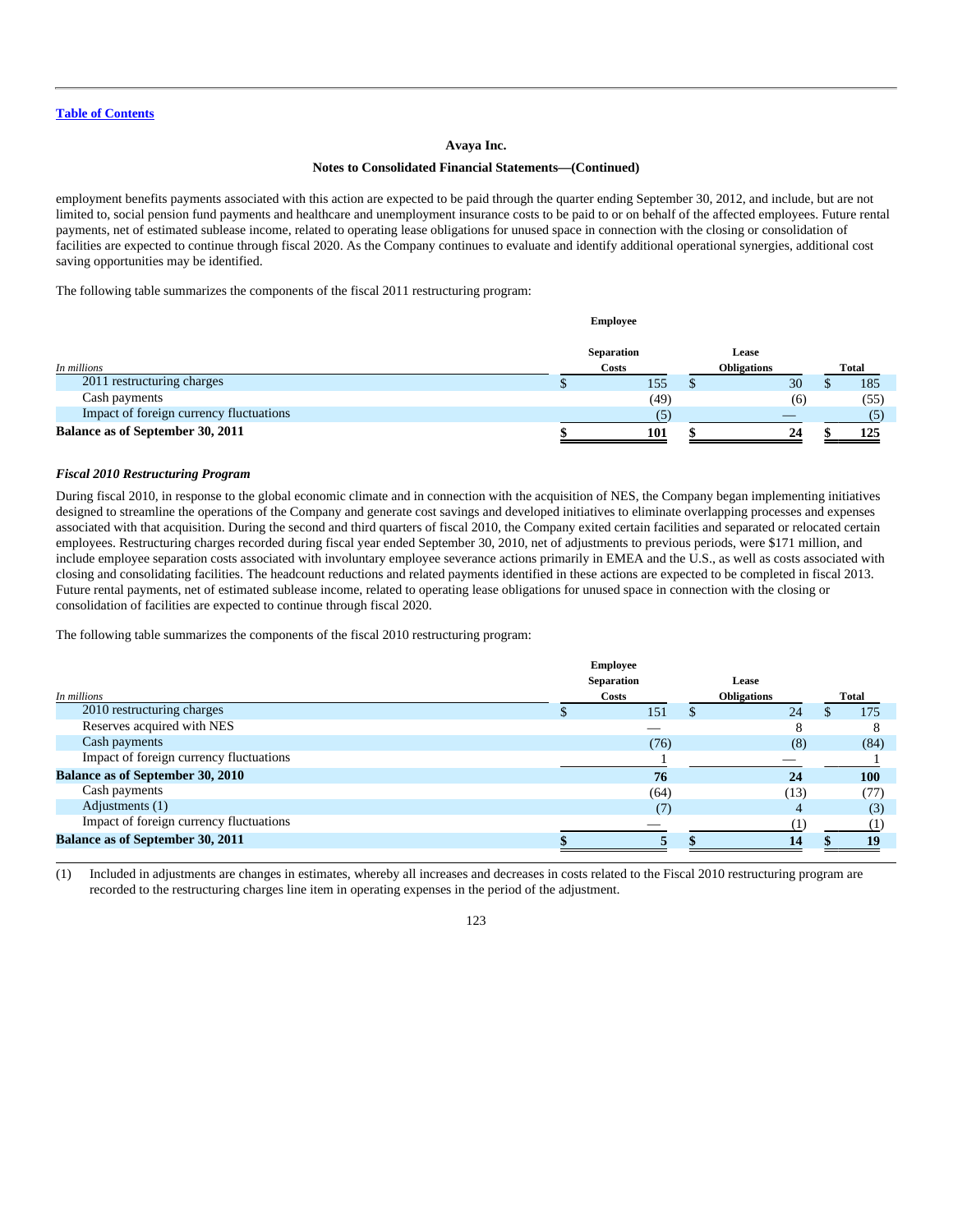# **Notes to Consolidated Financial Statements—(Continued)**

#### *Fiscal 2009 Restructuring Program*

During fiscal 2009, as a response to the global economic downturn, the Company began implementing initiatives designed to streamline the operations of the Company and generate cost savings, which include exiting facilities and separating or relocating employees. Restructuring charges recorded during fiscal 2009 associated with these initiatives were \$160 million and include employee separation costs primarily associated with involuntary employee severance actions in Germany, as well as in the EMEA and U.S. regions. The headcount reductions and related payments identified in these actions are expected to be completed in fiscal 2013. Future rental payments, net of estimated sublease income, related to operating lease obligations for unused space in connection with the closing or consolidation of facilities are expected to continue through fiscal 2020.

The following table summarizes the components of the fiscal 2009 restructuring program:

|                                         | <b>Employee</b>   |      |                    |          |              |
|-----------------------------------------|-------------------|------|--------------------|----------|--------------|
|                                         | <b>Separation</b> |      | Lease              |          |              |
| In millions                             | <b>Costs</b>      |      | <b>Obligations</b> |          | <b>Total</b> |
| 2009 restructuring charges              |                   | 151  |                    | 9        | 160          |
| Cash payments                           |                   | (44) |                    | $^{(1)}$ | (45)         |
| Impact of foreign currency fluctuations |                   |      |                    |          |              |
| Balance as of September 30, 2009        |                   | 112  |                    |          | <b>120</b>   |
| Cash payments                           |                   | (88) |                    | (3)      | (91)         |
| Adjustments (1)                         |                   | (5)  |                    |          | (5)          |
| Impact of foreign currency fluctuations |                   |      |                    |          |              |
| Balance as of September 30, 2010        |                   | 12   |                    |          | 17           |
| Cash payments                           |                   | (13) |                    | (4)      | (17)         |
| Adjustments (1)                         |                   |      |                    | ◠        |              |
| Impact of foreign currency fluctuations |                   | (T   |                    |          | Œ            |
| Balance as of September 30, 2011        |                   |      |                    |          |              |

(1) Included in adjustments are changes in estimates, whereby all increases and decreases in costs related to the Fiscal 2009 restructuring program are recorded to the restructuring charges line item in operating expenses in the period of the adjustment.

### *Fiscal 2008 Restructuring Reserve*

In connection with the Merger, Avaya's management and board of directors developed various plans and initiatives designed to streamline the operations of the Company and generate cost savings, which include exiting facilities and separating or relocating employees. As a result, the Company recorded approximately \$251 million of liabilities associated with involuntary employee severance actions and approximately \$79 million established for future lease payments on properties expected to be closed or consolidated as part of these initiatives. These amounts include the remaining payments associated with the restructuring reserves of periods prior to the Merger. The headcount reductions associated with this restructuring program were substantially completed in 2009 and the related payments are expected to be completed in fiscal 2017. Cash payments associated with the lease obligations, net of sub-lease income, are expected to continue through 2020.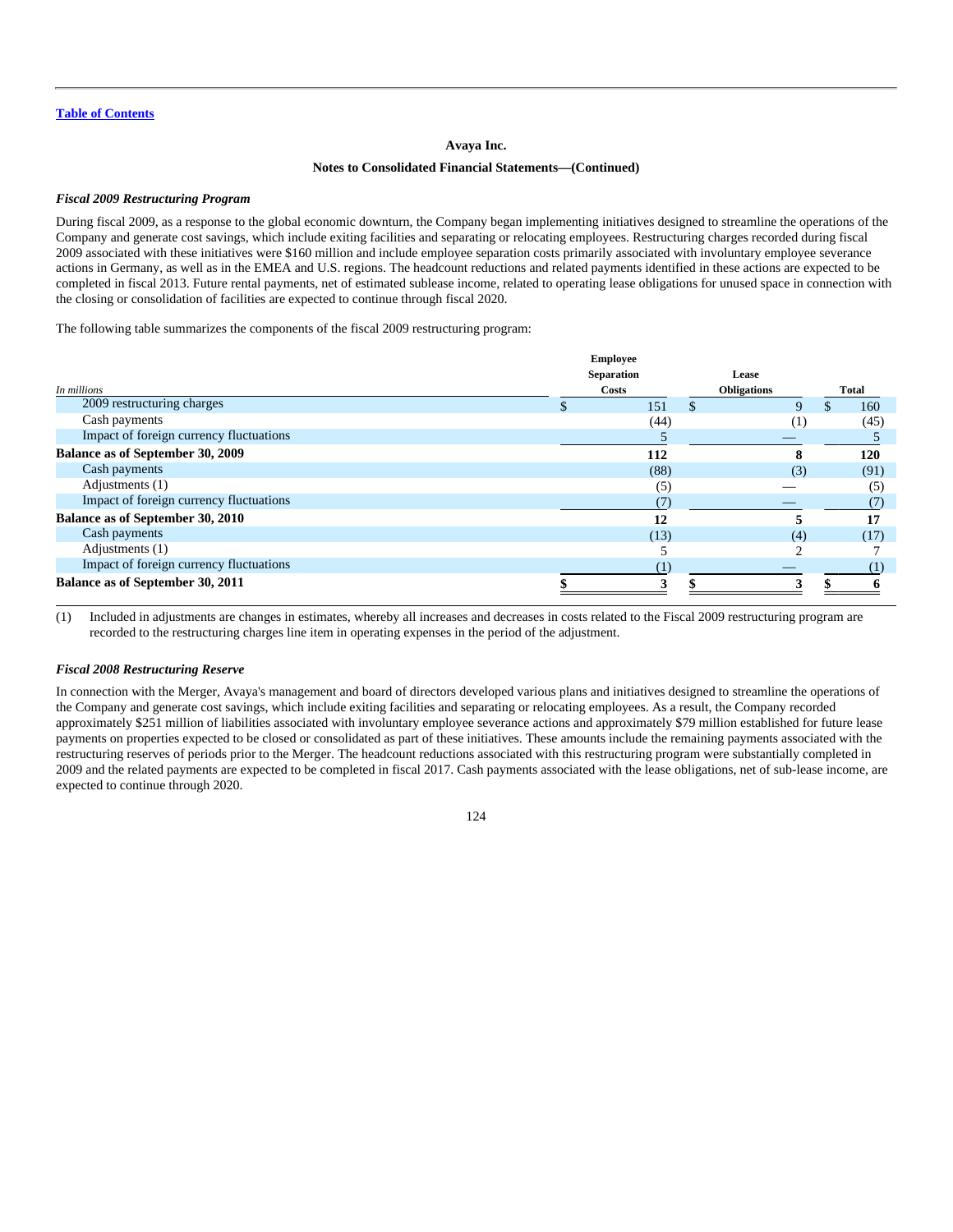# **Notes to Consolidated Financial Statements—(Continued)**

The following table summarizes the components of this reserve:

|                                         | <b>Employee</b>   |          |                    |   |       |
|-----------------------------------------|-------------------|----------|--------------------|---|-------|
|                                         | <b>Separation</b> |          | Lease              |   |       |
| In millions                             | <b>Costs</b>      |          | <b>Obligations</b> |   | Total |
| <b>Balance as of October 1, 2008</b>    |                   | 146      | 67                 | S | 213   |
| Cash payments                           |                   | (89)     | (11)               |   | (100) |
| Adjustments (1)                         |                   | (15)     | (7)                |   | (22)  |
| Impact of foreign currency fluctuations |                   |          |                    |   |       |
| <b>Balance as of September 30, 2009</b> |                   | 45       | 49                 |   | 94    |
| Cash payments                           |                   | (29)     | (6)                |   | (35)  |
| Adjustments (1)                         |                   |          | (8)                |   | W     |
| Impact of foreign currency fluctuations |                   | 3)       | T                  |   | (4)   |
| <b>Balance as of September 30, 2010</b> |                   | 14       | 34                 |   | 48    |
| Cash payments                           |                   | (9)      | (4)                |   | (13)  |
| Adjustments (1)                         |                   | $^{(1)}$ | (1)                |   | (2)   |
| Impact of foreign currency fluctuations |                   |          |                    |   |       |
| <b>Balance as of September 30, 2011</b> |                   | o        | 30                 |   | 36    |

(1) Included in adjustments are changes in estimates, whereby all increases in costs related to the Fiscal 2008 restructuring reserve are recorded to the restructuring charges line item in operating expenses in the period of the adjustment and decreases in costs are recorded as adjustments to goodwill, as these reserves relate to actions taken prior to the Company's adoption of ASC 805.

# **9. Financing Arrangements**

In connection with the Merger, on October 26, 2007, Avaya entered into financing arrangements consisting of a senior secured credit facility, a senior unsecured credit facility, which later became senior unsecured notes, and a senior secured multi-currency asset-based revolving credit facility. On February 11, 2011, Avaya amended and extended its senior secured credit facility and issued senior secured notes, the proceeds of which were used to repay the senior secured incremental term B-2 loans in full under Avaya's senior secured credit facility and related fees and expenses. Long-term debt consists of the following:

|                                                            | September 30, |             |
|------------------------------------------------------------|---------------|-------------|
| In millions                                                | 2011          | <b>2010</b> |
| Senior secured term B-1 loans                              | 1.449         | 3,662       |
| Senior secured incremental term B-2 loans                  | ___           | 732         |
| Senior secured term B-3 loans                              | 2,165         |             |
| Senior secured notes                                       | 1,009         |             |
| 9.75% senior unsecured cash pay notes due 2015             | 700           | 700         |
| 10.125%/10.875% senior unsecured PIK toggle notes due 2015 | 834           | 834         |
|                                                            | 6.157         | 5,928       |
| Debt maturing within one year                              | (37)          | (48)        |
| Long-term debt                                             | 6.120         | 5,880       |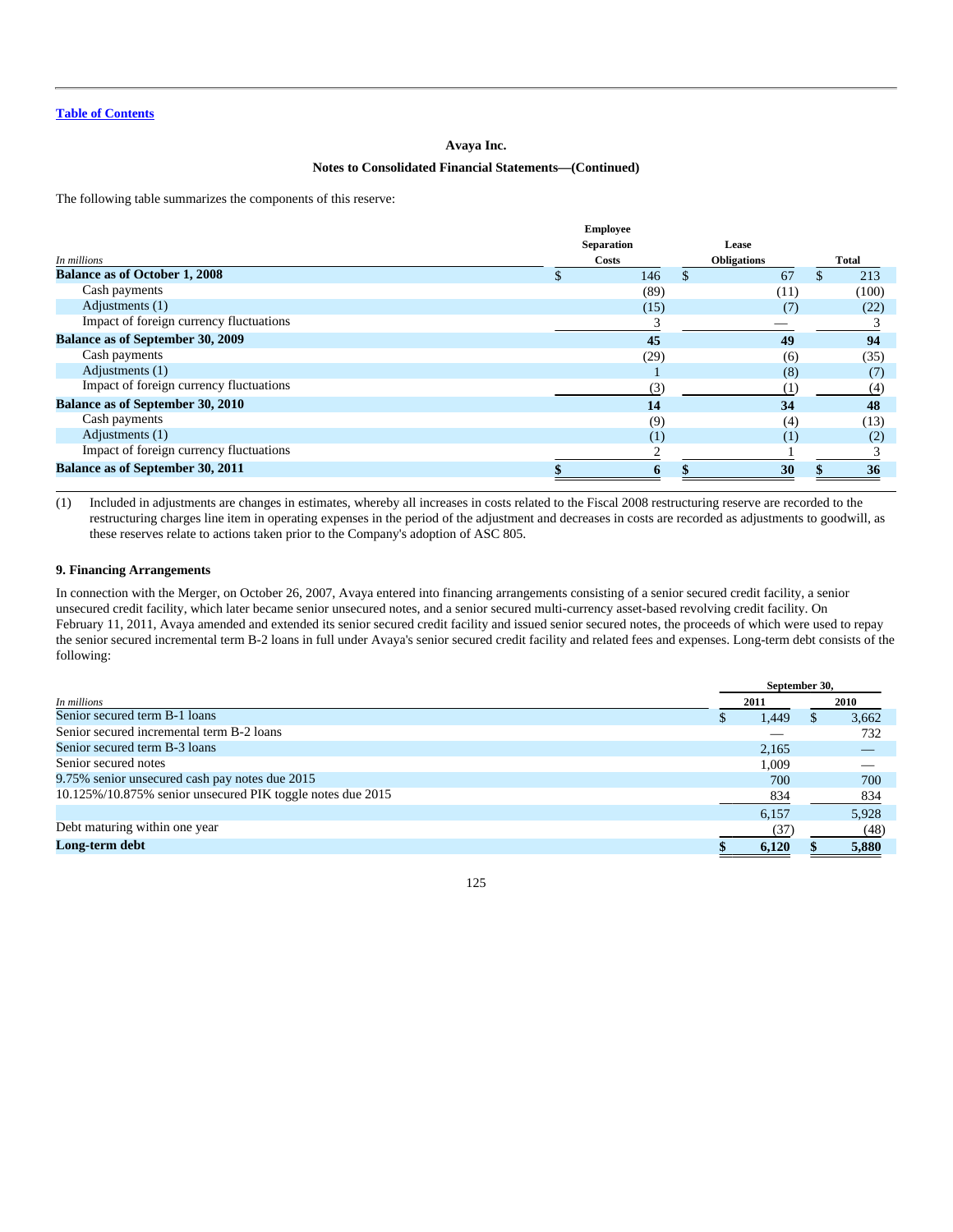# **Avaya Inc.**

### **Notes to Consolidated Financial Statements—(Continued)**

#### *Senior Secured Credit Facility*

Prior to refinancing on February 11, 2011, the senior secured credit facility consisted of (a) a senior secured multi-currency revolver allowing for borrowings of up to \$200 million, (b) a \$3,800 million senior secured term loan (the "term B-1 loans"), which was drawn in full on the closing date of the Merger and (c) a \$1,000 million incremental senior secured term loan (the "incremental term B-2 loans"), which was drawn in full at an original issue discount of 20.0% on December 18, 2009, the date of the Acquisition.

Borrowings under the term B-1 loans originally bore interest at a rate per annum equal to either a base rate or a LIBOR rate, in each case plus an applicable margin. The base rate is determined by reference to the higher of (1) the prime rate of Citibank, N.A. and (2) the federal funds effective rate plus  $\frac{1}{2}$  of 1%. The LIBOR rate is determined by a reference rate. The applicable margin for borrowings was 1.75% per annum with respect to the base rate and 2.75% per annum with respect to LIBOR borrowings.

In connection with the financing of the Acquisition, the Company received \$800 million in exchange for incremental term B-2 loans payable with a face value of \$1,000 million and detachable warrants to purchase 61.5 million shares of the Parent's common stock. The incremental term B-2 loans bore interest at a rate equal to, at the Company's option, either (1) a LIBOR rate (subject to a floor of 3.0%) plus a margin of 7.5%, or (2) a base rate (subject to a floor of 4.0%) plus a margin of 6.5%. Except with respect to interest rates, the incremental term B-2 loans had substantially the same terms as the term B-1 loans, including the maturity dates, security interests, amortization, covenants and events of default. The terms of the incremental term B-2 loans were negotiated and agreed during the spring of 2009 at the time the Company submitted its stalking horse bid for the Acquisition, and based on the agreed terms in relation to the market conditions existing at the time, the discount from the face amount of the loans was determined. In addition to receiving payments of principal and interest, upon funding of their loans at the closing of the Acquisition, the financing sources that committed to provide the new term loans in July 2009 in connection with the Company's proposal to purchase NES received an aggregate commitment fee of \$16 million. Proceeds from the issuance of the incremental term B-2 loans and associated warrants, net of commitment fees and reimbursement of the creditors' costs of \$1 million, was \$783 million.

In accordance with GAAP, the Company allocated the net proceeds received at closing between debt and warrants based on their relative fair values. The estimated fair value of the incremental term B-2 loans on December 18, 2009 was \$1,096 million and was estimated using a discounted cash flow analysis based on the Company's current incremental borrowing rates for similar types of borrowing arrangements (e.g. a Level 2 Input). The warrants have a term of 10 years, have an exercise price of \$3.25 per share and an aggregate estimated fair value of \$114 million. The fair value of each warrant was determined utilizing the Cox-Ross-Rubinstein ("CRR") binomial option model under the following assumptions: estimated fair value of underlying stock of \$3.00; expected term to exercise of 10 years; expected volatility of 48.8%; risk-free interest rate of 3.6%; and no dividend yield. The Company allocated the net cash proceeds of \$783 million received to the incremental term B-2 loans and the warrants based on their relative fair values, or \$709 million and \$74 million, respectively. The difference between the carrying value of the incremental term B-2 loans as calculated and the \$1,000 million face value of the incremental term B-2 loans at the date of issuance was recorded as a debt discount to be accreted over the term of the debt as interest expense using the effective interest rate method.

Funds affiliated with Silver Lake and TPG provided an aggregate of \$443 million of cash proceeds from the issuance of the incremental term B-2 loans, with each sponsor-affiliated lending group providing approximately \$222 million of such cash proceeds. In connection with their financing commitment, the Silver Lake and TPG funds received an aggregate of \$14 million of commitment fees. Based upon funding of their loans at the closing of the Acquisition, the Silver Lake and TPG funds received warrants to purchase an aggregate of 34,069,554 shares of the common stock of Parent at an exercise price equal to \$3.25 per share.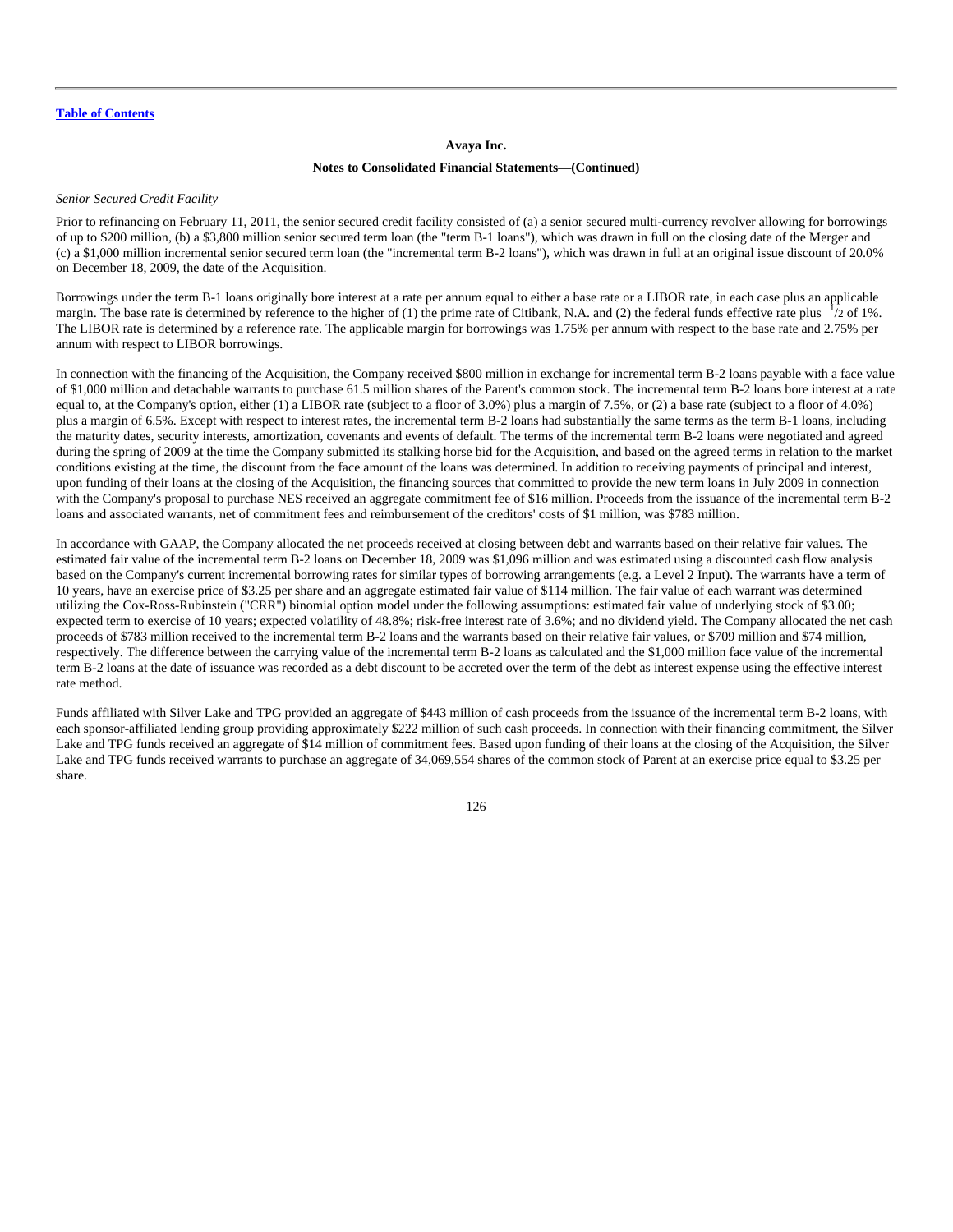# **Avaya Inc.**

### **Notes to Consolidated Financial Statements—(Continued)**

On February 11, 2011, the Company amended and restated the senior secured credit facility to reflect modifications to certain provisions thereof. The modified terms of the senior secured credit facility include (1) an amendment which allowed the Company to extend the maturity of a portion of the term B-1 loans representing outstanding principal amounts of \$2.2 billion from October 26, 2014 to October 26, 2017 (potentially springing to July 26, 2015, under the circumstances described below) by converting such loans into a new tranche of senior secured B-3 loans (the "term B-3 loans"); (2) permission, at the election of the Company, to apply prepayments of term loans to the incremental term B-2 loans prior to the term B-1 loans and term B-3 loans and thereafter to the class of term loans with the next earliest maturity; (3) permission to issue indebtedness (including the senior secured notes described below) to refinance a portion of the term loans under the senior secured credit facility and to secure such indebtedness (including the senior secured notes) on a pari passu basis with the obligations under the senior secured credit facility; (4) permission for future refinancing of the term loans under the senior secured credit facility; and (5) permission for future extensions of the term loans and revolving credit commitments (including, in the case of the revolving credit commitments, by obtaining new revolving credit commitments) under the senior secured credit facility.

The new tranche of term B-3 loans bears interest at a rate per annum equal to either a base rate or a LIBOR rate, in each case plus an applicable margin. The base rate is determined by reference to the higher of (1) the prime rate of Citibank, N.A. and (2) the federal funds effective rate plus 1/2 of 1%. The applicable margin for borrowings of term B-3 loans is 3.50% per annum with respect to base rate borrowings and 4.50% per annum with respect to LIBOR borrowings. No changes were made to the maturity date or interest rates payable with respect to the non-extended term B-1 loans described above.

The maturity of the term B-3 loans will automatically become due July 26, 2015 unless (i) the total net leverage ratio as tested on that date based upon the most recent financial statements provided to the lenders under the senior secured credit facility is no greater than 5.0 to 1.0 or (ii) on or prior to such date, either (x) an initial public offering shall have occurred or (y) at least \$750 million in aggregate principal amount of the Company's senior unsecured cash-pay notes and/or senior unsecured paid-in-kind ("PIK") toggle notes have been repaid or refinanced or their maturity has been extended to a date no earlier than 91 days after October 26, 2017.

The amendment and restatement of the senior secured credit facility represents a debt modification for accounting purposes. Accordingly, third party expenses of \$9 million incurred in connection with the transaction were expensed as incurred and included in other income, net. The Company's financing sources that held term B-1 loans and/or revolving credit commitments under the senior secured credit facility and consented to the amendment and restatement of the senior secured credit facility received in aggregate a consent fee of \$10 million. Fees paid to or on behalf of the creditors in connection with the modification were recorded as a discount to the face value of the debt and will be accreted over the term of the debt as interest expense.

Additionally, as discussed more fully below, on February 11, 2011, the Company completed a private placement of \$1,009 million of senior secured notes, the proceeds of which were used to repay in full the incremental term B-2 loans outstanding under the senior secured credit facility.

The senior secured multi-currency revolver, which allows for borrowings of up to \$200 million, was not impacted by the refinancing. The senior secured multi-currency revolver includes capacity available for letters of credit and for short-term borrowings, and is available in euros in addition to dollars. Borrowings are guaranteed by Parent and substantially all of the Company's U.S. subsidiaries. The senior secured facility, consisting of term loans and a senior secured multi-currency revolver, is secured by substantially all assets of Parent, the Company and the subsidiary guarantors. As of September 30, 2011, there were no amounts outstanding under the senior secured multi-currency revolver.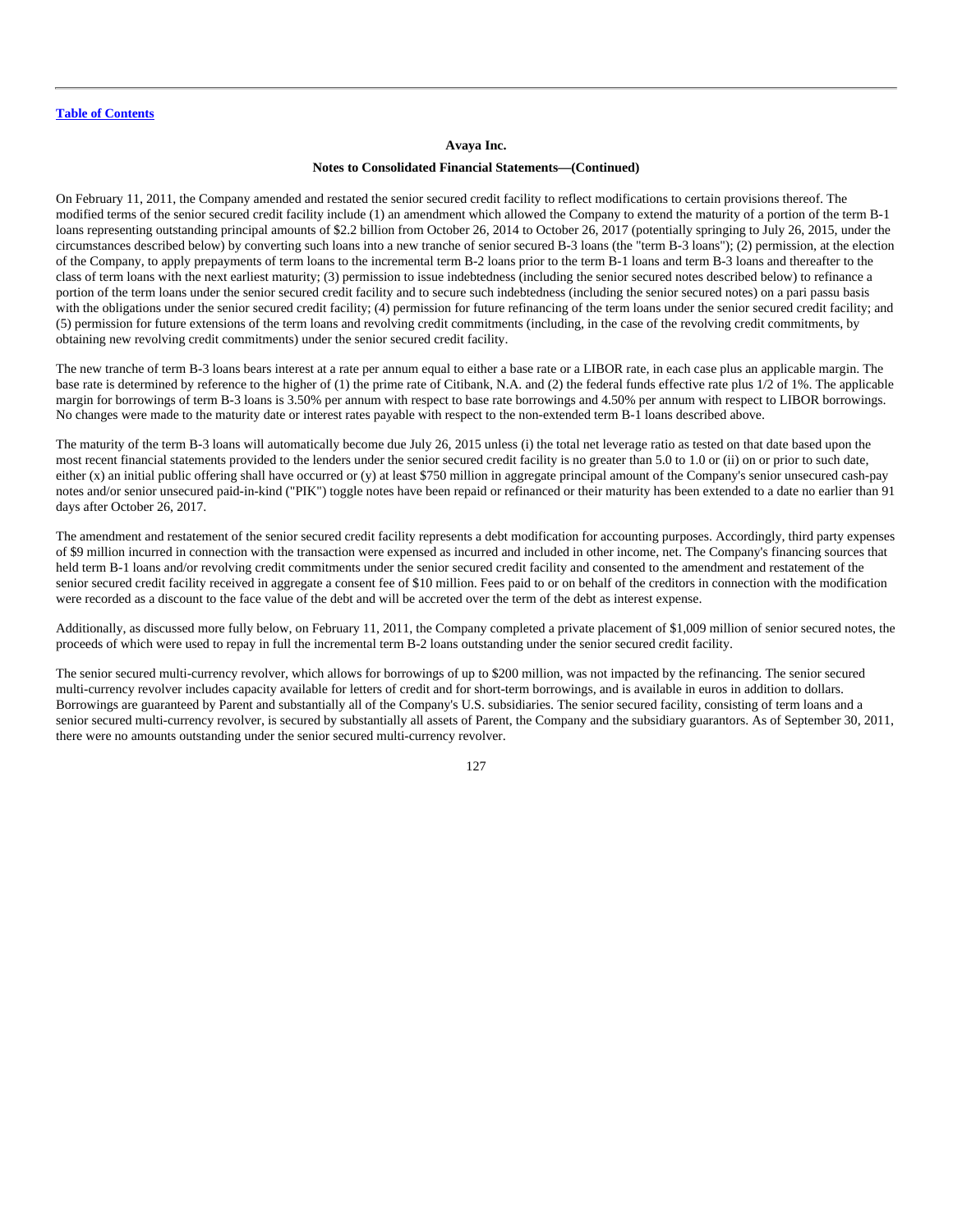### **Notes to Consolidated Financial Statements—(Continued)**

On August 8, 2011, the Company amended the terms of the senior secured multi-currency revolver to extend the final maturity from October 26, 2013 to October 26, 2016. All other terms and conditions of the senior secured credit facility remain unchanged.

During fiscal 2011 and 2010, the Company paid \$42 million and \$48 million, respectively in aggregate quarterly principal payments on the senior secured term loans outstanding under the senior secured credit facility. In addition, the Company is required to prepay outstanding term loans based on its annual excess cash flow, as defined in the senior secured credit facility. No such excess cash payment was required during fiscal 2011 and 2010 based on fiscal 2010 and 2009 cash flows, respectively.

As a result of the refinancing transaction, the term loans outstanding under the senior secured credit facility include term B-1 loans and term B-3 loans with remaining face values as of September 30, 2011 (after all principal payments to date) of \$1,449 million and \$2,174 million, respectively. The Company is required to make scheduled quarterly principal payments under the term B-1 loans and the term B-3 loans, equal to \$10 million in the aggregate.

In connection with the senior secured credit facility, the Company entered into interest rate swaps to effectively convert a portion of the floating-rate debt into fixed rate debt. During fiscal 2011 and 2010, the Company made interest payments aggregating \$218 million and \$277 million, respectively, related to the term B-1 loans, term B-3 loans and incremental term B-2 loans portion of this facility, net of related swaps. In addition to paying interest on outstanding principal under the senior secured credit facility, the Company is required to pay a commitment fee of 0.50% per annum in respect of unutilized commitments under the revolver portion of this facility.

#### *Senior Unsecured Notes*

The Company issued \$700 million of senior unsecured cash-pay notes and \$750 million of senior unsecured PIK toggle notes. The interest rate for the cashpay notes is fixed at 9.75% and the interest rates for the cash interest and PIK interest portions of the PIK-toggle notes are fixed at 10.125% and 10.875%, respectively. The Company may prepay the senior unsecured notes commencing November 1, 2011 at 104.875% of the cash pay note and at 105.0625% of the PIK toggle note principal amount, which decreases to 102.4375% and 102.5313%, respectively, on November 1, 2012 and to 100% of each on or after November 1, 2013.

In accordance with its debt agreements, the Company was required to file a registration statement with the SEC to provide for the exchange of the senior unsecured notes for publicly registered securities having similar terms to the senior unsecured notes. The agreements provided that the Company use reasonable efforts to have such registration statement effective and the exchange offer completed prior to October 24, 2009 (the "Effectiveness Date"). In connection with the then pending acquisition of NES, SEC regulations required that the Company include in its registration statement certain audited financial statements of NES. The preparation of these financial statements was outside of the control of the Company and they were not available prior to the Effectiveness Date. Therefore, the registration statement could not be completed by the Effectiveness Date. The Company was required to pay additional interest on the senior unsecured notes at the rate of \$0.05 per week per \$1,000 principal amount for the first 90-day period immediately following the Effectiveness Date, and such rate was due to increase by an additional \$0.05 per week per \$1,000 principal amount with respect to each subsequent 90-day period until the exchange offer was completed, up to a maximum additional interest rate of \$0.10 per week per \$1,000 principal amount. Avaya's Registration Statement on Form S-4 was filed with the SEC on December 23, 2009 and declared effective by the SEC on January 14, 2010. The Company subsequently completed the exchange offer on February 12, 2010. The additional interest expense associated with this debt of \$1 million was expensed through September 30, 2009 when such additional interest became probable in accordance with GAAP.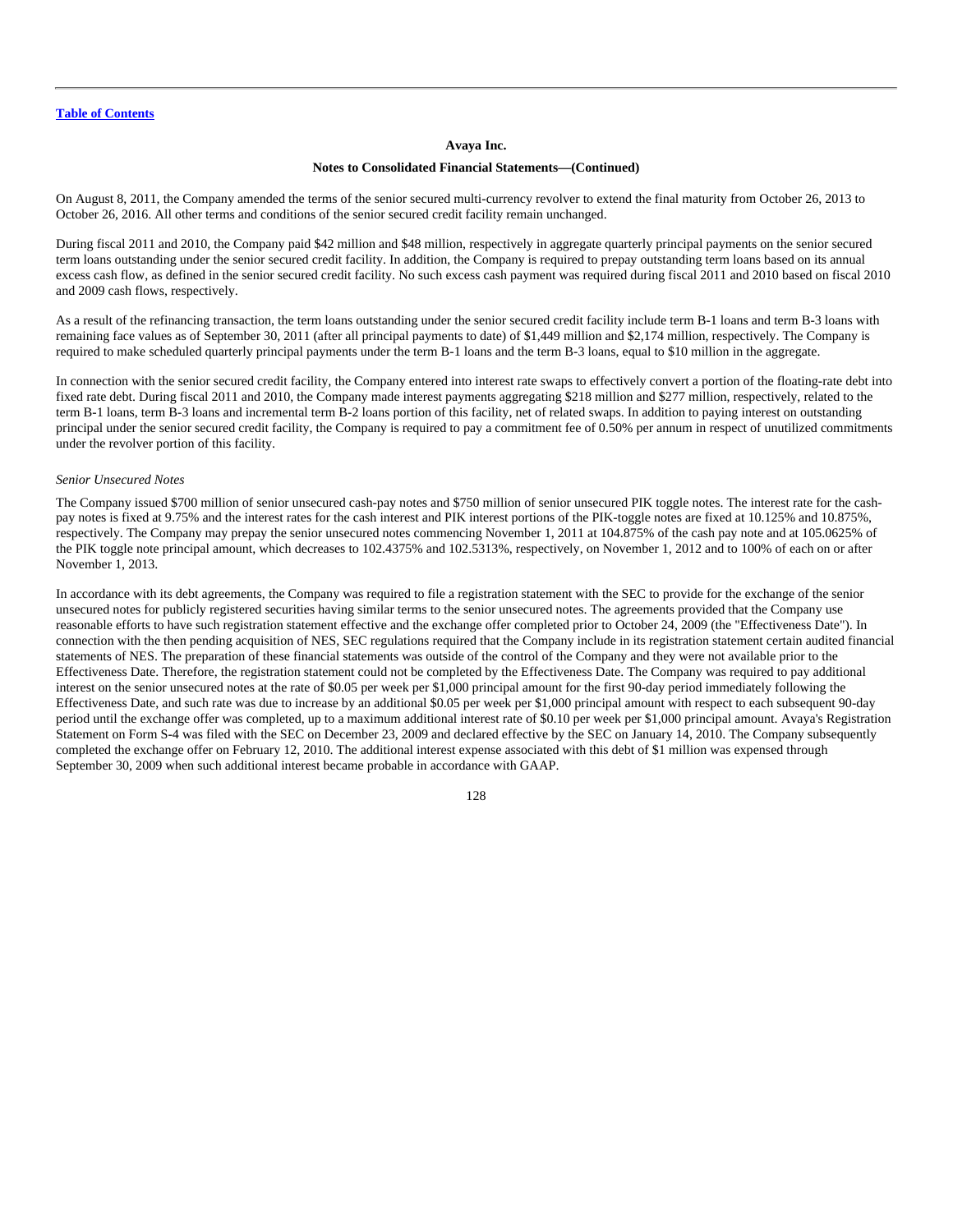### **Notes to Consolidated Financial Statements—(Continued)**

Substantially all of the Company's U.S. 100% subsidiaries are guarantors of the senior unsecured notes. For the periods May 1, 2009 through October 31, 2009 and November 1, 2009 through April 30, 2010, the Company elected to pay interest in kind on its senior PIK toggle notes. PIK interest of \$41 million and \$43 million was added, for these periods, respectively, to the principal amount of the senior unsecured notes effective November 1, 2009 and May 1, 2010, respectively, and will be payable when the senior unsecured notes become due. For the periods of May 1, 2010 through October 31, 2010, November 1, 2010 through April 30, 2011, and May 1, 2011 to October 31, 2011, the Company has elected to make such payments in cash interest. Under the terms of these notes, after November 1, 2011 the Company is required to make all interest payments on the senior unsecured PIK toggle notes entirely in cash.

#### *Senior Secured Asset-Based Credit Facility*

The Company's senior secured multi-currency asset based revolving credit facility allows for borrowings of up to \$335 million, subject to availability under a borrowing base, of which \$150 million may be in the form of letters of credit. The borrowing base at any time equals the sum of 85% of eligible accounts receivable plus 85% of the net orderly liquidation value of eligible inventory, subject to certain reserves and other adjustments. The Company and substantially all of its U.S. subsidiaries are borrowers under this facility, and borrowings are guaranteed by Parent, the Company and substantially all of the Company's U.S. subsidiaries. The facility is secured by substantially all assets of Parent, the Company and the subsidiary guarantors. The senior secured multi-currency asset based revolving credit facility also provides the Company with the right to request up to \$100 million of additional commitments under this facility.

On August 8, 2011, the Company amended the terms of its senior secured multi-currency asset-based revolving credit facility to extend its final maturity from October 26, 2013 to October 25, 2016. All other terms and conditions of the senior secured multi-currency asset-based revolving credit facility remain unchanged.

At September 30, 2011 and 2010, there were no borrowings under this facility. At September 30, 2011, and 2010 there were \$75 million and \$53 million of letters of credit issued in the ordinary course of business under the senior secured multi-currency revolver resulting in remaining availability of borrowings under that facility of \$252 million and \$237 million, respectively.

#### *Senior Secured Notes*

On February 11, 2011, the Company completed a private placement of \$1,009 million of senior secured notes. The senior secured notes were issued at par, bear interest at a rate of 7% per annum and mature on April 1, 2019. The senior secured notes were sold through a private placement to qualified institutional buyers pursuant to Rule 144A (and outside the United States in reliance on Regulation S) under the Securities Act of 1933, as amended (the "Securities Act") and have not been, and will not be, registered under the Securities Act or applicable state securities laws.

The Company may redeem the senior secured notes commencing April 1, 2015 at 103.5% of the principal amount redeemed, which decreases to 101.75% on April 1, 2016 and to 100% on or after April 1, 2017. The Company may redeem all or part of the notes at any time prior to April 1, 2015 at 100% of the principal amount redeemed plus a "make-whole" premium. In addition, the Company may redeem up to 35% of the original aggregate principal balance of the senior secured notes at any time prior to April 1, 2014 with the net proceeds of certain equity offerings at 107% of the aggregate principal amount of senior secured notes redeemed. Upon the occurrence of specific kinds of changes of control, the Company will be required to make an offer to purchase the senior secured notes at 101% of their principal amount. If the Company or any of its restricted subsidiaries engages in certain asset sales, under certain circumstances the Company will be required to use the net proceeds to make an offer to purchase the senior secured notes at 100% of their principal amount.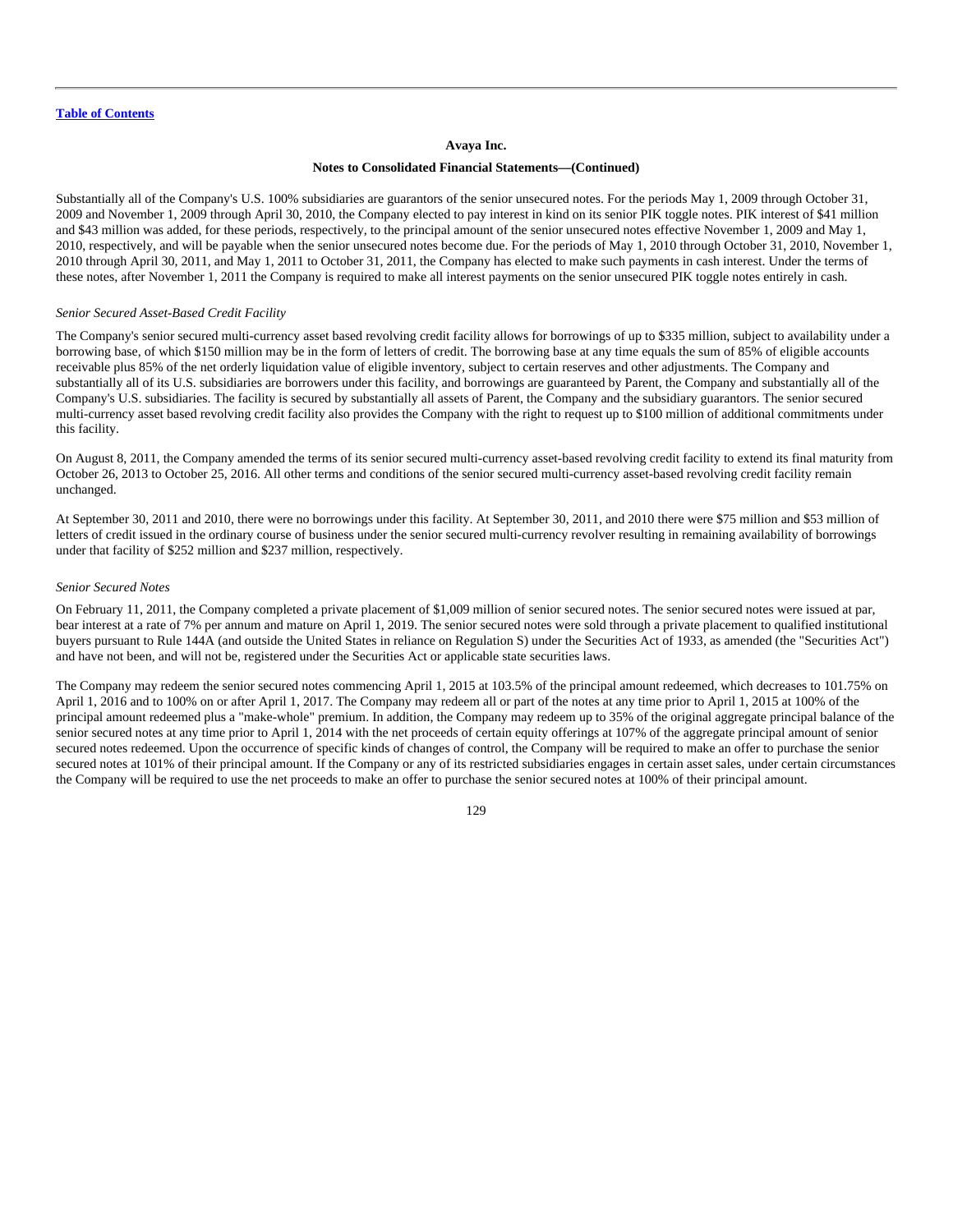# **Avaya Inc.**

# **Notes to Consolidated Financial Statements—(Continued)**

Substantially all of the Company's U.S. 100%-owned subsidiaries are guarantors of the senior secured notes. The senior secured notes are secured by substantially all of the assets of the Company and the subsidiary guarantors.

The proceeds from the notes were used to repay in full the senior secured incremental term B-2 loans outstanding under the senior secured credit facility (representing \$988 million in aggregate principal amount and \$12 million in accrued and unpaid interest) and to pay related fees and expenses.

The issuance of the senior secured notes and repayment of the incremental term B-2 loans was accounted for as an extinguishment of the incremental term B-2 loans and issuance of new debt. Accordingly, the difference between the reacquisition price of the incremental term B-2 loans (including consent fees paid by the Company to the holders of the incremental term B-2 loans that consented to the amendment and restatement of the senior secured credit facility of \$1 million) and the carrying value of the incremental term B-2 loans (including unamortized debt discount and debt issue costs) of \$246 million was recognized as a loss upon debt extinguishment during fiscal 2011. In connection with the issuance of the senior secured notes, the Company capitalized financing costs of \$23 million during fiscal 2011 and is amortizing these costs over the term of the senior secured notes.

The Company's senior secured credit facility, senior secured multi-currency asset-based revolving credit facility, and the indentures governing its notes, contain a number of covenants, that, among other things and subject to certain exceptions, restrict the Company's ability and the ability of certain of its subsidiaries to: (a) incur or guarantee additional debt and issue or sell certain preferred stock; (b) pay dividends on, redeem or repurchase capital stock; (c) make certain acquisitions or investments; (d) incur or assume certain liens; (e) enter into transactions with affiliates; (f) merge or consolidate with another company; (g) transfer or otherwise dispose of assets; (h) redeem subordinated debt; (i) incur obligations that restrict the ability of its subsidiaries to make dividends or other payments to Parent or Avaya; and (j) create or designate unrestricted subsidiaries. They also contain customary affirmative covenants and events of default.

As of September 30, 2011 and 2010, the Company was not in default under its senior secured credit facility, the indenture governing its senior secured notes, the indenture governing its senior unsecured notes or its senior secured multi-currency asset-based revolving credit facility.

The weighted average interest rates of the Company's outstanding debt was 6% as of September 30, 2011 and 2010, excluding the impact of the interest rate swaps described in Note 10, "Derivatives and Other Financial Instruments".

Annual maturities of long-term debt for each of the next five years ending September 30 and thereafter consist of:

| In millions         |       |
|---------------------|-------|
| $\overline{2012}$   | 38    |
| 2013                | 38    |
| 2014                | 38    |
| 2015                | 1,442 |
| 2016                | 1,542 |
| 2017 and thereafter | 3,068 |
|                     | 6,166 |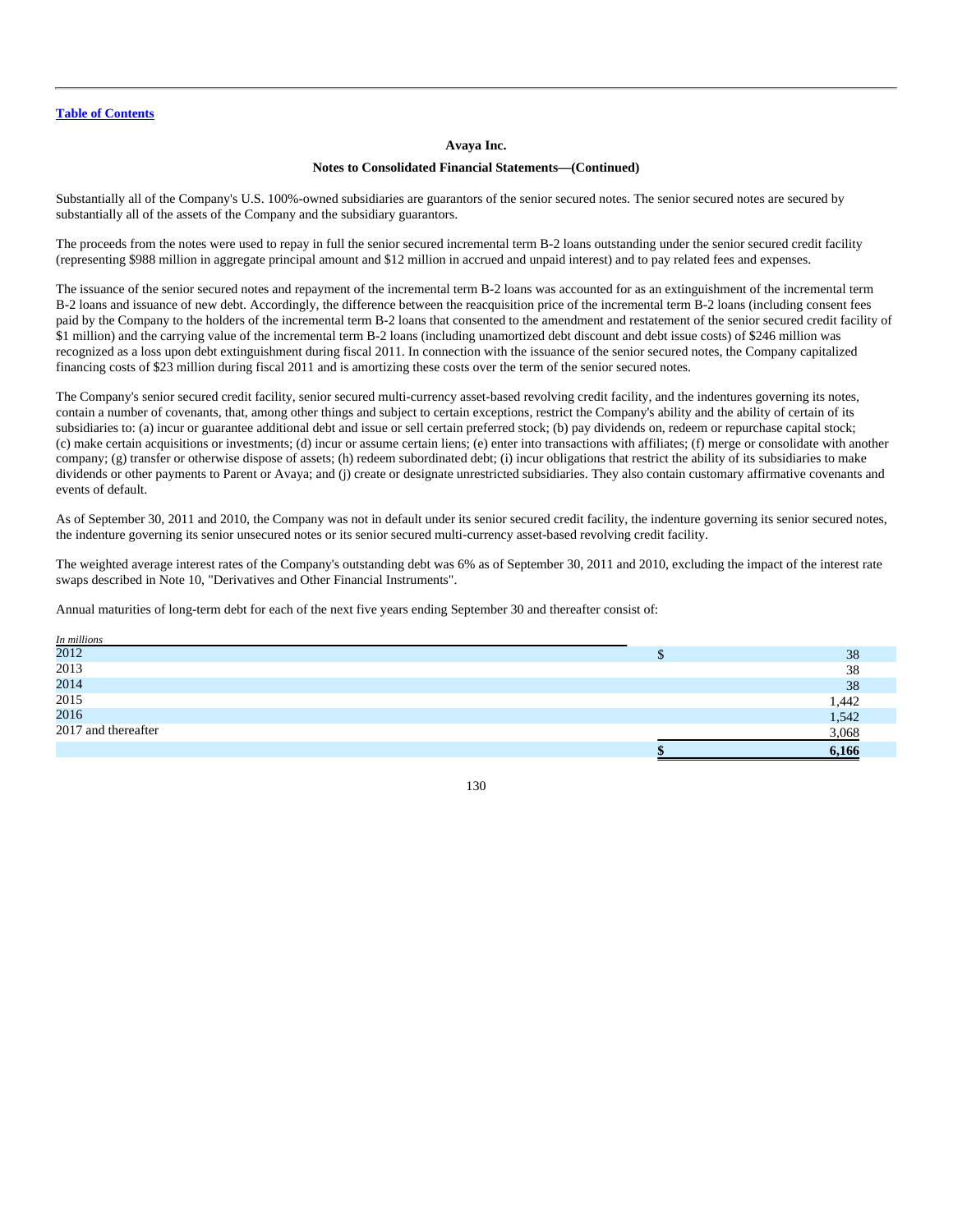### **Notes to Consolidated Financial Statements—(Continued)**

#### *Capital Lease Obligations*

Included in other liabilities is \$23 million, and \$25 million of capital lease obligations as of September 30, 2011 and 2010, respectively, primarily associated with an office facility assumed in the acquisition of NES.

#### **10. Derivatives and Other Financial Instruments**

### *Interest Rate Swaps*

The Company uses interest rate swaps to manage the amount of its floating rate debt in order to reduce its exposure to variable rate interest payments associated with certain borrowings under the senior secured credit facility. The interest rate swaps presented below are designated as cash flow hedges. The fair value of each interest rate swap is reflected as an asset or liability in the Consolidated Balance Sheets, reported as a component of other comprehensive loss and reclassified to earnings in the same period or periods during which the hedged transaction affects earnings. Gains and losses on the derivative instrument representing hedge ineffectiveness are recognized in current earnings. The fair value of each interest rate swap is estimated as the net present value of their projected cash flows at the balance sheet date.

The details of these swaps, which are designated as cash flow hedges, are as follows:

|                       |                            |                      | <b>Notional</b> | <b>Floating Rate</b>     | <b>Fixed Rate</b> |
|-----------------------|----------------------------|----------------------|-----------------|--------------------------|-------------------|
| In millions           | <b>Effective Date</b>      | <b>Maturity Date</b> | Amount          | <b>Received by Avava</b> | Paid by Avava     |
| 4-year swap           | November 26, 2007          | November 26, 2011    | 200             | 3-month LIBOR            | 4.485%            |
| 5-year swap           | November 26, 2007          | November 26, 2012    | 300             | 3-month LIBOR            | 4.591%            |
|                       | Notional amount-2007 swaps |                      | 500             |                          |                   |
| 3-year swap           | August 26, 2010            | August 26, 2013      | 750             | 3-month LIBOR            | 1.160%            |
| 3-year swap           | August 26, 2010            | August 26, 2013      | 750             | 3-month LIBOR            | 1.135%            |
|                       | Notional amount-2010 swaps |                      | 1,500           |                          |                   |
| Notional amount—Total |                            |                      | 2,000           |                          |                   |

Additionally, the Company entered into an interest rate swap during fiscal 2011 in order to reduce exposure to variable rate interest payments associated with certain borrowings under the senior secured credit facility which the Company has elected not to designate as a hedge thereby precluding the use of hedge accounting. The interest rate swap has an effective date of August 26, 2011 and a maturity date of November 26, 2011. Under the terms of the interest rate swap contract, the Company fixed interest payments on a notional amount of \$1,500 million at 0.3425% and will receive floating rate interest based on the 3 month LIBOR rate. The fair value of the interest rate swap is classified within other current assets or other current liabilities on the Consolidated Balance Sheet. Gains and losses on the changes in the fair value of the interest rate swap are included in other income (expense), net. During the year ended September 30, 2011 the loss on the interest rate swap contract included in other income (expense) was less than \$1 million.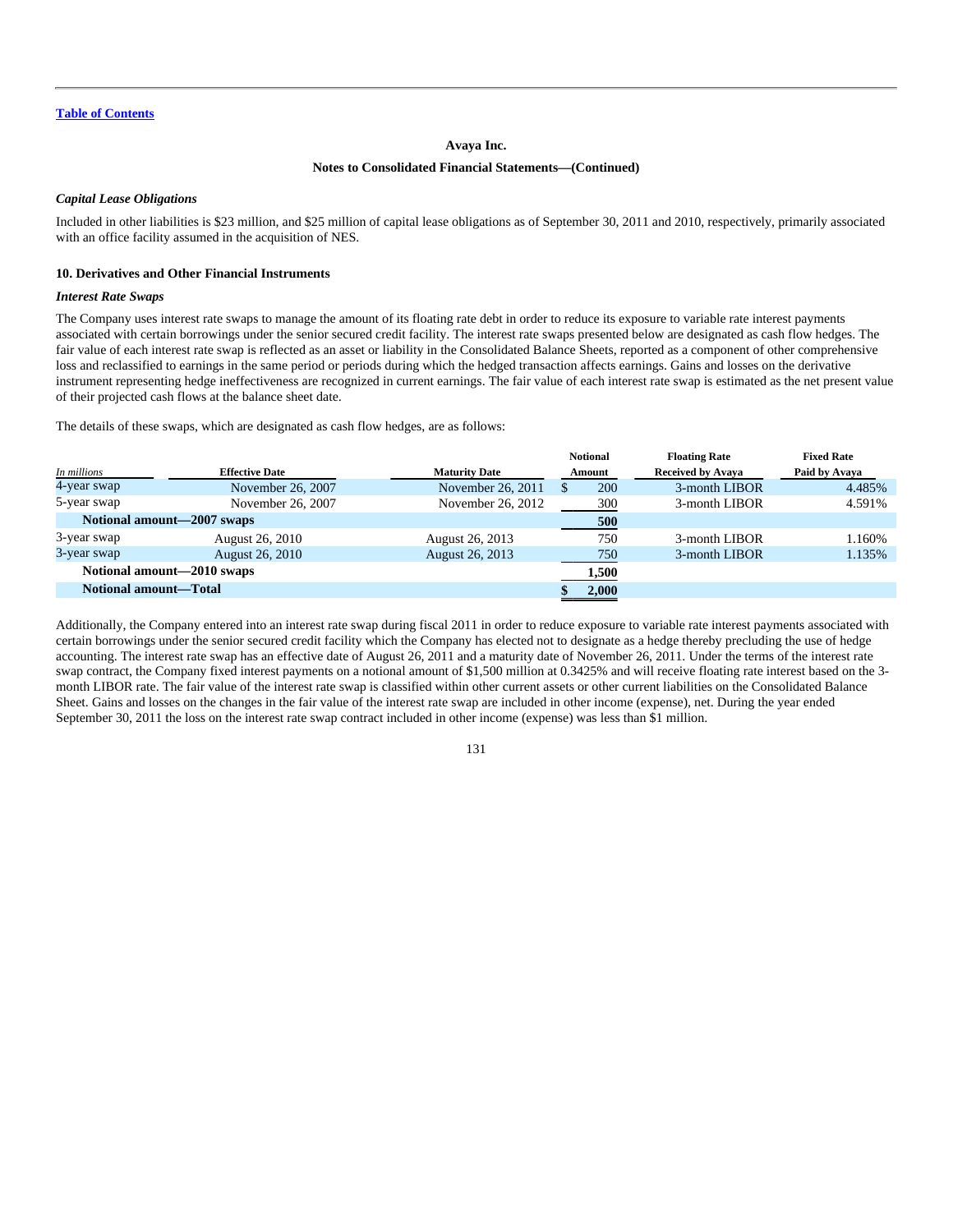# **Notes to Consolidated Financial Statements—(Continued)**

The following table summarizes the gains and losses of the interest rate contracts qualifying and designated as cash flow hedging instruments under ASC 815:

|                                                                              |      | <b>Fiscal vears ended</b> |      |
|------------------------------------------------------------------------------|------|---------------------------|------|
|                                                                              |      | September 30,             |      |
| In millions                                                                  | 2011 | 2010                      | 2009 |
| Loss (Gain) on interest rate swaps                                           |      |                           |      |
| Recognized in other comprehensive loss                                       | (23) | (45)                      | 56   |
| Reclassified from accumulated other comprehensive loss into interest expense | 42   | 76                        | 76   |
| Recognized in operations (ineffective portion)                               |      |                           |      |

The Company expects to reclassify approximately \$23 million from accumulated other comprehensive loss into expense in the next twelve months related to the Company's interest rate swaps based on the projected borrowing rates at September 30, 2011.

# *Foreign Currency Forward Contracts*

The Company utilizes foreign currency forward contracts primarily to manage short-term exchange rate exposures on certain receivables, payables and intercompany loans residing on foreign subsidiaries' books that are denominated in currencies other than the subsidiary's functional currency. When those items are revalued into the subsidiaries' functional currencies at the month-end exchange rates, the fluctuations in the exchange rates are recognized in the Consolidated Statements of Operations as other income (expense), net. Changes in the fair value of the Company's foreign currency forward contracts used to offset these exposed items are also recognized in the Consolidated Statements of Operations as other income (expense), net in the period in which the exchange rates change.

The gains and (losses) of the foreign currency forward contracts included in other income (expense) were (\$7) million, \$27 million, and (\$24) million for fiscal years 2011, 2010 and 2009, respectively.

The notional amount of the Company's financial instruments represents the face amount of the contractual arrangements and the basis on which U.S. dollars are to be exchanged. It is not a measure of market or credit exposure. The following table summarizes these notional amounts that principally represent the equivalent in U.S. dollars for contracts in their respective currencies:

|                              | September 30, |  |             |  |  |  |
|------------------------------|---------------|--|-------------|--|--|--|
| In millions                  | 2011          |  | <b>2010</b> |  |  |  |
| euros                        | _             |  | 429         |  |  |  |
| British pound sterling       | 45            |  | 170         |  |  |  |
| Canadian dollars             | 28            |  | 64          |  |  |  |
| Australian dollars           |               |  | 53          |  |  |  |
| Singapore dollars            |               |  | 11          |  |  |  |
| Mexican peso                 |               |  | 23          |  |  |  |
| Hungarian forints            | 6             |  | 20          |  |  |  |
| Japanese yen                 | 24            |  | 19          |  |  |  |
| Indian rupee                 | 21            |  |             |  |  |  |
| All other foreign currencies | 62            |  | 67          |  |  |  |
|                              | 196           |  | 858         |  |  |  |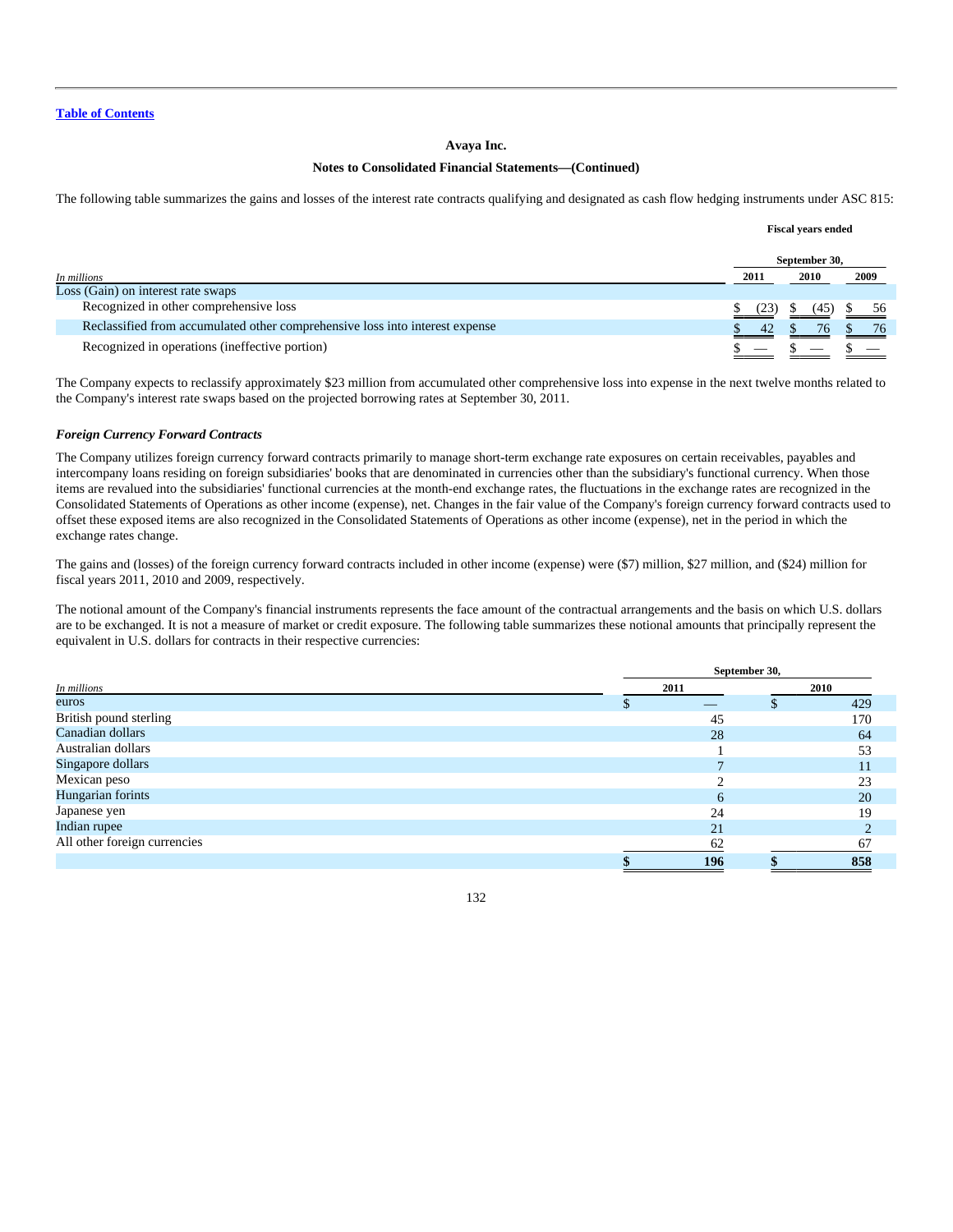# **Avaya Inc.**

### **Notes to Consolidated Financial Statements—(Continued)**

The following table summarizes the estimated fair value of derivatives:

| In millions                   | September 30, 2011<br>September 30, 2010 |                 |                  |              |                 |              |  |      |                  |         |              |      |
|-------------------------------|------------------------------------------|-----------------|------------------|--------------|-----------------|--------------|--|------|------------------|---------|--------------|------|
|                               |                                          |                 | Foreign          |              |                 |              |  |      |                  | Foreign |              |      |
|                               | <b>Currency</b><br><b>Interest</b>       |                 |                  |              | <b>Currency</b> |              |  |      | <b>Interest</b>  |         |              |      |
|                               |                                          | Forward<br>Rate |                  |              | Forward         |              |  |      | Rate             |         |              |      |
| <b>Balance Sheet Location</b> | <b>Total</b>                             |                 | <b>Contracts</b> | <b>Swaps</b> |                 | <b>Total</b> |  |      | <b>Contracts</b> |         | <b>Swaps</b> |      |
| Other current assets          |                                          |                 |                  |              |                 |              |  |      |                  |         |              |      |
| Other current liabilities     | (26)                                     |                 |                  | (2)          |                 | (24)         |  | (67) |                  | (23)    |              | (44) |
| Other non-current liabilities | (10)                                     |                 |                  |              |                 | (10)         |  | (18) |                  |         |              | (18) |
| <b>Net Liability</b>          | (35)                                     |                 |                  |              |                 | (34)         |  | (80) |                  | (18)    |              | (62) |

#### **11. Fair value measures**

Pursuant to the accounting guidance for fair value measurements and its subsequent updates, fair value is defined as the price that would be received from selling an asset or paid to transfer a liability in an orderly transaction between market participants at the measurement date. When determining the fair value measurements for assets and liabilities required or permitted to be recorded at fair value, the Company considers the principal or most advantageous market in which it would transact and it considers assumptions that market participants would use when pricing the asset or liability.

#### *Fair Value Hierarchy*

The accounting guidance for fair value measurement also requires an entity to maximize the use of observable inputs and minimize the use of unobservable inputs when measuring fair value. A financial instrument's categorization within the fair value hierarchy is based upon the lowest level of input that is significant to the fair value measurement. The inputs are prioritized into three levels that may be used to measure fair value:

*Level 1:* Inputs that reflect quoted prices for identical assets or liabilities in active markets that are observable.

*Level 2:* Inputs that reflect quoted prices for similar assets or liabilities in active markets; quoted prices for identical or similar assets or liabilities in markets with insufficient volume or infrequent transactions (less active markets); or model-derived valuations in which significant inputs are observable or can be derived principally from, or corroborated by, observable market data.

Level 3: Inputs that are unobservable to the extent that observable inputs are not available for the asset or liability at the measurement date.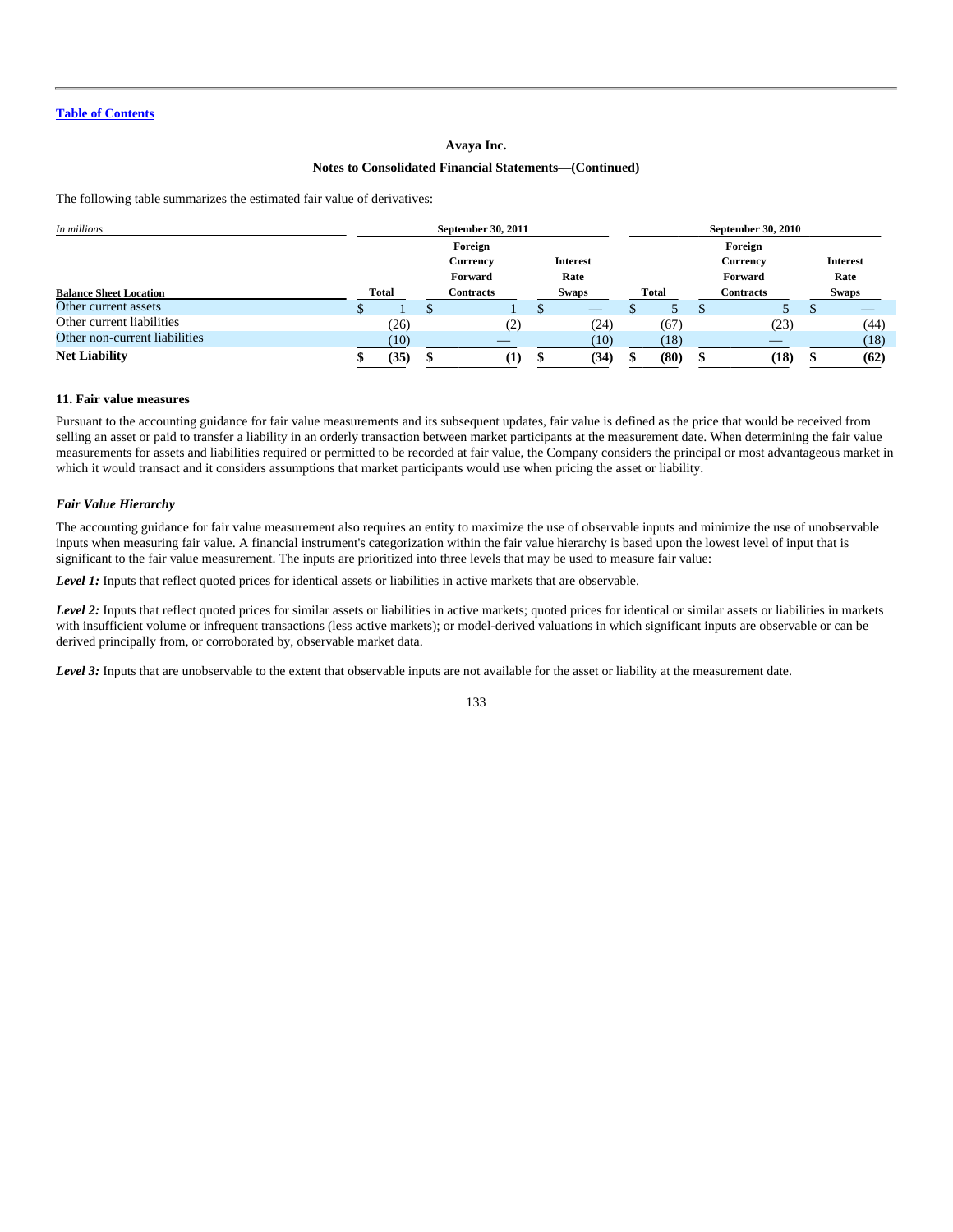# **Avaya Inc.**

# **Notes to Consolidated Financial Statements—(Continued)**

# *Asset and Liabilities Measured at Fair Value on a Recurring Basis*

Assets and liabilities measured at fair value on a recurring basis as of September 30, 2011 and 2010 were as follows:

|                                       | <b>Fair Value Measurement Using</b> |                                                                                      |                                                                |                                                            |  |  |  |  |  |  |  |
|---------------------------------------|-------------------------------------|--------------------------------------------------------------------------------------|----------------------------------------------------------------|------------------------------------------------------------|--|--|--|--|--|--|--|
|                                       | September 30,                       | <b>Ouoted Prices in</b><br><b>Active Markets for</b><br><b>Identical Instruments</b> | <b>Significant Other</b><br><b>Observable</b><br><b>Inputs</b> | <b>Significant</b><br><b>Unobservable</b><br><b>Inputs</b> |  |  |  |  |  |  |  |
| In millions                           | 2011                                | (Level 1)                                                                            | (Level 2)                                                      | (Level 3)                                                  |  |  |  |  |  |  |  |
| <b>Other Current Assets:</b>          |                                     |                                                                                      |                                                                |                                                            |  |  |  |  |  |  |  |
| Foreign currency forward contracts    |                                     |                                                                                      |                                                                |                                                            |  |  |  |  |  |  |  |
| <b>Other Non-Current Assets:</b>      |                                     |                                                                                      |                                                                |                                                            |  |  |  |  |  |  |  |
| Investments                           |                                     | Q                                                                                    |                                                                |                                                            |  |  |  |  |  |  |  |
| <b>Other Current Liabilities:</b>     |                                     |                                                                                      |                                                                |                                                            |  |  |  |  |  |  |  |
| Foreign currency forward contracts    | \$<br>2                             | \$                                                                                   | 2                                                              | <sup>\$</sup>                                              |  |  |  |  |  |  |  |
| Interest rate swaps                   | 24                                  |                                                                                      | 24                                                             |                                                            |  |  |  |  |  |  |  |
|                                       | 26                                  |                                                                                      | 26                                                             |                                                            |  |  |  |  |  |  |  |
| <b>Other Non-Current Liabilities:</b> |                                     |                                                                                      |                                                                |                                                            |  |  |  |  |  |  |  |
| Interest rate swaps                   | 10                                  |                                                                                      | 10                                                             |                                                            |  |  |  |  |  |  |  |

|                                       | <b>Fair Value Measurement Using</b> |    |    |                                                                                      |                                                                |    |     |                                                     |  |  |
|---------------------------------------|-------------------------------------|----|----|--------------------------------------------------------------------------------------|----------------------------------------------------------------|----|-----|-----------------------------------------------------|--|--|
|                                       | September 30,                       |    |    | <b>Ouoted Prices in</b><br><b>Active Markets for</b><br><b>Identical Instruments</b> | <b>Significant Other</b><br><b>Observable</b><br><b>Inputs</b> |    |     | <b>Significant</b><br>Unobservable<br><b>Inputs</b> |  |  |
| In millions                           | <b>2010</b>                         |    |    | (Level 1)                                                                            | (Level 2)                                                      |    |     | (Level 3)                                           |  |  |
| <b>Other Current Assets:</b>          |                                     |    |    |                                                                                      |                                                                |    |     |                                                     |  |  |
| Foreign currency forward contracts    | Φ                                   |    |    |                                                                                      |                                                                |    |     |                                                     |  |  |
| <b>Other Non-Current Assets:</b>      |                                     |    |    |                                                                                      |                                                                |    |     |                                                     |  |  |
| Investments                           |                                     | 10 |    | 10                                                                                   |                                                                |    |     |                                                     |  |  |
| <b>Other Current Liabilities:</b>     |                                     |    |    |                                                                                      |                                                                |    |     |                                                     |  |  |
| Foreign currency forward contracts    | \$                                  | 23 | \$ |                                                                                      |                                                                | 23 | \$. |                                                     |  |  |
| Interest rate swaps                   |                                     | 44 |    |                                                                                      |                                                                | 44 |     |                                                     |  |  |
|                                       |                                     | 67 |    |                                                                                      |                                                                | 67 |     |                                                     |  |  |
| <b>Other Non-Current Liabilities:</b> |                                     |    |    |                                                                                      |                                                                |    |     |                                                     |  |  |
| Interest rate swaps                   | \$                                  | 18 |    |                                                                                      |                                                                | 18 |     |                                                     |  |  |

# *Interest Rate Swaps*

Interest rate swaps classified as Level 2 assets and liabilities are priced using non-binding market prices that are corroborated by observable market data, or discounted cash flow techniques. Significant inputs to the discounted cash flow model include projected future cash flows based on projected 3-month LIBOR rates, and the average margin for companies with similar credit ratings and similar maturities. These are classified as Level 2 as they are not actively traded and are valued using pricing models that use observable market inputs.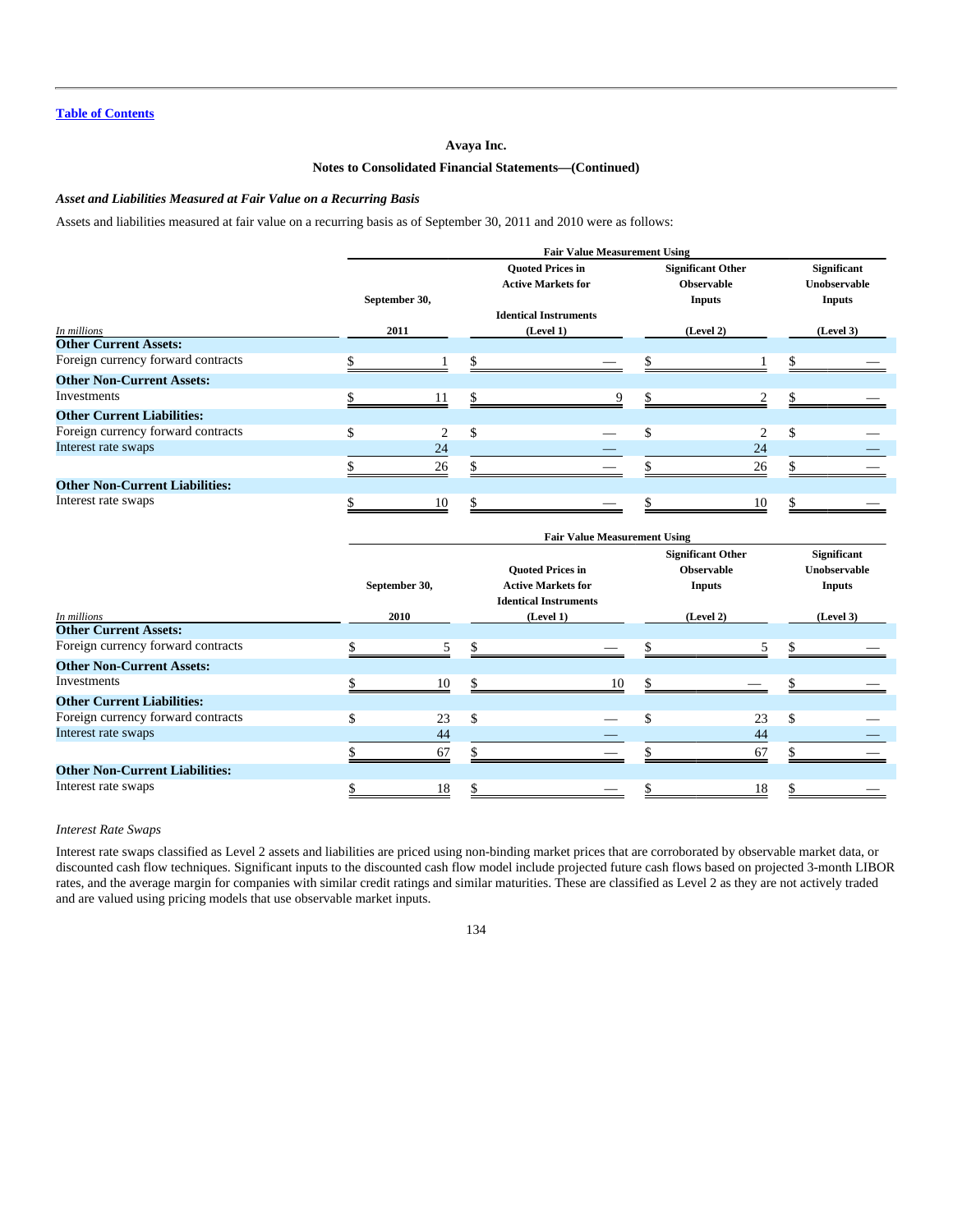#### **Notes to Consolidated Financial Statements—(Continued)**

# *Foreign Currency Forward Contracts*

Foreign currency forward contracts classified as Level 2 assets and liabilities are priced using quoted market prices for similar assets or liabilities in active markets.

#### *Investments*

Investments classified as Level 2 assets and liabilities are priced using quoted market prices in markets with insufficient volume.

# *Fair Value of Financial Instruments*

The fair values of cash and cash equivalents, accounts receivable, accounts payable and accrued expenses, to the extent the underlying liability will be settled in cash, approximate carrying values because of the short-term nature of these instruments.

The fair values of the amounts borrowed under the Company's financing arrangements at September 30, 2011 and 2010 were estimated based on a Level 2 input using quoted market prices in markets with insufficient volume.

The estimated fair values of the amounts borrowed under the Company's credit agreements at September 30, 2011 and 2010 are as follows:

|                                                            | <b>September 30, 2011</b> |       |       | September 30, 2010 |        |       |       |       |  |  |  |  |  |  |  |  |  |  |  |  |  |  |  |  |  |  |  |  |  |      |  |          |  |      |
|------------------------------------------------------------|---------------------------|-------|-------|--------------------|--------|-------|-------|-------|--|--|--|--|--|--|--|--|--|--|--|--|--|--|--|--|--|--|--|--|--|------|--|----------|--|------|
|                                                            | Carrying                  |       |       |                    |        |       |       |       |  |  |  |  |  |  |  |  |  |  |  |  |  |  |  |  |  |  |  |  |  | Fair |  | Carrying |  | Fair |
| In millions                                                | Amount                    |       | Value |                    | Amount |       | Value |       |  |  |  |  |  |  |  |  |  |  |  |  |  |  |  |  |  |  |  |  |  |      |  |          |  |      |
| Senior secured term B-1 loans                              |                           | 1.449 |       | .298               |        | 3,662 |       | 3,250 |  |  |  |  |  |  |  |  |  |  |  |  |  |  |  |  |  |  |  |  |  |      |  |          |  |      |
| Senior secured incremental term B-2 loans                  |                           |       |       |                    |        | 732   |       | 1,018 |  |  |  |  |  |  |  |  |  |  |  |  |  |  |  |  |  |  |  |  |  |      |  |          |  |      |
| Senior secured term B-3 loans                              |                           | 2.165 |       | 1,833              |        | _     |       |       |  |  |  |  |  |  |  |  |  |  |  |  |  |  |  |  |  |  |  |  |  |      |  |          |  |      |
| Senior secured notes                                       |                           | 1.009 |       | 854                |        |       |       |       |  |  |  |  |  |  |  |  |  |  |  |  |  |  |  |  |  |  |  |  |  |      |  |          |  |      |
| 9.75% senior unsecured cash pay notes due 2015             |                           | 700   |       | 511                |        | 700   |       | 665   |  |  |  |  |  |  |  |  |  |  |  |  |  |  |  |  |  |  |  |  |  |      |  |          |  |      |
| 10.125%/10.875% senior unsecured PIK toggle notes due 2015 |                           | 834   |       | 612                |        | 834   |       | 792   |  |  |  |  |  |  |  |  |  |  |  |  |  |  |  |  |  |  |  |  |  |      |  |          |  |      |
| Total                                                      |                           | 6,157 |       | 5,108              |        | 5,928 |       | 5.725 |  |  |  |  |  |  |  |  |  |  |  |  |  |  |  |  |  |  |  |  |  |      |  |          |  |      |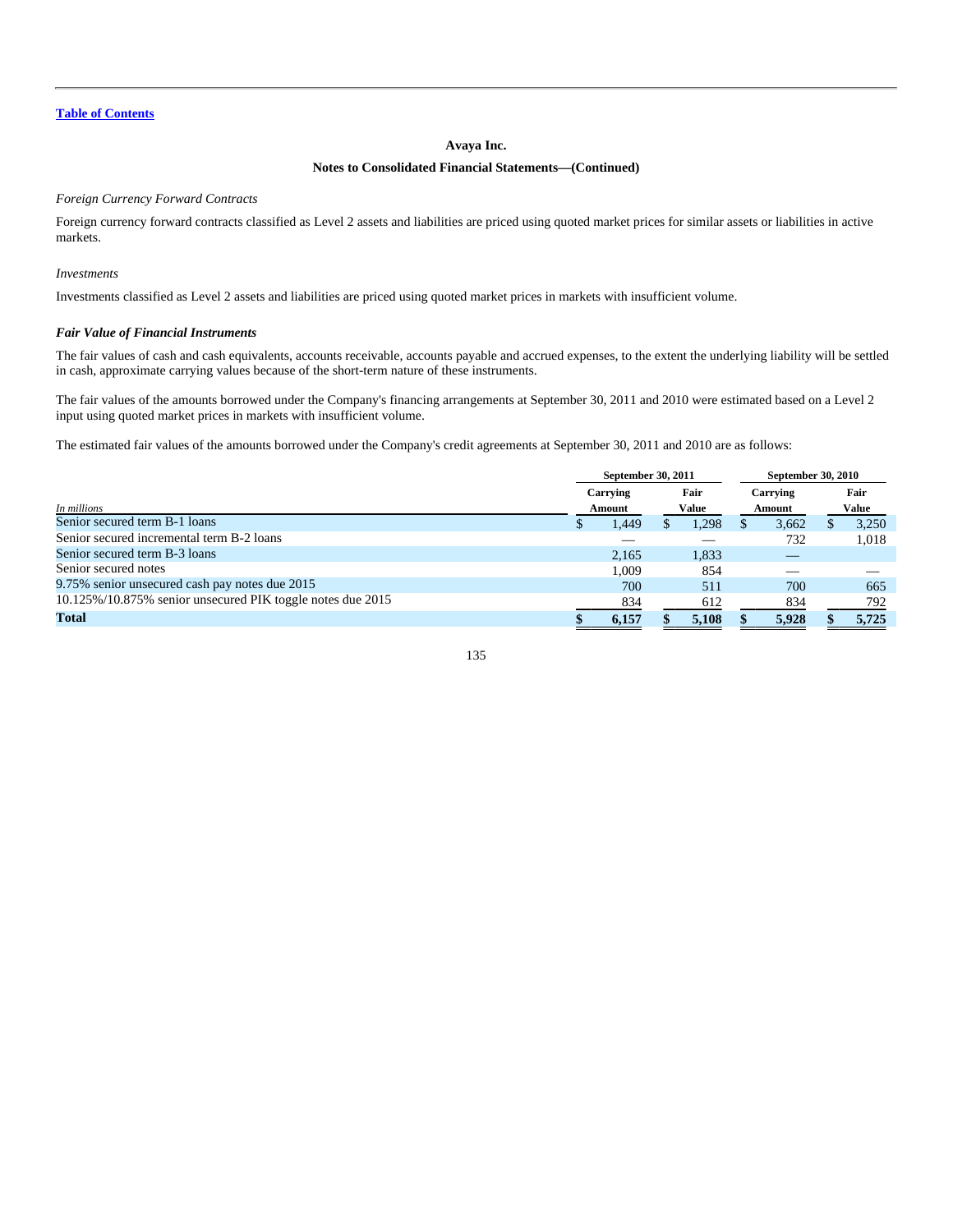# **Notes to Consolidated Financial Statements—(Continued)**

# **12. Income Taxes**

The provision for income taxes is comprised of U.S. Federal, state and non-U.S. taxes. A reconciliation of the Company's loss before income taxes at the U.S. Federal statutory rate to the provision for income taxes is as follows:

| In millions                                                              |  | <b>Fiscal years ended</b><br>September 30, |            |       |  |  |  |  |
|--------------------------------------------------------------------------|--|--------------------------------------------|------------|-------|--|--|--|--|
|                                                                          |  | 2011                                       |            | 2009  |  |  |  |  |
| Income tax benefit computed at the U.S. Federal statutory rate of 35%    |  | (278)                                      | $(300)$ \$ | (286) |  |  |  |  |
| State and local income taxes (benefit), net of federal income tax effect |  |                                            | (3)        |       |  |  |  |  |
| Tax differentials on foreign earnings                                    |  | 106                                        | 25         | 26    |  |  |  |  |
| Non-deductible transaction costs                                         |  |                                            | (6)        | 6     |  |  |  |  |
| Research and experimental credit                                         |  |                                            | 4          | (7)   |  |  |  |  |
| Non-deductible portion of goodwill impairment                            |  |                                            |            | 81    |  |  |  |  |
| Other differences—net                                                    |  | 13                                         | 11         | 10    |  |  |  |  |
| Divestiture of AGC                                                       |  |                                            | 13         |       |  |  |  |  |
| Audit settlements                                                        |  |                                            | (28)       |       |  |  |  |  |
| In-process research and development charge                               |  |                                            |            | 4     |  |  |  |  |
| Valuation allowance                                                      |  | 224                                        | 302        | 179   |  |  |  |  |
| <b>Provision for income taxes</b>                                        |  | 68                                         | 18         | 30    |  |  |  |  |

In fiscal 2011, \$197 million of the \$224 million increase in the valuation allowance relates to net deferred tax assets generated from pre-tax book losses in the U.S. and \$27 million outside the U.S., primarily in Germany. In fiscal 2010, \$233 million of the \$302 million increase in the valuation allowance relates to net deferred tax assets generated from pre-tax book losses in the U.S. and \$69 million outside the U.S., primarily in Germany. In fiscal 2009, \$111 million of the \$179 million increase in the valuation allowance relates to net deferred tax assets generated from pre-tax book tax losses in the U.S. and \$68 million outside of the U.S., primarily in Germany. The reconciliation for fiscal 2009 includes the effects of the non-deductible portion of goodwill impairment and nondeductible IPRD charge.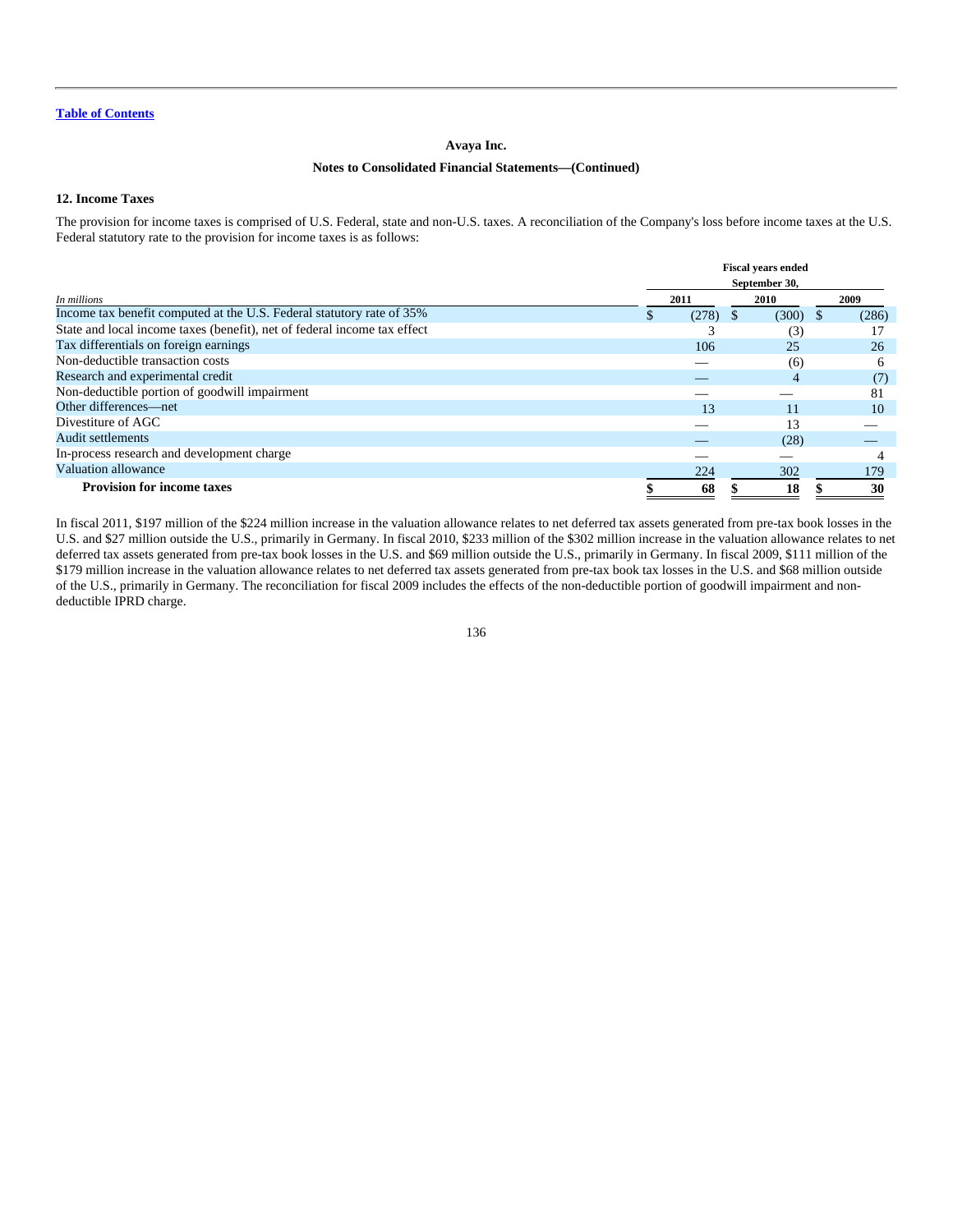# **Notes to Consolidated Financial Statements—(Continued)**

The following table presents the U.S. and foreign components of loss before income taxes and the provision for income taxes:

|                                            | <b>Fiscal years ended</b> |                    |       |            |       |  |  |  |
|--------------------------------------------|---------------------------|--------------------|-------|------------|-------|--|--|--|
|                                            | September 30,             |                    |       |            |       |  |  |  |
| In millions                                | 2011                      |                    | 2010  |            | 2009  |  |  |  |
| <b>INCOME BEFORE INCOME TAXES:</b>         |                           |                    |       |            |       |  |  |  |
| U.S.                                       | \$<br>(587)               | - \$               | (647) | \$         | (704) |  |  |  |
| Foreign                                    | (208)                     |                    | (206) |            | (111) |  |  |  |
| Loss before income taxes                   | (795)                     |                    | (853) | S          | (815) |  |  |  |
| (BENEFIT FROM) PROVISION FOR INCOME TAXES: |                           |                    |       |            |       |  |  |  |
| <b>CURRENT</b>                             |                           |                    |       |            |       |  |  |  |
| Federal                                    | \$<br>(1)                 | $\mathbf{\hat{S}}$ | (12)  | $^{\circ}$ |       |  |  |  |
| State and local                            | 3                         |                    |       |            | 3     |  |  |  |
| Foreign                                    | 69                        |                    | 23    |            | 45    |  |  |  |
|                                            | 71                        |                    | 11    |            | 48    |  |  |  |
| <b>DEFERRED</b>                            |                           |                    |       |            |       |  |  |  |
| Federal                                    | 15                        |                    | 21    |            | (47)  |  |  |  |
| State and local                            |                           |                    | (3)   |            | 21    |  |  |  |
| Foreign                                    | (18)                      |                    | (11)  |            | 8     |  |  |  |
|                                            | (3)                       |                    |       |            | (18)  |  |  |  |
| <b>Provision for income taxes</b>          | 68                        |                    | 18    |            | 30    |  |  |  |

The components of deferred tax assets and liabilities as of September 30, 2011 and 2010 are as follows:

|                                             | September 30, |         |      |         |  |  |
|---------------------------------------------|---------------|---------|------|---------|--|--|
| In millions                                 | 2011          |         | 2010 |         |  |  |
| DEFERRED INCOME TAX ASSETS:                 |               |         |      |         |  |  |
| Benefit obligations                         | \$            | 822     | \$   | 801     |  |  |
| <b>Accrued liabilities</b>                  |               | _       |      | 11      |  |  |
| Net operating losses / credit carryforwards |               | 1,038   |      | 854     |  |  |
| Property, plant and equipment               |               | 26      |      | 30      |  |  |
| Other                                       |               | 72      |      | 102     |  |  |
| Valuation allowance                         |               | (1,410) |      | (1,094) |  |  |
| Gross deferred income tax assets            |               | 548     |      | 704     |  |  |
| DEFERRED INCOME TAX LIABILITIES:            |               |         |      |         |  |  |
| Goodwill and intangible assets              |               | (672)   |      | (829)   |  |  |
| Other                                       |               | (5)     |      | (4)     |  |  |
| Accrued Liabilities                         |               | (3)     |      |         |  |  |
| Gross deferred income tax liabilities       |               | (680)   |      | (833)   |  |  |
| Net deferred income tax liabilities         |               | (132)   |      | (129)   |  |  |

As of September 30, 2011, the Company had tax-effected net operating losses ("NOL's") carryforwards of \$972 million, comprised of \$628 million for U.S. Federal, state and local taxes and \$344 million for foreign taxes, including \$160 million, \$110 million and \$24 million in Germany, Luxembourg and France, respectively. U.S.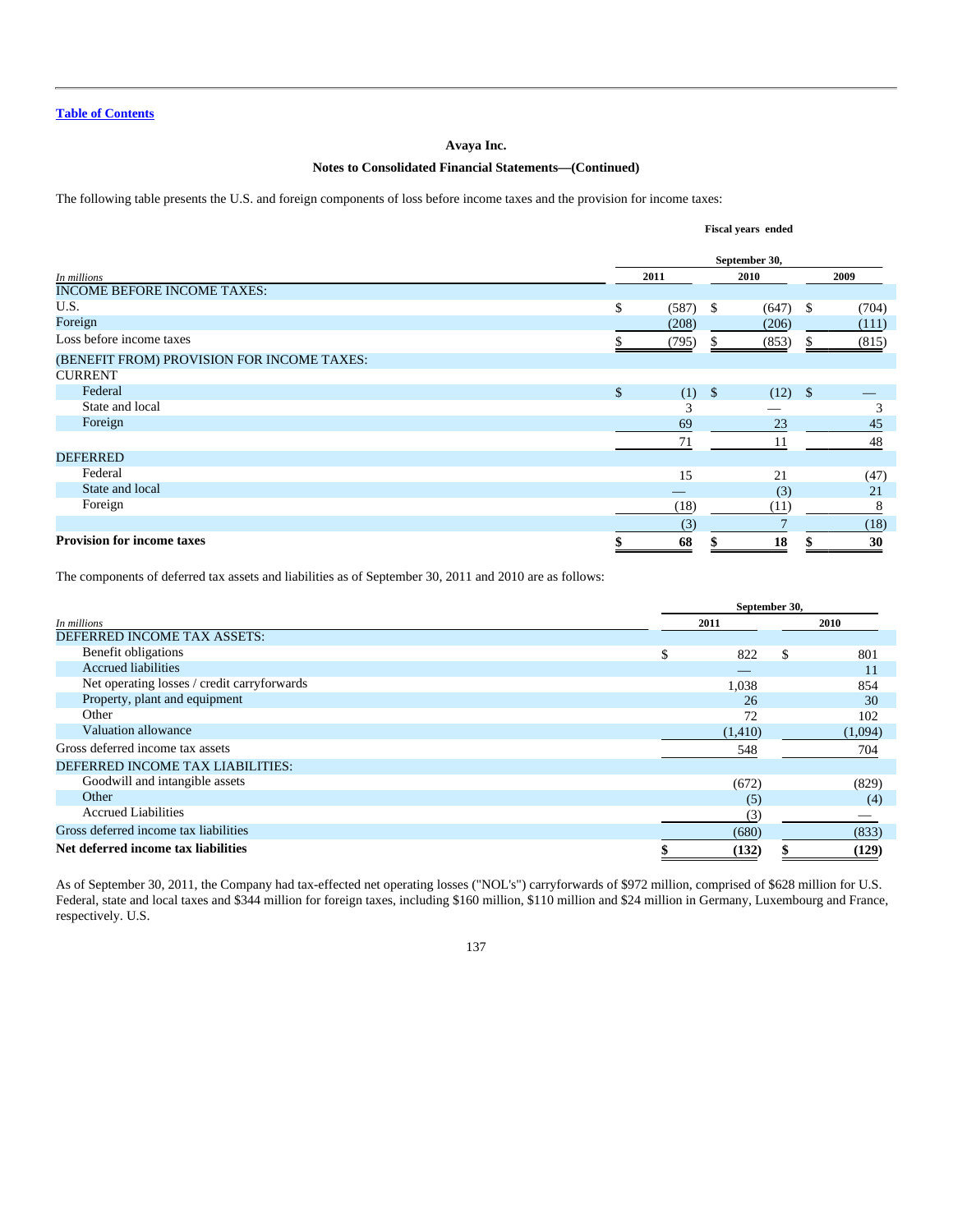# **Avaya Inc.**

### **Notes to Consolidated Financial Statements—(Continued)**

Federal and state NOL carryforwards expire through the year 2031, with the majority expiring in excess of 10 years. The majority of foreign NOL carryforwards have no expiration. Additionally, the Company has various other tax credit carryforwards totaling \$66 million. Of this total, \$17 million expire within five years, \$27 million expire between five and 15 years and \$22 million expire in excess of 15 years.

As a result of the Merger, a significant change in the ownership of the Company occurred which, pursuant to The Internal Revenue Code, will limit on an annual basis the Company's ability to utilize its U.S. Federal NOLs and U.S. Federal tax credits. The Company's NOLs and credits will continue to be available to offset taxable income and tax liabilities (until such NOLs and credits are either used or expire) subject to the Section 382 annual limitation. If the annual limitation amount is not fully utilized in a particular tax year, then the unused portion from that particular tax year will be added to the annual limitation in subsequent years. As discussed earlier, on June 9, 2011, Parent filed with the SEC a registration statement on Form S-1 relating to a proposed initial public offering of its common stock. We do not believe that this share issuance will itself, or when aggregated with other prior shareholder ownership changes during the applicable testing period, cause an ownership change that would further limit, on an annual basis, our ability to utilize our current U.S. Federal net operating losses and U.S. Federal tax credits.

In fiscal years 2008 and 2009, impairments to intangible assets and goodwill contributed to a significant book taxable loss in the U.S. The Company also incurred and expects to continue to incur significant interest expense related to its debt and amortization and depreciation expense associated with the Merger and acquisition of NES. As a result of continuing pre-tax losses incurred subsequent to the Merger, as of September 30, 2011, excluding the U.S. deferred tax liabilities on indefinite-lived intangible assets, the Company's deferred tax assets exceed its deferred tax liabilities in the U.S. and the Company is in a threeyear cumulative book taxable loss position in the U.S.

Further, as a result of operational losses and continued business restructuring accruals in Germany and France as well as intercompany interest expense in Luxembourg, the Company's subsidiaries in Germany, Luxembourg and France are in a three-year cumulative book taxable loss position.

In assessing the realization of deferred tax assets, the Company considers whether it is more likely than not that some portion or all of the deferred tax assets will not be realized. The Company considered the scheduled reversal of deferred tax assets and liabilities, projected future taxable income, and certain tax planning strategies in making this assessment. Based on this assessment in fiscal years 2009, 2010 and 2011, the Company determined that it is more likely than not that the U.S., German, Luxembourg and French deferred tax assets will not be realized to the extent they exceed the scheduled reversal of deferred tax liabilities. Accordingly, the Company has provided a valuation allowance against its U.S. net deferred tax assets which has and will continue to adversely affect its effective income tax rate.

At September 30, 2011, the valuation allowance of \$1,410 million is comprised of \$1,052 million relating to U.S. deferred tax assets and \$358 million relating to foreign deferred tax assets for which \$193 million, \$110 million and \$24 million relates to our German, Luxembourg and French subsidiaries, respectively. In fiscal 2011, the Company recorded an increase of \$316 million to its valuation allowance. The increase in the valuation allowance is comprised of a \$238 million charge included in the provision for income taxes and a \$78 million charge to the balance sheet.

The Company has not provided for U.S. deferred income taxes or foreign withholding taxes on \$355 million and \$286 million of undistributed earnings of its non-U.S. subsidiaries as of September 30, 2011 and 2010, respectively, since the Company intends to reinvest these earnings indefinitely. It is not practical to estimate the unrecognized deferred tax liability on the undistributed earnings.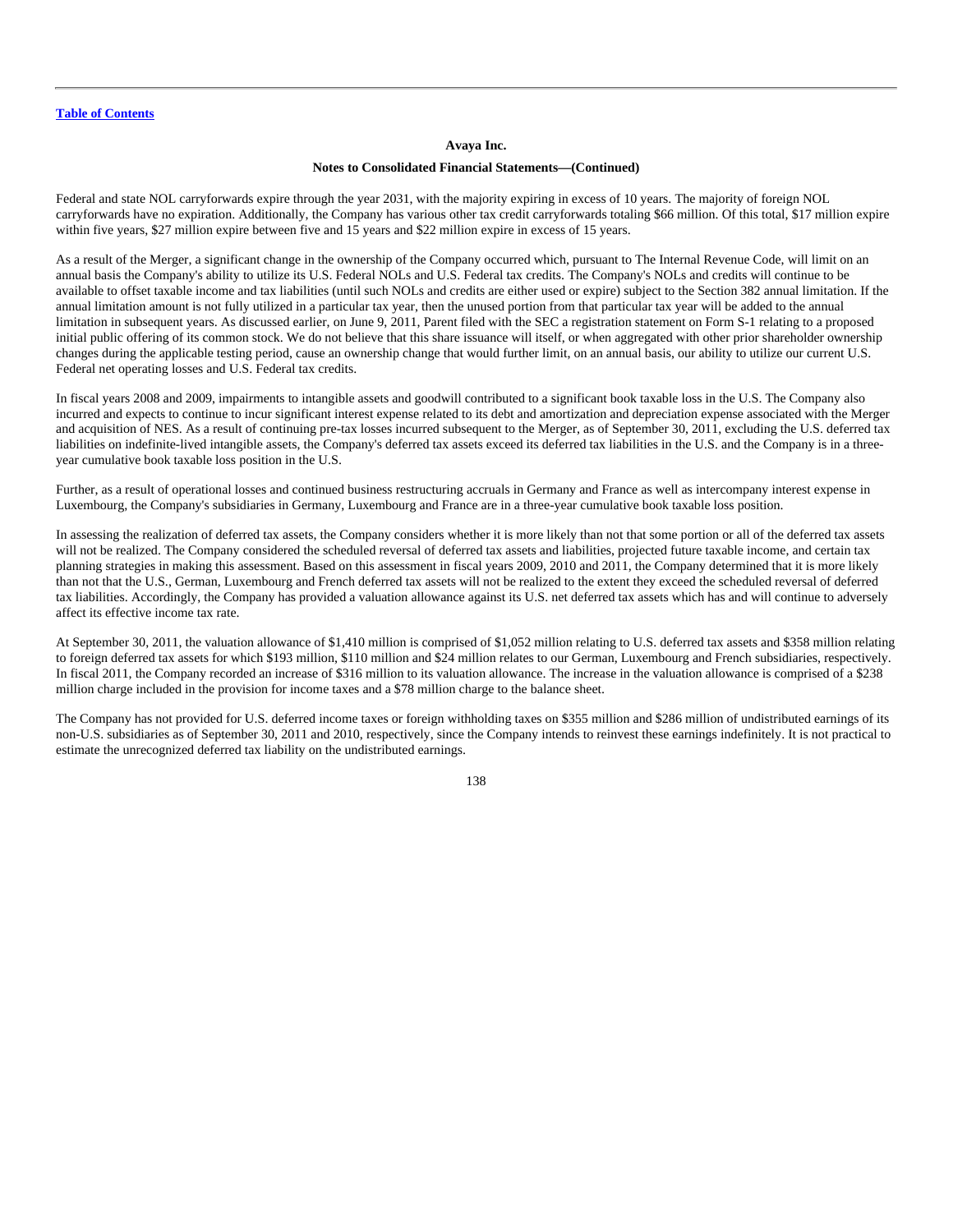# **Avaya Inc.**

# **Notes to Consolidated Financial Statements—(Continued)**

On October 1, 2007, the Company adopted the provisions of ASC 740-10 related to uncertain tax positions. The Company's policy to include interest and penalties related to income taxes within the provision for income taxes did not change as a result of the adoption. Included in the calculation of provision for income taxes in fiscal 2009, 2010 and 2011 is interest expense of \$6 million, interest benefit of \$10 million and interest benefit of \$1 million, respectively. As of September 30, 2011, the Company had gross unrecognized tax benefits ("UTB") of \$226 million. Also, included in non-current liabilities is \$8 million relating to audits by state and local and foreign taxing authorities for the periods prior to the Company's separation from Alcatel-Lucent pursuant to the Tax Sharing Agreement. Further, an additional \$30 million for gross interest and penalties relating to these amounts had been classified as non-current liabilities. At this time, the Company is unable to make a reasonably reliable estimate of the timing of payments in connection with these tax liabilities. The Company files corporate income tax returns with the federal government in the U.S. and with multiple U.S. state and local jurisdictions and non-U.S. tax jurisdictions. In the ordinary course of business these income tax returns will be examined by the tax authorities. The Internal Revenue Service ("IRS") is currently examining the Company's U.S. Federal income tax returns for fiscal years ended September 30, 2007 through September 30, 2009, including the period from October 1, 2007 through October 26, 2007. Various state, local, and foreign income tax returns are under examination by taxing authorities for tax years ranging from 2001 through 2008. It is reasonably possible that the total amount of UTB will increase or decrease in the next 12 months as a result of these examinations; however, quantification of an estimated range cannot be made at this time.

The following table summarizes the changes in the gross UTB liability for fiscal years 2011, 2010 and 2009:

| In millions                                                |      |
|------------------------------------------------------------|------|
| Gross UTB balance at October 1, 2008                       | 224  |
| Additions based on tax positions relating to the period    |      |
| Additions based on tax positions relating to prior periods |      |
| Gross UTB balance at September 30, 2009                    | 233  |
| Additions based on tax positions relating to the period    | 15   |
| Additions based on tax positions relating to prior periods | 12   |
| Settlements with taxing authorities                        | (70) |
| Statute of limitations expirations                         |      |
| Gross UTB balance at September 30, 2010                    | 185  |
| Additions based on tax positions relating to the period    | 36   |
| Additions based on tax positions relating to prior periods |      |
| Settlements with taxing authorities                        | (7)  |
| Statute of limitations expirations                         | (5)  |
| Gross UTB balance at September 30, 2011                    | 226  |

# **13. Benefit Obligations**

#### *Pension and Postretirement Benefits*

The Company sponsors non-contributory defined benefit pension plans covering a portion of its U.S. employees and retirees, and postretirement benefit plans for U.S. retirees that include healthcare benefits and life insurance coverage. The Company froze benefit accruals and additional participation in the pension and postretirement plan for its U.S. management employees effective December 31, 2003. Effective October 12, 2011 and November 18, 2011, the Company entered into a two-year contract extension with the Communications Workers of America ("CWA") and the International Brotherhood of Electrical Workers ("IBEW"), respectively. With the contract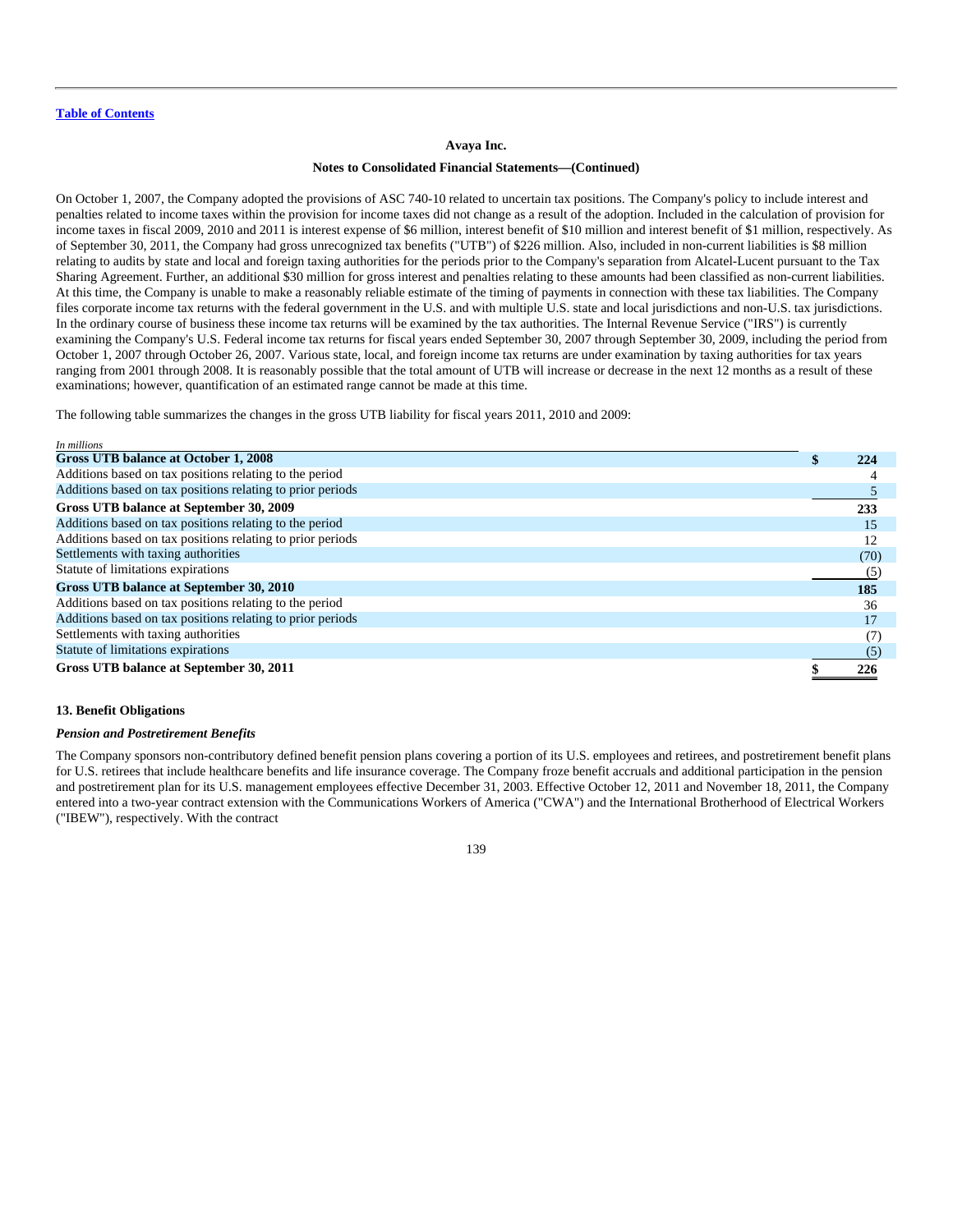# **Avaya Inc.**

### **Notes to Consolidated Financial Statements—(Continued)**

extension, the contract with the CWA and IBEW now terminates on June 7, 2014. The contract extension did not affect the level of pension and postretirement benefits available to U.S. employees of the Company who are represented by the CWA or IBEW ("represented employees").

Certain non-U.S. operations have various retirement benefit programs covering substantially all of their employees. Some of these programs are considered to be defined benefit pension plans for accounting purposes.

The Company's general funding policy with respect to the qualified pension plans is to contribute amounts at least sufficient to satisfy the minimum amount required by applicable law and regulations, or to directly pay benefits where appropriate. Contributions to the U.S. pension plans were \$75 million and \$18 million in fiscal 2011 and 2010, respectively. Contributions to the non-U.S. pension plans were \$21 million and \$20 million in fiscal 2011 and 2010, respectively. The contributions to the U.S. pension plans in fiscal 2011 and 2010 consisted of payments of \$6 million and \$6 million for certain pension benefits that were not pre-funded, and cash contributions of \$69 million and \$12 million to satisfy the minimum statutory funding requirements, respectively. In fiscal 2012, the Company estimates that it will make payments totaling \$6 million for certain U.S. pension benefits that are not pre-funded, contributions totaling \$90 million to satisfy the minimum statutory funding requirements in the U.S. and contributions totaling \$26 million for non-U.S. plans.

Most post-retirement medical benefits are not pre-funded. Consequently, the Company makes payments as these retiree medical benefits are disbursed. However, in compliance with the terms of the contract with the CWA and IBEW, at the beginning of each calendar year 2010 through 2012, the Company will contribute \$5 million to the represented employees' post-retirement health trust to fund retirement medical benefits for the U.S. represented employees. The Company also had a contractual obligation to contribute \$47 million each calendar year 2007 through 2009 in compliance with the terms of the 2006 collective bargaining agreement between the Company and the CWA and IBEW, which was fulfilled by the Company's final contribution of \$12 million during the first quarter of fiscal 2010. At the end of each calendar year, any unused portion of the contributions will be carried forward to offset the subsequent year's retiree medical and dental costs, if any, which would otherwise be the obligation of the retirees. As a result, contributions plus payments for retiree medical and dental benefits were \$63 million and \$70 million in fiscal 2011 and 2010, respectively. In fiscal 2012, we estimate contributions plus payments for retiree medical and dental benefits will total \$63 million.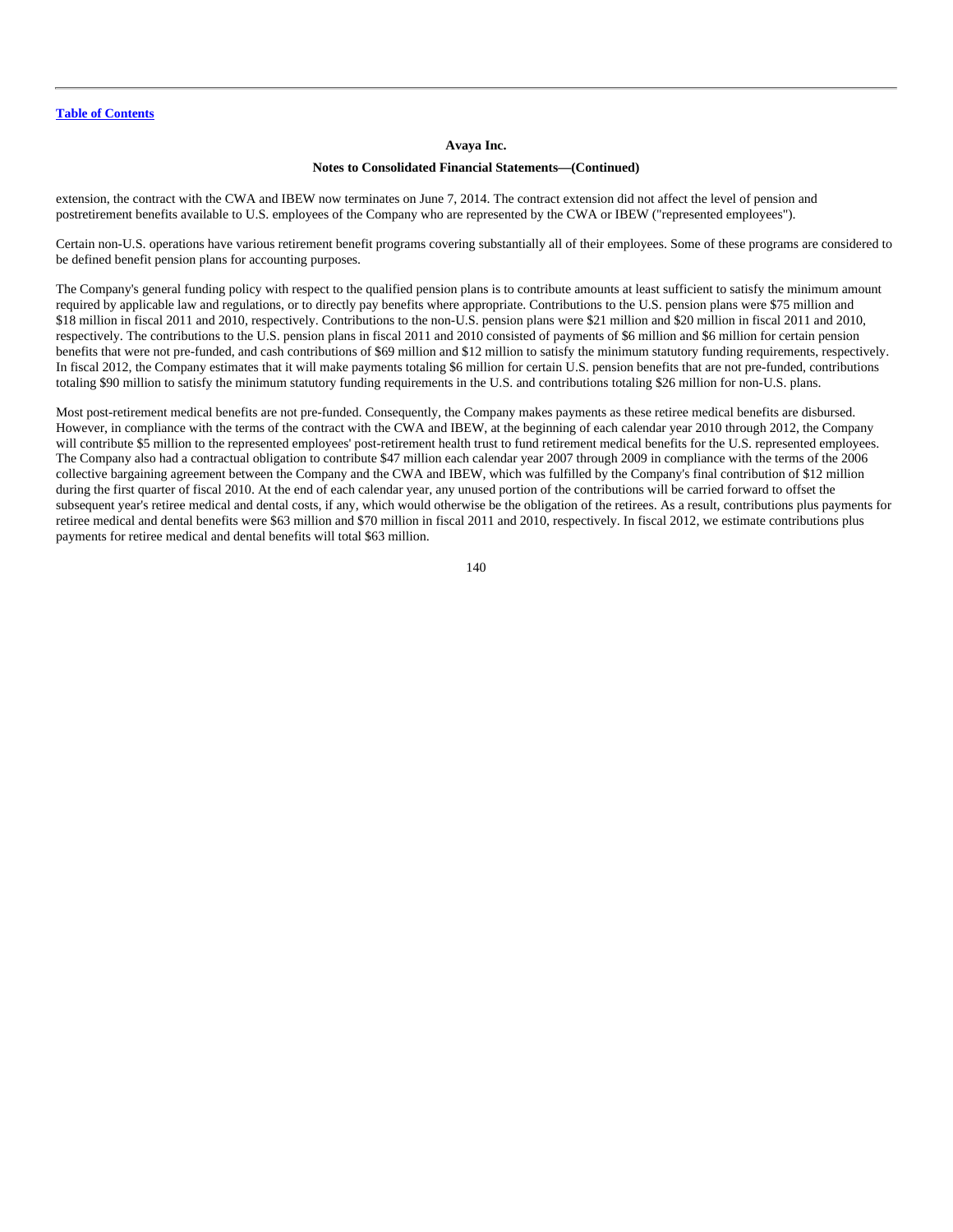# **Notes to Consolidated Financial Statements—(Continued)**

A reconciliation of the changes in the benefit obligations and fair value of assets of the defined benefit pension and postretirement plans, the funded status of the plans, and the amounts recognized in the Consolidated Balance Sheets is provided in the table below:

|                                                                                            | <b>Pension Benefits</b><br>U.S. |                             | <b>Pension Benefits</b><br>Non-U.S. |                          | Postretirement<br><b>Benefits</b> |                     |
|--------------------------------------------------------------------------------------------|---------------------------------|-----------------------------|-------------------------------------|--------------------------|-----------------------------------|---------------------|
|                                                                                            |                                 |                             |                                     |                          |                                   |                     |
|                                                                                            | September 30,                   |                             | September 30,                       |                          | September 30,                     |                     |
| In millions                                                                                | 2011                            | 2010                        | 2011                                | 2010                     | 2011                              | 2010                |
| <b>CHANGE IN BENEFIT OBLIGATION</b>                                                        |                                 |                             |                                     |                          |                                   |                     |
| Benefit obligation as of beginning of period                                               | \$3,130 \$2,927                 |                             | \$522                               | \$466                    | \$675                             | \$707               |
| Liability assumed in the Acquisitions                                                      |                                 |                             |                                     | 3                        |                                   |                     |
| Service cost                                                                               | 6                               | 8                           | 9                                   | 9                        | 3                                 | 4                   |
| Interest cost                                                                              | 150                             | 160                         | 23                                  | 23                       | 31                                | 37                  |
| Amendments                                                                                 |                                 | $\overline{\phantom{0}}$    |                                     | $\overline{\phantom{0}}$ | $\qquad \qquad$                   | (12)                |
| Actuarial (gain) loss                                                                      | 260                             | 260                         | (56)                                | 72                       | 57                                | 12                  |
| Benefits paid                                                                              | (223)                           | (225)                       | (20)                                | (18)                     | (64)                              | (73)                |
| Exchange rate movements                                                                    |                                 |                             | (5)                                 | (32)                     |                                   |                     |
| Curtailments, settlements and other                                                        |                                 |                             | 6                                   | (1)                      |                                   |                     |
| Benefit obligation as of end of period                                                     | \$3,323                         | \$3,130                     | \$479                               | \$522                    | \$702                             | \$675               |
| <b>CHANGE IN PLAN ASSETS</b>                                                               |                                 |                             |                                     |                          |                                   |                     |
| Fair value of plan assets as of beginning of period                                        |                                 | $$2,046$ $$1,954$ $$$       | 39                                  | 33<br>\$                 | \$134                             | $\mathbb{S}$<br>123 |
| Actual return on plan assets                                                               | 201                             | 298                         | (2)                                 | 7                        | 3                                 | 14                  |
| <b>Employer contributions</b>                                                              | 75                              | 18                          | 21                                  | 20                       | 63                                | 70                  |
| Benefits paid                                                                              | (223)                           | (225)                       | (20)                                | (18)                     | (64)                              | (73)                |
| Exchange rate movements                                                                    |                                 |                             | (1)                                 | (2)                      |                                   |                     |
| Settlements and other                                                                      |                                 |                             |                                     | (1)                      |                                   |                     |
| Fair value of plan assets as of end of period                                              | \$2,099                         | \$2,046                     | 37<br>\$                            | 39<br>\$                 | \$137                             | \$134               |
| AMOUNT RECOGNIZED IN THE CONSOLIDATED BALANCE SHEETS CONSISTS OF:                          |                                 |                             |                                     |                          |                                   |                     |
| Noncurrent assets                                                                          | $\mathbf{s}$                    |                             | \$.                                 | $\mathcal{S}$            | $s -$                             | \$                  |
| Accrued benefit liability, current                                                         | (7)                             | (7)                         | (23)                                | (20)                     | (63)                              | (63)                |
| Accrued benefit liability, noncurrent                                                      | (1,217)                         | (1,077)                     | (419)                               | (463)                    | (502)                             | (478)               |
| Net amount recognized                                                                      |                                 | \$(1,224) \$(1,084) \$(442) |                                     |                          | \$(483) \$(565) \$(541)           |                     |
| AMOUNT RECOGNIZED IN ACCUMULATED OTHER COMPREHENSIVE LOSS (PRE-TAX)<br><b>CONSISTS OF:</b> |                                 |                             |                                     |                          |                                   |                     |
| Net prior service cost (credit)                                                            | \$<br>8 \$                      | 9                           | $\mathbf{s}$                        | $s -$                    | $\mathbb{S}$<br>$(8)$ \$          | (5)                 |
| Net actuarial loss (gain)                                                                  | 1,148                           | 979                         | 14                                  | 68                       | 164                               | 103                 |
| Net amount recognized                                                                      | \$1,156                         | 988<br>\$                   | 14<br>\$                            | \$<br>68                 | \$156                             | \$<br>98            |

In fiscal 2011, the weighted average discount rates used to determine the U.S. pension and postretirement benefit obligations as of the balance sheet date declined by 30 basis points and 27 basis points, respectively. This resulted in a \$108 million increase to the Company's U.S. pension obligation and a \$19 million increase to the Company's postretirement benefit obligation. The weighted average discount rate used to determine the non-U.S. pension obligation increased by 65 basis points, resulting in a \$50 million decrease to the Company's non-U.S. pension obligation. Also in fiscal 2011, the mortality assumption for the U.S. pension and postretirement benefit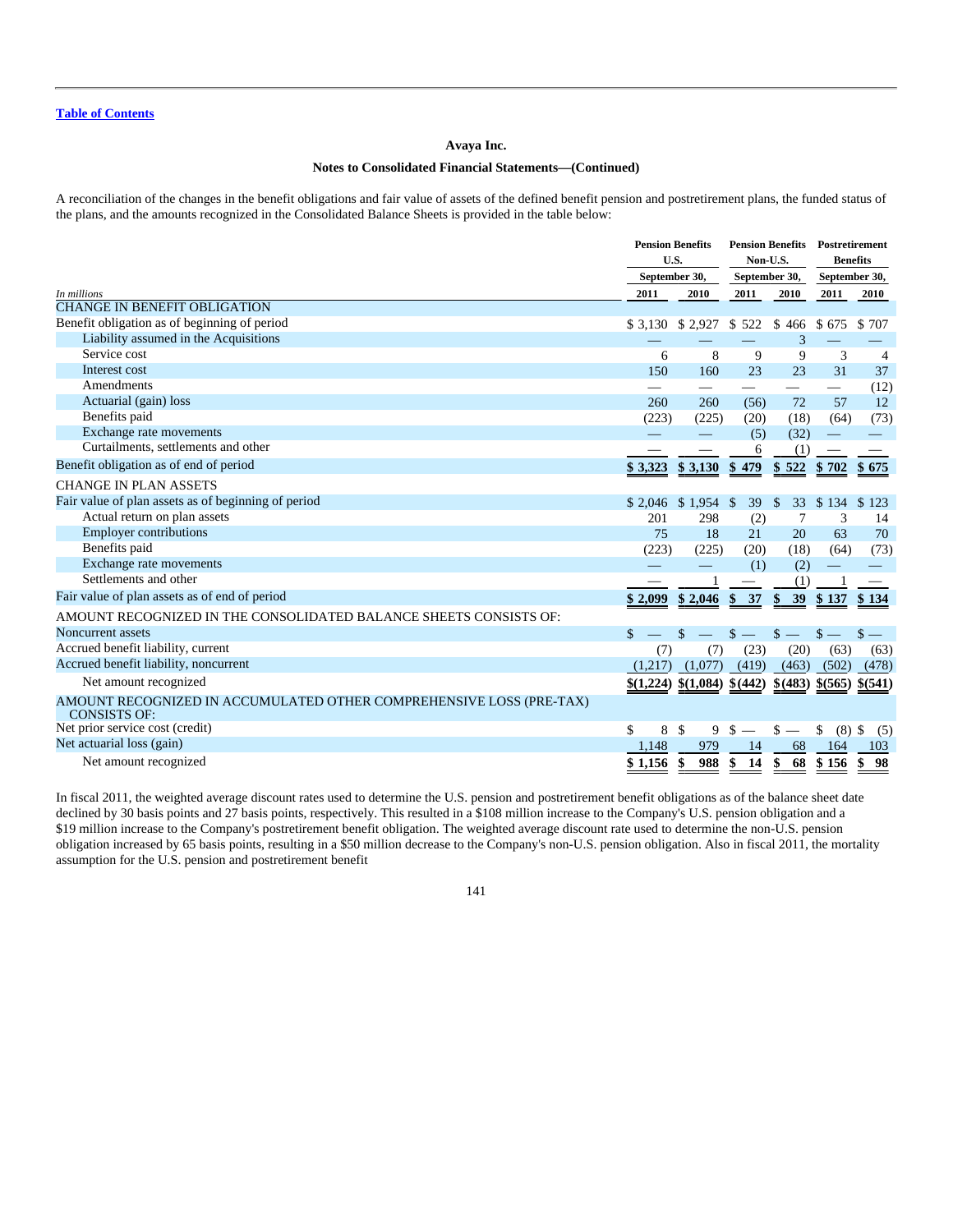## **Notes to Consolidated Financial Statements—(Continued)**

plans was modified to include future expected mortality improvement. The impact of the change in the mortality assumption was an \$88 million increase to the Company's U.S. pension obligation and a \$4 million increase to the Company's postretirement benefit obligation.

The following table provides the accumulated benefit obligation for all defined benefit pension plans and information for pension plans with an accumulated benefit obligation in excess of plan assets:

|                                                                    |                   |       |  |       |               | $Non$ - U.S. |              |      |
|--------------------------------------------------------------------|-------------------|-------|--|-------|---------------|--------------|--------------|------|
|                                                                    | <b>U.S. Plans</b> |       |  |       |               |              | <b>Plans</b> |      |
|                                                                    | September 30,     |       |  |       | September 30, |              |              |      |
| In millions                                                        | 2011<br>2010      |       |  |       | 2011          |              |              | 2010 |
| Accumulated Benefit Obligation for all plans                       |                   | 3.323 |  | 3.130 | \$            | 464          |              | 504  |
| Plans with Accumulated Benefit Obligation in excess of plan assets |                   |       |  |       |               |              |              |      |
| Projected Benefit Obligation                                       |                   | 3.323 |  | 3.130 |               | 443          |              | 514  |
| <b>Accumulated Benefit Obligation</b>                              |                   | 3,323 |  | 3,130 |               | 436          |              | 500  |
| Fair Value of Plan Assets                                          |                   | 2.099 |  | 2.046 |               |              |              | 34   |

Estimated future benefits expected to be paid in each of the next five fiscal years, and in aggregate for the five fiscal years thereafter, are presented below:

|               |           | <b>Pension Benefits</b> |          |     |                 |     | Federal                                    |  |
|---------------|-----------|-------------------------|----------|-----|-----------------|-----|--------------------------------------------|--|
|               |           |                         |          |     | Other           |     | <b>Prescription</b><br><b>Drug Subsidy</b> |  |
| In millions   | <b>US</b> |                         | Non-U.S. |     | <b>Benefits</b> |     | <b>Receipts</b>                            |  |
| 2012          | 213       |                         | 24       | лh. | 67              | аĐ. |                                            |  |
| 2013          | 213       |                         | 25       |     | 58              |     |                                            |  |
| 2014          | 213       |                         | 26       |     | 55              |     |                                            |  |
| 2015          | 213       |                         | 26       |     | 52              |     |                                            |  |
| 2016          | 213       |                         | 26       |     | 50              |     |                                            |  |
| $2017 - 2021$ | 1,060     |                         | 145      |     | 216             |     | 23                                         |  |
| Total         | 2,125     |                         | 272      |     | 498             |     | 37                                         |  |

The components of net periodic benefit cost (credit) for the pension plans are provided in the table below:

|                                                            | <b>Pension Benefits - U.S.</b> |       |  |             |  |       | <b>Pension Benefits - Non-U.S.</b> |      |  |             |  |      |
|------------------------------------------------------------|--------------------------------|-------|--|-------------|--|-------|------------------------------------|------|--|-------------|--|------|
|                                                            | Year ended September 30,       |       |  |             |  |       | Year ended September 30,           |      |  |             |  |      |
| In millions                                                |                                | 2011  |  | <b>2010</b> |  | 2009  |                                    | 2011 |  | <b>2010</b> |  | 2009 |
| Components of net periodic benefit cost (credit)           |                                |       |  |             |  |       |                                    |      |  |             |  |      |
| Service cost                                               |                                | 6     |  | 8           |  |       |                                    | 9    |  | ч           |  |      |
| Interest cost                                              |                                | 150   |  | 160         |  | 177   |                                    | 23   |  | 23          |  | 24   |
| Expected return on plan assets                             |                                | (174) |  | (183)       |  | (197) |                                    | (2)  |  | (2)         |  | (2)  |
| Amortization of unrecognized prior service cost            |                                |       |  |             |  |       |                                    |      |  |             |  |      |
| Amortization of previously unrecognized net actuarial loss |                                | 64    |  | 33          |  |       |                                    |      |  |             |  | (2)  |
| Curtailment, settlement (gain) loss                        |                                |       |  |             |  |       |                                    |      |  |             |  |      |
| Net periodic benefit cost (credit)                         |                                | 47    |  | 19          |  | (13)  |                                    | 38   |  | 31          |  | 28   |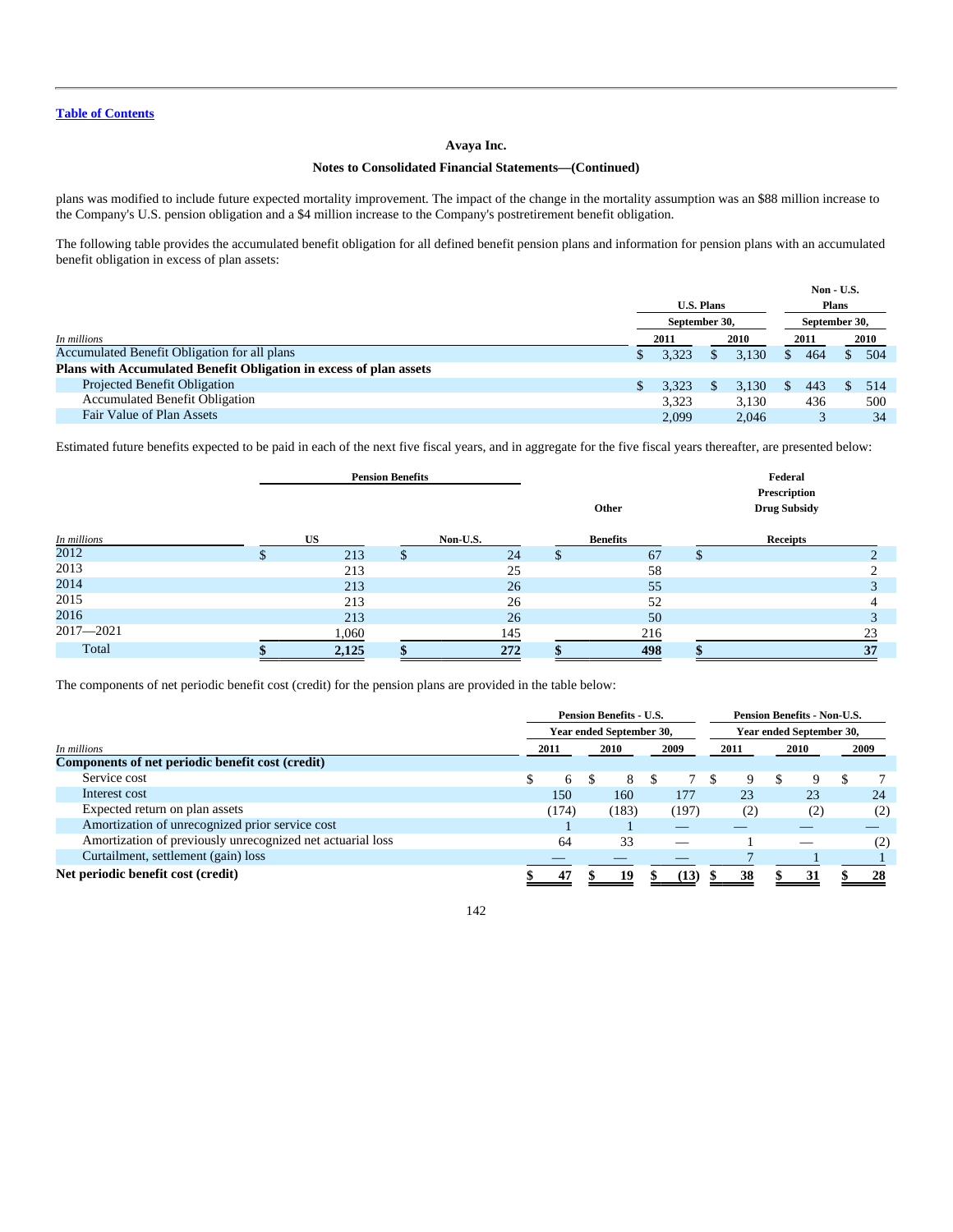## **Notes to Consolidated Financial Statements—(Continued)**

The components of net periodic benefit cost for the postretirement plans are provided in the table below:

|                                                            |  | <b>Postretirement Benefits - U.S.</b> |  |                   |  |      |  |  |
|------------------------------------------------------------|--|---------------------------------------|--|-------------------|--|------|--|--|
|                                                            |  | Year ended September 30,              |  |                   |  |      |  |  |
| In millions                                                |  | 2011<br><b>2010</b><br>2009           |  |                   |  |      |  |  |
| Components of net periodic benefit cost (credit)           |  |                                       |  |                   |  |      |  |  |
| Service cost                                               |  |                                       |  |                   |  |      |  |  |
| Interest cost                                              |  | 31                                    |  | 37                |  | 42   |  |  |
| Expected return on plan assets                             |  | (11)                                  |  | $\left(12\right)$ |  | (10) |  |  |
| Amortization of unrecognized prior service cost            |  |                                       |  |                   |  |      |  |  |
| Amortization of previously unrecognized net actuarial loss |  |                                       |  |                   |  |      |  |  |
| Net periodic benefit cost (credit)                         |  | 29                                    |  | 35                |  |      |  |  |

The estimated amounts to be amortized from accumulated other comprehensive income into net periodic benefit cost during fiscal 2012 are provided in the table below:

|                                      | <b>Pension</b> |                      |  | Pension                  | Postretirement  |
|--------------------------------------|----------------|----------------------|--|--------------------------|-----------------|
| In millions                          |                | <b>Benefits - US</b> |  | <b>Benefits - Non-US</b> | <b>Benefits</b> |
| Amortization of prior service cost   |                |                      |  |                          |                 |
| Recognized net actuarial loss (gain) |                | QQ                   |  |                          |                 |
|                                      |                | 100                  |  |                          |                 |

The weighted average assumptions used to determine the benefit obligation for the pension and postretirement plans are provided in the table below:

|                                                                    | Pension<br><b>Pension</b>        |             |                                             |             | <b>Postretirement</b> |       |
|--------------------------------------------------------------------|----------------------------------|-------------|---------------------------------------------|-------------|-----------------------|-------|
|                                                                    | Benefits - U.S.<br>September 30, |             | <b>Benefits - Non-U.S.</b><br>September 30. |             | <b>Benefits</b>       |       |
|                                                                    |                                  |             |                                             |             | September 30,         |       |
|                                                                    | 2011                             | <b>2010</b> | 2011                                        | <b>2010</b> | 2011                  | 2010  |
| Weighted-average assumptions used to determine benefit obligations |                                  |             |                                             |             |                       |       |
| Discount rate                                                      | 4.65%                            | 4.95%       | 4.99%                                       | 4.34%       | 4.58%                 | 4.85% |
| Rate of compensation increase                                      | 4.00%                            | 4.00%       | 3.37%                                       | 3.28%       | 4.00%                 | 4.00% |

The weighted average assumptions used to determine the net periodic benefit cost for the pension and postretirement plans are provided in the tables below:

|                                                                          | <b>Pension Benefits - U.S.</b> |             |       | <b>Pension Benefits - Non-U.S.</b> |       |       |  |  |
|--------------------------------------------------------------------------|--------------------------------|-------------|-------|------------------------------------|-------|-------|--|--|
|                                                                          | Year ended September 30,       |             |       | Year ended September 30.           |       |       |  |  |
|                                                                          | 2011                           | <b>2010</b> | 2009  | 2011                               | 2010  | 2009  |  |  |
| Weighted-average assumptions used to determine net periodic benefit cost |                                |             |       |                                    |       |       |  |  |
| Discount rate                                                            | 4.95%                          | 5.65%       | 7.60% | 4.34%                              | 5.55% | 6.70% |  |  |
| Expected return on plan assets                                           | 8.50%                          | 8.50%       | 8.75% | 4.12%                              | 5.28% | 6.34% |  |  |
| Rate of compensation increase                                            | 4.00%                          | 4.00%       | 4.00% | 3.28%                              | 3.29% | 3.22% |  |  |

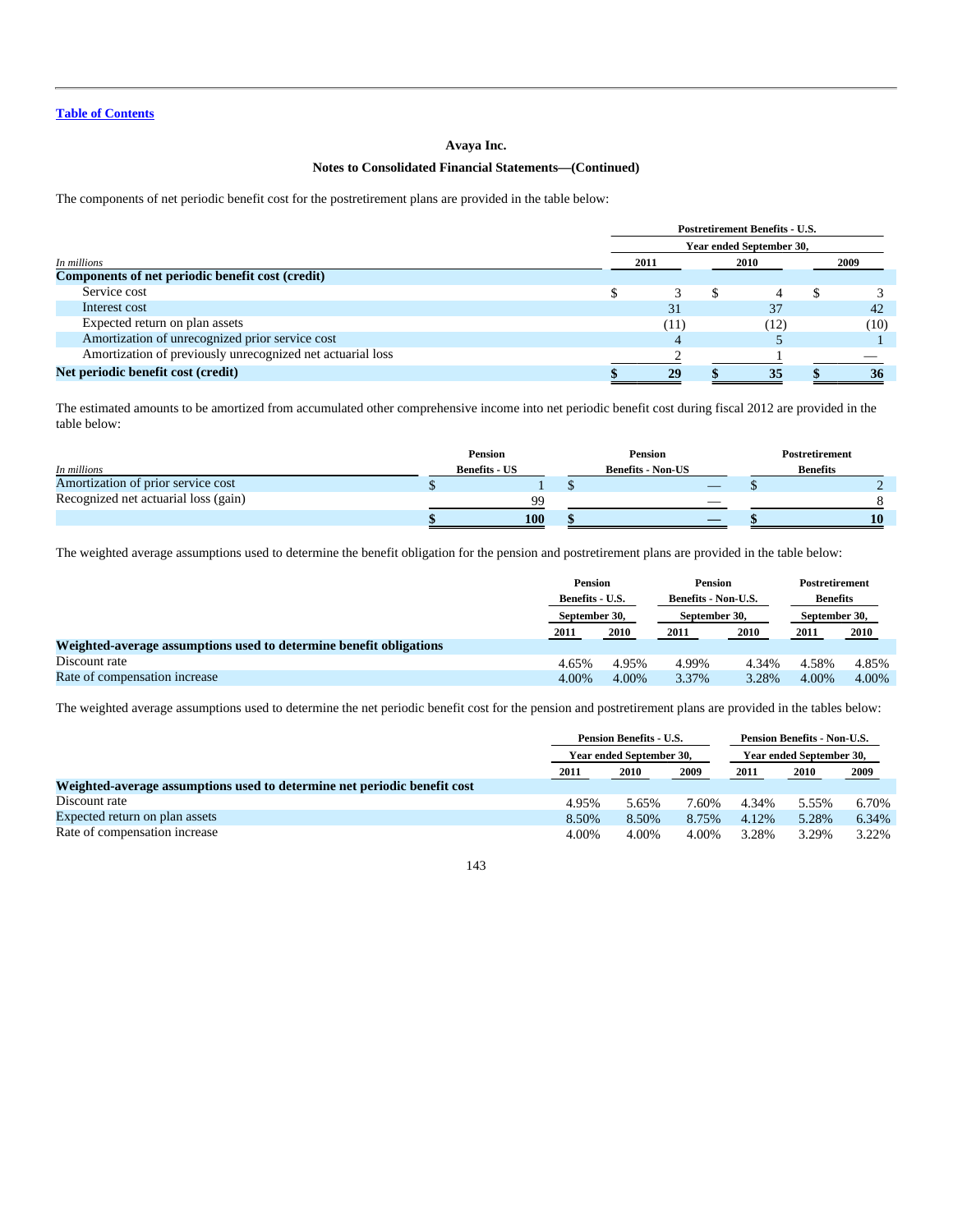### **Notes to Consolidated Financial Statements—(Continued)**

|                                                                          | <b>Postretirement Benefits</b> |             |       |  |  |
|--------------------------------------------------------------------------|--------------------------------|-------------|-------|--|--|
|                                                                          | Year ended September 30,       |             |       |  |  |
|                                                                          | 2011                           | <b>2010</b> | 2009  |  |  |
| Weighted-average assumptions used to determine net periodic benefit cost |                                |             |       |  |  |
| Discount rate                                                            | 4.85%                          | 5.50%       | 7.58% |  |  |
| Expected return on plan assets                                           | 7.50%                          | 8.00%       | 6.75% |  |  |
| Rate of compensation increase                                            | 4.00%                          | 4.00%       | 4.00% |  |  |

The discount rate is subject to change each year, consistent with changes in rates of return on high-quality fixed-income investments currently available and expected to be available during the expected benefit payment period. The Company selects the assumed discount rate for its U.S. pension and postretirement plans by applying the published rates of existing yield curves, such as the Citigroup Pension Discount Curve and the Citigroup above Median Pension Discount Curve, to the expected benefit payment streams and develops a rate at which it is believed the benefit obligations could be effectively settled. The Company follows a similar process for its non-U.S. pension plans by applying the published iBoxx indices. Based on the published rates as of September 30, 2011, the Company used a weighted average discount rate of 4.65% for the U.S. pension plans, 4.99% for the non-U.S. pension plans, and 4.58% for the postretirement plans, a decrease of 30 basis points, an increase of 65 basis points and a decrease of 27 basis points, respectively, from the rates used as of September 30, 2010. As of September 30, 2011, this had the effect of increasing the projected U.S. pension benefit obligations by approximately \$108 million, decreasing the non-U.S. pension benefit obligation by \$50 million, and increasing the accumulated postretirement benefit obligation by approximately \$19 million. For fiscal 2012, this has the effect of increasing the U.S. pension and postretirement service cost by less than \$1 million.

The expected long-term rate of return on U.S. pension and postretirement plan assets is selected by applying forward-looking capital market assumptions to the strategic asset allocation approved by the governing body for each plan. The forward-looking capital market assumptions are developed by an investment adviser and reviewed by the Company for reasonableness. The return and risk assumptions consider such factors as anticipated long-term performance of individual asset classes, risk premium for active management based on qualitative and quantitative analysis, and correlations of the asset classes that comprise the asset portfolio.

Based on an analysis of the U.S. qualified pension plans completed in fiscal 2011, the expected long-term rate of return for fiscal 2012 will remain unchanged at 8.50%. A 25 basis point change in the expected long-term rate of return will result in approximately a \$5 million change in pension expense.

Based on an analysis of the postretirement plans completed in fiscal 2011, the expected long-term rate of return for fiscal 2012 will remain unchanged at 7.5%. A 25 basis point change in the expected long-term rate of return will result in a change in postretirement expense of less than \$1 million.

The assumed health care cost trend rates for postretirement benefit plans were as follows:

|                                                                               | September 30, | September 30, |
|-------------------------------------------------------------------------------|---------------|---------------|
|                                                                               | 2011          | 2010          |
| Health care cost trend rate assumed for next year                             | 8.9%          | 9.4%          |
| Rate to which the cost trend rate is assumed to decline (ultimate trend rate) | 5.5%          | 5.5%          |
| Year that the rate reaches the ultimate trend rate                            | 2019          | 2019          |

The Company's cost for postretirement healthcare claims is capped and the projected postretirement healthcare claims exceed the cap. Therefore, postretirement healthcare trend rates have no effect on the amounts reported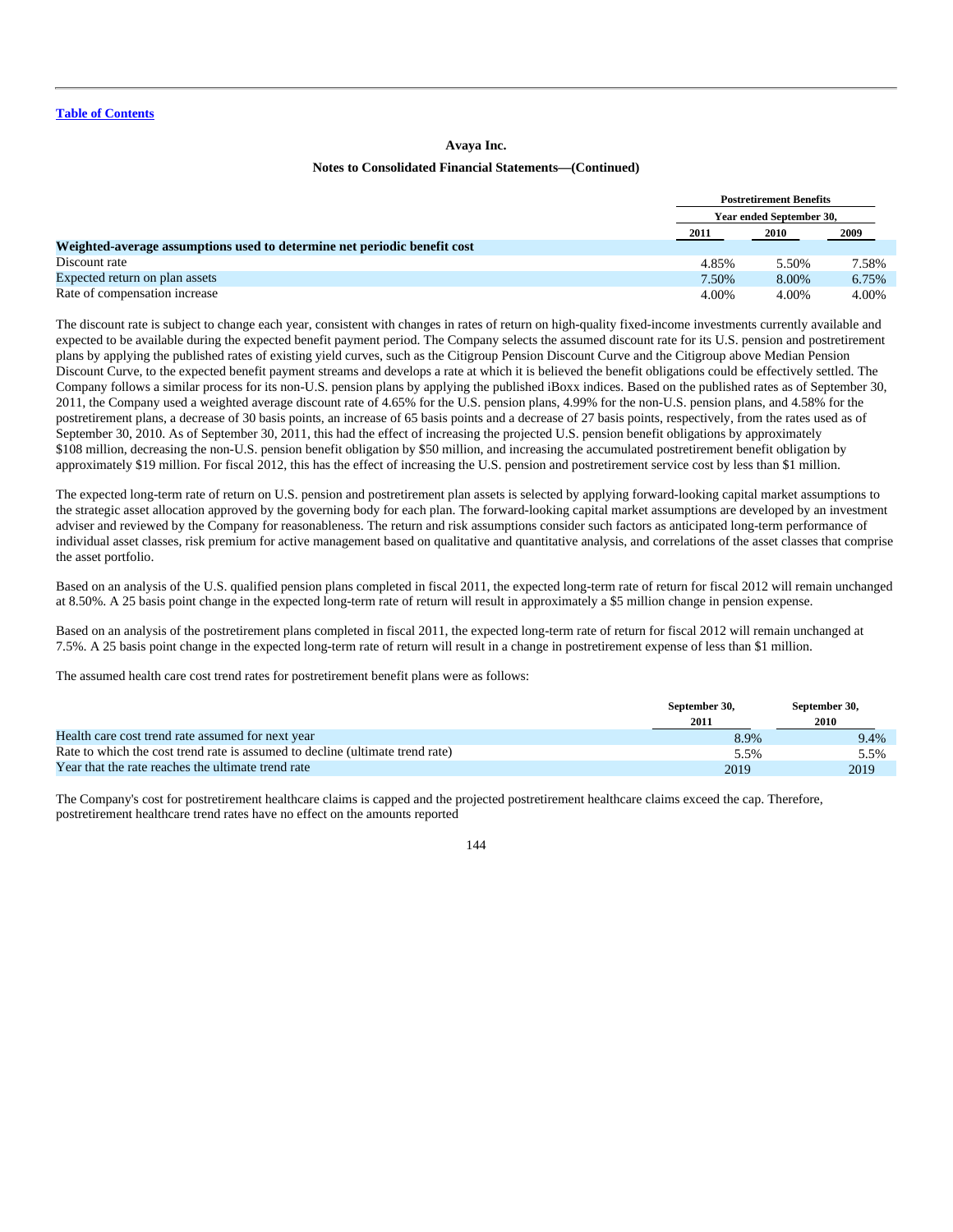## **Notes to Consolidated Financial Statements—(Continued)**

for the postretirement health care plan. As of September 30, 2011, neither a one-percentage-point increase nor a one-percentage-point decrease in the Company's healthcare cost trend rates would have any impact on the postretirement benefit obligation and the service and interest cost components of net periodic benefit cost.

The weighted-average asset allocation of the pension and postretirement plans by asset category and target allocation is as follows:

|                          |               | <b>Pension Plan</b> |               | <b>Pension Plan</b> |      |                    | <b>Postretirement</b> |               |  |  |
|--------------------------|---------------|---------------------|---------------|---------------------|------|--------------------|-----------------------|---------------|--|--|
|                          |               | Assets - U.S.       |               | Assets - Non-U.S.   |      | <b>Plan Assets</b> |                       |               |  |  |
|                          | September 30, |                     | Long-term     | September 30,       |      | September 30,      |                       | Long-term     |  |  |
| <b>Asset Category</b>    | 2011          | 2010                | <b>Target</b> | 2011                | 2010 | 2011               | 2010                  | <b>Target</b> |  |  |
| <b>Equity Securities</b> | 24%           | 33%                 | 30%           | 8%                  | 17%  | 52%                | 54%                   | 55%           |  |  |
| <b>Debt Securities</b>   | 42%           | 40%                 | 39%           | 71%                 | 73%  | 48%                | 46%                   | 45%           |  |  |
| <b>Hedge Funds</b>       | 9%            | 9%                  | 10%           |                     |      |                    |                       |               |  |  |
| Private Equity           | 7%            | 7%                  | 7%            |                     |      |                    |                       |               |  |  |
| <b>Real Estate</b>       | 3%            | 2%                  | 3%            | _                   | 1%   | _                  |                       |               |  |  |
| Commodities              | 1%            | _                   | 3%            |                     |      |                    |                       |               |  |  |
| Other $(1)$              | 14%           | 9%                  | 8%            | 21%                 | 9%   |                    |                       |               |  |  |
| <b>Total</b>             | 100%          | 100%                | 100%          | 100%                | 100% | 100%               | 100%                  | 100%          |  |  |

(1) The Other category for U.S. pension plan assets includes cash/cash equivalents and derivative financial instruments. The Other category for non-U.S. pension assets includes insurance contracts with a guaranteed interest credit.

The Company's asset investment strategy focuses on maintaining a diversified portfolio of professionally managed assets designed to optimize returns subject to a prudent level of risk. Risk management practices include diversification across asset classes and investment styles and periodic rebalancing toward asset allocation targets. An asset-liability study is performed on an annual basis for the pension plans, and on an as-necessary basis for the postretirement plans, to determine the optimal asset mix to meet future benefit obligations. The most recent asset-liability studies were completed in fiscal 2011 for the pension plans and fiscal 2010 for the postretirement plans.

As part of the Company's investment and risk management strategy, the U.S. pension plans enter into both derivatives and long bond portfolios to minimize their sensitivity to interest rate movements. The derivative financial instruments used in support of the interest rate risk management investment strategy include forwards, futures, swaptions and swaps. The use of derivative financial instruments for speculative purposes is prohibited by the Company's investment policy.

Also, as part of the Company's investment strategy, the U.S. pension plans invest in hedge funds, real estate funds and private equity to provide additional uncorrelated returns. All funds are broadly diversified to minimize exposure to any one specific investment.

The fair value of plan assets is determined by the trustee, and reviewed by the Company, using unadjusted quoted prices in an active market (classified as Level 1) when available. Assets for which quoted market prices are not available are valued using other observable valuation inputs (classified as Level 2) when available. Level 2 inputs include quoted prices for similar assets in an active market, quoted prices for identical or similar assets in an inactive market, and observable inputs other than quoted prices such as reported trades, unadjusted broker/dealer quotes, etc. Assets for which neither quoted prices nor sufficient observable market data is available are valued using unobservable inputs (classified as Level 3). Typically, an unobservable input is the value provided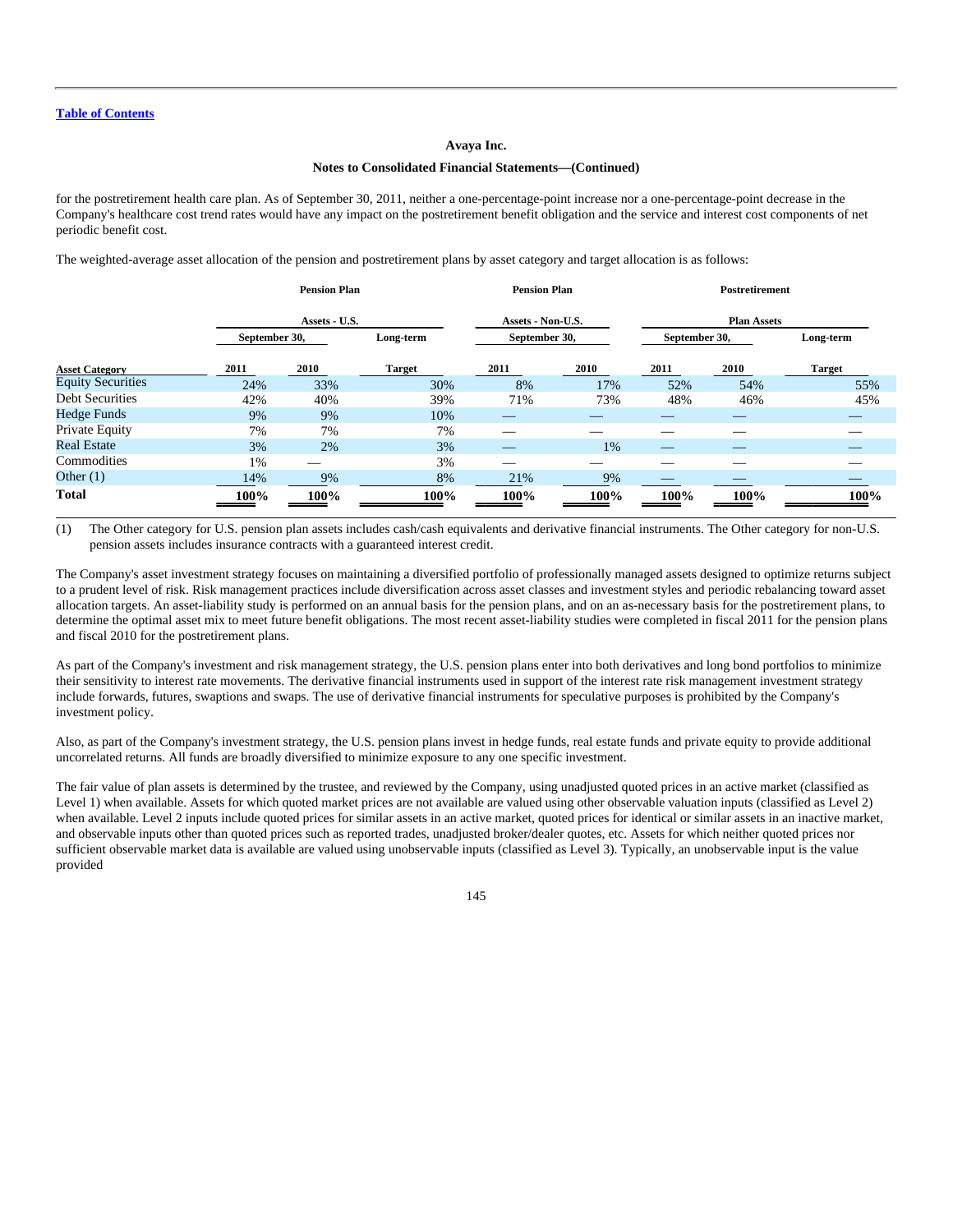## **Notes to Consolidated Financial Statements—(Continued)**

by a limited partnership, which is reviewed for reasonableness based on benchmark performance and review of audited financial statements when available. Because of the inherent uncertainty of valuation, estimated fair values may differ significantly from the fair values that would have been used had quoted prices in an active market existed.

The following tables summarize the fair value of the U.S. pension plans assets by asset class:

## **Fair Value Measurements of U.S. Pension Assets**

|                                     | as of September 30, 2011 |         |              |         |               |         |              |              |  |  |  |
|-------------------------------------|--------------------------|---------|--------------|---------|---------------|---------|--------------|--------------|--|--|--|
| Dollars in millions                 |                          | Level 1 |              | Level 2 |               | Level 3 |              | <b>Total</b> |  |  |  |
| Cash and cash equivalents (a)       | $\mathcal{S}$            |         | $\mathbb{S}$ | 50      | $\mathsf{\$}$ |         | $\mathbb{S}$ | 50           |  |  |  |
| U.S. Government debt securities (b) |                          |         |              | 225     |               |         |              | 225          |  |  |  |
| Corporate debt securities (c):      |                          |         |              |         |               |         |              |              |  |  |  |
| Investment grade                    |                          |         |              | 227     |               | 4       |              | 231          |  |  |  |
| Other debt securities               |                          |         |              | 8       |               |         |              | 8            |  |  |  |
| Equity securities (d):              |                          |         |              |         |               |         |              |              |  |  |  |
| U.S. large/mid-cap                  |                          | 74      |              |         |               |         |              | 74           |  |  |  |
| U.S. small cap                      |                          | 39      |              |         |               |         |              | 39           |  |  |  |
| Non-U.S. Equity                     |                          | 60      |              |         |               |         |              | 60           |  |  |  |
| Real estate (e)                     |                          |         |              |         |               | 61      |              | 68           |  |  |  |
| Private equity (f)                  |                          |         |              |         |               | 148     |              | 148          |  |  |  |
| Investment funds $(g)$ :            |                          |         |              |         |               |         |              |              |  |  |  |
| Cash and cash equivalents           |                          |         |              | 207     |               |         |              | 207          |  |  |  |
| Investment grade corporate debt     |                          |         |              | 270     |               |         |              | 270          |  |  |  |
| High-yield debt                     |                          | 34      |              | 35      |               |         |              | 69           |  |  |  |
| Emerging market debt                |                          |         |              | 81      |               |         |              | 81           |  |  |  |
| U.S. equity                         |                          |         |              | 143     |               |         |              | 143          |  |  |  |
| Non-U.S. equity                     |                          |         |              | 113     |               |         |              | 113          |  |  |  |
| Emerging market equity              |                          |         |              | 73      |               |         |              | 73           |  |  |  |
| Multi-strategy hedge funds (h)      |                          |         |              | 166     |               | 13      |              | 179          |  |  |  |
| Commodities (i)                     |                          |         |              | 26      |               |         |              | 26           |  |  |  |
| Derivative instruments (j)          |                          |         |              | 59      |               |         |              | 60           |  |  |  |
| Other plan assets (liabilities)     |                          |         |              | (25)    |               |         |              | (25)         |  |  |  |
| Total plan assets at fair value     |                          | 208     |              | 1,665   |               | 226     |              | 2,099        |  |  |  |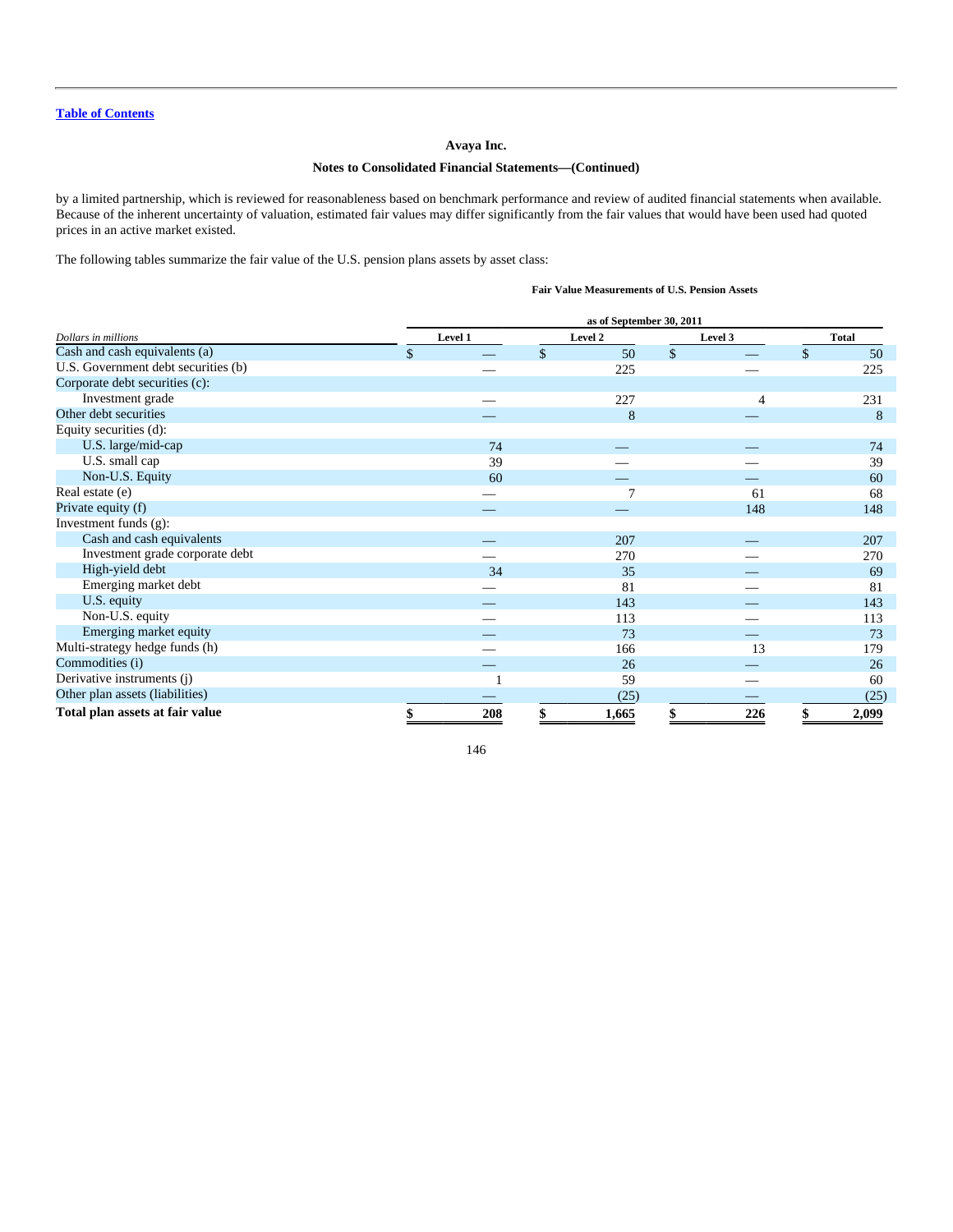#### **Notes to Consolidated Financial Statements—(Continued)**

**Fair Value Measurements of U.S. Pension Assets**

|                                     | as of September 30, 2010 |         |    |                |         |     |    |                |  |  |  |
|-------------------------------------|--------------------------|---------|----|----------------|---------|-----|----|----------------|--|--|--|
| In millions                         |                          | Level 1 |    | Level 2        | Level 3 |     |    | <b>Total</b>   |  |  |  |
| Cash and cash equivalents (a)       | \$                       | 5       | \$ | 116            | \$      |     | \$ | 121            |  |  |  |
| U.S. Government debt securities (b) |                          |         |    | 209            |         |     |    | 209            |  |  |  |
| Corporate debt securities (c):      |                          |         |    |                |         |     |    |                |  |  |  |
| Investment grade                    |                          |         |    | 201            |         | 4   |    | 205            |  |  |  |
| Other debt securities               |                          |         |    | $\overline{4}$ |         |     |    | $\overline{4}$ |  |  |  |
| Equity securities (d):              |                          |         |    |                |         |     |    |                |  |  |  |
| U.S. large/mid-cap                  |                          | 98      |    |                |         |     |    | 98             |  |  |  |
| U.S. small cap                      |                          | 52      |    |                |         |     |    | 52             |  |  |  |
| Non-U.S. EAFE                       |                          | 73      |    |                |         |     |    | 73             |  |  |  |
| Real estate (e)                     |                          |         |    |                |         | 42  |    | 42             |  |  |  |
| Private equity partnerships (f)     |                          |         |    |                |         | 150 |    | 150            |  |  |  |
| Investment funds $(g)$ :            |                          |         |    |                |         |     |    |                |  |  |  |
| Investment grade corporate debt     |                          |         |    | 248            |         |     |    | 248            |  |  |  |
| High-yield debt                     |                          | 34      |    | 34             |         |     |    | 68             |  |  |  |
| Emerging market debt                |                          |         |    | 80             |         |     |    | 80             |  |  |  |
| U.S. equity                         |                          |         |    | 191            |         |     |    | 191            |  |  |  |
| Non-U.S. equity                     |                          |         |    | 159            |         |     |    | 159            |  |  |  |
| Emerging market equity              |                          |         |    | 103            |         |     |    | 103            |  |  |  |
| Multi-strategy hedge funds (h)      |                          |         |    | 142            |         | 31  |    | 173            |  |  |  |
| Derivative instruments (j)          |                          |         |    | 79             |         |     |    | 80             |  |  |  |
| Other plan assets (liabilities)     |                          |         |    | (10)           |         |     |    | (10)           |  |  |  |
| Total plan assets at fair value     |                          | 263     |    | 1,556          |         | 227 |    | 2,046          |  |  |  |

(a) Includes certificates of deposit, commercial paper, securities issued or guaranteed by the U.S. government or its agencies with less than one year to maturity, and repurchase agreements which are valued at cost plus accrued interest.

(b) Includes U.S. treasury bonds, notes and inflation linked bonds, which are generally valued using institutional bid evaluations from various contracted pricing vendors. Institutional bid evaluations are estimated prices that represent the price a dealer would pay for a security. Pricing inputs to the institutional bid evaluation vary by security and include benchmark yields, reported trades, unadjusted broker/dealer quotes, issuer spreads, bids, offers or other observable market data.

(c) Includes Investment grade corporate bonds diversified across various business sectors, as well as collateralized mortgage obligations and asset backed securities, which are generally valued using institutional bid evaluations from various contracted pricing vendors. Institutional bid evaluations are estimated prices that represent the price a dealer would pay for a security. Pricing inputs to the institutional bid evaluation vary by security and include benchmark yields, reported trades, unadjusted broker/dealer quotes, issuer spreads, bids, offers or other observable market data.

(d) Includes U.S. and non-U.S. corporate stocks, which are generally valued using the composite close price from an active exchange. The composite close price is the last trade of the day and can come from any exchange on which the security trades. Generally, the last trade of the day comes from the primary exchange; therefore, the composite close and the primary close price are generally the same.

(e) Includes open ended real estate commingled funds, close ended real estate limited partnerships, and insurance company separate accounts that invest primarily in U.S. office, lodging, retail and residential real estate. The insurance company separate accounts and the commingled funds account for their portfolio of assets at fair value and calculate the net asset value per share/unit ("NAV") on either a monthly or quarterly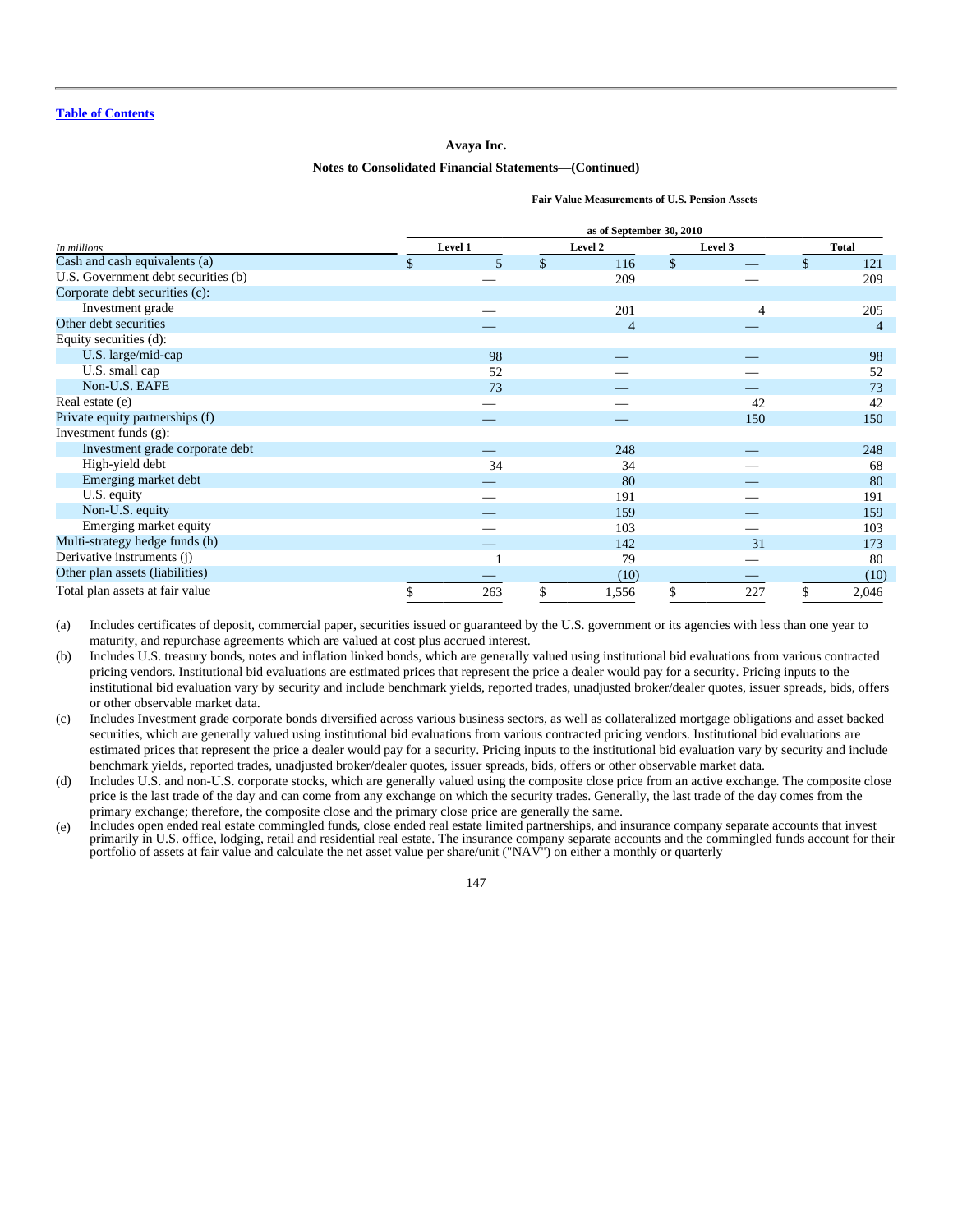#### **Avaya Inc.**

## **Notes to Consolidated Financial Statements—(Continued)**

basis. Shares can be redeemed at the NAV on a quarterly basis, provided a written redemption request is received in advance (generally 45—90 days) of the redemption date. Therefore, the undiscounted NAV is used as the fair value measurement. For limited partnerships, the fair value of the underlying assets and the capital account for each investor is determined by the General Partner ("GP"). The valuation techniques used by the GP generally consist of unobservable inputs such as discounted cash flow analysis, analysis of recent comparable sales transactions, actual sale negotiations and bona fide purchase offers received from third parties. The partnerships are typically funded over time as capital is needed to fund asset purchases, and distributions from the partnerships are received as the partnerships liquidate their underlying asset holdings. Therefore, the life cycle for a typical investment in a real estate limited partnership is expected to be approximately 10 years from initial funding.

- (f) Includes limited partner interests in various limited partnerships ("LP"s) that invest primarily in U.S. and non-U.S. investments either directly, or through other partnerships or funds with a focus on venture capital, buyouts, expansion capital, or companies undergoing financial distress or significant restructuring. The fair value of the net assets of the LPs and of the capital account of each investor is determined by the GP of each LP. Marketable securities held by the LPs are valued based on the closing price on the valuation date on the exchange where they are principally traded and may be adjusted for legal restrictions, if any. Investments without a public market are valued based on assumptions made and valuation techniques used by the GP, which consist of unobservable inputs. Such valuation techniques may include discounted cash flow analysis, analysis of recent comparable sales transactions, actual sale negotiations and bona fide purchase offers received from third parties. The LPs are typically funded over time as capital is needed to fund purchases, and distributions are received as the partnerships liquidate their underlying asset holdings. There have not been any new commitments to private equity since 2007, and no new commitments are expected under current asset allocation targets. Therefore, full liquidation of all existing LPs is expected to be completed by the year 2019.
- (g) Includes open-end funds and unit investment trusts that invest in various asset classes including: U.S. corporate debt, emerging market debt, U.S. equity and non-U.S equity. The funds account for their portfolio of assets at fair value and calculate the NAV of the fund on either a daily or monthly basis, and shares can be redeemed at the NAV. Therefore, the undiscounted NAV as reported by the funds is used as the fair value measurement.
- (h) Includes hedge fund of funds and hedge funds that pursue multiple strategies to diversify risks and reduce volatility. The funds account for their portfolio of assets at fair value and calculate the NAV of their fund on a monthly basis. The funds limit the frequency of redemptions to manage liquidity and protect the interests of the fund and its shareholders. Two of the funds, with a fair value totaling \$8 million as of September 30, 2011 are in the process of liquidation and cannot provide an estimate as to when the liquidation will be completed. However, since trades (purchases and redemptions) are executed using the NAV as calculated on the trade date, the undiscounted NAV as reported by the fund is used as the fair value measurement.
- (i) Consists of a partnership interest in a limited liability company ("LLC") that invests in a long-only, unleveraged portfolio of exchange-traded, U.S. dollar-denominated futures and forward contracts in tangible commodities. The NAV of the LLC is determined at the end of each month. The underlying futures and forward contracts are valued based upon the settlement price on the exchanges where they are traded, and where there is no settlement price, value is based upon the last trade price. An investor can withdraw all or any portion of its capital account effective as of the last day of the calendar month.
- (j) Includes futures, options and swap agreements. Futures and options are generally valued using the last trade price at which a specific contract/security was last traded on the primary exchange, which is provided by a contracted vendor. If pricing is not available from the contracted vendor, then pricing is obtained from other sources such as Bloomberg, broker bid, ask/offer quotes or the investment manager. Swaps and swaptions are generally valued by one of several contracted pricing vendors who use inputs such as interdealer broker rates and benchmark yields to create a swap yield curve and determine price based on the terms of the swap.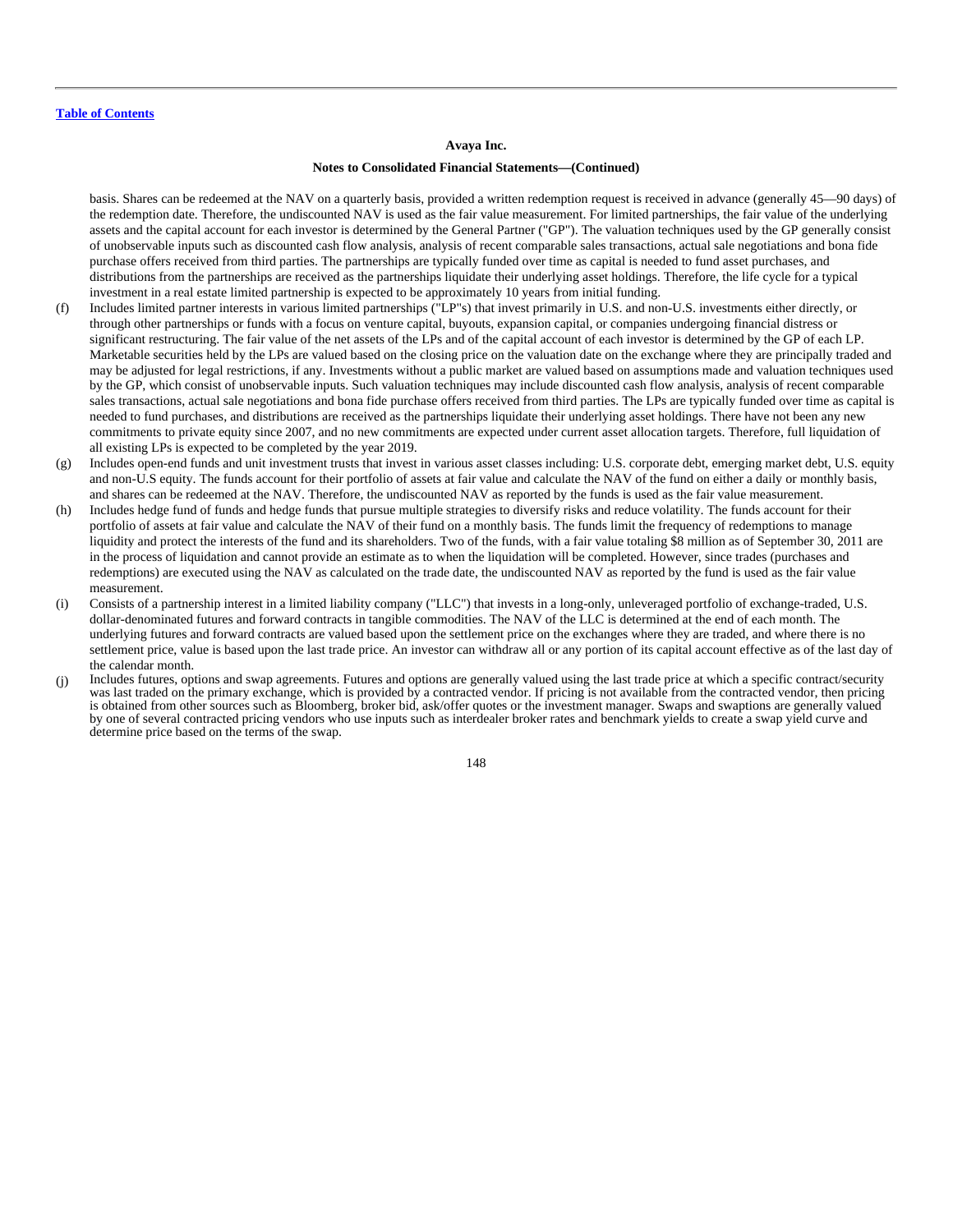## **Notes to Consolidated Financial Statements—(Continued)**

If pricing is not available through one of the contracted vendors, then pricing is obtained from another source such as the investment manager, who obtains the mark-to-market value from the counterparty and applies this value to the current face of the trade to determine price.

The following tables summarize the changes in fair value of Level 3 U.S. pension plan assets:

|                                                                                       | <b>Level 3 U.S. Pension Plan Asset Activity</b> |     |                               |   |                |                    |       |
|---------------------------------------------------------------------------------------|-------------------------------------------------|-----|-------------------------------|---|----------------|--------------------|-------|
|                                                                                       |                                                 |     | Year ended September 30, 2011 |   |                |                    |       |
|                                                                                       | Corporate                                       |     |                               |   |                |                    |       |
|                                                                                       | Debt                                            |     |                               |   | <b>Private</b> |                    |       |
| Dollars in millions                                                                   | <b>Securities</b>                               |     | <b>Real Estate</b>            |   | <b>Equity</b>  | <b>Hedge Funds</b> | Total |
| Balance at October 1, 2010                                                            |                                                 | 4   | 42<br><b>S</b>                |   | 150            | 31                 | \$227 |
| Realized gains/(losses)                                                               |                                                 | 4   | (1)                           |   | 10             |                    | 13    |
| Unrealized gains/(losses) relating to investments still held at the end of the period |                                                 |     |                               |   | 25             | 2                  | 34    |
| Purchases, sales and settlements (net)                                                |                                                 | (4) | 13                            |   | (37)           | (20)               | (48)  |
| Transfers in/(out)                                                                    |                                                 |     |                               |   |                |                    |       |
| Balance at September 30, 2011                                                         |                                                 | 4   | 61                            | ъ | 148            | 13                 | 226   |

|                                                                                       | <b>Level 3 U.S. Pension Plan Asset Activity</b> |           |                    |               |                    |                    |              |
|---------------------------------------------------------------------------------------|-------------------------------------------------|-----------|--------------------|---------------|--------------------|--------------------|--------------|
|                                                                                       |                                                 | Corporate |                    |               |                    |                    |              |
|                                                                                       | <b>Debt</b>                                     |           |                    | Private       |                    | <b>Derivative</b>  |              |
| In millions                                                                           | <b>Securities</b>                               |           | <b>Real Estate</b> | <b>Equity</b> | <b>Hedge Funds</b> | <b>Instruments</b> | <b>Total</b> |
| Balance at October 1, 2009                                                            | ٠D                                              |           | 22<br>- 55         | 140 \$<br>S.  |                    | 71 \$<br>_         | \$240        |
| Realized gains/(losses)                                                               |                                                 |           | b                  | (5)           |                    |                    |              |
| Unrealized gains/(losses) relating to investments still held at the end of the period |                                                 |           | (9)                | 19            | (3)                |                    | 10           |
| Purchases, sales and settlements (net)                                                |                                                 | (6)       | 23                 | (4)           | (13)               | (1)                | (1)          |
| Transfers in/(out) of Level 3                                                         |                                                 |           |                    |               | (27)               |                    | (27)         |
| Balance at September 30, 2010                                                         |                                                 | 4         | 42                 | 150<br>S      | 31                 |                    | \$227        |

The following table summarizes the fair value of the non-U.S. pension plan assets by asset class:

#### **Fair Value Measurements of Non-U.S. Pension Assets as of September 30, 2011**

|                                   |       |                          |       | as of September 50, 2011 |  |                          |              |  |  |
|-----------------------------------|-------|--------------------------|-------|--------------------------|--|--------------------------|--------------|--|--|
| <b>Dollars</b><br><br>in millions | Level |                          | Level |                          |  | $\alpha$ va<br>Leve      | <b>Total</b> |  |  |
| contracts<br>Insurance<br>1 a     |       | $\overline{\phantom{a}}$ |       | $\sim$                   |  | $\overline{\phantom{a}}$ |              |  |  |
|                                   |       |                          |       |                          |  |                          |              |  |  |

#### **Fair Value Measurements of Non-U.S. Pension Assets**

|                             |                          | . sentember : | 2010<br>-30. |              |
|-----------------------------|--------------------------|---------------|--------------|--------------|
| In millions                 | Level                    | Level :       | Level        | <b>Total</b> |
| Insuran<br>contracts<br>1 a | $\overline{\phantom{a}}$ | n o           | _            | $\sim$       |

(a) Funded non-U.S. pension plans are funded through insurance contracts, which provide for a guaranteed interest credit, and a profit-sharing adjustment based on the actual performance of the underlying investment assets of the insurer. The fair value of the contract is determined by the insurer based on the premiums paid by the Company plus interest credits plus the profit-sharing adjustment less benefit payments. The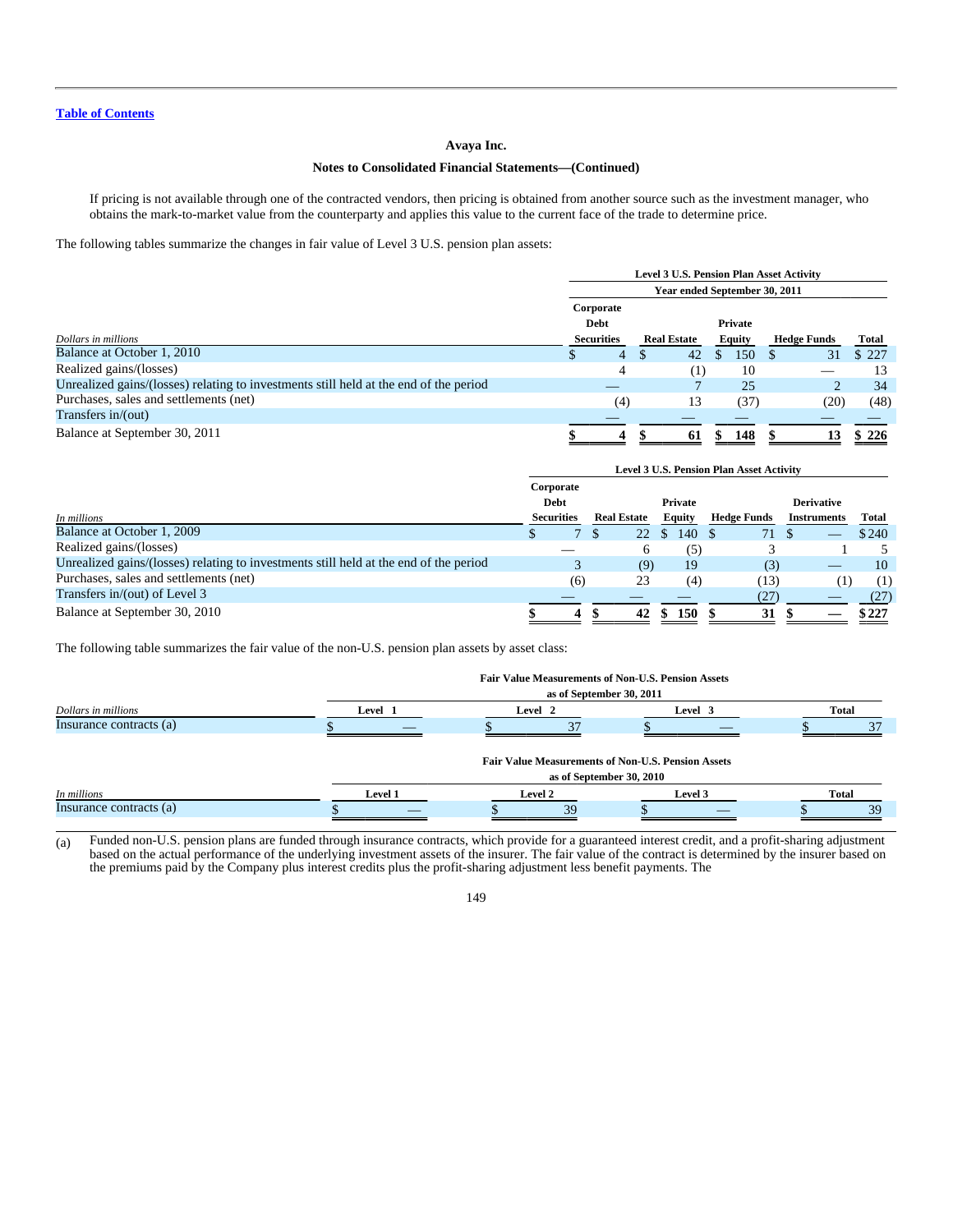## **Notes to Consolidated Financial Statements—(Continued)**

underlying assets of the insurer are invested in compliance with local rules or law, which tend to require a high allocation to fixed income securities. For example, in the Netherlands, where the pension plan assets account for 79% of the Company's total non-U.S. pension assets, the insurer's underlying asset allocation at September 30, 2011 was 90% bonds/10% equities, which is in line with the typical targeted allocation for Dutch insurance companies.

The following table summarizes the fair value of the postretirement plans assets by asset class:

|                                    | <b>Fair Value Measurements of Postretirement Assets</b> |                          |  |                                                         |  |         |  |              |  |  |
|------------------------------------|---------------------------------------------------------|--------------------------|--|---------------------------------------------------------|--|---------|--|--------------|--|--|
|                                    |                                                         |                          |  | as of September 30, 2011                                |  |         |  |              |  |  |
| Dollars in millions                |                                                         | Level 1                  |  | <b>Level 2</b>                                          |  | Level 3 |  | <b>Total</b> |  |  |
| Investment funds:                  |                                                         |                          |  |                                                         |  |         |  |              |  |  |
| Blended asset fund (a)             |                                                         | 11                       |  |                                                         |  |         |  |              |  |  |
| Group life insurance contracts (b) |                                                         |                          |  | 126                                                     |  |         |  | 126          |  |  |
| Total plan assets at fair value    |                                                         |                          |  | 126                                                     |  |         |  | 137          |  |  |
|                                    |                                                         |                          |  | <b>Fair Value Measurements of Postretirement Assets</b> |  |         |  |              |  |  |
|                                    |                                                         | as of September 30, 2010 |  |                                                         |  |         |  |              |  |  |
| In millions                        |                                                         | Level 1                  |  | Level 2                                                 |  | Level 3 |  | Total        |  |  |

| In millions                        | <b>Level 1</b> | <b>Level 2</b>           | Level ? |  | <b>Total</b> |
|------------------------------------|----------------|--------------------------|---------|--|--------------|
| Investment funds:                  |                |                          |         |  |              |
| Blended asset fund (a)             |                | $\overline{\phantom{a}}$ |         |  |              |
| Group life insurance contracts (b) |                |                          |         |  | 12C          |
| Total plan assets at fair value    |                | 126                      | _       |  |              |

(a) Represents an investment in a broadly diversified registered investment company (mutual fund). As of September 30, 2011, the funds asset allocation was approximately 69% fixed income securities, 22% U.S. equity, and 9% non-U.S. equity. The fund values its security holdings each business day as of the close of regular trading on the New York Stock Exchange and computes a NAV by dividing the total fair value of its assets minus liabilities by the number of fund shares outstanding. The fair value of the Plan's investment in the fund is calculated by multiplying the NAV by the number of shares held by the Plan.

(b) The group life insurance contracts are held in a reserve of an insurance company that provides for investment of pre-funding amounts in a family of pooled separate accounts. The fair value of each group life insurance contract is primarily determined by the value of the units it owns in the pooled separate accounts that back the policy. Each of the pooled separate accounts provides a unit NAV on a daily basis, which is based on the fair value of the underlying assets owned by the account. The postretirement plans can transact daily at the unit NAV without restriction. As of September 30, 2011, the asset allocation of the pooled separate accounts in which the contracts invest was approximately 31% U.S. government debt securities, 29% U.S. equity securities, 25% non-U.S. equity securities and 15% corporate debt securities.

#### *Multi-employer Pension Plan*

In connection with the Acquisition, the Company retained certain U.S. employees of NES that are covered by a multi-employer pension plan. Company contributions to this plan during fiscal year 2011 and the period from December 19, 2009 through September 30, 2010 were less than \$1 million.

#### *Savings Plans*

Substantially all of the Company's U.S. employees are eligible to participate in savings plans sponsored by the Company. The plans allow employees to contribute a portion of their compensation on a pre-tax and after-tax basis in accordance with specified guidelines. Avaya matches a percentage of employee contributions up to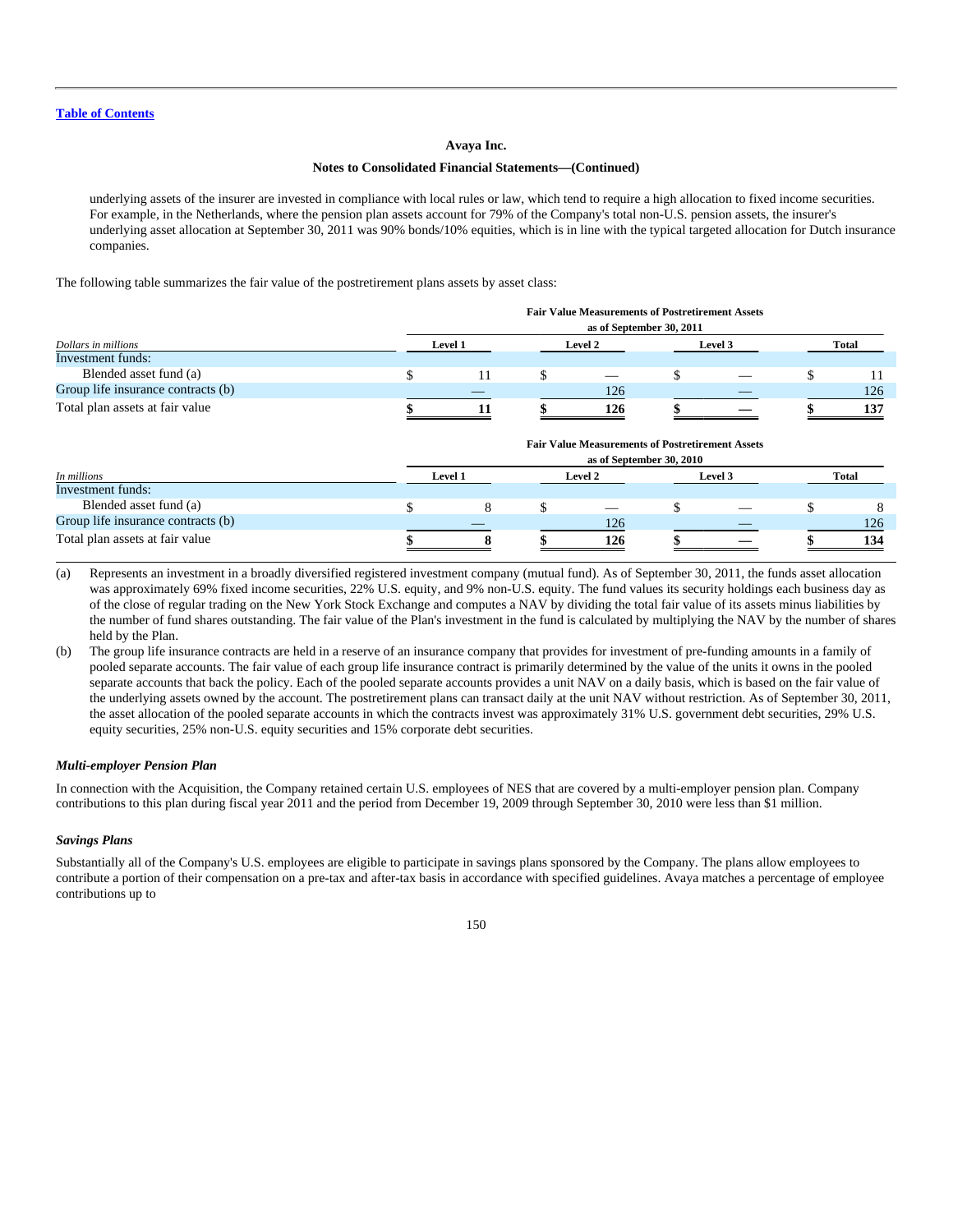## **Notes to Consolidated Financial Statements—(Continued)**

certain limits. From March 1, 2009 through March 31, 2010, the Company suspended its contributions to all non-represented employees. Pursuant to a 2009 agreement, the Company has suspended its contributions to all represented employees during the period January 1, 2010 through December 31, 2010. The Company's expense related to these savings plans was \$18 million, \$5 million and \$17 million in fiscal years 2011, 2010 and 2009, respectively.

#### **14. Share-based Compensation**

#### *Post-Merger Equity Incentive Plan*

The Avaya Holdings Corp.Amended and Restated 2007 Equity Incentive Plan ("2007 Plan") governs the issuance of equity awards, including restricted stock units and stock options, to eligible plan participants. Key employees, directors, and consultants of the Company may be eligible to receive awards under the 2007 Plan. Each stock option, when vested and exercised, and each restricted stock unit, when vested, entitles the holder to receive one share of the Parent's common stock, subject to certain restrictions on their transfer and sale as defined in the 2007 Plan and the related award agreements. As of September 30, 2011, the Parent had authorized the issuance of up to 49,848,157 shares of its common stock under the 2007 Plan, in addition to 2,924,125 shares underlying the continuation awards described below.

#### *Option Awards*

Under the 2007 Plan, stock options may not be granted with an exercise price of less than the fair market value of the underlying stock of the Parent on the date of grant. Share-based compensation expense recognized in the Consolidated Statements of Operations is based on awards ultimately expected to vest. Forfeitures are estimated at the time of grant and revised, if necessary, in subsequent periods if actual forfeitures differ from those estimates in accordance with authoritative guidance. All options awarded under the 2007 Plan expire the earlier of ten years from the date of grant or upon cessation of employment, in which event there are limited exercise provisions allowed for vested options.

During the period from October 27, 2007 through September 30, 2008 and during the year ended September 30, 2009, the Company granted time-based, performance-based "EBITDA," and market-based "multiple-of-money" options to purchase common stock of the Parent. Options granted during the period October 27, 2007 through September 30, 2008 have an exercise price of \$5.00, and options granted during the year ended September 30, 2009 have an exercise price of \$3.80, which was the fair market value (as defined under the 2007 Plan) of the underlying shares at the time granted.

Time-based options granted prior to November 17, 2009 vest over their performance periods, generally four years, and are payable in shares of the Parent's common stock upon vesting and exercise. Compensation expense equal to the fair value of the option measured on the grant date is recognized utilizing graded attribution over the requisite service period.

EBITDA options granted prior to November 17, 2009 vest in equal installments each year over a four-year period assuming annual EBITDA targets are met. In the event that any annual EBITDA target is not met, cumulative targets would permit catch-up vesting in subsequent years should these annual EBITDA targets be achieved on a cumulative basis. The fair value of EBITDA options was measured on the date of grant. Compensation expense is recorded utilizing graded attribution over the requisite service period. Vesting, and therefore compensation expense, is estimated at the time that the achievement of the annual or cumulative EBITDA targets become probable. Compensation expense is adjusted for subsequent changes in the expected outcome of the annual and cumulative EBITDA targets until the vesting date.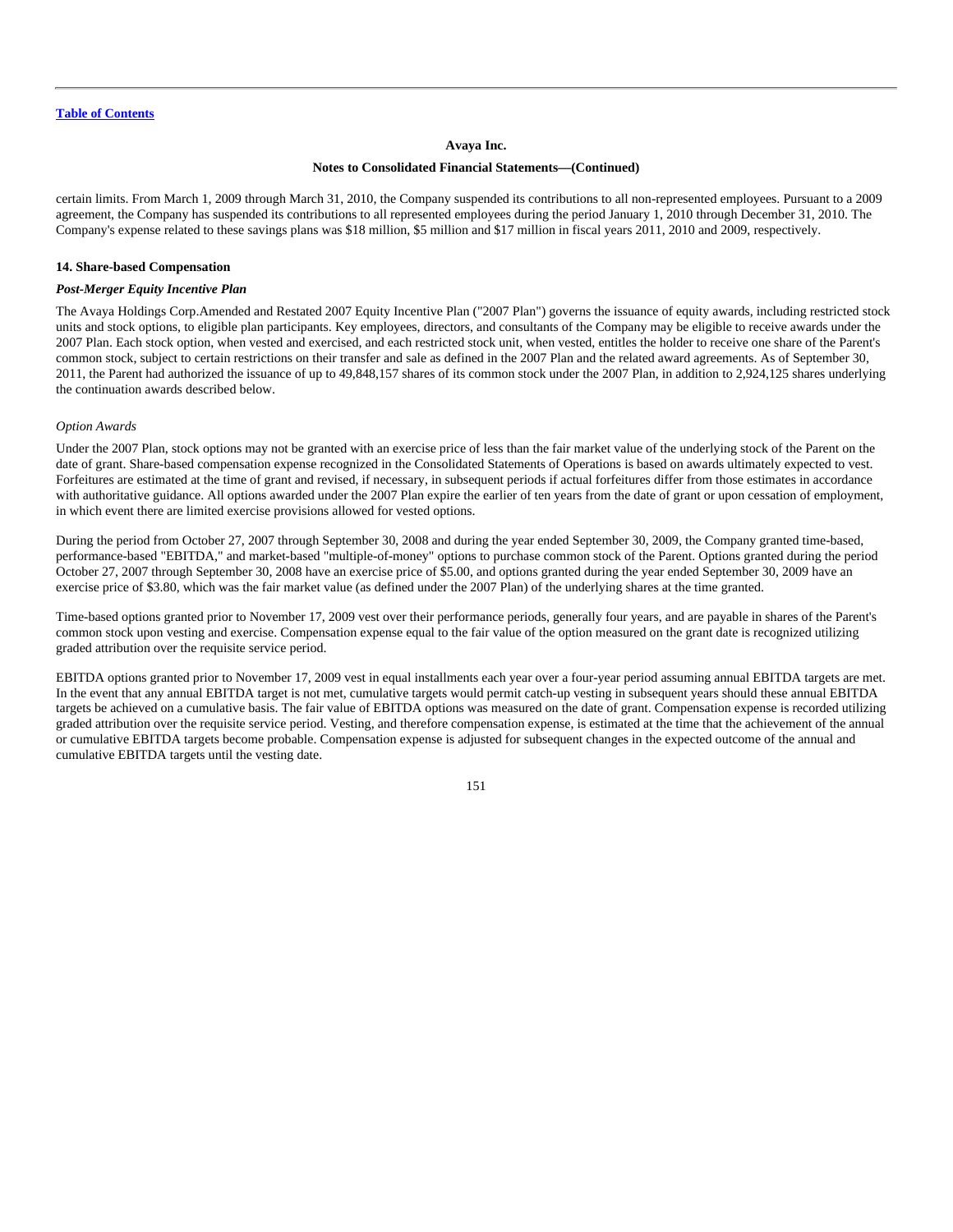## **Avaya Inc.**

## **Notes to Consolidated Financial Statements—(Continued)**

Multiple-of-money options granted prior to November 17, 2009 vest upon the achievement of defined returns on the Sponsors' initial investment in the Parent. Because vesting of the multiple-of-money market-based options is outside the control of the Company and the award recipients, compensation expense relative to the multiple-of-money options must be recognized upon the occurrence of a triggering event (e.g., sale or initial public offering of Parent). Achievement of defined returns on the Sponsors' initial investment may also cause any unvested portion of the EBITDA options to vest.

In November 2009, the Board approved a stock option exchange program through which individuals holding stock options having exercise prices of \$5.00 and \$3.80 per share could exchange them on a one-option-for-one-option basis, for replacement options with an exercise price of \$3.00 per share, the fair market value (as defined under the 2007 Plan) of the underlying shares at the time of exchange, and with new vesting terms. The replacement options issued to participants in the exchange program include time-based and market-based multiple-of-money options. The time-based options vest ratably over four years following the date of exchange. The multiple-of-money options vest upon the achievement of defined returns on the Sponsors' initial investment in the Parent. The exchange offer was closed on November 16, 2009 and 28,595,000 options were tendered for exchange and have an effective exchange date of November 17, 2009. 2,295,000 stock options were not tendered in the exchange offer. The Company has treated the stock option exchange as a modification of the terms of the options tendered for exchange. For financial reporting purposes, the Company will expense the incremental fair value for all unvested and modified options as these options vest. The incremental fair value of the modification was determined as the difference in the fair value of each option immediately before and after the modification using the CRR binomial model (discussed below). The unrecognized incremental compensation related to the time-based options as a result of the modification is \$3 million and will be recognized over the four-year vesting period which began November 17, 2009. Because vesting of the multiple-of-money market-based options is outside the control of the Company and the award recipients, compensation expense relative to the multiple-of-money options must be recognized upon the occurrence of a triggering event (e.g., sale or initial public offering of Parent).

In conjunction with the Acquisition and to provide employee retention during the integration of NES, the Company granted 7,445,750 time-based and 2,574,250 multiple-of-money options to purchase common stock of the Parent to certain key employees of Avaya and to certain key employees of NES who became employees of Avaya upon completion of the Acquisition. In addition, during fiscal 2010, the Company granted 5,138,250 time-based and 2,766,750 multiple-of-money options in the ordinary course of business.

During fiscal 2011, the Company granted 4,465,500 time-based and 2,404,500 multiple-of-money options in the ordinary course of business.

5,850,000 time-based options granted during fiscal 2010 (excluding stock options issued in the exchange offer) vested 20% on December 18, 2009, the date on which the closing of the Acquisition was completed, and will vest 20% annually thereafter for the following four years. All other time-based options granted on or subsequent to November 17, 2009 (excluding stock options issued in the exchange offer) vest over their performance periods, generally four years. Compensation expense related to time-based options equal to the fair value of the option measured on the grant date is recognized utilizing graded attribution over the requisite service period.

As is the case with multiple-of-money options issued in the exchange offer, all other multiple-of-money options granted during fiscal 2010 and during fiscal 2011 vest upon the achievement of defined returns on the Sponsors' initial investment in the Parent. Because vesting of the multiple-of-money market-based options is outside the control of the Company and the award recipients, compensation expense relative to the multiple-of-money options must be recognized upon the occurrence of a triggering event (e.g., sale or initial public offering of Parent).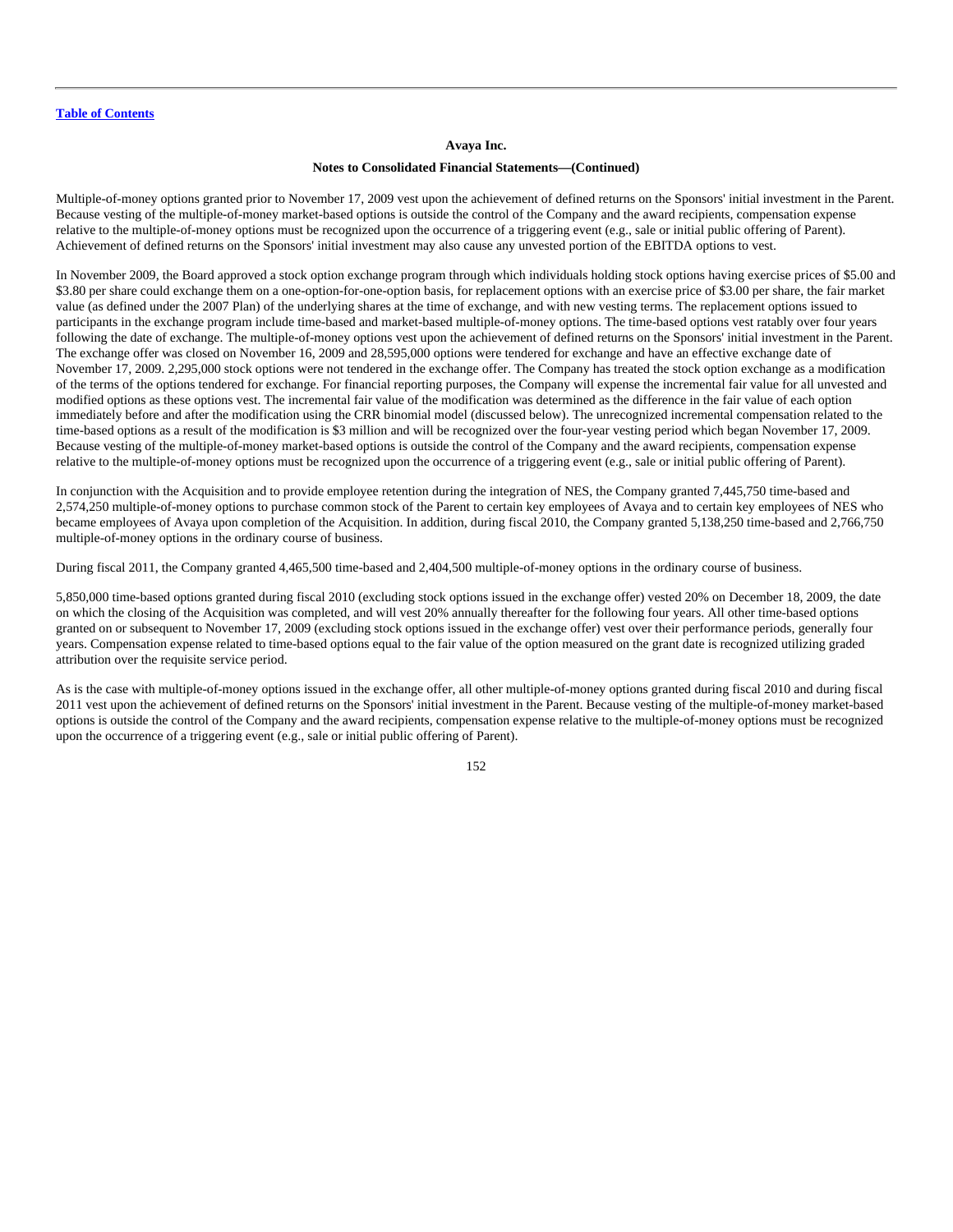## **Avaya Inc.**

## **Notes to Consolidated Financial Statements—(Continued)**

For the fiscal years ended September 30, 2011, 2010, and 2009 (excluding stock options issued in the exchange offer), the weighted-average grant-date fair value of options granted during the year was \$1.27, \$1.23, and \$2.09, respectively. The fair value of option awards is determined at the date of grant utilizing the Cox-Ross-Rubinstein ("CRR") binomial option pricing model which is affected by the fair value of the Parent's common stock as well as a number of complex and subjective assumptions. Expected volatility is based primarily on a combination of the Company's peer group's historical volatility and estimates of implied volatility of the Company's peer group. The risk-free interest rate assumption was derived from reference to the U.S. Treasury Spot rates for the expected term of the stock options. The dividend yield assumption is based on the Parent's current intent not to issue a dividend under its dividend policy. The expected holding period assumption was estimated based on the Company's historical experience.

Options granted during the six months ended March 31, 2011 have an exercise price of \$3.00, which was the estimated fair value of the underlying shares at the time granted. The fair value of each of the time-based options was \$1.29 and was determined utilizing the following assumptions: grant and strike price of \$3.00; expected term to exercise of 5 years; expected volatility of 47.82%; risk-free interest rate of 1.64%; and no dividend yield.

Options granted during the four months ended September 30, 2011 have an exercise price of \$4.40, which was the estimated fair value of the underlying shares at the time granted. The fair value of each of the time-based options was \$1.91 and was determined utilizing the following assumptions: grant and strike price of \$4.40; expected term to exercise of 5 years; expected volatility of 48.55%; risk-free interest rate of 1.48%; and no dividend yield.

Options granted during the year ended September 30, 2010, including those granted in the exchange offer, have an exercise price of \$3.00, which was the estimated fair value of the underlying shares at the time granted. The fair value of each of the time-based options was \$1.39 and was determined utilizing the following assumptions: grant and strike price of \$3.00; expected term to exercise of 5 years; expected volatility of 51.01%; risk-free interest rate of 2.28%; and no dividend yield.

The fair value of options granted during the year ended September 30, 2009 was \$2.09 and was determined utilizing the following assumptions: grant and strike price of \$3.80; expected term to exercise of 5 years; expected volatility of 63.94%; risk-free interest rate of 2.24%; and no dividend yield.

For the fiscal years ended September 30, 2011, 2010 and 2009, the Company recognized share-based compensation associated with these options of \$10 million, \$16 million, and \$9 million, respectively, which is included in costs and operating expenses. At September 30, 2011, there was \$11 million of unrecognized share-based compensation that the Company expects to recognize as expense over the next three to four years associated with 2007 Plan options. The expected expense does not include any compensation associated with the multiple-of-money and EBITDA awards. At September 30, 2011 there are 7,149,453 vested and exercisable options outstanding with a weighted average exercise price of \$3.08, a fair value at the date of grant of \$14 million and an intrinsic value of \$10 million. At September 30, 2011, exercisable options and unvested time-based options that are expected to vest aggregate to 27,344,560 and have a weighted average exercise price of \$3.10, a fair value at the date of grant of \$52 million and an intrinsic value of \$35 million. During the year ended September 30, 2011, 54,609 options were exercised with an intrinsic value of less than \$1 million.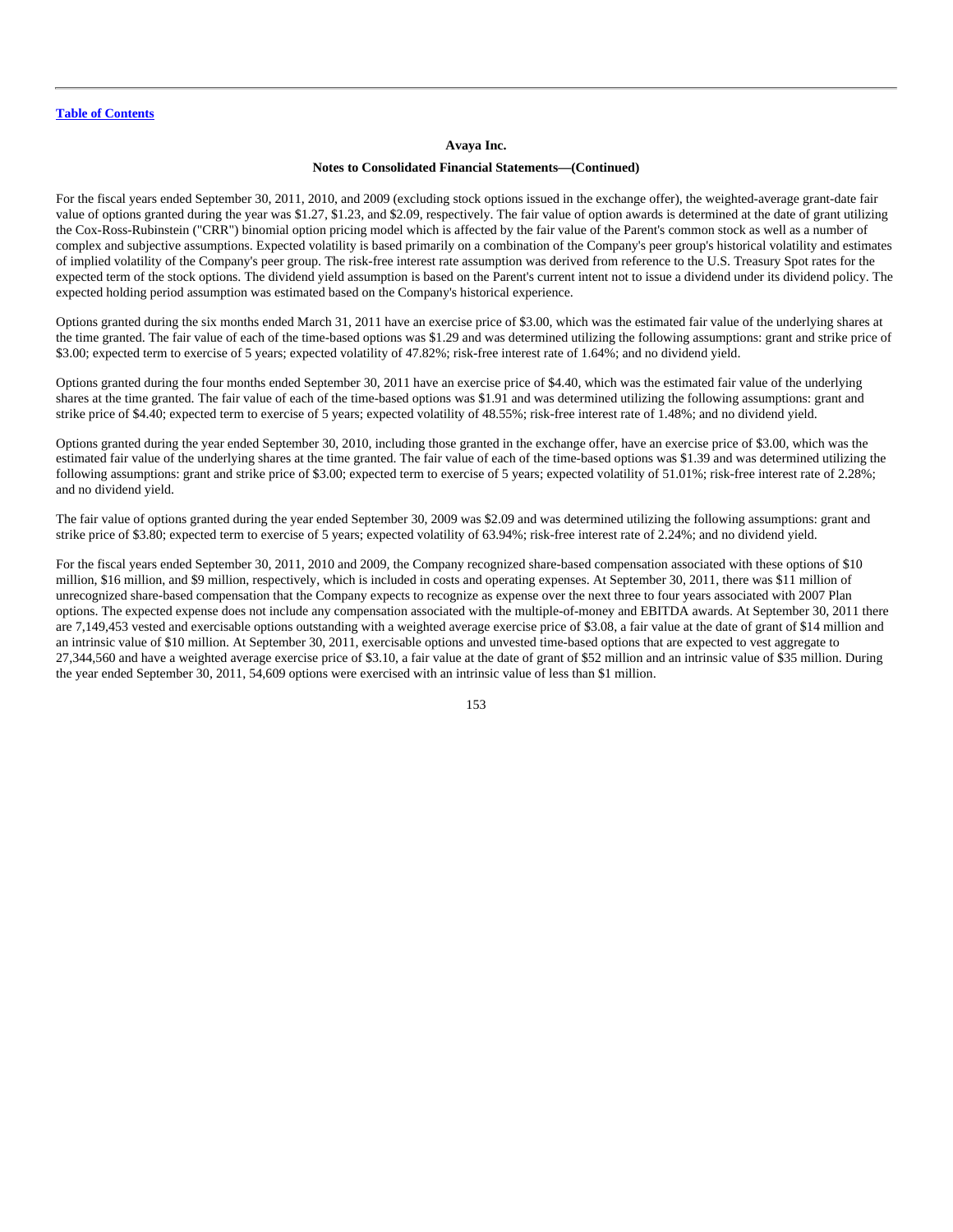## **Notes to Consolidated Financial Statements—(Continued)**

The following table summarizes option awards under the 2007 Plan (excluding the continuation options, as discussed below):

|                                |                   | Multiple-of-             |         |              |       | Weighted<br>Average<br><b>Exercise</b> | <b>Fair Value</b><br>at Date of<br>Grant |
|--------------------------------|-------------------|--------------------------|---------|--------------|-------|----------------------------------------|------------------------------------------|
| Options (in 000s)              | <b>Time-based</b> | <b>EBITDA</b>            | Money   | <b>Total</b> | Price |                                        | (in 000s)                                |
| Outstanding—October 1, 2010    | 29,597            | 154                      | 14,383  | 44.134       |       | 3.03                                   | 70,800                                   |
| Granted                        | 4.466             | $\overline{\phantom{m}}$ | 2,404   | 6,870        |       | 3.58                                   | 8,705                                    |
| Exercised                      | (55)              | $\overline{\phantom{a}}$ |         | (55)         | - 5   | 3.00                                   | (105)                                    |
| Forfeited                      | (4,905)           | (58)                     | (2,390) | (7,353)      |       | 3.08                                   | (11, 846)                                |
| Outstanding-September 30, 2011 | 29,103            | 96                       | 14,397  | 43,596       |       | 3.11                                   | 67,554                                   |

#### *Restricted Stock Units*

The Company has issued restricted stock units ("RSUs") each of which represents the right to receive one share of the Parent's common stock when fully vested. The fair value of the common stock underlying the RSUs was estimated by the Board of Directors at the date of grant.

## *2011 Awards*

During fiscal 2011, the Company awarded 305,000 RSUs in the ordinary course of business. The fair market value of these awards (as defined under the 2007 Plan) at the date of grant was \$3.00 per share for RSUs awarded prior to May 2011 and \$4.40 per share for RSUs awarded subsequent to May 2011. These awards generally vest 50% on each of the first and second anniversaries of the grant date.

## *2010 Awards*

In November 2009, the Company granted to its Chief Financial Officer, Anthony Massetti, in connection with his offer of employment 150,000 RSUs, which vest 50% on the first anniversary of the grant date and 25% on each of the second and third anniversaries of the grant date. In accordance with the terms of this grant, following Mr. Massetti's termination of employment, Parent has the right to purchase from him shares issued on the vesting of these RSUs at a purchase price per share equal to the greater of the fair market value of a share of Parent common stock or \$13.00. Further, (i) if Mr. Massetti's employment is terminated other than for cause, (ii) if he voluntarily resigns for good reason or (iii) upon his death or disability, Mr. Massetti has the right to require Parent to purchase from him any and all of the shares of common stock subject to his vested RSUs at a purchase price per share equal to the greater of the fair market value of a share of Parent common stock and \$13.00. If Mr. Massetti exercises this right, then Parent will have the right to defer the payment to a change in control event, as defined in the 2007 Plan. At September 30, 2010, the estimated fair value of each of Mr. Massetti's RSUs was \$13.00.

In addition, during fiscal 2010, the Company awarded 345,000 RSUs in the ordinary course of business. The fair value of these awards (as defined under the 2007 Plan) at the date of grant was \$3.00 per share. These awards generally vest 50% on each of the first and second anniversaries of the grant date.

#### *2009 Awards*

During fiscal 2009, the Company awarded 330,789 RSUs to several employees, of which 40,000 RSUs vested through January 2009 and the rest of which vest through May 2013. The fair value of these awards (as defined under the 2007 Plan) at the date of grant was \$3.80 per share.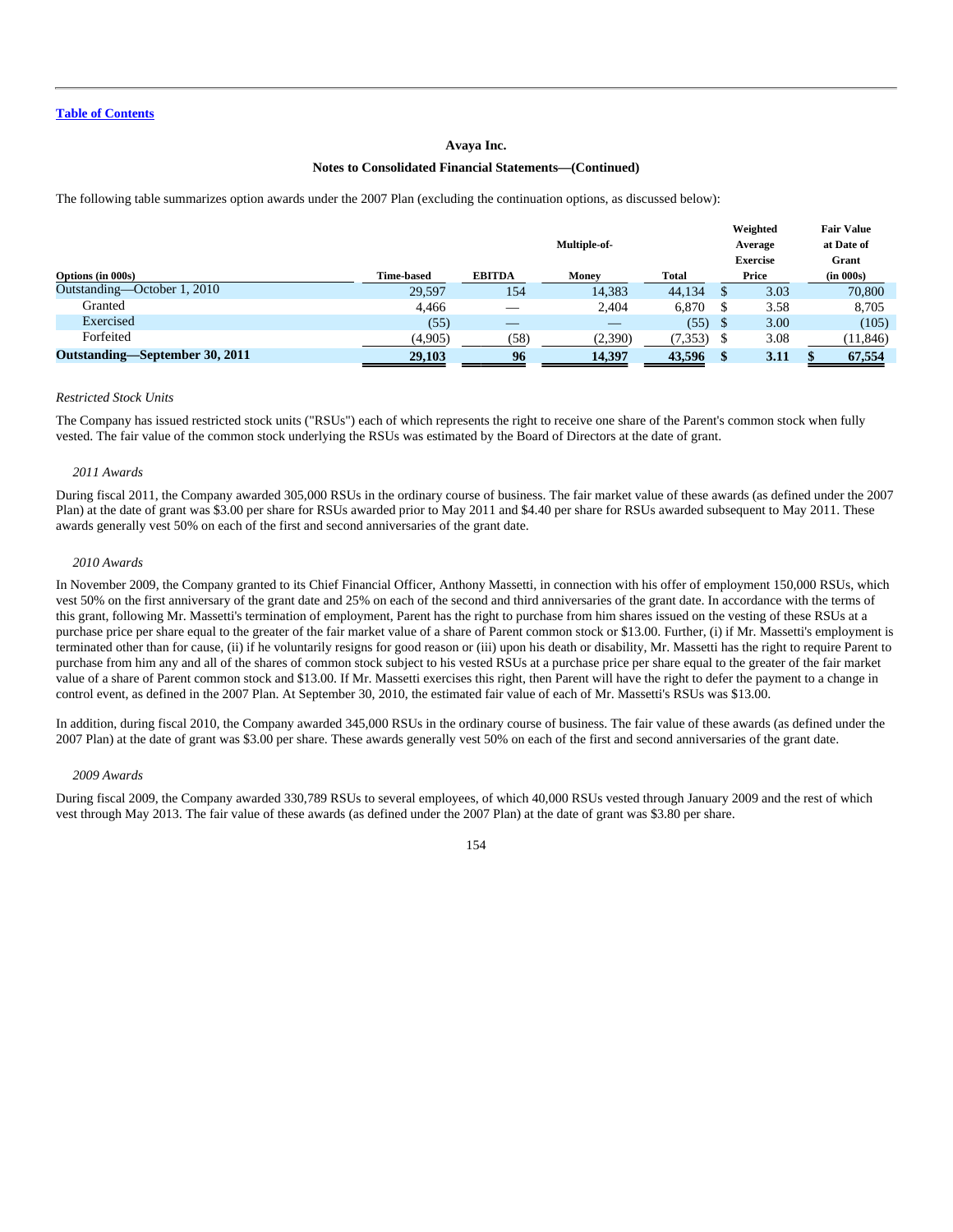## **Avaya Inc.**

### **Notes to Consolidated Financial Statements—(Continued)**

In December 2008, the Company granted to its chief executive officer, Kevin Kennedy, 400,000 RSUs, which vest equally on the first, second, third and fourth anniversary dates of the effective date of his employment agreement, December 22, 2008. In accordance with the terms of this RSU grant, after December 22, 2010, and prior to an initial public offering, (i) if Mr. Kennedy's employment is terminated other than for cause, (ii) if he voluntarily resigns for any reason, or (ii) upon his death or disability, Mr. Kennedy has the right to require the Parent to purchase from him any or all of the shares of common stock subject to his vested RSUs at \$10 per share (the "RSU Price"). Further, in the event that certain "drag-along" or "tag-along" provisions under the management stockholders' agreement are exercised and Mr. Kennedy sells shares of common stock underlying vested RSUs in certain transactions and receives less than \$10 per share, then Parent is obligated to pay to Mr. Kennedy the difference between \$10 per share and the amount realized by Mr. Kennedy in such transaction. At September 30, 2011, the estimated fair value of each of Mr. Kennedy's RSUs was \$10.00.

#### *2008 Awards*

In November 2007, the Company awarded 60,000 RSUs which vested in three equal installments from December 2007 through February 2008. In January 2008 the Company awarded 50,000 RSUs which fully vested January 2010. The fair market value (as defined under the 2007 Plan) of each RSU at the date of grant was \$5.00.

For the fiscal year ended September 30, 2011, 2010 and 2009, the Company recognized compensation expense associated with RSUs of \$2 million, \$3 million and \$1 million, respectively.

As of September 30, 2011, there was \$3 million of unrecognized share based compensation associated with RSUs that the Company expects to recognize as expense through June 2013. The following table summarizes the RSUs granted under the 2007 Plan:

| <b>Nonvested Shares</b>                 | <b>Shares</b> |
|-----------------------------------------|---------------|
| Non-vested shares at October 1, 2008    | 50,000        |
| Granted                                 | 730,789       |
| Vested                                  | (40,000)      |
| Non-vested shares at September 30, 2009 | 740,789       |
| Granted                                 | 495,000       |
| Forfeited                               | (15,000)      |
| Vested                                  | (295,000)     |
| Non-vested shares at September 30, 2010 | 925,789       |
| Granted                                 | 305,000       |
| Forfeited                               | (65,789)      |
| Vested                                  | (432,500)     |
| Non-vested shares at September 30, 2011 | 732,500       |

#### *Continuation Awards*

Following the closing of the Merger, fully vested options to purchase shares of the Predecessor Company held by certain members of management that were not exercised before the Merger were substituted for fully-vested stock options to purchase 1,592,970 shares of Parent common stock having the same intrinsic value of \$6 million ("continuation options"). The continuation options have an exercise price of \$1.25 and have an average remaining life of 1.9 years. As of September 30, 2011, 1,163,209 of these continuation options had been exercised, with the remaining 429,761 continuation options still outstanding.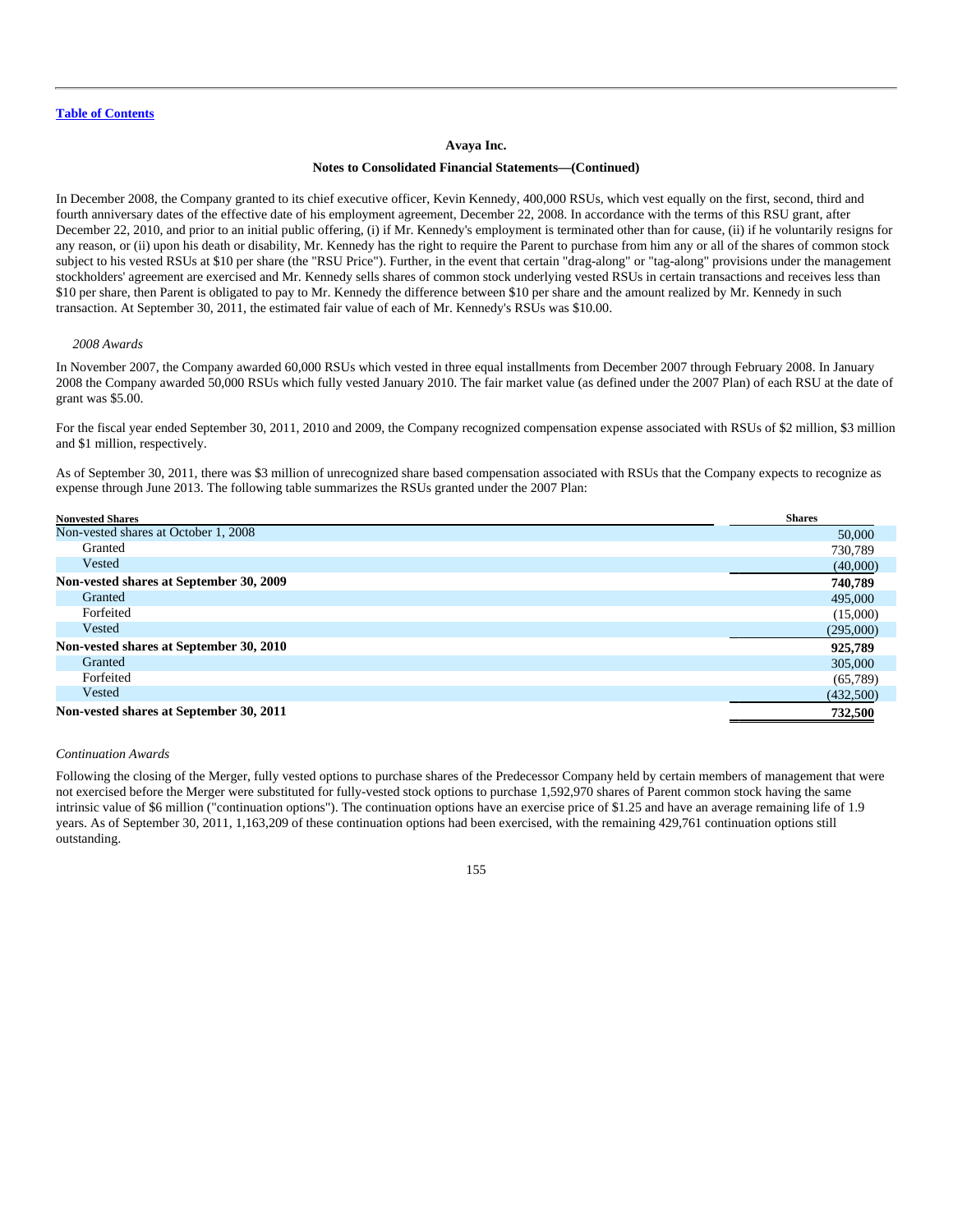### **Notes to Consolidated Financial Statements—(Continued)**

Additionally, following the closing of the Merger, fully vested performance based RSUs of the Predecessor Company held by certain members of management were substituted for 1,331,155 fully-vested RSUs of Parent, having the same intrinsic value of \$7 million ("continuation units"). During the period October 27, 2007 through September 30, 2008, 358,814 of the continuation units were cancelled. Each continuation unit represents the right to receive one share of Parent common stock. In accordance with the 2007 Plan, the continuation options and continuation units do not detract from the authorized shares under the 2007 Plan.

#### **15. Reportable Segments**

The Company conducts its business operations in three segments. Two of those segments, Global Communications Solutions ("GCS") and Avaya Networking ("Networking" formerly known as Data Networking or "Data"), make up the Company's product portfolio. The third segment contains the Company's services portfolio and is called Avaya Global Services ("AGS").

The Company acquired its Networking business as part of the acquisition of NES on December 18, 2009 and prior to the fourth quarter of fiscal 2010 included the results of the Networking business within the reported results of the GCS segment. During the fourth quarter of fiscal 2010, the Company changed the manner in which it organizes and reports its segments to present the Networking business as a separate reportable segment and no longer includes its results as a part of the GCS segment. To be consistent with this reporting structure, the revenues and gross margins of the Networking business for the period December 18, 2009 through June 30, 2010 have been reclassified from the GCS segment to the Networking segment.

The GCS segment primarily develops, markets, and sells unified communications and contact center solutions by integrating multiple forms of communications, including telephone, e-mail, instant messaging and video. Avaya's Networking segment's portfolio of products offers integrated networking solutions which are scalable across customer enterprises. The AGS segment develops, markets and sells comprehensive end-to-end global service offerings that allow customers to evaluate, plan, design, implement, monitor and manage complex enterprise communications networks.

For internal reporting purposes the Company's chief operating decision maker makes financial decisions and allocates resources based on segment margin information obtained from the Company's internal management systems. Management does not include in its segment measures of profitability selling, general, and administrative expenses, research and development expenses, amortization of intangible assets, and certain discrete items, such as charges relating to restructuring actions, impairment charges, and merger-related costs as these costs are not core to the measurement of segment management's performance, but rather are controlled at the corporate level.

No single customer accounted for more than 10% of net revenue for fiscal year 2011, 2010, and 2009.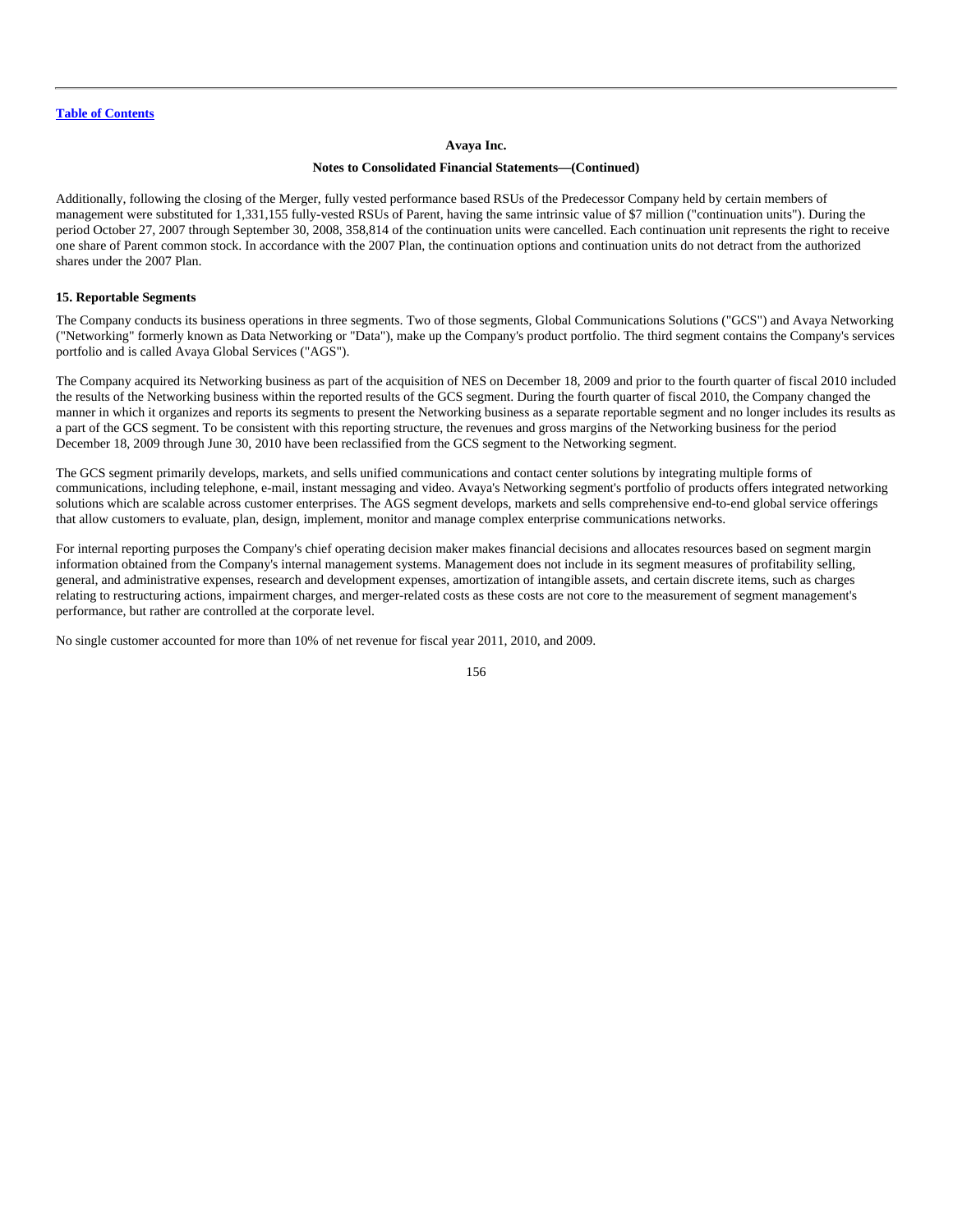## **Notes to Consolidated Financial Statements—(Continued)**

## *Reportable Segments*

Summarized financial information relating to the Company's reportable segments is shown in the following table:

|                                                                        | <b>Years</b> ended |                                   |             |  |  |
|------------------------------------------------------------------------|--------------------|-----------------------------------|-------------|--|--|
|                                                                        |                    | September 30,                     |             |  |  |
| In millions                                                            | 2011               | 2010                              | 2009        |  |  |
| <b>REVENUE</b>                                                         |                    |                                   |             |  |  |
| <b>Global Communications Solutions</b>                                 | \$2,675            | \$2,329                           | \$1,939     |  |  |
| Avaya Networking                                                       | 304                | 280                               |             |  |  |
| Avaya Global Services                                                  | 2,573              | 2,463                             | 2,227       |  |  |
| <b>Unallocated Amounts (1)</b>                                         | (5)                | (12)                              | (16)        |  |  |
|                                                                        | 5,547              | 5,060                             | 4,150       |  |  |
| <b>GROSS MARGIN</b>                                                    |                    |                                   |             |  |  |
| <b>Global Communications Solutions</b>                                 | 1.532              | 1.249                             | 1.066       |  |  |
| Avaya Networking                                                       | 131                | 117                               |             |  |  |
| Avaya Global Services                                                  | 1,222              | 1,119                             | 1,065       |  |  |
| <b>Unallocated Amounts (1)</b>                                         | (253)              | (313)                             | (265)       |  |  |
|                                                                        | 2,632              | 2,172                             | 1,866       |  |  |
| <b>OPERATING EXPENSES</b>                                              |                    |                                   |             |  |  |
| Selling, general and administrative                                    | 1,845              | 1,721                             | 1,272       |  |  |
| Research and development                                               | 461                | 407                               | 309         |  |  |
| Amortization of intangible assets                                      | 226                | 218                               | 207         |  |  |
| Impairment of long-lived assets                                        |                    | 16                                | 2           |  |  |
| Impairment of indefinite-lived intangible assets                       |                    | $\overline{\phantom{0}}$          | 60          |  |  |
| Goodwill impairment                                                    | $-$                | $\overline{\phantom{0}}$          | 235         |  |  |
| Restructuring charges, net                                             | 189                | 171                               | 160         |  |  |
| In-process research and development charge                             | $\frac{1}{2}$      |                                   | 12          |  |  |
| Acquisition-related costs                                              | 5                  | 20                                | 29          |  |  |
|                                                                        | 2,726              | 2,553                             | 2,286       |  |  |
| <b>OPERATING LOSS</b>                                                  | (94)               | (381)                             | (420)       |  |  |
| INTEREST EXPENSE, LOSS ON EXTINGUISHMENT OF DEBT AND OTHER INCOME, NET | (701)              | (472)                             | (395)       |  |  |
| <b>LOSS BEFORE INCOME TAXES</b>                                        | (795)<br>\$        | $\overline{\mathcal{E}}$<br>(853) | (815)<br>\$ |  |  |
| <b>ASSETS:</b>                                                         |                    |                                   |             |  |  |
| <b>Global Communications Solutions</b>                                 | \$1,623            | \$1,572                           |             |  |  |
| Data Networking                                                        | 29                 | 23                                |             |  |  |
| Avaya Global Services                                                  | 2.707              | 2.714                             |             |  |  |
| <b>Unallocated Assets (2)</b>                                          | 4,190              | 4,952                             |             |  |  |
| Total                                                                  | \$ 8,549           | \$9,261                           |             |  |  |

(1) Unallocated Amounts in Gross Margin include the amortization of technology intangible assets that are not identified with a specific segment. Unallocated Amounts in Revenue and Gross Margin also include the impacts of certain fair value adjustments recorded in purchase accounting in connection with the Merger.

(2) Unallocated Assets consist of cash and cash equivalents, accounts receivable, deferred income tax assets, property, plant and equipment, intangible assets and other assets. Unallocated Assets are managed at the corporate level and are not identified with a specific segment.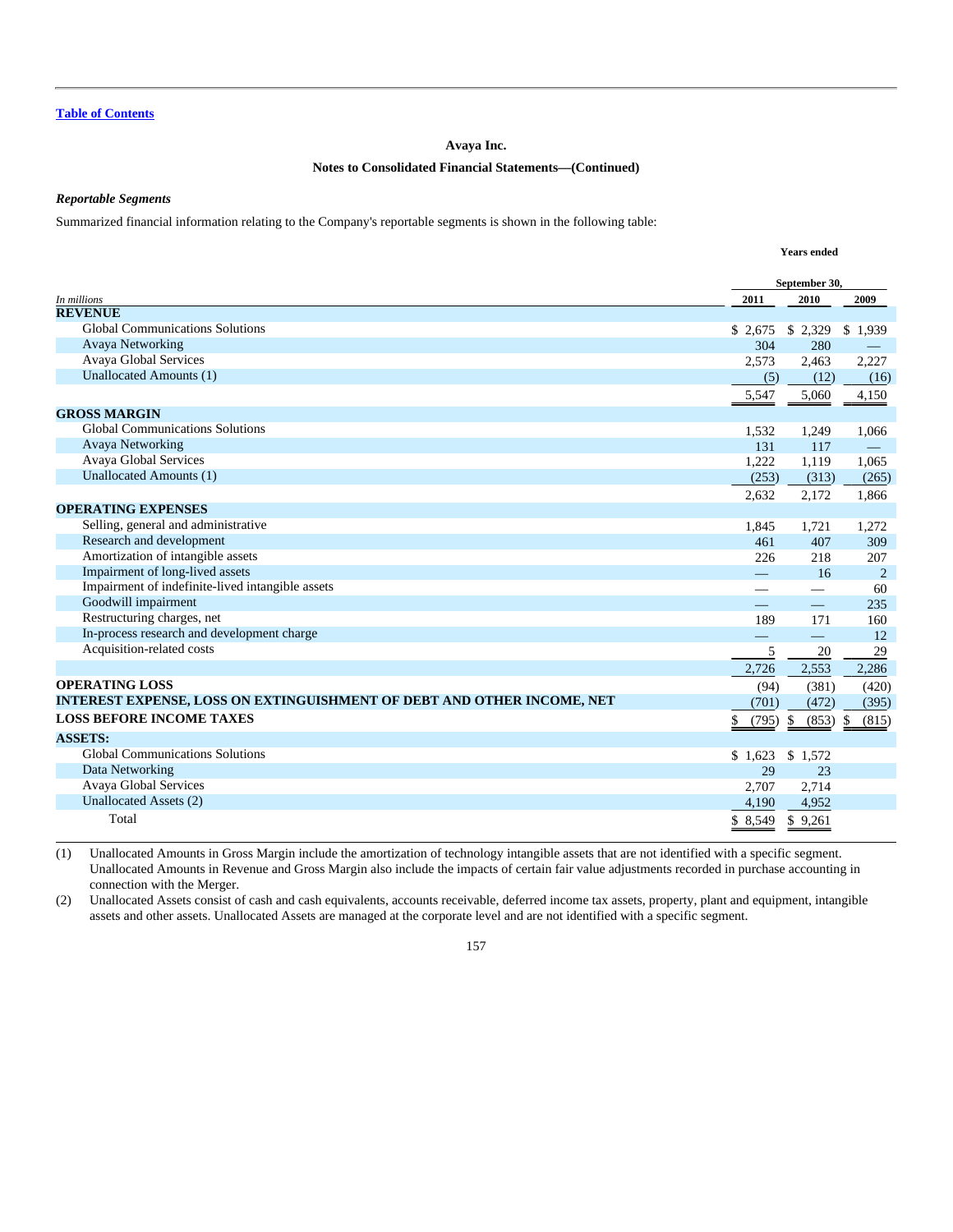### **Notes to Consolidated Financial Statements—(Continued)**

## *Geographic Information*

Financial information relating to the Company's revenue and long-lived assets by geographic area is as follows:

|                                                             |                                  | Revenue $(1)$ |    |       |   |       |  |
|-------------------------------------------------------------|----------------------------------|---------------|----|-------|---|-------|--|
|                                                             | <b>Years ended September 30,</b> |               |    |       |   |       |  |
| In millions                                                 |                                  | 2011          |    | 2010  |   | 2009  |  |
| U.S.                                                        | D                                | 2,998         | S. | 2,764 | ъ | 2,276 |  |
| International:                                              |                                  |               |    |       |   |       |  |
| Germany                                                     |                                  | 505           |    | 537   |   | 579   |  |
| <b>EMEA</b> (excluding Germany)                             |                                  | 983           |    | 846   |   | 613   |  |
| <b>Total EMEA</b>                                           |                                  | 1,488         |    | 1,383 |   | 1,192 |  |
| APAC—Asia Pacific                                           |                                  | 515           |    | 464   |   | 350   |  |
| Americas International—Canada and Central and Latin America |                                  | 546           |    | 449   |   | 332   |  |
| Total International                                         |                                  | 2,549         |    | 2,296 |   | 1,874 |  |
| <b>Total revenue</b>                                        |                                  | 5,547         |    | 5,060 |   | 4,150 |  |

|                                                             |  | Long-Lived Assets (2) |  |             |
|-------------------------------------------------------------|--|-----------------------|--|-------------|
|                                                             |  |                       |  |             |
| In millions                                                 |  | 2011                  |  | <b>2010</b> |
| U.S.                                                        |  | 268                   |  | 296         |
| International:                                              |  |                       |  |             |
| Germany                                                     |  | 68                    |  | 75          |
| <b>EMEA</b> (excluding Germany)                             |  | 22                    |  | 26          |
| <b>Total EMEA</b>                                           |  | 90                    |  | 101         |
| APAC—Asia Pacific                                           |  | 24                    |  | 31          |
| Americas International—Canada and Central and Latin America |  |                       |  | 22          |
| Total International                                         |  | 129                   |  | 154         |
| <b>Total</b>                                                |  | 397                   |  | 450         |

(1) Revenue is attributed to geographic areas based on the location of customers.

(2) Represents property, plant and equipment, net.

## **16. Related Party Transactions**

Parent and the Company entered into a Management Services Agreement with Silver Lake Management Company III, L.L.C., an affiliate of Silver Lake, and TPG Capital, L.P., an affiliate of TPG, collectively "the Managers," pursuant to which the Managers provide financial advisory services to the Company. Pursuant to the Management Services Agreement, the Managers receive a monitoring fee of \$7 million per annum and reimbursement for out-of-pocket expenses incurred in connection with the provision of such services. In the event of a financing, acquisition, disposition or change of control transaction involving the Company during the term of the Management Services Agreement, the Managers will have the right to require the Company to pay a fee equal to customary fees charged by internationally-recognized investment banks for serving as a financial advisor in similar transactions. The Management Services Agreement may be terminated at any time by the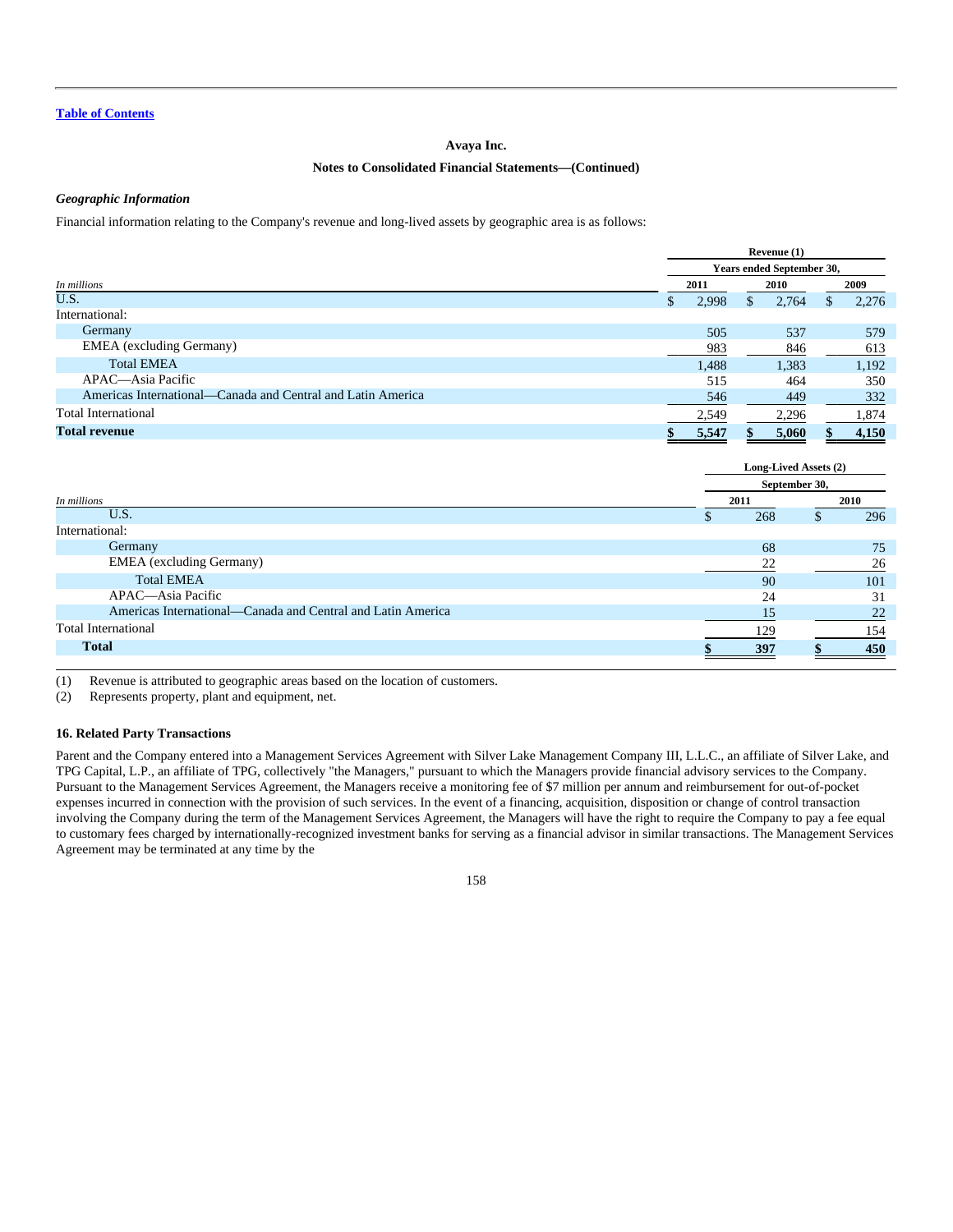## **Notes to Consolidated Financial Statements—(Continued)**

Managers, but will otherwise have an initial term ending on December 31, 2017 that will automatically be extended each December 31<sup>st</sup> for an additional year unless the Company or the Managers provide written notice of their desire not to extend the agreement. The Management Services Agreement will automatically terminate upon an initial public offering unless otherwise determined by the Managers, and, upon such a termination, the Managers will receive a one-time success fee in an amount equal to the net present values of the monitoring fees that would have been payable during the remaining term of the Management Services Agreement. In accordance with the Management Services Agreement, the Company recorded \$7 million of monitoring fees per year during fiscal 2011, 2010 and 2009.

The Sponsors are private equity firms that have investments in companies that do business with Avaya. For the fiscal years 2011, 2010 and 2009, the Company recorded \$8 million, \$8 million and \$11 million, respectively associated with sales of the Company's products and services to companies in which one or both of the Sponsors have investments. For each of the fiscal years 2011, 2010 and 2009, the Company purchased goods and services of \$3 million, \$1 million and \$1 million, respectively from companies in which one or both of the Sponsors have investments.

Charles Giancarlo, Greg Mondre and David Roux are Directors of each of the Company and of the Parent and they hold the positions of Managing Director, Managing Director and Chairman, respectively, of Silver Lake. Eugene Frantz, Afshin Mohebbi and Kevin Rollins are Directors of each of the Company and the Parent and they hold the positions of Partner, Senior Advisor and Senior Advisor, respectively, of TPG.

Effective June 30, 2008, Mr. Giancarlo was elected President and Chief Executive Officer of each of the Company and Parent. Pursuant to an agreement executed in July 2008 and subsequently amended in January 2009 between the Company, Parent and Silver Lake Management Company III, L.L.C., the Company was entitled to reduce the portion of the monitoring fee payable to Silver Lake under the Management Services Agreement discussed above by the amount of any compensation (excluding any one-time cash bonus compensation) paid by the Company or any of its affiliates to Mr. Giancarlo (plus any employer taxes paid with respect to such compensation during such period) in return for his service. During fiscal 2009, an aggregate of \$1.4 million was paid to Mr. Giancarlo for services as President and Chief Executive Officer of the Company, of which \$1 million was a one-time cash bonus compensation. In addition, on November 24, 2008, Mr. Giancarlo received a grant of 500,000 stock options having an exercise price of \$3.80 per share, the fair market value of a share of the Company's Parent's common stock on the date of the grant. The stock options were issued with standard vesting provisions using the standard weightings of time-based, EBITDA-based and MoM-based awards used when making grants to employees generally. Effective December 22, 2008, Kevin J. Kennedy joined the Company as President and Chief Executive Officer. Subsequently, Mr. Giancarlo remained with the Company as the Chairman of the Board of Directors. Mr. Giancarlo participated in the Company's stock option tender offer (see Note 14, "Share-based Compensation") and tendered all of his stock options for an identical number of new stock options having a grant date of November 17, 2009, an exercise price of \$3.00 per share and new vesting provisions.

Gary B. Smith has been a Director of the Company since his appointment on December 6, 2011. Mr. Smith currently serves as president, Chief Executive Officer and Director of Ciena Corporation, or Ciena, a network infrastructure company. During fiscal year 2011, and prior to Mr. Smith's appointment as a Director of the Company, the Company recorded approximately \$5 million associated with sales of the Company's products and services to Ciena. The Company also purchased goods and services of less than \$1 million from Ciena during fiscal year 2011.

In April 2008, affiliates of TPG acquired \$200 million of the Company's senior secured term B-1 loans. Based on the amount of the senior secured term loans that were held during the period, and consistent with the terms of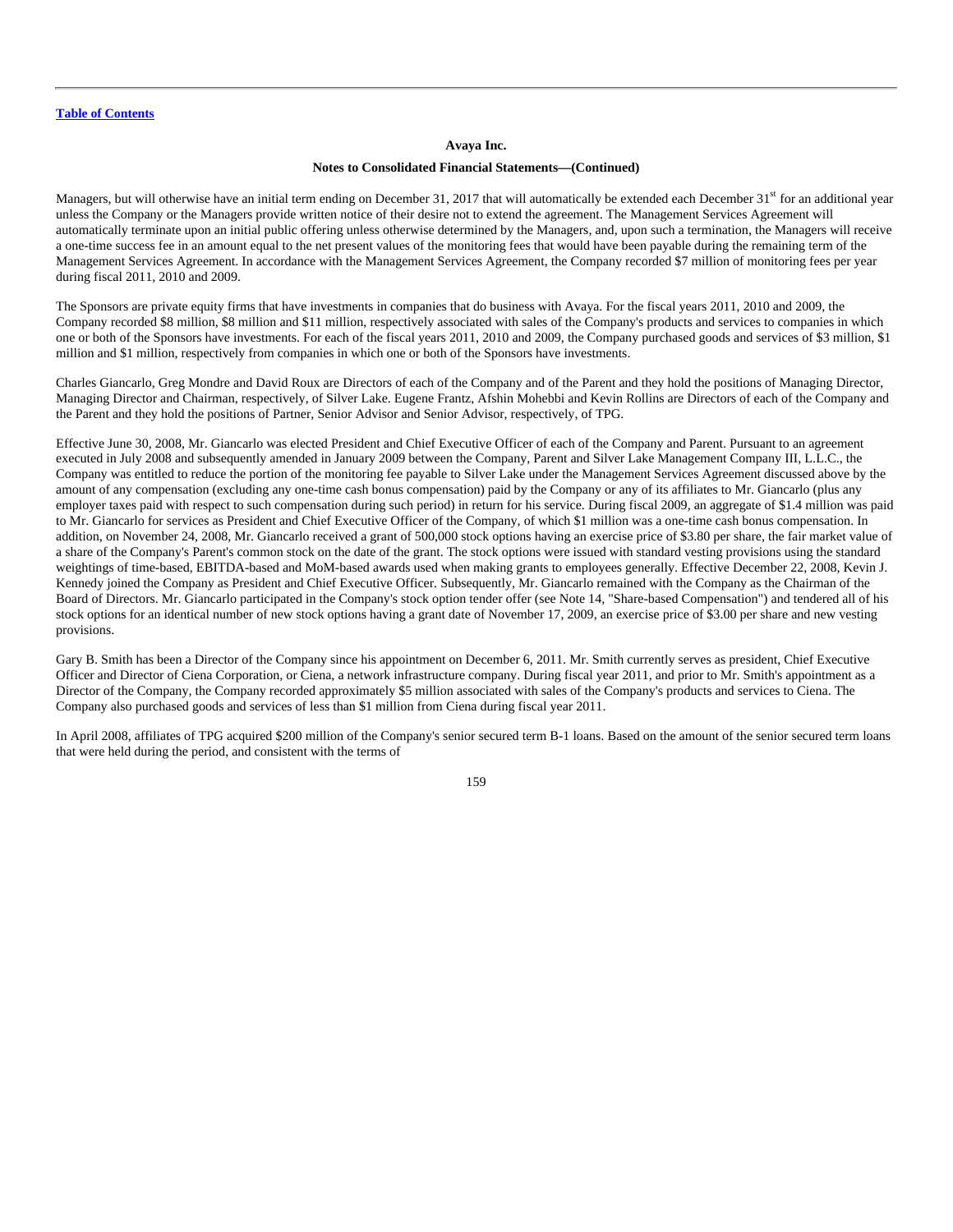## **Avaya Inc.**

## **Notes to Consolidated Financial Statements—(Continued)**

the loan, those affiliates received payments of principal and interest aggregating approximately \$6 million, \$6 million and \$12 million for fiscal 2011, 2010 and 2009, respectively. In September 2008, an affiliate of Silver Lake acquired \$200 million of the Company's senior secured term B-1 loans. Based on the amount of the senior secured term loans that were held during the period, and consistent with the terms of the loan, that affiliate received payments of principal and interest aggregating approximately \$4 million, \$8 million and \$12 million for fiscal 2011, 2010 and fiscal 2009, respectively. In connection with the financing of the Acquisition, affiliates of TPG and Silver Lake each funded approximately \$222 million of incremental term B-2 loans. The incremental term B-2 loans were repaid in full on February 11, 2011 (See Note 9, "Financing Arrangements"). Similar to other holders of senior secured incremental term B-2 loans, those senior secured incremental term B-2 loans held by affiliates of TPG and Silver Lake were repaid in connection with the issuance of the Company's senior secured notes. Consistent with the terms of the incremental term B-2 loans, affiliates of TPG and Silver Lake each received payments (consisting of principal and interest, inclusive of amounts paid by the Company in connection with the payment in full of all incremental term B-2 loans on February 11, 2011) aggregating approximately \$285 million for fiscal 2011, and \$25 million for fiscal 2010.

In addition, on February 11, 2011, certain of the Company's term B-1 loans were reclassified as term B-3 loans (see Note 9, "Financing Arrangements"). For fiscal 2011, an affiliate of Silver Lake received payments of principal and interest aggregating approximately \$4 million with respect to its holdings of the Company's senior secured term B-3 loans.

As of September 30, 2011 affiliates of Silver Lake held \$54 million and \$123 million in outstanding principal amounts of term B-1 loans and term B-3 loans, respectively. As of September 30, 2010 affiliates of Silver Lake held \$194 million and \$274 million in outstanding principal amounts of term B-1 loans and incremental term B-2 loans, respectively.

As of September 30, 2011 affiliates of TPG held \$119 million in outstanding principal amounts of term B-1 loans. As of September 30, 2010 affiliates of TPG held \$145 million and \$274 million in outstanding principal amounts of term B-1 loans and incremental term B-2 loans, respectively.

In addition, in connection with the financing of the NES acquisition, our Parent issued shares of its Series A Preferred Stock. As of September 30, 2011, affiliates of TPG owned 38,864.13 shares of our Parent's non-voting Series A Preferred Stock (representing 31.1% of the issued and outstanding shares of Series A Preferred Stock) and affiliates of Silver Lake owned 38,864.13 shares of our Parent's non-voting Series A Preferred Stock (representing 31.1% of the issued and outstanding shares of Series A Preferred Stock).

#### **17. Commitments and Contingencies**

## *Legal Proceedings*

In the ordinary course of business, the Company is involved in litigation, claims, government inquiries, investigations and proceedings, including, but not limited to, those identified below, relating to intellectual property, commercial, securities, employment, employee benefits, environmental and regulatory matters.

Other than as described below, the Company believes there is no litigation pending or environmental and regulatory matters against the Company that could have, individually or in the aggregate, a material adverse effect on the Company's financial position, results of operations or cash flows.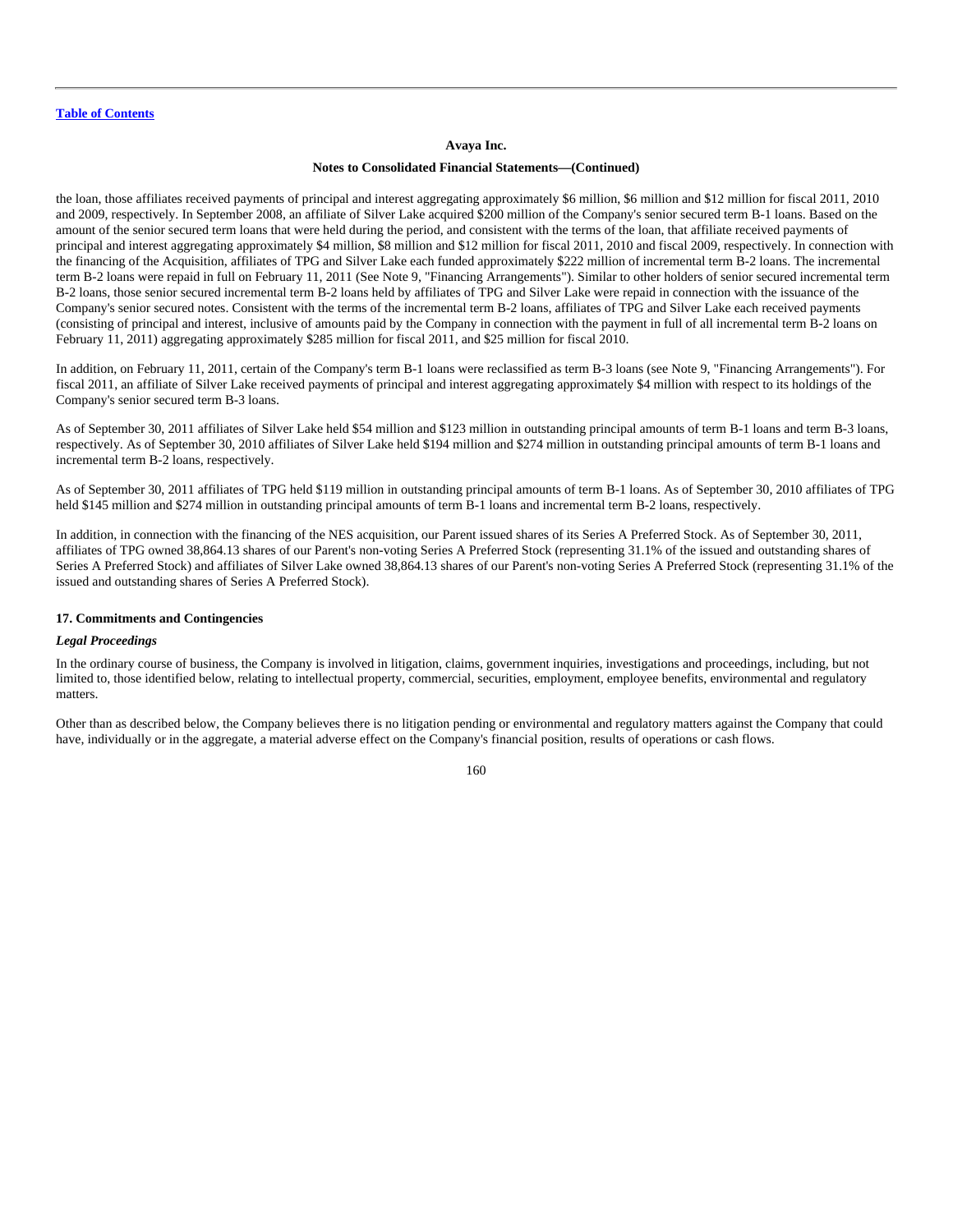### **Notes to Consolidated Financial Statements—(Continued)**

#### *Government Subpoenas*

On May 3, 2005, the Company received a subpoena from the Office of Inspector General, U.S. General Services Administration, relating to a federal investigation of the Company's billing for telecommunications equipment and maintenance services. In January 2011, the Company settled this matter, as well as ancillary state matters, for approximately \$16 million, including legal fees for plaintiffs' lawyers.

#### *Antitrust Litigation*

In 2006, the Company instituted an action in the U.S. District Court, District of New Jersey, against defendants Telecom Labs, Inc., TeamTLI.com Corp. and Continuant Technologies, Inc. and subsequently amended its complaint to include certain individual officers of these companies as defendants. Defendants purportedly provide maintenance services to customers who have purchased or leased the Company's communications equipment. The Company asserts in its amended complaint that, among other things, defendants, or each of them, have engaged in tortious conduct and/or violated federal intellectual property laws by improperly accessing and utilizing the Company's proprietary software, including passwords, logins and maintenance service permissions, to perform certain maintenance services on the Company's customers' equipment. Defendants have filed a counterclaim against the Company, alleging a number of tort claims and alleging that the Company has violated the Sherman Act's prohibitions against anticompetitive conduct through the manner in which the Company sells its products and services. The parties have engaged in extensive discovery and motion practice to, among other things, amend and dismiss pleadings and compel and oppose discovery requests. A trial date originally set for September 2011 has been adjourned and no new date has been set by the court. In November 2011, defendant's motion to dismiss Avaya's Digital Millennium Copyright Act claims was granted in part and denied in part. Other dispositive motions are pending. At this point in the proceeding, expert discovery on the Company's claims and the defendants' surviving counter-claims continues. Therefore, at this time an outcome cannot be predicted and, as a result, the Company cannot be assured that this case will not have a material adverse effect on the manner in which it does business, its financial position, results of operations or cash flows.

#### *Intellectual Property*

In the ordinary course of business, the Company is involved in litigation alleging it has infringed upon third parties' intellectual property rights, including patents; some litigation may involve claims for infringement against customers by third parties relating to the use of Avaya's products, as to which the Company may provide indemnifications of varying scope to certain customers. These matters are on-going and the outcomes are subject to inherent uncertainties. As a result, the Company cannot be assured that any such matter will not have a material adverse effect on its financial position, results of operations or cash flows. However, management does provide for estimated losses if and when it believes the facts and circumstances indicate that a loss is probable and the loss can be reasonably estimated. While it is not possible at this time to determine with certainty the ultimate outcome of these cases, the Company believes there are no such infringement matters that could have, individually or in aggregate, a material adverse effect on the Company's financial position, results of operations or cash flows.

## *Other*

In August 2007, CIT Communications Finance Corp. ("CIT"), instituted an arbitration proceeding, alleging that the Company breached a number of agreements dating back to 1998, including agreements wherein CIT Corp. purchased a certain number of customer leases from the Company's predecessor, Lucent. CIT filed amended claims in August 2007 and then in June 2008. CIT alleges that the Company and Lucent breached provisions in the agreements, including representations, warranties and covenants regarding the nature of the assets CIT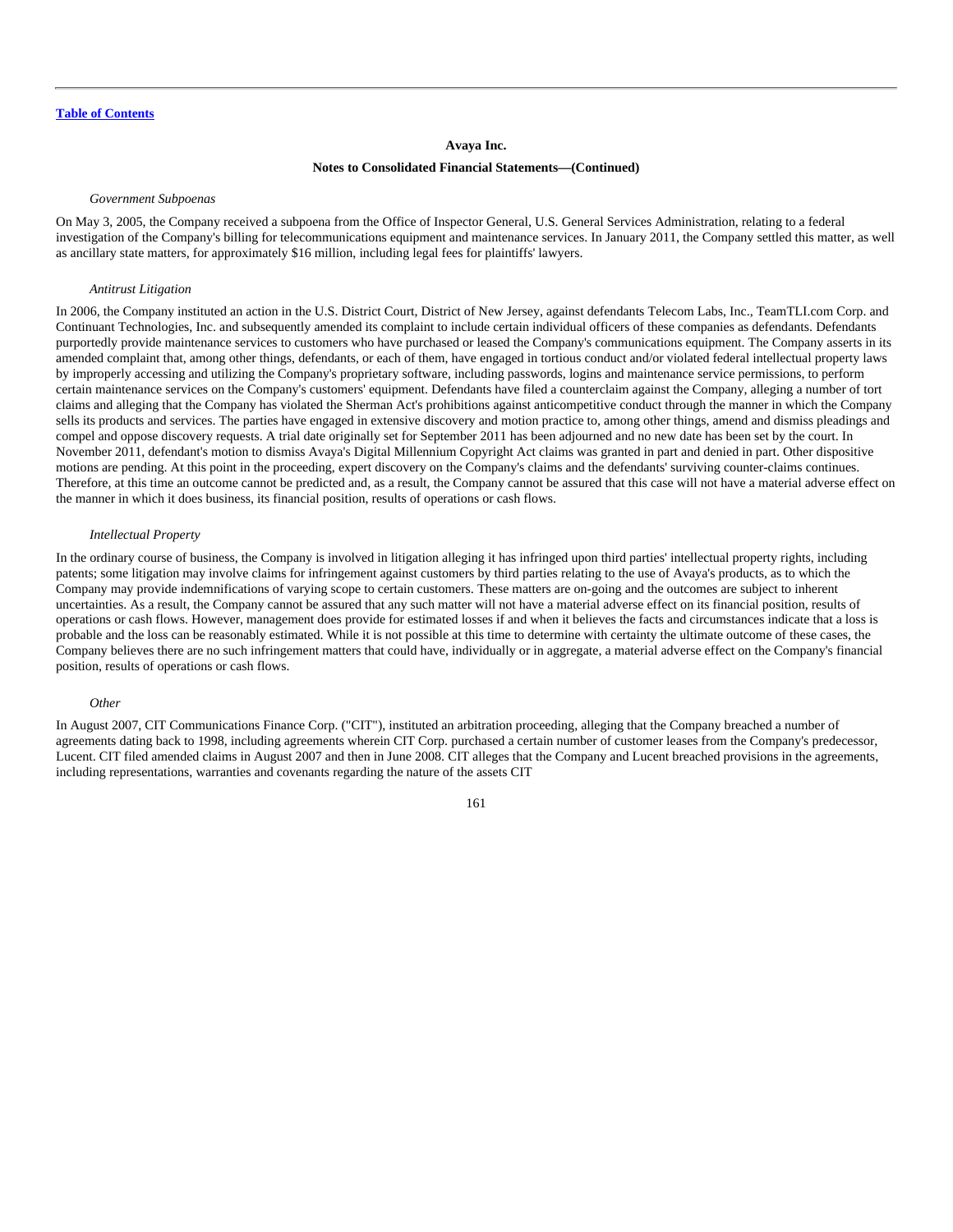## **Avaya Inc.**

## **Notes to Consolidated Financial Statements—(Continued)**

purchased. The parties have entered into a settlement agreement to resolve this issue for an amount which will not have a material adverse effect on the Company's financial position, results of operations or cash flows.

Since November 2008, OpenLink Software Inc. ("OpenLink"), a former supplier of software utilized by Avaya in its Call Management System, has alleged that the Company breached the terms of software licenses in an OEM agreement dated June 23, 1997, as amended from time to time. In April 2011, the Company settled this matter without the Company admitting wrongdoing and for an amount that did not have a material adverse effect on the Company's financial position, results of operations, or cash flows.

In October 2009, a former supplier in France, Combel, made a claim for improper termination of the Company's relationship under French law seeking damages of at least  $\text{E}0$  million and a provisional (interim) indemnity by the Company of  $\text{E}$  million. The Company disputes that Combel is entitled to any such damages and that it has not improperly terminated the relationship. In December 2010, the court rejected all claims of Combel based on the allegedly improper termination of the commercial relationship and only a claim with respect to the buyback of inventory remains open. To assess the value of the remaining inventory, the court appointed an expert. Combel filed an appeal against the Court decision. In November 2011, the Court of Appeals affirmed the lower court decision denying Combel's improper termination claim and ordered Avaya to pay Combel an amount for the inventory buy back. The amount ordered is not material. At this time it is unclear whether either party will appeal the decision, and an outcome cannot be predicted. Therefore the Company cannot be assured that this case will not have a material adverse effect on its financial position, results of operations or cash flow.

In October 2009, a group of former employees of Avaya's former Shreveport, Louisiana manufacturing facility brought suit in Louisiana state court, naming as defendants Alcatel-Lucent USA, Inc., Lucent Technologies Services Company, Inc., and AT&T Technologies, Inc. The former employees allege hearing loss due to hazardous noise exposure from the facility dating back over forty years, and stipulate that the total amount of each individual's damages does not exceed fifty thousand dollars. In February 2010 plaintiffs amended their complaint to add Avaya Inc. as a named defendant. There are 101 plaintiffs in the case. This matter is in the early phases of discovery. The Company cannot determine if this matter will have an effect on our business or, if it does, whether its outcome will have a material adverse effect on our financial position, results of operations or cash flow.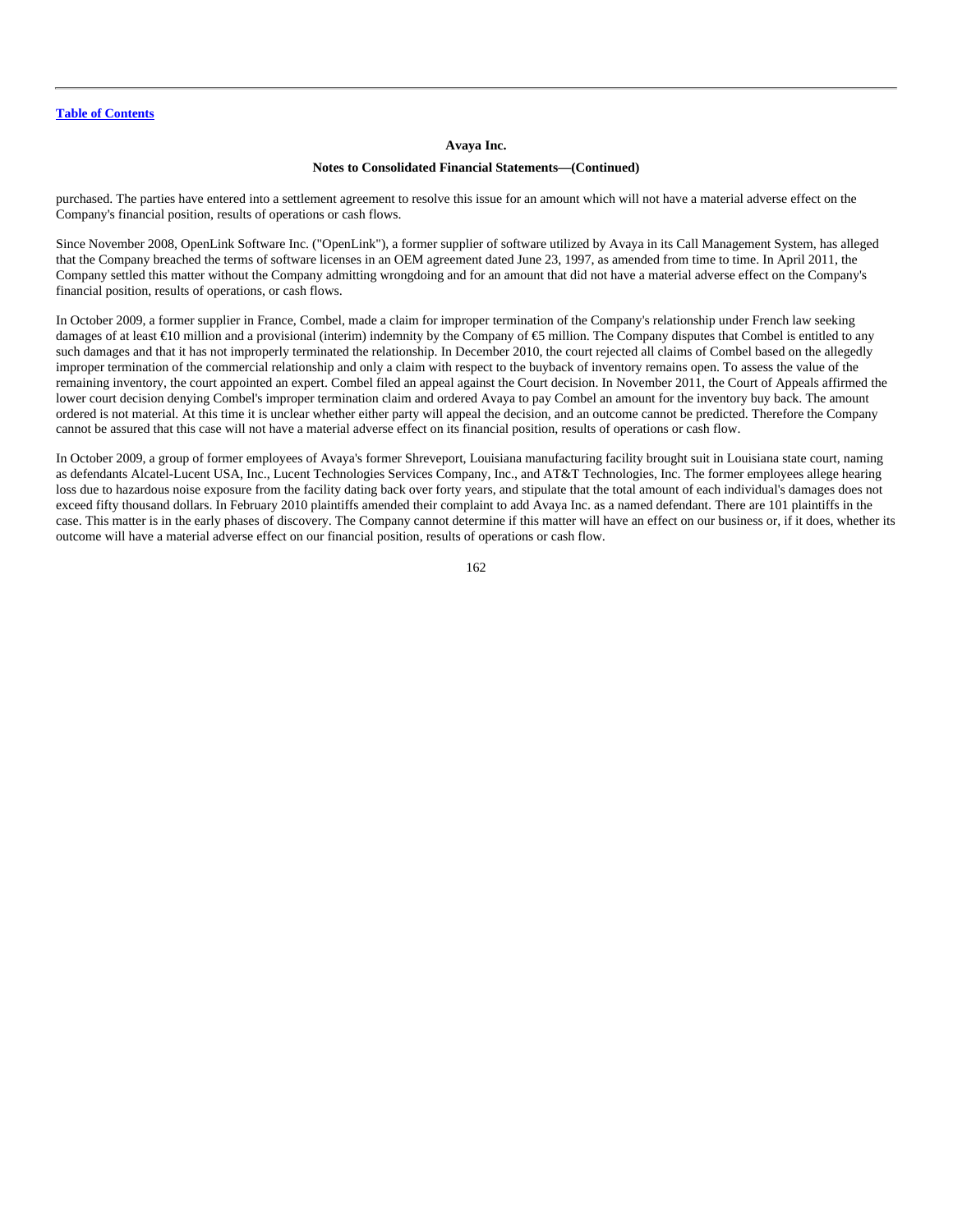## **Notes to Consolidated Financial Statements—(Continued)**

## *Product Warranties*

The Company recognizes a liability for the estimated costs that may be incurred to remedy certain deficiencies of quality or performance of the Company's products. These product warranties extend over a specified period of time generally ranging up to two years from the date of sale depending upon the product subject to the warranty. The Company accrues a provision for estimated future warranty costs based upon the historical relationship of warranty claims to sales. The Company periodically reviews the adequacy of its product warranties and adjusts, if necessary, the warranty percentage and accrued warranty reserve, which is included in other current liabilities in the Consolidated Balance Sheets, for actual experience.

| In millions                                         |      |
|-----------------------------------------------------|------|
| <b>Balance as of October 1, 2009</b>                | 21   |
| Reductions for payments and costs to satisfy claims | (41) |
| Accruals for warranties issued during the period    | 36   |
| Reserves acquired with NES                          | 34   |
| Adjustments                                         |      |
| Balance as of September 30, 2010                    | 45   |
| Reductions for payments and costs to satisfy claims | (40) |
| Accruals for warranties issued during the period    | 21   |
| Adjustments                                         |      |
| Balance as of September 30, 2011                    |      |

The Company provides indemnifications of varying scope to certain customers against claims of intellectual property infringement made by third parties arising from the use of Avaya's products. To date, the Company has not incurred any losses as a result of such obligations and it has not accrued any liabilities related to such indemnifications.

## *Guarantees of Indebtedness and Other Off-Balance Sheet Arrangements*

#### *Letters of Credit*

The Company has uncommitted credit facilities that vary in term totaling \$47 million, of which the Company had entered into letters of credit totaling \$43 million, as of September 30, 2011 for the purpose of obtaining third party financial guarantees such as letters of credit which ensure the Company's performance or payment to third parties. As of September 30, 2011 and 2010, the Company had outstanding an aggregate of \$118 million and \$104 million, respectively, in irrevocable letters of credit under its committed and uncommitted credit facilities (including \$75 million and \$53 million, as of September 30, 2011 and 2010, respectively, under its \$535 million committed credit facilities).

#### *Surety Bonds*

The Company arranges for the issuance of various types of surety bonds, such as license, permit, bid and performance bonds, which are agreements under which the surety company guarantees that the Company will perform in accordance with contractual or legal obligations. These bonds vary in duration although most are issued and outstanding from six months to three years. These bonds are backed by \$12 million of the Company's letters of credit. If the Company fails to perform under its obligations, the maximum potential payment under these surety bonds is \$20 million and \$34 million, as of September 30, 2011 and 2010, respectively. Historically, no surety bonds have been drawn upon.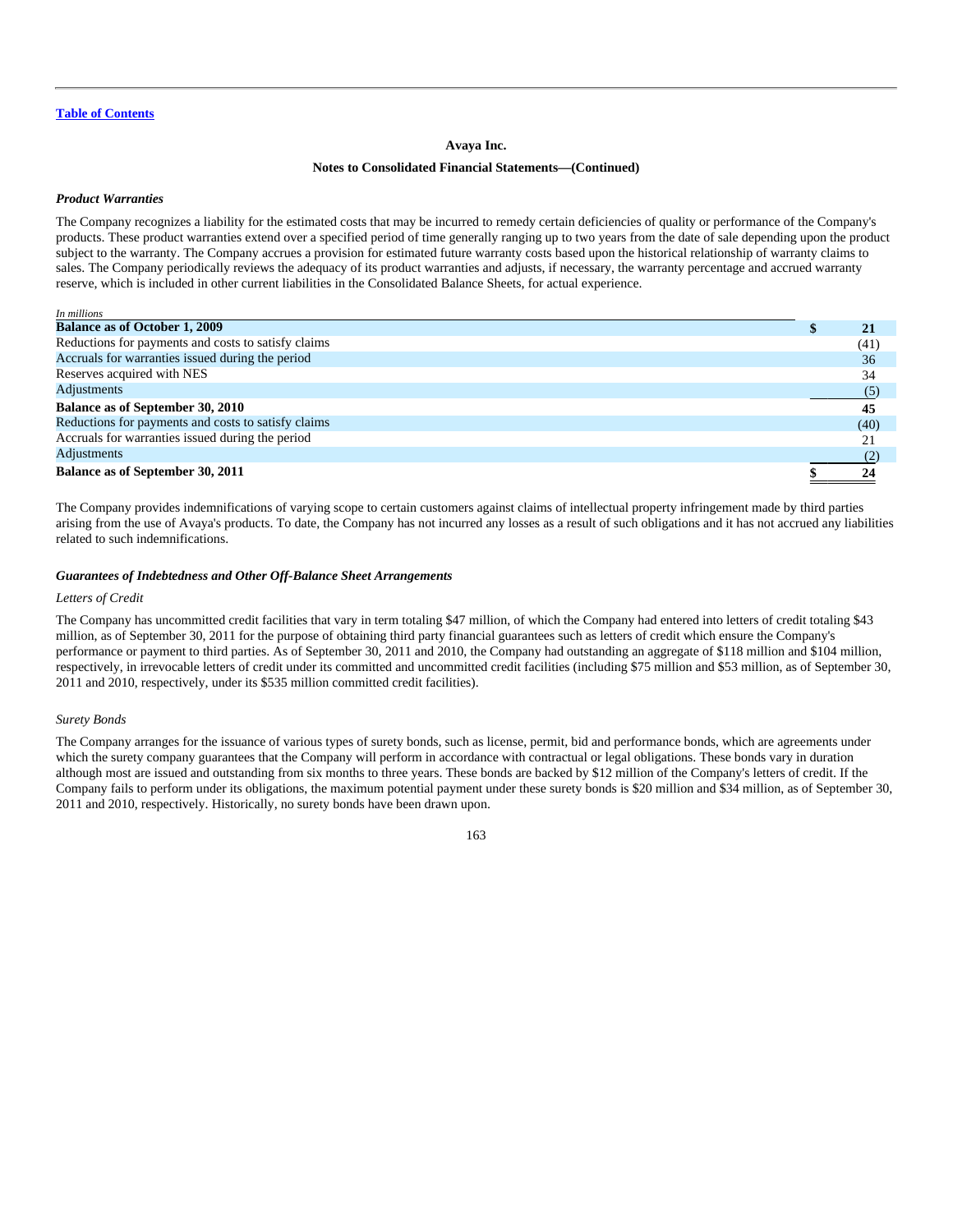## **Avaya Inc.**

## **Notes to Consolidated Financial Statements—(Continued)**

#### *Purchase Commitments and Termination Fees*

The Company purchases components from a variety of suppliers and uses several contract manufacturers to provide manufacturing services for its products. During the normal course of business, in order to manage manufacturing lead times and to help assure adequate component supply, the Company enters into agreements with contract manufacturers and suppliers that allow them to produce and procure inventory based upon forecasted requirements provided by the Company. If the Company does not meet these specified purchase commitments, it could be required to purchase the inventory, or in the case of certain agreements, pay an early termination fee. Historically, the Company has not been required to pay a charge for not meeting its designated purchase commitments with these suppliers, but has been obligated to purchase certain excess inventory levels from its outsourced manufacturers due to actual sales of product varying from forecast and due to transition of manufacturing from one vendor to another.

The Company's outsourcing agreement with its most significant contract manufacturer expires in July 2013. After the initial term, the outsourcing agreement is automatically renewed for successive periods of twelve months each, subject to specific termination rights for the Company and the contract manufacturer. All manufacturing of the Company's products is performed in accordance with either detailed requirements or specifications and product designs furnished by the Company, and is subject to rigorous quality control standards.

#### *Product Financing Arrangements*

The Company sells products to various resellers that may obtain financing from certain unaffiliated third-party lending institutions. For the Company's product financing arrangement with resellers outside the U.S., in the event participating resellers default on their payment obligations to the lending institution, the Company is obligated under certain circumstances to guarantee repayment to the lending institution. The repayment amount fluctuates with the level of product financing activity. The guaranteed repayment amount was approximately \$2 million and \$4 million as of September 30, 2011 and 2010, respectively. The Company reviews and sets the maximum credit limit for each reseller participating in this financing arrangement. Historically, there have not been any guarantee repayments by the Company. The Company has estimated the fair value of this guarantee as of September 30, 2011 and 2010, and has determined that it is not significant. There can be no assurance that the Company will not be obligated to repurchase inventory under this arrangement in the future.

#### *Long-Term Cash Incentive Plan*

The Parent has established a long-term incentive cash bonus plan ("LTIP"). Under the LTIP, the Parent will make cash awards available to compensate certain key employees upon the achievement of defined returns on the Sponsors' initial investment in the Parent (a "triggering event"). The Parent has authorized LTIP awards covering a total of \$60 million, of which \$45 million and \$41 million in awards were outstanding as of September 30, 2011 and 2010, respectively. Compensation expense relative to the LTIP awards will be recognized upon the occurrence of a triggering event (e.g., a sale or initial public offering). As of September 30, 2011, no compensation expense associated with the LTIP has been recognized.

#### *Performance Guarantee*

In connection with the sales of certain businesses, the Company has assigned its rights and obligations under several real estate leases to the acquiring companies (the "assignees"). The remaining terms of these leases vary from one year to four years. While the Company is no longer the primary obligor under these leases, the lessor has not completely released the Company from its obligation, and holds it secondarily liable in the event that the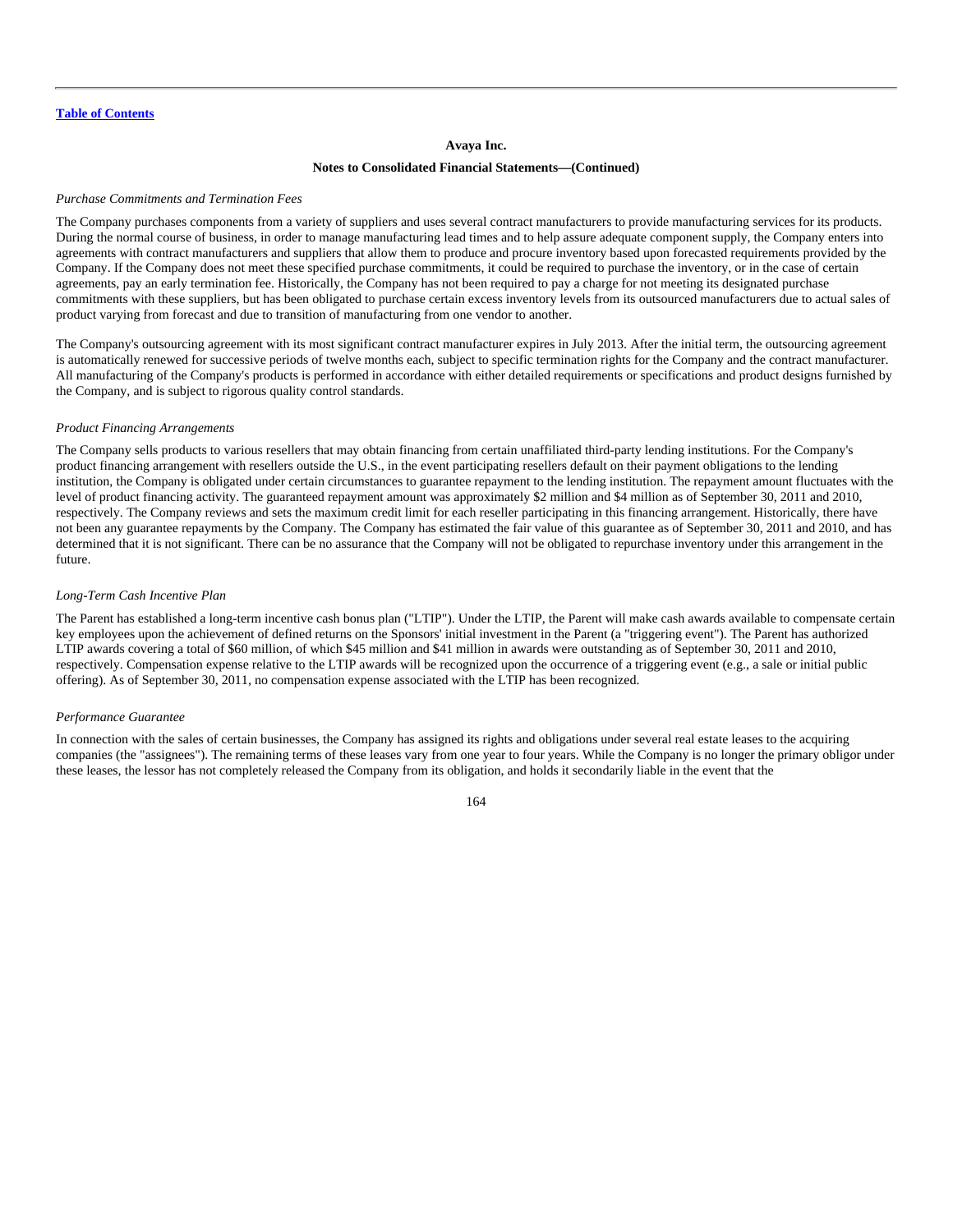## **Notes to Consolidated Financial Statements—(Continued)**

assignees default on these leases. The maximum potential future payments the Company could be required to make, if all of the assignees were to default as of September 30, 2011 and 2010, would be approximately \$2 million and \$5 million, respectively. The Company has assessed the probability of default by the assignees and has determined it to be remote.

#### *Credit Facility Indemnification*

In connection with its obligations under the credit facilities described in Note 9, "Financing Arrangements," the Company has agreed to indemnify the thirdparty lending institutions for costs incurred by the institutions related to changes in tax law or other legal requirements. While there have been no amounts paid to the lenders pursuant to these indemnities in the past, there can be no assurance that the Company will not be obligated to indemnify the lenders under these arrangements in the future.

#### *Transactions with Alcatel-Lucent*

Pursuant to the Contribution and Distribution Agreement, Lucent Technologies, Inc. (now Alcatel-Lucent) contributed to the Company substantially all of the assets, liabilities and operations associated with its enterprise networking businesses ("Company's Businesses"). The Contribution and Distribution Agreement, among other things, provides that, in general, the Company will indemnify Lucent for all liabilities including certain pre-distribution tax obligations of Lucent relating to its businesses and all contingent liabilities accruing pre-distribution primarily relating to its businesses or otherwise assigned to it. In addition, the Contribution and Distribution Agreement provides that certain contingent liabilities not directly identifiable with one of the parties accruing pre-distribution will be shared in the proportion of 90% by Lucent and 10% by the Company. The Contribution and Distribution Agreement also provides that contingent liabilities accruing pre-distribution in excess of \$50 million that are primarily related to Lucent's businesses shall be borne 90% by Lucent and 10% by the Company and contingent liabilities accruing pre-distribution in excess of \$50 million that are primarily related to our businesses shall be borne equally by the parties.

In addition, if the separation from Alcatel-Lucent fails to qualify as a tax-free distribution under Section 355 of the Internal Revenue Code because of an acquisition of the Company's stock or assets, or some other actions of the Company, then the Company will be solely liable for any resulting corporate taxes.

The Tax Sharing Agreement governs Alcatel-Lucent's and the Company's respective rights, responsibilities and obligations after the distribution with respect to taxes for the periods ending on or before the distribution. Generally, pre-distribution taxes or benefits that are clearly attributable to the business of one party will be borne solely by that party, and other pre-distribution taxes or benefits will be shared by the parties based on a formula set forth in the Tax Sharing Agreement. The Company may be subject to additional taxes or benefits pursuant to the Tax Sharing Agreement related to future settlements of audits by state and local and foreign taxing authorities for the periods prior to the Company's separation from Alcatel-Lucent.

#### *Leases*

The Company leases land, buildings and equipment under agreements that expire in various years through 2026. Rental expense under operating leases, excluding any lease termination costs incurred related to the Company's restructuring programs, was \$122 million, \$138 million and \$115 million for fiscal 2011, 2010 and 2009, respectively.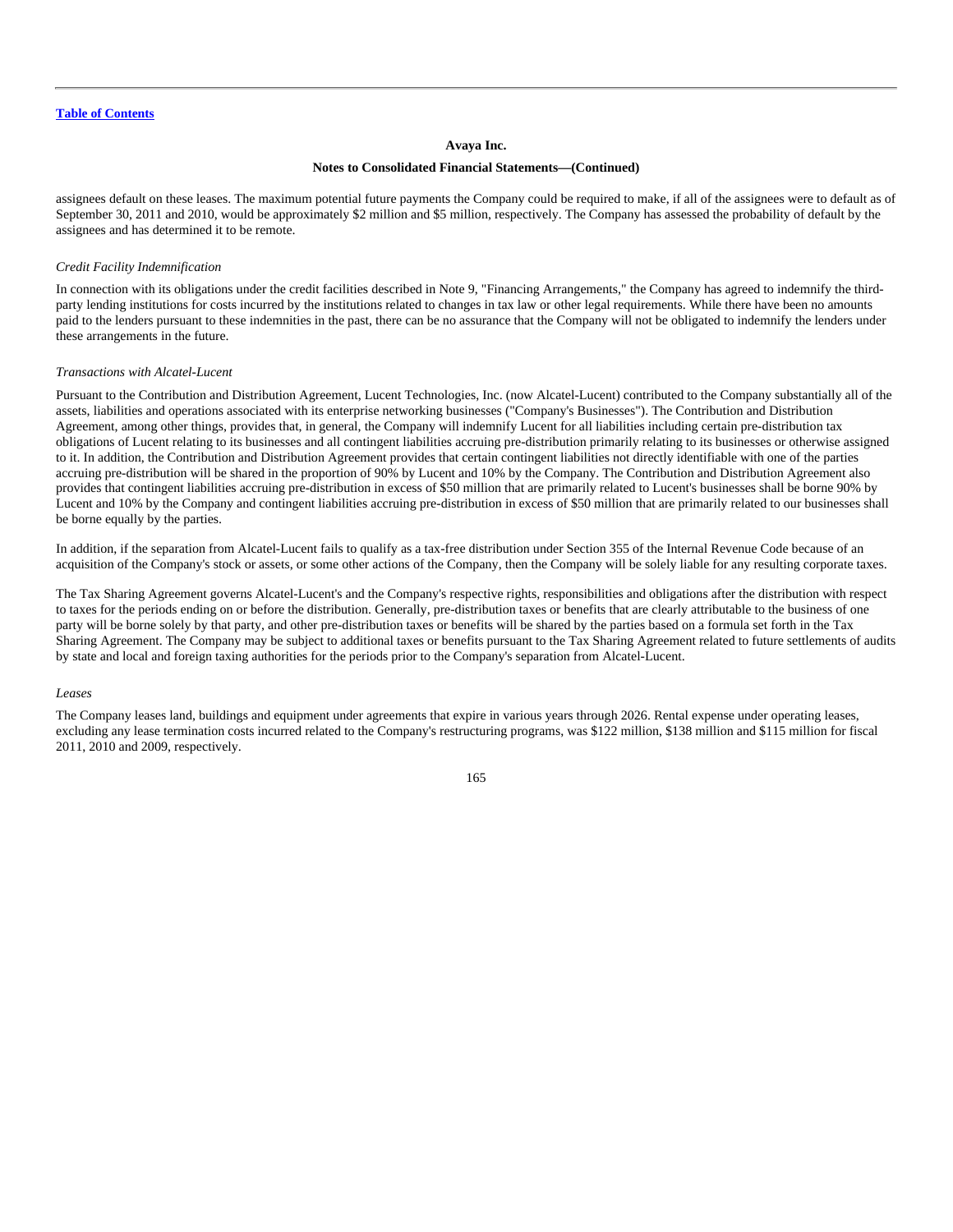## **Notes to Consolidated Financial Statements—(Continued)**

The table below sets forth future minimum lease payments, net of sublease income, due under non-cancelable operating leases, of which \$71 million of such payments have been accrued for as of September 30, 2011 in accordance with accounting principles generally accepted in the U.S. pertaining to restructuring and exit activities.

| In millions                          |     |
|--------------------------------------|-----|
| 2012                                 | 110 |
| 2013                                 | 91  |
| 2014                                 | 74  |
| 2015                                 | 63  |
| 2016 and thereafter                  | 241 |
| <b>Future minimum lease payments</b> | 579 |

#### **18. Quarterly information (unaudited)**

|                                              | First          |    | <b>Second</b>  |    | <b>Third</b>   |     | Fourth         |     |              |
|----------------------------------------------|----------------|----|----------------|----|----------------|-----|----------------|-----|--------------|
| In millions<br>Year Ended September 30, 2011 | <b>Ouarter</b> |    | <b>Ouarter</b> |    | <b>Ouarter</b> |     | <b>Ouarter</b> |     | <b>Total</b> |
| Revenue                                      | \$<br>1,366    | \$ | 1,390          | \$ | 1,372          | \$  | 1,419          | \$  | 5,547        |
| Gross margin                                 | 619            |    | 642            |    | 653            |     | 718            |     | 2,632        |
| Operating income (loss)                      | (39)           |    | (47)           |    | (92)           |     | 84             |     | (94)         |
| Provision for (benefit from) income taxes    | 22             |    | 19             |    | (52)           |     | 79             |     | 68           |
| Net loss                                     | \$<br>(180)    | -S | (432)          | S  | (152)          | \$. | (99)           | \$. | (863)        |
| Year Ended September 30, 2010                |                |    |                |    |                |     |                |     |              |
| Revenue                                      | \$<br>1.060    | S  | 1.320          | \$ | 1,332          | \$  | 1.348          | \$  | 5,060        |
| Gross margin                                 | 510            |    | 536            |    | 555            |     | 571            |     | 2,172        |
| Operating loss                               | (35)           |    | (174)          |    | (105)          |     | (67)           |     | (381)        |
| Provision for (benefit from) income taxes    | 3              |    | (19)           |    | 9              |     | 25             |     | 18           |
| Net loss                                     | \$<br>136)     |    | (281)          |    | (240)          | \$  | (214)          | S   | (871)        |

#### **19. Guarantor—Non Guarantor financial information**

The senior secured credit facility and senior unsecured cash pay and PIK toggle notes, discussed in Note 1, are jointly and severally, fully and unconditionally guaranteed subject to certain conditions by Avaya Inc. and all wholly owned U.S. subsidiaries of Avaya Inc. (with certain customary exceptions) (collectively, the "Guarantors"). Each of the Guarantors is 100% owned, directly or indirectly, by Avaya Inc. None of the other subsidiaries of Avaya Inc., either directly or indirectly, guarantee the senior secured credit facility or the senior unsecured cash pay or PIK toggle notes ("Non-Guarantors"). Avaya Inc. also unconditionally guarantees the senior secured asset-based credit facility described in Note 9, "Financing Arrangements." In addition, all of Avaya Inc.'s wholly owned U.S. subsidiaries (with certain agreed-upon exceptions) act as co-borrowers and co-guarantors under the senior secured asset-based credit facility.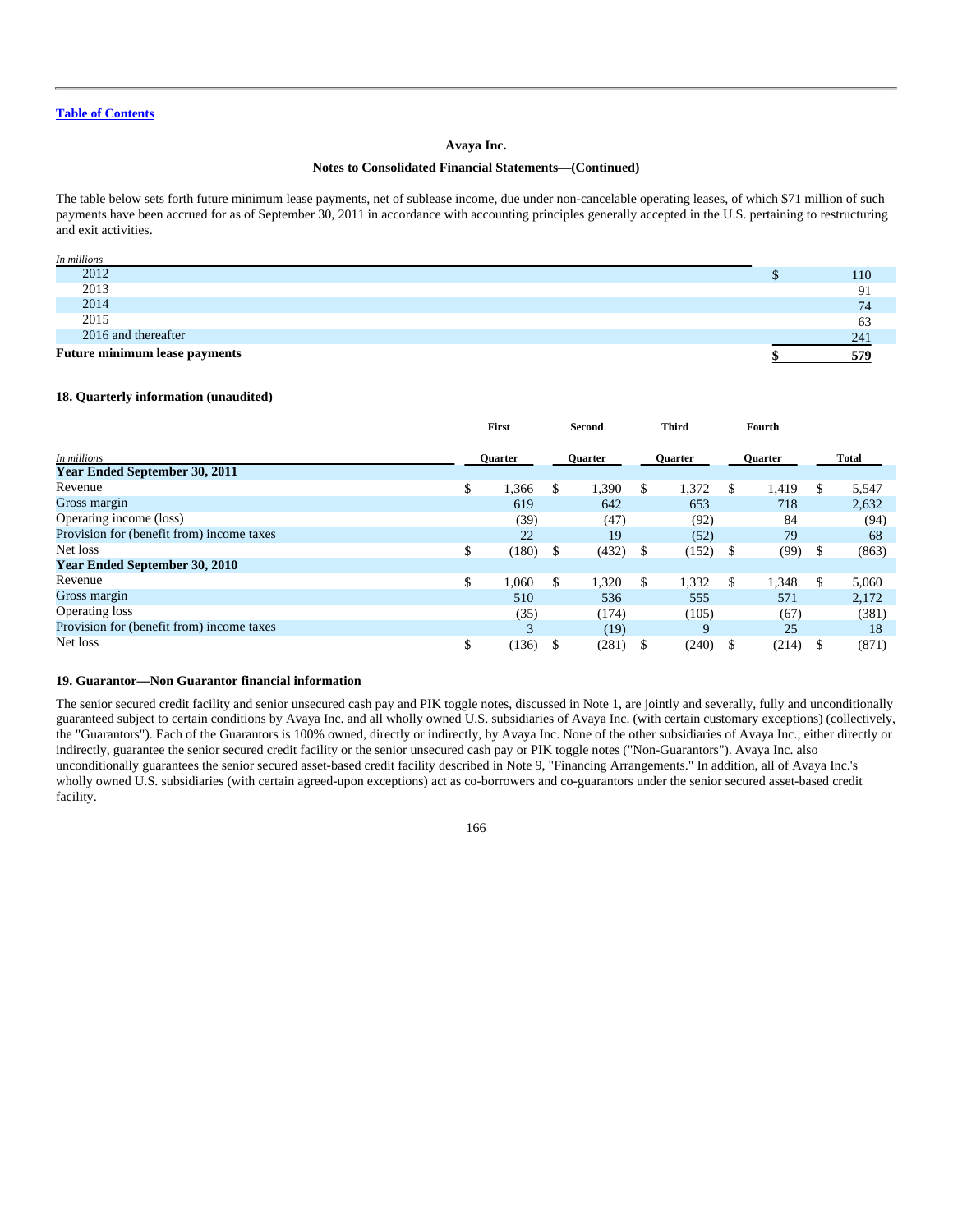## **Notes to Consolidated Financial Statements—(Continued)**

The following tables present the financial position, results of operations and cash flows of Avaya Inc., the Guarantor subsidiaries, the Non-Guarantor subsidiaries and Eliminations as of September 30, 2011, 2010 and 2009, and for the years ended September 30, 2011, 2010 and 2009 to arrive at the information for Avaya Inc. on a consolidated basis.

# **Supplemental Condensed Consolidating Schedule of Operations**

|                                                          | Fiscal year ended September 30, 2011 |                                  |                                             |                        |                     |  |  |  |  |  |
|----------------------------------------------------------|--------------------------------------|----------------------------------|---------------------------------------------|------------------------|---------------------|--|--|--|--|--|
| In millions                                              | Avaya<br>Inc.                        | Guarantor<br><b>Subsidiaries</b> | <b>Non-Guarantor</b><br><b>Subsidiaries</b> | <b>Eliminations</b>    | <b>Consolidated</b> |  |  |  |  |  |
| <b>REVENUE</b>                                           | 3,041<br>\$                          | 440<br>\$.                       | 2,570<br><sup>\$</sup>                      | <sup>\$</sup><br>(504) | -\$<br>5,547        |  |  |  |  |  |
| COST                                                     | 1,610                                | 300                              | 1,509                                       | (504)                  | 2,915               |  |  |  |  |  |
| <b>GROSS MARGIN</b>                                      | 1,431                                | 140                              | 1,061                                       |                        | 2,632               |  |  |  |  |  |
| <b>OPERATING EXPENSES</b>                                |                                      |                                  |                                             |                        |                     |  |  |  |  |  |
| Selling, general and administrative                      | 700                                  | 97                               | 1,048                                       |                        | 1,845               |  |  |  |  |  |
| Research and development                                 | 273                                  | 13                               | 175                                         |                        | 461                 |  |  |  |  |  |
| Amortization of intangible assets                        | 208                                  | $\overline{4}$                   | 14                                          |                        | 226                 |  |  |  |  |  |
| Restructuring charges, net                               | 19                                   | 5                                | 165                                         |                        | 189                 |  |  |  |  |  |
| Acquistion-related costs                                 |                                      |                                  | 3                                           |                        | 5                   |  |  |  |  |  |
|                                                          | ,202                                 | 119                              | 1,405                                       |                        | 2,726               |  |  |  |  |  |
| <b>OPERATING INCOME (LOSS)</b>                           | 229                                  | 21                               | (344)                                       |                        | (94)                |  |  |  |  |  |
| Interest expense                                         | (446)                                | (17)                             |                                             | 3                      | (460)               |  |  |  |  |  |
| Loss on extinguishment of debt                           | (246)                                |                                  |                                             |                        | (246)               |  |  |  |  |  |
| Other (expense) income, net                              | (21)                                 | 14                               | 15                                          | (3)                    |                     |  |  |  |  |  |
| (LOSS) INCOME BEFORE INCOME TAXES                        | (484)                                | 18                               | (329)                                       |                        | (795)               |  |  |  |  |  |
| Provision for income taxes                               |                                      |                                  | 60                                          |                        | 68                  |  |  |  |  |  |
| Equity in net loss of consolidated subsidiaries          | (372)                                |                                  |                                             | 372                    |                     |  |  |  |  |  |
| NET (LOSS) INCOME                                        | (863)                                | 17                               | (389)                                       | 372                    | (863)               |  |  |  |  |  |
| Less net income attributable to noncontrolling interests |                                      |                                  |                                             |                        |                     |  |  |  |  |  |
| NET (LOSS) INCOME ATTRIBUTABLE TO AVAYA INC.             | (863)                                | 17                               | (389)                                       | 372                    | (863)               |  |  |  |  |  |

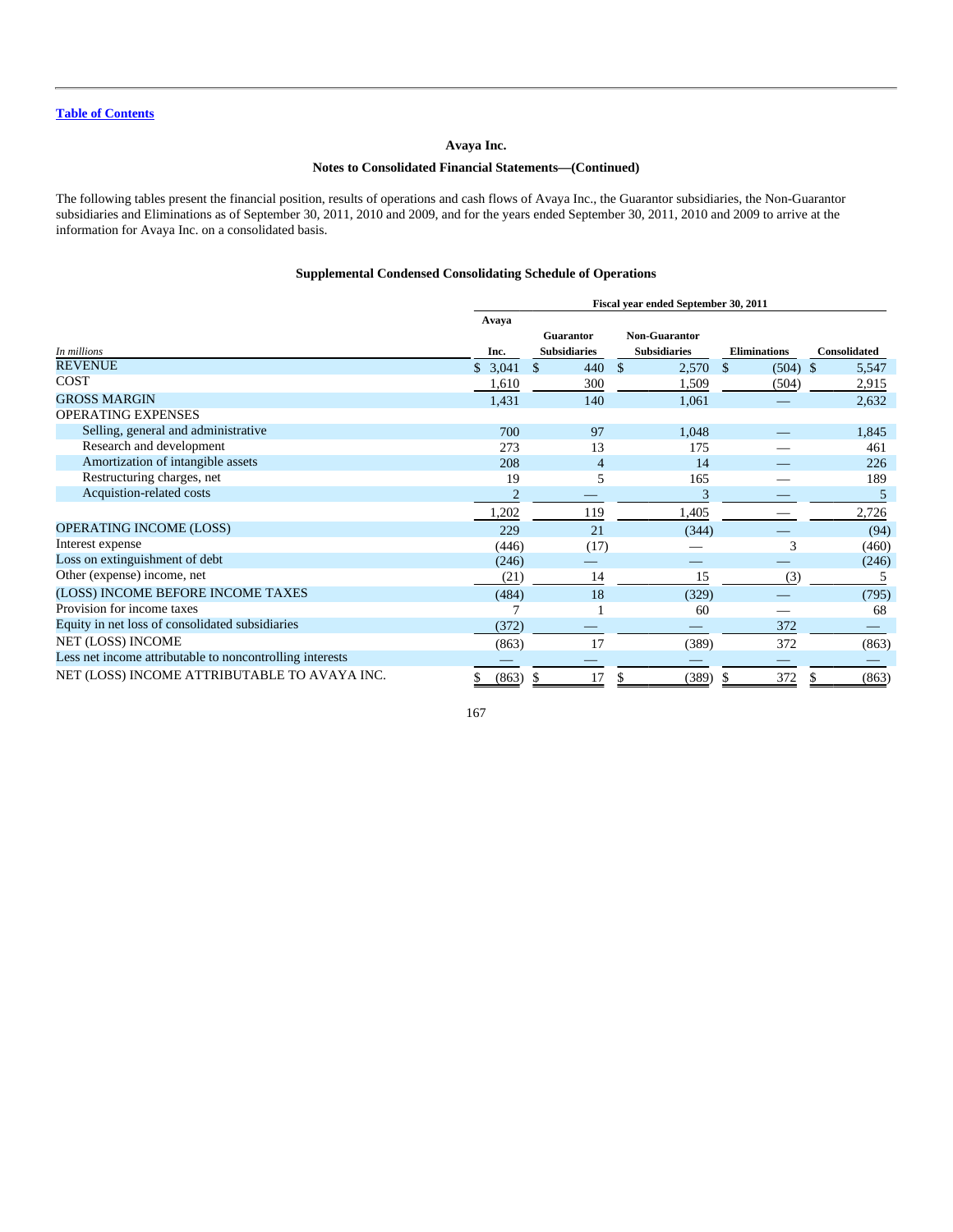# **Avaya Inc.**

# **Notes to Consolidated Financial Statements—(Continued)**

# **Supplemental Condensed Consolidating Schedule of Operations**

|                                                          | Fiscal year ended September 30, 2010 |                     |                             |                            |                     |  |  |  |  |
|----------------------------------------------------------|--------------------------------------|---------------------|-----------------------------|----------------------------|---------------------|--|--|--|--|
|                                                          |                                      | Guarantor           | <b>Non-Guarantor</b>        |                            |                     |  |  |  |  |
| In millions                                              | Inc.                                 | <b>Subsidiaries</b> | <b>Subsidiaries</b>         | <b>Eliminations</b>        | <b>Consolidated</b> |  |  |  |  |
| <b>REVENUE</b>                                           | 2,951<br>\$                          | 336<br>\$           | $\mathbf{\hat{S}}$<br>2,319 | $\mathbb{S}$<br>$(546)$ \$ | 5,060               |  |  |  |  |
| <b>COST</b>                                              | 1,670                                | 281                 | 1,483                       | (546)                      | 2,888               |  |  |  |  |
| <b>GROSS MARGIN</b>                                      | 1,281                                | 55                  | 836                         |                            | 2,172               |  |  |  |  |
| <b>OPERATING EXPENSES</b>                                |                                      |                     |                             |                            |                     |  |  |  |  |
| Selling, general and administrative                      | 704                                  | 88                  | 929                         |                            | 1,721               |  |  |  |  |
| Research and development                                 | 215                                  | 12                  | 180                         |                            | 407                 |  |  |  |  |
| Amortization of intangible assets                        | 205                                  | 3                   | 10                          |                            | 218                 |  |  |  |  |
| Impairment of long-lived assets                          | 7                                    |                     | 9                           |                            | 16                  |  |  |  |  |
| Restructuring charges, net                               | 46                                   | 3                   | 122                         |                            | 171                 |  |  |  |  |
| Acquisition-related costs                                | 20                                   |                     |                             |                            | 20                  |  |  |  |  |
| TOTAL OPERATING EXPENSES                                 | 1,197                                | 106                 | 1,250                       |                            | 2,553               |  |  |  |  |
| <b>OPERATING INCOME (LOSS)</b>                           | 84                                   | (51)                | (414)                       |                            | (381)               |  |  |  |  |
| Interest expense                                         | (464)                                | (24)                |                             |                            | (487)               |  |  |  |  |
| Other (expense) income, net                              | (51)                                 | 12                  | 55                          | (1)                        | 15                  |  |  |  |  |
| <b>LOSS BEFORE INCOME TAXES</b>                          | (431)                                | (63)                | (359)                       |                            | (853)               |  |  |  |  |
| (Benefit from) provision for income taxes                | (3)                                  |                     | 20                          |                            | 18                  |  |  |  |  |
| Equity in net loss of consolidated subsidiaries          | (446)                                |                     |                             | 446                        |                     |  |  |  |  |
| <b>NET LOSS</b>                                          | (874)                                | (64)                | (379)                       | 446                        | (871)               |  |  |  |  |
| Less net income attributable to noncontrolling interests |                                      |                     | 3                           |                            | 3                   |  |  |  |  |
| NET LOSS ATTRIBUTABLE TO AVAYA INC.                      | (874)                                | (64)<br>S           | (382)<br>S                  | 446                        | (874)               |  |  |  |  |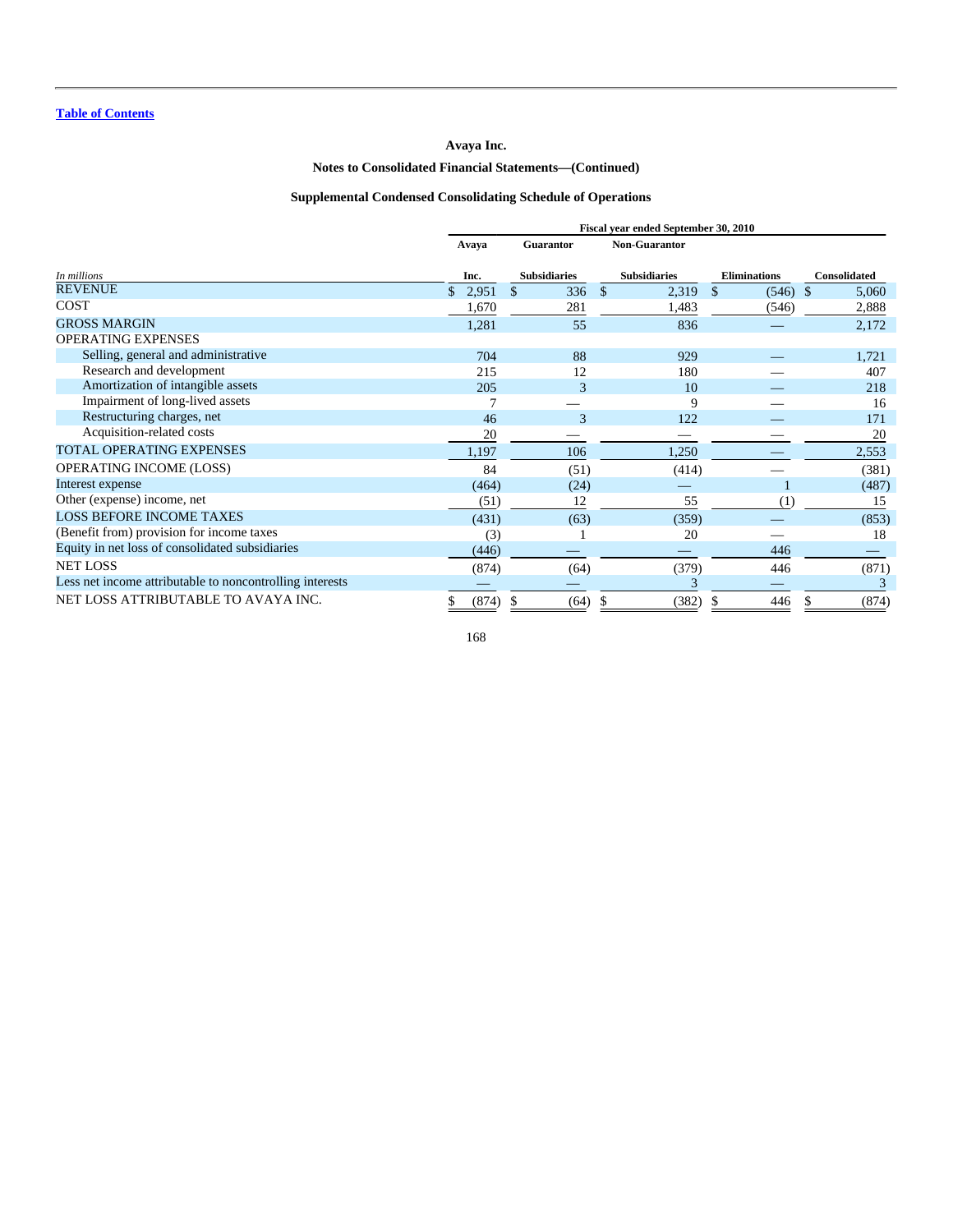# **Notes to Consolidated Financial Statements—(Continued)**

# **Supplemental Condensed Consolidating Schedule of Operations**

|                                                          | Fiscal year ended September 30, 2009 |                     |                             |                     |                     |  |  |  |
|----------------------------------------------------------|--------------------------------------|---------------------|-----------------------------|---------------------|---------------------|--|--|--|
|                                                          | Avaya                                | <b>Guarantor</b>    | <b>Non-Guarantor</b>        |                     |                     |  |  |  |
| In millions                                              | Inc.                                 | <b>Subsidiaries</b> | <b>Subsidiaries</b>         | <b>Eliminations</b> | <b>Consolidated</b> |  |  |  |
| <b>REVENUE</b>                                           | 2,366<br>\$                          | \$<br>118           | $\mathbf{\hat{S}}$<br>1,901 | \$<br>$(235)$ \$    | 4,150               |  |  |  |
| COST                                                     | 1,271                                | 106                 | 1,142                       | (235)               | 2,284               |  |  |  |
| <b>GROSS MARGIN</b>                                      | 1,095                                | 12                  | 759                         |                     | 1,866               |  |  |  |
| <b>OPERATING EXPENSES</b>                                |                                      |                     |                             |                     |                     |  |  |  |
| Selling, general and administrative                      | 534                                  | 11                  | 727                         |                     | 1,272               |  |  |  |
| Research and development                                 | 179                                  | 16                  | 114                         |                     | 309                 |  |  |  |
| Amortization of intangible assets                        | 207                                  |                     |                             |                     | 207                 |  |  |  |
| Impairment of long-lived assets                          | 2                                    |                     |                             |                     | $\mathfrak{D}$      |  |  |  |
| Impairment of indefinite-lived intangible assets         | 60                                   |                     |                             |                     | 60                  |  |  |  |
| Goodwill impairment                                      | 235                                  |                     |                             |                     | 235                 |  |  |  |
| Restructuring charges, net                               | 45                                   |                     | 115                         |                     | 160                 |  |  |  |
| In-process research and development charge               | 12                                   |                     |                             |                     | 12                  |  |  |  |
| Acquisition-related costs                                | 29                                   |                     |                             |                     | 29                  |  |  |  |
| TOTAL OPERATING EXPENSES                                 | 1,303                                | 27                  | 956                         |                     | 2,286               |  |  |  |
| <b>OPERATING LOSS</b>                                    | (208)                                | (15)                | (197)                       |                     | (420)               |  |  |  |
| Interest expense                                         | (392)                                | (17)                |                             |                     | (409)               |  |  |  |
| Other (expense) income, net                              | (19)                                 | 11                  | 22                          |                     | 14                  |  |  |  |
| <b>LOSS BEFORE INCOME TAXES</b>                          | (619)                                | (21)                | (175)                       |                     | (815)               |  |  |  |
| (Benefit from) provision for income taxes                | (18)                                 |                     | 48                          |                     | 30                  |  |  |  |
| Equity in net loss of consolidated subsidiaries          | (246)                                |                     |                             | 246                 |                     |  |  |  |
| <b>NET LOSS</b>                                          | (847)                                | (21)                | (223)                       | 246                 | (845)               |  |  |  |
| Less net income attributable to noncontrolling interests |                                      |                     |                             |                     |                     |  |  |  |
| NET LOSS ATTRIBUTABLE TO AVAYA INC.                      | (847)                                | (21)<br>\$          | (225)<br>\$                 | 246<br>S            | (847)<br>S          |  |  |  |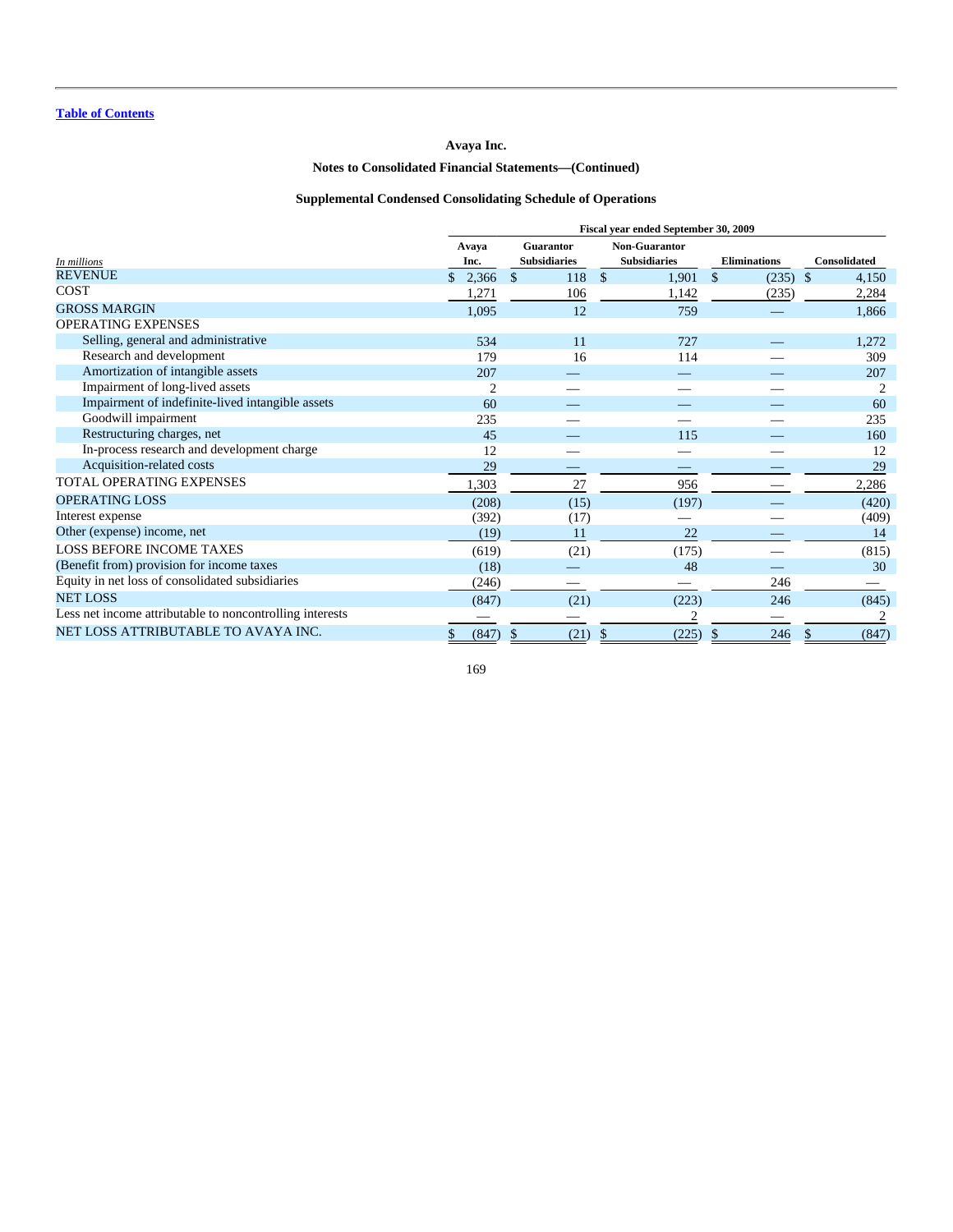# **Notes to Consolidated Financial Statements—(Continued)**

# **Supplemental Condensed Consolidating Balance Sheet**

|                                                     |               | Avaya    | Guarantor          |                     | <b>Non-Guarantor</b> |                     |    |                          |               |                                 |
|-----------------------------------------------------|---------------|----------|--------------------|---------------------|----------------------|---------------------|----|--------------------------|---------------|---------------------------------|
| In millions                                         |               | Inc.     |                    | <b>Subsidiaries</b> |                      | <b>Subsidiaries</b> |    | <b>Eliminations</b>      |               | <b>Consolidated</b>             |
| <b>ASSETS</b>                                       |               |          |                    |                     |                      |                     |    |                          |               |                                 |
| Current assets:                                     |               |          |                    |                     |                      |                     |    |                          |               |                                 |
| Cash and cash equivalents                           | $\mathsf{\$}$ | 149      | $\mathbf{\hat{S}}$ | 12                  | $\mathbf{\hat{S}}$   | 239                 | \$ |                          | $\mathcal{S}$ | 400                             |
| Accounts receivable, net-external                   |               | 303      |                    | 33                  |                      | 419                 |    |                          |               | 755                             |
| Accounts receivable—internal                        |               | 646      |                    | 179                 |                      | 103                 |    | (928)                    |               |                                 |
| Inventory                                           |               | 150      |                    | $\overline{4}$      |                      | 126                 |    | $\overline{\phantom{0}}$ |               | 280                             |
| Deferred income taxes, net                          |               |          |                    |                     |                      | 8                   |    |                          |               | 8                               |
| Other current assets                                |               | 98       |                    | 68                  |                      | 108                 |    |                          |               | 274                             |
| Internal notes receivable                           |               | 1,488    |                    | 31                  |                      | (16)                |    | (1,503)                  |               |                                 |
| <b>TOTAL CURRENT ASSETS</b>                         |               | 2,834    |                    | 327                 |                      | 987                 |    | (2, 431)                 |               | 1,717                           |
| Property, plant and equipment, net                  |               | 243      |                    | 26                  |                      | 128                 |    |                          |               | 397                             |
| Deferred income taxes, net                          |               |          |                    |                     |                      | 28                  |    |                          |               | 28                              |
| Intangible assets, net                              |               | 1,893    |                    | 36                  |                      | 200                 |    |                          |               | 2,129                           |
| Goodwill                                            |               | 4,072    |                    |                     |                      | 7                   |    |                          |               | 4,079                           |
| Other assets                                        |               | 170      |                    | 8                   |                      | 18                  |    | $\overline{\phantom{0}}$ |               | 196                             |
| Investment in consolidated subsidiaries             |               | (1, 898) |                    | (9)                 |                      | 25                  |    | 1,882                    |               | $\hspace{0.1mm}-\hspace{0.1mm}$ |
| <b>TOTAL ASSETS</b>                                 |               | 7,314    | \$                 | 388                 | \$                   | 1,393               | \$ | (549)                    | \$            | 8,546                           |
| <b>LIABILITIES</b>                                  |               |          |                    |                     |                      |                     |    |                          |               |                                 |
| <b>Current liabilities:</b>                         |               |          |                    |                     |                      |                     |    |                          |               |                                 |
| Debt maturing within one year-external              | \$            | 37       | $\mathbf S$        |                     | \$                   |                     | \$ |                          | \$            | 37                              |
| Debt maturing within one year—internal              |               | 34       |                    | 364                 |                      | 1,105               |    | (1,503)                  |               |                                 |
| Accounts payable-external                           |               | 260      |                    | 20                  |                      | 185                 |    |                          |               | 465                             |
| Accounts payable-internal                           |               | 178      |                    | 66                  |                      | 684                 |    | (928)                    |               |                                 |
| Payroll and benefit obligations                     |               | 123      |                    | 14                  |                      | 186                 |    | —                        |               | 323                             |
| Deferred revenue                                    |               | 528      |                    | 31                  |                      | 80                  |    |                          |               | 639                             |
| Business restructuring reserve, current portion     |               | 13       |                    | $\overline{4}$      |                      | 113                 |    | $\overline{\phantom{0}}$ |               | 130                             |
| Other current liabilities                           |               | 244      |                    | $\overline{4}$      |                      | 104                 |    |                          |               | 352                             |
| <b>TOTAL CURRENT LIABILITIES</b>                    |               | 1,417    |                    | 503                 |                      | 2,457               |    | (2,431)                  |               | 1,946                           |
| Long-term debt                                      |               | 6,120    |                    | —                   |                      | $\equiv$            |    |                          |               | 6,120                           |
| Pension obligations                                 |               | 1,219    |                    |                     |                      | 417                 |    |                          |               | 1,636                           |
| Other postretirement obligations                    |               | 502      |                    |                     |                      |                     |    |                          |               | 502                             |
| Deferred income taxes, net                          |               | 167      |                    |                     |                      | $\mathbf{1}$        |    |                          |               | 168                             |
| Business restructuring reserve, non-current portion |               | 20       |                    | 5                   |                      | 31                  |    |                          |               | 56                              |
| Other liabilities                                   |               | 247      |                    | 22                  |                      | 227                 |    | $\overline{\phantom{0}}$ |               | 496                             |
| TOTAL NON-CURRENT LIABILITIES                       |               | 8,275    |                    | 27                  |                      | 676                 |    |                          |               | 8,978                           |
| <b>TOTAL DEFICIENCY</b>                             |               | (2,378)  |                    | (142)               |                      | (1,740)             |    | 1,882                    |               | (2,378)                         |
| <b>TOTAL LIABILITIES AND DEFICIENCY</b>             | \$            | 7,314    | \$                 | 388                 | \$                   | 1,393               | \$ | (549)                    | \$            | 8,546                           |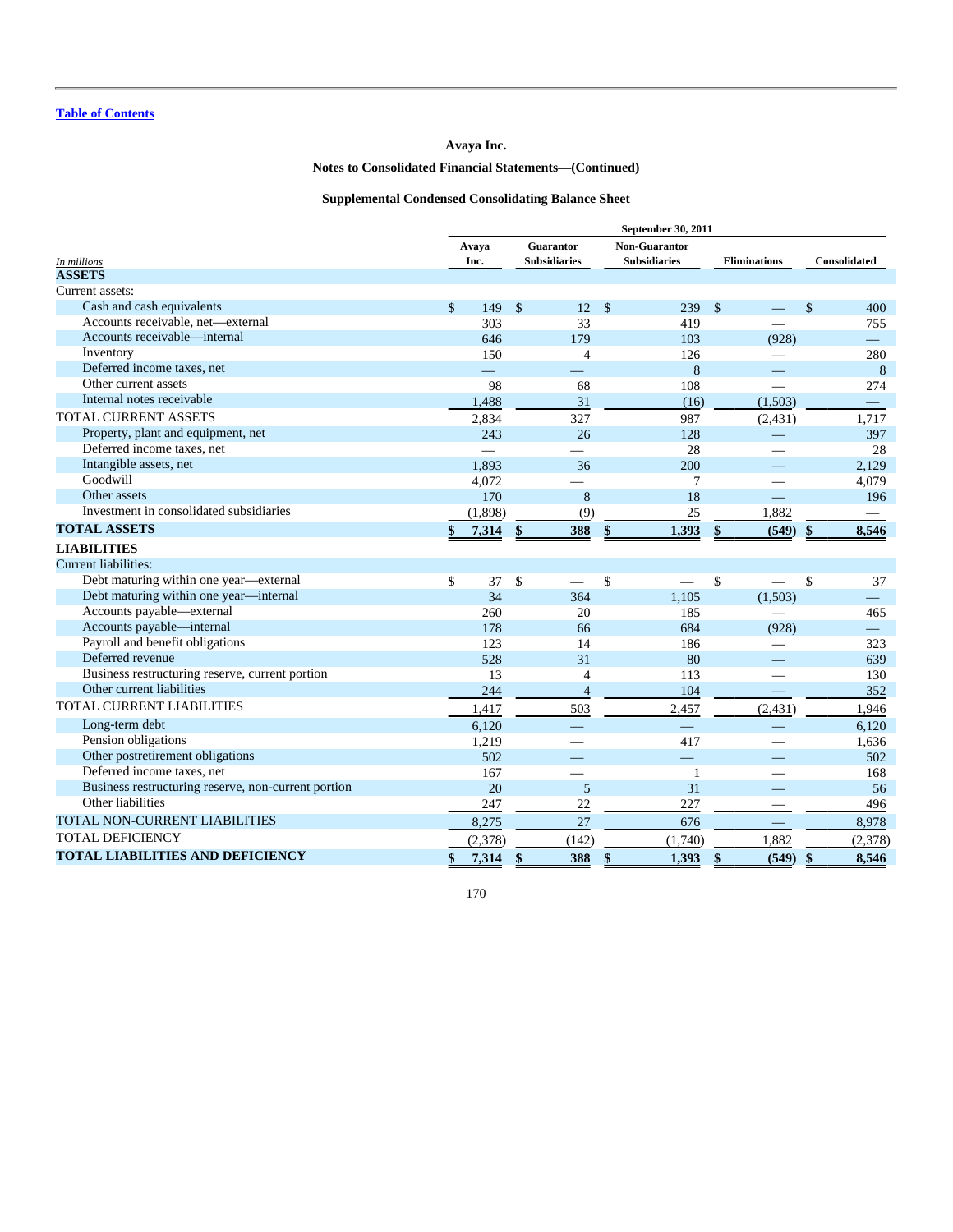# **Notes to Consolidated Financial Statements—(Continued)**

**Supplemental Condensed Consolidating Balance Sheet**

|                                                     |              | September 30, 2010 |                    |                          |                    |                     |               |                          |               |                          |  |  |
|-----------------------------------------------------|--------------|--------------------|--------------------|--------------------------|--------------------|---------------------|---------------|--------------------------|---------------|--------------------------|--|--|
|                                                     |              | Avaya              |                    | Guarantor                |                    | Non-Guarantor       |               |                          |               |                          |  |  |
| In millions                                         |              | Inc.               |                    | <b>Subsidiaries</b>      |                    | <b>Subsidiaries</b> |               | <b>Eliminations</b>      |               | <b>Consolidated</b>      |  |  |
| <b>ASSETS</b>                                       |              |                    |                    |                          |                    |                     |               |                          |               |                          |  |  |
| Current assets:                                     |              |                    |                    |                          |                    |                     |               |                          |               |                          |  |  |
| Cash and cash equivalents                           | $\mathbb{S}$ | 348                | $\mathbf{\hat{S}}$ | 26                       | $\mathbf{\hat{S}}$ | 205                 | $\mathcal{S}$ |                          | $\mathsf{\$}$ | 579                      |  |  |
| Accounts receivable, net-external                   |              | 326                |                    | 46                       |                    | 420                 |               |                          |               | 792                      |  |  |
| Accounts receivable—internal                        |              | 530                |                    | 184                      |                    | 67                  |               | (781)                    |               |                          |  |  |
| Inventory                                           |              | 108                |                    | 15                       |                    | 111                 |               |                          |               | 234                      |  |  |
| Deferred income taxes, net                          |              |                    |                    |                          |                    | 3                   |               |                          |               | 3                        |  |  |
| Other current assets                                |              | 95                 |                    | 80                       |                    | 101                 |               |                          |               | 276                      |  |  |
| Internal notes receivable                           |              | 1,423              |                    | 89                       |                    | (16)                |               | (1,496)                  |               |                          |  |  |
| <b>TOTAL CURRENT ASSETS</b>                         |              | 2,830              |                    | 440                      |                    | 891                 |               | (2,277)                  |               | 1,884                    |  |  |
| Property, plant and equipment, net                  |              | 266                |                    | 31                       |                    | 153                 |               |                          |               | 450                      |  |  |
| Deferred income taxes, net                          |              |                    |                    |                          |                    | 22                  |               |                          |               | 22                       |  |  |
| Intangible assets, net                              |              | 2,300              |                    | 39                       |                    | 264                 |               |                          |               | 2,603                    |  |  |
| Goodwill                                            |              | 4,075              |                    |                          |                    |                     |               |                          |               | 4,075                    |  |  |
| Other assets                                        |              | 178                |                    | 8                        |                    | 41                  |               |                          |               | 227                      |  |  |
| Investment in consolidated subsidiaries             |              | (1,527)            |                    | 7                        |                    | 23                  |               | 1,497                    |               | $\overline{\phantom{0}}$ |  |  |
| <b>TOTAL ASSETS</b>                                 |              | 8,122              | \$                 | 525                      | \$                 | 1,394               | \$            | (780)                    | \$            | 9,261                    |  |  |
| <b>LIABILITIES</b>                                  |              |                    |                    |                          |                    |                     |               |                          |               |                          |  |  |
| <b>Current liabilities:</b>                         |              |                    |                    |                          |                    |                     |               |                          |               |                          |  |  |
| Debt maturing within one year-external              | \$           | 48                 | \$                 | $\overline{\phantom{0}}$ | \$                 |                     | \$            |                          | \$            | 48                       |  |  |
| Debt maturing within one year—internal              |              | 92                 |                    | 355                      |                    | 1,049               |               | (1, 496)                 |               |                          |  |  |
| Accounts payable-external                           |              | 252                |                    | 30                       |                    | 182                 |               |                          |               | 464                      |  |  |
| Accounts payable-internal                           |              | 155                |                    | 181                      |                    | 445                 |               | (781)                    |               |                          |  |  |
| Payroll and benefit obligations                     |              | 145                |                    | 20                       |                    | 146                 |               |                          |               | 311                      |  |  |
| Deferred revenue                                    |              | 548                |                    | 32                       |                    | 70                  |               |                          |               | 650                      |  |  |
| Business restructuring reserve, current portion     |              | 26                 |                    | $\overline{4}$           |                    | 83                  |               |                          |               | 113                      |  |  |
| Other current liabilities                           |              | 296                |                    | 5                        |                    | 129                 |               |                          |               | 430                      |  |  |
| <b>TOTAL CURRENT LIABILITIES</b>                    |              | 1,562              |                    | 627                      |                    | 2,104               |               | (2,277)                  |               | 2,016                    |  |  |
| Long-term debt                                      |              | 5,880              |                    |                          |                    |                     |               |                          |               | 5,880                    |  |  |
| Pension obligations                                 |              | 1,087              |                    |                          |                    | 453                 |               |                          |               | 1,540                    |  |  |
| Other postretirement obligations                    |              | 478                |                    |                          |                    |                     |               |                          |               | 478                      |  |  |
| Deferred income taxes, net                          |              | 153                |                    |                          |                    | 1                   |               |                          |               | 154                      |  |  |
| Business restructuring reserve, non-current portion |              | 25                 |                    | $\overline{4}$           |                    | 23                  |               |                          |               | 52                       |  |  |
| Other liabilities                                   |              | 365                |                    | 23                       |                    | 181                 |               | $\overline{\phantom{0}}$ |               | 569                      |  |  |
| TOTAL NON-CURRENT LIABILITIES                       |              | 7,988              |                    | 27                       |                    | 658                 |               |                          |               | 8,673                    |  |  |
| <b>TOTAL DEFICIENCY</b>                             |              | (1, 428)           |                    | (129)                    |                    | (1, 368)            |               | 1,497                    |               | (1, 428)                 |  |  |
| <b>TOTAL LIABILITIES AND DEFICIENCY</b>             | \$           | 8,122              | \$                 | 525                      | \$                 | 1,394               | \$            | (780)                    | \$            | 9,261                    |  |  |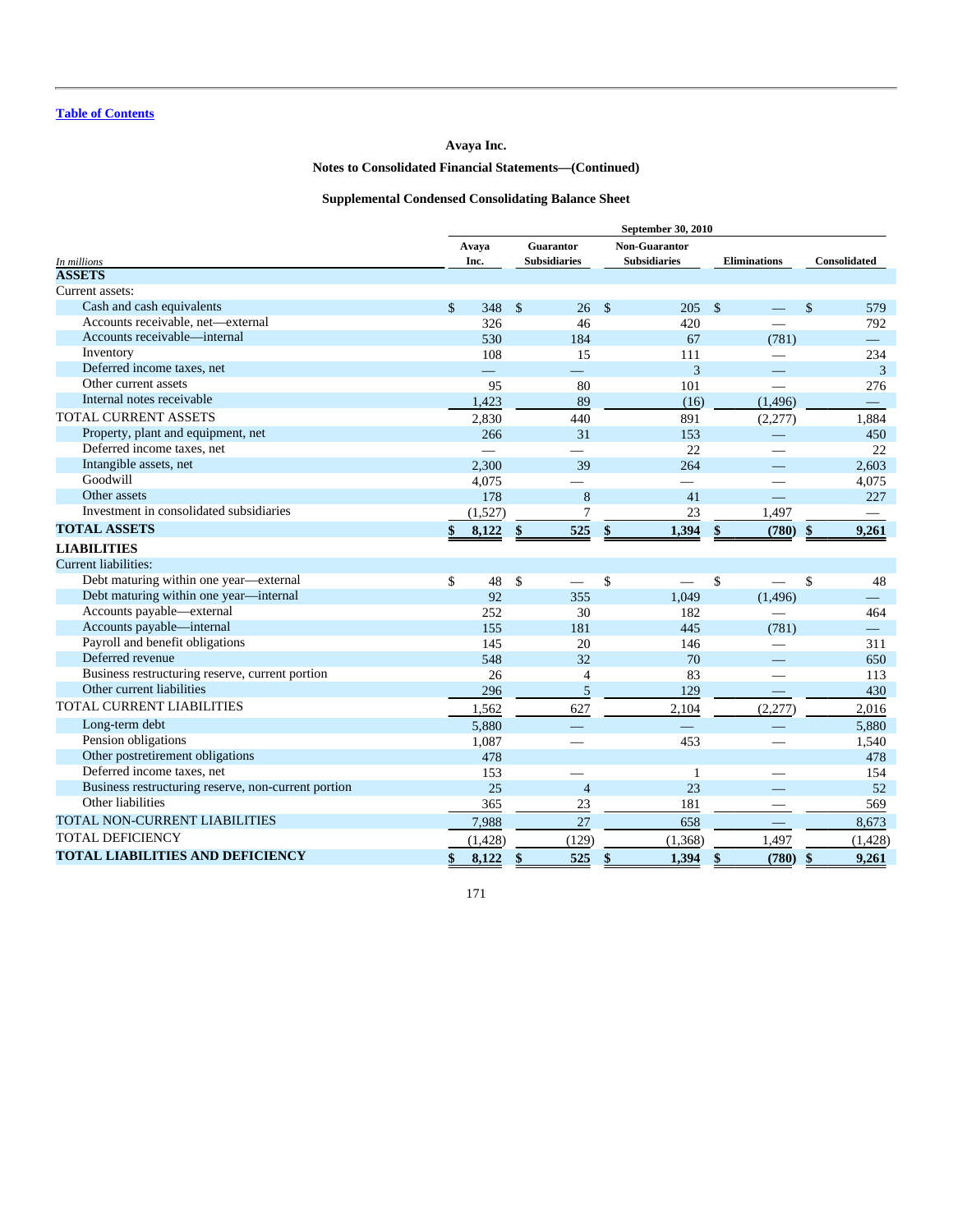**Notes to Consolidated Financial Statements—(Continued)**

# **Supplemental Condensed Consolidating Schedule of Cash Flows**

|                                                                                                       | Fiscal year ended September 30, 2011 |                     |                             |                     |              |  |
|-------------------------------------------------------------------------------------------------------|--------------------------------------|---------------------|-----------------------------|---------------------|--------------|--|
|                                                                                                       | Avava                                | Guarantor           | <b>Non-Guarantor</b>        |                     |              |  |
| In millions                                                                                           | Inc.                                 | <b>Subsidiaries</b> | <b>Subsidiaries</b>         | <b>Eliminations</b> | Consolidated |  |
| <b>OPERATING ACTIVITIES:</b>                                                                          |                                      |                     |                             |                     |              |  |
| Net (loss) income                                                                                     | $$ (863)$ \$                         | 17                  | $(389)$ \$<br><sup>\$</sup> | 372                 | -S<br>(863)  |  |
| Adjustments to reconcile net (loss) income to net cash (used for) provided by operating<br>activities | 527                                  | 11                  | 92                          |                     | 630          |  |
| Changes in operating assets and liabilities                                                           | (270)                                | (106)               | 309                         |                     | (67)         |  |
| Equity in net loss of consolidated subsidiaries                                                       | 372                                  |                     |                             | (372)               |              |  |
| NET CASH (USED FOR) PROVIDED BY OPERATING ACTIVITIES                                                  | (234)                                | (78)                | 12                          |                     | (300)        |  |
| <b>INVESTING ACTIVITIES:</b>                                                                          |                                      |                     |                             |                     |              |  |
| Capital expenditures                                                                                  | (42)                                 |                     | (41)                        |                     | (83)         |  |
| Capitalized software development costs                                                                | (38)                                 | (4)                 |                             |                     | (42)         |  |
| Acquisition of businesses, net of cash acquired                                                       | (2)                                  |                     | (14)                        |                     | (16)         |  |
| Return of funds held in escrow from the NES acquisition                                               | 6                                    |                     |                             |                     | 6            |  |
| Proceeds from sale of long-lived assets                                                               | 5                                    |                     | 2                           |                     |              |  |
| Restricted cash                                                                                       |                                      | 2                   | 25                          |                     | 27           |  |
| NET CASH USED FOR INVESTING ACTIVITIES                                                                | (71)                                 | (2)                 | (28)                        |                     | (101)        |  |
| <b>FINANCING ACTIVITIES:</b>                                                                          |                                      |                     |                             |                     |              |  |
| Repayment of incremental B-2 term loans                                                               | (696)                                |                     |                             |                     | (696)        |  |
| Debt issuance costs and third-party debt modification costs                                           | (42)                                 |                     |                             |                     | (42)         |  |
| Proceeds from senior secured notes                                                                    | 1,009                                |                     |                             |                     | 1,009        |  |
| Repayment of long-term debt                                                                           | (42)                                 |                     |                             |                     | (42)         |  |
| Net (repayments) borrowings of intercompany debt                                                      | (123)                                | 67                  | 56                          |                     |              |  |
| Other financing activities, net                                                                       |                                      | (1)                 |                             |                     | (1)          |  |
| NET CASH PROVIDED BY FINANCING ACTIVITIES                                                             | 106                                  | 66                  | 56                          |                     | 228          |  |
| Effect of exchange rate changes on cash and cash equivalents                                          |                                      |                     | (6)                         |                     | (6)          |  |
| NET (DECREASE) INCREASE IN CASH AND CASH EQUIVALENTS                                                  | (199)                                | (14)                | 34                          |                     | (179)        |  |
| Cash and cash equivalents at beginning of year                                                        | 348                                  | 26                  | 205                         |                     | 579          |  |
| Cash and cash equivalents at end of year                                                              | 149<br>\$                            | 12<br>\$            | 239<br>\$                   |                     | 400          |  |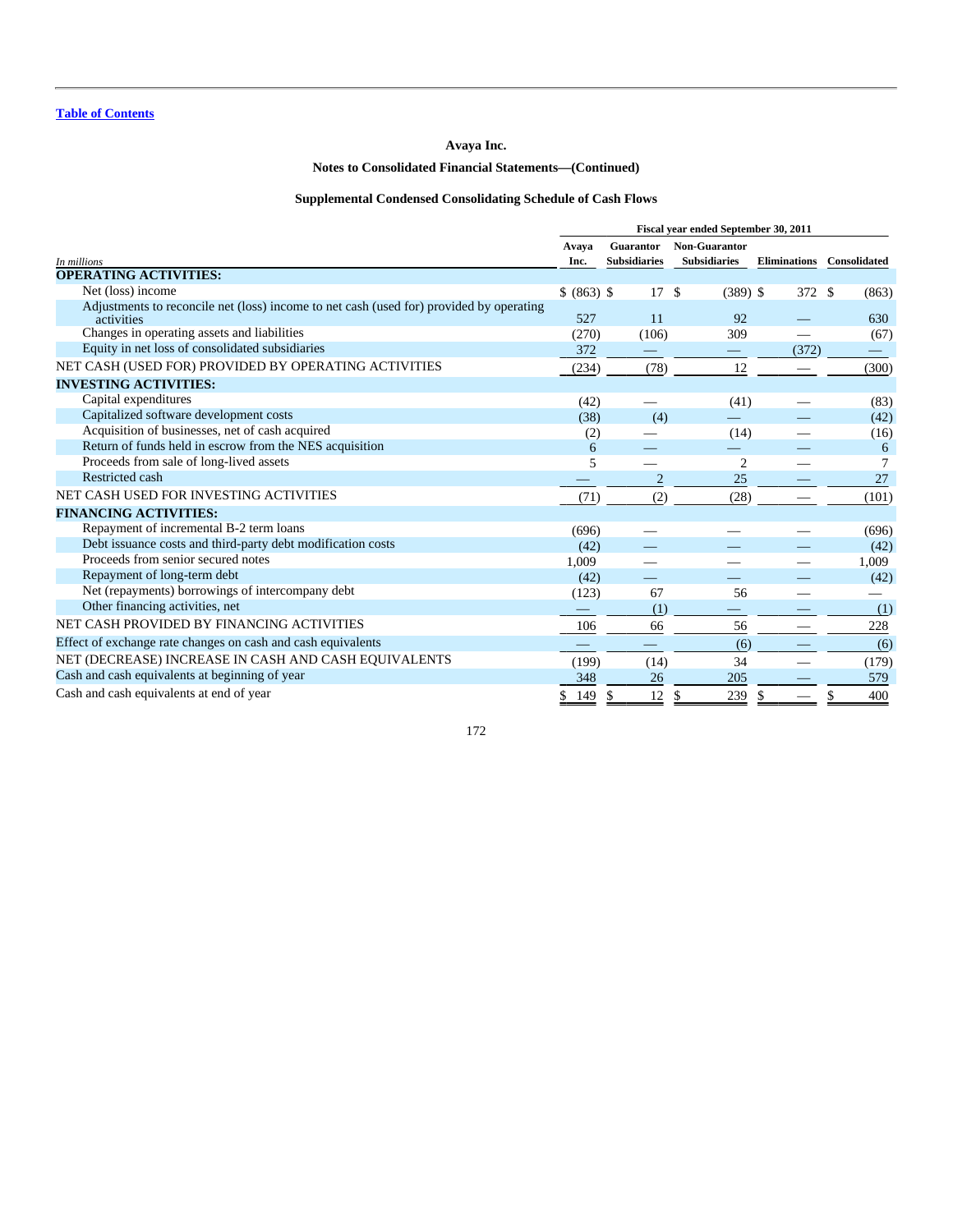**Notes to Consolidated Financial Statements—(Continued)**

# **Supplemental Condensed Consolidating Schedule of Cash Flows**

|                                                                                           | Fiscal year ended September 30, 2010 |                          |                      |                          |                |  |
|-------------------------------------------------------------------------------------------|--------------------------------------|--------------------------|----------------------|--------------------------|----------------|--|
|                                                                                           | Avaya                                | Guarantor                | <b>Non-Guarantor</b> |                          |                |  |
| In millions                                                                               | Inc.                                 | <b>Subsidiaries</b>      | <b>Subsidiaries</b>  | <b>Eliminations</b>      | Consolidated   |  |
| <b>OPERATING ACTIVITIES:</b>                                                              |                                      |                          |                      |                          |                |  |
| Net loss                                                                                  | $$(874)$ \;                          | $(64)$ \$                | $(379)$ \$           | 446 \$                   | (871)          |  |
| Adjustments to reconcile net loss to net cash (used for) provided by operating activities | 750                                  | 12                       | 118                  |                          | 880            |  |
| Changes in operating assets and liabilities                                               | (324)                                | 79                       | 278                  | $\overline{\phantom{0}}$ | 33             |  |
| Equity in net loss of consolidated subsidiaries                                           | 446                                  |                          |                      | (446)                    |                |  |
| NET CASH (USED FOR) PROVIDED BY OPERATING ACTIVITIES                                      | (2)                                  | 27                       | 17                   |                          | 42             |  |
| <b>INVESTING ACTIVITIES:</b>                                                              |                                      |                          |                      |                          |                |  |
| Capital expenditures                                                                      | (38)                                 | (2)                      | (39)                 |                          | (79)           |  |
| Capitalized software development costs                                                    | (38)                                 | (5)                      |                      |                          | (43)           |  |
| Acquisition of NES, net of cash acquired                                                  | (534)                                | 37                       | (308)                |                          | (805)          |  |
| Return of funds held in escrow from the NES acquisition                                   | 5                                    |                          |                      |                          | 5              |  |
| Liquidation of securities available for sale                                              |                                      | 18                       |                      |                          | 18             |  |
| Purchase of securities available for sale                                                 |                                      |                          | (5)                  |                          | (5)            |  |
| Proceeds from sale of long-lived assets                                                   | $\overline{2}$                       |                          | 9                    | -                        | 11             |  |
| Net proceeds from sale of AGC                                                             |                                      |                          | 32                   |                          | 32             |  |
| Restricted cash                                                                           |                                      |                          | $\overline{2}$       |                          | $\overline{c}$ |  |
| NET CASH (USED FOR) PROVIDED BY INVESTING ACTIVITIES                                      | (603)                                | 48                       | (309)                |                          | (864)          |  |
| <b>FINANCING ACTIVITIES:</b>                                                              |                                      |                          |                      |                          |                |  |
| Net proceeds from incremental B-2 term loans and warrants                                 | 783                                  |                          |                      |                          | 783            |  |
| Capital contributions from Parent                                                         | 125                                  |                          |                      |                          | 125            |  |
| Debt issuance costs                                                                       | (5)                                  |                          |                      |                          | (5)            |  |
| Repayment of long-term debt                                                               | (48)                                 | $\overline{\phantom{0}}$ |                      |                          | (48)           |  |
| Net (repayments) borrowings of intercompany debt                                          | (178)                                | (50)                     | 228                  |                          |                |  |
| Internal capital contribution from Parent Company                                         | (100)                                |                          | 100                  |                          |                |  |
| Other financing activities, net                                                           |                                      | (1)                      | (1)                  |                          | (2)            |  |
| NET CASH PROVIDED BY (USED FOR) FINANCING ACTIVITIES                                      | 577                                  | (51)                     | 327                  |                          | 853            |  |
| Effect of exchange rate changes on cash and cash equivalents                              |                                      |                          | (19)                 |                          | (19)           |  |
| NET (DECREASE) INCREASE IN CASH AND CASH EQUIVALENTS                                      | (28)                                 | 24                       | 16                   |                          | 12             |  |
| Cash and cash equivalents at beginning of year                                            | 376                                  | $\overline{2}$           | 189                  |                          | 567            |  |
| Cash and cash equivalents at end of year                                                  | \$348                                | 26<br>\$                 | 205<br>\$            | \$                       | 579            |  |
|                                                                                           |                                      |                          |                      |                          |                |  |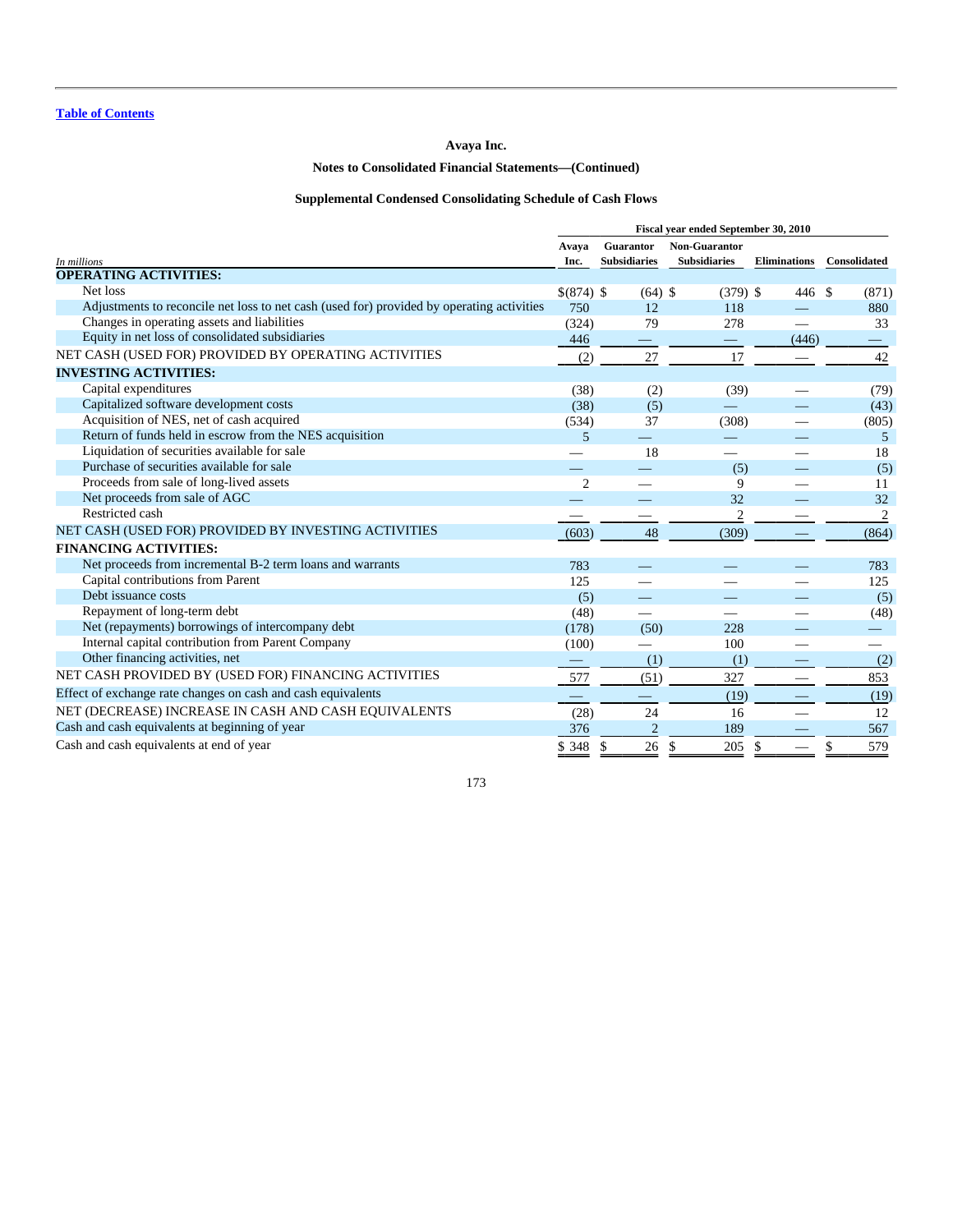**Notes to Consolidated Financial Statements—(Continued)**

# **Supplemental Condensed Consolidating Schedule of Cash Flows**

|                                                                                           | Fiscal year ended September 30, 2009 |                                |                          |                                           |                     |  |  |
|-------------------------------------------------------------------------------------------|--------------------------------------|--------------------------------|--------------------------|-------------------------------------------|---------------------|--|--|
|                                                                                           | Avava                                | Guarantor                      | <b>Non-Guarantor</b>     |                                           |                     |  |  |
| In millions                                                                               | Inc.                                 | <b>Subsidiaries</b>            | <b>Subsidiaries</b>      | <b>Eliminations</b>                       | <b>Consolidated</b> |  |  |
| <b>OPERATING ACTIVITIES:</b>                                                              |                                      |                                |                          |                                           |                     |  |  |
| Net loss                                                                                  | $$(847)$ \                           | $(21)$ \$                      | $(223)$ \$               | 246 \$                                    | (845)               |  |  |
| Adjustments to reconcile net loss to net cash provided by (used for) operating activities | 861                                  | 6                              | 109                      |                                           | 976                 |  |  |
| Changes in operating assets and liabilities                                               | (18)                                 | (18)                           | 147                      | $\overline{\phantom{0}}$                  | 111                 |  |  |
| Equity in net loss of consolidated subsidiaries                                           | 246                                  |                                | $\overline{\phantom{0}}$ | (246)                                     |                     |  |  |
| NET CASH PROVIDED BY (USED FOR) OPERATING ACTIVITIES                                      | 242                                  | (33)                           | 33                       |                                           | 242                 |  |  |
| <b>INVESTING ACTIVITIES:</b>                                                              |                                      |                                |                          |                                           |                     |  |  |
| Capital expenditures                                                                      | (34)                                 |                                | (42)                     |                                           | (76)                |  |  |
| Capitalized software development costs                                                    | (28)                                 | (3)                            | (12)                     |                                           | (43)                |  |  |
| Escrow payment for proposed acquisition                                                   | (100)                                |                                |                          |                                           | (100)               |  |  |
| Acquisition of businesses, net of cash acquired                                           | (11)                                 |                                |                          |                                           | (11)                |  |  |
| Liquidation of securities available for sale                                              | 98                                   |                                |                          |                                           | 98                  |  |  |
| Purchase of securities available for sale                                                 |                                      |                                | (1)                      |                                           | (1)                 |  |  |
| Proceeds from sale of long-lived assets                                                   | 3                                    |                                |                          |                                           | 4                   |  |  |
| Restricted cash                                                                           |                                      |                                | (26)                     |                                           | (26)                |  |  |
| NET CASH USED FOR INVESTING ACTIVITIES                                                    | (72)                                 | (3)                            | (80)                     |                                           | (155)               |  |  |
| <b>FINANCING ACTIVITIES:</b>                                                              |                                      |                                |                          |                                           |                     |  |  |
| Debt issuance costs                                                                       | (29)                                 |                                |                          |                                           | (29)                |  |  |
| Repayment of long-term debt                                                               | (72)                                 |                                |                          |                                           | (72)                |  |  |
| Net (repayments) borrowings of intercompany debt                                          | (75)                                 | 35                             | 40                       |                                           |                     |  |  |
| NET CASH (USED FOR) PROVIDED BY FINANCING ACTIVITIES                                      | (176)                                | 35                             | 40                       |                                           | (101)               |  |  |
| Effect of exchange rate changes on cash and cash equivalents                              |                                      |                                | $\overline{2}$           |                                           |                     |  |  |
| NET DECREASE IN CASH AND CASH EQUIVALENTS                                                 | (6)                                  | (1)                            | (5)                      |                                           | (12)                |  |  |
| Cash and cash equivalents at beginning of year                                            | 382                                  | 3                              | 194                      |                                           | 579                 |  |  |
| Cash and cash equivalents at end of year                                                  | \$376                                | $\overline{c}$<br>$\mathbb{S}$ | \$<br>189                | $\mathcal{S}$<br>$\overline{\phantom{a}}$ | \$<br>567           |  |  |

## **20. Subsequent Event**

On October 3, 2011, Avaya Inc. advanced to Parent \$8 million in exchange for a note receivable. The principal amount of this note plus any accrued and unpaid interest is due in full October 3, 2014. Interest accrues at the rate of 1.63% per annum. The proceeds of the note receivable were used by Parent to fund, in part, the acquisition of all outstanding shares of a unified communications provider. Immediately upon completing the acquisition Parent merged the acquired entity with and into Avaya Inc., with Avaya Inc. surviving the merger.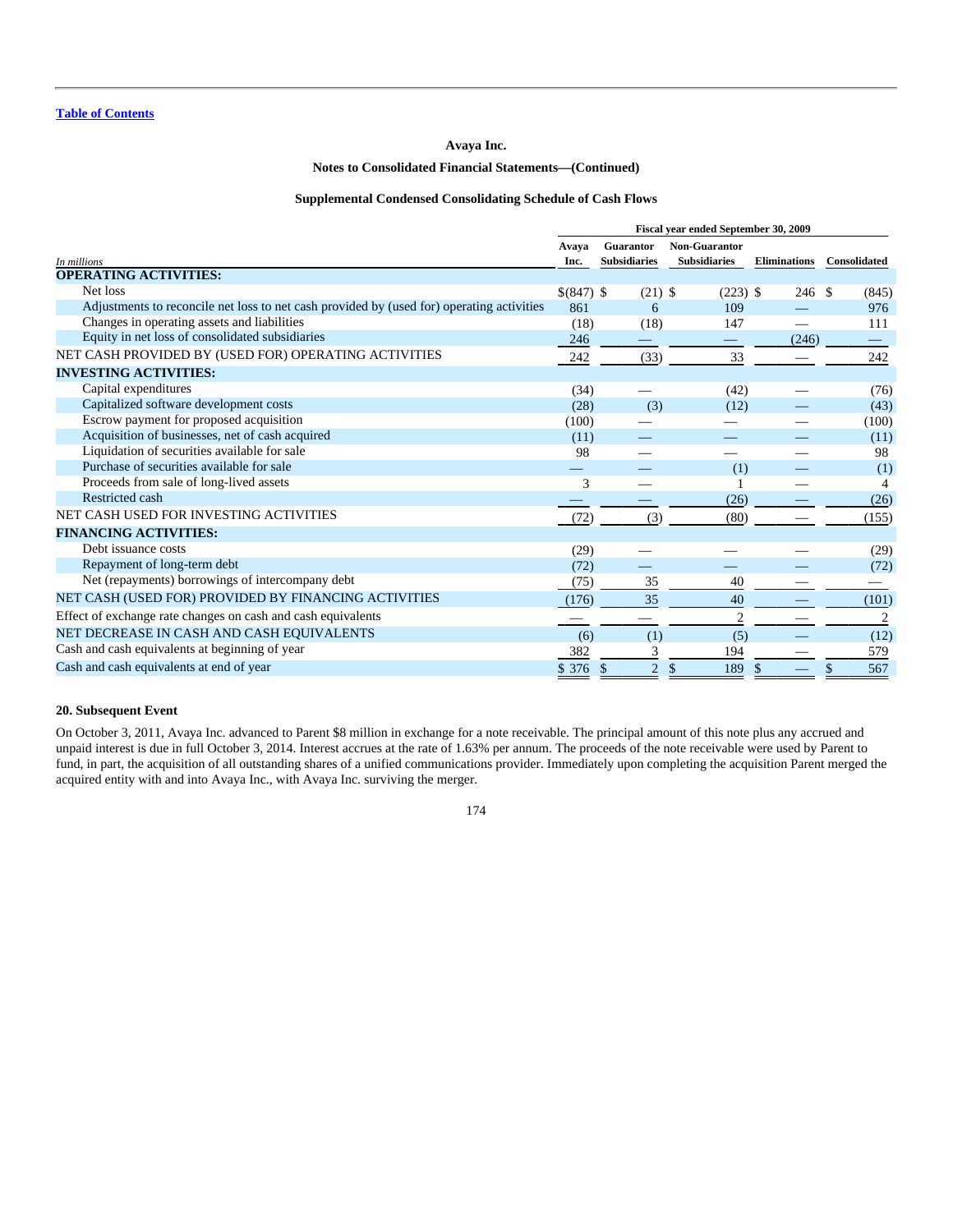## **AVAYA INC.**

# **SCHEDULE II—VALUATION AND QUALIFYING ACCOUNTS**

Information required by this item is incorporated by reference to Note 7, "Supplementary Financial Information," to our audited consolidated financial statements, which are included in our Annual Report on Form 10-K.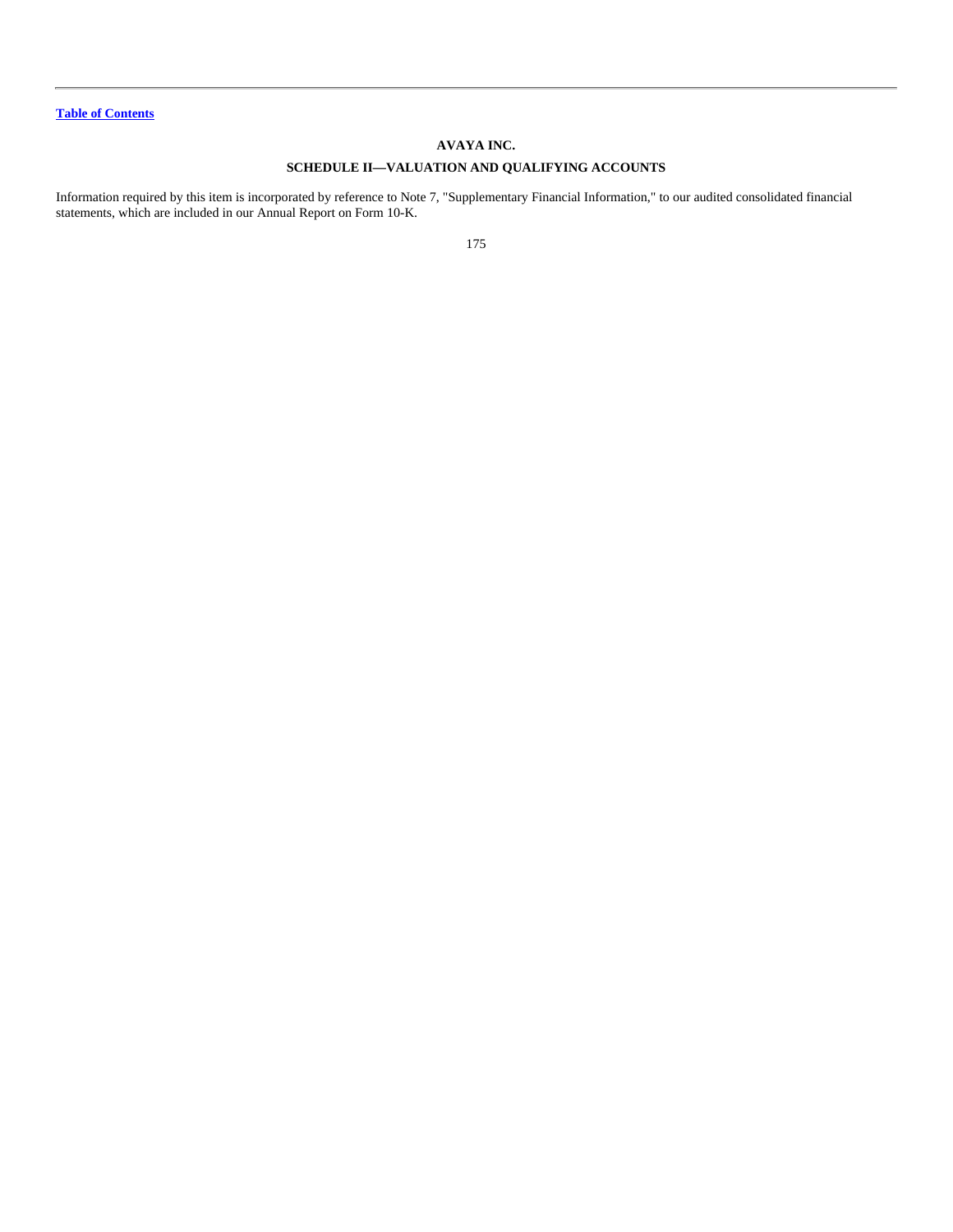## **Item 9.** *Changes in and Disagreements with Accountants on Accounting and Financial Disclosure.*

None.

**Item 9A.** *Controls and Procedures.*

## a) *Evaluation of Disclosure Controls and Procedures.*

As of the end of the period covered by this report, our management, under the supervision and with the participation of the principal executive officer and principal financial officer, evaluated the effectiveness of the design and operation of our disclosure controls and procedures (as such term is defined in Rules 13a-15(e) and 15d-15(e) under the Securities Exchange Act of 1934, as amended (the "Exchange Act")). Based on this evaluation, our principal executive officer and principal financial officer have concluded (1) that the disclosure controls and procedures were effective to provide reasonable assurance that information required to be disclosed in reports that we file or submit under the Exchange Act is recorded, processed, summarized and reported within the time periods specified in SEC rules and forms and (2) that the disclosure controls and procedures were effective to ensure that information required to be disclosed in the reports that we file or submit under the Exchange Act is accumulated and communicated to our management, including the principal executive officer and principal financial officer, as appropriate to allow timely decisions regarding required disclosure.

## b) *Internal Control Over Financial Reporting.*

Management is responsible for establishing and maintaining adequate internal control over financial reporting, as such term is defined in Exchange Act Rule 13a-15(f). Management (with the participation of our principal executive officer and principal financial officer) conducted an evaluation of the effectiveness of the Company's internal control over financial reporting based on the framework in *Internal Control—Integrated Framework* issued by the Committee of Sponsoring Organizations of the Treadway Commission (COSO). Based on this evaluation, management concluded that the Company's internal control over financial reporting was effective as of September 30, 2011 based on criteria in *Internal Control—Integrated Framework* issued by COSO.

The effectiveness of the Company's internal control over financial reporting as of September 30, 2011 has been audited by PricewaterhouseCoopers LLP, an independent registered public accounting firm, and PricewaterhouseCoopers LLP has issued a report on the effectiveness of the Company's internal control over financial reporting, which is contained in their report included herein.

## c) *Changes in Internal Control Over Financial Reporting.*

On December 18, 2009, the Company completed the acquisition of the enterprise solutions business of Nortel Networks Corporation (the "NES business"). Until June 2011, the Company relied in part upon services provided by Nortel and its affiliates under a transition services agreement ("TSA") to support certain integration activities. The TSA expired in June 2011. Based on its analysis of the NES business and following the expiration of the TSA, the Company implemented certain additional internal controls and procedures. Some of those internal controls and procedures previously were performed by the TSA provider and were adopted and, in some situations, modified by the Company upon adoption. Others were newly established internal controls. The adopted and/or newly established internal controls included quote-to-cash, logistics, and the accounting functions supporting these areas. Such changes have individually or in the aggregate been deemed to materially affect, or could be deemed reasonably likely to materially affect, the Company's internal control over financial reporting. With the exception of the foregoing, there were no changes in our internal control over financial reporting during the most recent fiscal quarter that have materially affected, or are reasonably likely to materially affect, our internal control over financial reporting.

## **Item 9B.** *Other Information.*

**Pursuant to Section 15(d) of the Securities Exchange Act of 1934, the Company's obligations to file periodic and current reports ended as of October 1, 2010. Nevertheless, the Company continues to file**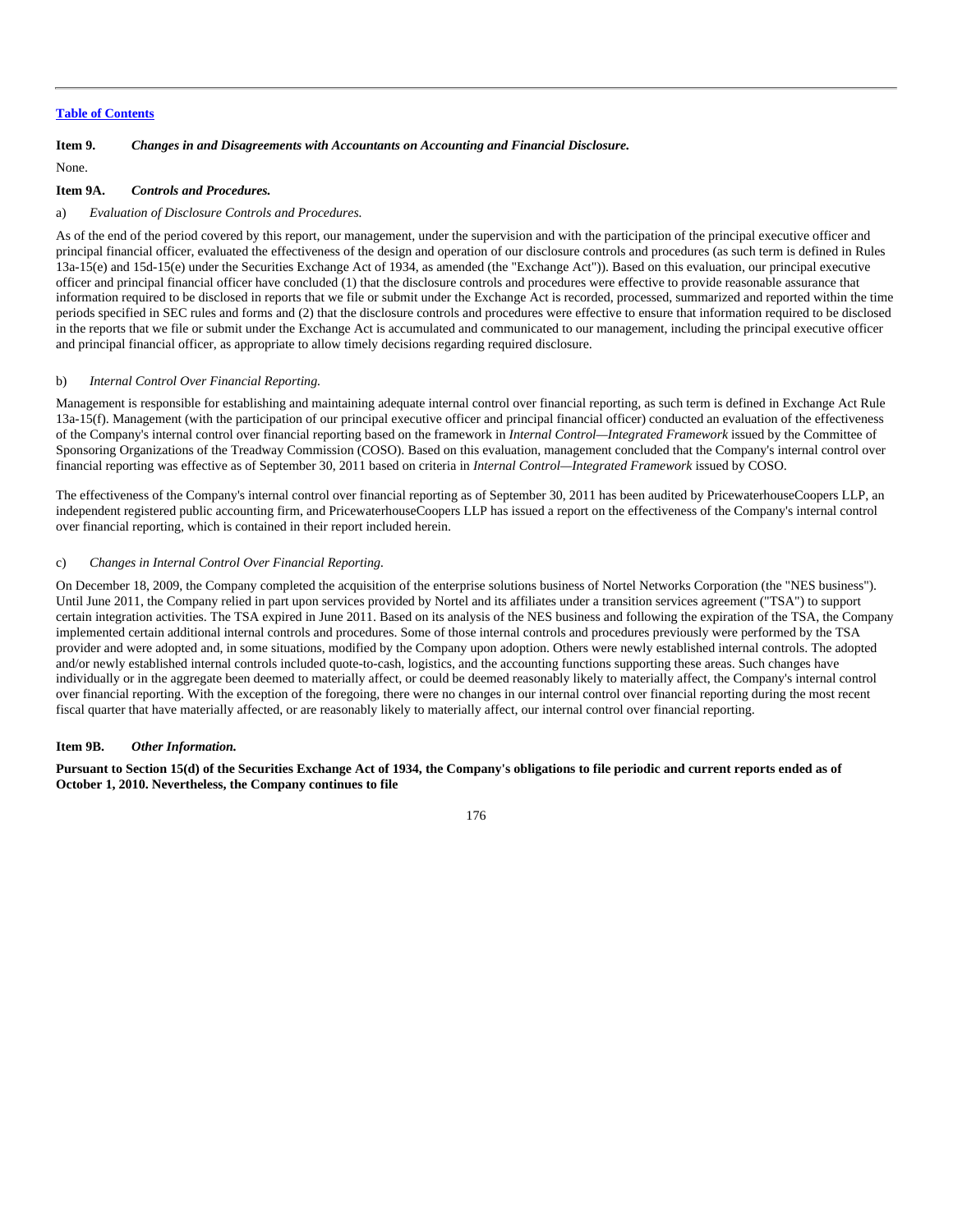**periodic reports and current reports with the SEC voluntarily to comply with the terms of the indentures governing its senior secured notes and senior unsecured notes.**

## **Subsequent to the quarter ended September 30, 2011, the following events took place that are required to be disclosed in a report on Form 8-K:**

#### *2012 Sales Incentive Program*

On December 5, 2011, the Compensation Committee approved a plan to provide incentives to certain executive officers of the Company, including Thomas G. Mitchell and J. Joel Hackney, Jr., to continue to grow revenue in fiscal year 2012 (the "2012 Sales Incentive Program"). Under the terms of the 2012 Sales Incentive Program, effective December 6, 2011 each program participant has been granted the conditional right to receive a number of restricted stock units, or RSUs, under Parent's 2007 Plan upon the achievement of certain revenue objectives. All RSUs awarded under the 2012 Sales Incentive Program are based upon the fair market value of Parent's common stock on December 6, 2011, the date of grant, which was \$4.40 per share.

The number of RSUs that a participating employee in the 2012 Sales Incentive Program will have the right to receive (subject to vesting requirements and the other terms and conditions of the applicable award agreement) will be determined based upon achievement of both of the following: (i) revenue targets for specific sales territories/divisions/product houses (each, a "Performance Gateway") and (ii) an overall revenue target for the Company. For each of Messrs. Mitchell and Hackney, achievement of three of five specified Performance Gateways will result in an award of 50% of his opportunity and achievement of all five specified Performance Gateways will result in an award of 100% of his opportunity. Achievement of targets under the 2012 Sales Incentive Program will be measured twice in fiscal year 2012, with a participating employee being able to earn half of his total opportunity based on results for the first half of fiscal year 2012 and the second half of his total opportunity based on results for the second half fiscal year 2012. All RSU awards granted under the 2012 Sales Incentive Program will vest on December 6, 2013 for each program participant who achieves the performance objectives. Mr. Mitchell has been awarded the opportunity to receive up to 45,455 RSUs under the 2012 Sales Incentive Program and Mr. Hackney has been awarded the opportunity to receive up to 56,818 RSUs under the 2012 Sales Incentive Program. The form of RSU award agreement applicable to the 2012 Sales Incentive Program is attached to this report as Exhibit 10.28.

#### *Appointment of Gary B. Smith as Director*

On December 6, 2011, the Company's Board of Directors and Parent, as the Company's sole shareholder, appointed Gary B. Smith to serve as a Director of the Company, effective immediately. Mr. Smith was also appointed by Parent to serve on its board of directors as well as its Audit Committee and Compensation Committee.

Mr. Smith currently serves as president, Chief Executive Officer and Director of Ciena Corporation, a network infrastructure company. During fiscal year 2011, and prior to Mr. Smith's appointment as a Director of the Company, the Company recorded approximately \$5 million associated with sales of the Company's products and services to Ciena. The Company also purchased goods and services of less than \$1 million from Ciena during fiscal year 2011.

Upon his election, Mr. Smith received an initial grant of 79,546 RSUs, representing an inaugural grant of 45,455 RSUs and an annual equity grant of 34,091 RSUs. In addition, of his total annual retainer worth \$120,000, based on his service on the board and his appointment as a member of Parent's Audit and Compensation Committees, Mr. Smith elected to receive that retainer \$60,000 in cash and \$60,000 in RSUs (equaling 13,636 RSUs). All RSUs were awarded to Mr. Smith based upon the fair market value of Parent's common stock on December 6, 2011, the date of grant, which was \$4.40 per share. The RSUs were granted pursuant to the terms of the 2007 Plan and were fully vested on the date of grant. The shares underlying the RSUs will not be distributed to him until his resignation or removal from the board of directors.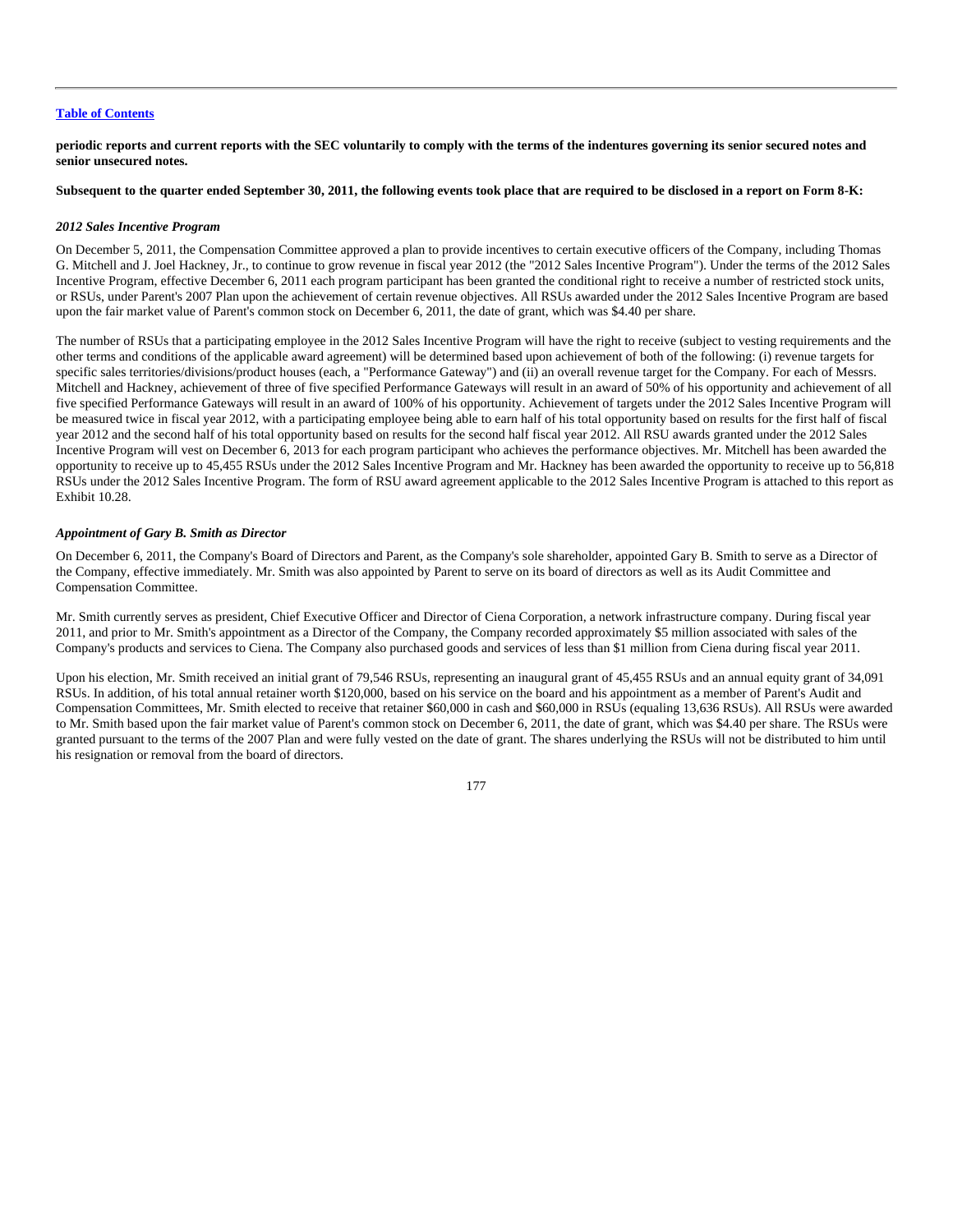### *Short Term Incentive Plan*

At the beginning of each fiscal year, the Compensation Committee of the Board of Directors of our Parent establishes corporate financial objectives which must be achieved before cash bonuses will be considered under the Company's Short Term Incentive Plan or STIP. The aggregate amount of cash available for awards under the STIP varies depending on how the Company performs against those financial objectives.

Effective December 5, 2011, the Compensation Committee determined that, for fiscal 2012, corporate performance would be measured against "Adjusted EBITDA" and revenue targets, each weighted 50% and 50%, respectively. "Adjusted EBITDA" is defined as net income (loss) before income taxes, interest income, interest expense and depreciation and amortization, adjusted to exclude certain non-cash items, non-recurring items and other similar items.

As adopted, an eligible employee participating in the STIP will have an opportunity for a midyear payout based on Adjusted EBITDA results for the first six months of fiscal year 2012, subject to a cap and individual performance criteria. The balance of an eligible employee's STIP opportunity will be measured based on both Adjusted EBITDA and total revenue results for the full fiscal year 2012, subject to individual performance criteria. In addition, the size of the cash pool available for STIP awards at the end of fiscal 2012 is subject to adjustment based upon (i) customer satisfaction results as determined under a net promoter score compiled with the help of a third party vendor, in which event the cash pool could be increased or decreased by an amount not to exceed 10% and (ii) measurement of the quality of the Company's products and services, which will be based on an assessment by the Compensation Committee and the Chief Executive Officer, in which event the cash pool could be decreased by an amount not to exceed 5%.

### *Modifications to Executive Officer Compensation*

Following the conclusion of fiscal 2011, the Compensation Committee approved changes to certain executive officer compensation arrangements, including those for certain Named Executive Officers, effective January 1, 2012. On December 5, 2011, the Compensation Committee increased the salaries of Messrs. Chirico, Massetti and Ali from \$625,000, \$564,000 and \$500,000 to \$640,000, \$585,000 and \$525,000, respectively. The increases were made in recognition of their respective contribution during fiscal 2011 and following a review of benchmark data of peer companies and survey data.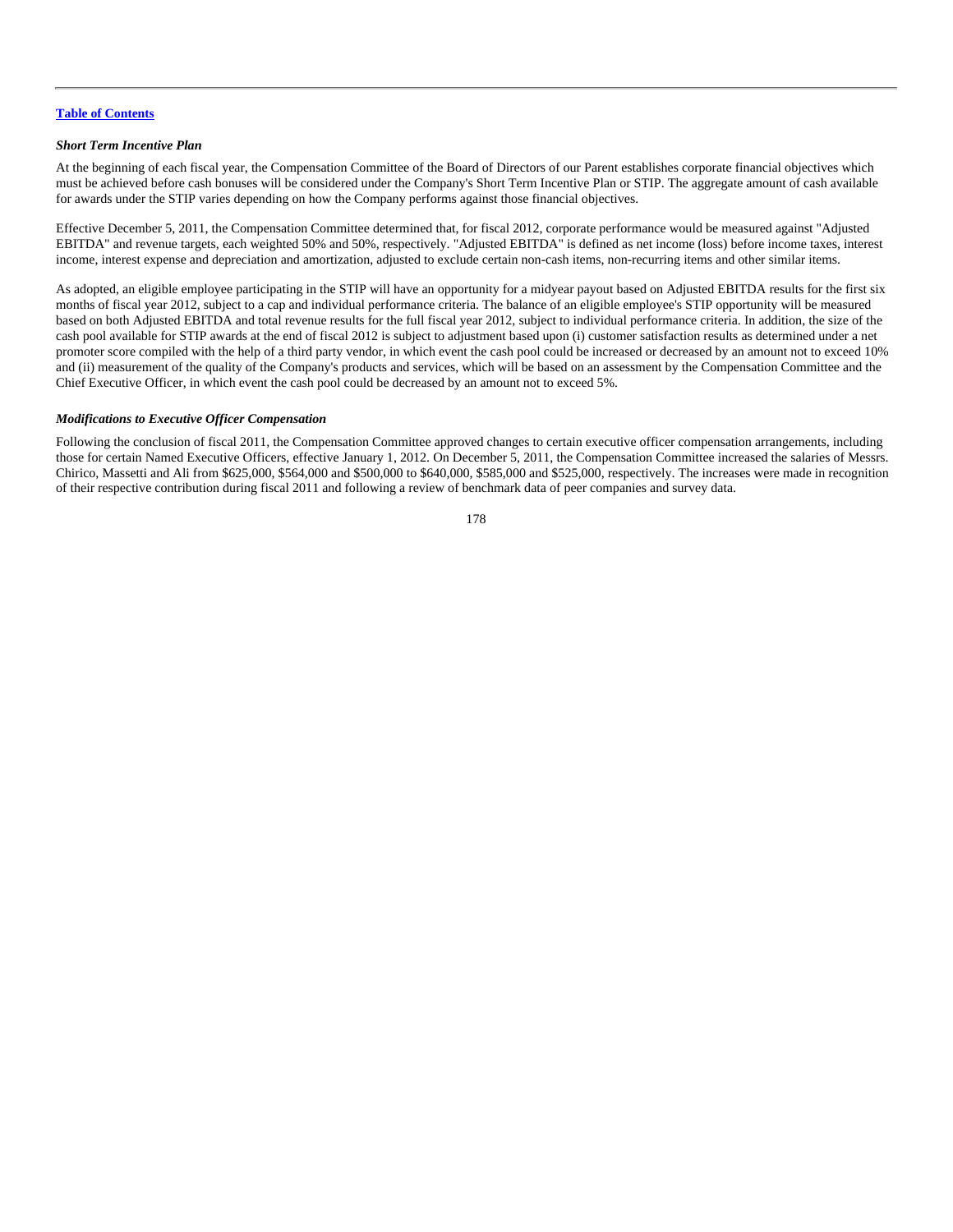# **PART III**

### **Item 10.** *Directors, Executive Officers and Corporate Governance.*

The following table sets forth the name, age and position of each of our executive officers and directors as of November 1, 2011:

| <b>Name</b>            | Age | <b>Position</b>                                                                   |
|------------------------|-----|-----------------------------------------------------------------------------------|
| Mohamad S. Ali         | 41  | Senior Vice President and President, Avaya Global Services                        |
| Steven J. Bandrowczak  | 51  | Vice President and General Manager, Avaya Networking                              |
| Alan E. Baratz         | 56  | Senior Vice President and President, Global Communications Solutions              |
| James M. Chirico, Jr.  | 53  | <b>Executive Vice President, Business Operations</b>                              |
| Pamela F. Craven       | 58  | Senior Vice President and Chief Administrative Officer                            |
| Christopher M. Formant | 59  | Senior Vice President and President, Avaya Government Solutions                   |
| Roger C. Gaston        | 55  | Senior Vice President, Human Resources                                            |
| Jaroslaw S. Glembocki  | 55  | Senior Vice President, Quality Program Office                                     |
| Stephen J. Gold        | 52  | Senior Vice President and Chief Information Officer                               |
| J. Joel Hackney, Jr.   | 42  | Senior Vice President, Global Sales and Marketing and President, Field Operations |
| Kevin J. Kennedy       | 55  | Director, President and Chief Executive Officer                                   |
| Anthony J. Massetti    | 50  | Senior Vice President and Chief Financial Officer                                 |
| Thomas G. Mitchell     | 53  | Senior Vice President and President, SME and Avaya Go to Market                   |
| Brett A. Shockley      | 52  | Senior Vice President, Corporate Development and Strategy                         |
| <b>Directors</b>       |     |                                                                                   |
| Eugene J. Frantz       | 45  | Director                                                                          |
| Charles H. Giancarlo   | 53  | Chairman of the Board of Directors                                                |
| Afshin Mohebbi         | 48  | Director                                                                          |
| Greg K. Mondre         | 37  | Director                                                                          |
| Kevin B. Rollins       | 58  | Director                                                                          |
| David J. Roux          | 54  | Director                                                                          |
| Gary B. Smith          | 51  | Director                                                                          |

#### *Mohamad S. Ali, Senior Vice President and President, Avaya Global Services*

Mr. Ali has been our Senior Vice President and President, Avaya Global Services, since April 2011. Prior to that time, he served as our Senior Vice President, Corporate Development and Strategy since December 2009 and, prior to that time and since July 15, 2009, he was our Senior Vice President, Corporate Development. Previously, Mr. Ali spent 13 years at International Business Machines Corporation, or IBM, a global provider of information technology products and services, most recently as Vice President, Business Development and Strategy for IBM's Information Management Division from 2005 until July 2009.

### *Steven J. Bandrowczak, Vice President and General Manager, Avaya Networking*

Mr. Bandrowczak has been our Vice President and General Manager, Avaya Networking since June 14, 2010. Previously, from December 18, 2009 until June 14, 2010, he served as our Vice President, Sales and Marketing for the Avaya data business. From January 1, 2009 until December 18, 2009, Mr. Bandrowczak was the President, Enterprise Sales Americas for Nortel Networks Inc. and, from July 16, 2007 until January 1, 2009, he served as Chief Information Officer for Nortel Networks Corporation and Nortel Networks Limited. Previously, from September 2005 until July 2007, he served as Senior Vice President and Chief Information Officer for Lenovo Group Ltd., a global producer of PC products and value-added professional services. Prior to that, he served as Executive Vice President and Chief Information Officer at DHL Worldwide, a global market leader in the international express and logistics industry.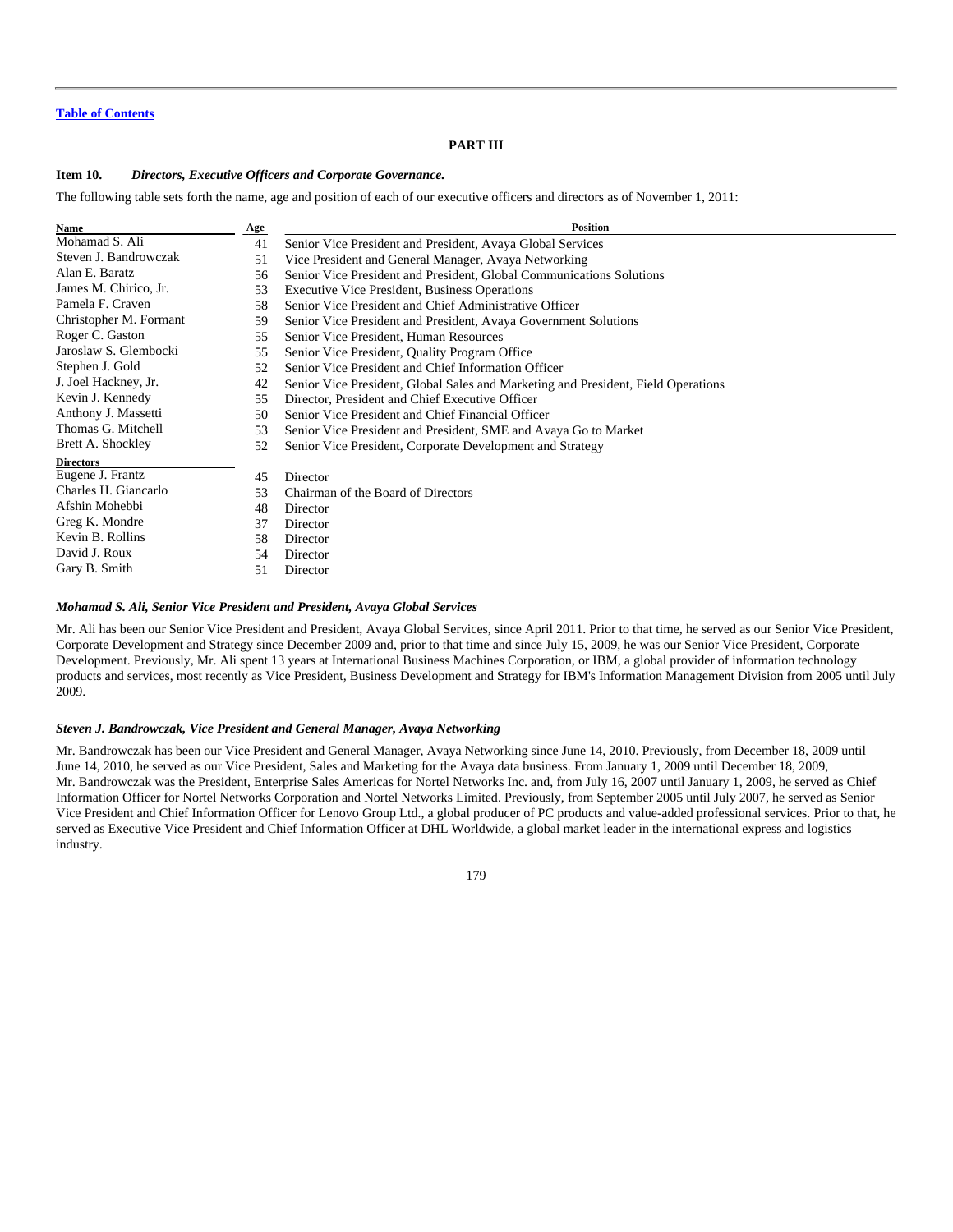#### *Alan E. Baratz, Senior Vice President and President, Global Communications Solutions*

Dr. Baratz has been our Senior Vice President and President, Global Communications Solutions since October 2, 2008. From June 1, 2007 to January 31, 2008, Dr. Baratz served as Senior Vice President of the Network Software and Systems Technology Group at Cisco Systems, Inc., a provider of communications and networking products. Previously, he served as President and Chief Executive Officer of NeoPath Networks, a provider of network file management solutions, from February 25, 2005 until it was acquired by Cisco on March 13, 2007.

#### *James M. Chirico, Jr., Executive Vice President, Business Operations*

Mr. Chirico has been our Executive Vice President, Business Operations since June 14, 2010. Previously, from February 3, 2009 until June 14, 2010, he served as our Chief Restructure Officer and President, Operations. From January 2, 2008 until February 3, 2009, he served as our Senior Vice President and President, Operations. From February 1998 to November 2007, Mr. Chirico held various senior management positions at Seagate Technology, a designer, manufacturer and marketer of hard disc drives, including Executive Vice President, Global Disc Storage Operations, from February 2006 until November 2007, and Senior Vice President and General Manager, Asia Operations, from September 2000 to February 2006.

#### *Pamela F. Craven, Senior Vice President and Chief Administrative Officer*

Mrs. Craven has been our Senior Vice President and Chief Administrative Officer since August 2006. In that role, she continues to serve as our General Counsel, which is a position she has held since September 2000. She also served as Corporate Secretary from September 2000 to January 2007. She was a Senior Vice President from August 2002 to August 2006.

#### *Christopher M. Formant, Senior Vice President and President, Avaya Government Solutions*

Mr. Formant has been our Senior Vice President and President, Avaya Government Solutions since August 16, 2010. Previously, from February 25, 2008 until August 16, 2010, he served as our Senior Vice President and President, Avaya Global Services. Mr. Formant was previously Executive Vice President and Executive Committee Member at Bearing-Point, Inc., a consulting firm, from February 2003 to January 2008.

### *Roger C. Gaston, Senior Vice President, Human Resources*

Mr. Gaston has been our Senior Vice President, Human Resources since May 2006. In his role, Mr. Gaston is responsible for employee compensation and benefits, employee communications, workforce relations, organizational development and transformation, recruitment, talent management and labor relations.

#### *Jaroslaw S. Glembocki, Senior Vice President, Quality Program Office*

Jaroslaw S. Glembocki has served as our Senior Vice President, Quality Program Office, since November 7, 2011. Previously, he served as Chief Operating Officer of Solexant Corp., from March 2011 to October 2011. From June 2009 to March 2011, Mr. Glembocki was engaged in various consulting projects. Prior to that, Mr. Glembocki served as Senior Vice President of Recording Heads and Media Operations at Seagate Technology HDD Holdings from October 2000 to May 2009.

### *Stephen J. Gold, Senior Vice President and Chief Information Officer*

Mr. Gold has been our Senior Vice President and Chief Information Officer since May 24, 2010. Previously, from July 2009 until May 2010, he served as Executive Vice President, Chief Information Officer and Corporate Chief Technology Officer at GSI Commerce, Inc., a provider of e-commerce and digital marketing solutions, and, from February 2005 until July 2009, he served as Executive Vice President and Chief Information Officer.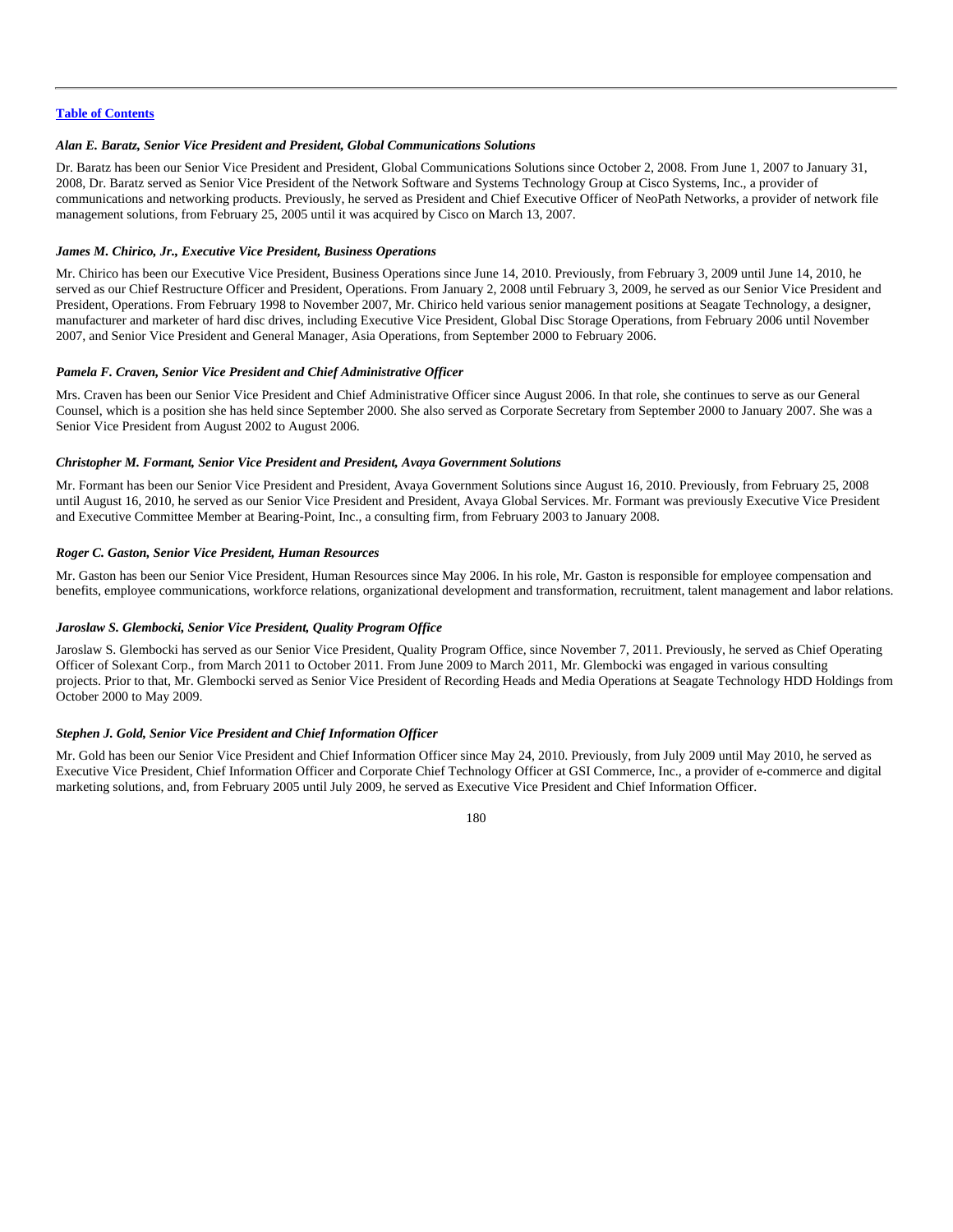### *J. Joel Hackney, Jr., Senior Vice President, Global Sales and Marketing and President, Field Operations*

Mr. Hackney has been our Senior Vice President, Global Sales and Marketing and President, Field Operations since June 14, 2010. From December 19, 2009 until June 14, 2010 he was our Senior Vice President and President, Avaya Government and Data Solutions. Previously, he spent four years at Nortel Networks Corporation where, from September 2007 to December 2009, he served as President, Nortel Enterprise Solutions and, from December 2005 to September 2007, he served as Senior Vice President of Global Operations and Quality.

### *Kevin J. Kennedy, Director, President and Chief Executive Officer*

Mr. Kennedy has been our President and Chief Executive Officer and a member of our board of directors since December 22, 2008. Previously, from September 2003 to December 2008, he served as Chief Executive Officer of JDS Uniphase Corporation, or JDSU, a provider of optical communications products, and from March 2004 until December 2008, he also served as President of JDSU. He joined JDSU's board of directors in November 2001 and, since December 2008, has served as Vice Chairman of their board of directors. Mr. Kennedy is also on the board of directors of KLA-Tencor Corporation, a supplier of process control and yield management solutions for the semiconductor industry. Mr. Kennedy served on the boards of directors of Rambus Inc., a developer of a high-speed chip-to-chip interface technology from April 2003 until July 2008, Freescale Semiconducter, Inc., an embedded processing semiconductor and solutions company, from July 2004 until December 2006, and Polycom Inc., a provider of telepresence, voice and video conferencing solutions, from May 2008 until January 2009. Mr. Kennedy was selected to serve as a director in light of his role as Chief Executive Officer, the management perspective he brings to board deliberations, his extensive management experience and his experience on multiple public company boards.

### *Anthony J. Massetti, Senior Vice President and Chief Financial Officer*

Mr. Massetti has been our Senior Vice President and Chief Financial Officer since October 26, 2009. From January 2008 to October 2009, Mr. Massetti was Chief Financial Officer and Senior Vice President at NCR Corporation, a global provider of financial and retail self service solutions and services. From 2002 to 2008, he was with QLogic Corporation, a storage networking solutions company, most recently as Chief Financial Officer and Senior Vice President from 2004 to 2008.

### *Thomas G. Mitchell, Senior Vice President and President, SME and Avaya Go to Market*

Mr. Mitchell has been our Senior Vice President and President, SME and Avaya Go to Market, since March 2011. Prior to that time, he served as our Senior Vice President, Channel Transformation since May 3, 2010. From 2005 to April 2010, Mr. Mitchell was a consultant specializing in developing and refining complex global go-to-market strategies in the IT marketplace.

#### *Brett A. Shockley, Senior Vice President, Corporate Development and Strategy*

Mr. Shockley has served as our Senior Vice President, Corporate Development and Strategy since April 2011. Prior to that time, from July 2009 to April 2011, Mr. Shockley served as our Vice President of Emerging Products and Technology. From January 2002 to October 2008, Mr. Shockley was Chairman, Chief Executive Officer and President of Spanlink Communications, Inc., a provider of unified communications and contact center solutions. Mr. Shockley is on the board of directors of Wireless Ronin Technologies, Inc., a wireless communications development company focused on digital signage.

# *Eugene J. Frantz, Director*

Mr. Frantz has been a member of our board of directors since October 26, 2007. Mr. Frantz joined TPG Capital in 1999 and is a Partner. Mr. Frantz sat on the board of directors of SMART Modular Technologies, Inc., a provider of memory products and liquid-crystal displays, from April 2004 until January 2010. Mr. Frantz's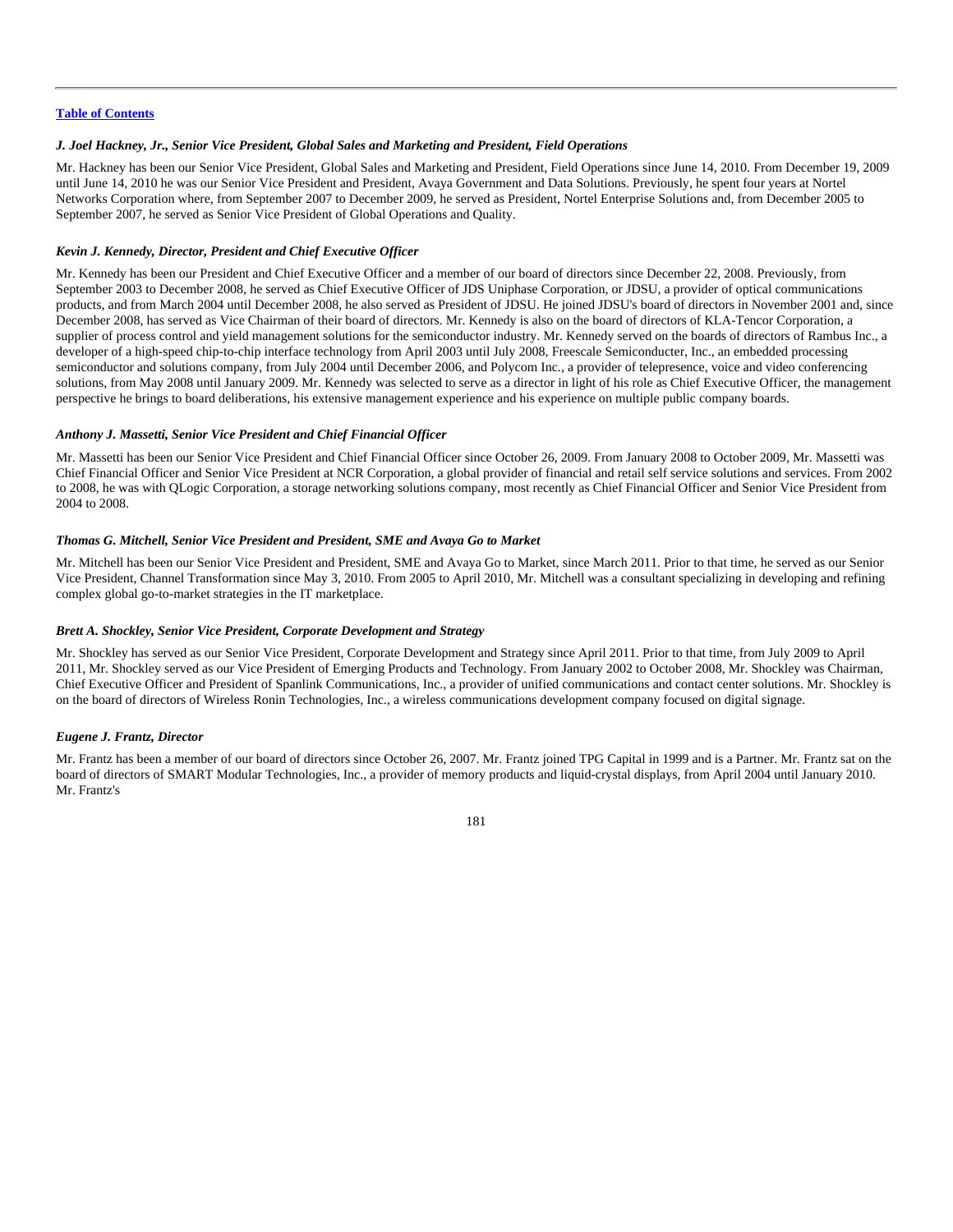experience in financial matters, service as a director of other companies, experience in working with companies controlled by private equity sponsors, related industry experience and affiliation with TPG, which has the right to select three of our directors, led to the conclusion that he should serve as a director of our Company.

#### *Charles H. Giancarlo, Chairman of the Board of Directors*

Mr. Giancarlo has been a member of our board of directors since June 30, 2008 and has been our Chairman of the board of directors since December 22, 2008. He served as our President and Chief Executive Officer from June 30, 2008 until December 22, 2008. Mr. Giancarlo has been a Managing Director of Silver Lake since 2007. Prior to joining Silver Lake in 2007, he was employed by Cisco Systems, Inc., a provider of communications and networking products and services, which he joined in 1994 and where he was Executive Vice President and Chief Development Officer from 2004 to 2007. Mr. Giancarlo is also on the boards of directors of Accenture Ltd., a management consulting business, Netflix, Inc., an online movie rental subscription service, and various private companies. Mr. Giancarlo's related industry experience, experience in financial matters, service as an executive officer and director of other companies, prior service as our Chief Executive Officer, experience in working with companies controlled by private equity sponsors, and affiliation with Silver Lake, which has the right to select three of our directors, led to the conclusion that he should serve as a director of our Company.

#### *Afshin Mohebbi, Director*

Mr. Mohebbi has been a member of our board of directors since April 2011. Mr. Mohebbi is a Senior Advisor to TPG, supporting the firm's portfolio of private and public companies throughout the world. Most recently, he was president and chief operating officer of Qwest Communications International Inc., a provider of broadband Internet-based data, voice and image communications, from April 2001 to December 2002. Mr. Mohebbi served on the board of directors of Hanaro Telecom, a provider of long distance service and wholesale of IT-related products, from March 2005 until December 2007. Mr. Mohebbi's related industry experience, service as an executive officer and director of other companies, experience in working with companies controlled by private equity sponsors, and affiliation with TPG, which has the right to select three of our directors, led to the conclusion that he should serve as a director of our Company.

#### *Greg K. Mondre, Director*

Mr. Mondre has been a member of our board of directors since October 26, 2007. Mr. Mondre has been a Managing Director of Silver Lake since 2005. Prior to joining Silver Lake in 1999, he was a principal at TPG and an investment banker at Goldman, Sachs & Co., a global investment banking and securities firm. Mr. Mondre is also on the boards of directors of various private companies. Mr. Mondre's experience in financial matters, service as a director of other companies, experience in working with companies controlled by private equity sponsors and affiliation with Silver Lake, which has the right to select three of our directors, led to the conclusion that he should serve as a director of our Company.

#### *Kevin B. Rollins, Director*

Mr. Rollins has been a director of Avaya since October 26, 2007. Mr. Rollins has been a senior advisor focusing on investment strategies in global technology at TPG since he joined in 2007. From April 1996 to January 2007, Mr. Rollins held various positions at Dell, Inc., or Dell, a technology solutions, services and support provider, including President and Chief Executive Officer, from March 2004 to January 2007, and President and Chief Operating Officer, from 2001 to March 2004. Mr. Rollins served on the board of directors of Sears Holdings Corporation, a large broadline retailer, from February 2008 until May 2010. On July 22, 2010, the SEC filed a civil injunctive action involving Dell, which included allegations against Dell and certain of its senior officers, including Mr. Rollins, concerning the failure to provide adequate disclosure in its SEC filings with respect to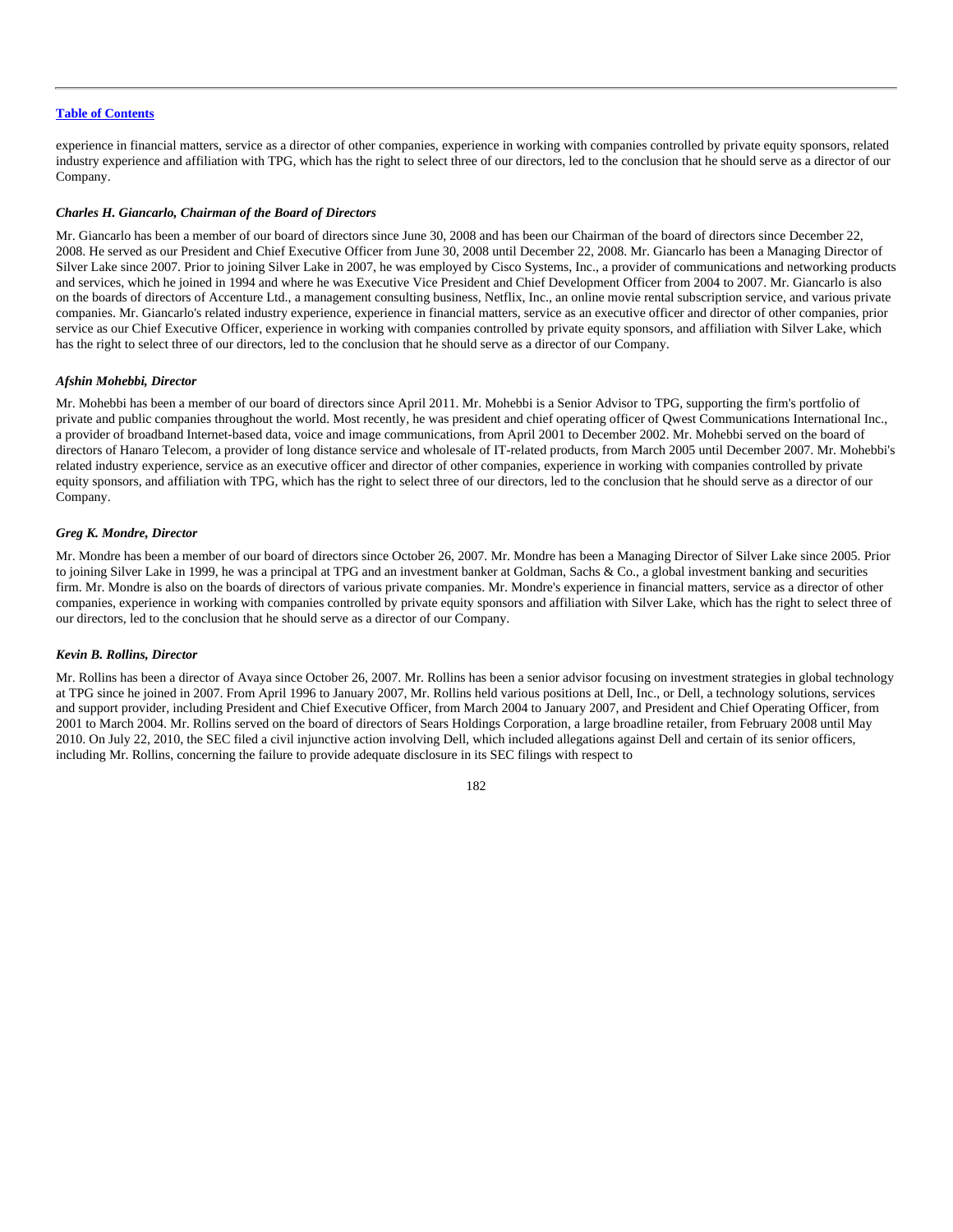Dell's commercial relationship with Intel Corp. Dell and the relevant officers, including Mr. Rollins, agreed, without admitting or denying the allegations, to settle the matter, and the U.S. District Court for the District of Columbia approved such settlement on October 13, 2010. Mr. Rollins' settlement included a monetary penalty and a permanent injunction prohibiting violations of Sections 17(a)(2) & (3) of the Securities Act and violations, including aiding and abetting violations, of Section 13(a) of the Securities Exchange Act of 1934, or the Exchange Act. Mr. Rollins' industry experience, service as an executive officer and director of other companies, experience in working with companies controlled by private equity sponsors, experience in financial matters and affiliation with TPG, which has the right to select three of our directors, led to the conclusion that he should serve as a director of our Company.

### *David J. Roux, Director*

Mr. Roux has been a member of our board of directors since October 26, 2007 and served as Chairman of the board of directors from November 2, 2007 until December 22, 2008. Mr. Roux is Chairman of Silver Lake. Prior to co-founding Silver Lake in 1999, he served as Chairman and Chief Executive Officer of Liberate Technologies, a software company specializing in telecommunications technology, Executive Vice President at Oracle Corporation, a software and technology company, and Senior Vice President at Lotus Development Corporation, a software manufacturer that was acquired by IBM in 1995. Mr. Roux is also on the boards of directors of various private companies. Mr. Roux served on the boards of directors of Business Objects S.A., a provider of business intelligence software and services, from December 2003 until January 2006, Symantec Corporation, a personal computer security software company, from July 2005 until September 2007, and Thomson S.A., a consumer electronics company from September 2004 until October 2008. Mr. Roux's experience in financial matters, service as an executive officer and director of other companies, experience in working with companies controlled by private equity sponsors, affiliation with Silver Lake, which has the right to select three directors, and related industry experience, led to the conclusion that he should serve as a director of our Company.

#### *Gary B. Smith, Director*

Mr. Smith has been a Director of the Company since his appointment on December 6, 2011. Mr. Smith currently serves as president, chief executive officer and director of Ciena Corporation, or Ciena, a network infrastructure company. Mr. Smith began serving as chief executive officer of Ciena in May 2001, in addition to his existing responsibilities as president and director, positions he has held since October 2000. Mr. Smith also serves on the board of directors of CommVault Systems, Inc., a provider of data and information management software applications and related services, a position he has held since May 2004. Mr. Smith's nearly 30 years of experience in the global telecommunications industry, experience in financial matters and independence from the Company, led to the conclusion that he should serve as a director of the Company.

#### **Code of Ethics and Business Conduct**

Our Code of Conduct, *Operating with Integrity*, is designed to help directors and employees worldwide to resolve ethical issues in an increasingly complex global business environment. The Code of Conduct applies to all directors and employees, including, without limitation, the Chief Executive Officer, the Chief Financial Officer, the Corporate Controller and any other employee with any responsibility for the preparation and filing of documents with the SEC. The Code of Conduct covers a variety of topics, including those required to be addressed by the SEC. Topics covered include, but are not limited to, conflicts of interest, confidentiality of information and compliance with applicable laws and regulations. Directors and employees of the Company receive periodic updates regarding policies governed by and changes to the Code of Conduct. The Code of Conduct is available at our Investor Relations website located at http://investors.avaya.com. We will post amendments to or waivers of the provisions of the Code of Conduct made with respect to any of our directors and executive officers on that website within four business days. The information contained on, or accessible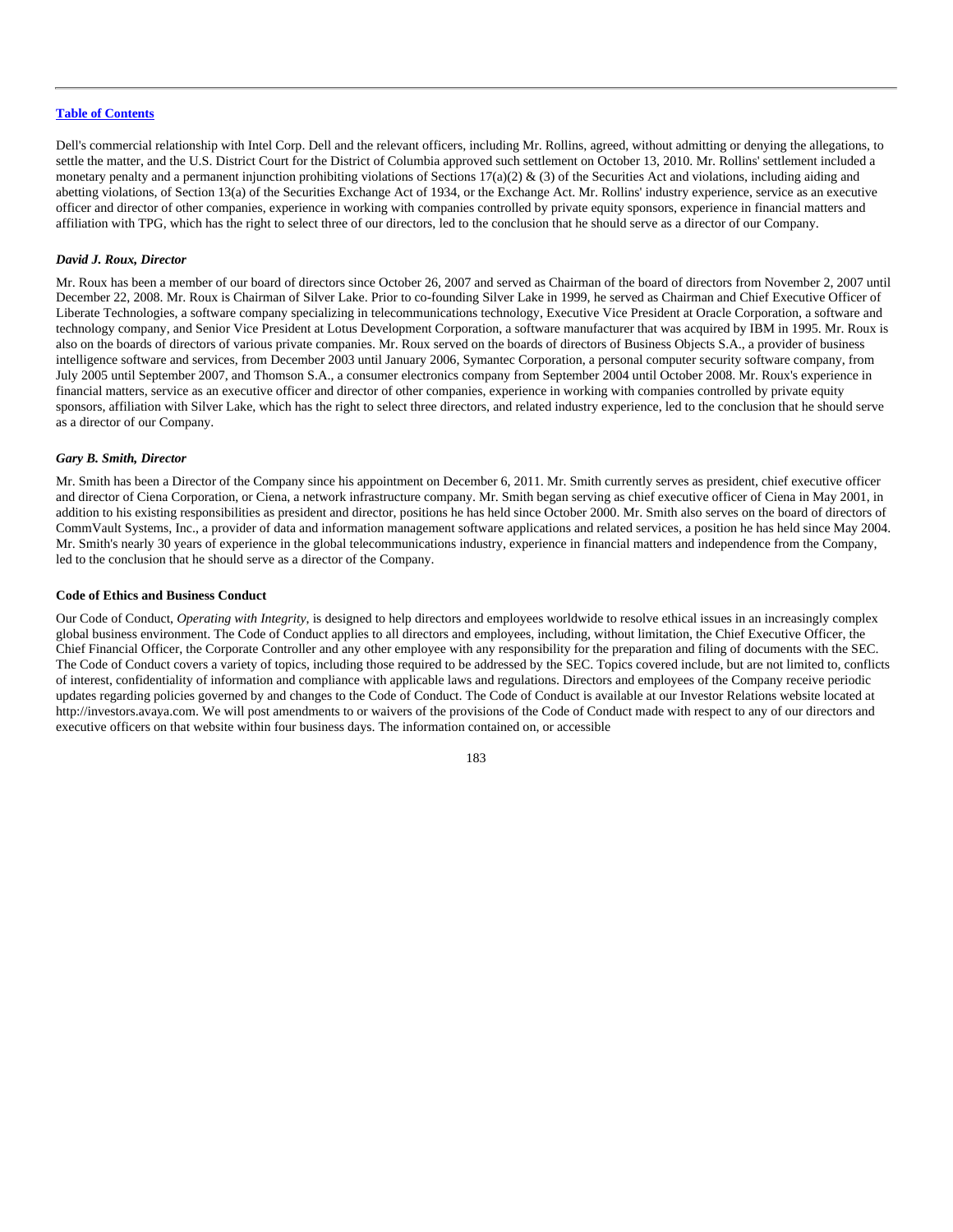through, our website is not part of this Annual Report, and is therefore not incorporated by reference. During fiscal year 2011, no amendments to or waivers of the provisions of the Code of Conduct were made with respect to any of our Directors or executive officers.

### **Director Selection**

A stockholders' agreement between Parent and its shareholders (other than management shareholders) contains agreements among the parties with respect to the election of Directors of Parent. The Directors of our Parent also serve as our Directors.

In addition, Mr. Kennedy's employment agreement provides that, for so long as he is the Company's Chief Executive Officer, our Sponsors shall vote to elect him as a Director of Avaya and of Parent.

## **Compliance with Section 16(a) of the Exchange Act**

Section 16(a) of the Exchange Act is inapplicable to the Company.

### **Audit Committee Financial Expert**

The Audit Committee is comprised of Messrs. Mondre (Chairman), Frantz and Smith. The Board of Directors, after reviewing all of the relevant facts, circumstances and attributes, has determined that both Mr. Mondre and Mr. Frantz are "audit committee financial experts" as defined in applicable SEC rules. Neither Mr. Mondre nor Mr. Frantz is an independent director. See Item 13, "Certain Relationships and Related Party Transactions and Director Independence," to this Annual Report on Form 10-K.

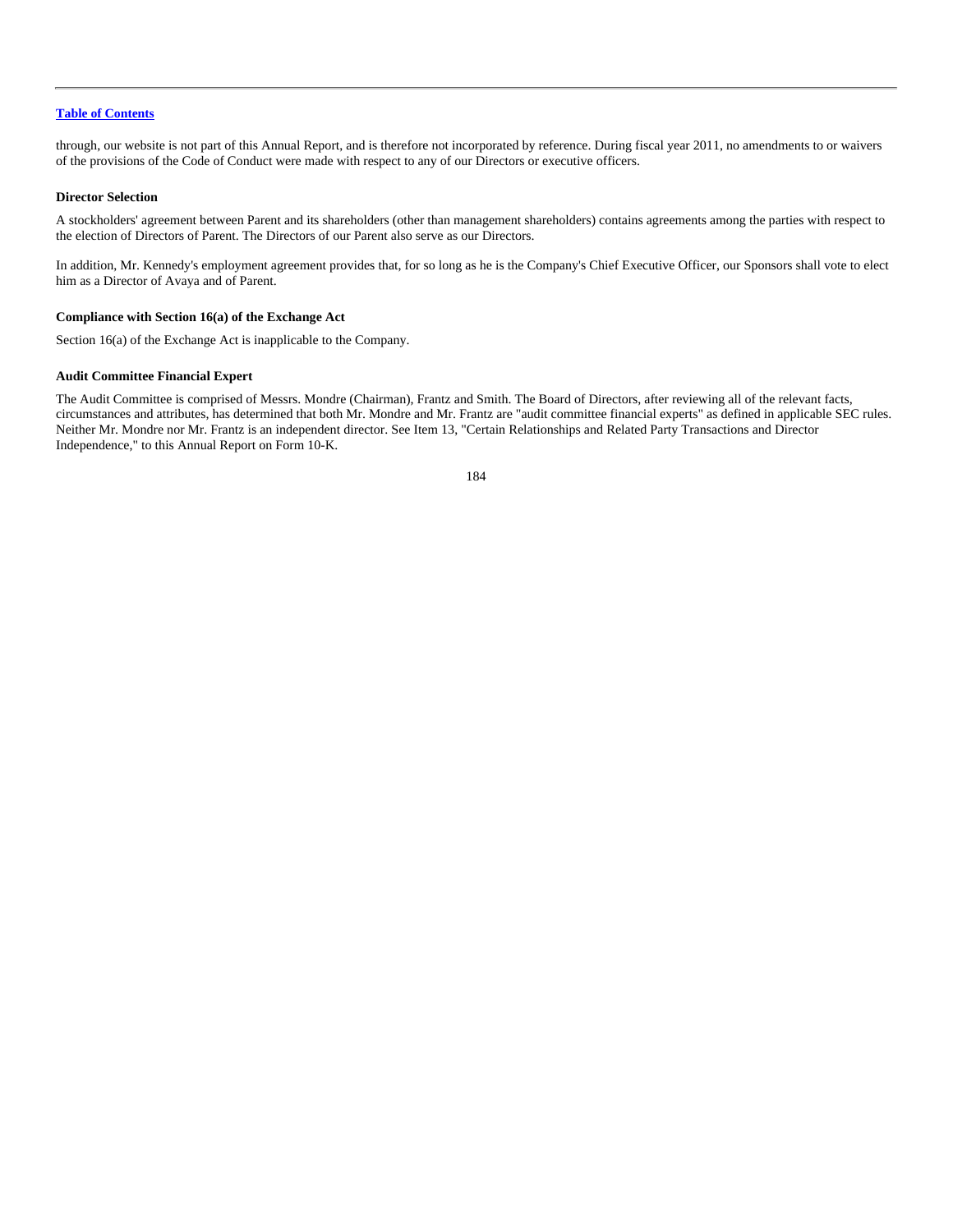### **Item 11. EXECUTIVE COMPENSATION DISCUSSION AND ANALYSIS**

#### **General**

### *Compensation Philosophy and Objectives*

Avaya's general compensation philosophy is that total compensation should be designed to attract, motivate and retain executive officers and employees in such a way as to create value for the benefit of the Company and its owners. The Company believes that the main objective of its compensation program should be to create a competitive total compensation package that rewards employees for performance against stated goals and objectives. The Company believes that performance should be measured at both the corporate and the individual levels. Employees are rewarded for both their contributions to shortterm and long-term corporate performance as well as their demonstrated behaviors and performance measured against individual objectives.

Avaya competes with other companies in the market for talented employees. As a result, Avaya's market-based pay platform, which defines market pay relative to specific and varying roles and responsibilities, emphasizes the commitment to provide employees with a pay opportunity that is externally competitive. The platform aims to provide Avaya with an increased ability to attract and retain top talent and make more informed pay decisions. The Company has not adopted any formal policies or guidelines for allocating compensation between short-term and long-term compensation, between cash and non-cash compensation, or among different forms of cash and non-cash compensation.

#### *How Compensation Decisions are Made*

### *Compensation Committee*

All of our executive officers are employees of Avaya Inc. Prior to June 1, 2011, compensation and related matters were reviewed and approved by the compensation committee of the board of directors of Avaya Inc. On and after June 1, 2011, all such matters are and will be reviewed and approved by the compensation committee of the board of directors of Avaya Holdings Corp., Avaya Inc.'s parent company, or Parent. The compensation committees of Avaya Inc. and Avaya Holdings Corp., which we refer to in this report collectively as the "Compensation Committee," consist of the same members—Messrs. Rollins (Chairman), Giancarlo, and Roux. During fiscal year 2011, the Compensation Committee held seven meetings.

The Compensation Committee establishes the Company's compensation philosophy and strategy and discharges the board of directors' responsibilities relating to the compensation of executive officers. When making individual compensation decisions for each of the executives named in the Summary Compensation Table, who we refer to as the Named Executive Officers, the Compensation Committee takes many factors into account including the officer's experience, responsibilities, management abilities and job performance and the Company's performance as a whole and sets compensation based on that evaluation in conjunction with a review of market-based compensation elements. These factors are considered by the Compensation Committee in a subjective manner without any specific formula or weighting. A Compensation Committee member serves until his successor is elected and qualified. Under its charter, the Compensation Committee must consist of at least three members.

### *Compensation Consultant*

For the first half of fiscal year 2011, we retained an advisor on compensation matters, Aon Radford Consulting, on a project by project basis. For the second half of fiscal year 2011, we retained an advisor on compensation matters, Pearl Meyer and Partners, on a project by project basis. In addition, from time to time the Compensation Committee received support from compensation advisors at each of Silver Lake and TPG, our Sponsors.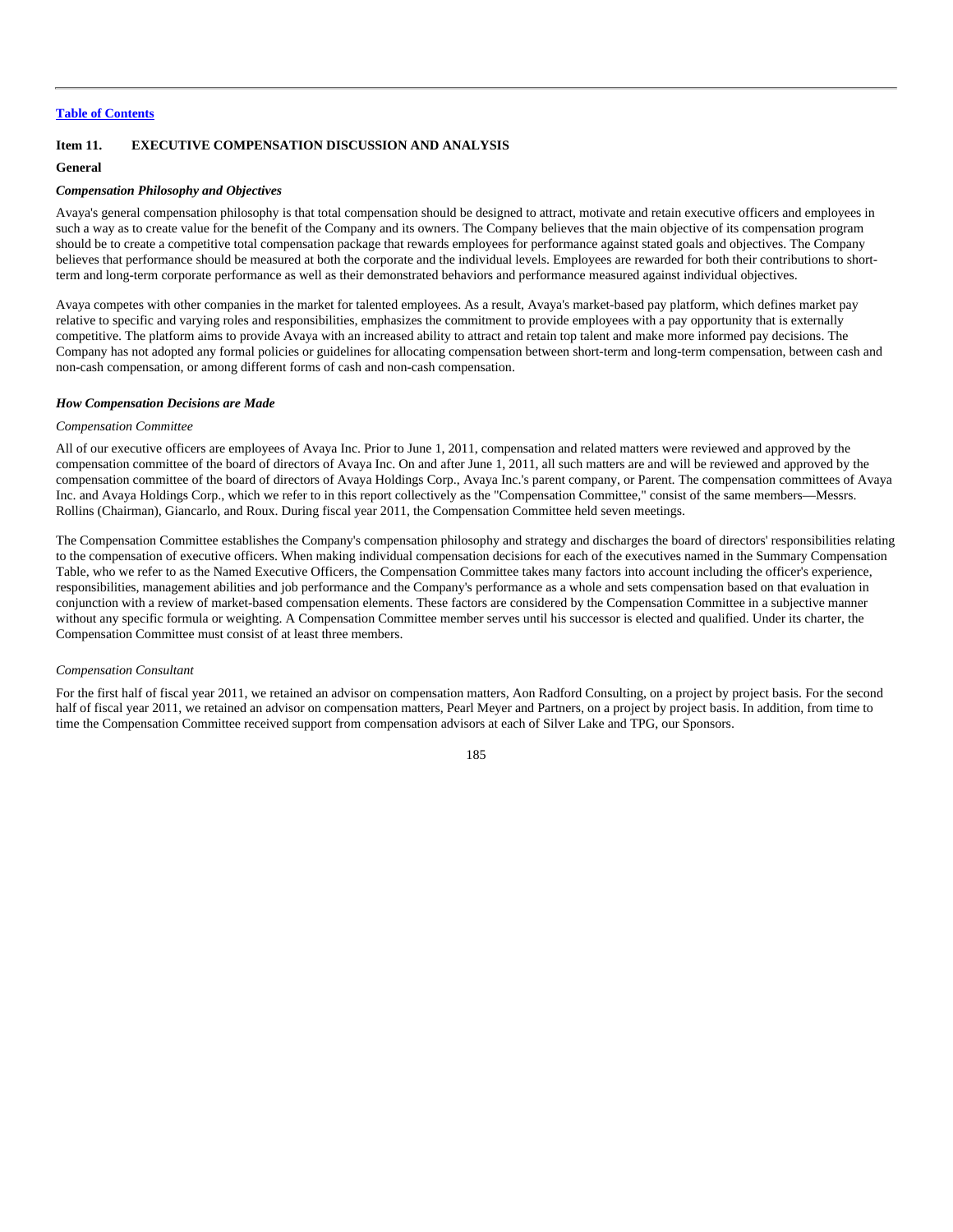#### *Role of Management*

From time to time, management may recommend that the Compensation Committee adjust executive officer compensation for various reasons, such as changes in executive officer responsibilities or based on information regarding competitive benchmarking of compensation practices. The CEO provides his perspective on each executive officer's individual performance for the year as part of our annual performance review and succession planning process.

#### *Benchmarking and Competitive Analysis*

For fiscal year 2011, we used benchmarking information to align the executive officers' compensation with a competitive compensation structure, including national surveys that cover a broad group of companies in a variety of industries. Additionally, specific compensation detail was reviewed for benchmarking purposes regarding a number of companies, including the following, or the Peer Group:

| • Adobe Systems Incorporated | Agilent Technologies, Inc.       | Anixter International Inc.     |
|------------------------------|----------------------------------|--------------------------------|
| • Broadcom Corporation       | $\bullet$ CA, Inc.               | • CommScope $(1)$              |
| • DST Systems, Inc.          | <b>EMC</b> Corporation<br>٠      | <b>Harris Corporation</b>      |
| $\bullet$ Intuit Inc.        | Juniper Networks Inc.<br>٠       | • Level 3 Communications, Inc. |
| • NetApp, Inc.               | <b>NCR</b> Corporation<br>٠      | Pitney Bowes Inc.              |
| • Qualcomm Incorporated      | <b>Symantec Corporation</b><br>٠ | Unisys Corporation             |
| • Xerox Corporation          |                                  |                                |

(1) CommScope was acquired in January 2011, and will not be considered part of the Peer Group in fiscal 2012

Companies were selected to be in the Peer Group based upon factors including, but not limited to, industry (focusing on technology, software and services companies) and revenue.

With respect to each of the following, we strive to be near the median of compensation for executive officers of the Peer Group who hold positions similar to those of the Company's executive officers:

- base salaries;
- total target cash compensation (consisting of base salaries plus annual cash bonuses); and
- total direct compensation (consisting of total target cash compensation plus long-term cash and equity awards).

We also monitor compensation policies and practices of our competitors who, because of their revenues or other factors, do not meet the criteria to be included within the Peer Group, but with whom we compete in the market for talented employees. These competitors include Brocade, Cisco, Dell Inc., HP, IBM and Microsoft.

#### *Reviewing Compensation Decisions*

Following the conclusion of each fiscal year, the Compensation Committee reviews the individual objectives and performance of the CEO and the Company's executive officers, including the Named Executive Officers. The Compensation Committee then reviews each executive officer's total compensation package, including, but not limited to, base salary, short-term incentive awards, long-term incentive awards, perquisites, retirement and other benefits. Following the reviews of performance and compensation arrangements, the Compensation Committee sets the compensation for each of those individuals for the following fiscal year. The Compensation Committee generally reviews its decisions with the board of directors to ensure that there is alignment regarding the Compensation Committee's evaluations and compensation actions, if any.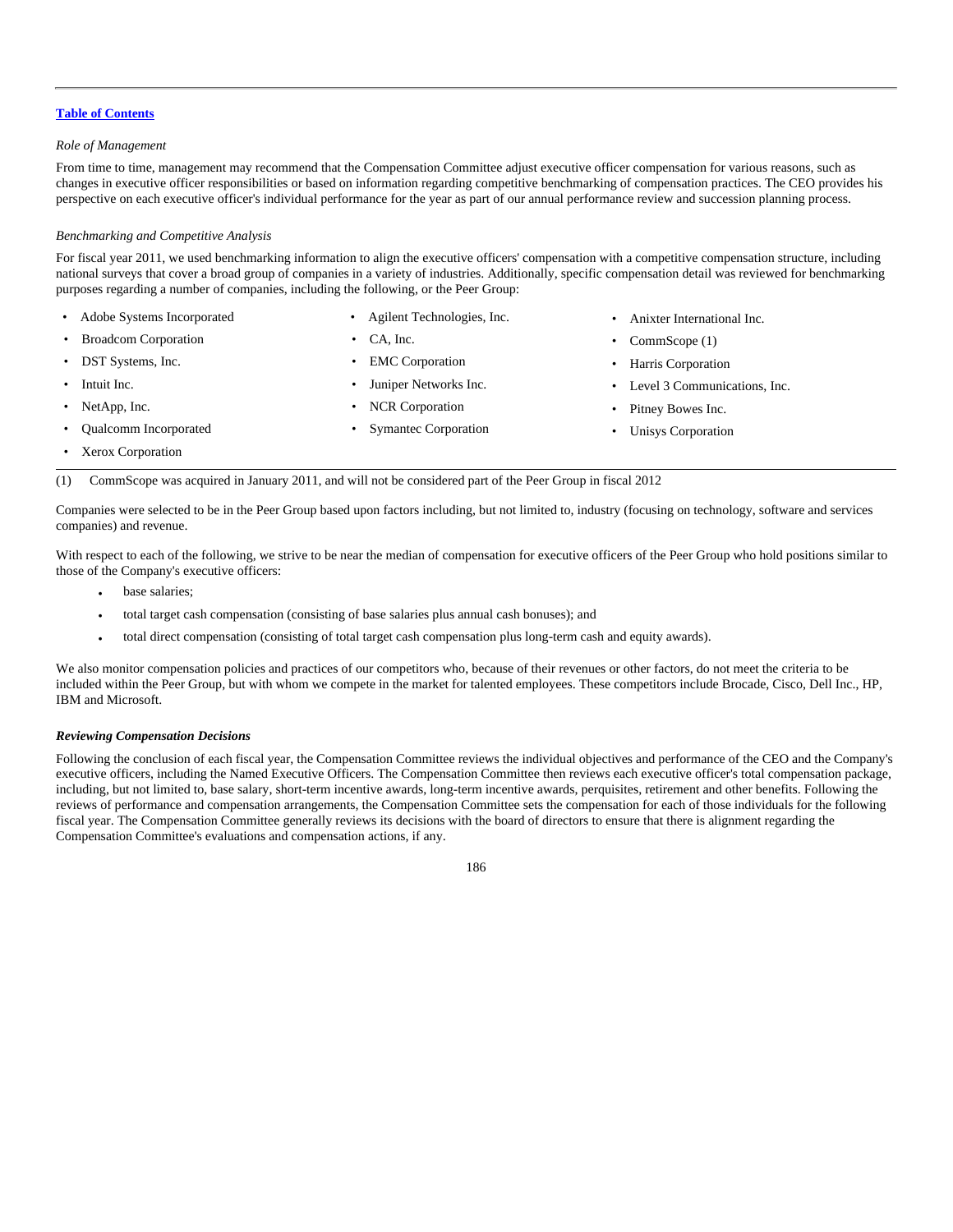### *Fiscal Year 2011 Analysis*

During fiscal year 2011, the Compensation Committee actively reviewed executive officer compensation and made adjustments based upon a number of different factors and for a variety of reasons, including with respect to hiring and retaining talent. For example, in December 2010, the Compensation Committee approved changes to the compensation packages for executive officers of the Company, including certain of the Named Executive Officers, following a competitive benchmarking exercise. Also in that month, the Compensation Committee approved a long-term cash bonus performance recognition program for certain employees, including certain of the Named Executive Officers, designed to retain those individuals through fiscal year 2013. Each of these actions is described in greater detail below and in the accompanying tables, including, where applicable, the Summary Compensation Table.

### **Elements of Executive Officer Compensation**

We rely upon a mix of compensation elements, including salary, short-term and long-term incentives and other compensation vehicles. The Compensation Committee recognizes that decisions regarding any one element may impact how the Company relies upon or makes use of another element. As a result, the Compensation Committee does not review each element in isolation and instead reviews them in total when making compensation decisions, without any particular weighting. In addition, the Compensation Committee considers the Company's status as a privately-held entity when making compensation decisions. Because neither Avaya Holdings Corp. nor Avaya Inc. has equity that is publicly traded, at times we have utilized direct cash compensation to a greater extent than, or in lieu of, equity awards to attract and retain employees and to drive incentive-based outcomes.

The following highlights the elements of the Company's compensation program for executive officers, including the Named Executive Officers.

#### *Base Salaries*

Base salaries are designed to compensate individuals for their current contributions to the Company as reflected in their day-to-day performance. Base salaries are intended to be competitive relative to similar positions at companies of comparable size in our and similar industries. The Company structures base salaries to help attract, motivate and retain employees with a broad, proven track record of performance. Base salaries are reviewed annually by the Compensation Committee. Consideration of salary adjustments, if any, generally is based on competitive market data collected regarding the Peer Group and individual performance of the executive officers in question. During fiscal year 2011, the base salaries for Messrs. Kennedy and Chirico remained unchanged at \$1,250,000 and \$625,000 respectively. In consideration of individual performance leading up to and during fiscal year 2011, the Compensation Committee adjusted the base salary for Messrs. Massetti and Ali from \$550,000 to \$563,750 and from \$430,000 to \$440,750 respectively, effective on January 1, 2011 as it believed an adjustment was warranted given their positions relative to peers in the market. Effective on April 1, 2011, Mr. Mitchell received an increase in his base salary from \$450,000 to \$500,000 in connection with a change in his total compensation arrangement upon being named Senior Vice President, SME and Avaya Go To Market. Finally, effective April 15, 2011 in conjunction with his being named Senior Vice President and President, Avaya Client Services, Mr. Ali's base salary was increased from \$440,750 to \$500,000.

#### *Short-Term Incentives*

## *Annual Non-Equity Incentive Plan Cash Bonus Program*

The Avaya Inc. Short Term Incentive Plan, or STIP, is Avaya's annual cash bonus program that is designed to reward employees, including the Named Executive Officers, for the achievement of objectives that are short-term in nature. The STIP provides an opportunity for eligible employees to receive cash bonuses based on the combination of corporate performance and individual performance. The opportunity for a more significant award increases when both the Company and the employee achieve higher levels of performance.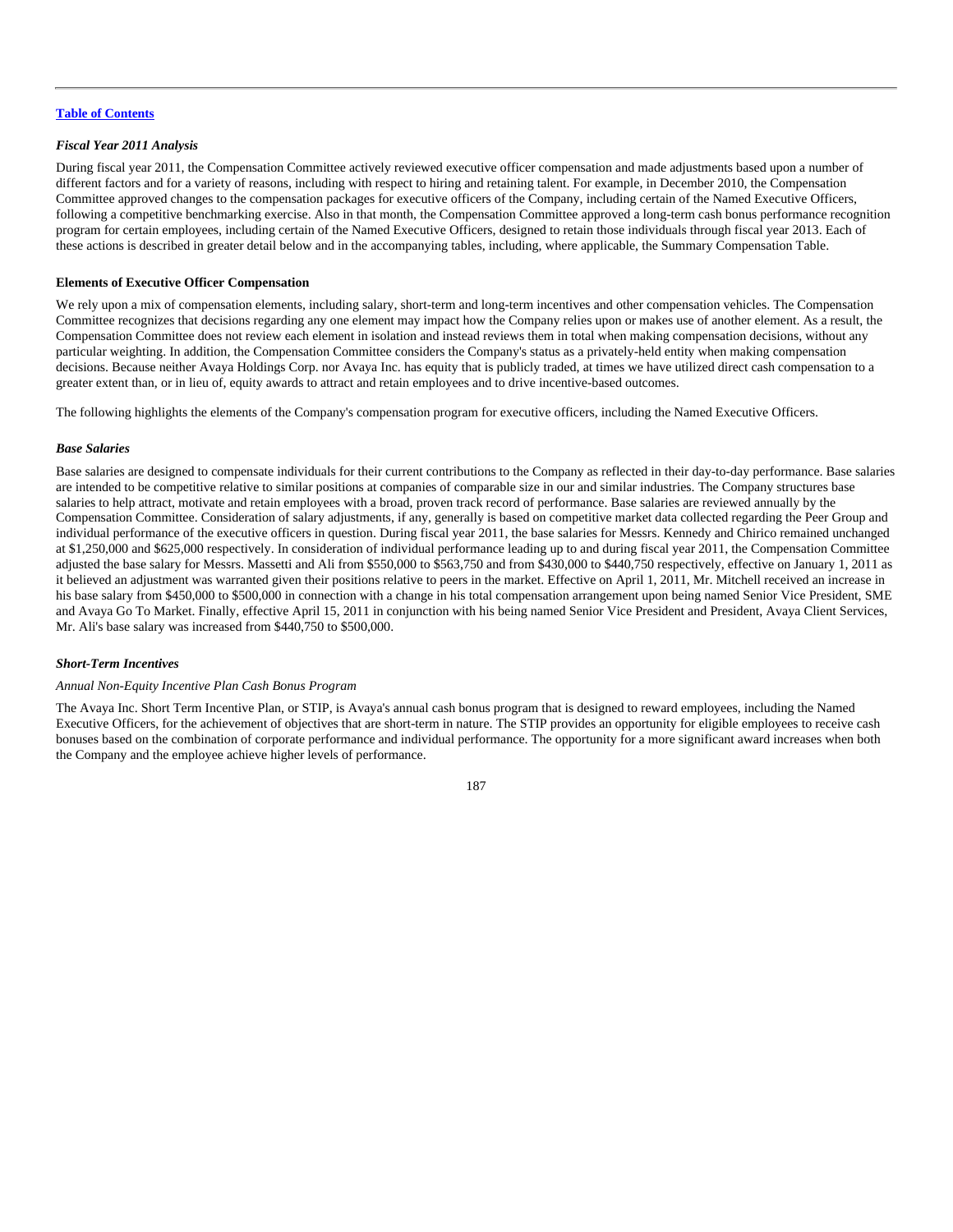At the beginning of each fiscal year, the Compensation Committee establishes corporate financial objectives that must be met before bonuses will be considered under the STIP. The aggregate amount of cash available for awards under the STIP varies depending on how the Company performs against those financial objectives, as follows:

- If corporate performance is less than the minimum thresholds established by the Compensation Committee, then no STIP bonuses are available unless the Compensation Committee exercises its discretion to modify the thresholds or to allocate funds for employee awards. For example, the Compensation Committee may choose to exercise its discretion in the event that an unforeseen one-time item impacts financial performance during the fiscal year.
- If corporate performance is above the minimum thresholds established by the Compensation Committee, then STIP bonuses may be paid to eligible employees. Starting with the minimum thresholds, the aggregate cash pool available to fund employee awards will increase based upon an established formula. There is no cap on the amounts that may be used to fund employee awards under the established formula. Payments associated with these awards are typically made during the first quarter of the subsequent fiscal year.

### *Corporate Performance*

For fiscal year 2011, the Compensation Committee determined that corporate performance would be measured based upon "Management EBITDA" and total revenue, with each having an equal weighting. "Management EBITDA" is Adjusted EBITDA, as defined in "Management's Discussion and Analysis of Financial Condition and Results of Operations," with certain adjustments. Unlike Adjusted EBITDA, to determine Management EBITDA, the Company does not adjust for the amortization of unrecognized prior service cost or unrecognized net actuarial gains/losses associated with non-retirement post employment benefits and long-term disability costs, the Company does not deduct income from unrestricted subsidiaries, net of dividends received, the Company does not adjust for purchase accounting impacts related to the Merger for the recognition of deferred revenue and reduction for deferred costs and business partner commissions written off in purchase accounting, the Company does adjust for the full expense related to pension and other post-employment benefit obligations and the Company does deduct software development costs from the calculation.

The Company believes that the Management EBITDA and total revenue metrics best represented how it measured short-term performance during fiscal year 2011.

For fiscal year 2011, Management EBITDA was measured against quarterly targets. As Management EBITDA represented 50% of the total available STIP funding, each of the four quarters represented 12.5% of the total opportunity against the Management EBITDA goals. Each quarter was measured separately against individual quarterly targets, with a 90% attainment threshold necessary in each quarter to fund the Management EBITDA portion of STIP awards for employees. The remaining 50% of the total available STIP funding was based on the Company's achievement on total revenue during fiscal year 2011 adjusted for the effect of foreign exchange rates.

The fiscal year 2011 STIP program also provided for payout of an individual's annual STIP opportunity to occur in two phases. The first phase included a potential mid-year STIP payout to the extent that Management EBITDA performance for the first two quarters of the year met the applicable thresholds. This meant that an individual potentially could have received a mid-year STIP payment of up to 25% of his or her annual STIP opportunity. The second phase included a potential year-end STIP payout where the remainder of his or her STIP opportunity (or up to 75%) could be paid following the end of the fiscal year based on the results of third and fourth quarter Management EBITDA and annual total revenue adjusted for the effect of foreign exchange rates.

Quarterly Management EBITDA targets, representing half of the total potential STIP funding for fiscal year 2011 in the aggregate, were established at \$243 million, \$269 million, \$319 million and \$374 million for each of the first, second, third and fourth quarters of fiscal year 2011, respectively. Actual Management EBITDA results for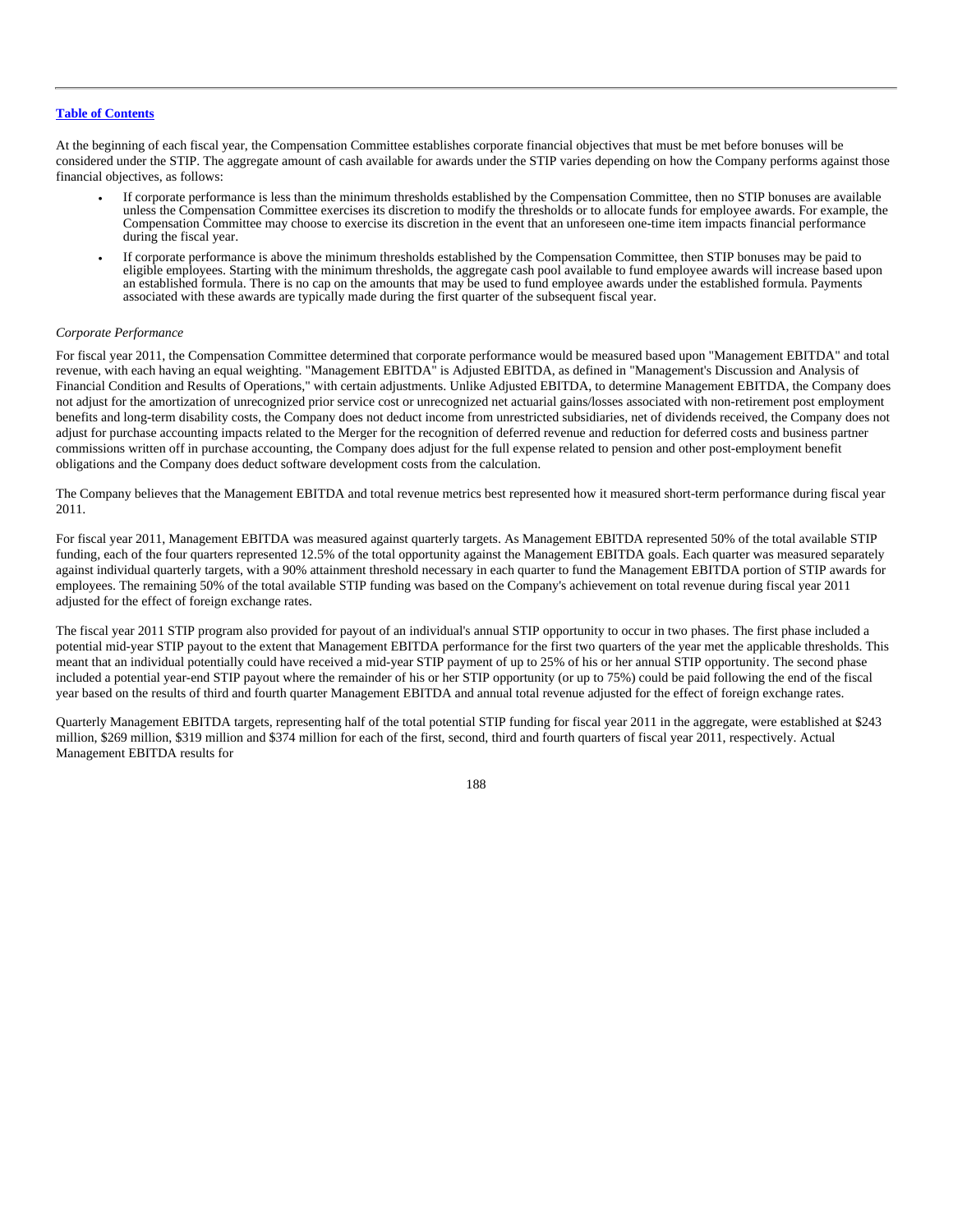fiscal year 2011 were \$246 million, \$240 million, \$247 million and \$289 million for quarters one through four, respectively. The first quarter's Management EBITDA result funded the mid-year STIP in full (or 12.5% of the total STIP opportunity for the fiscal year) and the second quarter's Management EBITDA result funded the mid-year STIP at 25% (or 3.1% of the total STIP opportunity for the fiscal year). Management EBITDA results for the third and fourth quarters did not meet the 90% attainment threshold for each quarter's goal, and thus did not contribute funding for year-end STIP payments. Overachievement of annual EBITDA targets may have funded additional amounts to fiscal 2011 STIP funding had the targets been exceeded, however annual targets were not reached, and no additional funding was applied.

The total revenue target, representing half of the total potential STIP funding for fiscal year 2011, was established at \$5,600 million. Actual revenue for fiscal year 2011 was \$5,547 million, providing for a year-end STIP funding of up to 57.6% of the total revenue opportunity (or 28.8% of the total STIP opportunity for the fiscal year). The amount of funding was adjusted to reflect the impact of certain shortfalls in Company performance impacting revenue and EBITDA, which were then reflected in individual performance assessments.

#### *Calculation of Individual Awards*

The fiscal 2011 mid-year payment of STIP was calculated per eligible employee as their STIP opportunity (base salary as of March 31, 2011, multiplied by the employee's STIP target percentage (based on job level and pro-rated for changes in STIP targets during the year), multiplied by 25%—the weighting of the mid-year award) multiplied by 62.5% (the achieved funding level). This calculation resulted in a mid-year STIP payment of 15.6% of an employee's annual STIP opportunity. The mid-year payment generally was not tied to individual performance, as the design for the full year STIP heavily weighs individual performance in conjunction with the year-end payment.

The fiscal 2011 year-end payment of STIP was calculated per eligible employee as their STIP opportunity (base salary as of September 30, 2011, multiplied by the employee's STIP target percentage (based on job level and pro-rated for changes in STIP targets during the year), multiplied by 75%—the weighting of the year-end award) multiplied by 38.4% (the achieved funding level). This calculation resulted in a possible year-end STIP payment of 28.8% of employee's annual STIP opportunity. An individual employee's possible year-end award was then adjusted based on individual performance at the discretion of the employee's supervisor, or in the case of the Named Executive Officers, at the discretion of the Compensation Committee. Adjustments could place actual year-end STIP payments below, equal to or greater than the total year-end STIP opportunity an individual could receive.

The assessment of an executive officer's individual performance included consideration of that executive officer's leadership qualities and achievement of stated objectives. Award targets for executive officers are set as a percentage of their base salaries and are based upon their respective roles and responsibilities and competitive market data.

In December 2010, the Compensation Committee approved changes to certain executive officer STIP targets, including those for certain Named Executive Officers, effective January 1, 2011. The changes were based upon reviews of the performance of those executive officers during fiscal year 2010 as well as competitive market data. As a result of the changes, which were effective January 1, 2011, the annual target incentive opportunities for Messrs. Kennedy and Massetti were increased to 125% and 90%, respectively. The target incentive opportunity for Messrs. Chirico and Ali remained unchanged at 85% and 75%, respectively. Effective April 1, 2011, Mr. Mitchell became eligible to participate in the Company's STIP program with an award target incentive opportunity of 80% of his base salary upon being named Senior Vice President, SME and Avaya Go to Market. Finally, effective April 15, 2011 in conjunction with his being named Senior Vice President and President, Avaya Client Services, Mr. Ali's target award under the STIP program was increased from 75% to 80%. The Compensation Committee believes those adjustments were warranted given each officer's relative compensation as compared to the compensation of executives holding similar roles at other companies.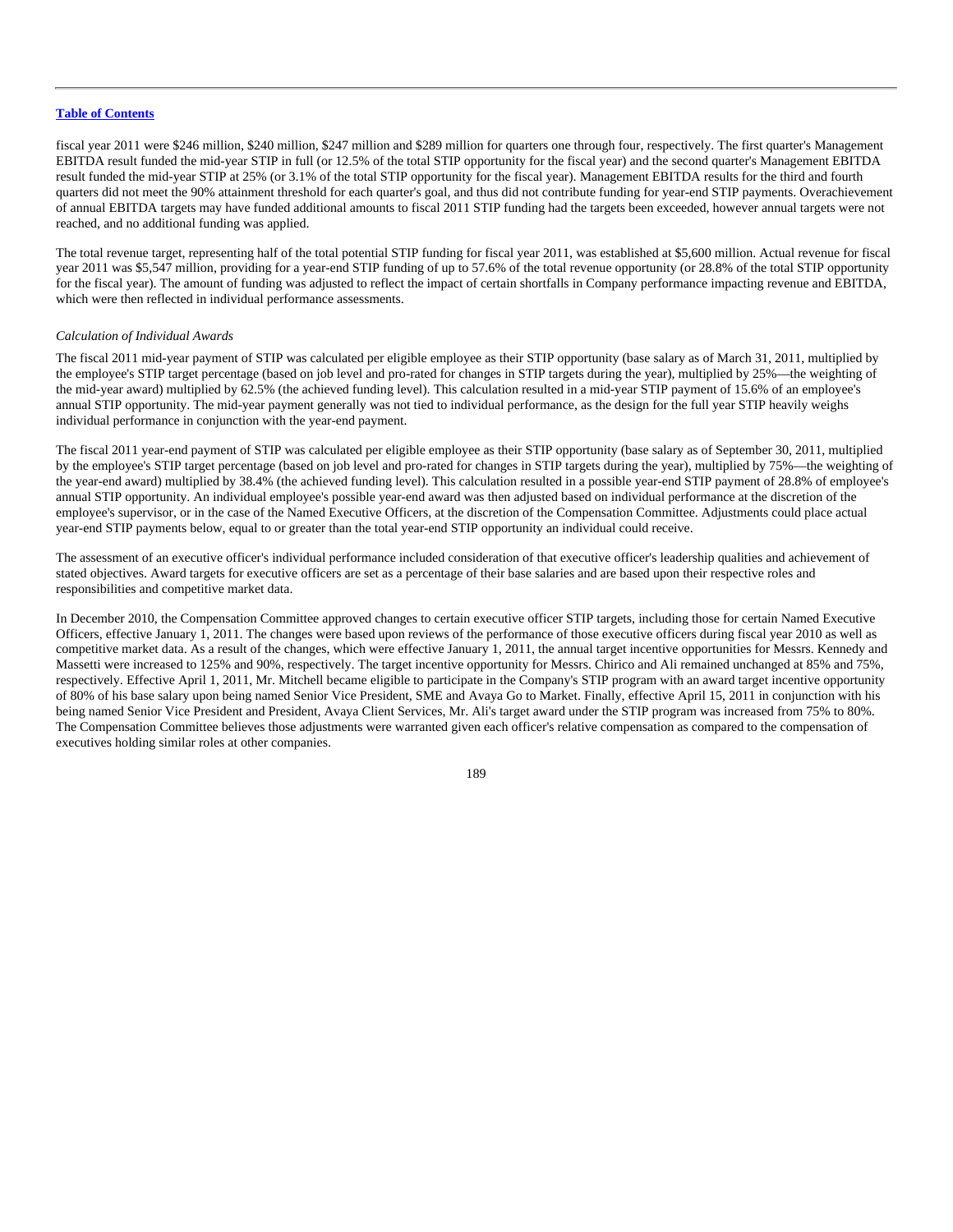For fiscal year 2011, included within the Summary Compensation Table under the heading "Non-Equity Incentive Plan Compensation," based on the fiscal year 2011 mid-year and year-end performance results, each of Messrs. Kennedy, Massetti, Chirico, Mitchell and Ali received \$959,227, \$294,232, \$389,008, \$115,200 and \$248,700, respectively, under the STIP.

The following table illustrates the calculation of each STIP award for fiscal year 2011:

### Mid-Year STIP Payment

|                       | <b>Base Salary</b> |              | Mid-Year<br><b>STIP</b> | Mid-Year<br><b>STIP</b> |                           | Achievement    |                               | Mid-Year<br>STIP |
|-----------------------|--------------------|--------------|-------------------------|-------------------------|---------------------------|----------------|-------------------------------|------------------|
| Name $(1)$            | 3/31/11            |              | <b>Opportunity (2)</b>  | Weighting               |                           | <b>Results</b> |                               | Award            |
| Kevin J. Kennedy      | ,250,000           | $\mathbf{v}$ | 112.5%                  | 25%                     | $\mathbf{v}$<br>$\Lambda$ | 62.5%          | $\overline{\phantom{0}}$<br>- | 219,727          |
| Anthony J. Massetti   | 563,750            |              | 87.5%                   | 25%                     |                           | 62.5%          |                               | 77,075           |
| James M. Chirico, Jr. | 625,000            |              | 85.0%                   | 25%                     |                           | 62.5%          |                               | 83,008           |
| Mohamad S. Ali        | 440,750            |              | 75.0%                   | 25%                     |                           | 62.5%          |                               | 51,650           |

(1) As noted above, Mr. Mitchell became eligible to participate in the Company's STIP program on April 1, 2011, and was not eligible to receive a midyear STIP payment.

(2) Represents pro-rated STIP opportunity for mid-year portion of STIP award, based on changes in STIP targets during the course of fiscal year 2011. For further information see "—Elements of Executive Compensation—Short-Term Incentives—Calculation of Individual Awards."

# Year-End STIP Payment

|                       | <b>Base Salary</b> |   | <b>Year-End</b><br><b>STIP</b><br><b>Opportunity</b> |              | <b>Year-End</b><br><b>STIP</b> |   | <b>Achievement</b> |   | <b>Individual</b><br>Performance |     | <b>Year-End</b><br><b>STIP</b> |
|-----------------------|--------------------|---|------------------------------------------------------|--------------|--------------------------------|---|--------------------|---|----------------------------------|-----|--------------------------------|
| Name $(1)$            | 9/30/11            |   | $\rm(1)$                                             |              | Weighting                      |   | <b>Results</b>     |   | Adjustment                       |     | Award                          |
| Kevin J. Kennedy      | 1.250.000          | X | 120.8%                                               | $\mathbf{X}$ | 75%                            | X | 38.4%              | Х | 170%                             | $=$ | \$739,500                      |
| Anthony J. Massetti   | 563,750            |   | 89.2%                                                |              | 75%                            |   | 38.4%              |   | 150%                             |     | \$217,157                      |
| James M. Chirico, Jr. | 625,000            |   | 85.0%                                                |              | 75%                            |   | 38.4%              |   | 200%                             |     | \$306,000                      |
| Thomas G. Mitchell    | 500,000            |   | 53.3%                                                |              | 75%                            |   | 38.4%              |   | 150%                             |     | \$115,200                      |
| Mohamad S. Ali        | 500,000            |   | 78.2%                                                |              | 75%                            |   | 38.4%              |   | 175%                             |     | \$197,050                      |

(1) Represents pro-rated STIP opportunity for year-end portion of STIP award, based on changes in STIP targets during the course of fiscal year 2011. The year-end pro-ration is weighted separately for service during the year toward the annual revenue opportunity and the six month year-end EBITDA opportunity. For further information see "—Elements of Executive Compensation—Short-Term Incentives—Calculation of Individual Awards."

#### *Additional Cash Payments*

Cash awards are occasionally made to employees for a variety of reasons, including, but not limited to, immediate retention purposes, pursuant to offers of employment and in recognition of significant individual contributions for specific projects or performance during the fiscal year. The Compensation Committee or the board of directors must approve all cash awards made to each executive officer of the Company, including the Named Executive Officers.

During fiscal year 2009, the Compensation Committee approved two cash retention awards for Mr. Chirico in conjunction with his being named Chief Restructure Officer, the position he held before being named Executive Vice President, Business Operations. The first award, which was for \$2,700,000, payable in 2 installments of \$1,000,000 and \$1,700,000, the first of which he received in fiscal year 2009 and the second of which he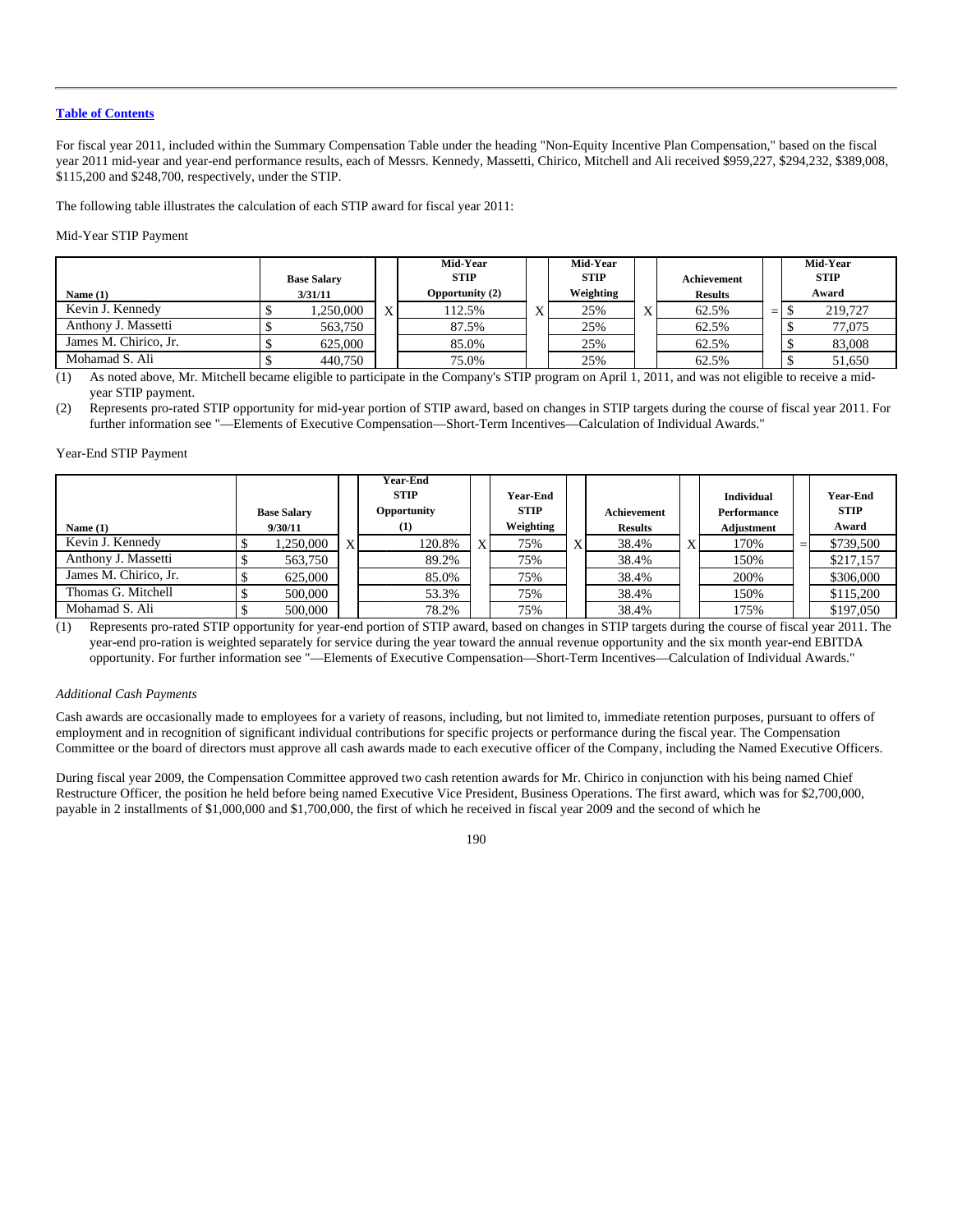received in fiscal year 2011. The second award, which was for \$900,000, was paid in equal installments during a three-fiscal-year period beginning in fiscal year 2009. During fiscal year 2011, Mr. Chirico received a total of \$2,000,000 pursuant to these awards.

During fiscal year 2010, Avaya Inc. adopted an employee cash bonus program in connection with the NES acquisition designed to help retain certain employees, including the Named Executive Officers, during the critical period required to integrate that business with the Company. Of the Named Executive Officers, Messrs. Massetti and Chirico each received awards of \$200,000, and Mr. Ali received an award of \$150,000. Each of the Named Executive Officers received the first of two equal installments under this program during fiscal year 2011, as reflected below in the Summary Compensation Table.

At the beginning of fiscal year 2011, Mr. Mitchell was not eligible to participate in the Company's STIP program, however he was eligible to receive a cash bonus according to the terms of his employment agreement. Mr. Mitchell was eligible to receive \$550,000 at target, based on his achievement against established performance targets. In December 2010, Mr. Mitchell received a payment of \$228,250 for results associated with the first half of his annual target, and, in April 2011, he received a payment of \$275,000 for results associated with the second half of his annual target. These amounts are included within the Summary Compensation Table below under the column labeled "Bonus." Effective April 1, 2011, Mr. Mitchell became eligible to participate in the STIP program in connection with his revised offer of employment. See "Employment, Change in Control and Separation Agreements – Mr. Mitchell's Offer of Employment" for more information.

For additional information regarding all of these awards, please see the Summary Compensation Table.

#### *Long-Term Incentives*

Following the consummation of the Merger, Parent's shareholders approved the Amended and Restated 2007 Equity Incentive Plan, or the 2007 Plan, and the Long-Term Incentive Cash Bonus Plan, or the Cash Plan. These plans are intended to advance the interests of the Company and its affiliates by providing for the grant to select individuals, including the Named Executive Officers, of long-term equity and cash incentive awards. These equity and cash awards are designed to help achieve long-term goals and objectives and, in the process, align management interests with those of shareholders.

As of September 30, 2011, 49,848,157 shares of Parent common stock were authorized for issuance in connection with awards granted pursuant to the 2007 Plan, in addition to 2,924,125 shares available for issuance in satisfaction of Continuation Options and Continuation Units, or together the Continuation Awards. None of the Named Executive Officers holds any Continuation Awards. Also as of September 30, 2011, Parent was authorized to issue up to \$60,000,000 in aggregated awards under the Cash Plan. None of the Named Executive Officers holds any awards under the Cash Plan.

The sizes of equity awards are structured by balancing the interests of shareholders, in terms of the impact of dilution, with the need to align the interests of management with those of shareholders. An objective is to provide long-term incentive compensation that is competitive with that offered by peer companies. Individual grants of equity awards are based on various factors, including a review of Peer Group and other competitive market data, demonstrated sustained performance and each individual's demonstrated ability to contribute to the Company's future success. The Company's ability and desire to retain key talent is also considered. With the exception of considerations regarding dilution, similar factors are used when determining long-term cash incentive awards.

Long-term incentive awards were made during fiscal year 2011 in connection with new-hire employment offers, for purposes of promotion and retention of existing employees and in recognition of significant individual contributions for specific projects or performance during the fiscal year.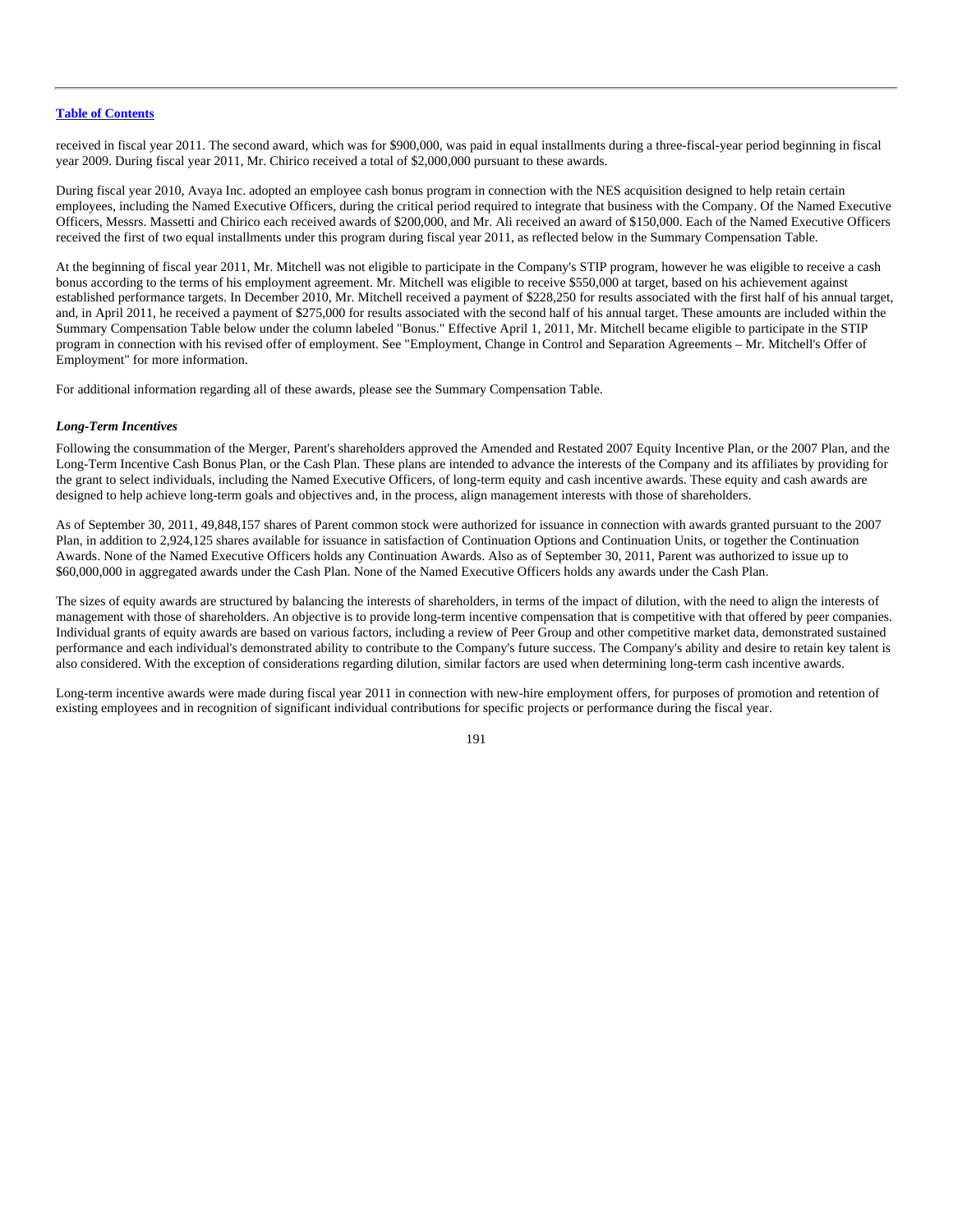To the extent any of the Named Executive Officers received grants of long-term incentive awards during fiscal year 2011, they are included in the "Grants of Plan-Based Awards" table below.

Since our Parent's common stock is not publicly traded, the terms of the 2007 Plan require that Parent's board or a committee of the board, as plan administrator, determine the fair market value of a share of Parent's common stock. The determination is based in part upon the recommendation of our CEO and an independent third-party appraisal that is obtained at least annually and reassessed by the plan administrator at least semi-annually. For fiscal year 2011, the Compensation Committee obtained an independent valuation and considered that valuation as well as other factors when setting the exercise price of stock option awards granted throughout the year. See "Management's Discussion and Analysis—Critical Accounting Policies—Share-based Compensation."

Our Compensation Committee regularly considers the accounting implications of significant compensation decisions, especially in connection with decisions that relate to our equity incentive award plans and programs. As accounting standards change, we may revise certain programs to appropriately align accounting expenses of our equity awards with our overall executive compensation philosophy and objectives.

### *Stock Option Awards*

Key employees, directors, and consultants of the Company may be eligible to receive stock options under the 2007 Plan. Each stock option, when vested and exercised, entitles the holder to receive one share of Parent common stock, subject to certain restrictions on transfer and sale as provided for in the 2007 Plan and the related award agreements.

### *Fiscal year 2011 Awards*

During fiscal year 2011, awards of time-based and market based multiple of money (or "MoM") stock options were made to Company employees including executive officers and Named Executive Officers. Each grant of stock options included both time-based and MoM-based, weighted as 65% and 35%, respectively, of the total number of shares subject to each grant. The time-based portions of the awards vest 25% on the first anniversary of the grant date and thereafter vest in equal installments annually over the following three-year period, becoming fully vested four years after the grant date. The MoM stock options will vest 50% upon the achievement of a multiple of 1.6 times, and 100% upon the achievement of a multiple of 2.0 times or greater, the initial amount invested in Parent by the Sponsors, as defined in the 2007 Plan. The Company believes that, for fiscal year 2011, this mix provided the appropriate balance between awards certain to vest over time and awards that would vest based on corporate performance. However, the 2007 Plan does not restrict award grants to that formula. All stock options awarded under the 2007 Plan expire ten years from the date of grant or upon cessation of employment, in which event there are limited exercise provisions allotted to vested stock options.

During fiscal year 2011, Mr. Mitchell received a stock option award in connection with being named Senior Vice President, SME and Avaya Go To Market, and Mr. Ali received a stock option award in connection with being named Senior Vice President and President, Avaya Client Services, each with weightings and vesting periods as set forth in the immediately preceding paragraph. The details of those awards are set forth in the "Grants of Plan-Based Awards" table.

#### *Restricted Stock Unit Awards*

Key employees, directors and consultants of the Company may be eligible to receive RSUs under the 2007 Plan. Each restricted stock unit, when vested, entitles the holder to receive one share of our common stock, subject to certain restrictions on their transfer and sale as provided for in the 2007 Plan and the related award agreements. RSUs vest over time according to the provisions set forth in their individual award agreements. As reflected in the "Grants of Plan-Based Awards" table, during fiscal year 2011 Mr. Mitchell received an award of 50,000 RSUs in conjunction with being named SVP, Small and Medium Enterprises Go to Market.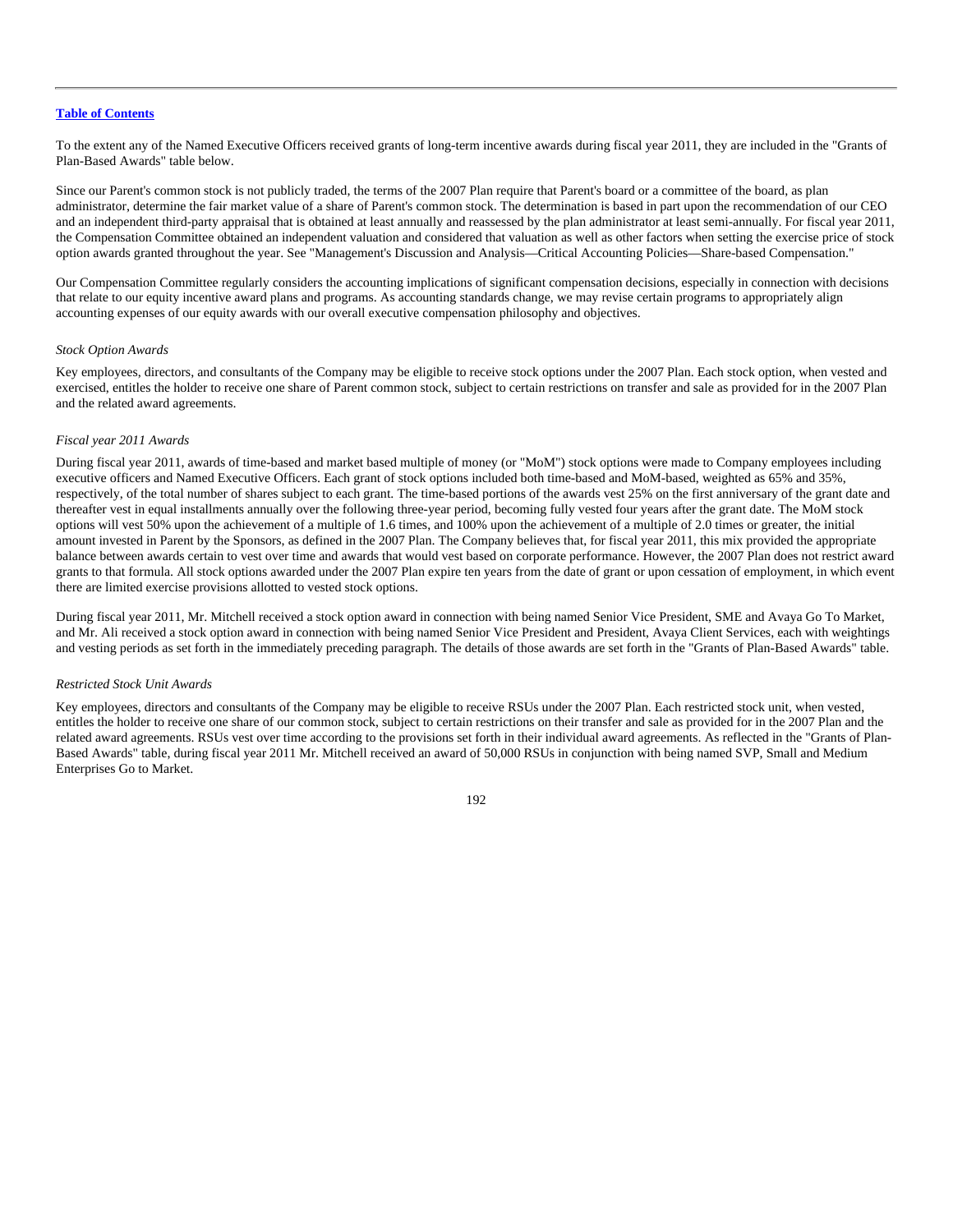### *2011-2013 Performance Recognition Plan*

On December 22, 2010, the Compensation Committee approved a plan to provide cash incentives to certain executive officers, including its Named Executive Officers, to help promote the long-term value of the Company, referred to as the Avaya Inc. Executive Committee 2011-2013 Performance Recognition Plan or the EC LTIP. The Compensation Committee currently serves as that plan's administrator. On May 11, 2011, the Compensation Committee approved the final plan document and form of award agreement. The plan was amended on that date as well.

Each award under the EC LTIP consists of the grant to a plan participant of the conditional right to receive a dollar amount credited to an account for such participant based on the Company's performance during fiscal years 2011, 2012 and 2013. The amount credited to a participant's account for each of the respective fiscal years will be determined based on the Company's actual Management EBITDA (as defined above) excluding the impact of payments under the STIP, or Pre-STIP EBITDA, compared to performance thresholds and targets established by the plan administrator for the applicable fiscal year, subject to a multiplier for each threshold and target. The amount credited to a participant's account for a fiscal year will equal his or her targeted award multiplied by the multiplier determined based on the Company's actual performance. Attainment of Pre-STIP EBITDA between the threshold and target levels will result in a pro rata adjustment (based on straight line interpolation) to the applicable multipliers. For fiscal year 2011, the threshold Pre-STIP EBITDA was established at \$820 million and the target Pre-STIP EBITDA was established at \$994 million. Achievement of corporate performance equal to the applicable threshold and target would result in multipliers of 75% and 100%, respectively, of the award amounts identified for each of the Named Executive Officers below. The Compensation Committee expects to establish thresholds and targets under the EC LTIP for fiscal years 2012 and 2013 during the first quarter of each respective year.

If the Pre-STIP EBITDA attained for any fiscal year is less than the applicable threshold, then no amount will be credited to a participant's account for that fiscal year. For any fiscal year where the actual Pre-STIP EBITDA equals or exceeds the target for such year, the plan administrator may, in its sole discretion, credit an additional amount to one or more participant's accounts based on any factors it determines are appropriate, including, but not limited to, individual performance and contribution to the business. In no event, however, will the amount credited to a participant's account for any fiscal year exceed 160 percent of that participant's targeted award.

The dollar amount of all awards that may be issued under the EC LTIP at target payout is \$25 million and shall not exceed \$40 million in the aggregate for all participants.

If during the one-year period following a change of control transaction involving us, a participant in the plan is involuntarily terminated other than for "cause" or voluntarily terminates for "good reason" (as each such term is defined in the EC LTIP plan document), a pro rata portion of the targeted award for such fiscal year shall be credited to the participant's account for that year.

In addition, a participant will (i) forfeit any or all rights with respect to the award or to amounts previously paid under an award and (ii) be required to pay back any such previously paid amounts, if the participant breaches any nondisclosure, non-competition, non-solicitation or other undertakings set forth in the award agreement.

Fiscal 2011 results for Pre-STIP EBITDA of \$1,022 million exceeded the annual target established by the Committee.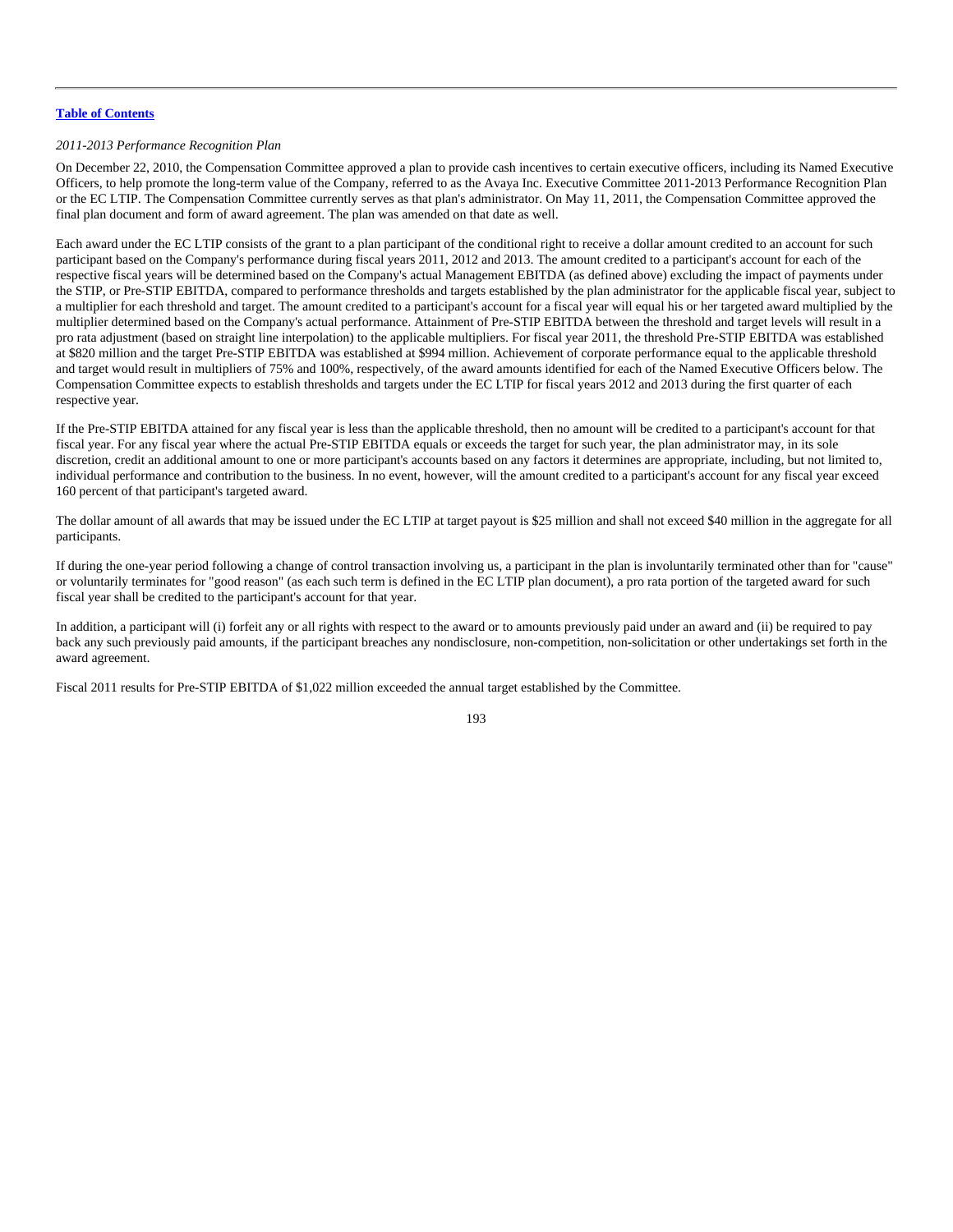The table below reflects the threshold and target award established for the Named Executive Officers for fiscal year 2011, and the resulting earned amount factoring individual performance and contribution to the business during the year. The earned amounts are included in the Summary Compensation Table below, under the heading "Non Equity Incentive Plan Comp."

|                                | <b>Annual Opportunity</b> | <b>Annual Opportunity</b> | <b>Actual FY11 Award</b> |
|--------------------------------|---------------------------|---------------------------|--------------------------|
| <b>Named Executive Officer</b> | @ Threshold               | @ Target                  | <b>Received</b>          |
| Kevin J. Kennedy               | 937,500                   | 1.250.000                 | 1,625,000                |
| Anthony J. Massetti            | 422,813                   | 563,750                   | 620.125                  |
| James M. Chirico, Jr.          | 468,750                   | 625,000                   | 937,500                  |
| Thomas G. Mitchell             | 125,000                   | 166.667                   | 183,333                  |
| Mohamad S. Ali                 | 375,000                   | 500,000                   | 625,000                  |

#### *Long-Term Cash Bonus Awards*

Key employees, directors, and consultants of the Company may be eligible to receive an award under the Long-Term Incentive Cash Bonus Plan. Under this plan, each award will become payable upon the achievement of a multiple of 1.6 times or greater of the initial amount invested in Parent by the Sponsors as defined in the plan. Executives of the Company at the level of Vice President or higher, including the Named Executive Officers, generally do not receive awards under this plan.

#### *Long-Term Incentive Award Agreement Provisions*

All long-term equity and cash incentive awards are subject to the terms and conditions of the award agreements and the plans under which they were issued. In addition to provisions regarding vesting, all awards made in fiscal year 2011, including those made to the Named Executive Officers, contain provisions restricting award recipients from, among other things, disclosing proprietary Company information and, for a period of twelve months from the date of termination of employment, soliciting the Company's customers or employees. A breach of any of the imposed restrictions will cause the underlying award to be cancelled in its entirety and any benefit already paid out prior to the Company's notice to the award recipient of the violation shall, at the Company's sole discretion, be required to be repaid to the Company.

In addition to the restrictions noted in the above paragraph, each long-term incentive award made to an employee at the Vice President level or above, including each of the Named Executive Officers, includes a provision restricting the recipient from working directly or indirectly for, and from providing services in any capacity, to a material competitor of the Company for a period of twelve months following their termination of employment.

To the extent an individual acquires shares of Parent common stock upon exercise of a stock option or vesting of an RSU, those shares are subject to the restrictions on transfer and other provisions contained in a management stockholders' agreement and, in the case of certain executive officers, including certain of the Named Executive Officers, a registration rights agreement. See "Certain Relationships and Related Party Transactions."

#### *Other Compensation*

In addition to base salaries, short-term incentives and long-term incentives, the Company provides its executive officers with certain other benefits to remain competitive in the market for a high-caliber management team.

#### *Perquisites*

Certain temporary relocation expenses are paid on behalf of executive officers, including the Named Executive Officers, in order to attract and retain critical talent. During fiscal year 2011, tax gross up payments were made with respect to eligible temporary relocation expenses. For additional information regarding perquisites made available to the Named Executive Officers during fiscal year 2011, please see the "All Other Compensation" column of the Summary Compensation Table and the corresponding footnotes.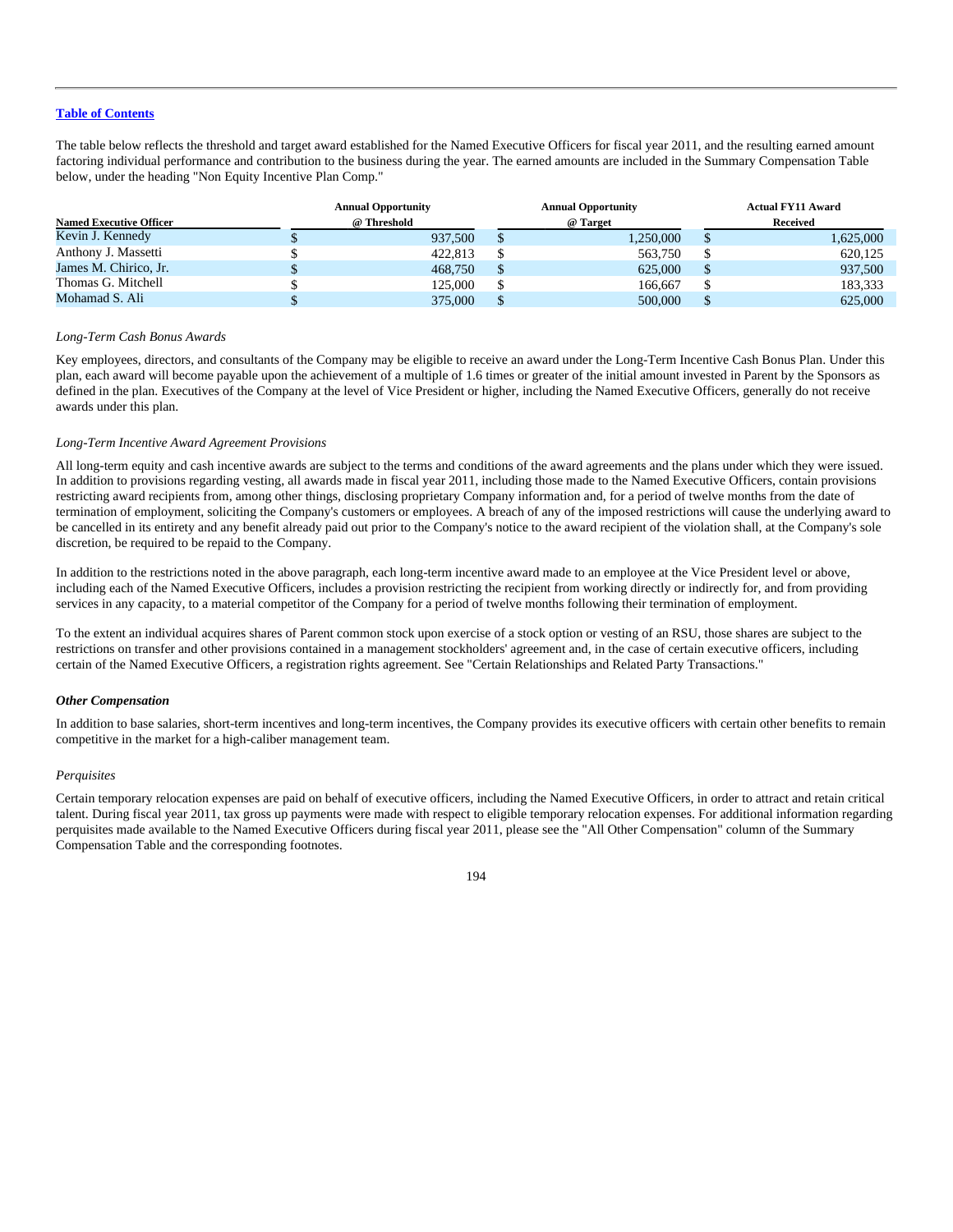# *Post-Employment Benefit Information*

#### *Pension Plans*

Avaya maintains a non-contributory qualified pension plan, known as the Avaya Inc. Pension Plan for Salaried Employees, or APPSE, which covers U.S. salaried employees hired before January 1, 2004. Pension amounts based on the pension plan formula that exceed the applicable Code limitations with respect to qualified pension plans are paid to qualifying individuals under a non-contributory unfunded supplemental pension plan, called the Avaya Inc. Supplemental Pension Plan, or ASPP. Effective December 31, 2003, pension benefit accruals provided under the APPSE and accruals provided under the ASPP were frozen with respect to all employees. Additionally, no new employees hired after December 31, 2003, including all of the Named Executive Officers, are eligible to participate in the APPSE or the ASPP. Please see "Pension Benefits" below for additional information.

### *Savings Plans*

At the same time the changes were made to the APPSE and the ASPP described above, the Company enhanced the Avaya Inc. Savings Plan for Salaried Employees, or ASPSE, a qualified savings plan that covers U.S. salaried employees, and created the Avaya Inc. Savings Restoration Plan, or ASRP. The ASRP is an unfunded non-qualified deferred compensation plan designed to restore contribution opportunities lost under the ASPSE as a result of Internal Revenue Service, or IRS, Code limits. The ASRP provides that executives will be able to defer compensation and receive Company allocations (automatic company contributions and company matching contributions) that cannot be made or received under the ASPSE due to limitations imposed by the Code.

Prior to January 1, 2009, the ASPSE included an automatic 2% Company contribution and a match formula of 100% on the first 2% of eligible compensation contributed by a participant and 50% on the next 4% of eligible compensation contributed by a participant. Effective January 1, 2009, the ASPSE was revised to remove the automatic 2% Company contribution and to change the matching formula to 100% of the first 4% of eligible compensation contributed by each participant. The entire Company matching portion for both plans was then suspended effective March 1, 2009.

Effective April 1, 2010, the Company reinstated ASPSE matching contributions. The formula for matching contributions was 50% on the first 3% of eligible compensation contributed by a participant. Effective October 1, 2010, the Company matching allocation for the ASPSE was further enhanced to 100% on the first 2% of eligible compensation contributed by a participant and 50% on the next 1% of eligible compensation contributed by a participant. The Company matching allocation for the ASRP has not been restored since its suspension on March 1, 2009.

For more information regarding each of these plans, please see "Pension Benefits" and "Nonqualified Defined Contribution and Other Deferred Compensation Plans" below.

#### **Employment, Change in Control and Separation Arrangements**

#### *Mr. Kennedy's Employment Agreement*

Mr. Kennedy is party to an employment agreement with the Company under which he agrees to serve as the Company's President and CEO. The agreement, which became effective December 22, 2008, has an initial three-year term that is automatically renewed for subsequent one-year periods unless notice of nonrenewal is delivered by the Company. Under the agreement, Mr. Kennedy's base salary is \$1,250,000. It provides that his target cash award under the STIP is 100% of his base salary, with the maximum award payable to him under the STIP being subject to a cap of 200% of his base salary. Pursuant to the agreement, Mr. Kennedy received a guaranteed incentive award for fiscal year 2009 of \$965,754 and a transition bonus of \$850,000. As noted above, the Compensation Committee approved a change to Mr. Kennedy's target opportunity under the STIP, to 125% of his base salary, effective January 1, 2011.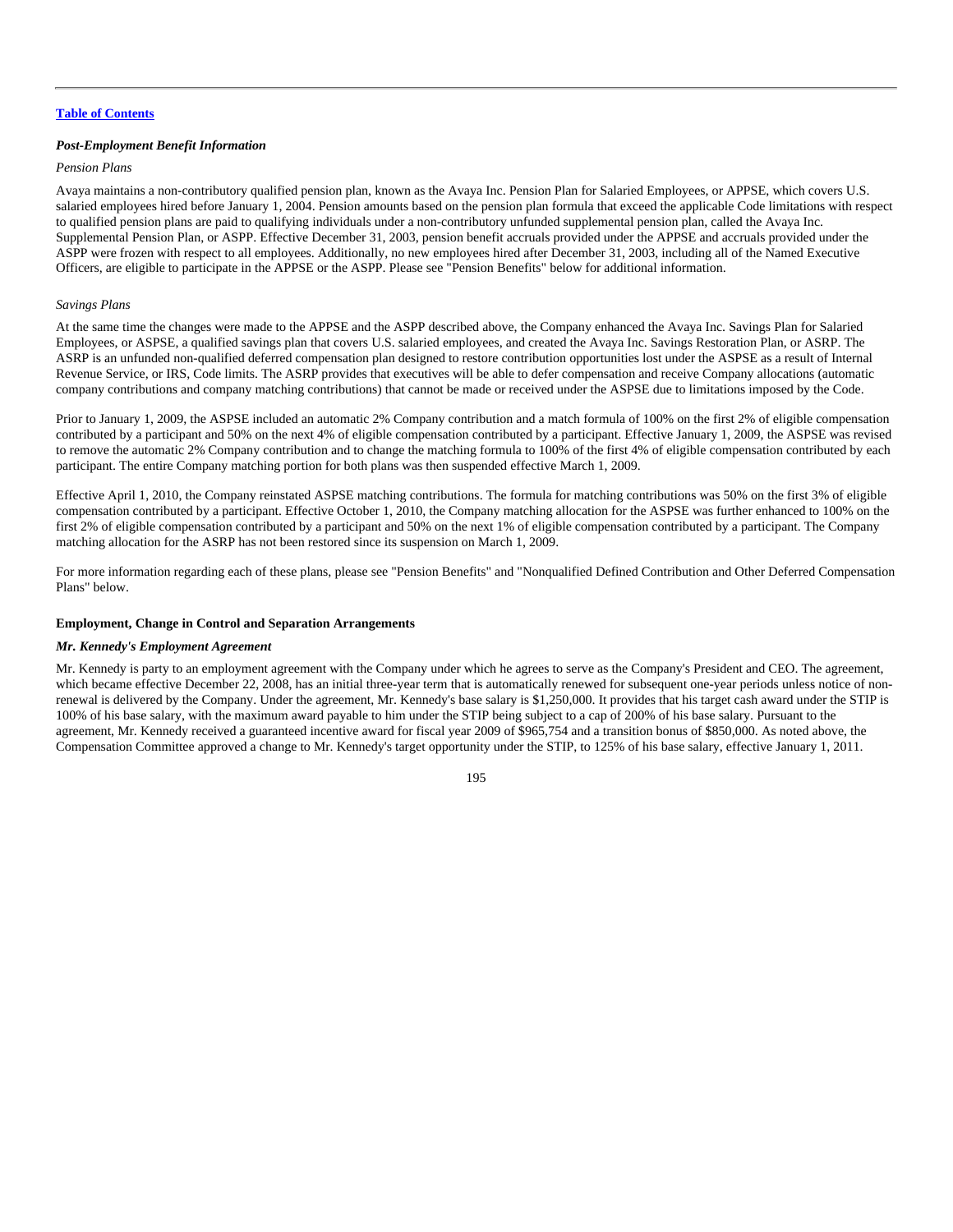Under the agreement, Mr. Kennedy received, effective as of the date his employment with the Company commenced, a grant of 5,000,000 stock options having an exercise price equal to the fair market value of a share of Parent common stock at the time of grant, which was \$3.80. These awards were exchanged for replacement options with an exercise price of \$3.00 per share under a stock option exchange program conducted in fiscal year 2010.

Effective December 22, 2008, Mr. Kennedy also received 400,000 RSUs, which vest equally on the first, second, third and fourth anniversary dates of the grant date. Currently, the RSUs are subject to certain puts and calls that expire on an initial public offering by Avaya or Parent, should one be made. Prior to an initial public offering, (i) if Mr. Kennedy's employment is terminated other than for cause, (ii) if he voluntarily resigns for any reason or (iii) upon his death or disability, Mr. Kennedy has the right to require Parent to purchase from him any or all of the shares of common stock subject to his vested RSUs at fair market value, unless fair market value is less than \$10 per share, in which case the purchase price shall be \$10 per share, or the RSU Price. Further, in the event that certain "drag-along" or "tag-along" provisions under the management stockholders' agreement are exercised and Mr. Kennedy sells shares of common stock underlying vested RSUs in certain transactions and receives less than \$10 per share, then Parent is obligated to pay to Mr. Kennedy the difference between \$10 per share and the amount realized by Mr. Kennedy in such transaction.

In addition, the agreement provides that, for so long as Mr. Kennedy is the Company's CEO, the Sponsors shall ensure that their affiliates vote to elect him as a member of our board of directors.

#### *Mr. Massetti's Offer of Employment*

Mr. Massetti became the Company's Senior Vice President and Chief Financial Officer on October, 26, 2009. Under the terms of his offer of employment, Mr. Massetti's annual base salary is \$550,000 and his annual target award under the Avaya STIP is 85% of his annual base salary. Pursuant to the terms of his offer, the amount of his fiscal year 2010 award under the STIP was prorated for his days of service during the fiscal year. In addition, he received a cash signon bonus payment of \$375,000 in January 2010 and a cash sign-on bonus payment of \$750,000 in March 2011. Each award requires repayment to the Company if Mr. Massetti terminates his employment for any reason or if the Company terminates his employment for cause, in either case within 12 months following each payment. The repayment amount will be prorated based on the number of months employed in the 12 month period following payment. As noted above, the Compensation Committee approved a change to Mr. Massetti's base salary and target opportunity under the STIP, to \$563,750 and 125%, respectively, effective in January 2011.

As part of the offer of employment, Mr. Massetti was awarded 1,000,000 stock options pursuant to the 2007 Plan. The grant was comprised of time-based stock options and MoM stock options, weighted 65% and 35% respectively, having an exercise price equal to the fair market value of a share of Parent common stock at the time of grant, which was \$3.00. The vesting terms are similar to those granted to employees during fiscal year 2011.

Mr. Massetti also was granted 150,000 RSUs on November 19, 2009, which vest 50% on the first anniversary of the grant date and 25% on each of the second and third anniversaries of the grant date. Following Mr. Massetti's termination of employment, Parent has the right to purchase from him shares issued on the vesting of these RSUs at a purchase price per share equal to the greater of the fair market value of a share of our common stock and \$13. Further, (i) if Mr. Massetti's employment is terminated other than for cause, (ii) if he voluntarily resigns for good reason or (iii) upon his death or disability, Mr. Massetti has the right to require Parent to purchase from him any or all of the shares of common stock subject to his vested RSUs at a purchase price per share equal to the greater of the fair market value of a share of our common stock and \$13. If Mr. Massetti exercises this right, then we will have the right to defer the payment to a change in control event, as defined in the 2007 Plan.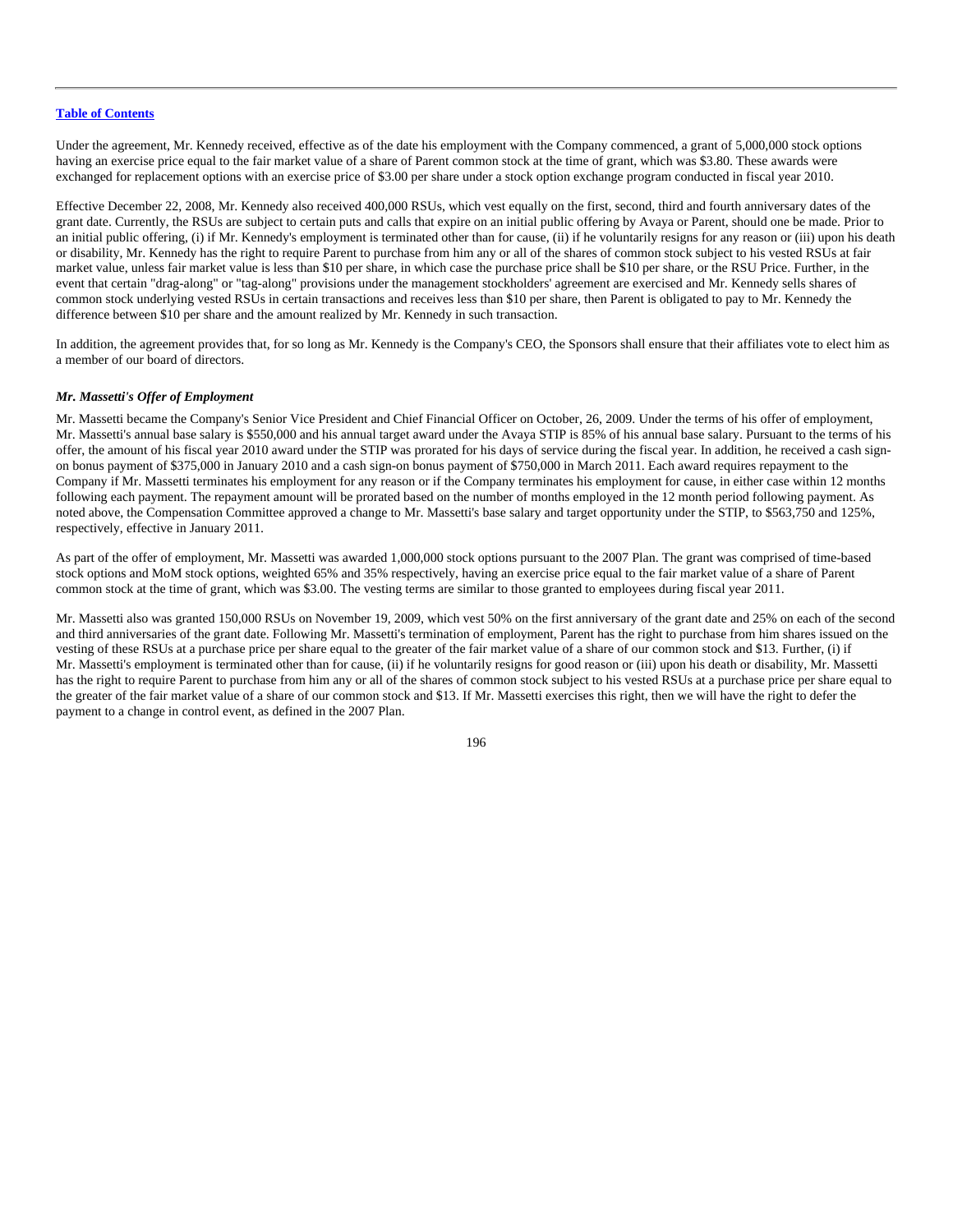### *Mr.Mitchell's Offer of Employment*

Mr. Mitchell entered into an Executive Employment Agreement effective May 3, 2010 pursuant to which he became the Company's Senior Vice President, Channel Integration. Mr. Mitchell's employment agreement had an initial term that expired on November 3, 2011 and could be extended for a subsequent six month period pursuant to a mutual agreement of Mr. Mitchell and the Company. Under the employment agreement, Mr. Mitchell's base salary was established at \$450,000. In addition, Mr. Mitchell was eligible to receive a discretionary bonus of \$550,000 based on achievement against established performance targets. As noted above, Mr. Mitchell received a payment in December 2010 of \$228,250 for results associated with the first half of his annual target, and a second payment in April 2011 of \$275,000 for results associated with the second half of his annual target.

On March 22, 2011, Mr. Mitchell accepted a revised offer of employment in connection with his appointment as Senior Vice President, SME and Avaya Go to Market, effective April 1, 2011. Under the terms of his revised offer letter, which superseded Mr. Mitchell's existing Executive Employment Agreement, Mr. Mitchell's annual base salary was increased from \$450,000 to \$500,000. In addition, effective April 1, 2011, in lieu of the discretionary cash bonus described above, Mr. Mitchell became eligible to participate in the Company's STIP program at 80% of his base salary, with Mr. Mitchell's fiscal year 2011 STIP to be prorated to reflect his actual STIP eligibility period (April 1, 2011 through September 30, 2011). Mr. Mitchell was also awarded 900,000 stock options pursuant to the 2007 Plan. The grant was comprised of time-based stock options and MoM stock options, weighted 65% and 35% respectively, having an exercise price equal to the fair market value of a share of Parent common stock at the time of grant, which was \$3.00. The vesting terms are similar to those granted to employees during fiscal year 2011. Finally, under the terms of Mr. Mitchell's revised offer letter, he was awarded a grant of 50,000 RSUs on March 22, 2011, which vest equally on the first and second anniversaries of the grant date.

### *Mr. Ali's Offer of Employment*

Mr. Ali became an officer of the Company on July 13, 2009 and was appointed Senior Vice President, Corporate Business Development & Strategy. Under the terms of his offer of employment, Mr. Ali's initial annual base salary was \$430,000 and his annual target award under the Avaya STIP was 75% of his annual base salary. In addition he received a cash sign-on bonus payment of \$225,000 in December 2009 and additional cash sign-on bonus payments of \$275,000 payable in three equal installments in each of May 2010, November 2010 and May 2011. The amount paid in December 2009 required repayment to the Company if Mr. Ali terminated his employment for any reason or if the Company terminated his employment for cause, in either case within 12 months following his date of hire. The repayment amount would have been prorated based on the number of months employed in the 12 month period following payment.

As part of the offer of employment, Mr. Ali was awarded 750,000 stock options pursuant to the 2007 Plan. The grant was comprised of time-based stock options and MoM stock options, weighted 65% and 35%, respectively, having an exercise price equal to the fair market value of a share of our common stock at the time of grant, which was \$3.00. The vesting terms are similar to those granted generally to employees who receive stock options. Also as part of the employment offer, Mr. Ali received a secondary stock option award of 250,000 stock options, weighted 65% time based and 35% MoM based. The secondary award included time based options vesting 20% on the close of the NES acquisition and 20% annually thereafter. For additional information please see "Elements of Executive Officer Compensation—Long Term Incentives—Fiscal Year 2011 Awards."

As noted above, the Compensation Committee approved a change to Mr. Ali's base salary to \$440,750 effective in January 2011. Additionally, in connection with his appointment as Senior Vice President and President, Avaya Client Services, effective April 15, 2011, Mr. Ali's annual base salary was changed to \$500,000 and his annual target award under the STIP was adjusted from 75% to 80%.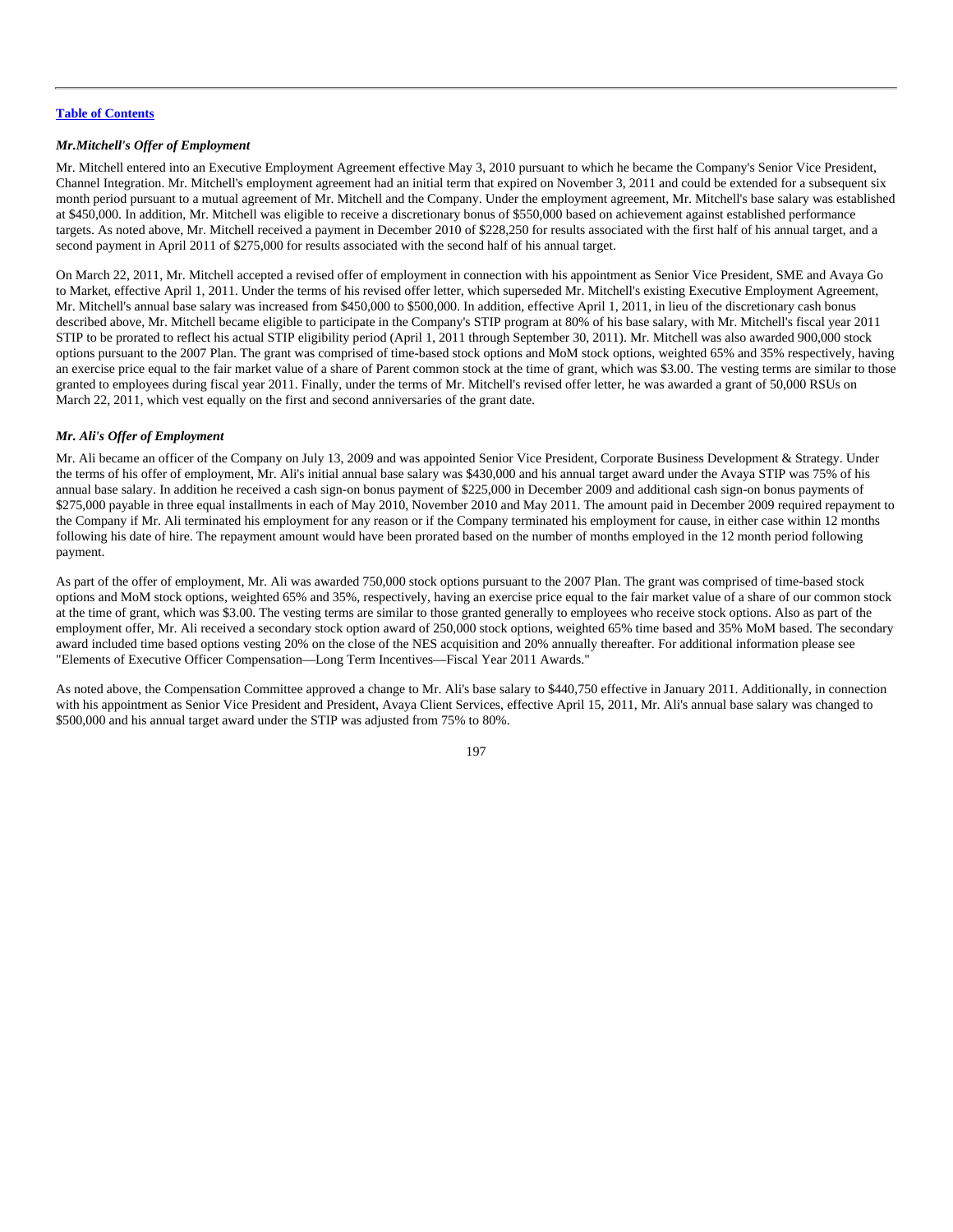### *Change in Control Agreements*

Certain executive officers of the Company are parties to agreements providing for severance benefits in the event of the termination of their employment following a change in control of the Company. The agreements were entered into prior to the Merger and at a time when the Company was publicly traded to provide assurances that, in the event a change in control transaction was contemplated, these executive officers would negotiate and conduct the underlying transaction smoothly and efficiently, without concern that their positions and their financial livelihoods may be in jeopardy. None of the Named Executive Officers are parties to these agreements.

### *Involuntary Separation Plan*

The Avaya Inc. Involuntary Separation Plan for Senior Officers, amended and restated as of February 1, 2009, is designed to provide a specific payment and certain benefit enhancements to eligible executive officers of the Company and its affiliated companies and subsidiaries, including the Named Executive Officers, in the event that their employment is involuntarily terminated under certain conditions. Eligible executive officers include the CEO and all executive officers elected by the Company's board of directors at a level above Vice President who are designated "At Risk" under the Avaya Force Management Program Guidelines. For a description of the potential amounts that could be received by each of the Named Executive Officers assuming an involuntary separation had occurred as of September 30, 2011, please see the section below titled "Potential Payments on Occurrence of Change in Control and Other Events."

### **Fiscal year 2012 Actions and Changes to Compensation**

Following the conclusion of fiscal 2011, the Compensation Committee approved changes to certain executive officer compensation arrangements, including those for certain Named Executive Officers, effective January 1, 2012. On December 5, 2011, the Compensation Committee increased the salaries of Messrs. Chirico, Massetti and Ali from \$625,000, \$564,000 and \$500,000 to \$640,000, \$585,000 and \$525,000, respectively. The increases were made in recognition of their respective contribution during fiscal 2011 and following a review of benchmark data of peer companies and survey data.

### *2012 Sales Incentive Program*

On December 5, 2011, the Compensation Committee approved a plan to provide incentives to certain executive officers of the Company, including Thomas G. Mitchell and J. Joel Hackney, Jr., to continue to grow revenue in fiscal year 2012 (the "2012 Sales Incentive Program"). Under the terms of the 2012 Sales Incentive Program, effective December 6, 2011 each program participant has been granted the conditional right to receive a number of restricted stock units, or RSUs, under Parent's 2007 Plan upon the achievement of certain revenue objectives. All RSUs awarded under the 2012 Sales Incentive Program are based upon the fair market value of Parent's common stock on December 6, 2011, the date of grant, which was \$4.40 per share.

The number of RSUs that a participating employee in the 2012 Sales Incentive Program will have the right to receive (subject to vesting requirements and the other terms and conditions of the applicable award agreement) will be determined based upon achievement of both of the following: (i) revenue targets for specific sales territories/divisions/product houses (each, a "Performance Gateway") and (ii) an overall revenue target for the Company. For each of Messrs. Mitchell and Hackney, achievement of three of five specified Performance Gateways will result in an award of 50% of his opportunity and achievement of all five specified Performance Gateways will result in an award of 100% of his opportunity. Achievement of targets under the 2012 Sales Incentive Program will be measured twice in fiscal year 2012, with a participating employee being able to earn half of his total opportunity based on results for the first half of fiscal year 2012 and the second half of his total opportunity based on results for the second half of fiscal year 2012. All RSU awards granted under the 2012 Sales Incentive Program will vest on December 6, 2013 for each program participant who achieves the performance objectives. Mr. Mitchell has been awarded the opportunity to receive up to 45,455 RSUs under the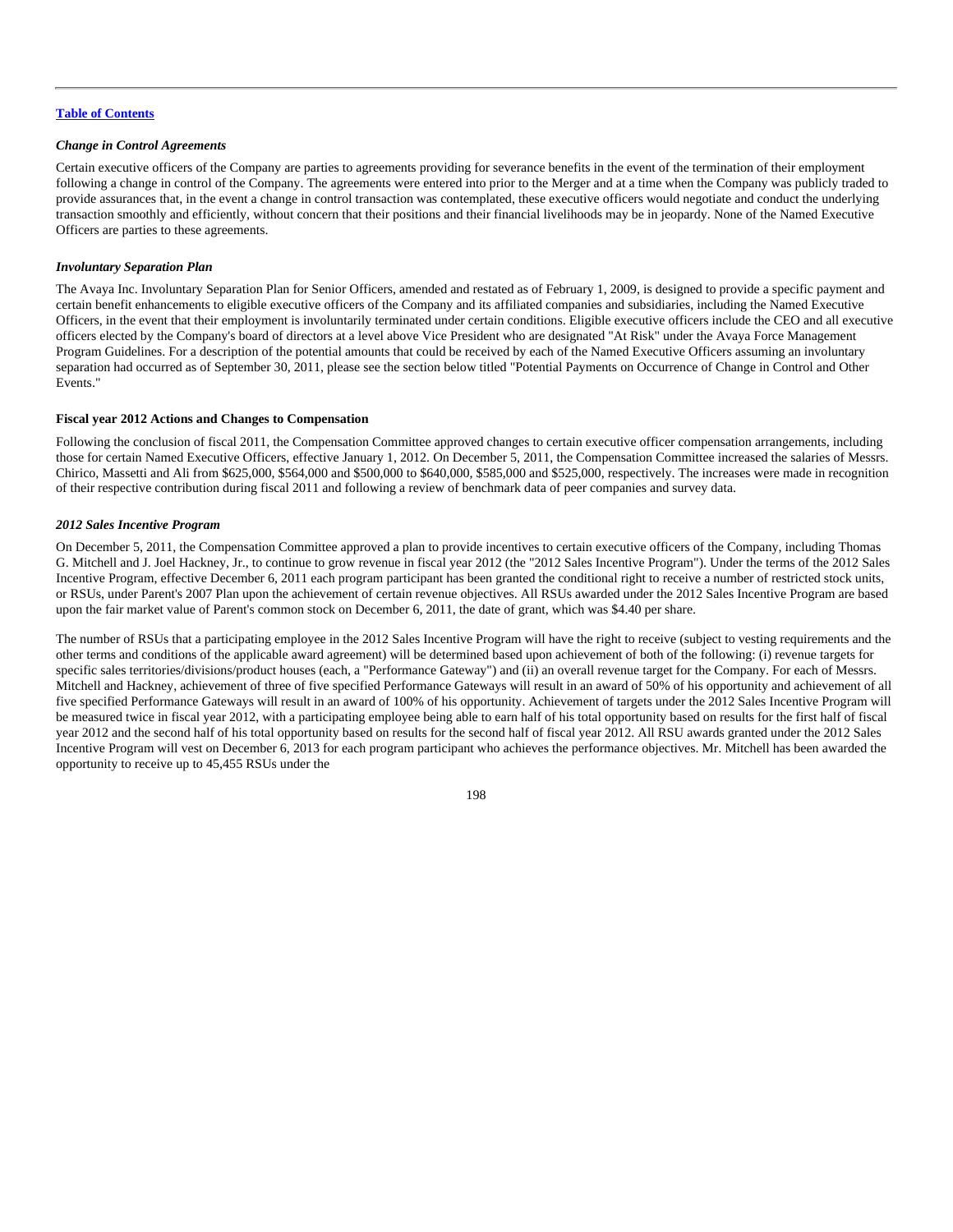2012 Sales Incentive Program and Mr. Hackney has been awarded the opportunity to receive up to 56,818 RSUs under the 2012 Sales Incentive Program. The form of RSU award agreement applicable to the 2012 Sales Incentive Program is attached to this report as Exhibit 10.28.

### **Conclusion**

The Compensation Committee believes that the Company's compensation program for executive officers supports the Company's philosophy that compensation should be designed to attract, motivate and retain executive officers and employees in such a way as to create value for the benefit of the Company's shareholders. The Company feels confident that the Company's salary, short-term incentive, long-term incentive and other compensation programs help enable the Company to create a competitive total compensation package. In addition, the Company believes that this total compensation package helps reinforce the Company's commitment to reward employees for performance against stated goals and objectives, both at the corporate and individual levels.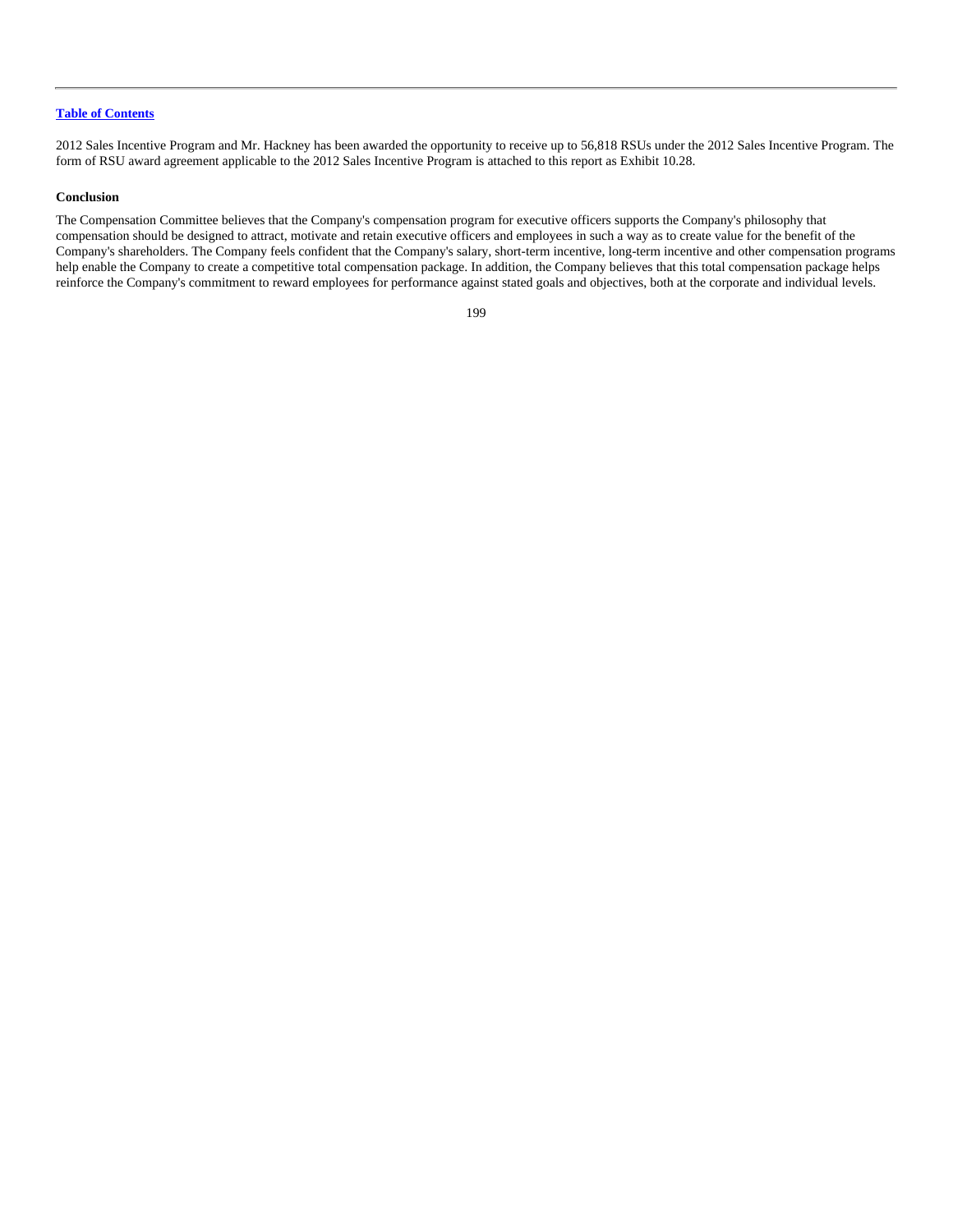### **Summary Compensation Table**

The following table sets forth the compensation earned by the Company's Named Executive Officers for services rendered in all capacities to the Company and its subsidiaries for the fiscal years indicated. The Company's Named Executive Officers for fiscal year 2011 include our Chief Executive Officer, Chief Financial Officer and our three most highly compensated executive officers in fiscal year 2011 other than the Chief Executive Officer and Chief Financial Officer.

**Non-Equity**

|                                                              |                    |               |               |               |                          |               | <b>Stock</b>                    |    | Option            |               | Incent.<br>Plan   |      | Change in<br><b>Pension</b>     | All<br>Other       |      |              |
|--------------------------------------------------------------|--------------------|---------------|---------------|---------------|--------------------------|---------------|---------------------------------|----|-------------------|---------------|-------------------|------|---------------------------------|--------------------|------|--------------|
|                                                              |                    |               | <b>Salary</b> |               | <b>Bonus</b>             |               | Awards                          |    |                   |               | Comp              |      | Value                           | Comp.              |      | <b>Total</b> |
|                                                              |                    |               |               |               |                          |               |                                 |    | Awards            |               |                   |      |                                 |                    |      |              |
| <b>Name</b>                                                  | Year               |               | $($ \$) $(6)$ |               | (3)(7)                   |               | $($ \$) $($ 8)                  |    | $($ \$) $($ 8)    |               | (3)(9)            |      | $($ \$) $(10)$                  | $($ \$ $)$ $(11)$  |      | $($ \$)      |
| Kevin J. Kennedy (1)                                         | 2011               |               | 1,250,000     | $\mathcal{S}$ |                          |               |                                 |    |                   |               | 2,584,227 \$      |      |                                 | 25,112 \$          |      | 3,859,339    |
| President and Chief Executive Officer                        | 2010               | $\mathcal{S}$ | 1,153,846 \$  |               | $\overline{\phantom{0}}$ | <sup>\$</sup> |                                 |    | 903,500 \$        |               | 44,363 \$         |      |                                 | 507,637 \$         |      | 2,609,345    |
|                                                              | 2009               | - \$          | 965,754       | - \$          | 850,000                  | <sup>\$</sup> | 4,000,000                       | -S | 8.164.063 \$      |               | 965,754 \$        |      | $\hspace{0.1mm}-\hspace{0.1mm}$ | 594,843            | - \$ | 15,540,414   |
| Anthony J. Massetti (2)                                      | 2011 \$            |               | 560,313       | -S            | 850,000 \$               |               |                                 | \$ | $\hspace{0.05cm}$ | S             | 914,357 \$        |      | $\hspace{0.1mm}-\hspace{0.1mm}$ | 66,924 \$          |      | 2,391,593    |
| SVP and Chief Financial Officer                              | 2010 \$            |               | 489,198       | S             | 375,000                  | \$            | 1,950,000                       | S  | 1,129,375 \$      |               | $12,635$ \$       |      |                                 | \$<br>67,858 \$    |      | 4,024,066    |
| James M. Chirico, Jr. (3)                                    | $2011 \text{ }$ \$ |               | 625,000       | -S            | 2,100,000 \$             |               |                                 | -8 |                   | <sup>\$</sup> | 1,326,508 \$      |      | $\qquad \qquad -$               | \$<br>$106,750$ \$ |      | 4,158,258    |
| <b>EVP, Business Operations</b>                              | $2010 \text{ }$ \$ |               | 559,615 \$    |               | 300,000 \$               |               | 225,000 \$                      |    | 517,400 \$        |               | 14,546 \$         |      |                                 | 125,642 \$         |      | 1,742,203    |
|                                                              | 2009               | - S           | 558,333       | <sup>\$</sup> | 1,500,000 \$             |               | $\hspace{0.1mm}-\hspace{0.1mm}$ | -8 | $408,203$ \$      |               | $\qquad \qquad -$ | - \$ |                                 | \$<br>285,558 \$   |      | 2,752,094    |
| Thomas G. Mitchell (4)                                       | 2011 \$            |               | 475,000       | -S            | 503,250 \$               |               | 150,000 \$                      |    | 754,650 \$        |               | 298,533 \$        |      |                                 | $2,960$ \$         |      | 2,184,393    |
| SVP, SME and Avaya Go to Market                              |                    |               |               |               |                          |               |                                 |    |                   |               |                   |      |                                 |                    |      |              |
| Mohamad S. Ali (5)<br>SVP & President, Avaya Client Services | 2011S              |               | 462,750 \$    |               | 258,333 \$               |               | $\hspace{0.1mm}-\hspace{0.1mm}$ | S. | 248,300 \$        |               | 873,700 \$        |      |                                 | \$<br>$5,601$ \$   |      | 1,848,685    |

(1) Mr. Kennedy was elected President and Chief Executive Officer effective December 22, 2008. His salary for fiscal year 2009 is prorated for the number of days he was employed during the year.

(2) Mr. Massetti was elected Senior Vice President and Chief Financial Officer effective October 26, 2009. His salary for fiscal year 2010 is prorated for the number of days he was employed during the year.

(3) Mr. Chirico was named Executive Vice President, Business Operations on June 14, 2010. He formerly held the title of Senior Vice President and Chief Restructure Officer and President, Operations. His salary for fiscal year 2010 reflects an adjustment to his base salary effective July 1, 2010, in connection with his change in title.

(4) Mr. Mitchell joined the Company as Senior Vice President, Channel Integration on May 3, 2010 and was subsequently named Senior Vice President, SME and Avaya Go to Market effective April 1, 2011, when his base salary was adjusted from \$450,000 to \$500,000. His salary for fiscal year 2011 reflects an adjustment to his base salary in connection with his change in title.

(5) Mr. Ali joined the Company as Senior Vice President, Corporate Development & Strategy on July 13, 2009. He was subsequently appointed Senior Vice President and President, Avaya Client Services, effective April 15, 2011. The salary amount indicated is prorated to reflect his salary adjustments during fiscal year 2011 as described under "—Elements of Executive Officer Compensation—Base Salaries."

(6) Reflects the impact of participation in the Company's mandatory two-week furlough program for all employees (except to the extent prohibited by local law, in which case participation was voluntary), for 2009 and 2010, where applicable. Had these individuals not participated in the program, base salaries in fiscal year 2010 for Messrs. Kennedy, Massetti and Chirico would have been as set forth above under "—Elements of Executive Officer Compensation—Base Salaries."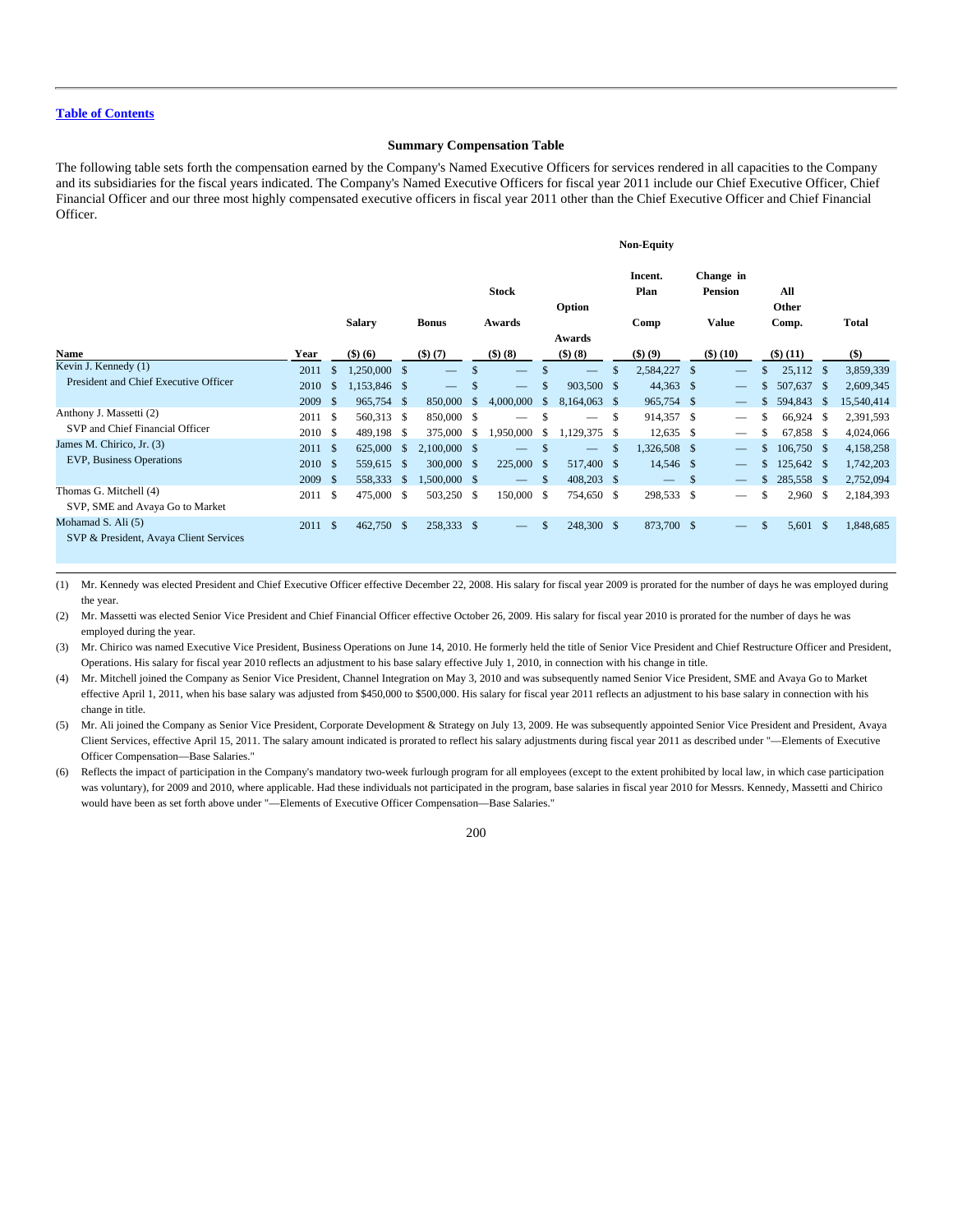(7) The following table represents a detailed view of bonus payments received by each of the Named Executive Officers pursuant to offers of employment and retention:

|      |                                       |               |                          |                                 | <b>Bonus</b>       |               |                                 |               |                |
|------|---------------------------------------|---------------|--------------------------|---------------------------------|--------------------|---------------|---------------------------------|---------------|----------------|
|      | <b>NES</b>                            |               |                          | <b>Special</b>                  | <b>Pursuant to</b> |               |                                 |               |                |
|      | <b>Acquisition</b>                    |               | Sign-On                  | <b>Retention</b>                | <b>Employment</b>  |               | <b>O4 2009</b>                  |               | <b>Total</b>   |
| Year | Retention $(A)$                       |               | Payments (B)             | <b>Arrangement</b>              | <b>Offer</b>       |               | $Reco$ gnition $(C)$            |               | <b>Bonus</b>   |
| 2011 |                                       |               | —                        | __                              | —                  |               |                                 | \$            | $\mathbf{0}$   |
| 2010 | $-$                                   |               |                          |                                 |                    |               |                                 | <sup>\$</sup> | $\overline{0}$ |
| 2009 | $\hspace{0.1mm}-\hspace{0.1mm}$       | <sup>\$</sup> | 850,000                  |                                 |                    |               | $\hspace{0.1mm}-\hspace{0.1mm}$ | \$            | 850,000        |
|      |                                       |               | 750,000                  |                                 | _                  |               |                                 | \$            | 850,000        |
| 2010 |                                       | £.            | 375,000                  |                                 | _                  |               | $\hspace{0.1mm}-\hspace{0.1mm}$ | \$            | 375,000        |
|      | 100,000                               |               |                          | \$<br>2,000,000                 |                    |               | $\qquad \qquad -$               | S.            | 2,100,000      |
| 2010 |                                       |               |                          | \$<br>300,000                   |                    |               |                                 | -\$           | 300,000        |
| 2009 |                                       |               | $\overline{\phantom{m}}$ | \$<br>1,300,000                 |                    | <sup>\$</sup> |                                 |               | 1,500,000      |
| 2011 |                                       |               | _                        | $\hspace{0.1mm}-\hspace{0.1mm}$ | \$<br>503,250      |               | $\hspace{0.1mm}-\hspace{0.1mm}$ | \$            | 503,250        |
| 2011 |                                       |               | 183,333                  |                                 | __                 |               |                                 | \$            | 258,333        |
|      | 2011S<br>$2011 \quad $$<br>$^{\circ}$ |               | 100,000 \$<br>75,000 \$  |                                 |                    |               |                                 |               | 200,000 \$     |

(A) Reflects the first of two installments received in connection with the cash bonus program adopted to retain employees assisting with the integration of NES. Please see "—Executive Officer Compensation—Short-Term Incentives—Additional Cash Payments."

(B) Includes a transition bonus for Mr. Kennedy. Please see "—Employment, Change in Control and Separation Arrangements—Mr. Kennedy's Employment Agreement", "—Employment, Change in Control and Separation Arrangements—Mr. Massetti's Offer of Employment" and "—Employment, Change in Control and Separation Arrangements—Mr. Ali's Offer of Employment" for more information.

(C) Payment made under a recognition program related to the Company's performance specific to the fourth quarter of fiscal year 2009.

Amounts indicated for the "Stock Awards" and "Option Awards" columns represent the aggregate grant date fair value of the awards during the respective years as calculated in accordance with FASB ASC Topic 718, "Compensation-Stock Compensation," or ASC 718, without regard to forfeiture assumption. For more information regarding the valuation of stock-based awards (including assumptions made in such valuation), refer to Note 14, "Share-based Compensation," to our audited consolidated financial statements included elsewhere in this report.

Not included in fiscal year 2011 are any amounts attributable to MoM stock options as it is not possible to determine if the performance condition (e.g., sale or initial public offering of the Company) will be satisfied until such event actually occurs. Assuming the highest level of achievement, the aggregate grant date fair value for such awards made to Messrs. Mitchell and Ali during fiscal year 2011 would have been \$434,700 and \$168,000, respectively.

Included in fiscal year 2010 is the incremental fair value of the replacement options received under the stock option exchange program as calculated in accordance with ASC 718. Not included in fiscal year 2010 are any amounts attributable to MoM stock options as it is not possible to determine if the performance condition (e.g., sale or initial public offering of the Company) will be satisfied until such event actually occurs. Assuming the highest level of achievement, the aggregate grant date fair value for such awards for Messrs. Kennedy, Massetti and Chirico would be \$3,240,720, \$675,150 and \$891,198, respectively. For MoM stock option awards issued in the stock option exchange program, the highest level of achievement represents the new awards' full fair value at the date of issuance as the old awards were not expected to vest under their vesting conditions at the date the stock option exchange offer was completed.

Not included in fiscal year 2009 are any amounts attributable to the MoM stock options as it is not possible to determine if the performance condition (e.g., sale or initial public offering of the Company) will be satisfied until such event actually occurs. Included in the fiscal year 2009 amounts is the fair value at the date of grant of EBITDA options for which achievement of the annual or cumulative targets was considered probable as of that date. Not included in fiscal year 2009 are any amounts for those EBITDA options as to which the achievement of the annual and cumulative targets was considered less than probable as of that date. Assuming the highest level of achievement, the aggregate grant date fair value for the MoM awards for Messrs. Kennedy and Chirico would be \$1,828,750 and \$91,438, respectively, and the aggregate grant date fair value for the EBITDA awards would be \$1,828,750 and \$91,438, respectively. Please see the tables named "Outstanding Equity Awards at Fiscal Year End" and "Grants of Plan-Based Awards" for further information.

Please note that the amounts shown for fiscal year 2009 differ from those amounts previously disclosed for fiscal year 2009 in the Company's registration statement on Form S-4 (registration no. 333-163998). This is because SEC disclosure rules at that time required that we present stock award information based on the amount recognized during the fiscal year for financial statement reporting purposes in accordance with SFAS 123(R) (predecessor to ASC 718). However, recent changes in the SEC's disclosure rules require that we now present the stock award amounts in this column using the grant date fair value. As a result, each Named Executive Officer's total compensation amount for fiscal year 2009 also differs from amounts previously reported, if any.

Represents annual incentive award payments as discussed under "—Elements of Executive Compensation—Short-Term Incentives," and, for fiscal 2011, the number includes allocations earned under "—Elements of Executive Compensation—Long Term Incentives—2011-2013 Performance Recognition Plan." The amount for Mr. Kennedy fiscal year 2009 represents a guaranteed incentive award pursuant to his employment agreement. Please see "—Employment, Change in Control and Separation Arrangements—Mr. Kennedy's Employment Agreement" for more information.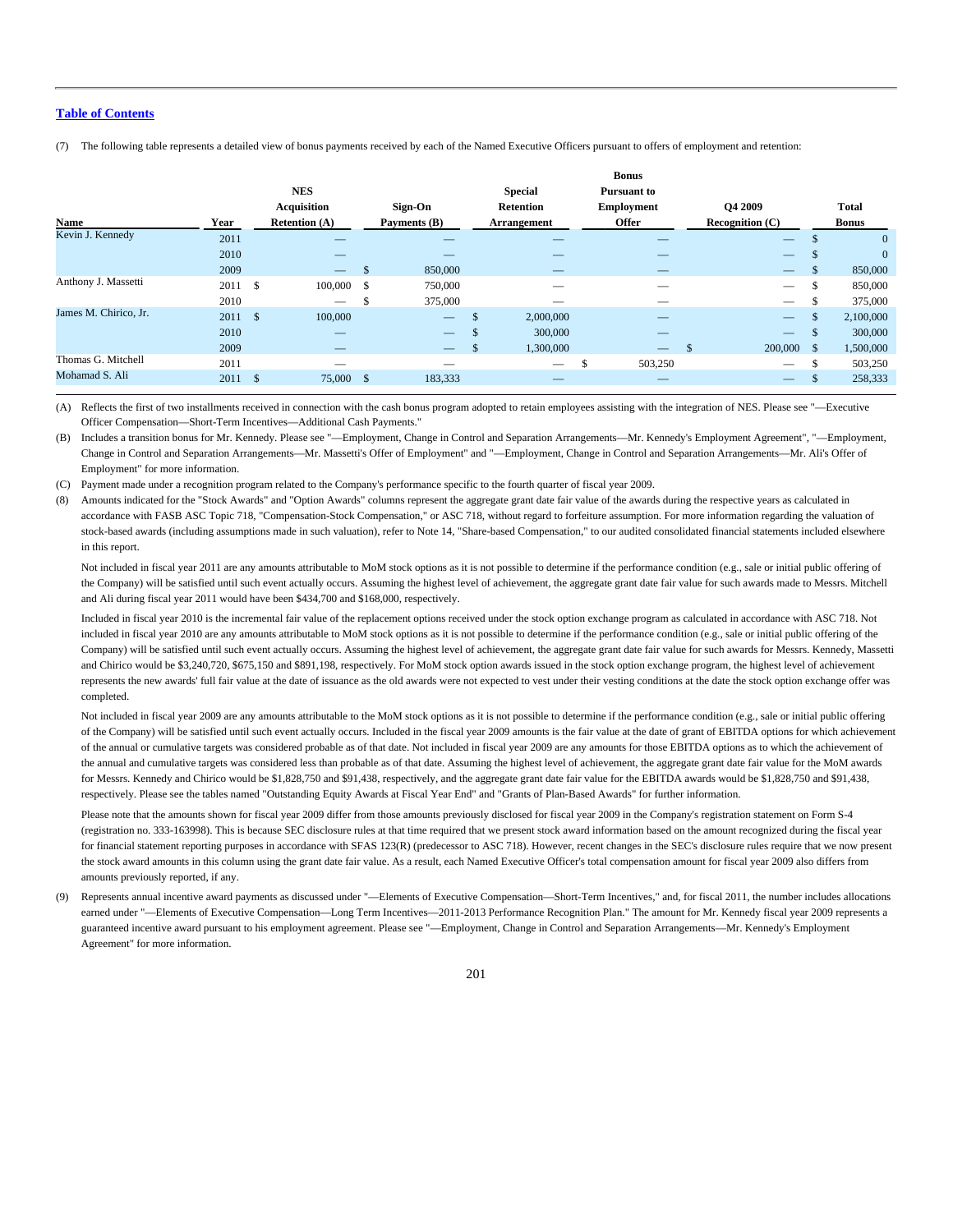(10) The Named Executive Officers did not receive any preferential earnings on compensation deferred on a basis that is not tax-qualified.

(11) During fiscal year 2011, the Named Executive Officers received certain perquisites provided by or paid for by the Company pursuant to Company policies. Amounts may include benefit amounts associated with Company contributions to the ASPSE, the ASRP, life insurance premiums paid for by the Company and temporary housing expenses and relocation benefits. The Company also provided to certain executives a payment for purposes of tax gross-up on the temporary housing and relocation benefits.

Amounts paid by the Company during fiscal year 2011 in the "All Other Compensation" column are as follows:

|      |                                                                                           |                      |                          |                      |           |                                     | Temp                                                                                     |                   | Temp                                                                                                         |                                            |                          |                                     |                                           |                                       |                        |
|------|-------------------------------------------------------------------------------------------|----------------------|--------------------------|----------------------|-----------|-------------------------------------|------------------------------------------------------------------------------------------|-------------------|--------------------------------------------------------------------------------------------------------------|--------------------------------------------|--------------------------|-------------------------------------|-------------------------------------------|---------------------------------------|------------------------|
|      |                                                                                           |                      |                          |                      |           |                                     | Housing &                                                                                |                   |                                                                                                              | Counseling                                 |                          |                                     |                                           |                                       |                        |
|      |                                                                                           |                      |                          |                      |           |                                     |                                                                                          |                   |                                                                                                              |                                            |                          |                                     |                                           |                                       |                        |
|      | Company                                                                                   |                      | Company                  |                      |           |                                     | <b>Benefits</b>                                                                          |                   |                                                                                                              |                                            |                          |                                     |                                           |                                       | <b>Total "All</b>      |
|      |                                                                                           |                      |                          |                      |           |                                     |                                                                                          |                   |                                                                                                              |                                            |                          |                                     |                                           |                                       | Other                  |
| Year | to ASPSE                                                                                  |                      | to ASRP                  |                      |           |                                     | (A)                                                                                      |                   | (A)                                                                                                          | (B)                                        |                          |                                     | <b>(B)</b>                                |                                       | <b>Compensation"</b>   |
|      | 6,125                                                                                     |                      |                          |                      | 7,979     |                                     |                                                                                          |                   | 864                                                                                                          |                                            |                          |                                     |                                           |                                       | 25,112                 |
| 2010 | —                                                                                         |                      |                          | \$                   | 6,984     | - \$                                |                                                                                          |                   | 2,386                                                                                                        |                                            |                          |                                     | —                                         | \$                                    | 507,637                |
|      | 9,058                                                                                     |                      | $\overline{\phantom{m}}$ | \$                   |           |                                     |                                                                                          |                   | 208,385                                                                                                      |                                            | $\overline{\phantom{m}}$ | \$                                  |                                           |                                       | 594,843                |
|      | 6,125                                                                                     |                      | $\overline{\phantom{a}}$ | \$                   |           |                                     |                                                                                          |                   | 25,486                                                                                                       |                                            |                          |                                     | $\overline{\phantom{a}}$                  | \$                                    | 66,924                 |
|      | 1,613                                                                                     |                      |                          |                      |           |                                     |                                                                                          |                   | 13,877                                                                                                       |                                            |                          |                                     |                                           | \$                                    | 67,858                 |
|      | 6,125                                                                                     |                      |                          | \$                   |           |                                     |                                                                                          |                   | 420                                                                                                          |                                            |                          |                                     | $\hspace{0.1mm}-\hspace{0.1mm}$           | \$                                    | 106,750                |
|      | 1,425                                                                                     |                      | $\overline{\phantom{a}}$ | \$                   |           |                                     |                                                                                          |                   | 17,005                                                                                                       |                                            |                          |                                     | $\qquad \qquad \overline{\qquad \qquad }$ | \$                                    | 125,642                |
|      |                                                                                           |                      |                          |                      |           |                                     |                                                                                          |                   |                                                                                                              |                                            |                          |                                     |                                           |                                       | 285,558                |
|      | –                                                                                         |                      | $\overline{\phantom{a}}$ | \$                   | 2,960     |                                     |                                                                                          |                   |                                                                                                              |                                            | _                        |                                     | $\overline{\phantom{a}}$                  | \$                                    | 2,960                  |
|      | 4,506                                                                                     |                      |                          | ъ                    | 1,095     |                                     |                                                                                          |                   |                                                                                                              |                                            |                          |                                     |                                           | \$                                    | 5,601                  |
|      | 2011S<br>2009 \$<br>2011 \$<br>2010 \$<br>2011S<br>2010 \$<br>2009 \$<br>2011 \$<br>2011S | <b>Contributions</b> | $3,583$ \$               | <b>Contributions</b> | 25,465 \$ | <b>Insurance</b><br><b>Premiums</b> | - \$<br>$5,293$ \$<br>$2,294$ \$<br>$2,507$ \$<br>$2,960$ \$<br>$2,701$ \$<br>$2,396$ \$ | <b>Relocation</b> | $10,144$ \$<br>498,267 \$<br>359,507 \$<br>33,019 \$<br>49,861 \$<br>97,245 \$<br>$104,511$ \$<br>131,913 \$ | Housing &<br><b>Relocation</b><br>Gross-Up | 65,401 \$                | Financial<br>Services &<br>Gross-Up | $40,000$ \$                               | <b>Automobile</b><br><b>Allowance</b> | 12,600 \$<br>16,800 \$ |

(A) Represents amounts payable under the Company's relocation policies in connection with offers of employment. The amount for Mr. Chirico for fiscal year 2011 is comprised of \$40,227 of expenses paid by the Company for him to commute to his primary work office and \$57,018 of temporary living expenses.

(B) The Company did not provide benefits of financial counseling or automobile allowances for executive officers in fiscal 2011.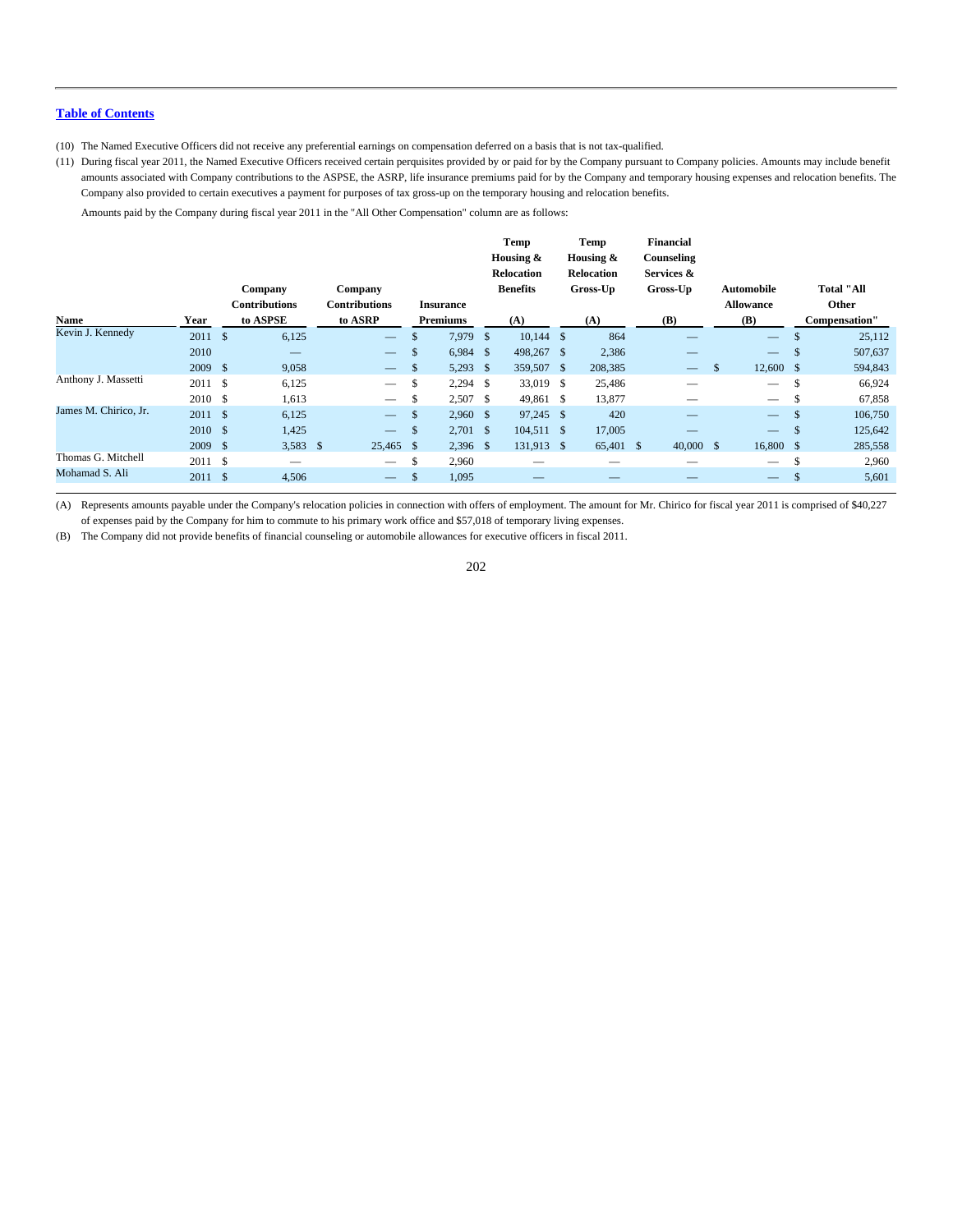### **Grants of Plan-Based Awards in Fiscal Year 2011**

The following table sets forth information concerning individual grants of stock options made under the 2007 Plan during fiscal year 2011 to each of the Named Executive Officers.

| <b>Estimated Future</b> |                      |                                  |                            |                                            |                    |                              |          |                                       |            |                                           |                                                                       |                                       |          | <b>Exercise</b>       | Grant                        |           |  |
|-------------------------|----------------------|----------------------------------|----------------------------|--------------------------------------------|--------------------|------------------------------|----------|---------------------------------------|------------|-------------------------------------------|-----------------------------------------------------------------------|---------------------------------------|----------|-----------------------|------------------------------|-----------|--|
|                         |                      |                                  |                            |                                            |                    | <b>Payouts Under Non-</b>    |          |                                       |            |                                           |                                                                       |                                       |          | or Base<br>Price of   |                              | Date Fair |  |
|                         |                      | <b>Board</b>                     |                            |                                            |                    | <b>Equity Incentive Plan</b> |          |                                       |            |                                           | <b>Estimated Future Payouts</b><br><b>Under Equity Incentive Plan</b> |                                       | Option   |                       | Value of<br><b>Stock and</b> |           |  |
|                         | Grant                | <b>Approval</b>                  |                            |                                            |                    | Awards                       |          |                                       |            |                                           | Awards                                                                |                                       | Awards   |                       | Option<br>Awards             |           |  |
| <b>Name</b>             | Date                 | Date                             |                            | <b>Threshold</b>                           |                    | <b>Target</b>                |          | <b>Maximum</b>                        |            | <b>Threshold</b>                          | <b>Target</b>                                                         | <b>Maximum</b>                        |          | (3)                   |                              | (4)       |  |
| Kevin J. Kennedy        |                      | 12/22/10                         | $\mathbb{S}$               | 937,500                                    | $\mathbb{S}$<br>\$ | 1,484,375<br>1,250,000       | -S<br>-S | 2,500,000<br>2,000,000                | (1)<br>(2) | $\hspace{0.1mm}-\hspace{0.1mm}$           | _<br>-                                                                |                                       |          |                       |                              | –         |  |
| Anthony J. Massetti     |                      | 12/22/10                         | \$                         | $\hspace{0.1mm}-\hspace{0.1mm}$<br>422,813 | \$                 | 500,328                      |          | $\overline{\phantom{m}}$              | (1)        | -                                         | -                                                                     |                                       |          |                       |                              |           |  |
| James M. Chirico, Jr.   |                      |                                  |                            |                                            | -S<br>\$           | 563,750 \$<br>531,250        |          | 902,000                               | (2)<br>(1) | -                                         | -                                                                     |                                       |          | -                     |                              |           |  |
| Thomas G. Mitchell      |                      | 12/22/10                         | \$                         | 468,750 \$                                 | <sup>\$</sup>      | 625,000 \$<br>200,000        |          | 1,000,000<br>$\overline{\phantom{a}}$ | (2)<br>(1) |                                           |                                                                       |                                       |          |                       |                              |           |  |
|                         | 03/31/11<br>03/31/11 | 12/22/10<br>02/17/11<br>02/17/11 | $\mathbb{S}$<br>(5)<br>(6) | 125,000 \$<br>$\qquad \qquad$              |                    | 166,667 \$<br>_<br>--        |          | 266,667<br>_                          | (2)        | $\overline{\phantom{m}}$<br>157,500       | 585,000<br>315,000                                                    | $\hspace{1.0cm} \rule{1.5cm}{0.15cm}$ | \$<br>\$ | 3.00 S<br>3.00        |                              | 754,650   |  |
| Mohamad S. Ali          | 03/31/11             | 02/17/11                         | (7)                        | $\qquad \qquad$<br>$\qquad \qquad -$       | \$                 | -<br>375,870                 |          | -<br>$\overline{\phantom{0}}$         | (1)        |                                           | 50,000                                                                |                                       |          | $\qquad \qquad$       | \$                           | 150,000   |  |
|                         | 06/23/11<br>06/23/11 | 12/22/10<br>06/23/11<br>06/23/11 | $\mathbb{S}$<br>(5)<br>(6) | 375,000 \$                                 |                    | 500,000 \$                   |          | 800,000                               | (2)        | $\hspace{0.1mm}-\hspace{0.1mm}$<br>35,000 | 130,000<br>70,000                                                     | $\overline{\phantom{0}}$              | \$<br>\$ | $4.40\degree$<br>4.40 |                              | 248,300   |  |

(1) Represents fiscal year 2011 target awards under the STIP. The maximum target amount for Mr. Kennedy's STIP award reflects the fact that his employment agreement places a limit of 200% of his annual base salary on his total STIP award, if any. The STIP targets are prorated based on the detail provided under "—Elements of Executive Officer Compensation—Base Salaries" and "—Elements of Executive Officer Compensation—Short Term Incentives."

(2) Represents fiscal year 2011 threshold, target and maximum potential awards under the 2011 – 2013 EC Performance Recognition Plan. The 2011 – 2013 EC Performance Recognition Plan is discussed above within "—Elements of Executive Officer Compensation—Long Term Incentives."

(3) Under the terms of the 2007 Plan, the grant price for an award cannot be less than the fair market value of a share of our common stock on the date of grant. The exercise prices indicated represent the fair market value of our common stock on the applicable grant dates, as determined by the Compensation Committee, the administrator under the 2007 Plan.

(4) Amounts shown represent the grant date fair value of each award as calculated in accordance with ASC 718, without regard to forfeiture assumptions. For more information regarding the valuation of stock-based awards (including assumptions made in such valuation), refer to Note 14, "Share-based Compensation," to our audited consolidated financial statements included elsewhere in this report. Not included are any amounts attributable to MoM stock options as it is not possible to determine if the performance condition (e.g., sale or initial public offering of the Company) will be satisfied until such event actually occurs.

(5) Represents time-based stock option awards vesting 25% annually until fully vested four years from the date of grant, or in the case of Mr. Ali 25% annually beginning on May 20, 2012.

(6) Represents MoM stock options vesting 50% or 100% upon the achievement of certain returns on the Sponsors' initial investment in the Company as described under "—Elements of Executive Officer Compensation—Long-Term Incentives—Stock Option Awards."

(7) Amounts represent awards of RSUs made to Mr. Mitchell in recognition of his increased role and responsibilities within the Company, as described above. The award becomes fully vested and non-forfeitable in equal installments on each of the first and second anniversaries of the date of grant.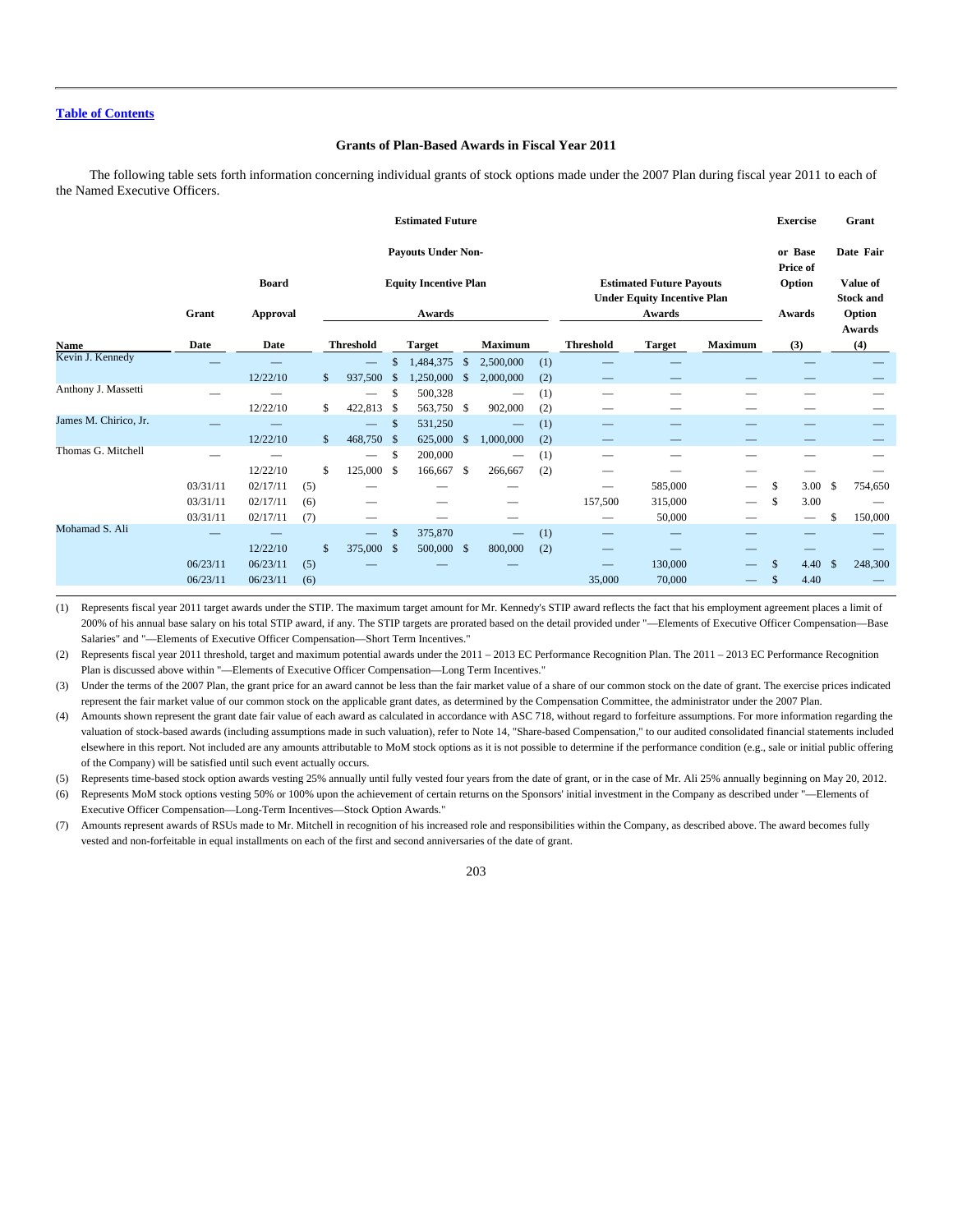# **Outstanding Equity Awards at Fiscal Year End**

The following table sets forth the outstanding equity awards at the end of fiscal year 2011 for each of the Named Executive Officers:

|                       |                                  | <b>OPTION AWARDS</b>      | <b>STOCK AWARDS</b>              |                        |                 |                   |                                     |  |                                                   |
|-----------------------|----------------------------------|---------------------------|----------------------------------|------------------------|-----------------|-------------------|-------------------------------------|--|---------------------------------------------------|
|                       |                                  |                           |                                  |                        |                 |                   | <b>Equity Incentive</b>             |  |                                                   |
|                       |                                  |                           | <b>Equity</b>                    |                        |                 |                   |                                     |  | <b>Equity Incentive</b>                           |
|                       |                                  |                           | <b>Incentive Plan</b>            |                        |                 |                   | <b>Plan Awards:</b>                 |  |                                                   |
|                       |                                  | Number of                 | Awards:                          |                        |                 |                   |                                     |  | <b>Plan Awards:</b>                               |
|                       | Number of                        |                           | Number of                        |                        |                 |                   | Number of                           |  |                                                   |
|                       |                                  | <b>Securities</b>         | <b>Securities</b>                |                        |                 |                   |                                     |  | <b>Market</b> or                                  |
|                       | <b>Securities</b>                |                           | Underlying<br><b>Unexercised</b> |                        |                 |                   | <b>Unearned</b><br>Shares, Units or |  | <b>Payout Value of</b><br><b>Unearned Shares,</b> |
|                       | Underlying<br><b>Unexercised</b> | Underlying<br>Unexercised |                                  |                        | Option          | Option            | <b>Other Rights</b>                 |  | <b>Units or Other</b>                             |
|                       | Options #                        | Options #                 | <b>Unearned</b>                  |                        | <b>Exercise</b> | <b>Expiration</b> | <b>That have Not</b>                |  | <b>Rights That Have</b>                           |
| Name                  | Exercisable (1)                  | Unexercisable             | Options (2)                      |                        | Price           | Date              | Vested (3)                          |  | Not Vested (4)                                    |
| Kevin J. Kennedy      | 812,500                          |                           | 4,187,500                        | \$                     | 3.00            | 11/17/19          |                                     |  |                                                   |
|                       | 260,000                          |                           | 740,000                          | $\mathbb{S}$           | 3.00            | 11/19/19          |                                     |  |                                                   |
|                       |                                  |                           |                                  |                        |                 |                   | 200,000 \$                          |  | 2,000,000                                         |
| Anthony J. Massetti   | 162,500                          |                           | 837,500                          | \$                     | 3.00            | 11/19/19          |                                     |  |                                                   |
|                       | 65,000                           |                           | 185,000                          | \$                     | 3.00            | 11/19/19          |                                     |  |                                                   |
|                       |                                  |                           |                                  |                        |                 |                   | 75,000 \$                           |  | 975,000                                           |
| James M. Chirico, Jr. | 162,500                          |                           | 837,500                          | $\mathbb{S}$           | 3.00            | 11/17/19          |                                     |  |                                                   |
|                       | 40,625                           |                           | 209,375                          | \$                     | 3.00            | 11/17/19          |                                     |  |                                                   |
|                       | 104,000                          |                           | 296,000                          | $\mathbf{\mathcal{S}}$ | 3.00            | 11/19/19          |                                     |  |                                                   |
|                       |                                  |                           |                                  |                        |                 |                   | 37,500 \$                           |  | 165,000                                           |
| Thomas G. Mitchell    |                                  |                           | 900,000                          | \$                     | 3.00            | 03/31/21          |                                     |  |                                                   |
|                       |                                  |                           |                                  |                        |                 |                   | 50,000 \$                           |  | 220,000                                           |
| Mohamad S. Ali        | 121,875                          |                           | 628,125                          | $\mathbf{\mathcal{S}}$ | 3.00            | 11/17/19          |                                     |  |                                                   |
|                       | 65,000                           |                           | 185,000                          | \$                     | 3.00            | 11/19/19          |                                     |  |                                                   |
|                       |                                  |                           | 200,000                          | $\mathbb{S}$           | 4.40            | 06/23/21          |                                     |  |                                                   |

(1) Represents the exercisable portion of stock options granted and outstanding.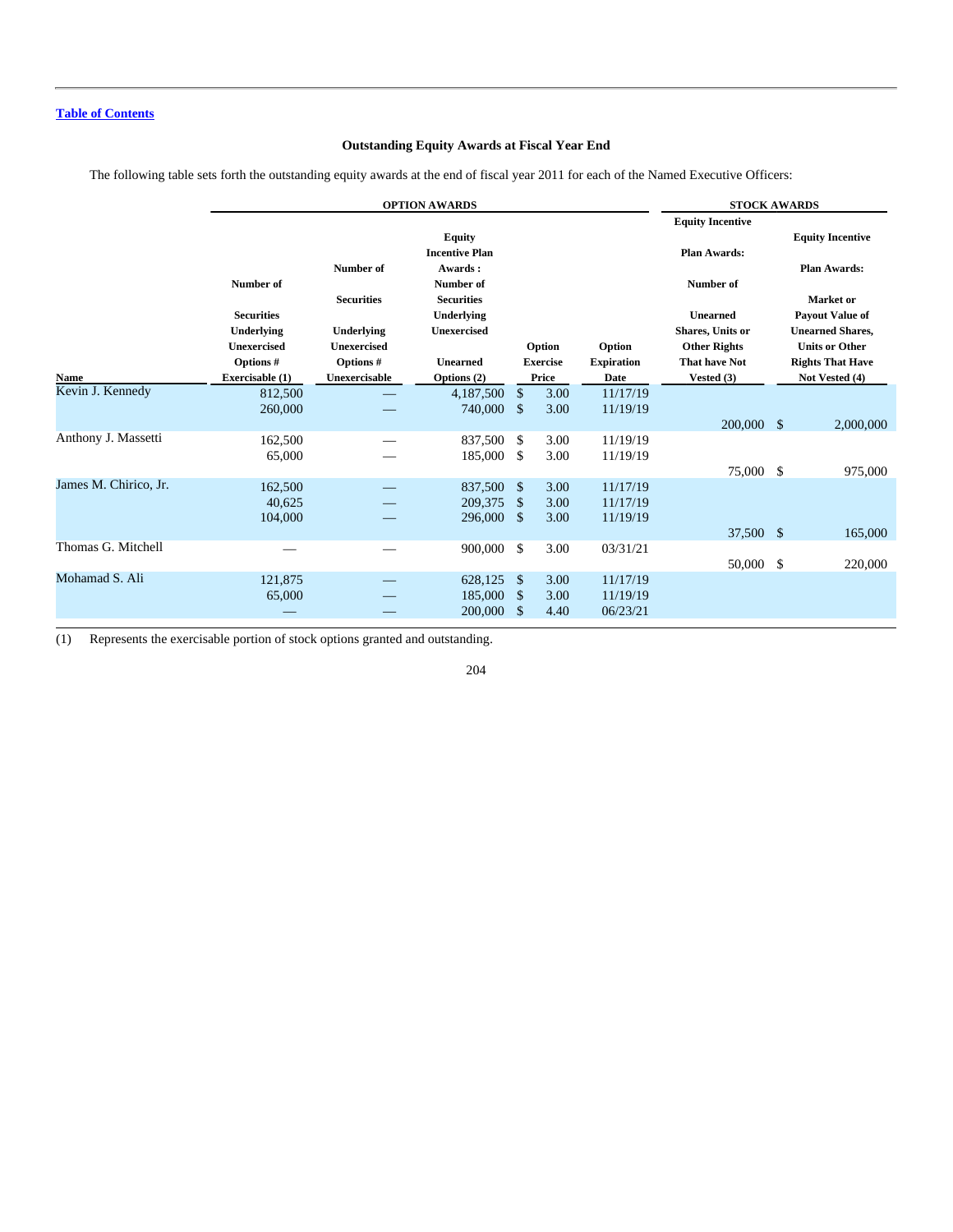(2) The vesting dates for the stock option awards indicated are as follows:

|                          | <b>Original Stock</b> |               |                       | Options     |                                                                                                       |
|--------------------------|-----------------------|---------------|-----------------------|-------------|-------------------------------------------------------------------------------------------------------|
|                          | Option                |               | <b>Type Of Stock</b>  | Per         |                                                                                                       |
| Name                     | Grant                 | Grant<br>Date | Option<br>Award       | <b>Type</b> | <b>Vesting Description</b>                                                                            |
| Kevin J.                 | 5,000,000             | 11/17/09      | Time-Based 3,250,000  |             |                                                                                                       |
| Kennedy                  |                       |               |                       |             | 25% annually (4 year full vest)                                                                       |
|                          |                       |               | MoM                   | 1,750,000   | 50% or 100% on the achievement of certain returns on the Sponsors' initial investment in<br><b>us</b> |
|                          | 1,000,000             | 11/19/09      | Time-Based            | 650,000     | 20% on 12/19/09; 20% annually thereafter (fully vested 12/19/13)                                      |
|                          |                       |               | MoM                   | 350,000     | 50% or 100% on the achievement of certain returns on the Sponsors' initial investment in<br><b>us</b> |
| Anthony J.<br>Massetti   | 1,000,000             |               | 11/19/09 Time-Based   | 650,000     | 25% annually (4 year full vest)                                                                       |
|                          |                       |               | MoM                   | 350,000     | 50% or 100% on the achievement of certain returns on the Sponsors' initial investment in<br><b>us</b> |
|                          | 250,000               | 11/19/09      | Time-Based            | 162,500     | 20% on 12/19/09; 20% annually thereafter (fully vested 12/19/13)                                      |
|                          |                       |               | MoM                   | 87,500      | 50% or 100% on the achievement of certain returns on the Sponsors' initial investment in<br>us        |
| James M.<br>Chirico, Jr. | 1,000,000             |               | $11/17/09$ Time-Based | 650,000     | 25% annually (4 year full vest)                                                                       |
|                          |                       |               | MoM                   | 350,000     | 50% or 100% on the achievement of certain returns on the Sponsors' initial investment in<br><b>us</b> |
|                          | 250,000               | 11/17/09      | Time-Based            | 162,500     | 25% annually (4 year full vest)                                                                       |
|                          |                       |               | MoM                   | 87,500      | 50% or 100% on the achievement of certain returns on the Sponsors' initial investment in<br><b>us</b> |
|                          | 400,000               |               | 11/19/09 Time-Based   | 260,000     | 20% on 12/19/09; 20% annually thereafter (fully vested 12/19/13)                                      |
|                          |                       |               | MoM                   | 140,000     | 50% or 100% on the achievement of certain returns on the Sponsors' initial investment in<br><b>us</b> |
| Thomas G.<br>Mitchell    | 900,000               |               | 03/31/11 Time-Based   | 585,000     | 25% annually (4 year full vest)                                                                       |
|                          |                       |               | MoM                   | 315,000     | 50% or 100% on the achievement of certain returns on the Sponsors' initial investment in<br>us        |
| Mohamad S.<br>Ali        | 750,000               | 11/17/09      | Time-Based            | 487,500     | 25% annually (4 year full vest)                                                                       |
|                          |                       |               | MoM                   | 262,500     | 50% or 100% on the achievement of certain returns on the Sponsors' initial investment in<br><b>US</b> |
|                          | 250,000               | 11/19/09      | Time-Based            | 162,500     | 20% on 12/19/09; 20% annually thereafter (fully vested 12/19/13)                                      |
|                          |                       |               | MoM                   | 87,500      | 50% or 100% on the achievement of certain returns on the Sponsors' initial investment in<br><b>us</b> |
|                          | 200,000               | 06/23/11      | Time-Based            | 130,000     | 25% annually beginning on May 20, 2012                                                                |
|                          |                       |               | MoM                   | 70,000      | 50% or 100% on the achievement of certain returns on the Sponsors' initial investment in<br>us        |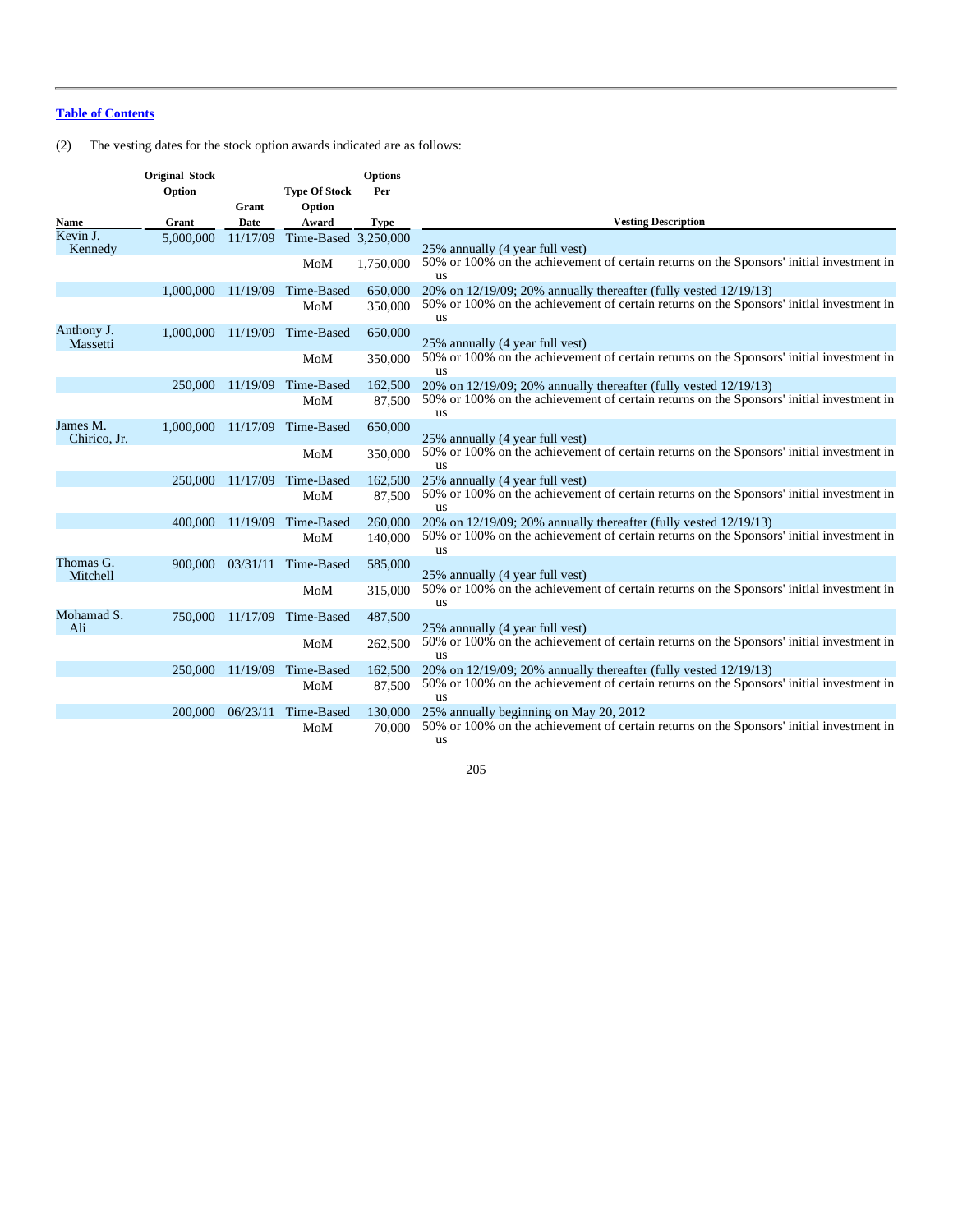(3) Represents awards of RSUs made pursuant to Mr. Kennedy's employment agreement, Mr. Massetti's offer of employment and, in the case of Messrs. Chirico and Mitchell, recognition of their increased roles and responsibilities at the Company as discussed above. Please see "—Elements of Executive Officer Compensation—Base Salaries" for further detail. These awards vest as follows:

|                       | RSU     | Grant    | <b>RSUs</b>                     | <b>RSUs</b> |                                                       |
|-----------------------|---------|----------|---------------------------------|-------------|-------------------------------------------------------|
| Name                  | Award   | Date     | Vested                          | Unvested    | <b>Vesting Description</b>                            |
| Kevin J. Kennedy      | 400,000 | 12/22/08 | 200,000                         | 200,000     | 25% Annually (4 years to full vest)                   |
| Anthony J. Massetti   | 150.000 | 11/19/09 | 75,000                          | 75.000      | 50% on 11/19/10; 25% on each of 11/19/11 and 11/19/12 |
| James M. Chirico, Jr. | 75,000  | 07/01/10 | 37,500                          |             | 37,500 50% Annually (2 years to full vest)            |
| Thomas G. Mitchell    | 50,000  | 03/31/11 | $\hspace{0.1mm}-\hspace{0.1mm}$ |             | 50,000 50% Annually (2 years to full vest)            |

(4) Determined using the fair market value of our common stock on the last day of the fiscal year, which was \$4.40 per share, except in the case of Mr. Kennedy and Mr. Massetti, who have the right under certain circumstances to require us to repurchase issued shares from the vesting of their RSU awards at a predetermined price—\$10 per share in the case of Mr. Kennedy and \$13 per share in the case of Mr. Massetti (please see "—Employment, Change in Control and Separation Agreements" for further details).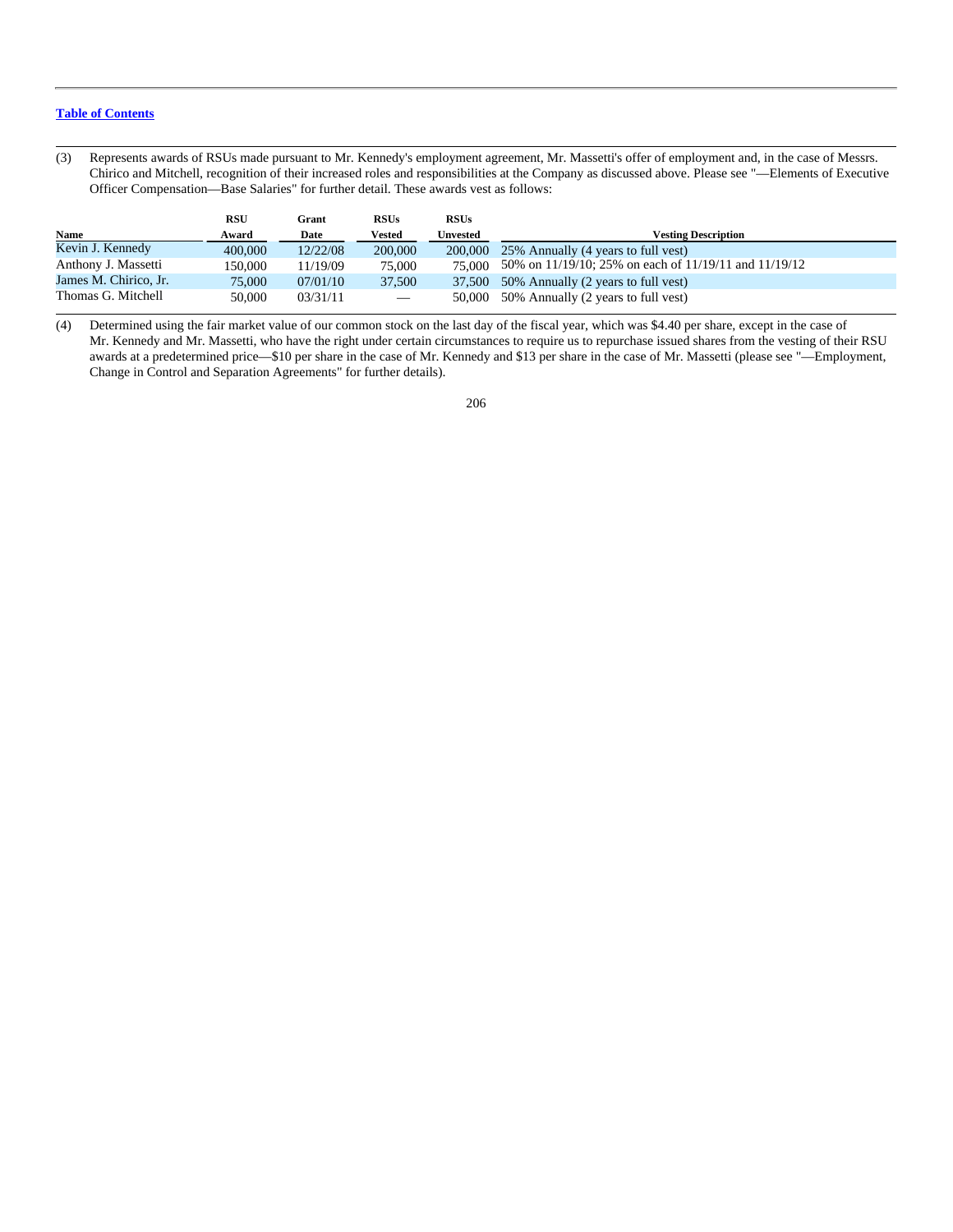### **Options Exercised and Stock Vested**

During fiscal year 2011, there were no exercises of stock options by any of the Named Executive Officers. The following table sets forth the vesting of RSU awards in fiscal year 2011:

|                       |                 | <b>OPTION AWARDS</b> |                 | <b>STOCK AWARDS</b>    |                |                 |  |  |  |
|-----------------------|-----------------|----------------------|-----------------|------------------------|----------------|-----------------|--|--|--|
|                       | Number of       |                      |                 |                        |                | <b>Value</b>    |  |  |  |
|                       | <b>Shares</b>   |                      | <b>Value</b>    | Number of              |                | <b>Realized</b> |  |  |  |
|                       | <b>Acquired</b> |                      | <b>Realized</b> | <b>Shares Acquired</b> |                |                 |  |  |  |
| <b>Name</b>           | on Exercise     |                      | on Exercise     | on Vesting             | on Vesting (4) |                 |  |  |  |
| Kevin J. Kennedy      |                 |                      |                 | 100,000(1)             | S              |                 |  |  |  |
| Anthony J. Massetti   | ---             |                      |                 | 75,000(2)              |                |                 |  |  |  |
| James M. Chirico, Jr. |                 |                      |                 | 37,500(3)              |                |                 |  |  |  |
| Thomas G. Mitchell    | ---             |                      |                 |                        |                |                 |  |  |  |
| Mohamad S. Ali        |                 |                      |                 |                        |                |                 |  |  |  |

(1) Represents shares subject to an RSU award granted to Mr. Kennedy pursuant to his employment agreement, the receipt of which shares has been deferred. The shares will be delivered on, or within thirty (30) days before or after, the earliest to occur of the following: (i) a "change in control event," (ii) December 22, 2012, (iii) Mr. Kennedy's termination by the Company without "cause" or (iv) Mr. Kennedy's voluntary termination of employment for "good reason" (with each term having the meaning assigned to it in his RSU award agreement and the 2007 Plan). The amount that vested represents the second of four equal vesting installments of this award of RSUs (see "Outstanding Equity Awards at Fiscal Year End" above for more information).

- (2) Represents shares subject to an RSU award granted to Mr. Massetti pursuant to his offer of employment, the receipt of which shares has been deferred. The shares will be delivered on, or within thirty (30) days before or after, the earliest to occur of the following: (i) a "change in control event," (ii) November 19, 2014, (iii) Mr. Massetti's termination by the Company without "cause" or (iv) Mr. Massetti's voluntary termination of employment for "good reason" (with each term having the meaning assigned to it in his RSU award agreement and the 2007 Plan). The amount that vested represents the first of three vesting installments of this award of RSUs (see "Outstanding Equity Awards at Fiscal Year End" above for more information).
- (3) Represents shares subject to an RSU award granted to Mr. Chirico, the receipt of which shares has been deferred. The shares will be delivered on, or within thirty (30) days before or after, the earliest to occur of the following: (i) a "change in control event," (ii) July 1, 2015, (iii) Mr. Chirico's death or disability, (iv) Mr. Chirico's termination by the Company without "cause" or (v) Mr. Chirico's voluntary termination of employment for "good reason" (with each term having the meaning assigned to it in his RSU award agreement and the 2007 Plan). This amount represents 50% of the shares subject to this award of RSUs.
- (4) As noted above, the receipt of shares subject to each of these RSU awards has been deferred. Had the shares been delivered to the recipients on vesting, the value realized by each individual per share would have been \$3.00 for each of Messrs. Kennedy and Massetti, and \$4.40 for Mr. Chirico, which was the fair market value of one share of our common stock on each of their respective vesting dates. The value realized by each of Messrs. Kennedy, Massetti and Chirico would have been \$300,000, \$225,000 and \$165,000, respectively. Mr. Kennedy and Mr. Massetti also maintain the right under certain circumstances to require us to repurchase issued shares from the vesting of their RSU awards at a predetermined price of \$10 per share for Mr. Kennedy and \$13 per share for Mr. Massetti (please see "—Employment, Change in Control and Separation Agreements—Mr. Kennedy's Employment Agreement," and "—Mr. Massetti's Employment Agreement" for further details).

#### **Nonqualified Deferred Compensation**

The table below sets forth information concerning all nonqualified deferred compensation earned by each of the Named Executive Officers during fiscal year 2011.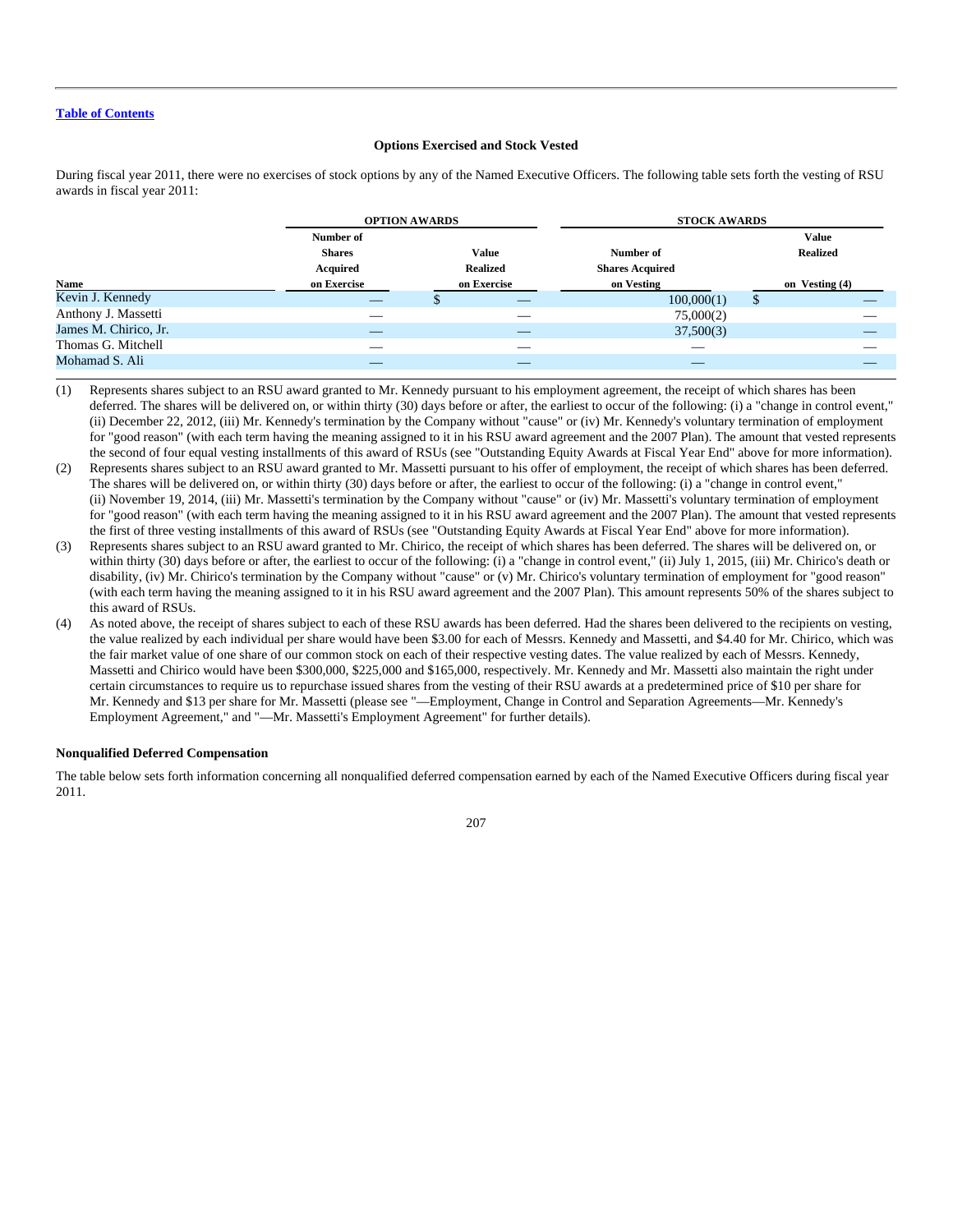All information represents data from the ASRP, a nonqualified defined contribution plan designed to restore lost tax-deferred savings opportunities for executives unavailable under the ASPSE, the Company's qualified savings plan, due to Code limitations. Executives may contribute from 1-25% of eligible compensation (including base pay, short-term disability payments, short-term incentive compensation and marketing/sales compensation paid after the executive reaches the maximum contribution and/or compensation limit established by the Code). Effective March 1, 2009 and through the end of fiscal year 2011, the Company suspended matching contributions to this plan. Earnings are based on the individual fund allocations selected by each participant from among the variety of different investment fund choices available; investment elections can be changed daily, subject to certain funds' trading restrictions.

|                       |                                                         |        | Aggregate            |                                                                   |        |                      |                                                                          |            |
|-----------------------|---------------------------------------------------------|--------|----------------------|-------------------------------------------------------------------|--------|----------------------|--------------------------------------------------------------------------|------------|
|                       | <b>Executive</b><br><b>Contributions</b><br>in the Last |        | Registrant           | Aggregate<br><b>Earnings</b><br>in the Last<br><b>Fiscal Year</b> |        | Withdrawals/         | Aggregate<br><b>Balance at the</b><br><b>Last Fiscal</b><br>Year End (1) |            |
|                       |                                                         |        | <b>Contributions</b> |                                                                   |        | <b>Distributions</b> |                                                                          |            |
|                       |                                                         |        | in the Last          |                                                                   |        | in the Last          |                                                                          |            |
| <b>Name</b>           | <b>Fiscal Year</b>                                      |        | <b>Fiscal Year</b>   |                                                                   |        | <b>Fiscal Year</b>   |                                                                          |            |
| Kevin J. Kennedy      | D                                                       | 50,764 |                      |                                                                   | 7,491  |                      |                                                                          | 166,805    |
| Anthony J. Massetti   |                                                         | _      | __                   |                                                                   | ___    |                      |                                                                          | ---        |
| James M. Chirico, Jr. | \$                                                      | 28,653 |                      | (ა                                                                | 2,314) | _                    | мD                                                                       | 142,654(2) |
| Thomas G. Mitchell    |                                                         | _      | __                   |                                                                   | $-$    | ---                  |                                                                          |            |
| Mohamad S. Ali        |                                                         | _      |                      |                                                                   |        |                      |                                                                          |            |
|                       |                                                         |        |                      |                                                                   |        |                      |                                                                          |            |

(1) Amounts reported as Aggregate Balances reflect the account balances as of September 30, 2011. Effective January 1, 2009 all company contributions became fully vested, therefore all participants were vested as of September 30, 2011.

(2) Of the amount indicated, \$25,465 previously was reported as compensation to Mr. Chirico in fiscal year 2009 in the Summary Compensation Table included in Avaya Inc.'s registration statement on Form S-4 (registration no. 333-163998).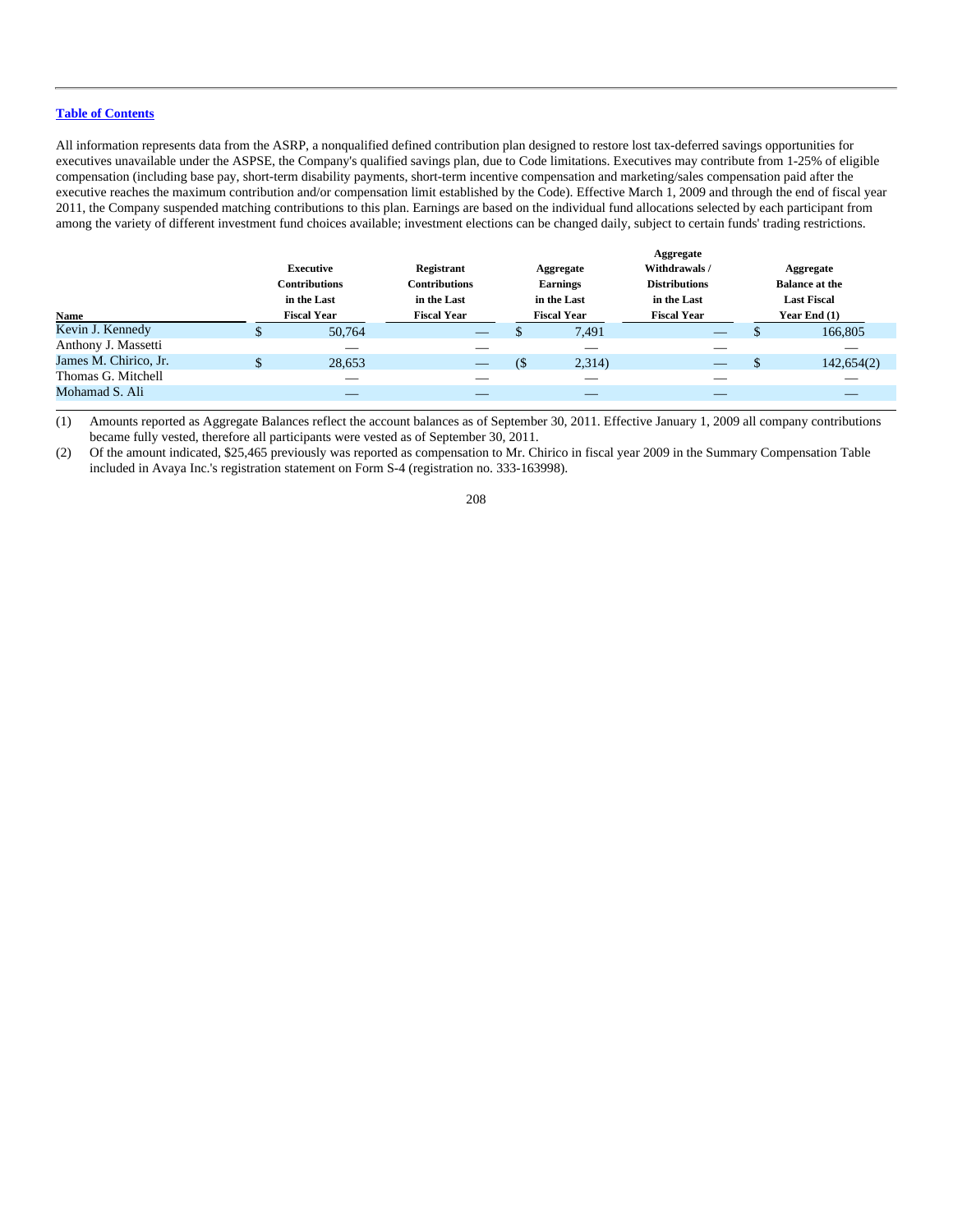# **Potential Payments on Occurrence of Change of Control and Other Events**

#### **General**

The sections below indicate amounts that could have been received by each of the Named Executive Officers following, or in connection with, involuntary separation and resignation/retirement. The sections assume that the triggering event happened as of September 30, 2011. It should be noted that each of the sections below represents the various amounts that could have been received by the Named Executive Officers under alternative scenarios, and they are not cumulative in nature.

### **Involuntary Separation**

### *Cash and Benefits*

During fiscal year 2011, the Named Executive Officers, were participants under the Avaya Inc. Involuntary Separation Plan for Senior Officers, or the Senior Officer Plan. The Plan is designed to provide a specific payment and certain benefit enhancements to eligible "Senior Officers" of Avaya and its affiliated companies and subsidiaries in the event that their employment is involuntarily terminated under certain conditions.

The Senior Officer Plan covers the CEO and each other officer of the Company who is elected by the Company's board of directors at a level above vice president and who is designated "At Risk" under the Avaya Force Management Program Guidelines.

The Senior Officer Plan provides that a Senior Officer is "At Risk" if there is a Company initiated termination other than for "cause," defined as: (i) a material breach of duties and responsibilities as an executive officer of the Company (other than as a result of incapacity due to physical or mental illness) which is demonstrably willful and deliberate, which is committed in bad faith or without reasonable belief that such breach is in the best interests of the Company and which is not remedied in a reasonable period of time after receipt of written notice from the Company specifying such breach; (ii) conviction (including a plea of guilty or nolo contendere) of a felony involving moral turpitude; (iii) the commission of theft, fraud, breach of trust or any act of dishonesty involving the Company or its subsidiaries; or (iv) any significant violation of the Company's Code of Conduct or any statutory or common law duty of loyalty to the Company or its subsidiaries.

In the event that a Senior Officer (other than Mr. Kennedy) is terminated by the Company other than for "cause," that Senior Officer is entitled to receive under the Senior Officer Plan, upon executing a termination agreement and release, 100% of final annual base salary, along with certain other benefits to continue for a period of time post-termination of employment, including certain medical benefits as prescribed by applicable law, and outplacement services. With respect to Mr. Kennedy, the terms of his employment agreement provide that his involuntary termination would be governed by the same plan, but he would be entitled to 200% of his base salary plus 200% of his target STIP award for the year of termination, in addition to the other benefits offered generally to Senior Officers under the Senior Officer Plan.

The table below represents amounts that could have been received by each of the Named Executive Officers as of September 30, 2011, assuming an involuntary separation occurred on that date.

|                       | Cash                   |           |    |                        |                                 |        |    |              |  |
|-----------------------|------------------------|-----------|----|------------------------|---------------------------------|--------|----|--------------|--|
|                       | Cash                   |           |    |                        |                                 |        |    |              |  |
|                       | Payment                |           |    |                        |                                 |        |    |              |  |
|                       | Payment                |           |    | <b>Based on Target</b> | Outplacement<br><b>Services</b> |        |    |              |  |
|                       | <b>Based on Salary</b> |           |    | <b>Bonus</b>           |                                 |        |    |              |  |
| <b>Name</b>           | (1)                    |           |    | (2)                    |                                 | (3)    |    | <b>Total</b> |  |
| Kevin J. Kennedy      | \$                     | 2,500,000 | \$ | 3,125,000              | \$                              | 10,000 | \$ | 5,635,000    |  |
| Anthony J. Massetti   |                        | 563,750   |    | 507,375                |                                 | 10,000 |    | 1,081,125    |  |
| James M. Chirico, Jr. |                        | 625,000   |    | 531,250                |                                 | 10,000 |    | 1,166,250    |  |
| Thomas G. Mitchell    |                        | 500,000   |    | 400,000                |                                 | 10,000 |    | 910,000      |  |
| Mohamad S. Ali        |                        | 500,000   |    | 400,000                |                                 | 10,000 |    | 910,000      |  |

(1) Amounts represent two times annual base salary for Mr. Kennedy, and one times annual base salary for each of Messrs. Massetti, Chirico, Mitchell and Ali, each as of September 30, 2011.

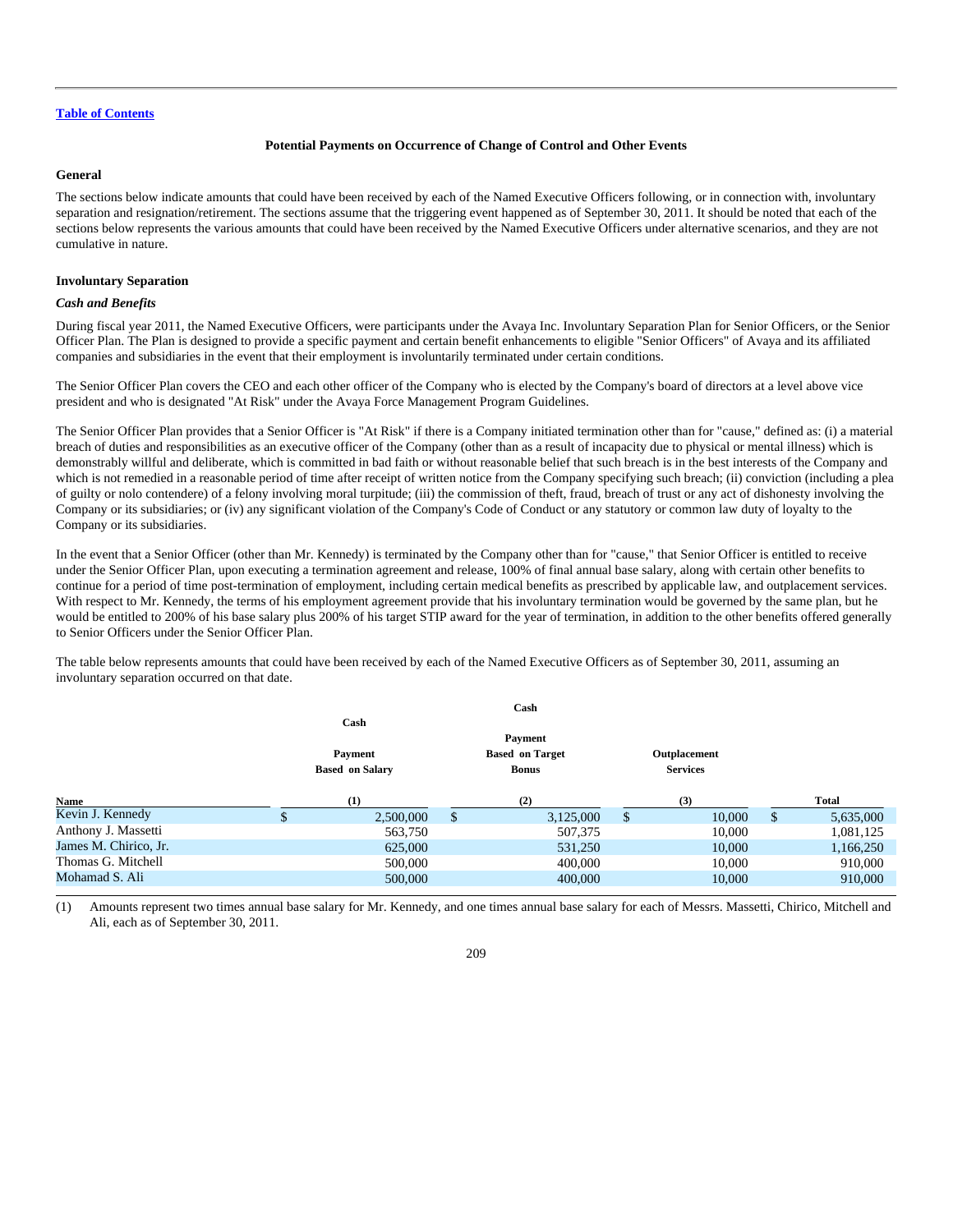- (2) Amount for Mr. Kennedy is equal to two times his target STIP award as per his employment agreement. Amounts indicated for Named Executive Officers other than Mr. Kennedy assume that the last date of employment was September 30, 2011 and that the Company paid STIP at target. Amounts are reflective of total target STIP opportunity for the fiscal year, regardless of actual results for fiscal 2011 as set forth above under "—Elements of Executive Officer Compensation—Short Term Incentives."
- (3) Represents an estimated cost to the Company for outplacement services based upon historical experience.

#### *Stock Options*

### *Termination without Cause (Outside of the Change in Control Context)*

If an employee is terminated without "cause," generally there would be an acceleration of vesting of time-based stock options as follows: one quarter of the shares that otherwise would have vested at the end of the vesting year had the termination not occurred will vest for each partial or full quarter in which the optionee was employed during that vesting year. "Vesting year" means a twelve-month period beginning on the date of grant or an anniversary of the date of grant, as applicable, and ending on the first anniversary of such beginning date. There would be no acceleration of vesting of MoM stock options.

Generally, the employee would have 90 days post-termination of employment to exercise any vested stock options, and any unvested stock options would be forfeited as of the date of termination. However, Mr. Kennedy's employment agreement would allow him 12 months, and not 90 days, to exercise his vested stock options in such an event. Had each of Messrs. Kennedy, Massetti, Chirico, Mitchell and Ali been involuntarily terminated without cause as of September 30, 2011, they would have 942,500, 195,000, 255,125, 73,125 and 186,875 stock options, respectively, for which vesting would be accelerated. As the fair market value of a share of our common stock on September 30, 2011 was \$4.40, and the exercise price of each option held by the Named Executive Officers was \$3.00, with the exception of one award for Mr. Ali having an exercise price of \$4.40, the value of the accelerated options for Messrs. Kennedy, Massetti, Chirico, Mitchell and Ali would have been \$1,319,500, \$273,000, \$357,175, \$102,375 and \$216,125, respectively.

#### *Termination without Cause (Change in Control Context)*

Stock option award agreements also contain certain provisions that are triggered upon a change in control. Under the 2007 Plan, "change in control" is defined to mean the acquisition by a person or group of at least forty percent (40%) of the issued and outstanding shares of common stock or securities representing at least forty percent (40%) of the voting power of Avaya Holdings Corp.

With respect to time-based stock options, if an employee is terminated without cause within one-year following a change in control, then, unless the stock option has been terminated, exercised or exchanged for other current or deferred cash or property in connection with the change in control, the time-based stock option is treated as having vested in full immediately prior to such termination of employment. There would be no acceleration of vesting of MoM stock options.

Generally, a terminated employee would have 90 days post-termination of employment to exercise any of such vested time-based stock options. Mr. Kennedy's employment agreement would allow him 12 months to exercise all of his stock options, including any vested MoM stock options, in such an event. Messrs. Kennedy, Massetti, Chirico, Mitchell and Ali would have 2,827,500, 585,000, 765,375, 585,000, and 593,125 stock options, respectively, for which vesting would be accelerated upon termination following a change in control as of September 30, 2011. As the fair market value of a share of our common stock on September 30, 2011 was \$4.40, and the exercise price of each option held by the Named Executive Officers was \$3.00, with the exception of one award for Mr. Ali having an exercise price of \$4.40, the value of the accelerated options for Messrs. Kennedy, Massetti, Chirico, Mitchell and Ali would have been \$3,958,500, \$819,000, \$1,071,525, \$819,000 and \$648,375, respectively.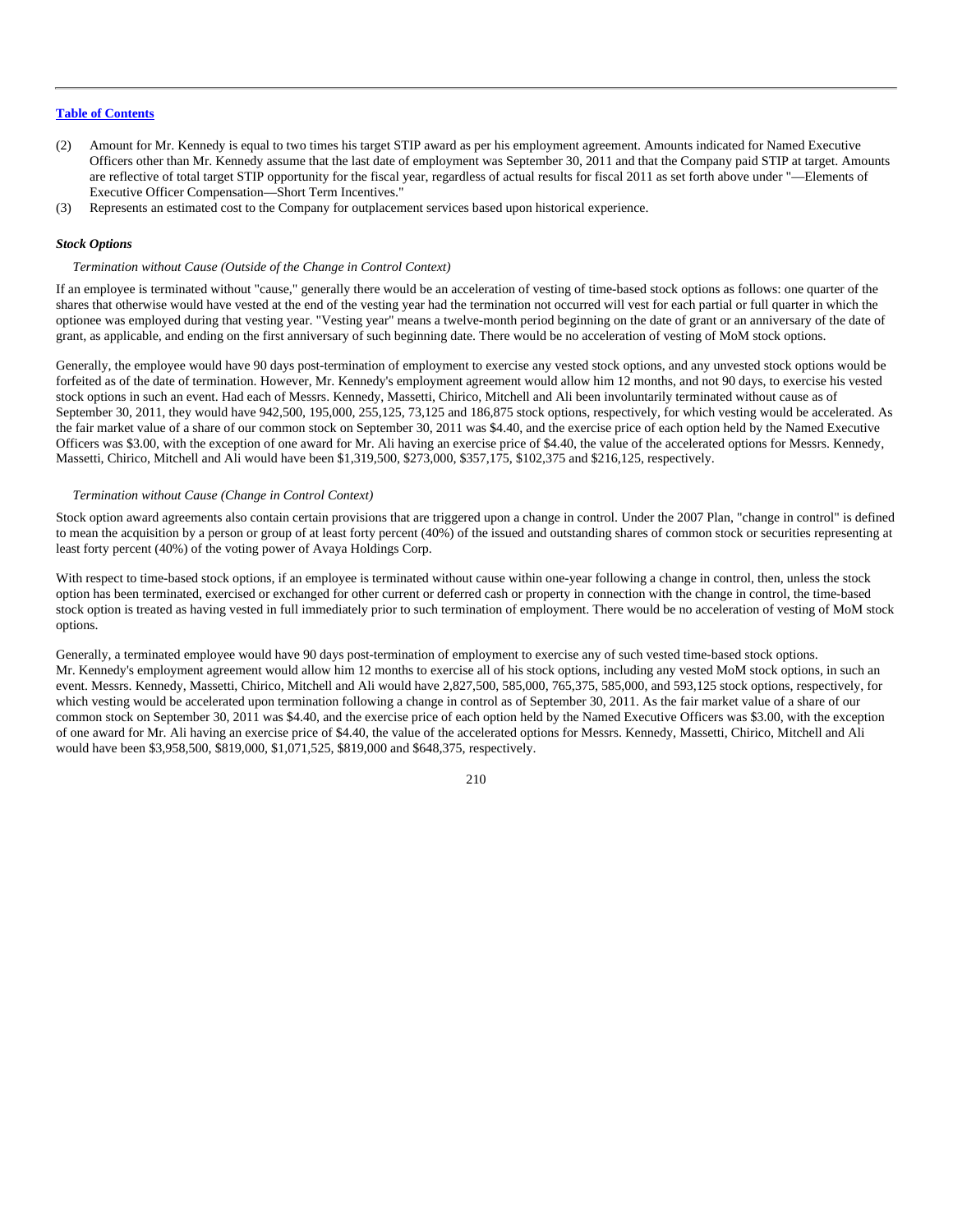### *Restricted Stock Units*

RSU awards issued under the 2007 Plan generally provide for accelerated vesting upon termination without "cause" or upon a termination following a change in control. Had a termination occurred on September 30, 2011, the unvested RSUs granted to each of Messrs. Kennedy, Massetti, Chirico and Mitchell representing 200,000, 75,000, 37,500 and 50,000 shares, respectively, would have vested on an accelerated basis. Using the fair market value of a share of our common stock on September 30, 2011 of \$4.40, the value of accelerated RSUs for each of those individuals would be \$880,000, \$330,000, \$165,000 and \$220,000, respectively. In addition to the acceleration of RSUs noted, to the extent that receipt of shares underlying previously vested RSUs has been deferred, those shares would also be distributed upon termination without "cause." With respect to each of the shares previously vested and deferred for Messrs. Kennedy, Massetti and Chirico of 200,000, 75,000 and 87,500, respectively, the value as of September 30, 2011 would have been \$880,000, \$330,000 and \$385,000, respectively. Pursuant to Mr. Kennedy's employment agreement and Mr. Massetti's offer of employment, each has the right to require us to repurchase shares issued upon the vesting of their initial awards of RSUs at \$10 and \$13 per share, respectively, under certain circumstances (see "— Employment, Change in Control and Separation Agreements" for further details). If those provisions had been invoked in the circumstances described above, Mr. Kennedy and Mr. Massetti would have received \$4 million and \$1.95 million, respectively, for their initial awards of 400,000 and 150,000 RSUs, respectively.

### **Resignation/Retirement**

### *Cash and Benefits*

Mr. Kennedy's employment agreement provides that, in the event he resigns for "good reason," he would be entitled to receive the same amount as set forth under "Involuntary Separation—Cash and Benefits" above. Under the agreement, "good reason" means: a material reduction by the Company in his base salary; a material breach of the agreement by the Company which shall include a material reduction or material negative change by the Company in the type or level of compensation and benefits (other than base salary) to which he is entitled under the agreement, other than any such reduction or change that is part of and consistent with a general reduction or change applicable to all senior officers of the Company; a material failure by the Company to pay or provide to him any compensation or benefits to which he is entitled; a change in Mr. Kennedy's status, positions, titles, offices or responsibilities that constitutes a material and adverse change from his status, positions, titles, offices or responsibilities as in effect immediately before such change; the assignment to him of any duties or responsibilities that are materially and adversely inconsistent with his status, positions, titles, offices or responsibilities as in effect immediately before such assignment; any removal of Mr. Kennedy from or failure to reappoint or reelect him to any of such positions, titles or offices; the Company changing the location of its principal executive offices to a location more than 50 miles from its current principal office; any material breach by us or the Company of the agreement or any other agreement between us or Avaya Inc. and Mr. Kennedy incorporated by reference in the agreement; or the provision of notice by Avaya Inc. of its intention not to renew the agreement.

In all other contexts, upon resignation or retirement, there would be no continuation of benefits (other than certain medical benefits as prescribed by applicable law) and no additional payments made under any of the Company's defined contribution (qualified and nonqualified) plans to any of the Named Executive Officers, other than as set forth under the "Nonqualified Deferred Compensation Plans" table.

## *Equity Awards*

Generally, each of the Named Executive Officers has up to 30 days subsequent to a resignation to exercise vested stock options, and any unvested stock options as of the date of termination of employment are forfeited. If the resignation is for "good reason" (as defined in the 2007 Plan), then each of the Named Executive Officers would have 90 days from the date of such termination to exercise any vested stock options. However, Mr. Kennedy's employment agreement provides that, with respect to his stock option awards, he would have 12 months, and not 90 days, following his termination of employment to exercise those stock options.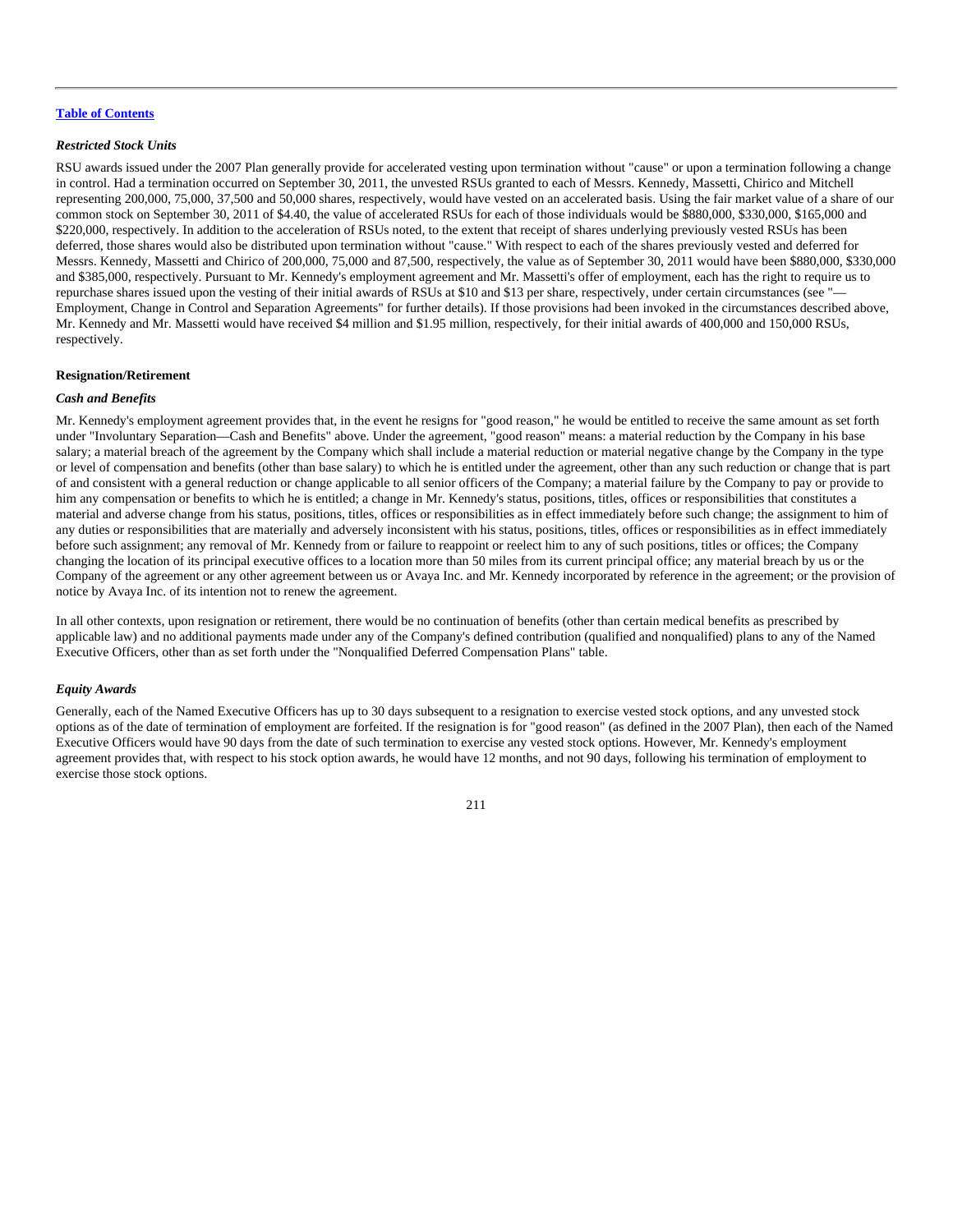In addition, with respect to time-based stock options, if the resignation is for "good reason" and it occurs within one-year following a change in control (as defined under the 2007 Plan), then, unless the time-based stock option has been terminated, exercised or exchanged for other current or deferred cash or property in connection with the change in control, the time-based stock option is treated as having vested in full immediately prior to such termination of employment. For a summary of the time-based stock options held by each of the Named Executive Officers, please see "Outstanding Equity Awards at Fiscal Year-End." The number and value of the shares accelerated on resignation for "good reason" is identical to the section above labeled "*Termination without Cause (Change in Control Context)."*

#### **Confidentiality; Non-Compete; Non-Solicitation; Recoupment of Profits**

All of the Company's senior officers, including the Named Executive Officers, have signed confidentiality agreements as a requirement for receiving certain stock-based compensation. The agreements stipulate that these officers will not misappropriate or disclose the Company's proprietary information.

The agreements generally provide that, during the term of their employment and for a period of twelve months from the date of termination of employment, the officers will not directly or indirectly: (i) subject to certain exceptions, work for or provide services to, in any capacity, whether as an employee, independent contractor or otherwise, whether with or without compensation, a material competitor of the Company; (ii) hire or solicit for hire any employee of the Company or seek to persuade or induce any employee of the Company to discontinue employment with the Company; (iii) hire or engage any independent contractor providing services to the Company, or solicit, encourage or induce any independent contractor providing services to the Company to terminate or diminish in any substantial respect its relationship with the Company; (iv) subject to certain limitations, (a) solicit, encourage or induce any customer of the Company to terminate or diminish in any substantial respect its relationship with the Company or (b) seek to persuade or induce any such customer or prospective customer of the Company to conduct with anyone else any substantial business or activity which such customer or prospective customer conducts or could conduct with the Company.

If the officers breach the provisions of these agreements, then the Company shall, in addition to any other remedies available to it, have the right to institute legal proceedings to enjoin the offending conduct. In addition, the Company generally has the immediate right to call and repurchase any shares of stock that have been issued under any stock options that have been awarded to the optionee by the Company at a purchase price that is the lesser of cost or fair market value.

#### **Director Compensation**

No director received compensation from us for service on the board of directors during the fiscal year ended September 30, 2011.

In August 2011, Parent implemented a non-affiliated director compensation program in which independent directors will receive an initial grant of restricted stock units with a market value of \$200,000 upon joining the board of directors and an annual retainer of \$100,000 in cash (which shall be reduced to \$80,000 at such time as we have at least three independent directors on our board of directors) plus restricted stock units with a market value of \$150,000. Each independent director who serves on the Audit Committee, Compensation Committee and Nominating and Governance Committee will receive an additional \$10,000 as part of his annual retainer in lieu of meeting attendance fees. The Audit Committee Chairperson will receive an additional \$20,000 as part of his annual retainer and each of the Compensation Committee Chairperson and the Nominating and Governance Committee Chairperson will receive an additional \$15,000 as part of his annual retainer. Eligible directors may elect to receive their cash retainers in the form of restricted stock units, provided that at least 50% of their aggregate annual compensation must be in the form of restricted stock units. Each restricted stock unit granted under the director compensation program will vest immediately upon issuance and be distributed to a director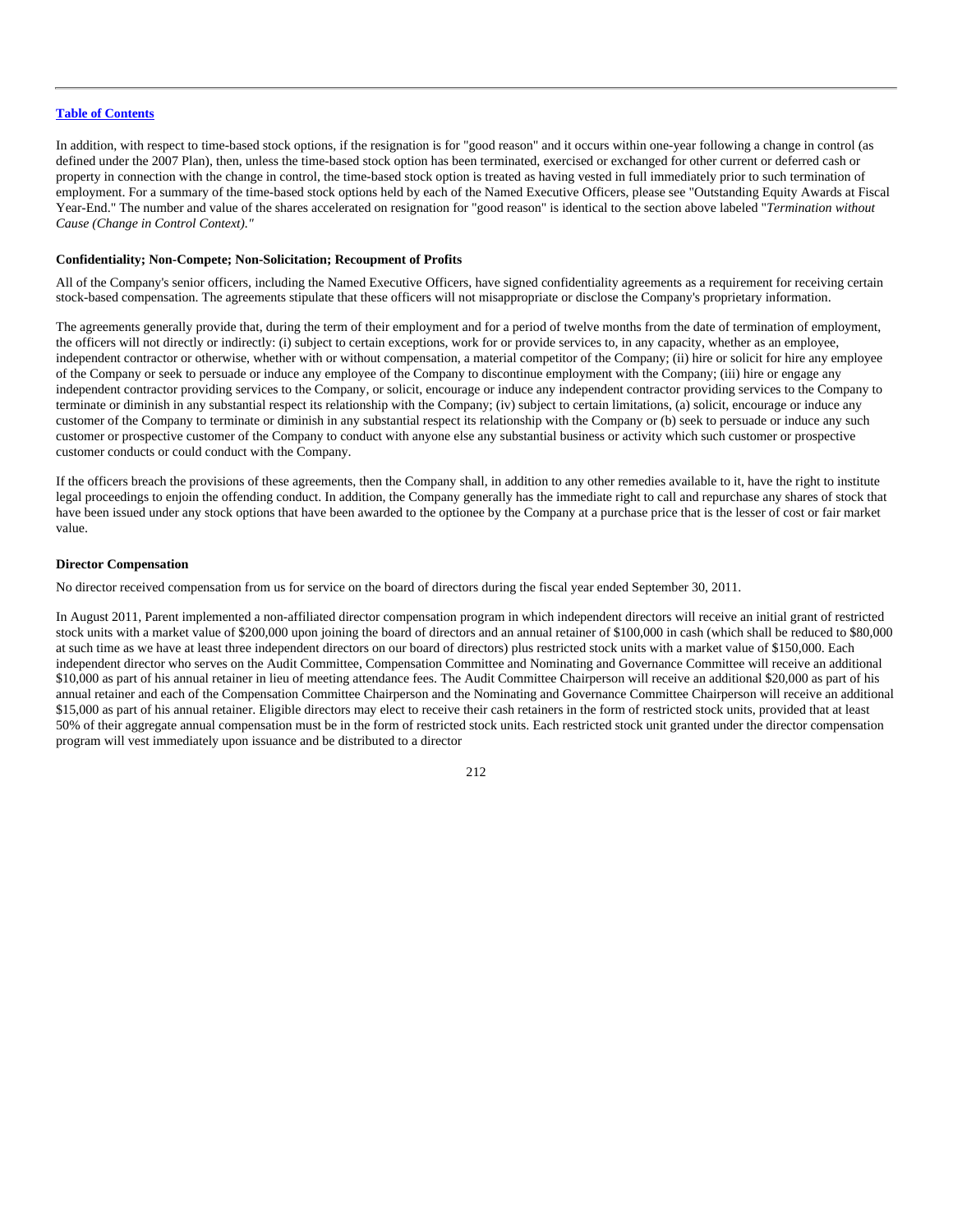upon his or her resignation or removal from the board of directors. The market value of all restricted stock units granted under the director compensation program will be established based on the closing price of a share of the Parent's common stock on the date prior to the date on which such director is elected or appointed to serve.

In December 2011, Parent and the Company appointed Mr. Gary Smith as an independent director to serve on their respective boards of directors and on Parent's Audit and Compensation Committees. Upon his election, he received an initial grant of 79,546 restricted stock units, representing an inaugural grant of 45,455 restricted stock units and an annual equity grant of 34,091 restricted stock units. In addition, of his total annual retainer worth \$120,000, based on his service on the board and his appointment as a member of the Audit and Compensation Committees, Mr. Smith elected to receive that retainer \$60,000 in cash and \$60,000 in restricted stock units (equaling 13,636 restricted stock units). All restricted stock units were awarded to Mr. Smith based upon the fair market value of Parent's common stock on December 6, 2011, the date of grant, which was \$4.40 per share. The restricted stock units were granted pursuant to the terms of the 2007 Plan and were fully vested on the date of grant. The shares underlying the restricted stock units will not be distributed to him until his resignation or removal from the board of directors.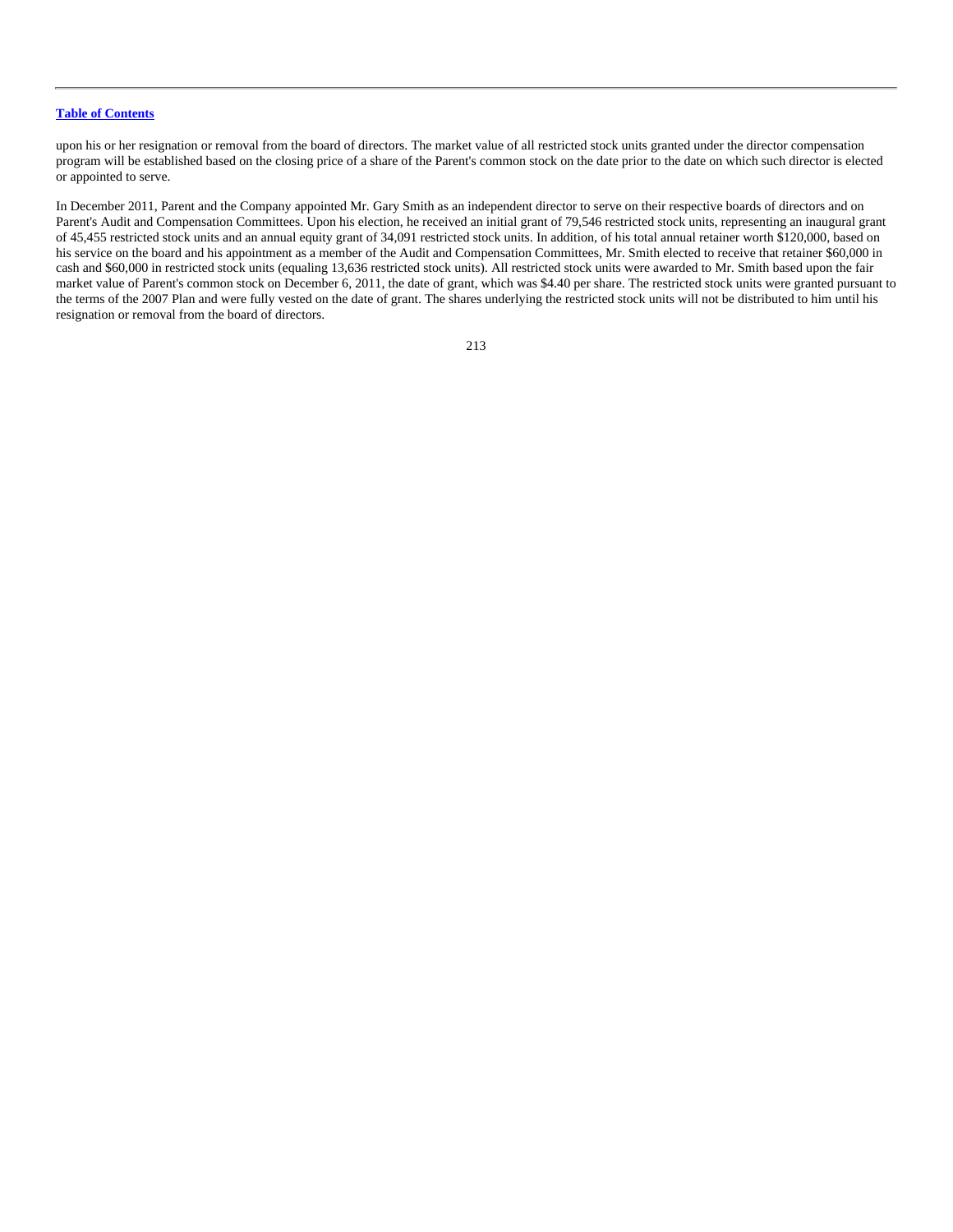## **Item 12.** *Security Ownership of Certain Beneficial Owners and Management*

All of Avaya's outstanding stock is owned by Avaya Holdings Corp., our Parent. The following table sets forth certain information with respect to the beneficial ownership of our Parent's common stock at November 1, 2011 for:

- each person whom we know beneficially owns more than five percent of our common stock;
- each of our directors:
- each of our named executive officers; and
- all of our directors and executive officers as a group.

The number of shares beneficially owned by each stockholder is determined under rules issued by the SEC.

The percentage of common stock beneficially owned by each person is based on 487,403,082 shares of common stock outstanding as of November 1, 2011. Shares of common stock that may be acquired within 60 days following November 1, 2011 pursuant to the exercise of options or warrants are deemed to be outstanding for the purpose of computing the percentage ownership of such holder but are not deemed to be outstanding for computing the percentage ownership of any other person shown in the table. Beneficial ownership representing less than one percent is denoted with an "\*."

|                                                                                                                    |                             | Percentage of<br>Outstanding |
|--------------------------------------------------------------------------------------------------------------------|-----------------------------|------------------------------|
|                                                                                                                    | <b>Common Stock of</b>      | <b>Shares</b>                |
|                                                                                                                    | <b>Avaya Holdings Corp.</b> | <b>Beneficially</b>          |
| <b>Name</b>                                                                                                        | <b>Beneficially Owned</b>   | Owned                        |
| Silver Lake Funds and affiliates (1)                                                                               | 403,457,030                 | 72.3%                        |
| TPG Funds and affiliates (2)                                                                                       | 403,457,030                 | 72.3%                        |
| Mohamad S. Ali (3)                                                                                                 | 341,250                     | $\ast$                       |
| James M. Chirico, Jr. $(3)(4)$                                                                                     | 649,750                     | $\ast$                       |
| Kevin J. Kennedy $(3)(4)$                                                                                          | 2,643,947                   | $\ast$                       |
| Anthony J. Massetti (3)(4)                                                                                         | 535,000                     | $\ast$                       |
| Thomas G. Mitchell                                                                                                 |                             | $\ast$                       |
| Eugene J. Frantz $(2)(5)$                                                                                          |                             | *                            |
| Charles H. Giancarlo $(1)(3)(6)$                                                                                   | 162,500                     | $\ast$                       |
| Afshin Mohebbi (2)(7)                                                                                              |                             | $\ast$                       |
| Greg K. Mondre $(1)(8)$                                                                                            |                             | $\ast$                       |
| Kevin B. Rollins $(2)(9)$                                                                                          | $\overline{\phantom{a}}$    | $\ast$                       |
| David J. Roux $(1)(10)$                                                                                            |                             | $\ast$                       |
| Gary B. Smith (4)                                                                                                  | 93,182                      | $\ast$                       |
| Directors and executive officers as a group, including those named above $(21$ Persons $(3)(4)(5)(6)(7)(8)(9)(10)$ | 8,200,256                   | 1.7%                         |

(1) The shares of our Parent's common stock that are attributed to Silver Lake Funds (as defined below) and affiliates consist of an aggregate of 332,450,000 shares of our Parent's common stock and 71,007,030 warrants to purchase shares of our Parent's common stock. The warrants have an exercise price of \$3.25 per share and are exercisable at any time prior to December 18, 2019. Excluding warrants, the shares of our Parent's common stock that are attributed to Silver Lake Funds and affiliates represent 68.2% of all shares of our Parent's common stock outstanding as of November 1, 2011. In addition, funds affiliated with Silver Lake own an aggregate of 38,864.13 shares of our Parent's non-voting Series A Preferred Stock (representing 31.1% of the issued and outstanding shares of Series A Preferred Stock) that are not convertible into our Parent's common stock and are excluded from the table above. The warrants and the Series A Preferred Stock were issued in connection with the financing of the NES acquisition (see Note 9, "Financing Arrangements," to our consolidated financial statements for more information).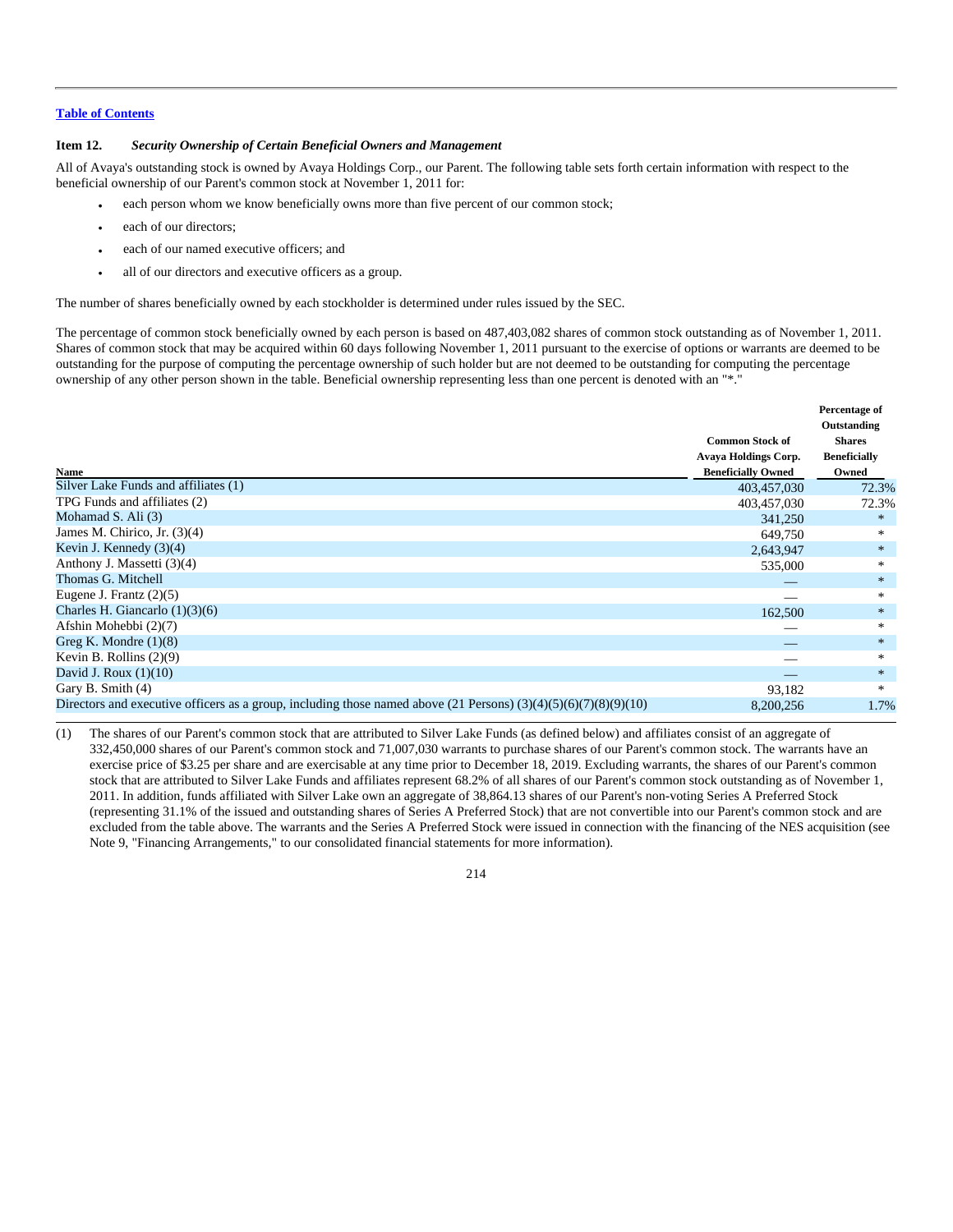The shares of common stock and warrants (rounded to the nearest whole share) that are attributed to the Silver Lake Funds and their affiliates in this table represent direct holdings by the following entities:

|                                                                       | <b>Common Stock</b> | <b>Warrants</b> |
|-----------------------------------------------------------------------|---------------------|-----------------|
| Silver Lake Partners II, L.P., or SLP II                              | 39,815,641          | 7.695.824       |
| Silver Lake Partners III, L.P., or SLP III                            | 109.624.955         | 21,189,020      |
| Silver Lake Technology Investors II, L.P., or SLTI II                 | 184.359             | 35,634          |
| Silver Lake Technology Investors III, L.P., or SLTI III               | 375,045             | 72.491          |
| Total fractional shares held by SLP II, SLP III, SLTI II and SLTI III | _                   |                 |
| Sierra Co-Invest, LLC, or Sierra Co-Invest                            | 182,450,000         |                 |
| Sierra Co-Invest II, LLC, or Sierra Co-Invest II                      |                     | 42,014,060      |
| Total                                                                 | 332,450,000         | 71,007,030      |

For ease of reference, we refer to SLP II, SLP III, SLTI II and SLTI III collectively as the Silver Lake Funds. The general partner of each of SLP II and SLTI II is Silver Lake Technology Associates II, L.L.C., whose managing member is Silver Lake Group, L.L.C. The general partner of each of SLP III and SLTI III is Silver Lake Technology Associates III, L.P., whose general partner is SLTA III (GP), L.L.C., whose managing member is Silver Lake Group, L.L.C.

The managing member of Sierra Co-Invest and Sierra Co-Invest II is Sierra Manager Co-Invest, LLC, or Sierra Manager. Pursuant to Sierra Manager's limited liability company operating agreement, each of TPG GenPar V, L.P. and Silver Lake Technology Associates III, L.P. has the right to designate one of the two members of Sierra Manager's management committee. Greg Mondre currently serves as Silver Lake's designee.

The mailing address for Charles Giancarlo, Greg Mondre and David Roux and for each of the Silver Lake Funds and their direct and indirect general partners is c/o Silver Lake, 2775 Sand Hill Road, Suite 100, Menlo Park, CA 94025.

(2) The shares of our Parent's common stock that are attributed to the TPG Funds (as defined below) and affiliates in this table consist of an aggregate of 332,450,000 shares of our Parent's common stock and 71,007,030 warrants to purchase shares of our Parent's common stock. The warrants have an exercise price of \$3.25 per share and are exercisable at any time prior to December 18, 2019. Excluding warrants, the shares of our Parent's common stock that are attributed to the TPG Funds and affiliates represent 68.2% of all shares of our Parent's common stock outstanding as of November 1, 2011. In addition, funds affiliated with TPG own an aggregate of 38,864.13 shares of our Parent's non-voting Series A Preferred Stock (representing 31.1% of the issued and outstanding shares of Series A Preferred Stock) that are not convertible into common stock and are excluded from the table above. The warrants and the Series A Preferred Stock were issued in connection with the financing of the NES acquisition (see Note 9, "Financing Arrangements," to our consolidated financial statements for more information).

The shares of our Parent's common stock and warrants (rounded to the nearest whole share) that are attributed to TPG Partners V, L.P., a Delaware limited partnership, or Partners, TPG FOF V-A, L.P., a Delaware limited partnership, or FOF A, and TPG FOF V-B, L.P., a Delaware limited partnership, or FOF B, which, together with Partners and FOF A, are collectively referred to as the TPG Funds, and their affiliates in this table represent direct holdings by the following entities:

|                                                           | <b>Common Stock</b> | <b>Warrants</b> |
|-----------------------------------------------------------|---------------------|-----------------|
| Partners                                                  | 149,294,510         | 28,856,608      |
| FOF A                                                     | 390.556             | 75,489          |
| FOF B                                                     | 314.933             | 60,872          |
| Total fractional shares held by Partners, FOF A and FOF B |                     |                 |
| Sierra Co-Invest                                          | 182,450,000         |                 |
| Sierra Co-Invest II                                       |                     | 42,014,060      |
| Total                                                     | 332,450,000         | 71,007,030      |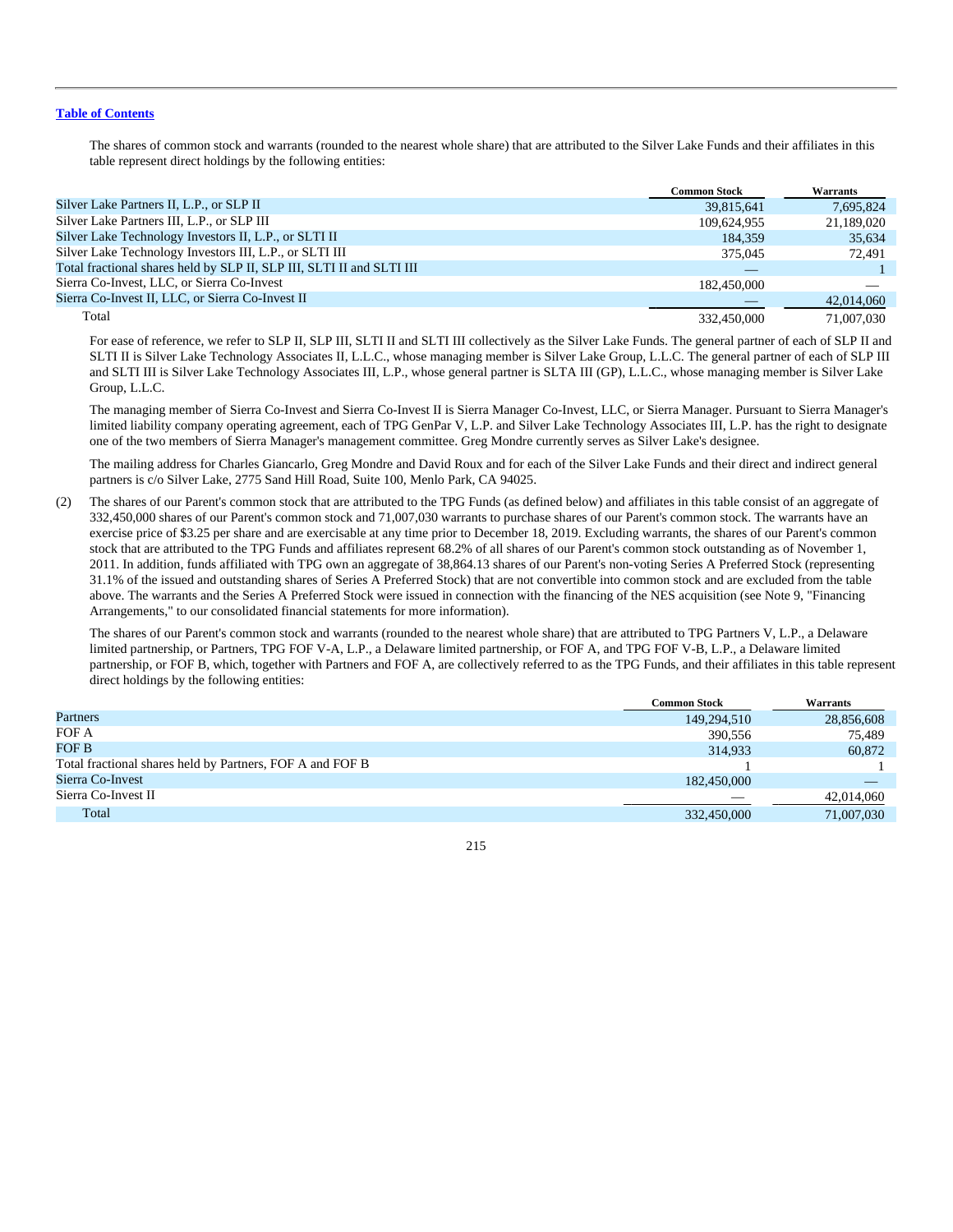The general partner of each of the TPG Funds is TPG GenPar V, L.P., a Delaware limited partnership, or GenPar, whose general partner is TPG GenPar V Advisors, LLC, a Delaware limited liability company, or GenPar Advisors, whose sole member is TPG Holdings I, L.P., a Delaware limited partnership, or Holdings I, whose general partner is TPG Holdings I-A, LLC, a Delaware limited liability company, or Holdings I GP, whose sole member is TPG Group Holdings (SBS), L.P., a Delaware limited partnership, or Group Holdings, whose general partner is TPG Group Holdings (SBS) Advisors, Inc., a Delaware corporation, or Group Advisors, which, together with the TPG Funds, GenPar, GenPar Advisors, Holdings I, Holdings I GP and Group Holdings we collectively refer to as the TPG Entities). The managing member of Sierra Co-Invest and Sierra Co-Invest II is Sierra Manager. Pursuant to the Sierra Manager's limited liability company operating agreement, each of GenPar and Silver Lake Technology Associates III, L.P. has the right to designate one of the two members of the management committee of Sierra Manager. Eugene Frantz currently serves as GenPar's designee.

Because of these relationships, Group Advisors may be deemed to beneficially own the shares and warrants directly held by the TPG Funds, Sierra Co-Invest and Sierra Co-Invest II. David Bonderman and James G. Coulter are officers, directors and sole shareholders of Group Advisors and may therefore be deemed to be the beneficial owners of the shares directly held by the TPG Funds, Sierra Co-Invest and Sierra Co-Invest II.

The mailing address for each of Group Advisors and Messrs. Bonderman, Coulter and Frantz is c/o TPG Capital, L.P., 301 Commerce Street, Suite 3300, Fort Worth, TX 76102. The mailing address for Sierra Co-Invest is 301 Commerce Street, Suite 3300, Fort Worth, TX 76102. The mailing address for Sierra Manager is 9 West 57th Street,  $32<sup>nd</sup>$  Floor, New York, NY 10019.

(3) Includes beneficial ownership of the following numbers of shares of Parent common stock that may be acquired within 60 days of November 1, 2011 pursuant to stock options (inclusive of Continuation Options):

| • Mohamed S. Ali        | 341,250 • Anthony J. Massetti                             | 422,500   |
|-------------------------|-----------------------------------------------------------|-----------|
| • James M. Chirico, Jr. | 562.250 • Charles H. Giancarlo                            | 162,500   |
| • Kevin J. Kennedy      | $2.015.000$ • Directors and executive officers as a group | 6.034.250 |

(4) Includes ownership of the following numbers of shares of Parent common stock underlying RSUs that have vested or that may vest within 60 days of November 1, 2011 for which receipt has been deferred such that, absent an event triggering issuance of the shares in accordance with the terms of the award agreement under which the RSUs were issued, the shares would not be received within 60 days of November 1, 2011 (inclusive of Continuation Units).

| • James M. Chirico, Jr. |        | 87,500 • Anthony J. Massetti                            | 112.500 |
|-------------------------|--------|---------------------------------------------------------|---------|
| • Kevin J. Kennedy      |        | $300,000$ • Directors and executive officers as a group | 793.182 |
| • Gary B. Smith         | 93,182 |                                                         |         |

(5) Mr. Frantz is (a) a member of the management committee of Sierra Manager and (b) a partner of TPG Capital, L.P., an affiliate of the TPG Entities. Given the relationships described in Footnote (2) above, he may be deemed to have shared voting or dispositive power over the 182,450,000 shares of our Parent's common stock that Sierra Co-Invest holds directly as well as the 42,014,060 warrants exercisable for our Parent's common stock that Sierra Co-Invest II holds directly. As described in Footnote (2) above, the TPG Funds directly hold 150,000,000 shares of our Parent's common stock as well as 28,992,970 warrants exercisable for shares of our Parent's common stock. Mr. Frantz has no voting or investment power over the shares and warrants held directly by the TPG Funds and disclaims beneficial ownership of any shares of our Parent's common stock and warrants exercisable for shares of our Parent's common stock held directly or indirectly by the TPG Entities, Sierra Co-Invest and Sierra Co-Invest II.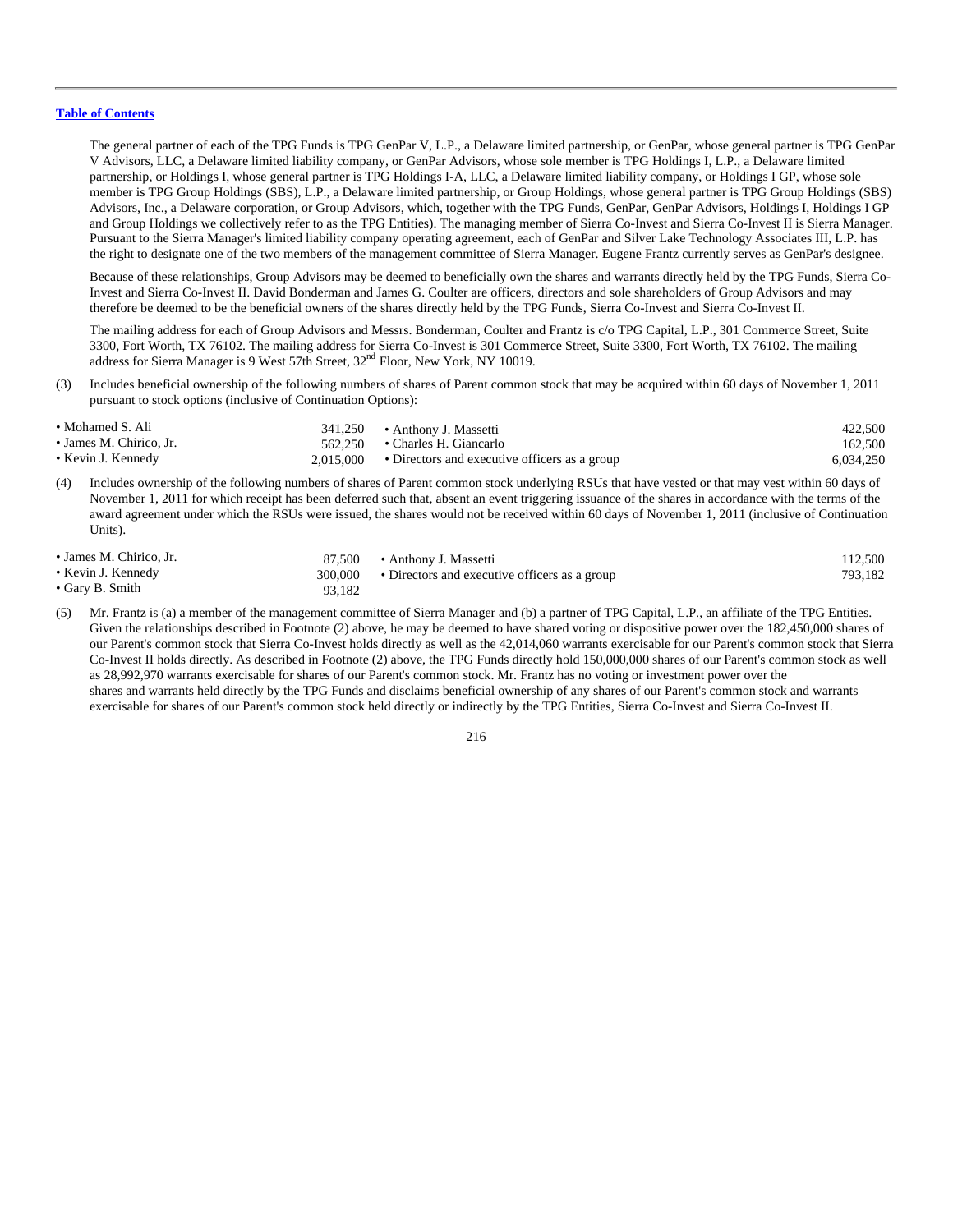- (6) Charles Giancarlo is a managing director of Silver Lake Group, L.L.C. Mr. Giancarlo has no voting or investment power over the shares and warrants held directly by the Silver Lake Funds and disclaims beneficial ownership of any shares of our Parent's common stock and warrants exercisable for shares of our Parent's common stock held by the Silver Lake Funds, Sierra Co-Invest or Sierra Co-Invest II.
- (7) Afshin Mohebbi is a senior advisor to TPG Capital, L.P., an affiliate of the TPG Entities. Mr. Mohebbi has no voting or investment power over and disclaims beneficial ownership of any shares of our Parent's common stock and warrants exercisable for shares of our Parent's common stock held directly or indirectly by the TPG Entities, Sierra Co-Invest or Sierra Co-Invest II.
- (8) Greg Mondre is (a) a managing director of Silver Lake Group, L.L.C., (b) a member of Sierra Manager's management committee and (c) a vice president of Sierra Manager. Mr. Mondre has no voting or investment power over the shares and warrants held directly by the Silver Lake Funds and disclaims beneficial ownership of any shares of our Parent's common stock and warrants exercisable for shares of our Parent's common stock held by the Silver Lake Funds, Sierra Co-Invest or Sierra Co-Invest II.
- (9) Kevin Rollins is a senior advisor to TPG Capital, L.P., an affiliate of the TPG Entities. Mr. Rollins has no voting or investment power over and disclaims beneficial ownership of any shares of our Parent's common stock and warrants exercisable for shares of our Parent's common stock held directly or indirectly by the TPG Entities, Sierra Co-Invest and Sierra Co-Invest II.
- (10) David Roux is (a) a Chairman of Silver Lake Group, L.L.C. and (b) a co-president of Sierra Manager. Mr. Roux has no voting or investment power over the shares and warrants held directly by the Silver Lake Funds and disclaims beneficial ownership of any shares of our Parent's common stock and warrants exercisable for shares of our Parent's common stock held by the Silver Lake Funds, Sierra Co-Invest or Sierra Co-Invest II.

#### **Item 13.** *Certain Relationships and Related Transactions and Director Independence*

#### **Arrangements with Our Sponsors**

In connection with their investment in our Parent, our Parent entered into certain stockholder agreements and registration rights agreements with the Sponsors and various co-investors. Certain of those agreements were amended in connection with the financing of the NES acquisition (see Note 9, "Financing Arrangements," to our consolidated financial statements for more information). The co-investors include individuals and entities invited by our Sponsors to participate in our Parent's financings, such as affiliated investment funds, individuals employed by affiliates of our Sponsors, limited partners of our Sponsors and members of our management. In addition, our Parent entered into a management services agreement with affiliates of the Sponsors and, from time to time, we may enter into various other contracts with companies affiliated with our Sponsors.

### *Stockholders' Agreement*

In connection with the Merger, our Parent entered into a stockholders' agreement with the Sponsors and certain of their affiliates. This stockholders' agreement was amended and restated in connection with the financing of the NES acquisition. The stockholders' agreement contains certain restrictions on the Sponsors' and their affiliates' transfer of our Parent's equity securities, contains provisions regarding participation rights, contains standard tag-along and dragalong provisions, provides for the election of our directors and the directors of our Parent, mandates board approval of certain matters to include the consent of each Sponsor and generally sets forth the respective rights and obligations of the stockholders who are parties to that agreement. None of our officers or directors are parties to this agreement, although our non-employee directors may have an indirect interest in the agreement to the extent of their affiliations with the Sponsors.

#### *Registration Rights Agreement*

In addition, in connection with the Merger, our Parent entered into a registration rights agreement with the Sponsors and certain of their affiliates which was amended and restated in connection with the financing of the NES acquisition. Pursuant to the registration rights agreement, as amended, our Parent will provide the Sponsors and certain of their affiliates party thereto with certain demand registration rights. In addition, in the event that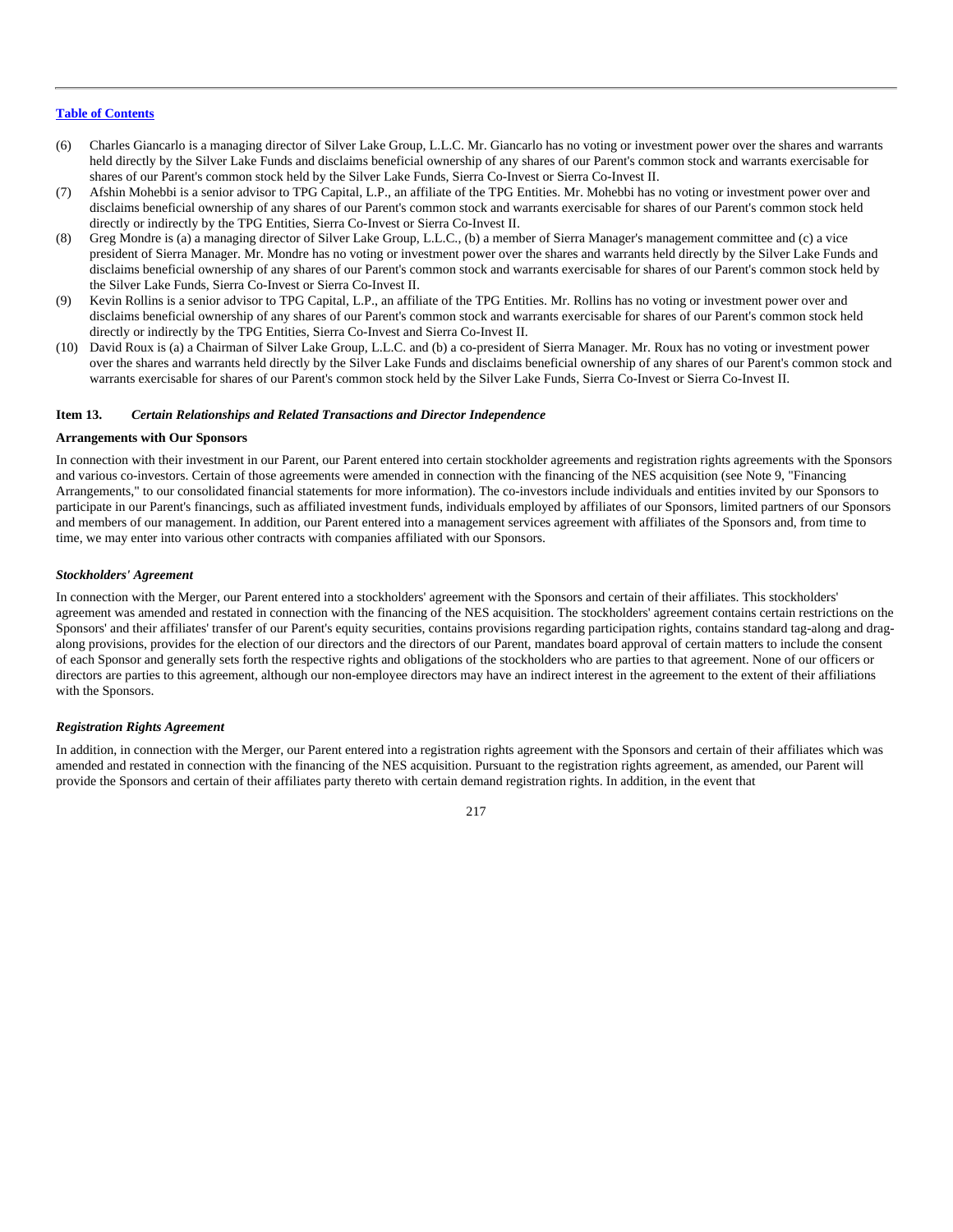our Parent registers shares of common stock for sale to the public, our Parent will be required to give notice of such registration to the Sponsors and their affiliates party to the agreement of its intention to effect such a registration, and, subject to certain limitations, the Sponsors and such holders will have piggyback registration rights providing them with the right to require our Parent to include shares of common stock held by them in such registration. Our Parent will be required to bear the registration expenses, other than underwriting discounts and commissions and transfer taxes, if any, associated with any registration of shares by the Sponsors or other holders described above. Our Parent has agreed to indemnify each holder of its common stock covered by the registration rights agreement for violations of federal or state securities laws by it in connection with any registration statement, prospectus or any preliminary prospectus. Each holder of such securities has in turn agreed to indemnify our Parent for federal or state securities law violations that occur in reliance upon written information the holder provides to it in connection with any registration statement in which a holder of such securities is participating. None of our officers or directors are parties to this agreement, although our non-employee directors may have an indirect interest in the agreement to the extent of their affiliations with the Sponsors.

## *Management Services Agreement and Consulting Services*

Both the Company and Parent are party to a management services agreement with Silver Lake Management Company, L.L.C., an affiliate of Silver Lake, and TPG, who are collectively referred to as the Managers, pursuant to which the Managers provide management and financial advisory services to us. Pursuant to the management services agreement, the Managers receive a monitoring fee of \$7 million per annum, or the monitoring fees, and reimbursement on demand for out-of-pocket expenses incurred in connection with the provision of such services. In the event of a financing, acquisition, disposition or change of control transaction involving us during the term of the management services agreement, the Managers have the right to require us to pay to the Managers a fee equal to customary fees charged by internationally-recognized investment banks for serving as a financial advisor in similar transactions. The management services agreement may be terminated at any time by the Managers, but otherwise has an initial term ending on December 31, 2017 that automatically extends each December 31 for an additional year unless earlier terminated by us or the Managers. The term has automatically extended four times since the execution of the agreement such that the current term is December 31, 2021. In the event that the management services agreement is terminated, we are required to pay a termination fee equal to the net present value of the monitoring fees that would have been payable during the remaining term of the management services agreement. Therefore, if the management services agreement were terminated as of September 30, 2011, the termination fee would be calculated using the current term ending December 31, 2021. The management services agreement contains customary exculpation and indemnification provisions in favor of the Managers and their affiliates.

In the course of business, Avaya will enter into arrangements with affiliates of the Sponsors pursuant to which consultants are engaged to provide services to the Company. For the year ended September 30, 2011, expenses associated with these consulting agreements with affiliates of TPG were less than \$1 million. For each of the fiscal years 2010 and 2009, we recorded \$2 million of expenses associated with these consulting agreements with affiliates of TPG.

#### *Note Receivable with Parent*

On October 3, 2011, Avaya Inc. advanced to Parent \$8 million in exchange for a note receivable. The principal amount of this note plus any accrued and unpaid interest is due in full October 3, 2014. Interest accrues at the rate of 1.63% per annum. The proceeds of the note receivable were used by Parent to fund, in part, the acquisition of all outstanding shares of a unified communications provider. Immediately upon completing the acquisition Parent merged the acquired entity with and into Avaya Inc., with Avaya Inc. surviving the merger.

#### *Transactions with Other Sponsor Portfolio Companies*

The Sponsors are private equity firms that have investments in companies that do business with Avaya. For fiscal years 2011, 2010 and 2009, we recorded \$8 million, \$8 million and \$11 million, respectively, associated with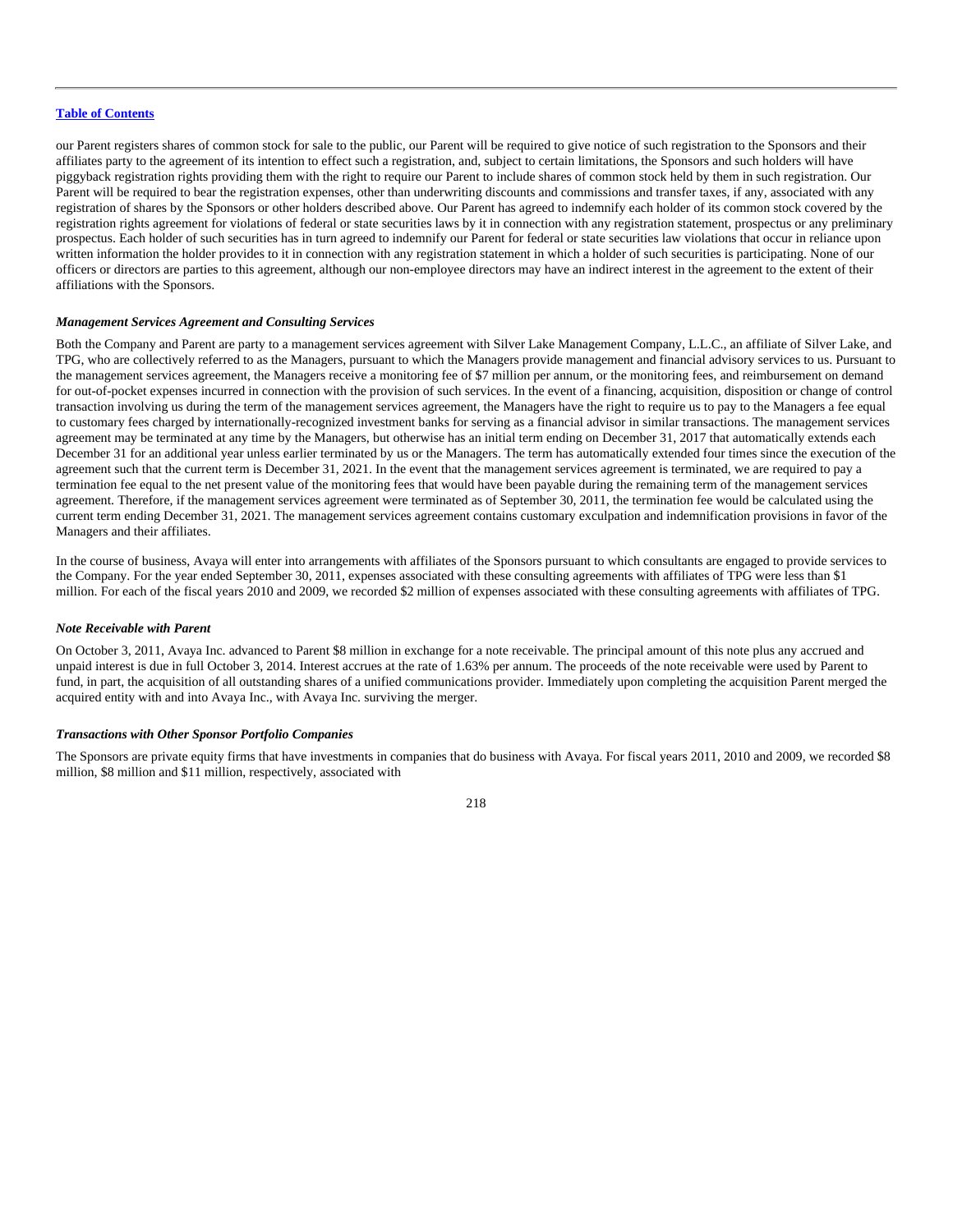sales of the Company's products and services to companies in which one or both of the Sponsors have investments. For fiscal years 2011, 2010 and 2009, we purchased goods and services of \$3 million, \$1 million and \$1 million, respectively from companies in which one or both of the Sponsors have investments.

#### *Financing*

In April 2008, affiliates of TPG acquired \$200 million of the Company's senior secured term B-1 loans. Based on the amount of the senior secured term loans that were held during fiscal year 2011, 2010 and 2009, and consistent with the terms of the loan, those affiliates received payments of principal and interest aggregating approximately \$6 million, \$6 million, and \$12 million respectively. In September 2008, an affiliate of Silver Lake acquired \$200 million of the Company's senior secured term B-1 loans. Based on the amount of the senior secured term loans that were held during fiscal year 2011, 2010 and 2009, and consistent with the terms of the loan, that affiliate received payments of principal and interest aggregating approximately \$4 million, \$8 million and \$12 million, respectively. In connection with the financing of the NES acquisition, affiliates of TPG and Silver Lake each funded approximately \$222 million of incremental term B-2 loans. The incremental term B-2 loans were repaid in full on February 11, 2011 (see Note 9, "Financing Arrangements," to our consolidated audited financial statements). Similar to other holders of senior secured incremental term B-2 loans, those senior secured incremental term B-2 loans held by TPG and Silver Lake were repaid in connection with the issuance of the Company's senior secured notes. Consistent with the terms of the incremental term B-2 loans, affiliates of TPG and Silver Lake each received payments (consisting of principal and interest, inclusive of amounts paid in connection with the payment in full of all incremental term B-2 loans on February 11, 2011) of approximately \$285 million for fiscal year 2011 and approximately \$25 million for fiscal year 2010.

In addition, on February 11, 2011, certain of the term B-1 loans were reclassified as term B-3 loans (see Note 9, "Financing Arrangements," to our consolidated audited financial statements). During fiscal year 2011, an affiliate of Silver Lake received payments of principal and interest aggregating approximately \$4 million with respect to its holdings of senior secured term B-3 loans.

As of September 30, 2011, affiliates of TPG owned approximately \$119 million principal amount of senior secured term B-1 loans, and no senior secured term B-3 loans and affiliates of Silver Lake owned approximately \$54 million principal amount of senior secured term B-1 loans and approximately \$123 million principal amount of senior secured term B-3 loan.

In addition, in connection with the financing of the NES acquisition, our Parent issued shares of its Series A Preferred Stock. As of September 30, 2011, affiliates of TPG owned 38,864.13 shares of our Parent's non-voting Series A Preferred Stock (representing 31.1% of the issued and outstanding shares of Series A Preferred Stock) and affiliates of Silver Lake owned 38,864.13 shares of our Parent's non-voting Series A Preferred Stock (representing 31.1% of the issued and outstanding shares of Series A Preferred Stock).

## **Arrangements Involving our Directors and Executive Officers**

#### *Sponsor Board Appointments*

Messrs. Giancarlo, Mondre and Roux are Directors of each of Parent and the Company and they hold the positions of Managing Director, Managing Director and Chairman, respectively, of Silver Lake. Messrs. Frantz, Mohebbi and Rollins are Directors of each of Avaya Holdings Corp. and the Company and they hold the positions of Partner, Senior Advisor and Senior Advisor, respectively, of TPG.

#### *Share Ownership of Mr. Giancarlo*

Effective June 30, 2008, Mr. Giancarlo was elected President and CEO of each of Avaya Holdings Corp. and the Company on an interim basis. On November 24, 2008, Mr. Giancarlo received a grant of 500,000 stock options having an exercise price of \$3.80 per share, the fair market value of a share of our Parent's common stock on the date of the grant. The stock options were issued with standard vesting provisions using the standard weightings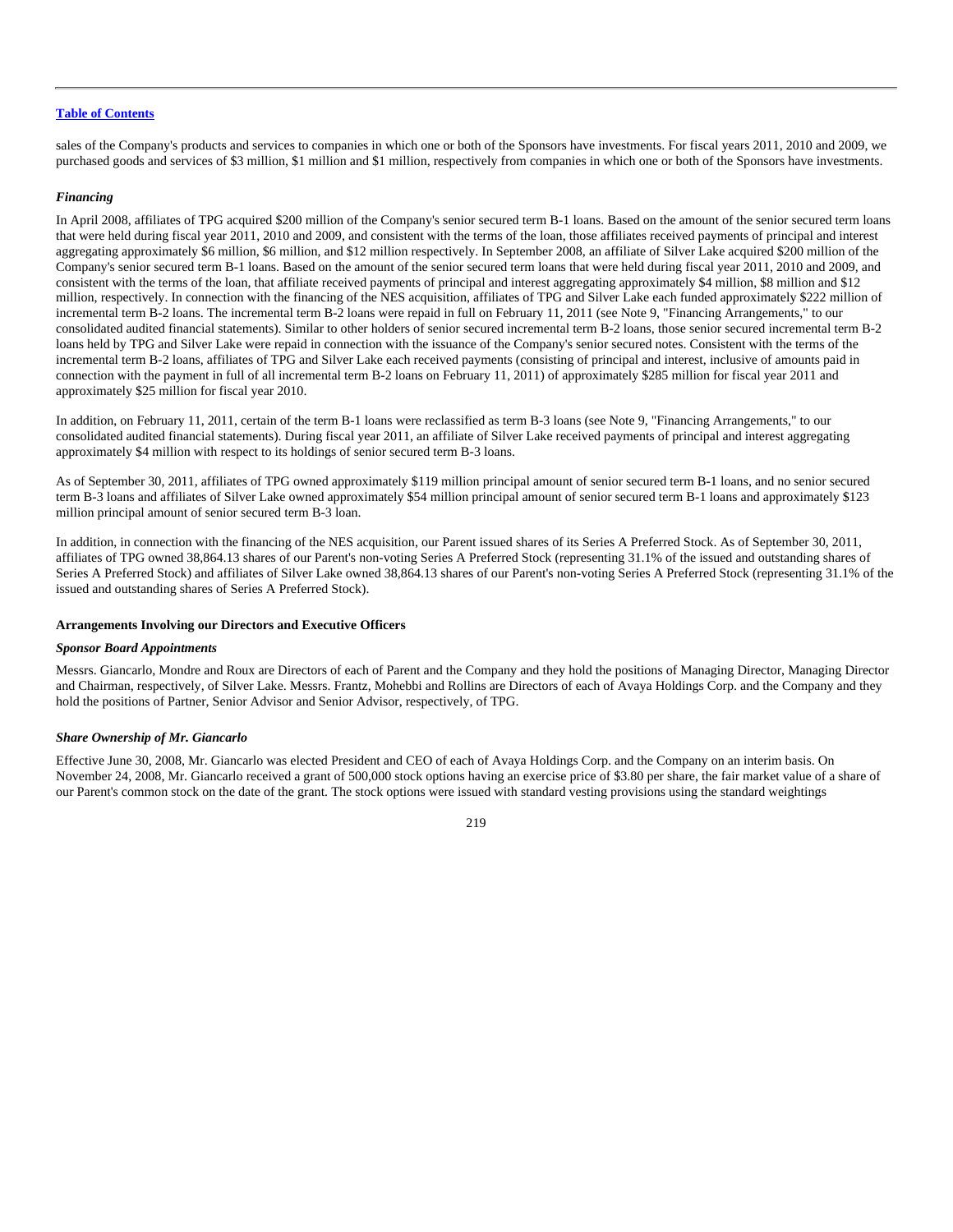of time-based, EBITDA-based and MoM-based awards as discussed in Part III, Item 11, "Executive Compensation Discussion and Analysis—Elements of Executive Officer Compensation—Long-Term Incentives." Mr. Giancarlo resigned as President and CEO when Mr. Kennedy took such office effective December 22, 2008. Mr. Giancarlo participated in the Company's stock option tender offer and tendered all of his stock options for new stock options with an exercise price of \$3.00 per share, a grant date of November 17, 2009 and new vesting terms. See Note 14, "Share-based Compensation," to our audited consolidated financial statements for more information regarding the stock option exchange offer in which Mr. Giancarlo and our executive officers participated.

## *Senior Manager Registration and Preemptive Rights Agreement and Management Stockholders' Agreement*

In connection with the Merger, our Parent entered into a senior manager registration and preemptive rights agreement with certain current and former members of our senior management who own shares of our Parent's common stock and options and RSUs convertible into shares of our Parent's common stock, including Messrs, Chirico, Giancarlo and Kennedy. Pursuant to the senior manager registration and preemptive rights agreement our Parent will provide the senior managers party thereto that hold registrable securities thereunder with certain registration rights upon either (a) the exercise of the Sponsors or their affiliates of demand registration rights under the Sponsors' registration rights agreement discussed above or (b) any request by the Sponsors to file a shelf registration statement for the resale of such shares. Our Parent will be required to bear the registration expenses, other than underwriting discounts and commissions and transfer taxes, if any, associated with any registration of stock by the senior managers as described above. Our Parent has agreed to indemnify each holder of registrable securities covered by this agreement for violations of federal or state securities laws by it in connection with any registration statement, prospectus or any preliminary prospectus. Each holder of such registrable securities has in turn agreed to indemnify our Parent for federal or state securities law violations that occur in reliance upon written information the holder provides to our Parent in connection with any registration statement in which a holder of such registrable securities is participating.

In addition, pursuant to the senior manager registration and preemptive rights agreement, our Parent agreed to provide each senior manager party thereto with certain preemptive rights to participate in any future issuance of shares of its common stock to the Sponsors or their affiliates.

In connection with the Merger, our Parent also entered into a management stockholders' agreement with management stockholders, including all of our named executive officers and Mr. Giancarlo. The stockholders' agreement contains certain restrictions on such stockholders' transfer of our equity securities, contains rights of first refusal upon disposition of shares, contains standard tag-along and drag-along provisions, and generally sets forth the respective rights and obligations of the stockholders who are parties to that agreement.

#### *Transactions with Ciena Corporation*

Gary B. Smith, serves on the Board of Directors of the Company and Parent and also currently serves as president, Chief Executive Officer and Director of Ciena Corporation, a network infrastructure company. During fiscal year 2011, and prior to Mr. Smith's appointment as a Director of the Company, the Company recorded approximately \$5 million associated with sales of the Company's products and services to Ciena. The Company also purchased goods and services of less than \$1 million from Ciena during fiscal year 2011.

#### **Related Party Transaction Policy**

In February 2009, the Company's board of directors adopted procedures for the review, approval and/or ratification of "related party transactions," which are those transactions required to be disclosed pursuant to Item 404 of Regulation S-K as promulgated by the SEC.

The procedures give our Audit Committee the power to approve or disapprove existing and potential related party transactions involving our directors and certain of our executive officers. Upon becoming aware of an

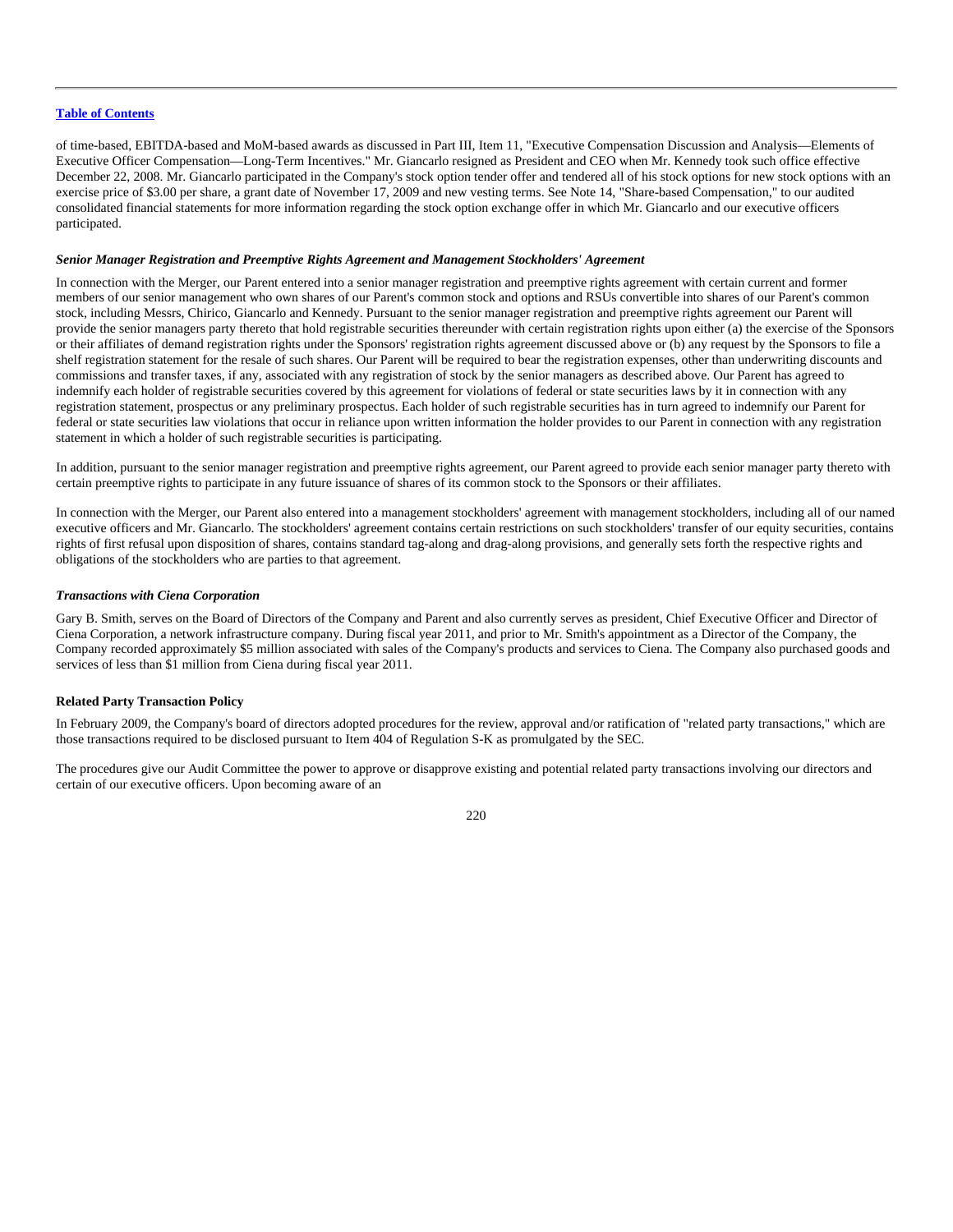existing or potential related party transaction, the Audit Committee is required to conduct a full inquiry into the facts and circumstances concerning that transaction and to determine the appropriate actions, if any, for us to take. If the Audit Committee does not approve a transaction that is brought before it, then the matter is automatically forwarded to our full board of directors for consideration. A director who is the subject of a potential related party transaction is not permitted to participate in the decision-making process of the Audit Committee or full board of directors, as applicable, relating to what actions, if any, shall be taken by us in light of that transaction.

All related party transactions identified above that occurred during fiscal 2011 or that are currently proposed were subject to these review procedures (other than those listed under the heading "Arrangements with our Sponsors—Transactions with Other Sponsor Portfolio Companies" which were transacted in the ordinary course of the Company's business).

## **Item 14.** *Principal Accountant Fees and Services*

#### **Fees for Services Provided by Independent Registered Public Accounting Firm**

## **PricewaterhouseCoopers LLP ("PwC")**

Fees for all services provided by PwC, our independent registered public accounting firm, for fiscal years 2011 and 2010 are as follows:

## **Audit Fees**

Fees for services for fiscal years 2011 and 2010 related to the annual financial statement audits, the audit of effectiveness of internal control over financial reporting for fiscal 2011, reviews of quarterly financial statements filed in the reports on Form 10-Q, and statutory audits, approximated \$6.2 million and \$7.7 million, respectively.

#### **Audit-Related Fees**

Fees for audit-related services for fiscal years 2011 and 2010, primarily related to other audit-related reviews in connection with the debt exchange offering, merger-related services, and pre and post implementation review procedures in 2010, approximated \$1.0 million and \$2.5 million, respectively.

#### **Tax Fees**

Fees for tax services for fiscal years 2011 and 2010 related to services for tax compliance, assistance with tax audits, and tax advice and consultations, approximated \$3.2 million and \$1.4 million, respectively.

## **All Other Fees**

Fees for other services for fiscal years 2011 and 2010 consists of fees not included in the Audit, Audit-Related and Tax categories including management and business process reviews and assessments and human resource benchmarking studies, approximated \$1.2 million and \$0.1 million, respectively.

#### **Engagement of the Independent Auditor**

The Audit Committee has the sole and direct authority to engage, appoint, and replace our independent auditor.

#### **Policy Regarding the Independent Auditor**

The engagement of PwC to perform audit services on behalf of the Company or any of its subsidiaries requires pre-approval from the Audit Committee before PwC is engaged to provide those services. For Fiscal 2011 and 2010, all audit services performed by PwC on behalf of the Company and its subsidiaries were so approved.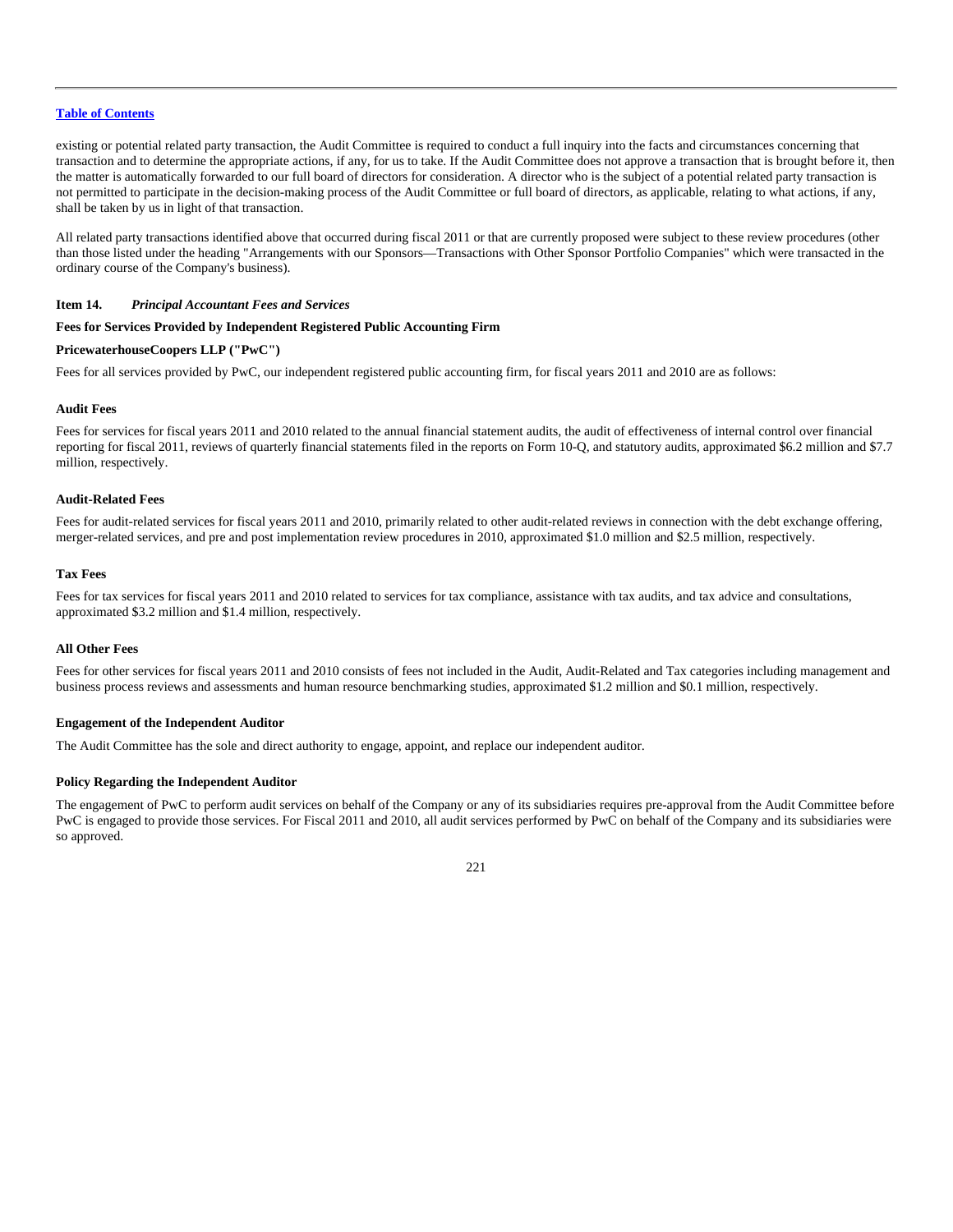In accordance with its charter, the Audit Committee reviews non-audit services, if any, proposed to be provided by PwC to determine whether they would be compatible with maintaining PwC's independence. The Audit Committee has established policies and procedures for the engagement of PwC to provide nonaudit services which required pre-approval from the Audit Committee before PwC is engaged to provide those services. The Audit Committee reviews and pre-approves specific categories for not-audit services (that are detailed as to the particular services) that PwC is to be permitted to provide, which categories do not include any of the prohibited services set forth under applicable SEC rules and regulations. This review includes an evaluation of the possible impact of the provision of such services by PwC on its independence. For fiscal 2011 and 2010, all non-audit services performed by PwC on behalf of the Company and its subsidiaries were so approved.

Pursuant to the Company's policy regarding the independent auditor, each of Messrs. Frantz and Mondre, as a member of the Audit Committee, was given a delegation of authority by the Audit Committee to approve PwC engagements consistent with the above, subject to certain limitations.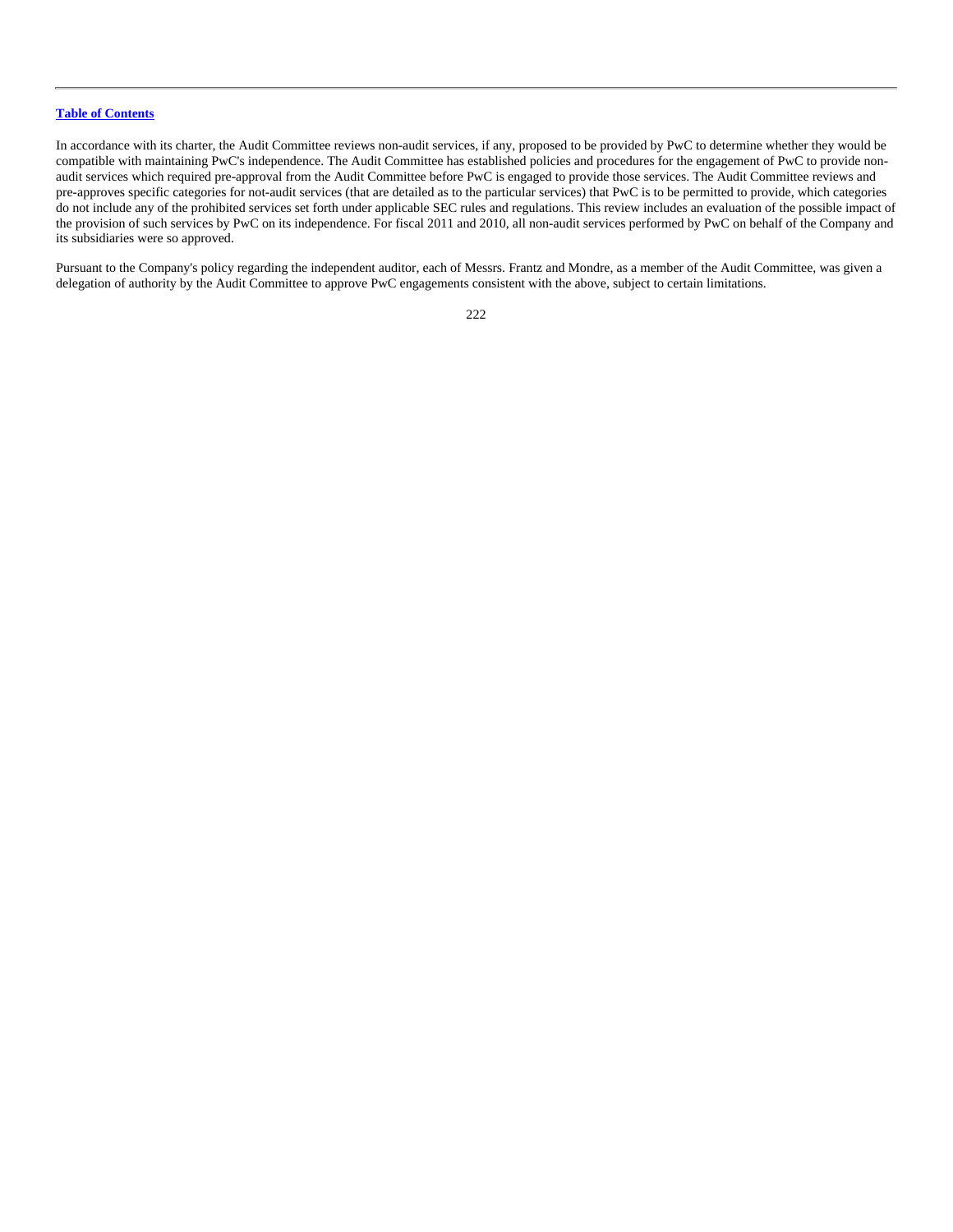## **PART IV**

## **Item 15.** *Exhibits and Financial Statement Schedules*

|       |                                                                                                | Corresponding page<br>number in this<br><b>Annual Report on</b> |
|-------|------------------------------------------------------------------------------------------------|-----------------------------------------------------------------|
|       |                                                                                                | Form $10-K$                                                     |
|       | $(a)(1)$ Financial Statements:                                                                 |                                                                 |
| (i)   | <b>Consolidated Statements of Operations</b>                                                   | 96                                                              |
| (ii)  | <b>Consolidated Balance Sheets</b>                                                             | 97                                                              |
| (iii) | Consolidated Statements of Changes in Stockholder's Equity (Deficiency) and Comprehensive Loss | 98                                                              |
| (iv)  | <b>Consolidated Statements of Cash Flows</b>                                                   | 100                                                             |
| (v)   | Notes to Consolidated Financial Statements                                                     | 101                                                             |
|       | $(a)(2)$ Financial Statement Schedules:                                                        |                                                                 |

(i) Schedule II—Valuation and Qualifying Accounts 175

The schedules listed in Regulation 210.5-04 have been omitted because they are not applicable or the required information is shown in the consolidated financial statements or notes thereto.

# (a)(3) Exhibits:

See the "Exhibit Index" immediately following the signature page.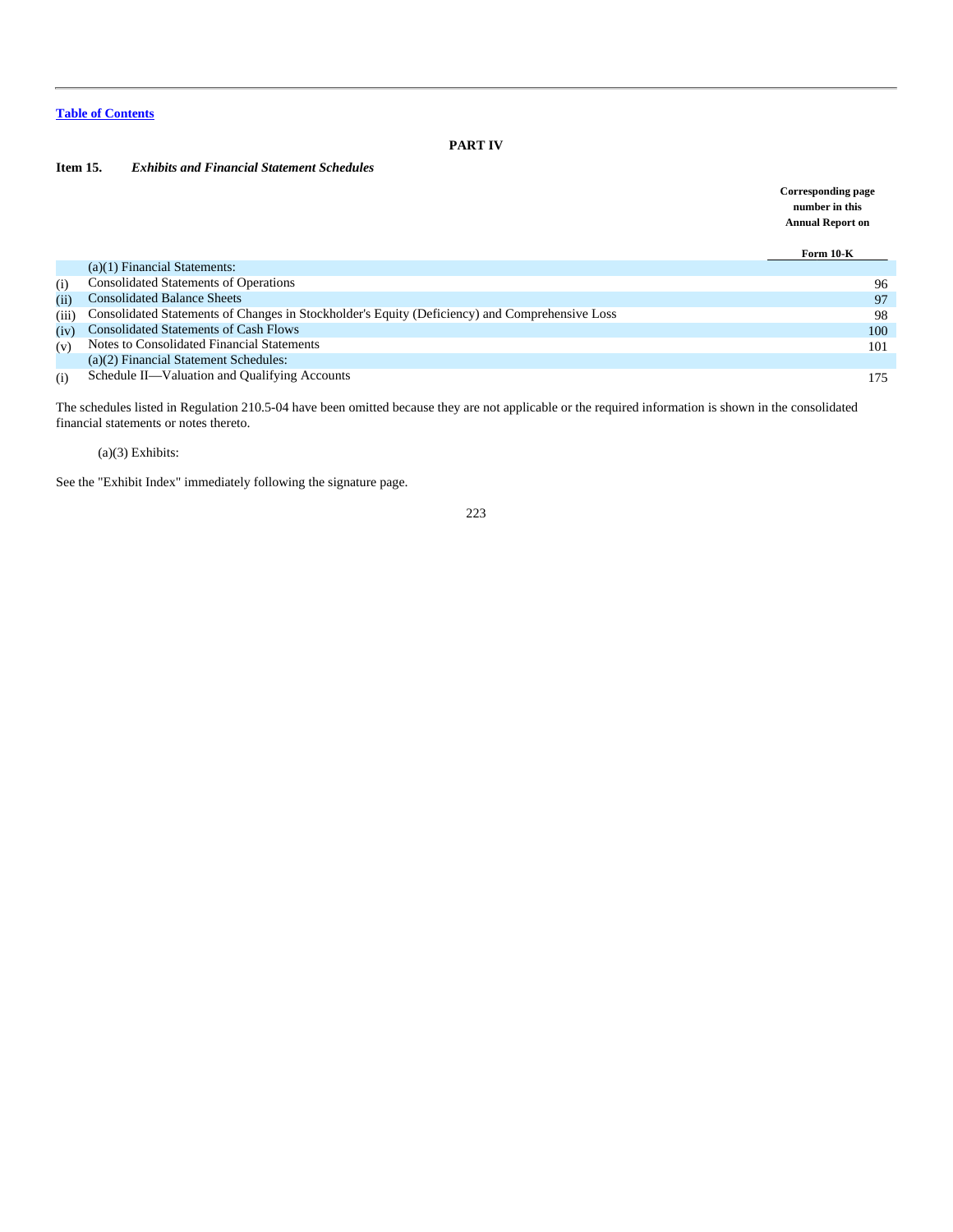## **SIGNATURES**

Pursuant to the requirements of Section 13 or 15(d) of the Securities Exchange Act of 1934, the registrant has duly caused this report to be signed on its behalf by the undersigned, thereunto duly authorized, in the City of Basking Ridge, State of New Jersey, on December 9, 2011.

| Name:      | Kevin J. MacKav        |
|------------|------------------------|
| Bv:        | KEVIN J. MACKAY<br>/S/ |
| AVAYA INC. |                        |

**Title: Vice President, Controller & Chief Accounting Officer**

# **POWER OF ATTORNEY**

Each person whose signature appears below constitutes and appoints Anthony J. Massetti and Kevin J. MacKay his attorney-in-fact, each with the full power of substitution, for such person, in any and all capacities, to sign any and all amendments to this Annual Report on Form 10-K, and to file the same, with all exhibits thereto and other documents in connection therewith, with the Securities and Exchange Commission, granting unto said attorney-in-fact and agent full power and authority to do and perform each and every act and thing requisite and necessary to be done in connection therewith, as fully to all intents and purposes as he might do or could do in person hereby ratifying and confirming all that each of said attorneys-in-fact and agents, or his substitute, may do or cause to be done by virtue hereof.

Pursuant to the requirements of the Securities Exchange Act of 1934, this report has been signed by the following persons in the capacities and on the dates indicated.

| <b>Signature</b>                  | Title                                                   | Date             |
|-----------------------------------|---------------------------------------------------------|------------------|
| <b>KEVIN J. KENNEDY</b><br>/s/    | Director, President and Chief Executive Officer         | December 9, 2011 |
| Kevin J. Kennedy                  | (Principal Executive Officer)                           |                  |
| <b>ANTHONY J. MASSETTI</b><br>/S/ | Senior Vice President and Chief Financial Officer       | December 9, 2011 |
| <b>Anthony J. Massetti</b>        | (Principal Financial Officer)                           |                  |
| KEVIN J. MACKAY<br>/S/            | Vice President, Controller and Chief Accounting Officer | December 9, 2011 |
| Kevin J. MacKay                   |                                                         |                  |
| EUGENE J. FRANTZ<br>/S/           | Director                                                | December 9, 2011 |
| <b>Eugene J. Frantz</b>           |                                                         |                  |
| CHARLES H. GIANCARLO<br>/S/       | Chairman of the Board of                                | December 9, 2011 |
| <b>Charles H. Giancarlo</b>       | Directors                                               |                  |
| <b>AFSHIN MOHEBBI</b><br>/S/      | Director                                                | December 9, 2011 |
| <b>Afshin Mohebbi</b>             |                                                         |                  |
| <b>GREG K. MONDRE</b><br>/S/      | Director                                                | December 9, 2011 |
| <b>Greg K. Mondre</b>             |                                                         |                  |
| <b>KEVIN B. ROLLINS</b><br>/S/    | Director                                                | December 9, 2011 |
| <b>Kevin B. Rollins</b>           |                                                         |                  |
| DAVID J. ROUX<br>/S/              | Director                                                | December 9, 2011 |
| David J. Roux                     |                                                         |                  |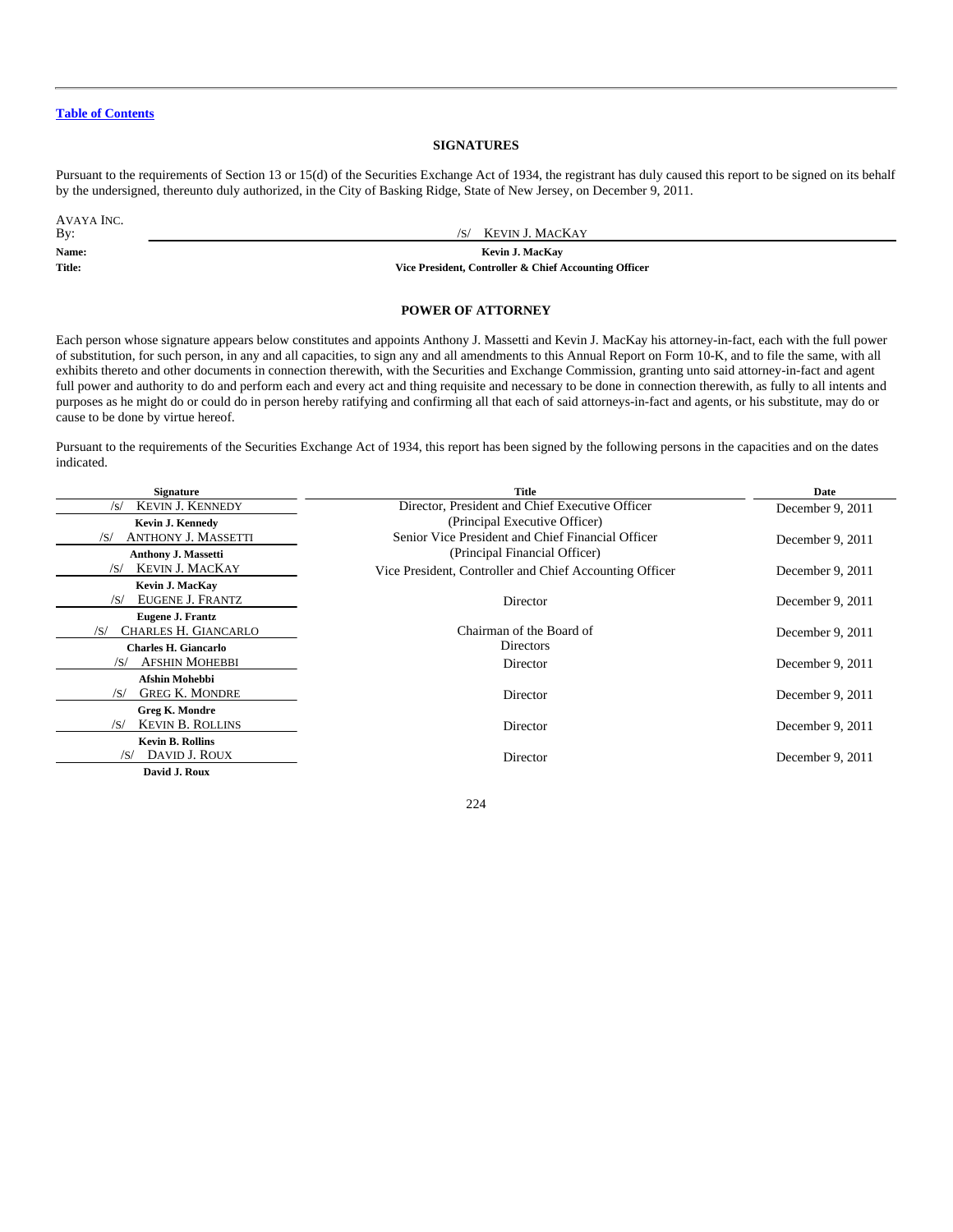The following documents are filed as Exhibits to this Annual Report on Form 10-K or incorporated by reference herein:

# **EXHIBIT INDEX**

| <b>Exhibit Number</b> | <b>Exhibit Title</b>                                                                                                                                                                                                                                                                                                                                                                                                                                                                                                                              |
|-----------------------|---------------------------------------------------------------------------------------------------------------------------------------------------------------------------------------------------------------------------------------------------------------------------------------------------------------------------------------------------------------------------------------------------------------------------------------------------------------------------------------------------------------------------------------------------|
| 3.1                   | Amended and Restated Certificate of Incorporation of Avaya Inc. (Incorporated by reference to Exhibit 3.1.1 to the Company's<br>Registration Statement on Form S-4 filed with the SEC on December 23, 2009)                                                                                                                                                                                                                                                                                                                                       |
| 3.2                   | Amended and Restated By-Laws of Avaya Inc. (Incorporated by reference to Exhibit 3.2.1 to the Company's Registration Statement<br>on Form S-4 filed with the SEC on December 23, 2009)                                                                                                                                                                                                                                                                                                                                                            |
| 4.1                   | Exchange Note Indenture, dated as of October 24, 2008, by and among Avaya Inc., the Guarantors named therein and The Bank of<br>New York Mellon, as Trustee (Incorporated by reference to Exhibit 4.1 to the Company's Registration Statement on Form S-4 filed<br>with the SEC on December 23, 2009)                                                                                                                                                                                                                                             |
| 4.2                   | Supplemental Indenture, dated as of February 19, 2010, by and among Avaya Government Solutions Inc., Integrated Information<br>Technology Corporation, AC Technologies, Inc. and The Bank of New York Mellon, as Trustee (Incorporated by reference to<br>Exhibit 4.5 to the Company's Quarterly Report on Form 10-Q filed with the SEC on May 13, 2010)                                                                                                                                                                                          |
| 4.3                   | Form of 9.75% Senior Unsecured Notes due 2015 (included in the Exchange Note Indenture filed as Exhibit 4.1)                                                                                                                                                                                                                                                                                                                                                                                                                                      |
| 4.4                   | Form of 10.125%/10.875% Senior PIK Toggle Unsecured Notes due 2015 (included in the Exchange Note Indenture filed as Exhibit<br>4.1)                                                                                                                                                                                                                                                                                                                                                                                                              |
| 4.5                   | Indenture dated February 11, 2011 by and among Avaya Inc., the Guarantors party thereto and The Bank of New York Mellon Trust<br>Company, N.A., as Trustee (Incorporated by reference to Exhibit 4.1 to the Company's Quarterly Report on Form 10-Q filed with<br>the SEC on February 14, 2011)                                                                                                                                                                                                                                                   |
| 4.6                   | Pledge and Security Agreement dated February 11, 2011 by and among Avaya Inc., certain subsidiaries of Avaya Inc. from time to<br>time party thereto and The Bank of New York Mellon Trust Company, N.A., as Collateral Agent (Incorporated by reference to<br>Exhibit 4.3 to the Company's Quarterly Report on Form 10-Q filed with the SEC on February 14, 2011)                                                                                                                                                                                |
| 4.7                   | Form of 7% Senior Secured Note due 2019 (Incorporated by reference to Exhibit 4.2 to the Company's Quarterly Report on<br>Form 10-O filed with the SEC on February 14, 2011)                                                                                                                                                                                                                                                                                                                                                                      |
| 4.8                   | Amended and Restated Registration Rights Agreement dated as of December 18, 2009, by and among Sierra Holdings Corp., TPG<br>Partners V, L.P., TPG FOF V-A, L.P., TPG FOF V-B, L.P., Silver Lake Partners II, L.P., Silver Lake Technology Investors II, L.P.,<br>Silver Lake Partners III, L.P., Silver Lake Technology Investors III, L.P., Sierra Co-Invest, LLC and Sierra Co-Invest II,<br>LLC(Incorporated by reference to Exhibit 4.11 to Avaya Holdings Corp.'s Registration Statement on Form S-1 filed with the SEC on<br>June 9, 2011) |
| 4.9                   | Senior Manager Registration and Preemptive Rights Agreement, dated as of October 26, 2007, by and among Sierra Holdings Corp.<br>and the individual members of management listed on Schedule A thereto (Incorporated by reference to Exhibit 4.12 to Avaya<br>Holdings Corp.'s Registration Statement on Form S-1 filed with the SEC on June 9, 2011)                                                                                                                                                                                             |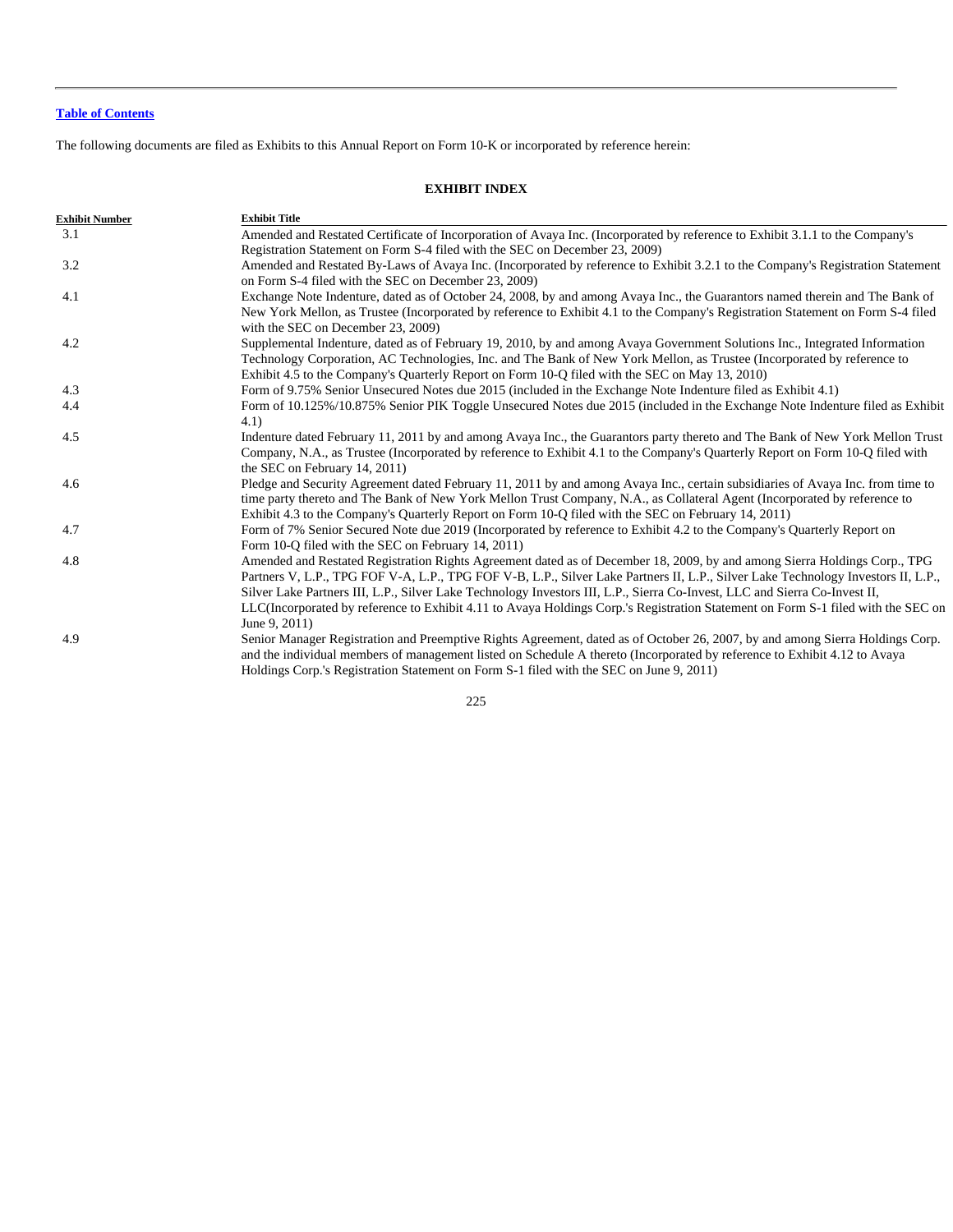| <b>Exhibit Number</b> | <b>Exhibit Title</b>                                                                                                                                                                                                                                                                                                                                                                                                                                                                                                                                                                                                                                                                                                              |
|-----------------------|-----------------------------------------------------------------------------------------------------------------------------------------------------------------------------------------------------------------------------------------------------------------------------------------------------------------------------------------------------------------------------------------------------------------------------------------------------------------------------------------------------------------------------------------------------------------------------------------------------------------------------------------------------------------------------------------------------------------------------------|
| 10.1                  | Credit Agreement, dated as of October 26, 2007, by and among Avaya Inc., as Borrower, Sierra Holdings Corp., Citibank, N.A., as<br>Administrative Agent, Swing Line Lender and L/C Issuer, the other lenders party thereto, Morgan Stanley Senior Funding, Inc., as<br>Syndication Agent, JPMorgan Chase Bank, N.A., as Documentation Agent, and Citigroup Global Markets Inc., Morgan Stanley<br>Senior Funding, Inc., and J.P. Morgan Securities Inc., as Joint Lead Arrangers and Joint Bookrunners (Incorporated by reference to<br>Exhibit 10.1 to the Company's Registration Statement on Form S-4 filed with the SEC on December 23, 2009)                                                                                 |
| 10.2                  | Amendment No. 1 to Credit Agreement, dated as of December 18, 2009, among Avaya Inc., the lenders party thereto and Citibank,<br>N.A., as Administrative Agent (Incorporated by reference to Exhibit 10.5 to the Company's Registration Statement on Form S-4 filed<br>with the SEC on December 23, 2009)                                                                                                                                                                                                                                                                                                                                                                                                                         |
| 10.3                  | Amendment No. 2 to Credit Agreement dated February 11, 2011, by and among Avaya Inc., Citibank, N.A., as Administrative<br>Agent, and each lender party thereto, amending Credit Agreement, dated as of October 26, 2007, by and among Avaya Inc., Sierra<br>Holdings Corp., Citibank, N.A., as Administrative Agent, Swing Line Lender and L/C Issuer and each lender party thereto<br>(Incorporated by reference to Exhibit 10.2 to the Company's Quarterly Report on Form 10-Q filed with the SEC on February 14,<br>2011)                                                                                                                                                                                                     |
| 10.4                  | Amended and Restated Credit Agreement dated February 11, 2011, by and among Avaya Inc., Sierra Holdings Corp., Citibank N.A.,<br>as Administrative Agent, Swing Line Lender and L/C Issuer, and each lender from time to time party thereto (Incorporated by<br>reference to Exhibit 10.3 to the Company's Quarterly Report on Form 10-Q filed with the SEC on February 14, 2011)                                                                                                                                                                                                                                                                                                                                                 |
| 10.5                  | Amendment No. 3 to Credit Agreement dated August 8, 2011, by and among Avaya Inc., Citibank, N.A., as Administrative Agent,<br>and each lender party thereto, amending the Amended and Restated Credit Agreement, dated as of February 11, 2011, by and among<br>Avaya Inc., Avaya Holdings Corp., Citibank, N.A., as Administrative Agent, Swing Line Lender and L/C Issuer and each lender<br>party thereto (Incorporated by reference to Exhibit 10.1 to the Company's Quarterly Report on Form 10-Q filed with the SEC on<br>August 11, 2011)                                                                                                                                                                                 |
| 10.6                  | Pledge and Security Agreement, dated as of October 26, 2007, by and among Avaya Inc., as Borrower, Sierra Holdings Corp.,<br>certain subsidiaries of Avaya Inc. identified therein and Citibank, N.A., as Administrative Agent (Incorporated by reference to<br>Exhibit 10.2 to the Company's Registration Statement on Form S-4 filed with the SEC on December 23, 2009)                                                                                                                                                                                                                                                                                                                                                         |
| 10.7                  | Guaranty, dated as of October 26, 2007, by and among Sierra Holdings Corp., certain subsidiaries of Avaya Inc. identified therein<br>and Citibank, N.A., as Administrative Agent (Incorporated by reference to Exhibit 10.3 to the Company's Registration Statement on<br>Form S-4 filed with the SEC on December 23, 2009)                                                                                                                                                                                                                                                                                                                                                                                                       |
| 10.8                  | Credit Agreement, dated as of October 26, 2007, by and among Avaya Inc., as Parent Borrower, the several subsidiary borrowers<br>party thereto, Sierra Holdings Corp., Citicorp USA, Inc., as Administrative Agent and Swing Line Lender, Citibank, N.A., as L/C<br>Issuer, the other lenders party thereto, Morgan Stanley Senior Funding, Inc., as Syndication Agent, JPMorgan Chase Bank, N.A., as<br>Documentation Agent, and Citigroup Global Markets Inc., Morgan Stanley Senior Funding, Inc. and J.P. Morgan Securities Inc., as<br>Joint Lead Arrangers and Joint Bookrunners (Incorporated by reference to Exhibit 10.4 to the Company's Registration Statement on<br>Form S-4 filed with the SEC on December 23, 2009) |
| 10.9                  | Amendment No. 1 to Credit Agreement, dated as of August 8, 2011, by and among Avaya Inc., the several subsidiary borrowers<br>party thereto, Citicorp USA, Inc., as Administrative Agent and the lenders party thereto, amending the Credit Agreement, dated as of<br>October 26, 2007, by and among Avaya Inc., the several subsidiary borrowers party thereto, Avaya Holdings Corp., Citicorp USA,<br>Inc., as Administrative Agent and the lenders party thereto (Incorporated by reference to Exhibit 10.2 to the Company's Quarterly<br>Report on Form 10-Q filed with the SEC on August 11, 2011)                                                                                                                           |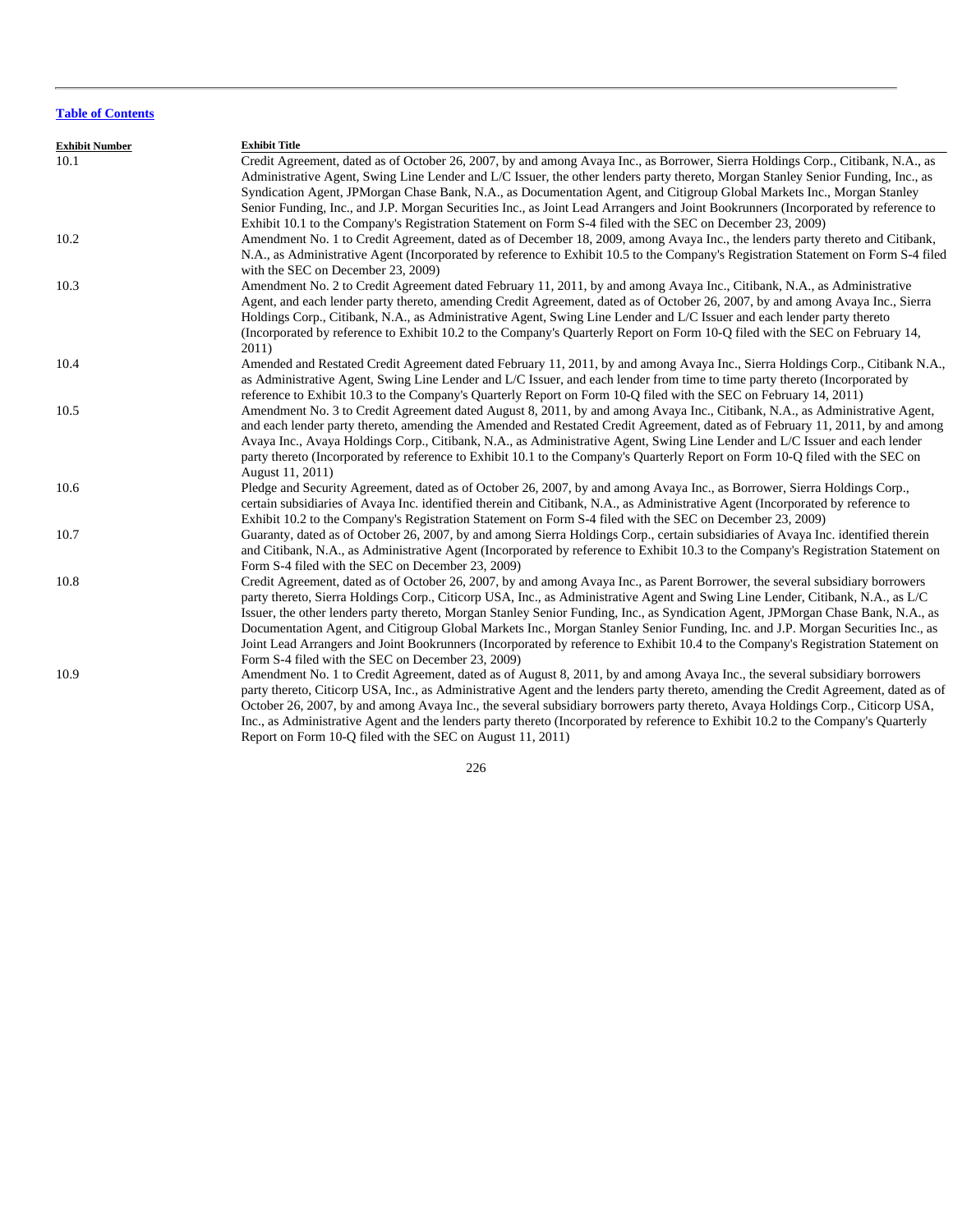| <b>Exhibit Number</b> | <b>Exhibit Title</b>                                                                                                                                                                                                                                                                                                                                                                       |
|-----------------------|--------------------------------------------------------------------------------------------------------------------------------------------------------------------------------------------------------------------------------------------------------------------------------------------------------------------------------------------------------------------------------------------|
| 10.10                 | Pledge and Security Agreement, dated as of October 26, 2007, by and among Avaya Inc., as Parent Borrower, Sierra Holdings Corp.,<br>certain subsidiaries of Avaya Inc. identified therein, as Subsidiary Borrowers and Citicorp USA, Inc., as Administrative Agent<br>(Incorporated by reference to Exhibit 10.6 to the Company's Registration Statement on Form S-4 filed with the SEC on |
|                       | December 23, 2009)                                                                                                                                                                                                                                                                                                                                                                         |
| 10.11                 | Guaranty, dated as of October 26, 2007, by and among Sierra Holdings Corp., certain subsidiaries of Avaya Inc. from time to time<br>party thereto and Citicorp USA, Inc., as Administrative Agent (Incorporated by reference to Exhibit 10.7 to the Company's<br>Registration Statement on Form S-4 filed with the SEC on December 23, 2009)                                               |
| 10.12                 | Executive Employment Agreement, dated as of December 22, 2008, by and among Kevin J. Kennedy, Avaya Inc. and Sierra                                                                                                                                                                                                                                                                        |
|                       | Holdings Corp. (Incorporated by reference to Exhibit 10.8 to the Company's Registration Statement on Form S-4 filed with the SEC<br>on December 23, 2009)                                                                                                                                                                                                                                  |
| 10.13                 | Amendment to Executive Employment Agreement, dated October 12, 2009 among Kevin J. Kennedy, Avaya Inc. and Sierra<br>Holdings Corp. (Incorporated by reference to Exhibit 10.9 to the Company's Registration Statement on Form S-4 filed with the SEC<br>on December 23, 2009)                                                                                                             |
| 10.14                 | Avaya Inc. Involuntary Separation Plan for Senior Officers, as amended (Incorporated by reference to Exhibit 10.10 to the<br>Company's Registration Statement on Form S-4 filed with the SEC on December 23, 2009)                                                                                                                                                                         |
| 10.15                 | Form of Indemnity Agreement between Sierra Holdings Corp., Avaya Inc. and certain directors of the Registrant (Incorporated by<br>reference to Exhibit 10.11 to the Company's Registration Statement on Form S-4 filed with the SEC on December 23, 2009)                                                                                                                                  |
| 10.16                 | Form of Indemnity Agreement between Sierra Holdings Corp., Avaya Inc. and certain officers of the Registrant (Incorporated by<br>reference to Exhibit 10.12 to the Company's Registration Statement on Form S-4 filed with the SEC on December 23, 2009)                                                                                                                                   |
| 10.17                 | Avaya Inc. Savings Restoration Plan, as amended (Incorporated by reference to Exhibit 10.13 to the Company's Registration<br>Statement on Form S-4 filed with the SEC on December 23, 2009)                                                                                                                                                                                                |
| 10.18                 | Avaya Inc. Short Term Incentive Plan (Incorporated by reference to Exhibit 10.14 to the Company's Registration Statement on<br>Form S-4 filed with the SEC on December 23, 2009)                                                                                                                                                                                                           |
| 10.19                 | Management Services Agreement, dated as of October 2, 2007, by and among Sierra Holdings Corp., Avaya Inc. (as successor by<br>merger to Sierra Merger Corp.), TPG Capital, L.P. and Silver Lake Management Company III, L.L.C. (Incorporated by reference to<br>Exhibit 10.15 to the Company's Registration Statement on Form S-4 filed with the SEC on December 23, 2009)                |
| 10.20                 | Retention agreement dated February 3, 2009 between Avaya Inc. and James Chirico (Incorporated by reference to Exhibit 10.16 to<br>the Company's Registration Statement on Form S-4 filed with the SEC on December 23, 2009)                                                                                                                                                                |
| 10.21                 | Separation Agreement and General Release, dated as of July 1, 2010, between Avaya Inc. and Todd Abbott (Incorporated by<br>reference to Exhibit 10.1 to the Company's Current Report on Form 8-K filed with the SEC on July 1, 2010)                                                                                                                                                       |
| 10.22                 | Sierra Holdings Corp. Amended and Restated 2007 Equity Incentive Plan (Incorporated by reference to Exhibit 10.2 to the<br>Company's Current Report on Form 8-K filed with the SEC on July 1, 2010)                                                                                                                                                                                        |
| 10.23                 | Form of Sierra Holdings Corp. Amended and Restated 2007 Equity Incentive Plan Restricted Stock Unit Award Agreement<br>(Incorporated by reference to Exhibit 10.3 to the Company's Current Report on Form 8-K filed with the SEC on July 1, 2010)                                                                                                                                          |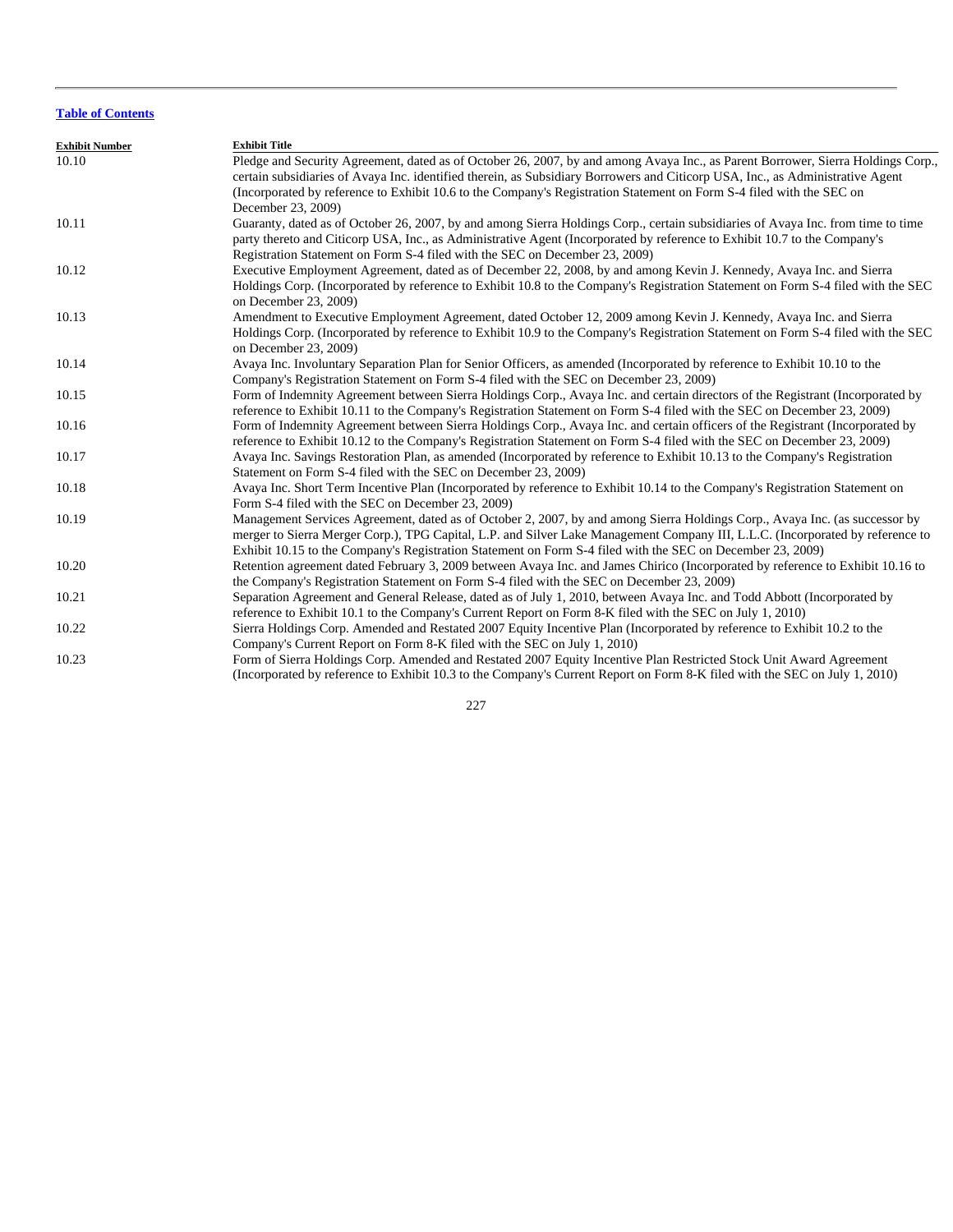| <b>Exhibit Number</b> | <b>Exhibit Title</b>                                                                                                              |
|-----------------------|-----------------------------------------------------------------------------------------------------------------------------------|
| 10.24                 | Form of Sierra Holdings Corp. Amended and Restated 2007 Equity Incentive Plan Stock Option Award Agreement for Senior Vice        |
|                       | Presidents and Vice Presidents (Incorporated by reference to Exhibit 10.4 to the Company's Current Report on Form 8-K filed with  |
|                       | the SEC on July 1, 2010)                                                                                                          |
| 10.25                 | Avaya Inc. Executive Committee 2011-2013 Performance Recognition Plan (Incorporated by reference to Exhibit 10.1 to the           |
|                       | Company's Quarterly Report on Form 10-Q filed with the SEC on May 12, 2011)                                                       |
| 10.26                 | Form of Award Agreement for the Avaya Inc. Executive Committee 2011-2013 Performance Recognition Plan (Incorporated by            |
|                       | reference to Exhibit 10.2 to the Company's Quarterly Report on Form 10-Q filed with the SEC on May 12, 2011)                      |
| 10.27                 | Management Stockholders' Agreement, dated as of October 26, 2007, by and among Sierra Holdings Corp., the Majority                |
|                       | Stockholders (as defined therein) and the individuals listed on Schedule A thereto (Incorporated by reference to Exhibit 10.25 to |
|                       | Avaya Holdings Corp.'s Registration Statement on Form S-1 filed with the SEC on June 9, 2011)                                     |
| 10.28                 | Form of Award Agreement for 2012 Sales Incentive Program*                                                                         |
| 21.1                  | List of Subsidiaries*                                                                                                             |
| 31.1                  | Certification of Kevin J. Kennedy pursuant to Section 302 of the Sarbanes-Oxley Act of 2002*                                      |
| 31.2                  | Certification of Anthony J. Massetti pursuant to Section 302 of the Sarbanes-Oxley Act of 2002*                                   |
| 32.1                  | Certification of Kevin J. Kennedy pursuant to Section 906 of the Sarbanes-Oxley Act of 2002*                                      |
| 32.2                  | Certification of Anthony J. Massetti pursuant to Section 906 of the Sarbanes-Oxley Act of 2002*                                   |
| 101                   | The following materials from Avaya Inc.'s Annual Report on Form 10-K for the year ended September 30, 2011, formatted in XBRL     |
|                       | (eXtensible Business Reporting Language); (i) Consolidated Balance Sheets at September 30, 2011 and September 30, 2010,           |
|                       | (ii) Consolidated Statements of Operations for the fiscal years ended September 30, 2011, 2010 and 2009, (iii) Consolidated       |
|                       | Statements of Cash Flows for the fiscal years ended September 30, 2011, 2010 and 2009, (iv) Consolidated Statements of Changes in |
|                       | Stockholder's Equity (Deficiency) for the fiscal years ended September 30, 2011, 2010 and 2009, and (v) Notes to Consolidated     |
|                       | Financial Statements**                                                                                                            |

\* Filed herewith.<br>\*\* Pursuant to Rul

Pursuant to Rule 406 T of Regulation S-T, the Interactive Data Files on Exhibit 101 hereto are deemed not filed or part of a registration statement or prospectus for purposes of Sections 11 or 12 of the Securities Act of 1933, as amended, are deemed not filed for purposes of Section 18 of the Securities and Exchange Act of 1934, as amended, and otherwise are not subject to liability under those Sections.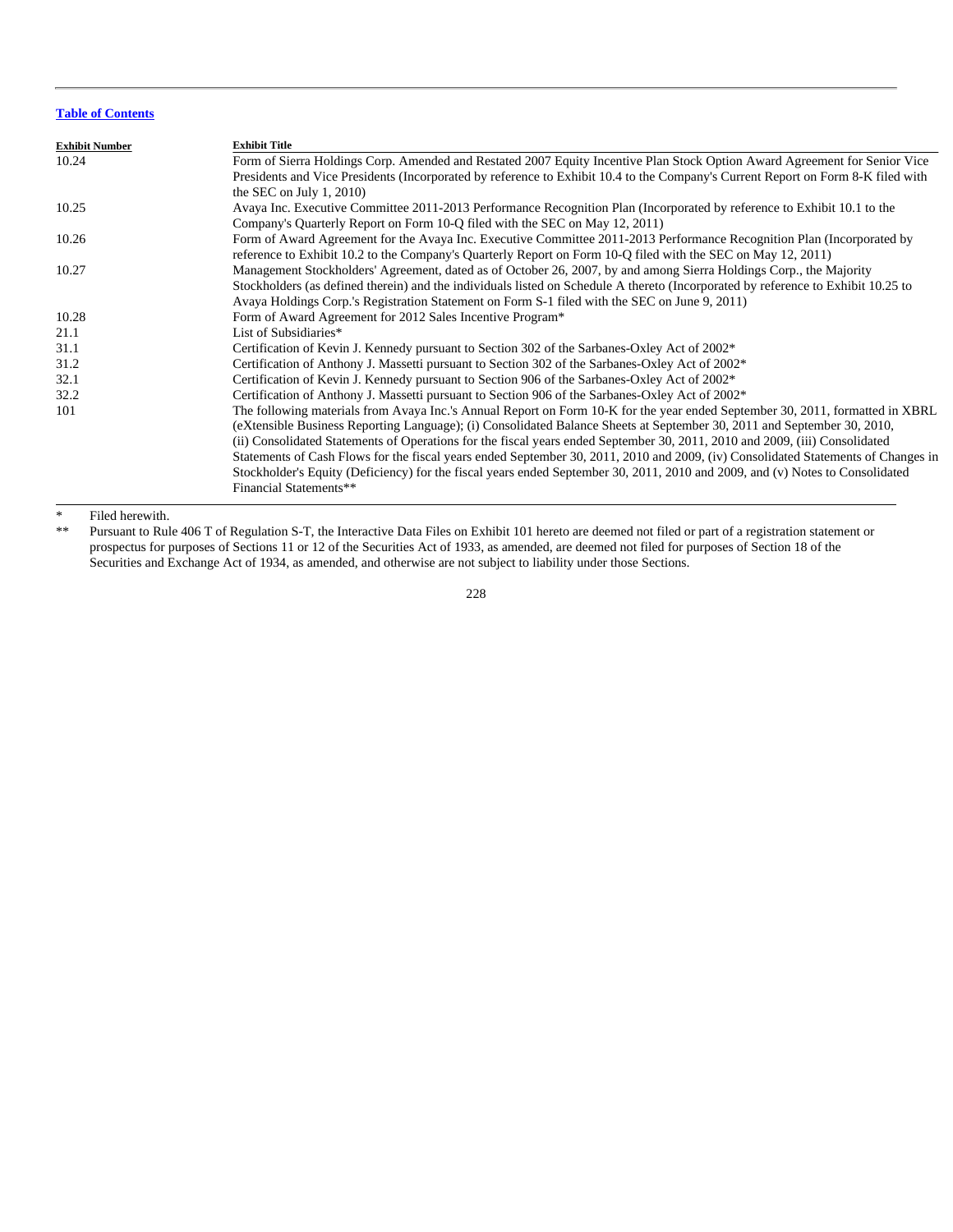## **AVAYA HOLDINGS CORP. AMENDED AND RESTATED 2007 EQUITY INCENTIVE PLAN**

Restricted Stock Unit Award Agreement

Avaya Holdings Corp. c/o Avaya Inc. 211 Mt. Airy Road Basking Ridge, New Jersey 07920

Attn: Director, Executive Compensation and Benefits

Ladies and Gentlemen:

The undersigned (i) acknowledges that the undersigned has received an award (the "Award") of restricted stock units (the "Units") governed by the terms of the Avaya Holdings Corp. Amended and Restated 2007 Equity Incentive Plan (the "Plan"), subject to the terms set forth below and in the Plan, which is incorporated herein by reference; and (ii) agrees with Avaya Holdings Corp. (the "Company") as follows:

- 1. *Preliminary Matters*. Not later than upon the execution of this Agreement and effective as of the date hereof, the undersigned has executed and become a party to the Management Stockholders' Agreement, dated October 26, 2007 by and among the Company and certain stockholders of the Company (the "Stockholders' Agreement"), by and among the Company and certain stockholders of the Company.
- 2. *Effective Date*. Subject to the undersigned's execution of the documents referenced in Section 1 above, the grant date for the Award is December 6, 2011.
- 3. *Shares Subject to Award*. The Award consists of the right to receive, on the terms set forth herein and in the Plan and except as otherwise provided in Section 5 below, one share (a "Share") of common stock, par value \$.001 per share, of the Company ("Stock") with respect to each Unit forming part of the Award. Subject to Section 5 and subject to adjustment pursuant to Section 7 of the Plan, the Award covers up to Units.
- 4. *Meaning of Certain Terms*. Except as otherwise expressly provided, all terms used herein shall have the same meaning as in the Plan.
- 5. *Delivery of Shares*.
	- a. *Vesting*. Units that are allocated to undersigned upon achievement of the performance metrics set forth in Schedule I hereto shall vest and become non-forfeitable on December 6, 2013; provided, however, that vesting shall accelerate upon the earlier occurrence of one of the events described in Section 5.b.i, iii, iv or v below. Notwithstanding the preceding sentence, in the event (i) the undersigned voluntarily terminates employment without Good Reason or (ii) the undersigned's employment is terminated for Cause, any Units that are unvested as of the date of termination shall be forfeited and cancelled.
	- b. *Distribution.* With respect to each vested Unit and subject to adjustment pursuant to Section 7 of the Plan, the Company shall deliver one Share on, or within thirty (30) days before or after, the earliest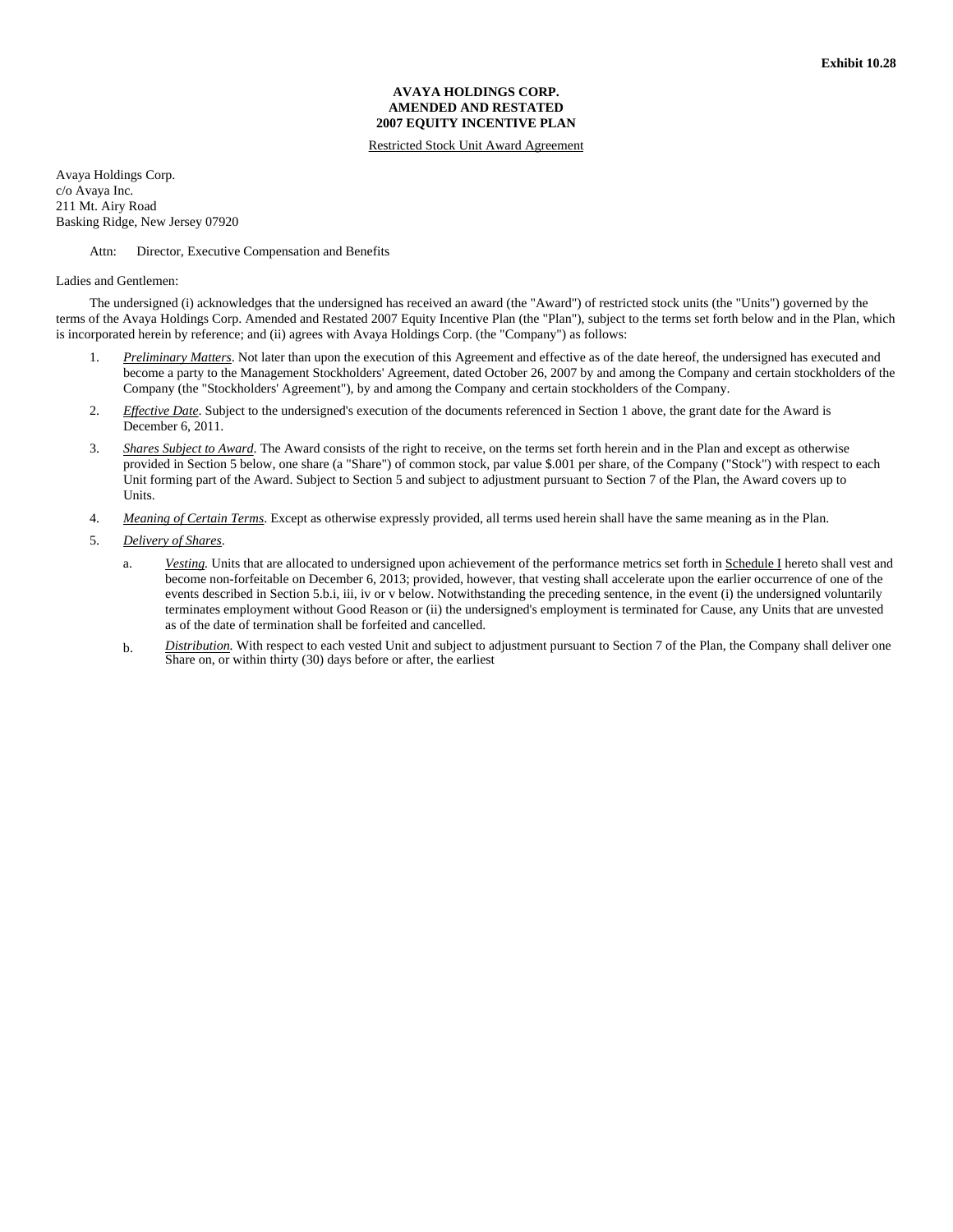of (i) an event that is both a "change in control event" (as defined in Treas. Reg. § 1.409A-3(i)(5)(i)) and a "change in control" in which the Company or its business is acquired that also constitutes a Transfer by the Majority Stockholders of Control of Parent (each such capitalized term as defined in the Management Stockholders' Agreement) (such event, a "Change in Control"), (ii) December 6, 2016, (iii) the undersigned's death or Disability, (iv) termination of the undersigned's employment without Cause or (v) the undersigned's voluntary termination of employment for Good Reason.

- 6. *Effect of Covered Transaction*. In the event a Covered Transaction that is not a Change in Control occurs prior to December 6, 2016, the Units, unless previously paid pursuant to Section 5 above, and unless assumed in the transaction, shall automatically be converted into the right to receive from the surviving or acquiring entity (or, if so arranged by the Administrator, from an affiliate thereof), on the same payment schedule as is specified in Section 5 above and otherwise subject to the terms and conditions of this Award, cash (or, in the Administrator's discretion, securities or other property, including Stock) on a basis that in the Administrator's judgment as closely as possible under the circumstances, and on a basis that complies with the requirements of Section 409A, effectuates the intent of the Award, adjusted in such manner as the Administrator shall have prescribed prior to the Covered Transaction for notional interest or other notional investment experience for the period between the Covered Transaction and payment.
- 7. *Dividends, etc*. If while the undersigned still holds the Award and prior to delivery of any Shares under the Award, the Company makes a dividend or other distribution with respect to the Stock, the undersigned shall be entitled, subject to withholding of tax by the Company pursuant to Section 8 below, to a payment in lieu of such dividend or other distribution (which in-lieu-of payment shall be in cash to the extent the dividend or other distribution was in cash, and otherwise in such form as the Administrator shall determine) equal on a per-Share amount to the per-Share amount of the dividend or other distribution paid by the Company with respect to one Share of outstanding Stock.
- 8. *Certain Tax Matters*. The undersigned expressly acknowledges that because the Award consists of an unfunded and unsecured promise by the Company to deliver Shares in the future, subject to the terms hereof, it is not possible to make a so-called "83(b) election" with respect to the Award. The undersigned also expressly acknowledges that the undersigned (i) is subject to FICA tax upon the distribution of the Units underlying the Award and will promptly pay to the Company, upon demand, the full amount of such tax unless the Company determines instead that it will withhold such tax from other payments owed to the undersigned, and (ii) will be subject to income tax and related withholding requirements with respect to the Award at such time as cash or property is delivered with respect to the Award (unless required to include amounts in income prior thereto by reason of Section 409A or otherwise). The undersigned agrees that the undersigned's rights hereunder are subject to the undersigned promptly paying to the Company in cash (or by such other means as may be acceptable to the Company in its discretion, including, as the Administrator so determines) all taxes required to be withheld in connection with the Award.
- 9. *Governing Law*. This Agreement and all claims arising out of or based upon this Agreement or relating to the subject matter hereof shall be governed by and construed in accordance with the domestic substantive laws of the State of Delaware without giving effect to any choice or conflict of laws provision or rule that would cause the application of the domestic substantive laws of any other jurisdiction.
- 10. *Timely Execution of Award Agreement*. This Agreement must be executed by the recipient in order for any award to be received hereunder. In the event that the award recipient fails to execute this Agreement within sixty (60) days of presentation of the agreement by the Company, the Company reserves the right to revoke the award offer in its sole discretion.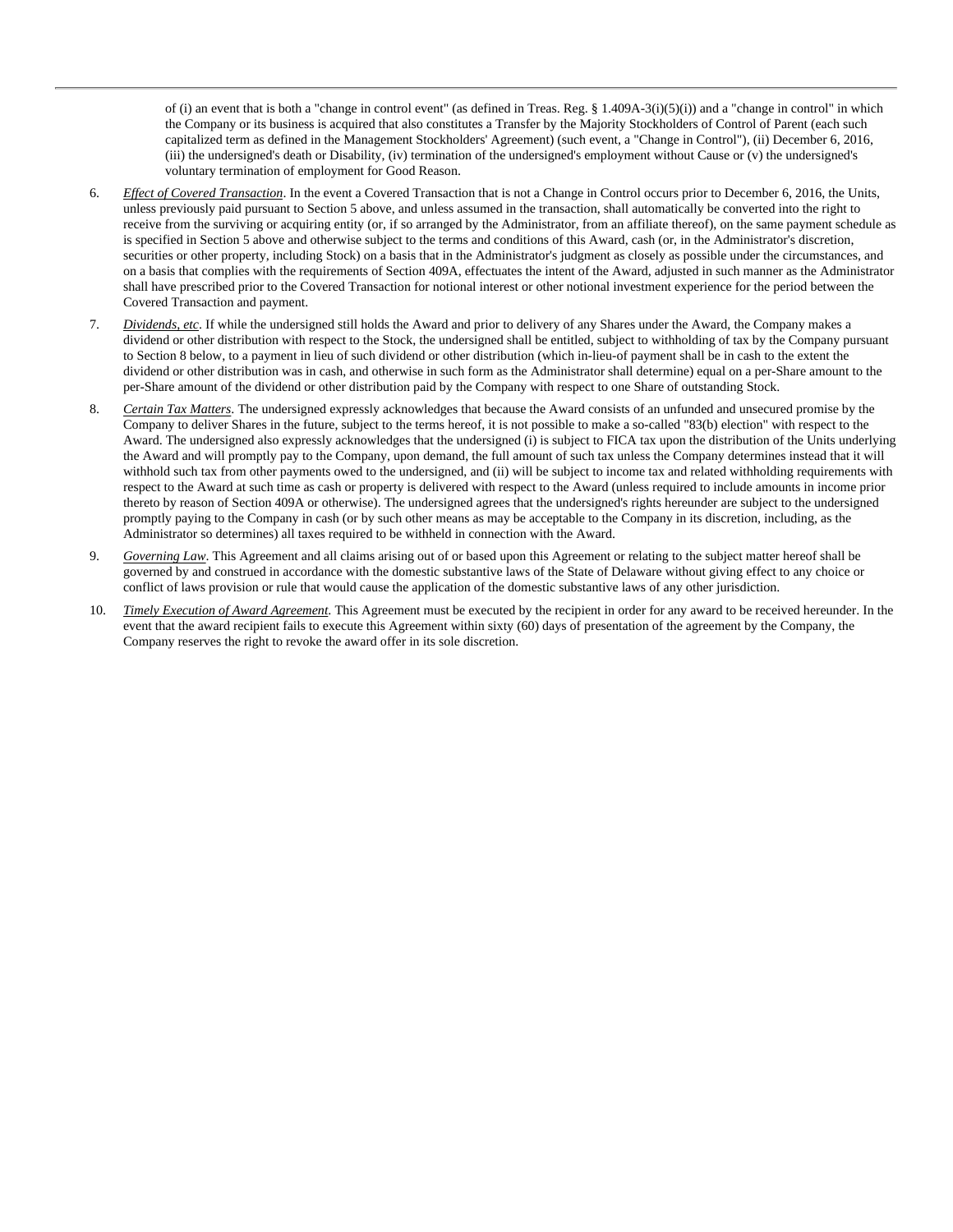Very truly yours,

# **[Recipient's Name]**

Dated:  $, 20$ 

The foregoing Restricted Stock Unit Award Agreement is hereby accepted: **AVAYA HOLDINGS CORP.**

**By**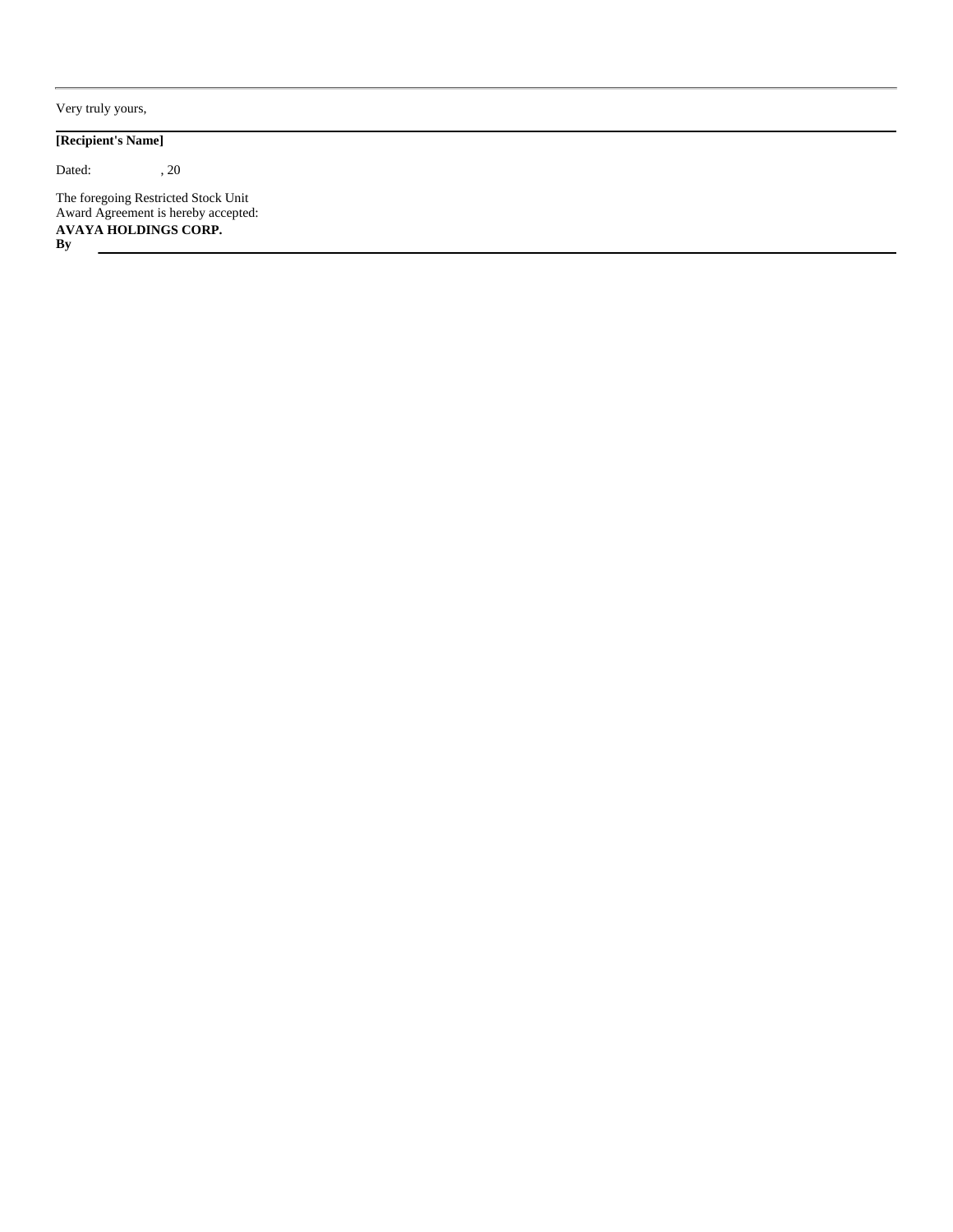## **Schedule I**

**Recipient Name:** Units covered by Award: (the "Target Units")

**Recipient's Theater:** (the "Applicable Theater")  $\qquad \qquad$  (the "Applicable Theater")

**Recipient's actual allocation of Units shall be determined based upon both (a) Avaya Inc.'s achievement of specified revenue thresholds during each of the first half of Fiscal Year 2012 and the second half of Fiscal Year 2012, and (b) performance by the Applicable Theater as measured against five performance gateways specified below.**

## **I. Semi-annual Revenue Targets:**

- a. In order for any Units to be awarded during the first half of Fiscal Year 2012, Avaya Inc.'s revenue for the first six months of Fiscal Year 2012 must equal or exceed \$
- b. In order for any Units to be awarded during the second half of Fiscal Year 2012, Avaya Inc.'s revenue for the last six months of Fiscal Year 2012 must equal or exceed \$

## **II. Performance Gateways in the Applicable Theater**

- a. Set forth below are five metrics, or performance gateways, against which Recipient will be measured in order to be awarded Units. Assuming Avaya Inc. achieves the revenue target set forth in Section I. above during the applicable semiannual period, Recipient shall be awarded Units with respect to such period as follows:
	- i. In the event that the Applicable Theater meets or exceeds three of the five performance gateways during the applicable semiannual period, Recipient shall be awarded 25% of the Target Units.
	- ii. In the event that the Applicable Theater meets or exceeds five of the five performance gateways during the applicable semiannual period, Recipient shall be awarded 50% of the Target Units.

## **PERFORMANCE GATEWAYS**

| <b>Focus Area</b> | 1 <sup>3</sup> Half Target | $2nd$ Half Target |
|-------------------|----------------------------|-------------------|
|                   |                            |                   |
|                   |                            |                   |
|                   |                            |                   |
|                   |                            |                   |
|                   |                            |                   |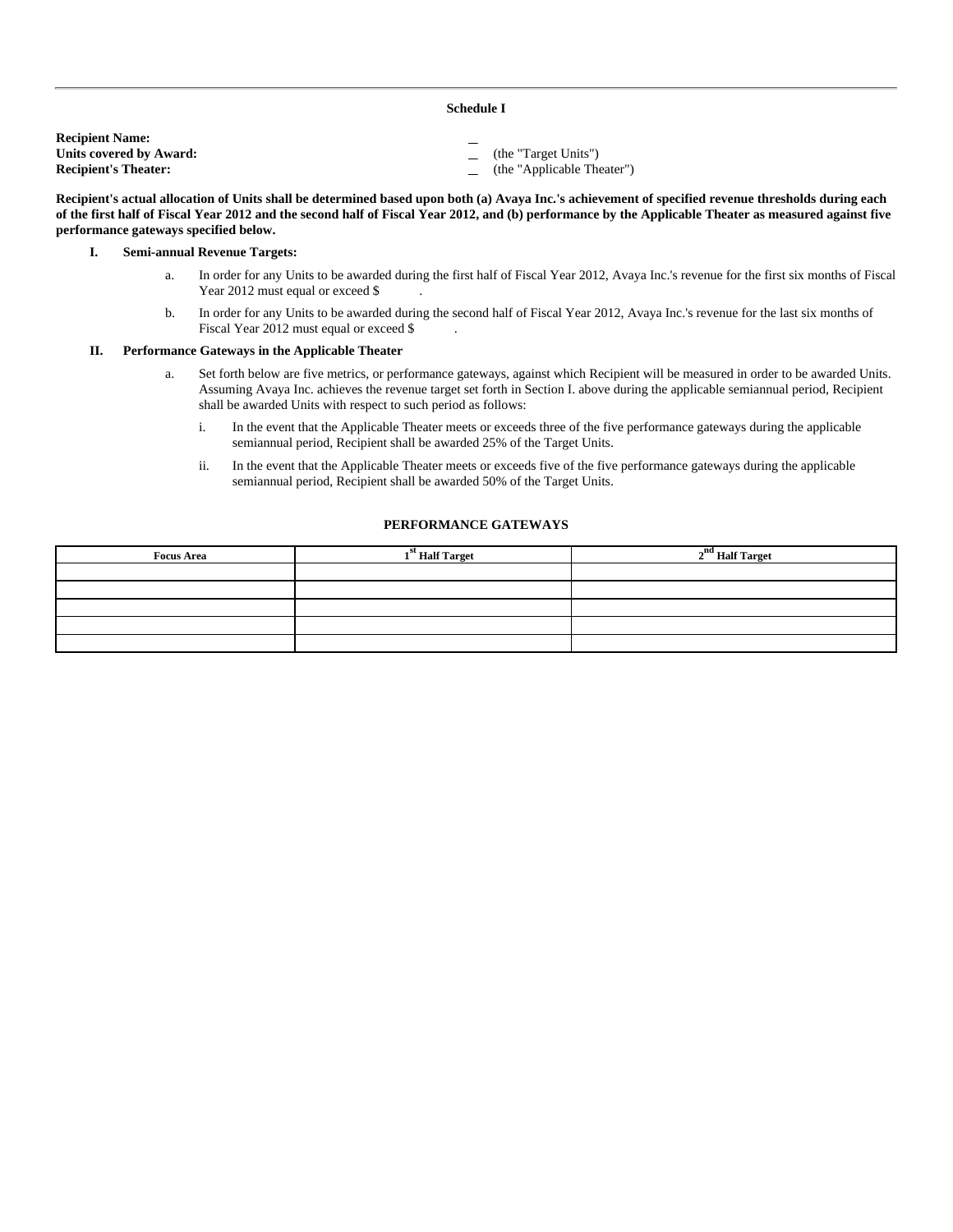## **AVAYA INC. Subsidiaries of the Registrant**

| <b>Company Name</b>                               | <b>Jurisdiction/State of Incorporation/Formation</b> |
|---------------------------------------------------|------------------------------------------------------|
| 3102455 Nova Scotia Company                       | Canada                                               |
| AC Technologies Inc.                              | Delaware                                             |
| Aurix Limited                                     | United Kingdom                                       |
| Avaya Argentina S.R.L.                            | Argentina                                            |
| Avaya Asset Management GmbH & Co. KG              | Germany                                              |
| Avaya Australia Pty LTD.                          | Australia                                            |
| Avaya Austria GmbH                                | Austria                                              |
| Avaya Belgium SPRL                                | Belgium                                              |
| Avaya Beteiligungs GmbH                           | Germany                                              |
| Avaya Brasil LTDA.                                | <b>Brazil</b>                                        |
| Avaya CALA Inc.                                   | Delaware                                             |
| Avaya Canada Corp.                                | Canada                                               |
| Avaya Capital Ireland (Ireland Inc.)              | Ireland                                              |
| Avaya Capital Ireland (UK Inc.)                   | England & Wales                                      |
| Avaya Chile Limitada                              | Chile                                                |
| Avaya (China) Communication Co. Ltd.              | China                                                |
| Avaya CIS LLC                                     | <b>Russian Federation</b>                            |
| Avaya Communication de Colombia S.A.              | Colombia                                             |
| Avaya Communication de Mexico S.A. de C.V.        | Mexico                                               |
| Avaya Communication Israel Ltd.                   | Israel                                               |
| Avaya Comunicación España S.L.U.                  | Spain                                                |
| Avaya Cyprus Investments Limited                  | Cyprus                                               |
| Avaya Czech Republic s.r.o.                       | Czech Republic                                       |
| Avaya d.o.o.                                      | Croatia                                              |
| Avaya d.o.o. in liquidation                       | Slovenia                                             |
| Avaya (Dalian) Intelligent Communication Co. Ltd. | China                                                |
| Avaya Denmark ApS                                 | Denmark                                              |
| Avaya Deutschland GmbH                            | Germany                                              |
| Avaya Dutch Holdco B.V.                           | Netherlands                                          |
| Avaya ECS Limited                                 | England & Wales                                      |
| Avaya Egypt LLC                                   | Egypt                                                |
| Avaya EMEA Ltd.                                   | Delaware                                             |
| Avaya EMEA Ltd. (Greece Branch)                   | Delaware                                             |
| Avaya EMEA Ltd. (Portugal Branch)                 | Delaware                                             |
| Avaya EMEA Ltd. (Saudi Arabia Branch)             | Delaware                                             |
| Avaya EMEA Ltd. (South Africa Branch)             | Delaware                                             |
| Avaya Enterprises Ireland Limited                 | Ireland                                              |
| Avaya Enterprises S.R.L.                          | Romania                                              |
| Avaya Federal Solutions, Inc.                     | Delaware                                             |
| Avaya Finland Oy                                  | Finland                                              |
| Avaya France SAS                                  | France                                               |
| Avaya GCM Sales Limited                           | Ireland                                              |
| Avaya German Holdco GmbH                          | Germany                                              |
| Avaya Germany GmbH                                | Germany                                              |
| Avaya (Gibraltar) Investments Limited             | Gibraltar                                            |
| Avaya GmbH & Co. KG                               | Germany                                              |
| Avaya Government Solutions Inc.                   | Delaware                                             |
| Avaya Holding EMEA BV                             | Netherlands                                          |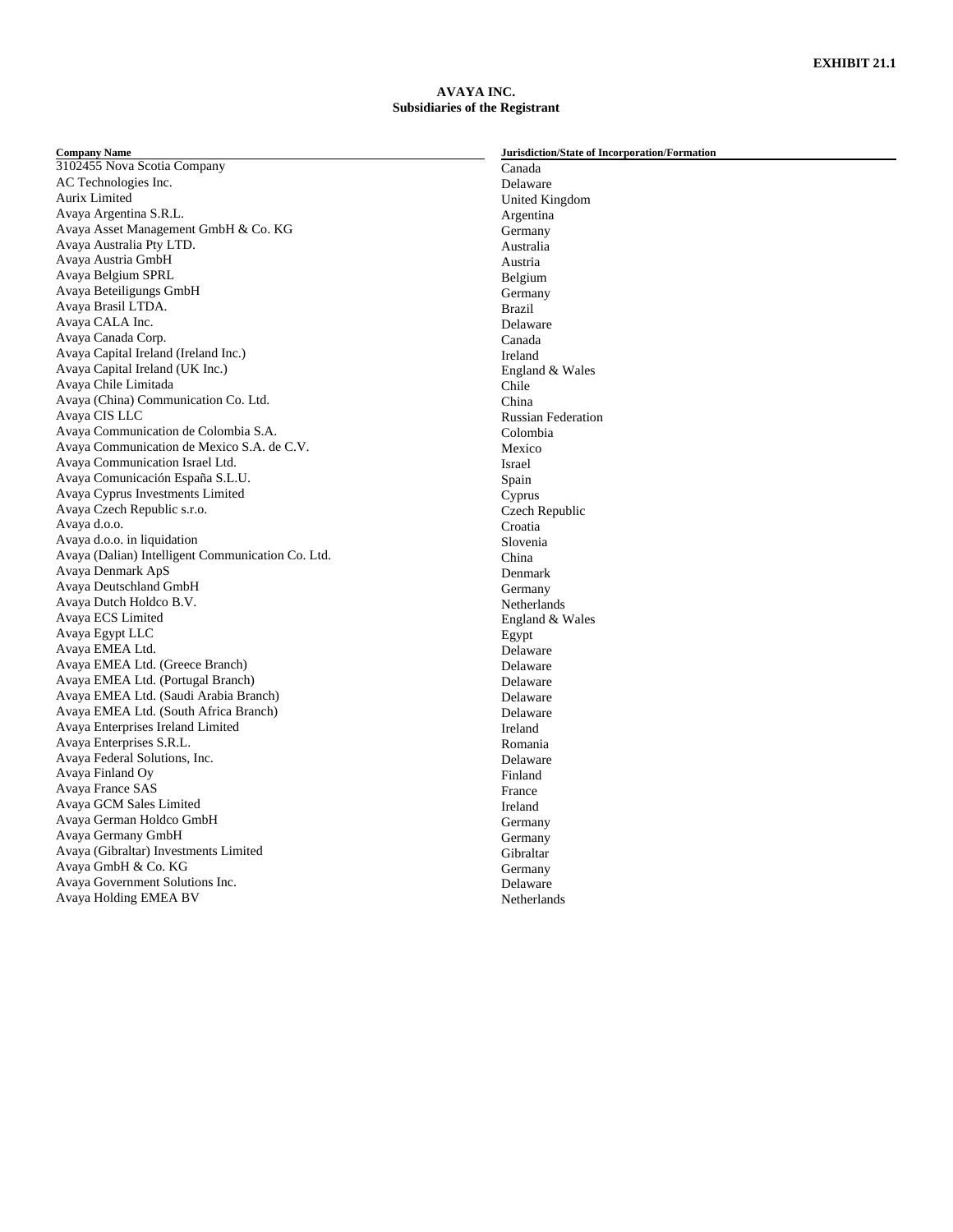| <b>Company Name</b>                                              | Jurisdiction/State of Incorporation/Formation |
|------------------------------------------------------------------|-----------------------------------------------|
| Avaya Holdings Limited                                           | Ireland                                       |
| Avaya Holdings LLC                                               | Delaware                                      |
| Avaya Holdings Two, LLC                                          | Delaware                                      |
| Avaya Hong Kong Company Limited                                  | Hong Kong                                     |
| Avaya Hungary Ltd./Avaya Hungary Communication Limited Liability |                                               |
| Company                                                          | Hungary                                       |
| Avaya India (SEZ) Pvt Ltd                                        | India                                         |
| Avaya India Private Limited                                      | India                                         |
| Avaya Integrated Cabinet Solutions Inc.                          | Delaware                                      |
| Avaya International Enterprises Ltd.                             | Ireland                                       |
| Avaya International Enterprises Ltd. (Swiss Branch)              | Ireland                                       |
| Avaya International Sales Limited                                | Ireland                                       |
| Avaya International Sales Limited (Moscow Branch)                | Ireland                                       |
| Avaya Ireland Limited                                            | Ireland                                       |
| Avaya Italia S.p.A.                                              | Italy                                         |
| Avaya (Japan) Ltd.                                               | Japan                                         |
| Avaya Korea Ltd.                                                 | Korea, Republic Of                            |
| Avaya Limited                                                    | England & Wales                               |
| Avaya Luxembourg Investments S.a.r.l.                            | Luxembourg                                    |
| Avaya Luxembourg Sarl                                            | Luxembourg                                    |
| Avaya Macau Limitada                                             | China                                         |
| Avaya (Malaysia) Sdn. Bhd.                                       | Malaysia                                      |
| Avaya Management Services Inc.                                   | Delaware                                      |
| Avaya Mauritius Ltd                                              | Mauritius                                     |
| Avaya Nederland B.V.                                             | Netherlands                                   |
| Avaya Nederland B.V.-Kazakhstan Rep. Office                      | Netherlands                                   |
| Avaya Nederland B.V.—Turkey Rep. Office                          | Netherlands                                   |
| Avaya Nederland B.V.-U.A.E. Branch                               | Netherlands                                   |
| Avaya Nederland B.V.-Ukraine Rep. Office                         | Netherlands                                   |
| Avaya Nederland BV-Oman Rep. Office                              | Netherlands                                   |
| Avaya New Zealand Limited                                        | New Zealand                                   |
| Avaya Norway AS                                                  | Norway                                        |
| Avaya Panama Ltda.                                               | Panama                                        |
| Avaya Peru S.R.L.                                                | Peru                                          |
| Avaya Philippines, Inc.                                          | Philippines                                   |
| Avaya Poland Sp. z.o.o.                                          | Poland                                        |
| Avaya Puerto Rico, Inc.                                          | Puerto Rico                                   |
| Avaya Real Estate Management GmbH                                | Germany                                       |
| Avaya Sales Limited                                              | Ireland                                       |
| Avaya Singapore Pte Ltd                                          | Singapore                                     |
| Avaya Slovakia s.r.o.                                            | Slovakia                                      |
| Avaya Sweden AB                                                  | Sweden                                        |
| Avaya Switzerland GmbH                                           | Switzerland                                   |
| Avaya UK                                                         | England & Wales                               |
| Avaya UK Holdings Limited                                        | England & Wales                               |
| Avaya Venezuela S.R.L.                                           | Venezuela                                     |
| Avaya Verwaltungs GmbH                                           | Germany                                       |
| Avaya World Services Inc.                                        | Delaware                                      |
| Integrated Information Technology Corporation                    | Illinois                                      |
| Konftel AB                                                       | Sweden                                        |
| Konftel Germany GmbH                                             | Germany                                       |
| Konftel Ltd.                                                     |                                               |
| Konftel SAS                                                      | United Kingdom<br>France                      |
|                                                                  |                                               |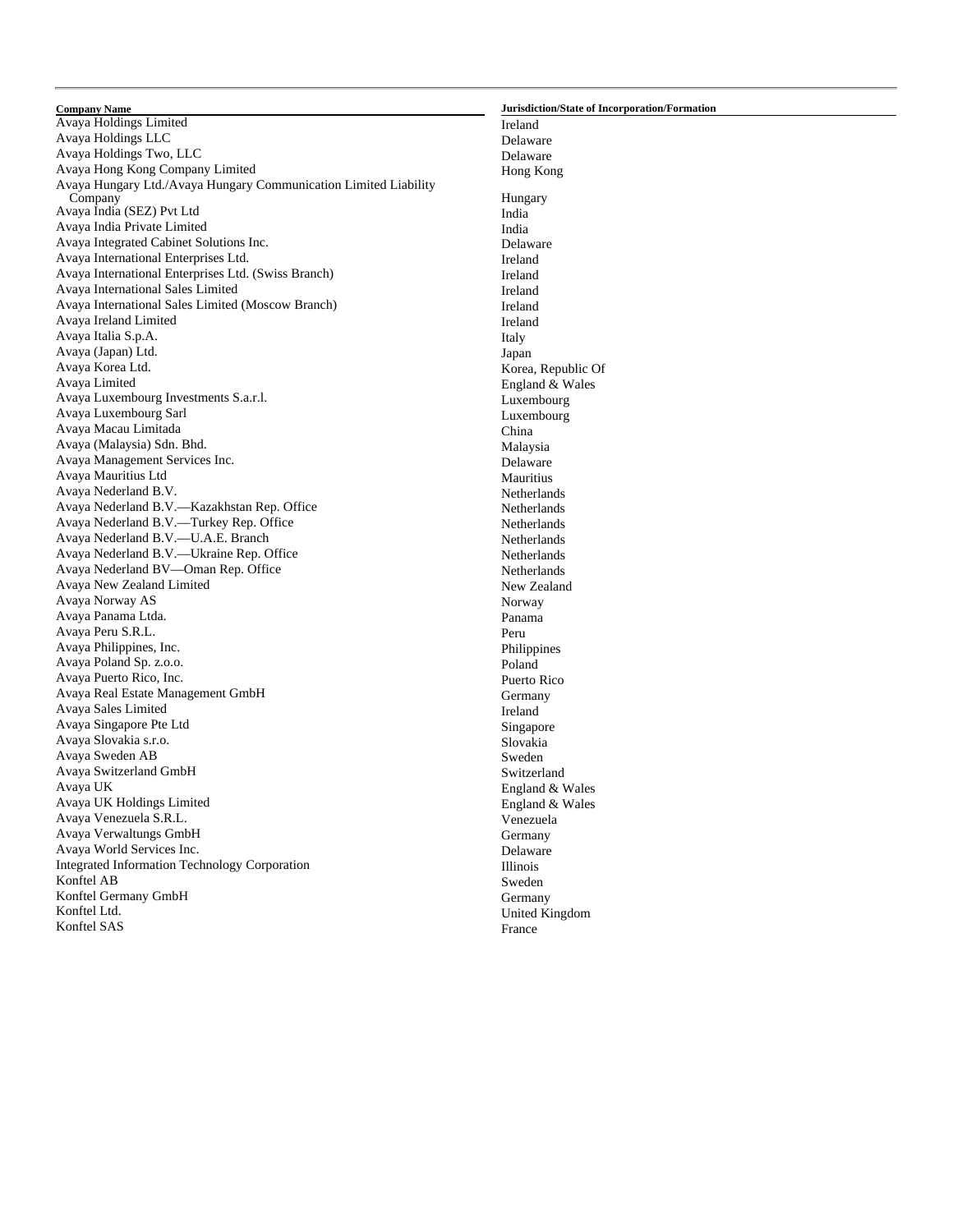| <b>Company Name</b>                          | Jurisdiction/State of Incorporation/Formation |
|----------------------------------------------|-----------------------------------------------|
| Konftel, Inc.                                | <b>Illinois</b>                               |
| Mosaix Limited                               | England & Wales                               |
| Network Alchemy Ltd.                         | England & Wales                               |
| Nimcat Networks General Partnership          | Canada                                        |
| Octel Communications LLC                     | Delaware                                      |
| Octel Communications Ltd.                    | England & Wales                               |
| Octel Communications Services Ltd.           | England & Wales                               |
| P.T. Avaya Indonesia                         | Indonesia                                     |
| Persony, Inc.                                | Delaware                                      |
| PT Sierra Communication Indonesia            | Indonesia                                     |
| Rhetorex Europe Ltd.                         | England & Wales                               |
| Sierra Asia Pacific Inc.                     | Delaware                                      |
| Sierra Asia Pacific Inc. (Taiwan Branch)     | Delaware                                      |
| Sierra Asia Pacific Inc. (Thailand Branch)   | Delaware                                      |
| Sierra Communication International LLC       | Delaware                                      |
| Sipera Systems Asia Pte. Ltd                 | Singapore                                     |
| Sipera Systems Private Limited*              | India                                         |
| Sipera Systems Uk Limited                    | United Kingdom                                |
| Soundlogic Acquisition ULC                   | Canada                                        |
| Spectel (UK) Limited                         | England & Wales                               |
| Spectel Limited                              | Ireland                                       |
| <b>Spectel Operations Limited</b>            | Ireland                                       |
| Spectel Research Limited                     | Ireland                                       |
| <b>Spectel Systems Limited</b>               | Ireland                                       |
| Technology Corporation of America, Inc.      | Delaware                                      |
| Tenovis Direct GmbH*                         | Germany                                       |
| Tenovis Netherlands BV                       | Netherlands                                   |
| Tenovis SRL, Italy                           | Italy                                         |
| Tenovis Telecom Frankfurt GmbH & Co. KG      | Germany                                       |
| <b>Ubiquity Software Corporation</b>         | Delaware                                      |
| <b>Ubiquity Software Corporation Limited</b> | England & Wales                               |
| VPNet Technologies, Inc.                     | Delaware                                      |
| Windward Corp.                               | Cayman Islands                                |
| ZAO Avaya                                    | <b>Russian Federation</b>                     |

\* Owns less than 100%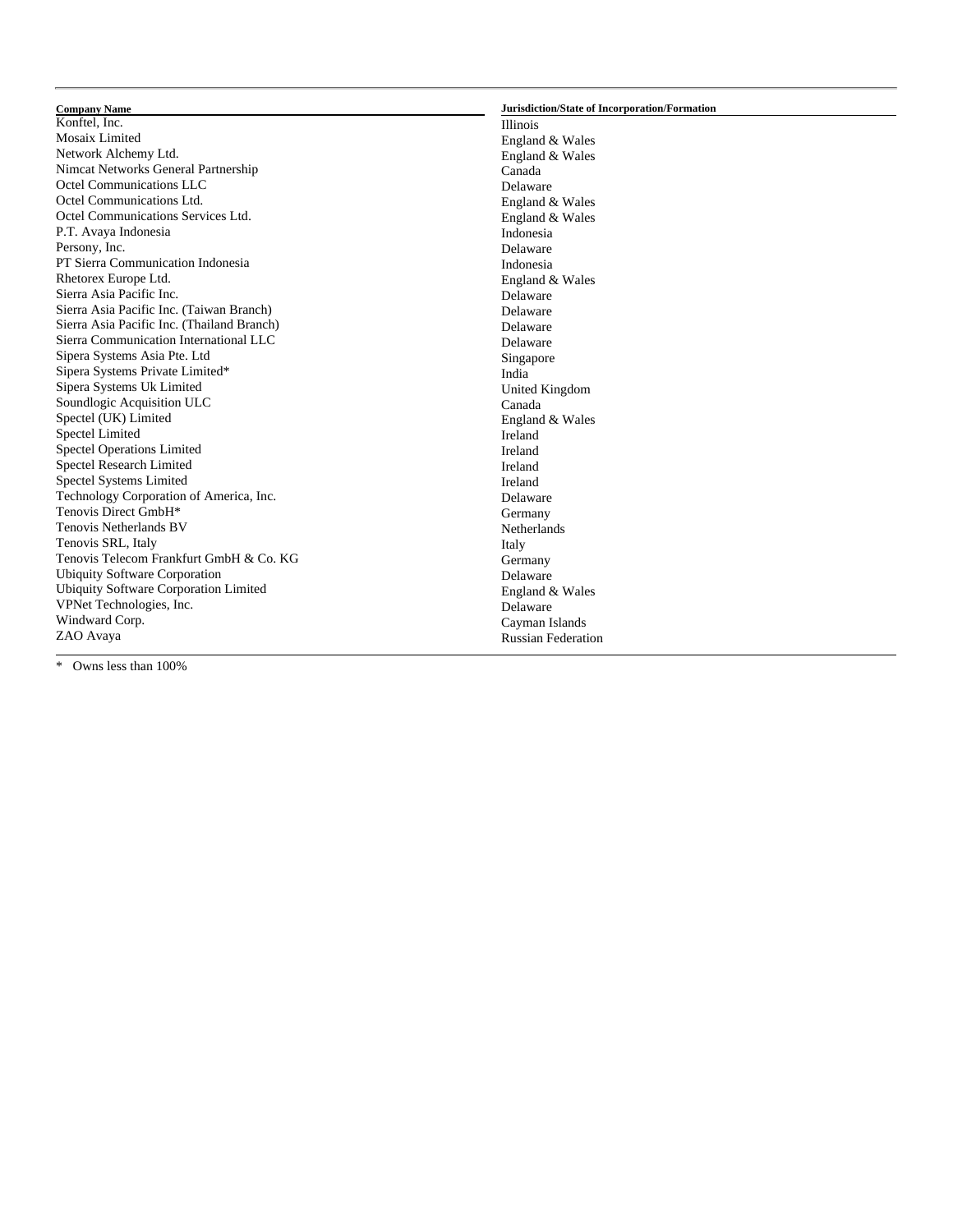## **CERTIFICATION OF PRINCIPAL EXECUTIVE OFFICER**

I, Kevin J. Kennedy, certify that:

1. I have reviewed this Annual Report on Form 10-K of Avaya Inc.;

2. Based on my knowledge, this report does not contain any untrue statement of a material fact or omit to state a material fact necessary to make the statements made, in light of the circumstances under which such statements were made, not misleading with respect to the period covered by this report;

3. Based on my knowledge, the financial statements, and other financial information included in this report, fairly present in all material respects the financial condition, results of operations and cash flows of the registrant as of, and for, the periods presented in this report;

4. The registrant's other certifying officer(s) and I are responsible for establishing and maintaining disclosure controls and procedures (as defined in Exchange Act Rules 13a-15(e) and 15d-15(e)) and internal control over financial reporting (as defined in Exchange Act Rules 13a-15(f) and 15d-15(f)) for the registrant and have:

(a) Designed such disclosure controls and procedures, or caused such disclosure controls and procedures to be designed under our supervision, to ensure that material information relating to the registrant, including its consolidated subsidiaries, is made known to us by others within those entities, particularly during the period in which this report is being prepared;

(b) Designed such internal control over financial reporting, or caused such internal control over financial reporting to be designed under our supervision, to provide reasonable assurance regarding the reliability of financial reporting and the preparation of financial statements for external purposes in accordance with generally accepted accounting principles;

(c) Evaluated the effectiveness of the registrant's disclosure controls and procedures and presented in this report our conclusions about the effectiveness of the disclosure controls and procedures, as of the end of the period covered by this report based on such evaluation; and

(d) Disclosed in this report any change in the registrant's internal control over financial reporting that occurred during the registrant's most recent fiscal quarter (the registrant's fourth fiscal quarter in the case of an annual report) that has materially affected, or is reasonably likely to materially affect, the registrant's internal control over financial reporting; and

5. The registrant's other certifying officer and I have disclosed, based on our most recent evaluation of internal control over financial reporting, to the registrant's auditors and the audit committee of the registrant's board of directors (or persons performing the equivalent functions):

(a) All significant deficiencies and material weaknesses in the design or operation of internal control over financial reporting which are reasonably likely to adversely affect the registrant's ability to record, process, summarize and report financial information; and

(b) Any fraud, whether or not material, that involves management or other employees who have a significant role in the registrant's internal control over financial reporting.

Date: December 9, 2011

/S/ KEVIN J. KENNEDY Kevin J. Kennedy *President and Chief Executive Officer (Principal Executive Officer)*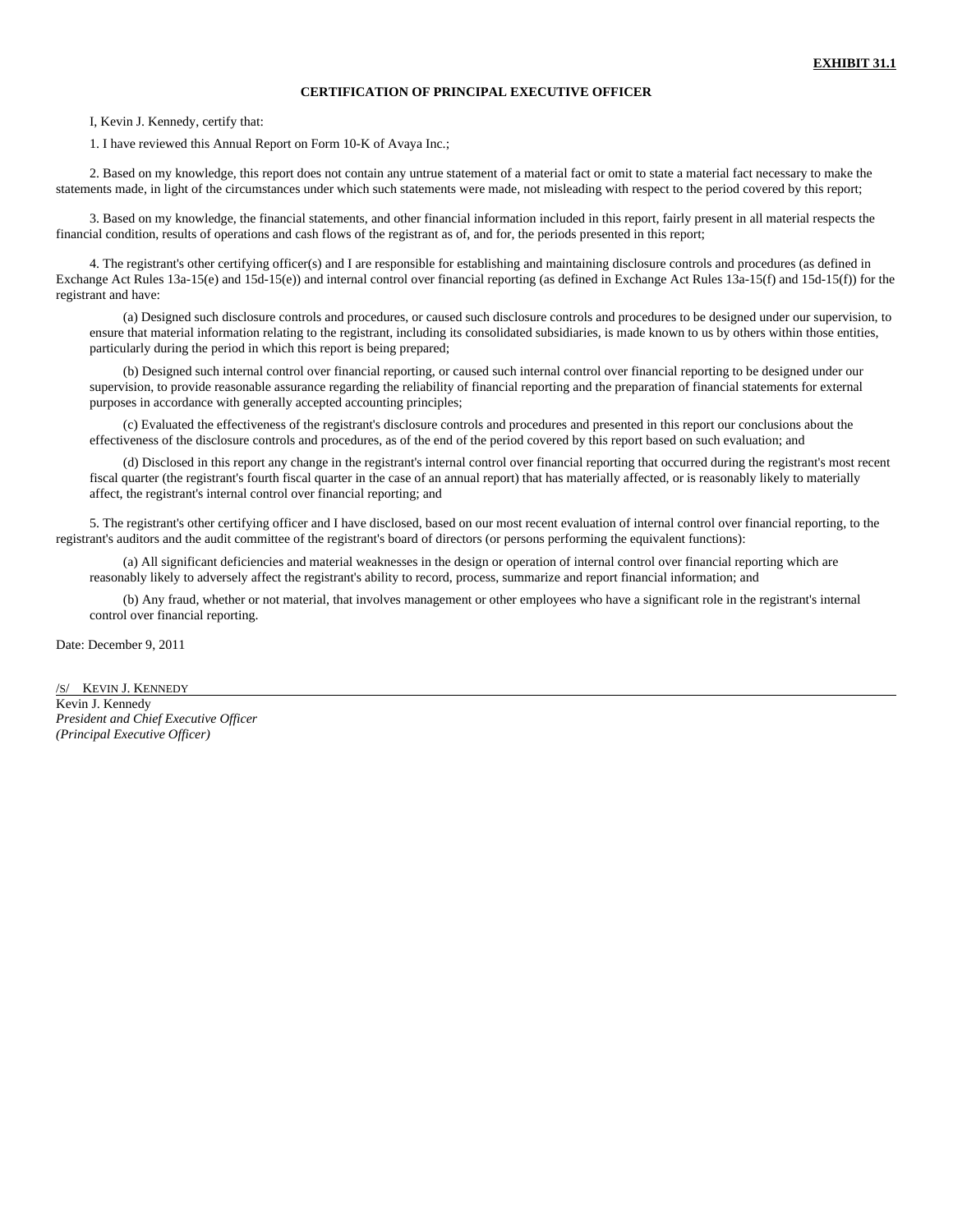## **CERTIFICATION OF PRINCIPAL FINANCIAL OFFICER**

I, Anthony J. Massetti, certify that:

1. I have reviewed this Annual Report on Form 10-K of Avaya Inc.;

2. Based on my knowledge, this report does not contain any untrue statement of a material fact or omit to state a material fact necessary to make the statements made, in light of the circumstances under which such statements were made, not misleading with respect to the period covered by this report;

3. Based on my knowledge, the financial statements, and other financial information included in this report, fairly present in all material respects the financial condition, results of operations and cash flows of the registrant as of, and for, the periods presented in this report;

4. The registrant's other certifying officer(s) and I are responsible for establishing and maintaining disclosure controls and procedures (as defined in Exchange Act Rules 13a-15(e) and 15d-15(e)) and internal control over financial reporting (as defined in Exchange Act Rules 13a-15(f) and 15d-15(f)) for the registrant and have:

(a) Designed such disclosure controls and procedures, or caused such disclosure controls and procedures to be designed under our supervision, to ensure that material information relating to the registrant, including its consolidated subsidiaries, is made known to us by others within those entities, particularly during the period in which this report is being prepared;

(b) Designed such internal control over financial reporting, or caused such internal control over financial reporting to be designed under our supervision, to provide reasonable assurance regarding the reliability of financial reporting and the preparation of financial statements for external purposes in accordance with generally accepted accounting principles;

(c) Evaluated the effectiveness of the registrant's disclosure controls and procedures and presented in this report our conclusions about the effectiveness of the disclosure controls and procedures, as of the end of the period covered by this report based on such evaluation; and

(d) Disclosed in this report any change in the registrant's internal control over financial reporting that occurred during the registrant's most recent fiscal quarter (the registrant's fourth fiscal quarter in the case of an annual report) that has materially affected, or is reasonably likely to materially affect, the registrant's internal control over financial reporting; and

5. The registrant's other certifying officer and I have disclosed, based on our most recent evaluation of internal control over financial reporting, to the registrant's auditors and the audit committee of the registrant's board of directors (or persons performing the equivalent functions):

(a) All significant deficiencies and material weaknesses in the design or operation of internal control over financial reporting which are reasonably likely to adversely affect the registrant's ability to record, process, summarize and report financial information; and

(b) Any fraud, whether or not material, that involves management or other employees who have a significant role in the registrant's internal control over financial reporting.

Date: December 9, 2011

/S/ ANTHONY J. MASSETTI

Anthony J. Massetti *Senior Vice President and Chief Financial Officer (Principal Financial Officer)*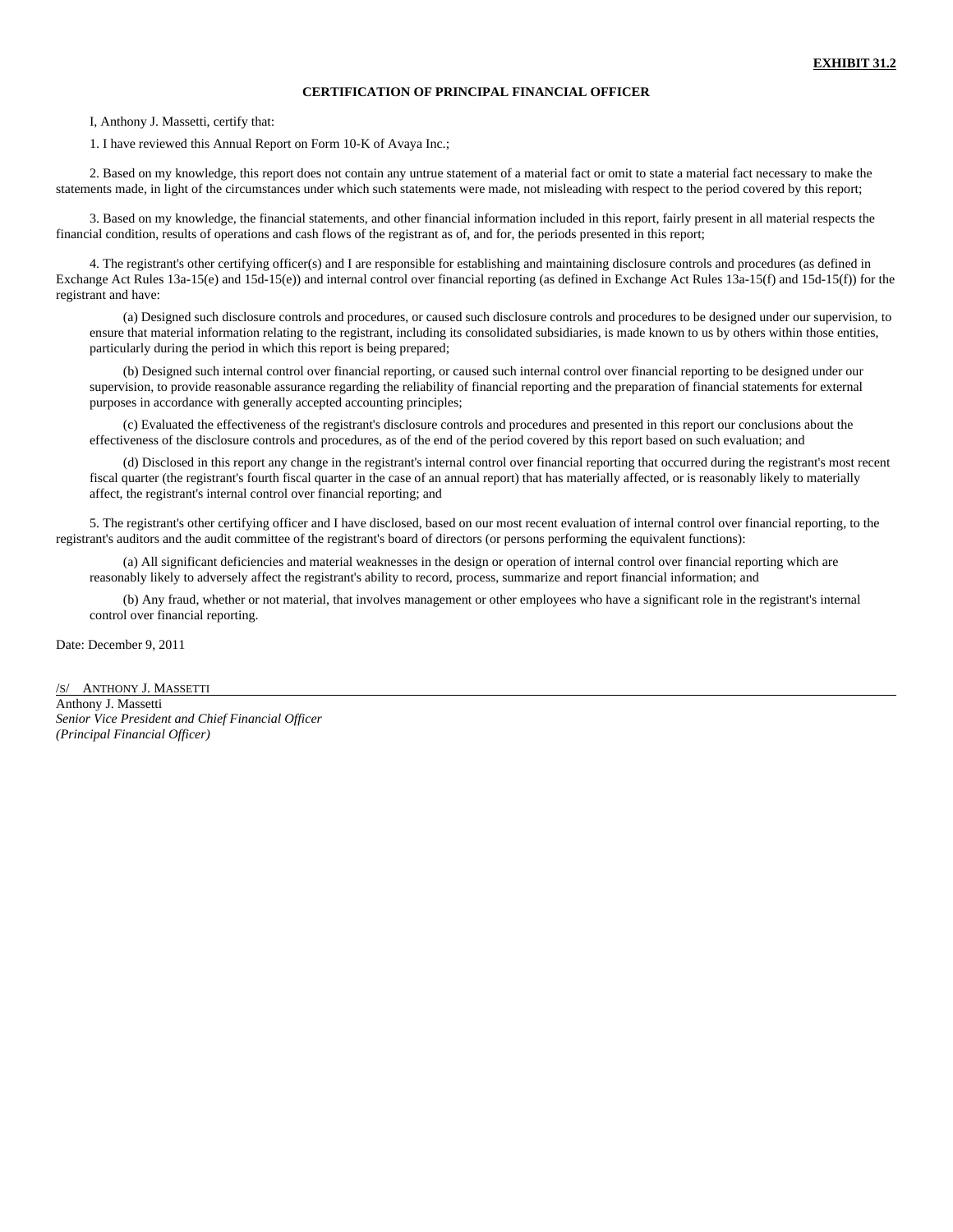## **CERTIFICATION PURSUANT TO 18 U.S.C. SECTION 1350, AS ADOPTED PURSUANT TO SECTION 906 OF THE SARBANES-OXLEY ACT OF 2002**

In connection with the Annual Report of Avaya Inc. (the "Company") on Form 10-K for the year ending September 30, 2011, as filed with the Securities and Exchange Commission on the date hereof (the "Report"), I, Kevin J. Kennedy, President and Chief Executive Officer of the Company, certify, pursuant to 18 U.S.C. § 1350, as adopted pursuant to § 906 of the Sarbanes-Oxley Act of 2002, to my knowledge, that:

(1) The Report fully complies with the requirements of Section 13(a) or 15(d) of the Securities Exchange Act of 1934; and

(2) The information contained in the Report fairly presents, in all material respects, the financial condition and results of operations of the Company.

/S/ KEVIN J. KENNEDY Kevin J. Kennedy *President and Chief Executive Officer (Principal Executive Officer)*

December 9, 2011